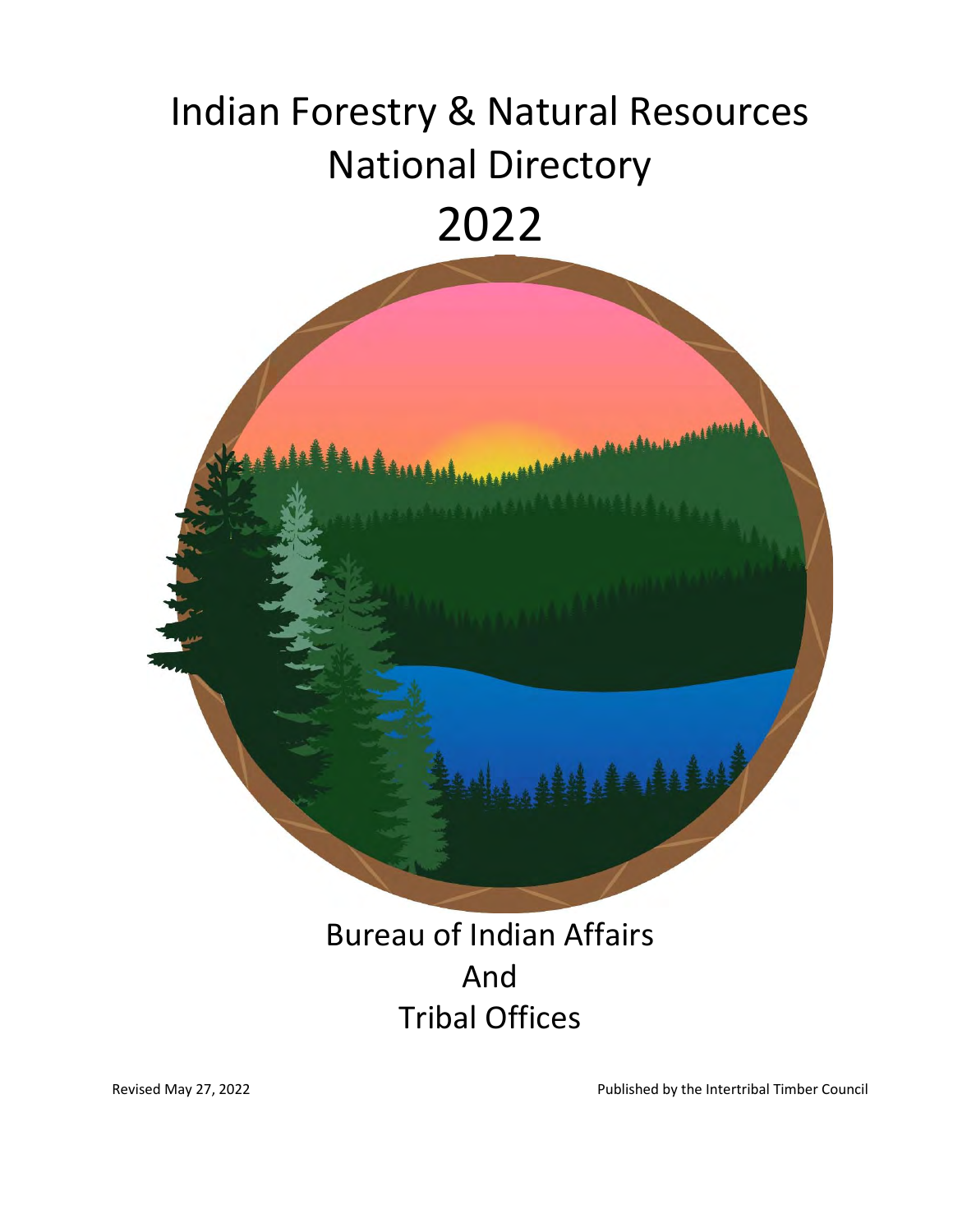This page intentionally left blank.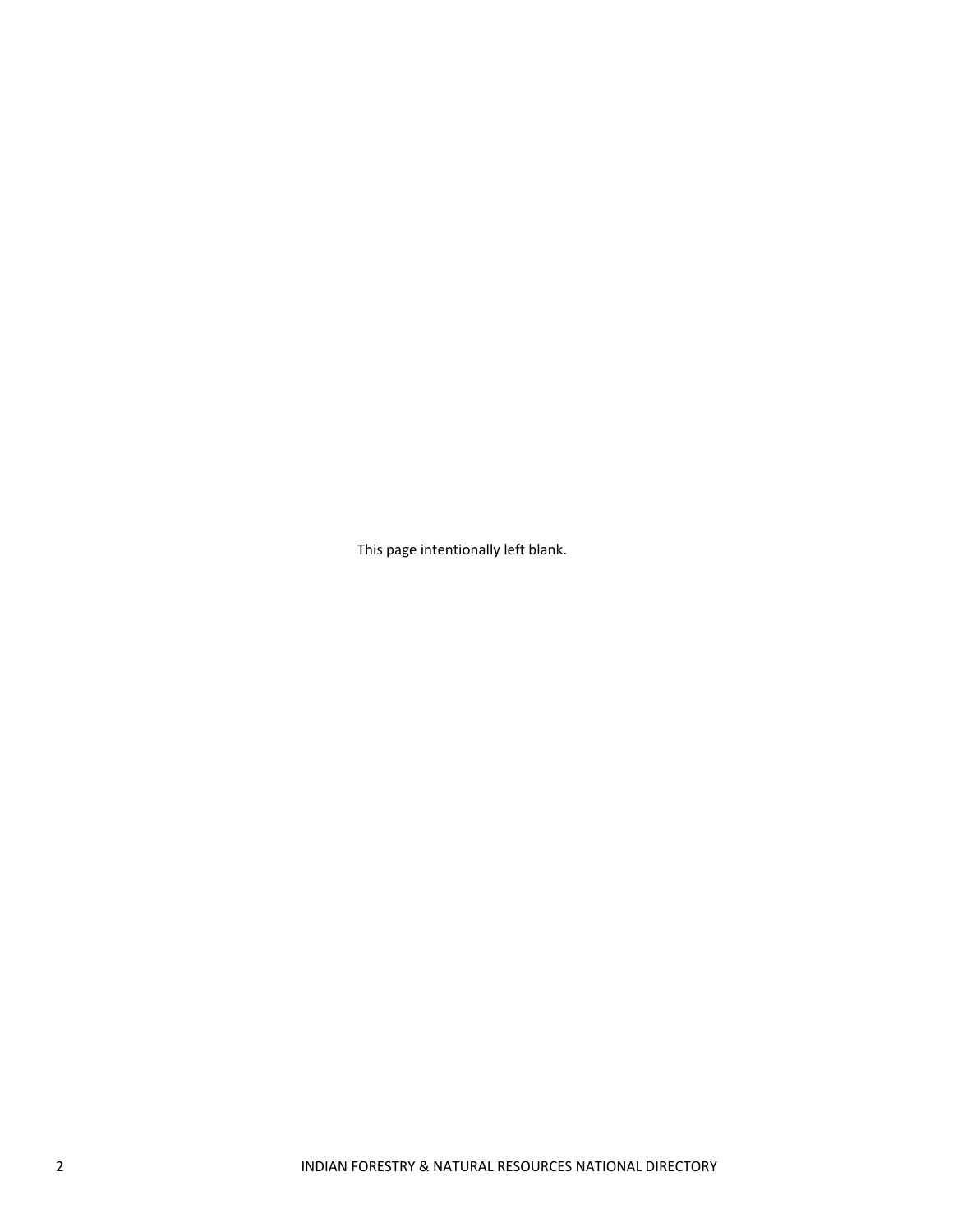# **Indian Forestry & Natural Resources National Directory**

# **Table of Contents**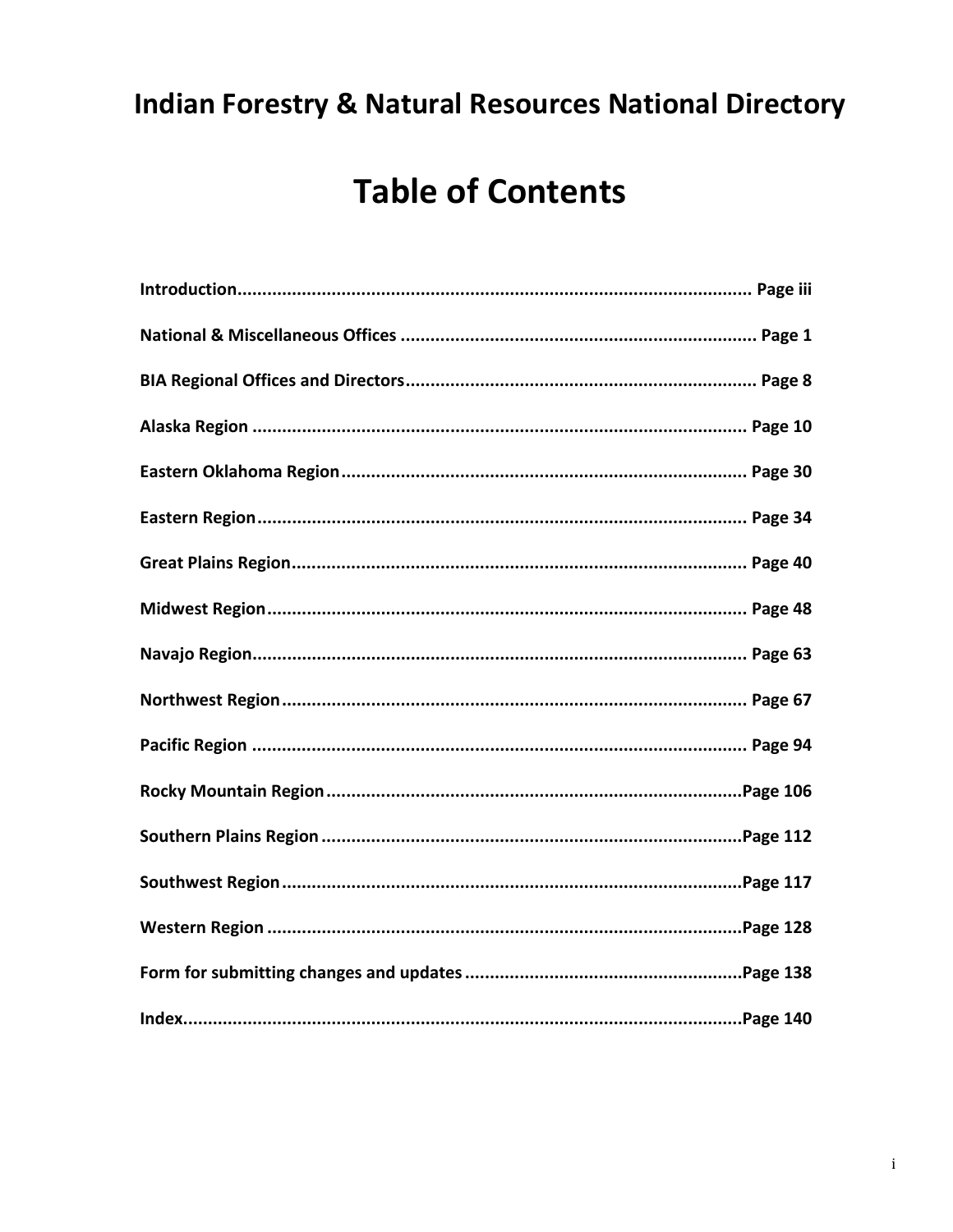This page intentionally left blank.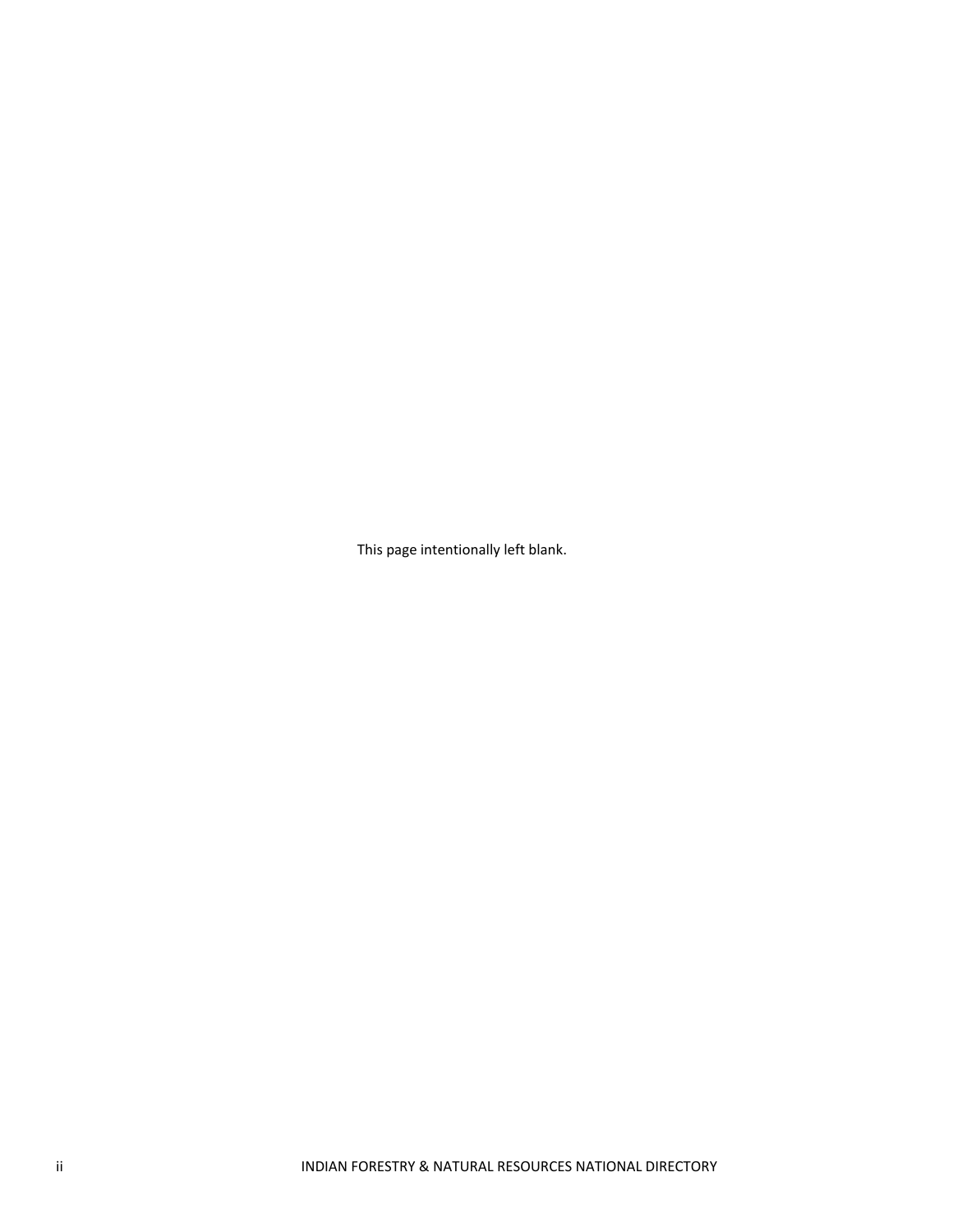# **Indian Forestry & Natural Resources National Directory**

# **Introduction**

The information in this Directory is compiled from the following sources:

- 1. The original *Indian Forestry and Natural Resources National Directory*, published by the Bureau of Indian Affairs.
- 2. All reservations defined as "timbered reservations" in the "*Status of Forest Management Inventories and Planning*" report as of 9/30/2006, published by the Bureau of Indian Affairs, Branch of Forest Resource Planning.
- 3. *Tribal Leaders and BIA Representatives Directory*, published Winter 2008 by the USDoI, BIA, Washington, D. C.
- 4. Survey responses from individual tribes and Alaska nations.
- 5. *Na'eda, Our friends*, published 2004 by The CIRI Foundation, Anchorage, Alaska
- 6. *Tiller's Guide to Indian Country*, published 2005 by BowArrow Publishing Company, Albuquerque, New Mexico

This Directory is available as a .pdf file for viewing and downloading from the ITC website at http://www.itcnet.org/, and is updated throughout the year.

Please submit any changes or additions to the Intertribal Timber Council by

1. Email to intertribaltimbercouncil@gmail.com

2. Mail to PO Box 11790, Portland, OR 97214

See the change form and instructions provided on pages 141‐142.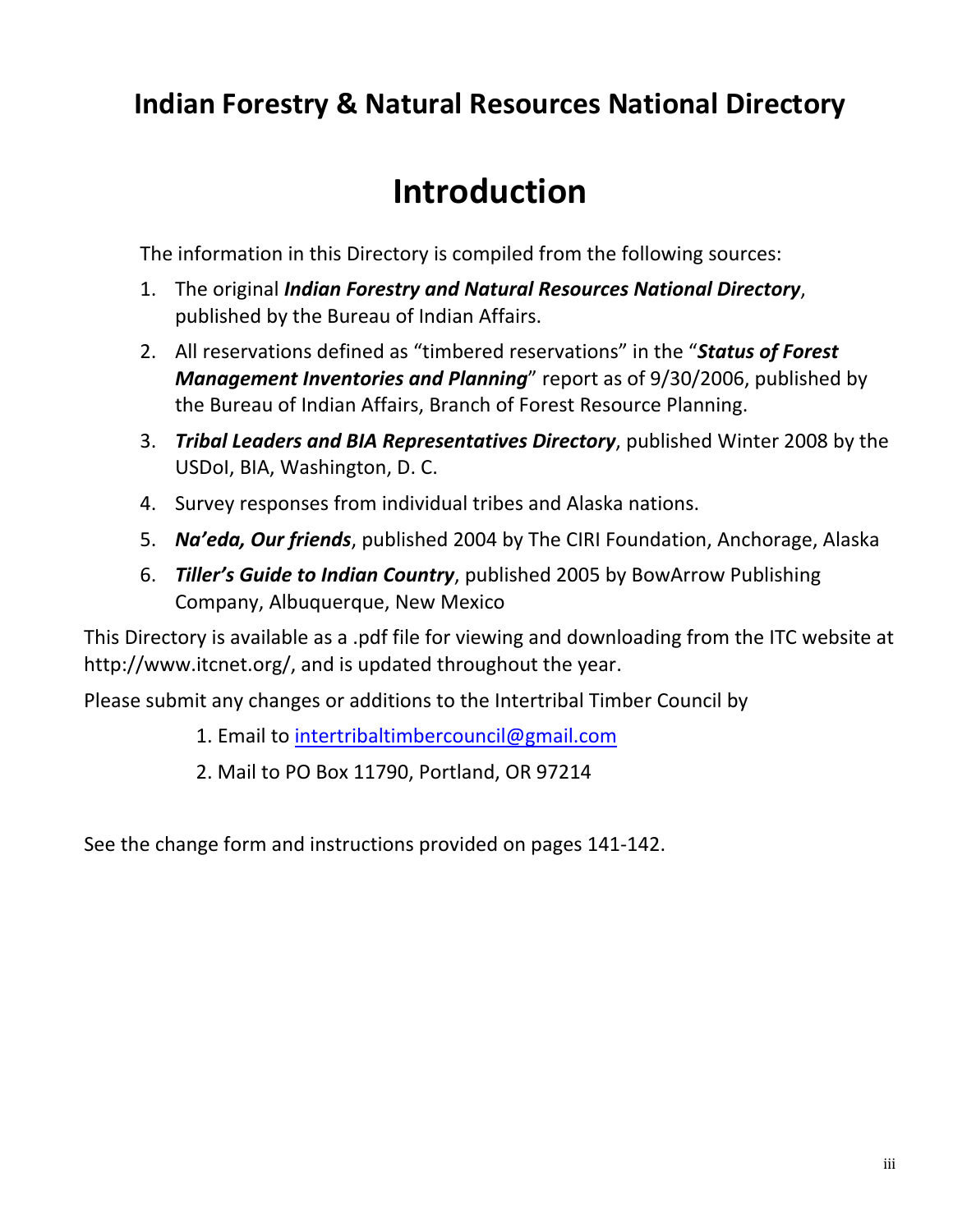This page intentionally left blank.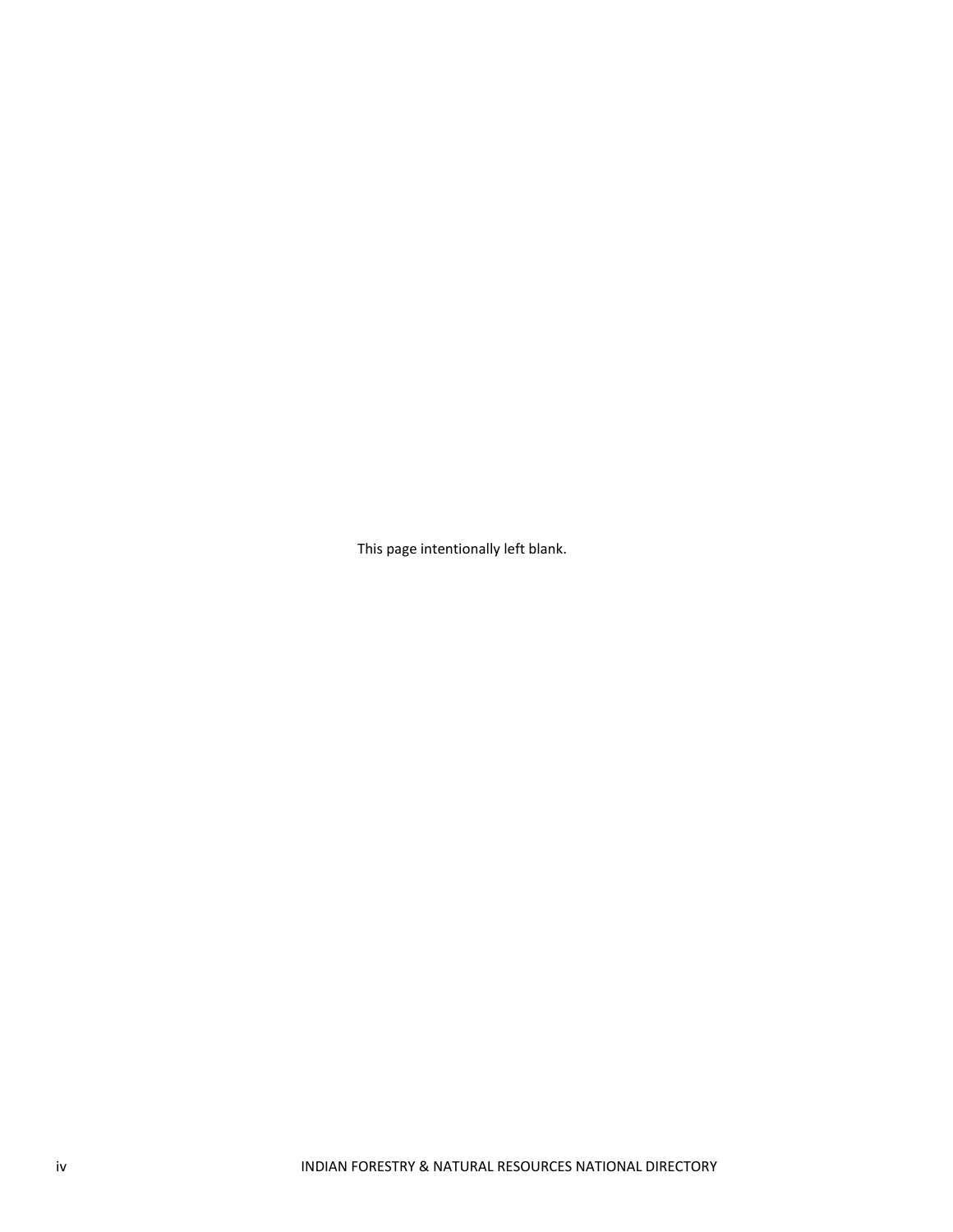| <b>USDOI, Bureau of Indian Affairs</b>                                    |                                      |                      |                      |                        |
|---------------------------------------------------------------------------|--------------------------------------|----------------------|----------------------|------------------------|
| 1849 C Street, NW, MS 4140-MIB                                            |                                      |                      |                      |                        |
| Washington, DC 20240                                                      |                                      |                      |                      |                        |
| Telephone:                                                                | (202) 208-5116                       |                      |                      | <b>Updated 11/2016</b> |
| Fax:                                                                      | (202) 226-7446                       |                      |                      |                        |
| Department/Section                                                        | <b>Title</b>                         | <b>Employee Name</b> | <b>Email Address</b> | <b>Phone Number</b>    |
|                                                                           | Director                             | Michael S. Black     |                      | (202) 208-5116         |
| <b>USDOI, Bureau of Indian Affairs</b><br><b>Office of Trust Services</b> |                                      |                      |                      |                        |
| 1849 C Street, NW, MS-4600-MIB                                            |                                      |                      |                      |                        |
| Washington, DC 20240                                                      |                                      |                      |                      |                        |
| Telephone:                                                                | (202) 208-5831                       |                      |                      | <b>Updated 03/2020</b> |
| Fax:                                                                      | (202) 219-1065                       |                      |                      |                        |
| Department/Section                                                        | Title                                | <b>Employee Name</b> | <b>Email Address</b> | <b>Phone Number</b>    |
|                                                                           | <b>Acting Deputy Bureau Director</b> | Johnna Blackhair     |                      | (202) 208-5831         |

| Acting Deputy Bureau Director        | JUHIHIA DIALNIJAH |                       | 12021 200-9091 |
|--------------------------------------|-------------------|-----------------------|----------------|
| <b>Associate Deputy Director</b>     |                   |                       | (202) 208-5968 |
| Acting Climate Change<br>Coordinator | Rachael Novak     | rachael.novak@bia.gov | (202) 219-1652 |
|                                      |                   |                       |                |

#### **USDOI, Bureau of Indian Affairs**

#### **Office of Trust Services, Division of Forestry & Wildland Fire Management (DFWFM)**

1001 Indian School Rd., Bldg 1, Room 312‐E

Albuquerque, NM 87104

Telephone: (505) 563‐5252 Updated 3/2022

Updated 3/2022

| <b>Department/Section</b> | Title                       | <b>Employee Name</b> | <b>Email Address</b>    | <b>Phone Number</b> |
|---------------------------|-----------------------------|----------------------|-------------------------|---------------------|
| Forestry                  | Chief Forester              | Peter Wakeland       | peter.wakeland@bia.gov  | (720) 237-1800      |
| Forestry                  | Timber Sales Forester       | Orvie Danzuka        | orvie.danzuka@bia.gov   | (503) 949-4453      |
| Forestry                  | Timber Sales Forester       | John Baskette        | john.baskette@bia.gov   |                     |
| Forestry                  | Program Analysis Forester   | <b>Stacie Holmes</b> | stacie.holmes@bia.gov   |                     |
| Forestry                  | <b>Projects Forester</b>    | Caleb Cain           | caleb.cain@bia.gov      | (720) 413-5079      |
| <b>Timber Team</b>        | <b>Supervisory Forester</b> | Ryan Frandino        | philip.frandino@bia.gov |                     |

# **USDOI, Bureau of Indian Affairs**

#### **Division of Forestry and Wildland Fire Management**

#### **Branch of Forest Resources Planning**

13922 Denver West Parkway, Bldg 54 Suite 350

Lakewood, CO 80401

| Telephone: | (720) 484-3200      |  |
|------------|---------------------|--|
| Fav.       | $(720)$ $(84.3217)$ |  |

| Fax:                      | (720) 484-3217                 |                      |                         |                     |
|---------------------------|--------------------------------|----------------------|-------------------------|---------------------|
| <b>Department/Section</b> | Title                          | <b>Employee Name</b> | <b>Email Address</b>    | <b>Phone Number</b> |
| <b>BOFRP</b>              | Branch Chief                   | Dawn Patterson       | dawn.patterson@bia.gov  | (720) 484-3355      |
| <b>BOFRP</b>              | Contract Programmer            | Dave Stitt           | dave.stitt@bia.gov      | (720) 484-3211      |
| <b>BOFRP</b>              | Forester                       | Wayne Waguiu         | wayne.waguiu@bia.gov    | (720) 484-3204      |
| <b>BOFRP</b>              | Forester                       | Steve Singleton      | steve.singleton@bia.gov | (720) 484-3206      |
| <b>BOFRP</b>              | Forester                       | Ben Bagdon           | benjamin.bagdon@bia.gov | (720) 484-3354      |
| <b>BOFRP</b>              | Forester                       | Violet Holley        | violet.holley@bia.gov   | (720) 484-3218      |
| <b>BOFRP</b>              | <b>Contract Office Manager</b> | Anita Gutierrez      | anita.gutierrez@bia.gov | (720) 484-3221      |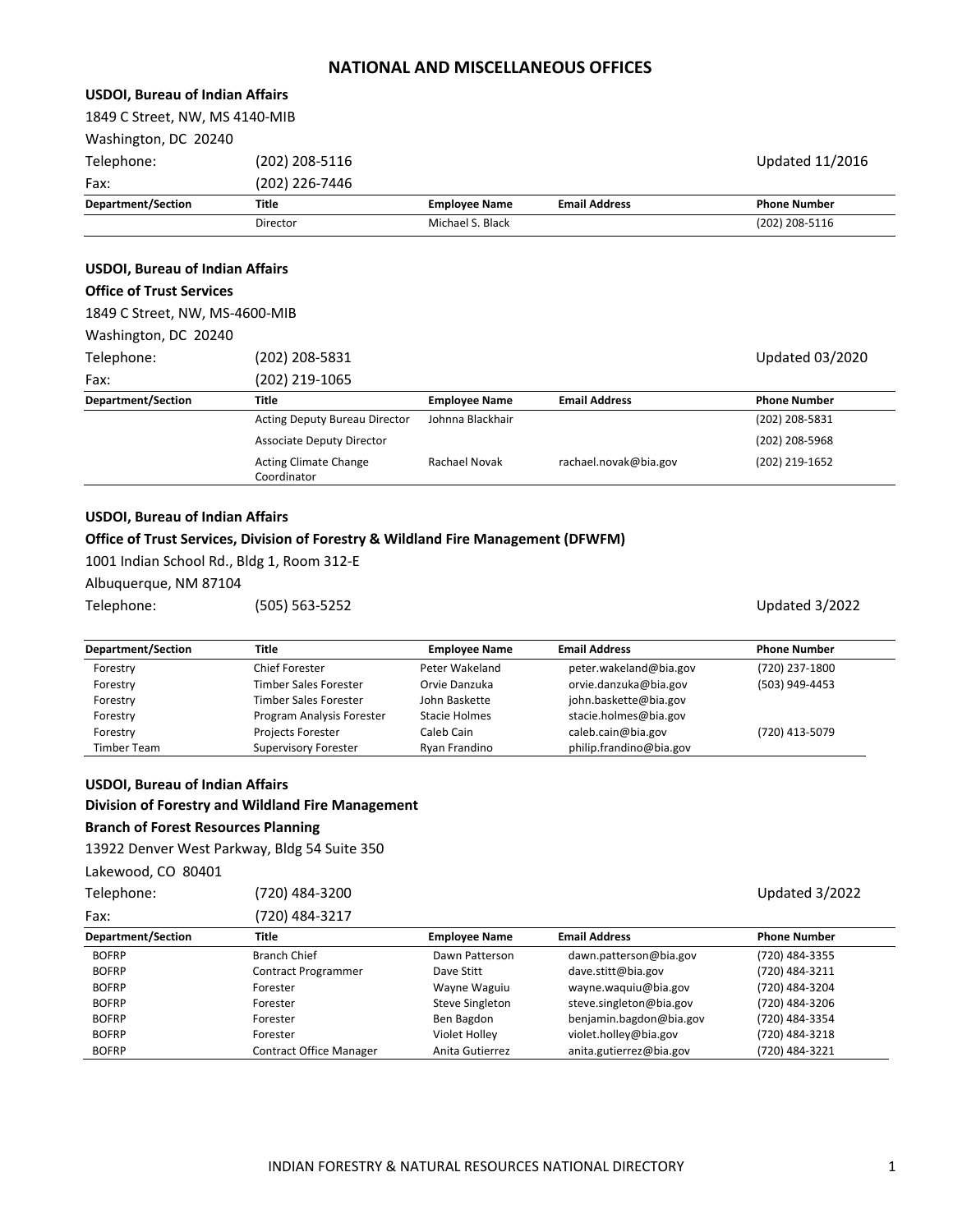## **USDOI, Bureau of Indian Affairs Branch of Wildland Fire Management**

**National Interagency Fire Center (NIFC)** 

3833 South Development Ave.

Boise, ID 83705

| Telephone: |
|------------|
|------------|

| . . |  |
|-----|--|

Fax: (208) 387‐5581

# Telephone: (208) 387‐5473 Updated 3/2022

| Department/Section            | <b>Title</b>                                | <b>Employee Name</b>   | <b>Email Address</b>       | <b>Phone Number</b> |
|-------------------------------|---------------------------------------------|------------------------|----------------------------|---------------------|
| Office of the Director        | Director                                    | Aaron Baldwin          | Aaron.baldwin@bia.gov      | (208) 387-5581      |
| Office of the Director        | <b>Assistant Director</b>                   | Jacqueline Martin      | jacquelinec.martin@bia.gov | (208) 387-5576      |
| Office of the Director        | Administrative Assistant                    | Stephanie Trumbull     | stephanie.trumbull@bia.gov | (208) 387-5575      |
| Office of the Director        | Administrative Officer                      | Vacant                 |                            |                     |
| Administration                | <b>Property Officer</b>                     | Allyn Overgaard        | allyn.overgaard@bia.gov    | (208) 387-5242      |
| <b>Public Affairs</b>         | <b>Public Affairs Specialist</b>            | Lessa Peter            | lessa.peter@bia.gov        | (986) 200-1941      |
| Budget/Planning               | Lead Budget Analyst                         | Vacant                 |                            |                     |
| Budget/Planning               | Fire Planner/Budget                         | Cheryl Bright          | Cheryl.Bright@bia.gov      | (208) 387-5174      |
| Budget/Planning               | <b>Budget Analyst</b>                       | Jessica Wilson         | Jessica. Wilson@bia.gov    | (208) 387-5744      |
| Budget/Planning               | <b>Budget Analyst</b>                       | Brenda Racehorse       | brenda.racehorse@bia.gov   | (208) 387-5696      |
| <b>Budget/Planning</b>        | Program Analyst/Incident<br><b>Business</b> | Jennifer Hebbeler      | Jennifer.Hebbeler@bia.gov  | (208)-387-5558      |
| Budget/Planning               | <b>Contract Specialist</b>                  | Michelle Cruz Salum    | Michelle.CruzSalum@bia.gov | (208) 387-5566      |
| Budget/Planning               | Fire Planner                                | Vacant                 |                            |                     |
| <b>Information Technology</b> | <b>IT Supervisor</b>                        | Luther Arizana         | Luther.Arizana@bia.gov     | (208) 387-5377      |
| <b>Information Technology</b> | <b>IT Specialist</b>                        | Karen Jimmy (Kee)      | Karen.Jimmy@bia.gov        | (208) 387-5237      |
| <b>Aviation and Safety</b>    | Director of Aviation and Safety             | Joel Kerley            | Joel.Kerley@bia.gov        | (208) 387-5371      |
| <b>Aviation and Safety</b>    | <b>Aviation Operations Specialist</b>       | George Violante        | george.violante@bia.gov    | (208) 616-5279      |
| <b>Aviation and Safety</b>    | <b>Aviation Operations Specialist</b>       | Colton Herrera         | colton.herrera@bia.gov     | (208) 387-5965      |
| <b>Aviation and Safety</b>    | <b>Aviation Contract Support</b>            | <b>Tina Young</b>      | Tina.Young@bia.gov         | (208) 387-5965      |
| <b>Aviation and Safety</b>    | Electronics Technician                      | <b>Tony Davis</b>      | adavis@blm.gov             | (208) 387-5860      |
| <b>Aviation and Safety</b>    | Regional Aviation Manager, CO               | Mike Amicarella        | John.Amicarella@bia.gov    | (303) 888-1505      |
| <b>Aviation and Safety</b>    | Regional Aviation Manager, NM               | Dave Underwood         | Ewing.Underwood@bia.gov    | (505) 563-3376      |
| <b>Aviation and Safety</b>    | Safety Manager                              | Adrian Grayshield      | Adrian.Grayshield@bia.gov  | (208) 387-5156      |
| Aviation and Safety           | Fire Program Manager                        | Michelle Moore         | michelle.moore@bia.gov     | (208) 387-5811      |
| Fire Use/Fuels                | Director of Fuels Management                | Mark Jackson           | Mark.Jackson@bia.gov       | (208) 387-5041      |
| Fire Use/Fuels                | <b>Fuels Administrative Assistant</b>       | Vacant                 |                            |                     |
| Fire Use/Fuels                | Deputy Director of Fuels<br>Management      | Sam Scranton           | Samuel.Scranton@bia.gov    | (208) 387-5794      |
| Fire Use/Fuels                | Fire Ecologist                              | Vacant                 |                            |                     |
| Fire Use/Fuels                | Fuels GIS Data Analyst                      | Joe Kafka              | Joseph.Kafka@bia.gov       | (208) 387-5572      |
| Fire Use/Fuels                | <b>Wildland Fire Mgmt Specialist</b>        | <b>Steve Smith</b>     | Stephen.Smith@bia.gov      | (405) 609-8870      |
| Fire Use/Fuels                | <b>National BAER Director</b>               | Darryl Martinez        | Darryl.Martinez@bia.gov    | (505) 563-3369      |
| Fire Use/Fuels                | National BAER Deputy Director               | Juliette Jeanne        | Juliette.Jeanne@bia.gov    | (928) 338-5322      |
| Operations                    | <b>Fire Operations Director</b>             | <b>Josh Simmons</b>    | joshua.simmons@bia.gov     | (208) 387-5372      |
| Operations                    | Deputy of Fire Operations                   | Vacant                 |                            |                     |
| Operations                    | Fire and Fuels Analyst                      | <b>Steve Larrabee</b>  | Steven.Larrabee@bia.gov    | (208) 387-5586      |
| Operations                    | Fire Planner (Contractor)                   | Scott Bradshaw         | Ronald.Bradshaw@bia.gov    | (208) 387-5373      |
| Operations                    | Fire/Forestry Strategic Planner             | <b>Reeve Armstrong</b> | Reeve.Armstrong@bia.gov    | (720) 407-0637      |

#### **USDOI, Bureau of Indian Affairs, National Interagency Fire Center (NIFC), continued**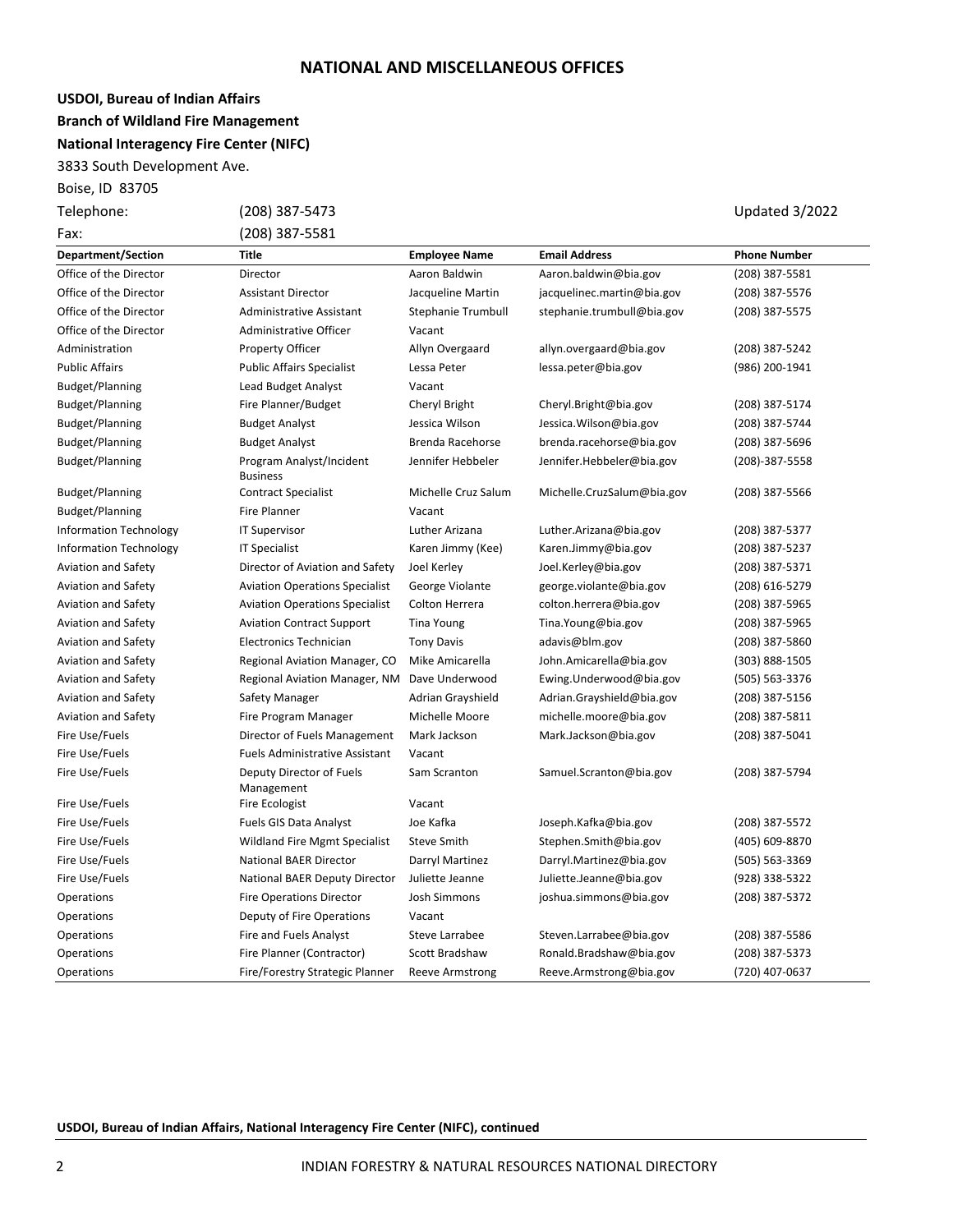| Department/Section     | Title                                  | <b>Employee Name</b> | <b>Email Address</b> | <b>Phone Number</b> |
|------------------------|----------------------------------------|----------------------|----------------------|---------------------|
| <b>Training</b>        | <b>Training Specialist, Operations</b> | Garth Fisher         |                      |                     |
| <b>Training</b>        | <b>Training Specialist</b>             | Mike Black           |                      |                     |
| <b>Fire Prevention</b> | Fire Prevention, WUI Specialist        | Kenny Jaramillo      |                      |                     |
| Fire Prevention        | Fire Prevention, WUI Specialist        | Pat McDowell         |                      |                     |
| Model 52 Center, SD    | Center Manager                         | <b>Brad LeCompte</b> |                      |                     |
| Model 52 Center, SD    | Administrative Assistant               | Susan Smart          |                      |                     |
| Model 52 Center, SD    | Technician                             | Vacant               |                      |                     |
| Model 52 Center, SD    | Technician                             | Vacant               |                      |                     |
| Model 52 Center, SD    | Technician                             | Marty Thompson       |                      |                     |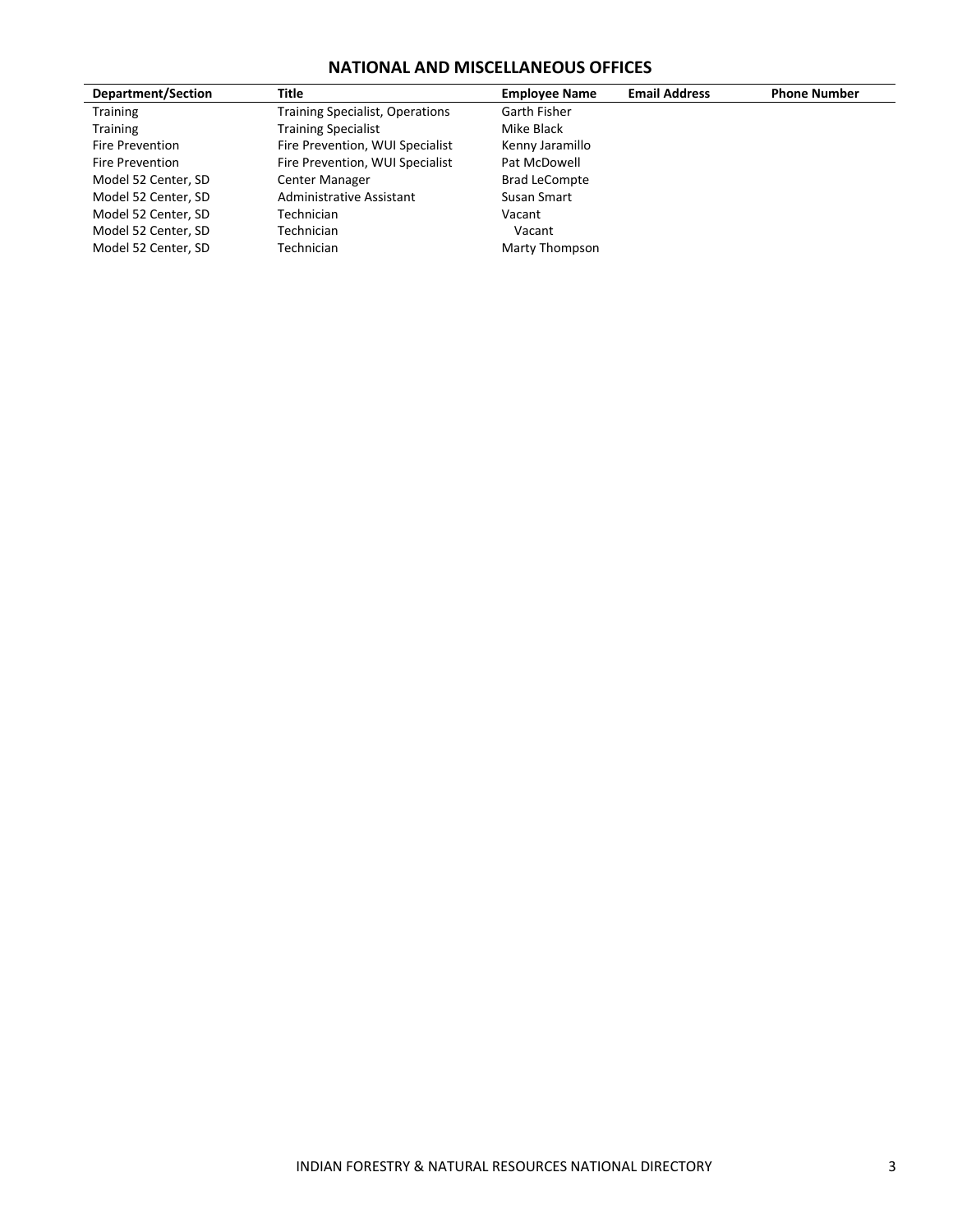#### **USDOI, Bureau of Indian Affairs**

#### **National Geospatial Resource Center**

1011 Indian School Road NW, Ste. 177

Albuquerque, NM 87104

| Telephone: | (877) 293-9494 |
|------------|----------------|
| Fax:       | (505) 563-5059 |

| <b>Department/Section</b> | Title                            | <b>Employee Name</b> | <b>Email Address</b>      | <b>Phone Number</b>                   |
|---------------------------|----------------------------------|----------------------|---------------------------|---------------------------------------|
| <b>NGRC</b>               | Task Lead                        | Keith Longshore      | keith.longshore@bia.gov   | (505) 563-5356                        |
| <b>NGRC</b>               | DBA                              | Ray Buckman          | ray.buckman@bia.gov       | (505) 563-5354                        |
| <b>NGRC</b>               | Systems Engineer                 | Paul Madrid          | paul.madrid@bia.gov       | (505) 563-5456                        |
| <b>NGRC</b>               | Developer                        | Brian Johnston       | brian.johnston@bia.gov    | (505) 563-5350                        |
| <b>NGRC</b>               | <b>GIS Analyst</b>               | Aileen Stuart        | aileen.stuart@bia.gov     | (505) 563-5357                        |
| NGRC                      | License Analyst                  | <b>Byron Yepa</b>    | byron.yepa@bia.gov        | (505) 563-5353                        |
| <b>NGRC</b>               | <b>GIS Analyst</b>               | Micke Ouellett       | Michael.ouelett@bia.gov   | (505) 563-5486                        |
| <b>NGRC</b>               | <b>WUI/Prevention Specialist</b> | Kenny Jaramillo      | Kenneth.Jaramillo@bia.gov | (505) 563-3375<br>(505) 980-6240 cell |
| <b>NGRC</b>               | Instructor                       | Karl Seitz           | karl.seitz@bia.gov        | (505) 563-5358                        |
| <b>NGRC</b>               | Instructor                       | R.J. Kern            | robert.kern@bia.gov       | (505) 231-5237                        |
| <b>NGRC</b>               | Help Desk                        | <b>Craig Norkus</b>  | craig.norkus@bia.gov      | (505) 563-5355                        |

#### **USDOI, Office of Wildland Fire**

OWF Senior Policy Advisor & Science

Coordinator

| 1849 C Street, NW, MS-2660 |                            |                      |                            |                                                             |
|----------------------------|----------------------------|----------------------|----------------------------|-------------------------------------------------------------|
| Washington, DC 20240       |                            |                      |                            |                                                             |
| Telephone:                 | 202-606-3144               |                      |                            |                                                             |
| Fax:                       | 202-606-3150               |                      |                            | Updated 5/2020                                              |
| Website:                   |                            |                      |                            |                                                             |
| Department/Section         | <b>Title</b>               | <b>Employee Name</b> | <b>Email Address</b>       | <b>Phone Number</b>                                         |
| Leadership                 | Director                   | Jeff Rupert          | jeffery rupert@ios.doi.gov | (202) 208-3836                                              |
| Leadership                 | Chief of Staff             | Cynthia Moses-Nedd   |                            | (202) 208-2703                                              |
| Leadership                 | Deputy Director            | Craig Leff           |                            | (202) 208-2703                                              |
| Administrative             | <b>Executive Assistant</b> | Tamika Wheeler       | tamika wheeler@ios.doi.gov | (202) 208-3860                                              |
| Administrative             | Office Manager             | Eileen Zahara        | eileen zahara@ios.doi.gov  | (208) 334-1560<br>(208) 899-0184 cell<br>(208) 334-1549 fax |
| <b>OWF</b>                 | <b>Tribal Coordinator</b>  | Erin Darboven        | erin darboven@ios.doi.gov  | (208) 334-1566<br>(208) 407-6171 cell<br>(208) 334-1549 fax |
| <b>OWF</b>                 | Partnership Programs Lead  | Katy O'Hara          | kathryn ohara@ios.doi.gov  | (208) 334-6197                                              |
| <b>OWF</b>                 | Project Manager            | Jaymee Fojtik        | jaymee fojtik@ios.doi.gov  | (208) 334-6191                                              |

OWF Data Manager Andrew Bailey andrew\_bailey@ios.doi.gov (208)

OWF GIS Specialist Craig Thompson craig\_thompson@blm.gov (208) 387‐5911

 $(208) 559-4174$  cell<br> $(208) 387-5248$ 

(208) 407‐6711 cell

(202) 680‐3827 cell

(208) 484‐7955 cell (208) 433‐6466 fax

Peter Teensma peter\_teensma@ios.doi.gov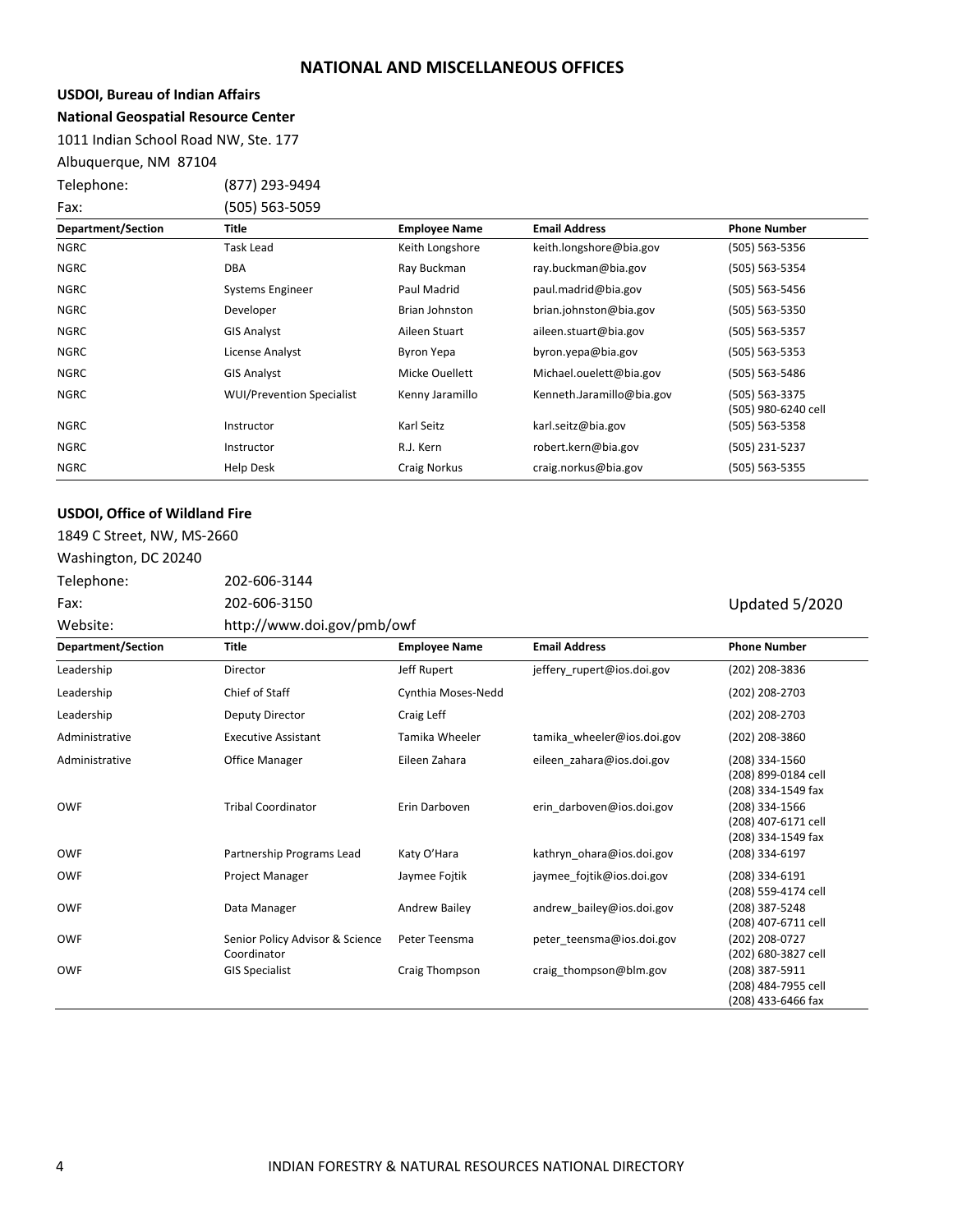| <b>Intertribal Timber Council</b> |                                               |                      |                      |                     |  |  |
|-----------------------------------|-----------------------------------------------|----------------------|----------------------|---------------------|--|--|
| PO Box 11790                      |                                               |                      |                      |                     |  |  |
| Portland, OR 97211                |                                               |                      |                      |                     |  |  |
| Telephone:                        |                                               | Updated 3/2022       |                      |                     |  |  |
| Website:                          |                                               |                      |                      |                     |  |  |
| <b>Street Address:</b>            | 80 SE Madison St, Ste 230, Portland, OR 97214 |                      |                      |                     |  |  |
| Department/Section                | Title                                         | <b>Employee Name</b> | <b>Email Address</b> | <b>Phone Number</b> |  |  |
| <b>ITC</b>                        | Program Manager                               | Laura Alvidrez       | laura@itcnet.org     | (503) 820-2016      |  |  |
| <b>ITC</b>                        | Program Coordinator                           | Monica Rushworth     | monica@itcnet.org    | (503) 282-4296      |  |  |
| Contractor                        | Wildland Fire Technical Specialist Jim Durglo |                      | jimdurglo@gmail.com  | (406) 531-6172      |  |  |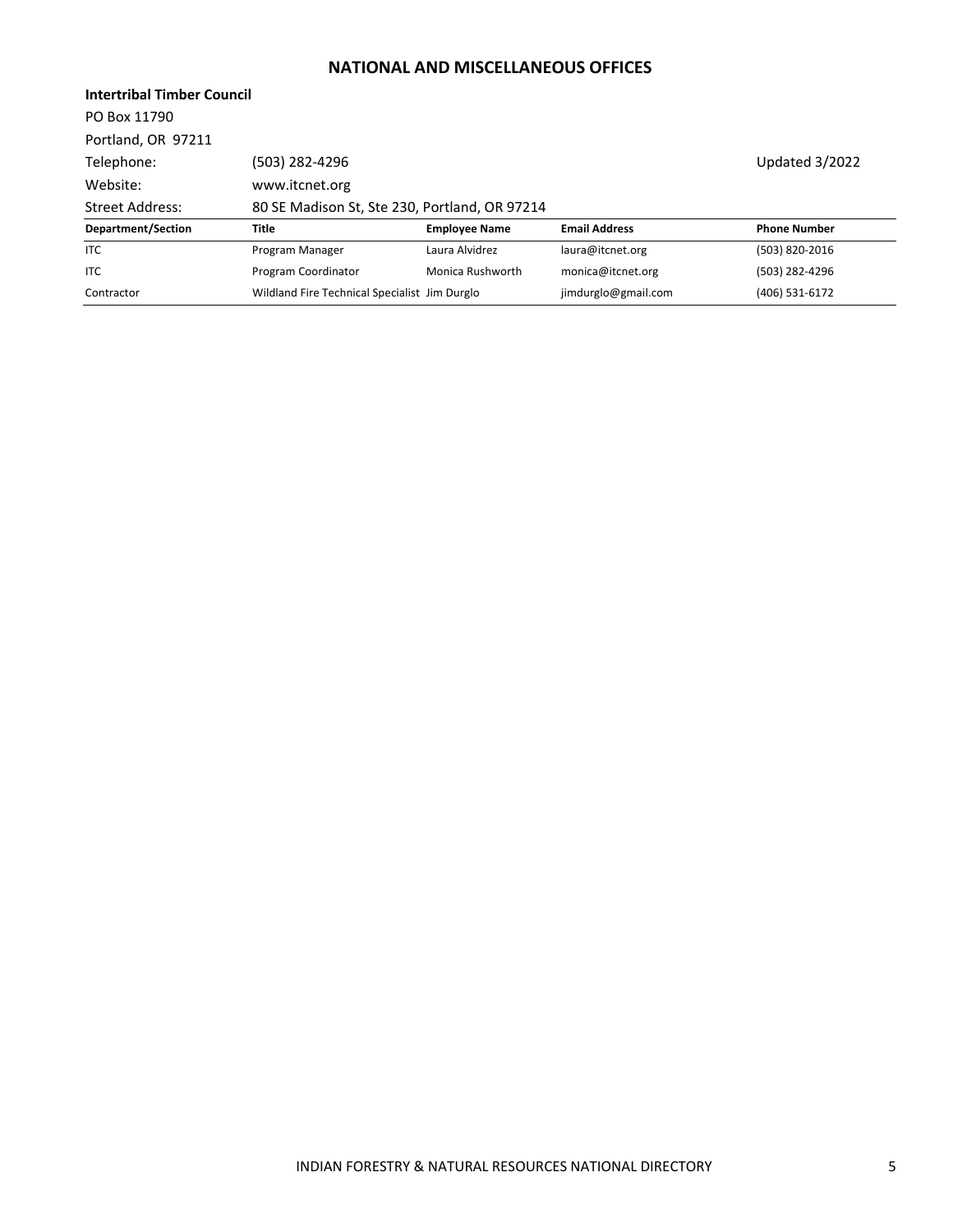# **Society of American Foresters**

| 10100 Laureate Way      |                |                      |                      |                     |
|-------------------------|----------------|----------------------|----------------------|---------------------|
| Bethesda, MD 20814-2198 |                |                      |                      |                     |
| Telephone:              | (301) 897-8720 |                      |                      |                     |
| Fax:                    | (301) 897-3690 |                      |                      | Updated 5/2020      |
| Website:                | www.safnet.org |                      |                      |                     |
| Department/Section      | Title          | <b>Employee Name</b> | <b>Email Address</b> | <b>Phone Number</b> |
|                         | CEO            | Terry Baker          | terryb@safnet.org    | (301) 897-8720      |

# **Sustainable Forestry Initiative, Inc.**

|                              | 2121 K Street NW, Suite 750 |                      |                                |                     |  |  |
|------------------------------|-----------------------------|----------------------|--------------------------------|---------------------|--|--|
| Washington, DC 20037         |                             |                      |                                |                     |  |  |
| Telephone:                   | (202) 596-3450              |                      |                                | Updated 5/2020      |  |  |
| Website:                     | www.sfiprogram.org          |                      |                                |                     |  |  |
| Department/Section           | Title                       | <b>Employee Name</b> | <b>Email Address</b>           | <b>Phone Number</b> |  |  |
| <b>Community Engagement</b>  | <b>Vice President</b>       | Jessica Kaknevicius  | jess.k@sfiprogram.org          | (202) 596-3450      |  |  |
| <b>SFI Partners</b>          | Director                    | Barry Graden         | barry.graden@sfiprogram.org    | (864) 451-7958      |  |  |
| Indigenous & Youth Relations | Senior Manager              | Paul Robitaille      | paul.robitaille@sfiprogram.org | $(613)$ 288-5856    |  |  |
| <b>PLT Network</b>           | Seinor Manager              | Rocco Saracina       | rocco.saracina@sfiprogram.org  | (202) 596-3459      |  |  |

#### **USDA**

# **Office of Tribal Relations**

|                      | 201 14th Street, SW - 3rd Floor SE |                      |                         |                                       |  |  |  |
|----------------------|------------------------------------|----------------------|-------------------------|---------------------------------------|--|--|--|
| Washington, DC 20250 |                                    |                      |                         |                                       |  |  |  |
| Telephone:           | Updated 5/2020                     |                      |                         |                                       |  |  |  |
| Fax:                 | (202) 205-1773                     |                      |                         |                                       |  |  |  |
| Department/Section   | <b>Title</b>                       | <b>Employee Name</b> | <b>Email Address</b>    | <b>Phone Number</b>                   |  |  |  |
| USDA, FS, OTR        | Director                           | Vacant               |                         | (202) 205-1548                        |  |  |  |
| USDA, FS, OTR        | <b>Assistant Director</b>          | Estelle Bowman       | ebowman@fs.fed.us       | (202) 205-4095<br>(202) 400-0846 cell |  |  |  |
| USDA, FS, OTR        | Administrative Assistant           | Pamela Williams      | pwilliams@fs.fed.us     | (202) 205-1514<br>(202) 617-4506 cell |  |  |  |
| USDA, FS, OTR        | Program Analyst                    | Alicia Bell-Sheeter  | ambellsheeter@fs.fed.us | (202) 205-1520<br>(202) 306-6008 cell |  |  |  |
| USDA, FS, OTR        | Program Analyst                    | Ericka Luna          | elluna@fs.fed.us        | (202) 205-0980<br>(202) 306-1649 cell |  |  |  |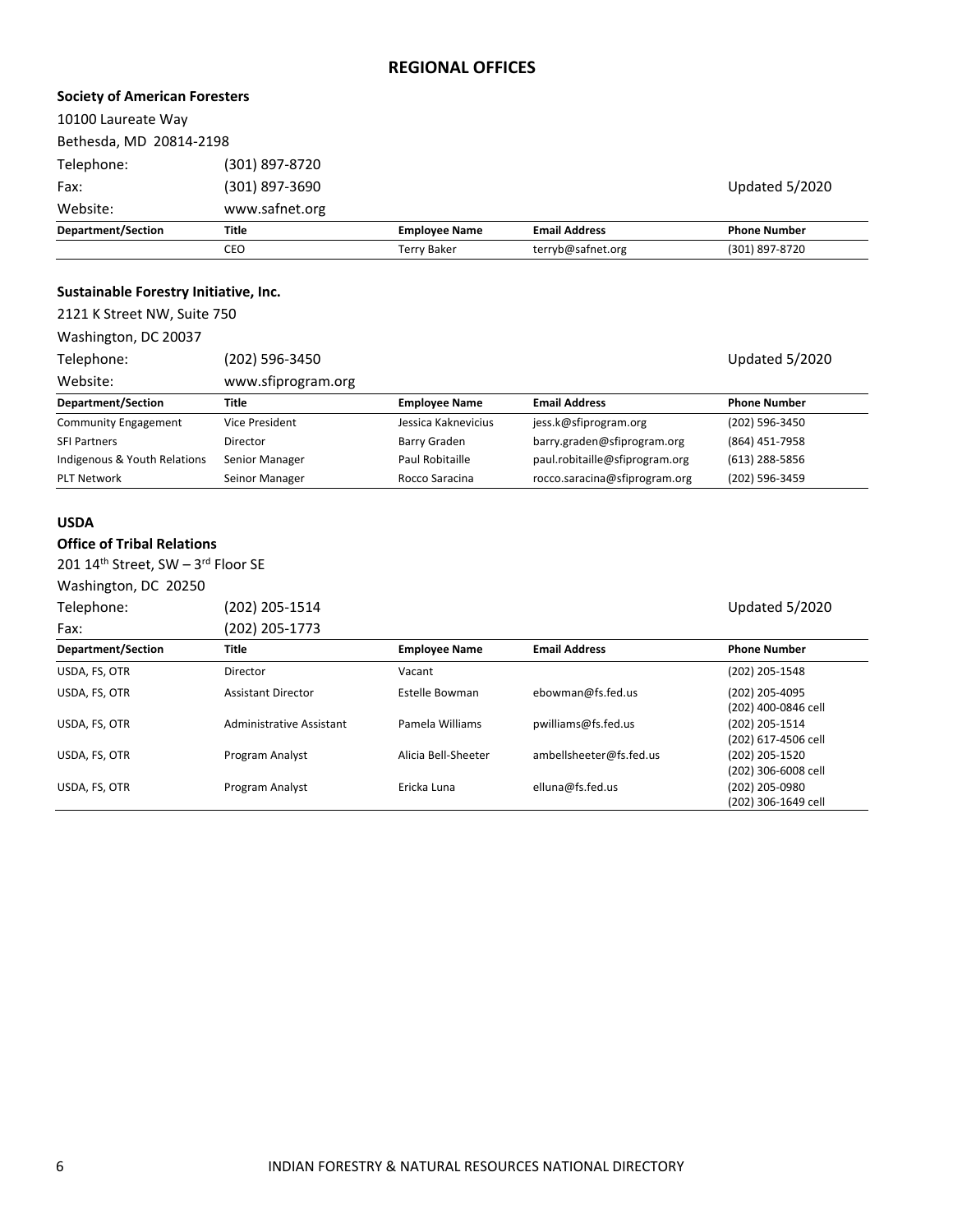This page intentionally left blank.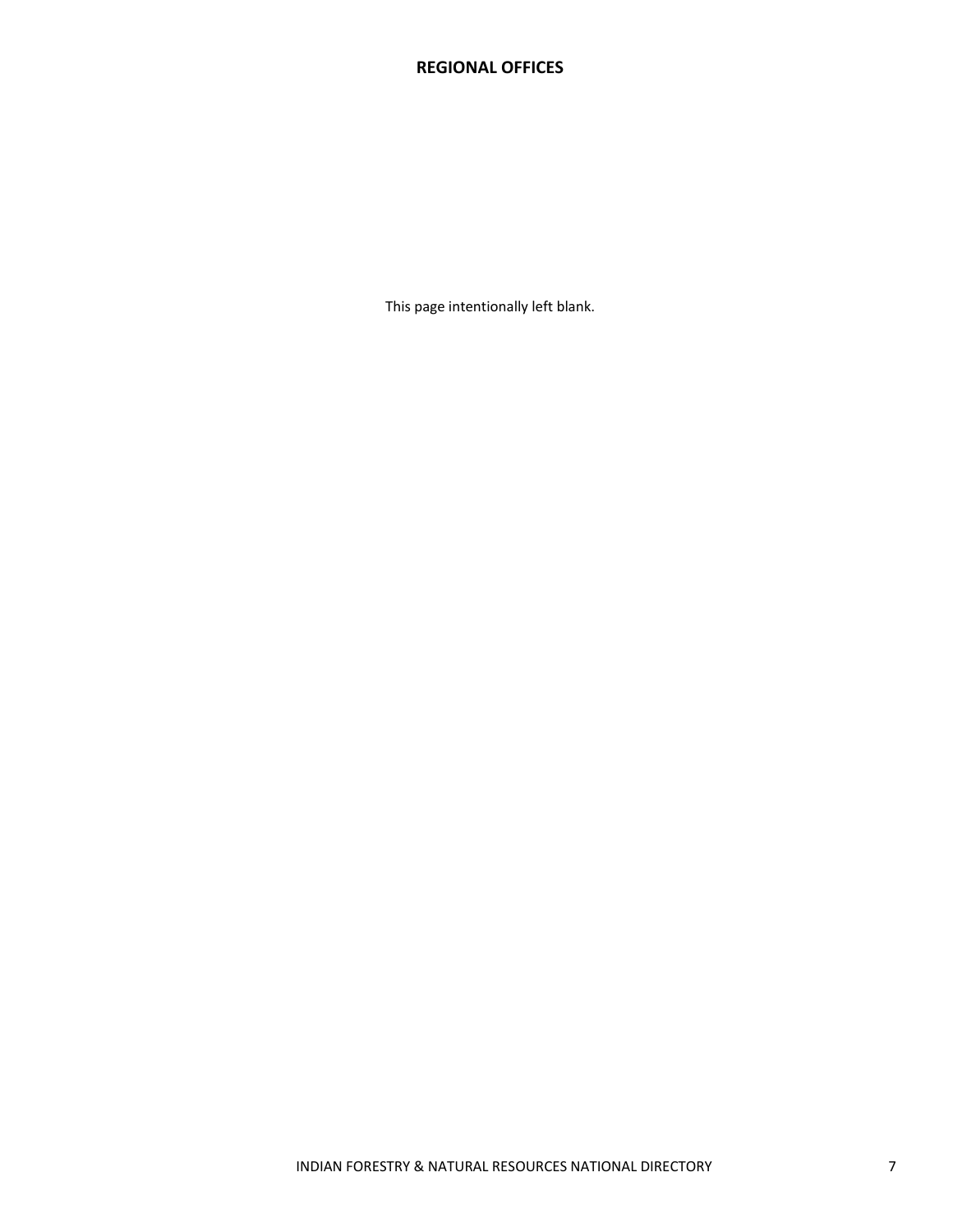#### **Alaska Regional Office**

#### **Eugene Peltola, Jr., Regional Director**

Bureau of Indian Affairs 3601 C Street, Ste. 1100 Anchorage, AK 99503‐5947 Telephone: (907) 586‐7177 Fax: (907) 586‐7252

#### **Eastern Regional Office**

**R. Glen Melville., Acting Regional Director**  Bureau of Indian Affairs 545 Marriott Drive, Suite 700 Nashville, TN 37214 Telephone: (615) 564‐6700 Fax: (615) 564‐6701

#### **Midwest Regional Office**

**Tammie Poitra, Regional Director**  Bureau of Indian Affairs Norman Pointe II Building 5600 West American Blvd., Ste. 500 Bloomington, MN 55437 Telephone: (612) 713‐4400 Fax: (612) 713‐4401

#### **Northwest Regional Office Bryan K. Mercier, Regional Director**

Bureau of Indian Affairs 911 NE 11<sup>th</sup> Ave Portland, OR 97232‐4169 Telephone: (503) 231‐6702 Fax: (503) 231‐2201

# **Rocky Mountain Regional Office**

**Susan Messerly, Regional Director**  Bureau of Indian Affairs 2021 4th Ave. North Billings, MT 59101 Telephone: (406) 247‐7943 Fax: (406) 247‐7976

#### **Southwest Regional Office**

**Patricia M, Regional Director**  Bureau of Indian Affairs 1001 Indian School Road, NW Albuquerque, NM 87104 Telephone: (505) 563‐3103 Fax: (505) 563‐3101

#### **Eastern Oklahoma Regional Office Eddie Streater, Regional Director**

Bureau of Indian Affairs P. O. Box 8002, 3100 W. Peak Blvd. Muskogee, OK 74401‐6201 Telephone: (918) 781‐4600 Fax: (918) 781‐4604

#### **Great Plains Regional Office**

**Timothy LaPoint, Regional Director**  Bureau of Indian Affairs 115 4<sup>th</sup> Avenue, SE Aberdeen, SD 57401 Telephone: (605) 226‐7343 Fax: (605) 226‐7446

#### **Navajo Regional Office**

**Bartholomew Stevens, Regional Director**  Bureau of Indian Affairs P.O. Box 1060 Gallup, NM 87305 Telephone: (505) 863‐8314 Fax: (505) 863‐8324

#### **Pacific Regional Office**

**Amy Dutschke, Regional Director**  Bureau of Indian Affairs 2800 Cottage Way Sacramento, CA 95825 Telephone: (916) 978‐6000 Fax: (916) 978‐6099

#### **Southern Plains Regional Office**

**James Schock, Regional Director**  Bureau of Indian Affairs P.O. Box 368, WCD Office Complex Anadarko, OK 73005 Telephone: (405) 247‐6673 Fax: (405) 247‐5611

#### **Western Regional Office Bryan Bowker, Regional Director**

Bureau of Indian Affairs 2600 N. Central Ave. 4th Floor Mailroom Phoenix, AZ 85004‐3050 Telephone: (602) 379‐6600 Fax: (602) 379‐4413

All Directors Updated 5/2020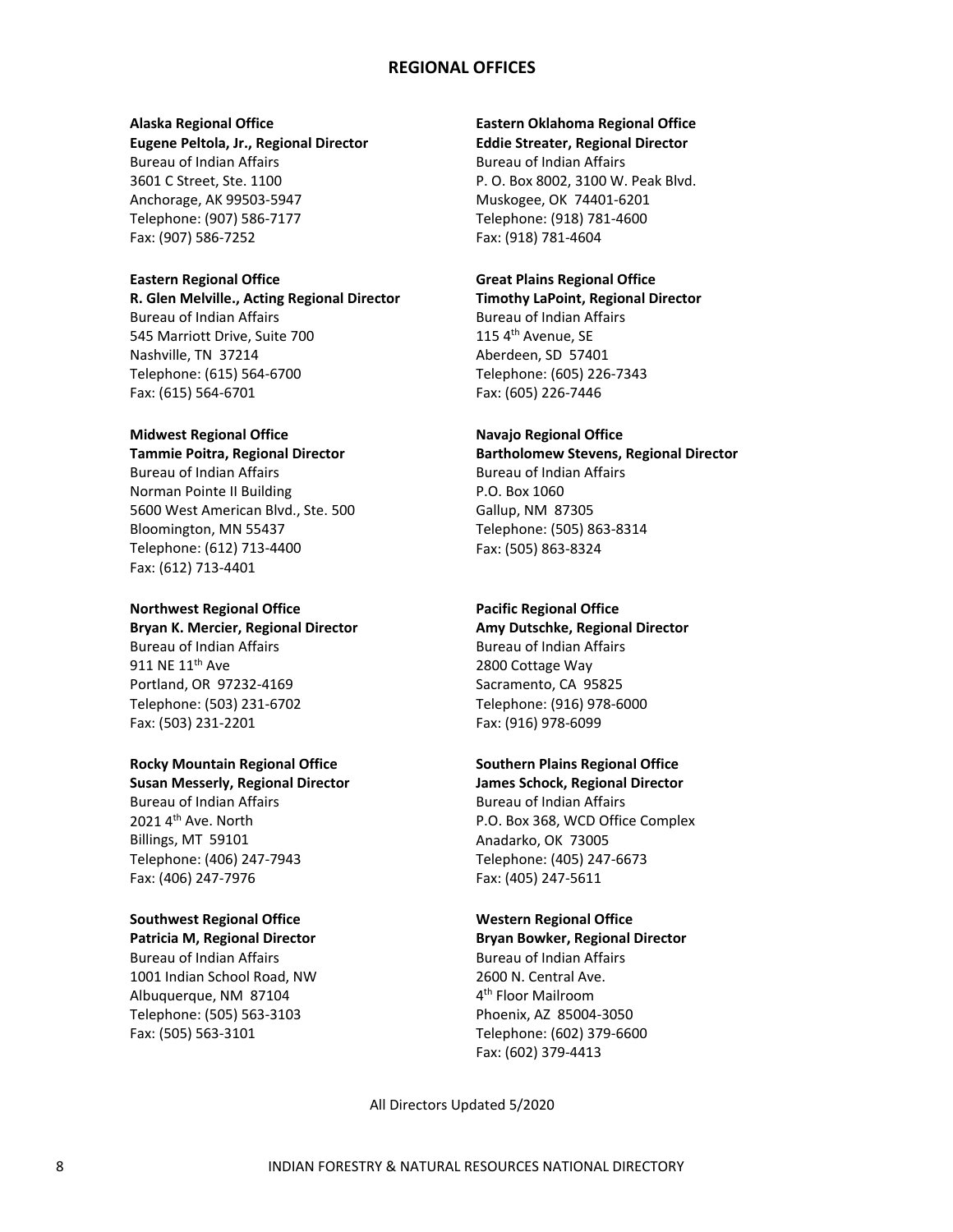This page intentionally left blank.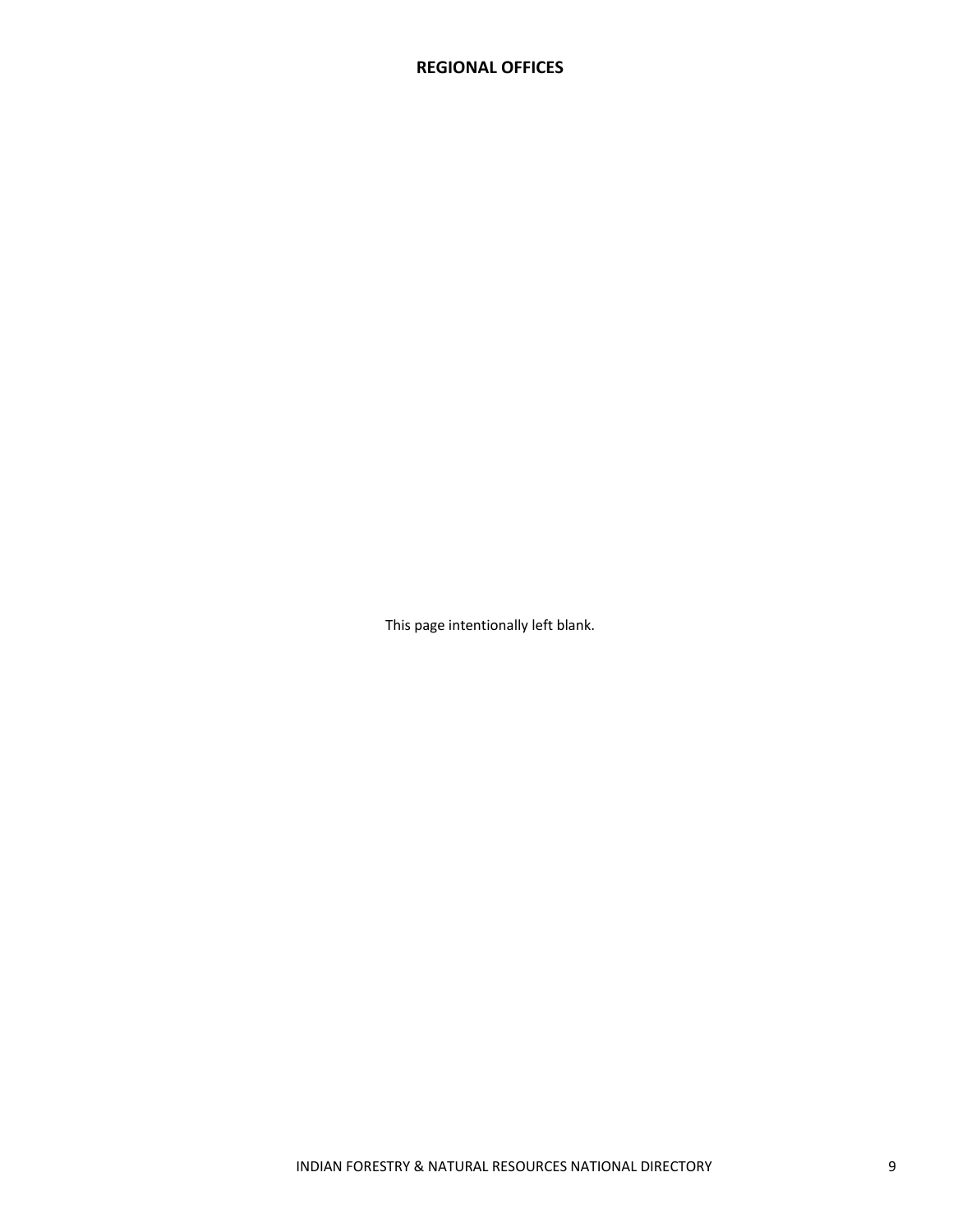# **Alaska Regional Office, BIA**

**Branch of Natural Resources** 

P.O. Box 21647

Juneau, AK 99802‐1647

| Telephone:               | (907) 586-7204              |                      |                          | Updated 5/2020      |
|--------------------------|-----------------------------|----------------------|--------------------------|---------------------|
| Fax:                     | (907) 586-7120              |                      |                          |                     |
| Department/Section       | Title                       | <b>Employee Name</b> | <b>Email Address</b>     | <b>Phone Number</b> |
| <b>Natural Resources</b> | Manager                     | Keith Kahklen        | keith.kahklen@bia.gov    | (907) 586-7618      |
| Natural Resources        | Fish and Wildlife Biologist | Roslie Debenham      | rosalie.debenham@bia.gov | (907) 586-7444      |
| Forestry                 | <b>Regional Forester</b>    | Ed Morgan            | edward.morgan@bia.gov    | (907) 586-7315      |
| Forestry                 | Forester                    | Josh Holte           | joshua.holte@bia.gov     | (907) 586-7187      |
| Fire Management          | Regional FMO                | Jason Dollard        | jason.dollard@bia.gov    | (907) 586-7404      |

#### **Fairbanks Field Office, BIA**

| Administration                        | Superintendent | Kathy Cline          | kathy.cline@bia.gov  | (907) 456-0229      |
|---------------------------------------|----------------|----------------------|----------------------|---------------------|
| Department/Section                    | Title          | <b>Employee Name</b> | <b>Email Address</b> | <b>Phone Number</b> |
| Fax:                                  | (907) 456-0225 |                      |                      |                     |
| Telephone:                            | (907) 456-0229 |                      |                      | Updated 5/2020      |
| Fairbanks, AK 99701                   |                |                      |                      |                     |
| 101 12 <sup>th</sup> Avenue, Room 166 |                |                      |                      |                     |

# **ALASKA NATIVE REGIONAL CORPORATIONS**

| Ahtna, Inc.                      |                   |                      |                         |                     |
|----------------------------------|-------------------|----------------------|-------------------------|---------------------|
| P. O. Box 649                    |                   |                      |                         |                     |
| Glenallen, AK 99588              |                   |                      |                         |                     |
| Telephone:                       | (907) 822-3476    |                      |                         | Updated 5/2020      |
| Fax:                             | (907) 822-3495    |                      |                         |                     |
| Website:                         | www.ahtna-inc.com |                      |                         |                     |
| <b>Department/Section</b>        | <b>Title</b>      | <b>Employee Name</b> | <b>Email Address</b>    | <b>Phone Number</b> |
| Land and Resources               | Vice President    | Joe Bovee            | jbovee@ahtna-inc.com    | (907) 822-3476      |
| Land and Resources               | Manager           | John Leonhart        | jleonhart@ahtna.net     | (907) 822-3476      |
| <b>Customary and Traditional</b> | Coordinator       | Gloria Stickwan      | gstickwan@ahtna-inc.com | (907) 822-8137      |
| Natural Resource                 | Forester          | Scott De Bruyne      | sdebruyne@ahtna.net     | (907) 223-6850      |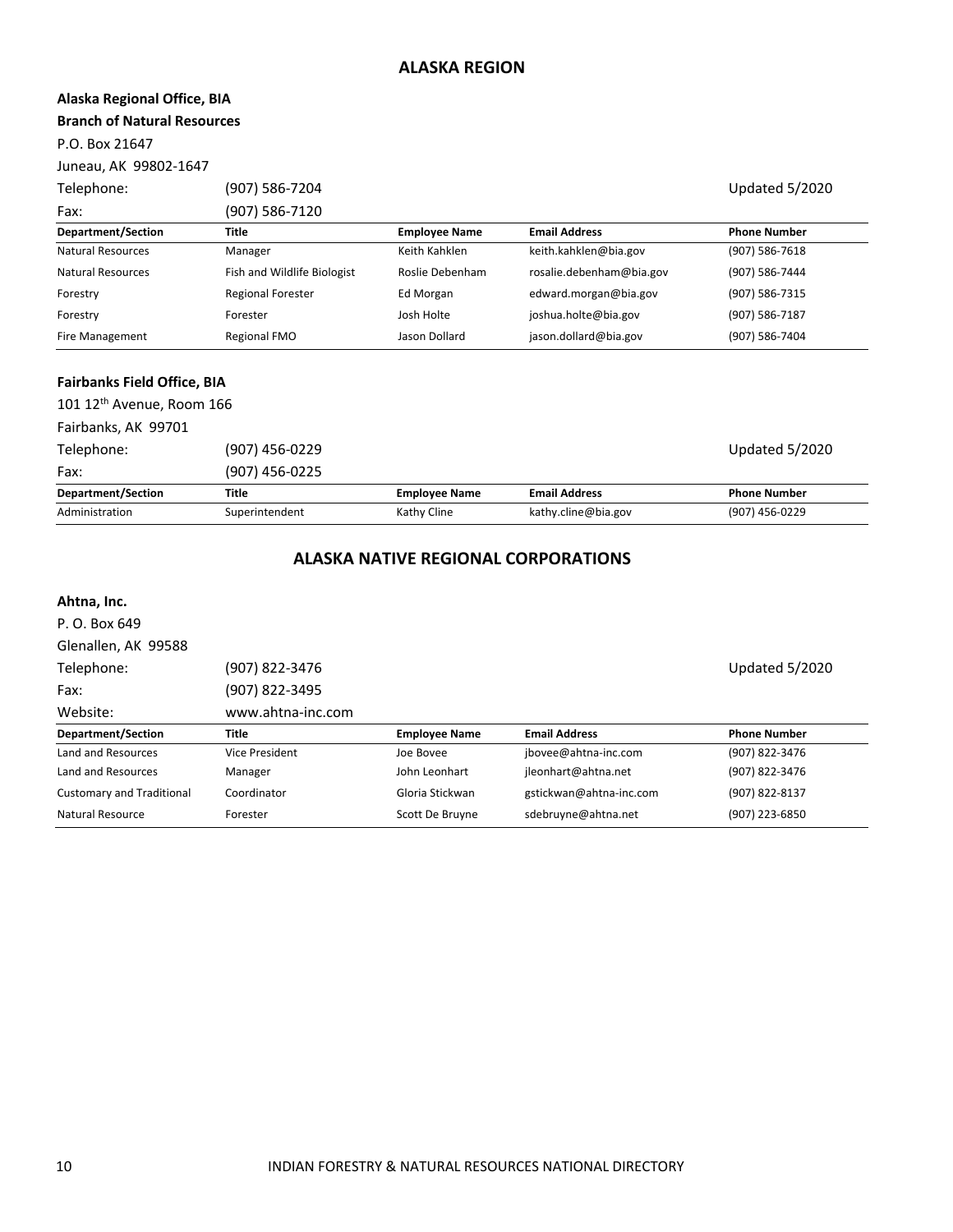# **Aleut Corporation, The**

| <b>Tribal Council</b>              | Chair             | Sharon Lind          | TACdirectors@aleutcorp.com | (907) 561-4300      |
|------------------------------------|-------------------|----------------------|----------------------------|---------------------|
| <b>Department/Section</b>          | Title             | <b>Employee Name</b> | <b>Email Address</b>       | <b>Phone Number</b> |
| Website:                           | www.aleutcorp.com |                      |                            |                     |
| Fax:                               | (907) 563-4328    |                      |                            |                     |
| Telephone:                         | (907) 561-4300    |                      |                            | Updated 5/2020      |
| Anchorage, AK 99503                |                   |                      |                            |                     |
| 4000 Old Seward Highway, Suite 300 |                   |                      |                            |                     |

# **Arctic Slope Regional Corporation**

| <b>Tribal Council</b> | President      | George Edwardson     |                      | (907) 852-4227      |
|-----------------------|----------------|----------------------|----------------------|---------------------|
| Department/Section    | Title          | <b>Employee Name</b> | <b>Email Address</b> | <b>Phone Number</b> |
| Website:              | www.asrc.com   |                      |                      |                     |
| Fax:                  | (907) 852-5733 |                      |                      |                     |
| Telephone:            | (907) 852-4227 |                      |                      | Updated 5/2020      |
| Barrow, AK 99723      |                |                      |                      |                     |
| P. O. Box 129         |                |                      |                      |                     |

#### **Bering Straits Native Corporation**

| Department/Section | Title                 | <b>Employee Name</b> | <b>Email Address</b>    | <b>Phone Number</b> |
|--------------------|-----------------------|----------------------|-------------------------|---------------------|
| Website:           | www.beringstraits.com |                      | info@bearingstraits.com |                     |
| Fax:               | (907) 443-2985        |                      |                         |                     |
| Telephone:         | (907) 443-5252        |                      |                         |                     |
| Nome, AK 99762     |                       |                      |                         |                     |
| P. O. Box 1008     |                       |                      |                         |                     |

#### **Bristol Bay Native Corporation**

| 111 W 16th Ave., Suite 400 |                               |                      |                      |                          |
|----------------------------|-------------------------------|----------------------|----------------------|--------------------------|
| Anchorage, AK 99501        |                               |                      |                      |                          |
| Telephone:                 | (907) 278-3602                | Toll Free:           | (800) 462-3602       |                          |
| Fax:                       | (907) 276-3924                |                      |                      |                          |
| Website:                   | www.bbnc.net                  |                      |                      |                          |
| Department/Section         | Title                         | <b>Employee Name</b> | <b>Email Address</b> | <b>Phone Number</b>      |
| <b>BBNA</b>                | <b>Forestry Manager</b>       | <b>Harold Andrew</b> | handrew@bbna.com     | (907) 842-5257, ext. 360 |
| <b>BBNA</b>                | Director of Natural Resources | Ralph Anderson       |                      | (907) 842-5257           |

#### **Calista Corporation**

| Department/Section         | Title               | <b>Employee Name</b> | <b>Email Address</b> | <b>Phone Number</b> |
|----------------------------|---------------------|----------------------|----------------------|---------------------|
| Website:                   | www.calistacorp.com |                      |                      |                     |
| Fax:                       | (907) 272-5060      |                      |                      |                     |
| Telephone:                 | (907) 279-5516      |                      |                      |                     |
| Anchorage, AK 99518-3028   |                     |                      |                      |                     |
| 301 Calista Court, Suite A |                     |                      |                      |                     |
|                            |                     |                      |                      |                     |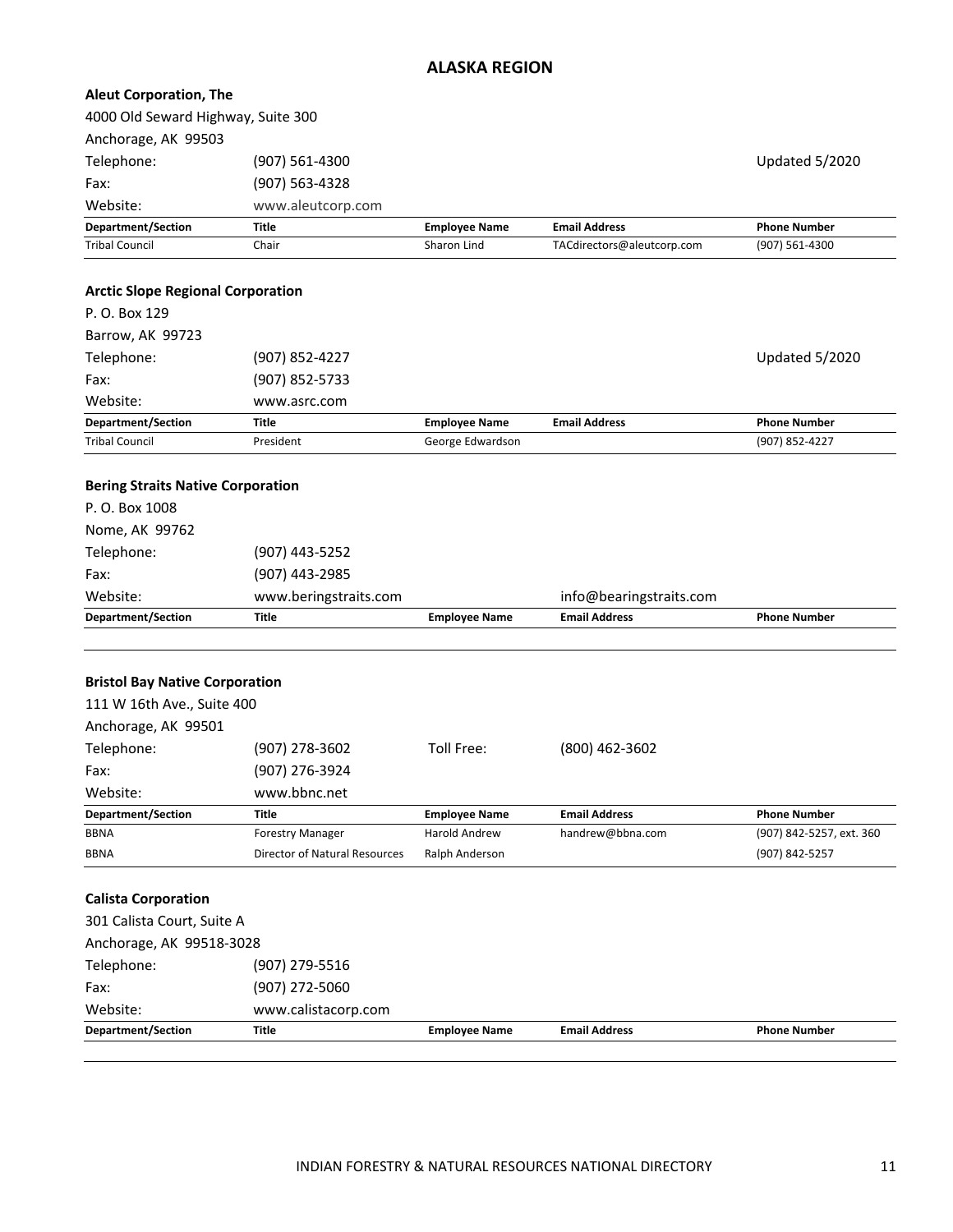# **Chugach Alaska Corporation**

| Lands & Natural Resources          | <b>Executive Vice President</b> | Josie Hickel         | jhickel@chugach-ak.com | (907) 261-0343      |
|------------------------------------|---------------------------------|----------------------|------------------------|---------------------|
| Department/Section                 | Title                           | <b>Employee Name</b> | <b>Email Address</b>   | <b>Phone Number</b> |
| Website:                           | www.chugach-ak.com              |                      |                        |                     |
| Fax:                               | (907) 563-8402                  |                      |                        |                     |
| Telephone:                         | (907) 563-8866                  |                      |                        | Updated 5/2020      |
| Anchorage, AK 99503                |                                 |                      |                        |                     |
| 3800 Centerpoint Drive, suite 1200 |                                 |                      |                        |                     |

# **Cook Inlet Region, Incorporated (CIRI)**

| Department/Section       | Title          | <b>Employee Name</b> | <b>Email Address</b> | <b>Phone Number</b> |
|--------------------------|----------------|----------------------|----------------------|---------------------|
| Website:                 | www.ciri.com   |                      |                      |                     |
| Fax:                     | (907) 279-8836 |                      |                      |                     |
| Telephone:               | (907) 274-8638 |                      |                      | Updated 5/2020      |
| Anchorage, AK 99509-3330 |                |                      |                      |                     |
| P. O. Box 93330          |                |                      |                      |                     |
|                          |                |                      |                      |                     |

| Doyon, Ltd.                           |                       |                      |                      |                     |  |  |  |
|---------------------------------------|-----------------------|----------------------|----------------------|---------------------|--|--|--|
| <b>Lands and Resources Department</b> |                       |                      |                      |                     |  |  |  |
| 1 Doyon Place, Suite 300              |                       |                      |                      |                     |  |  |  |
| Fairbanks, AK 99701-2941              |                       |                      |                      |                     |  |  |  |
| Telephone:                            | (907) 459-2030        |                      |                      | Updated 5/2020      |  |  |  |
| Fax:                                  | (907) 459-2062        |                      |                      |                     |  |  |  |
| Website:                              | www.doyon.com         |                      |                      |                     |  |  |  |
| Department/Section                    | <b>Title</b>          | <b>Employee Name</b> | <b>Email Address</b> | <b>Phone Number</b> |  |  |  |
| Lands                                 | Senior Vice President | Jim Mery             | lands@doyon.com      | (907) 459-2030      |  |  |  |
|                                       |                       |                      |                      |                     |  |  |  |
| Koniag, Incorporated                  |                       |                      |                      |                     |  |  |  |

| 194 Alimag Dr.        |                |                      |                      |                     |
|-----------------------|----------------|----------------------|----------------------|---------------------|
| Kodiak, AK 99615      |                |                      |                      |                     |
| Telephone:            | (907) 486-2530 |                      |                      | Updated 3/2020      |
| Fax:                  | (907) 486-3325 |                      |                      |                     |
|                       |                |                      |                      |                     |
| Department/Section    | <b>Title</b>   | <b>Employee Name</b> | <b>Email Address</b> | <b>Phone Number</b> |
| <b>Tribal Council</b> | President      | Shauna Henga         | shenga@koniag.com    | (907) 486-2530      |
| <b>Tribal Council</b> | Chairman & CEO | Ron Unger            | runger@koniag.com    | (907) 486-2530      |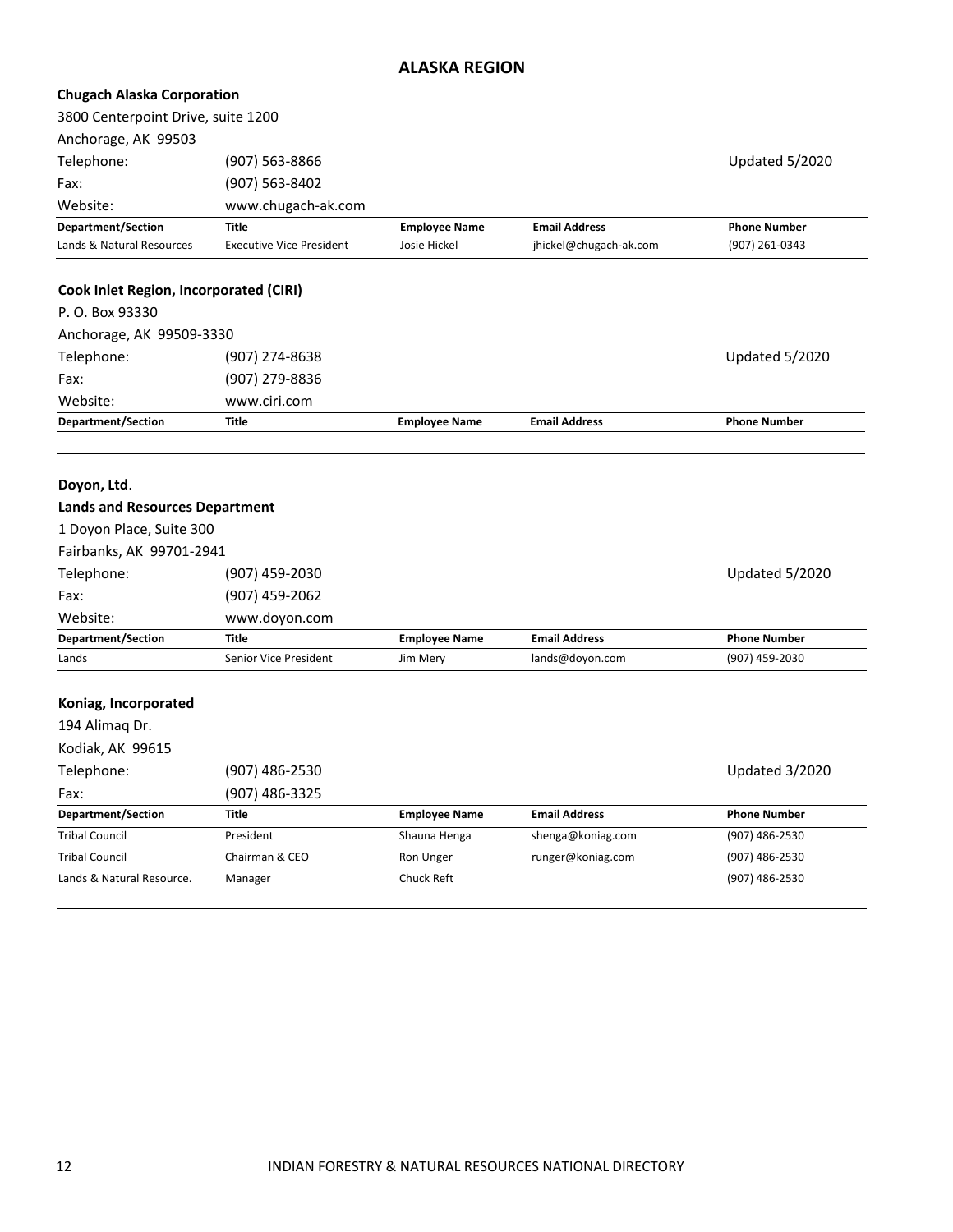#### **NANA Regional Corporation, Inc.**

| P. O. Box 49         |                 |                      |                      |                     |
|----------------------|-----------------|----------------------|----------------------|---------------------|
| Kotzebue, AK 99752   |                 |                      |                      |                     |
| Telephone:           | (907) 442-3301  |                      |                      | Updated 5/2020      |
| Fax:                 | (907) 442-4161  |                      |                      |                     |
| Website:             | www.nana.com    |                      |                      |                     |
| Department/Section   | Title           | <b>Employee Name</b> | <b>Email Address</b> | <b>Phone Number</b> |
| Lands and Facilities | Senior Director | Damon Schaeffer      |                      |                     |

# **Sealaska Corporation**

| 13810 SE Eastgate Way, Suite 420 |                  |                      |                           |                     |
|----------------------------------|------------------|----------------------|---------------------------|---------------------|
| Bellevue, WA 98005               |                  |                      |                           |                     |
| Telephone:                       | (425) 283-0619   |                      |                           | Updated 5/2020      |
| Fax:                             | (425) 283-0650   |                      |                           |                     |
| Website:                         | www.sealaska.com |                      |                           |                     |
| Department/Section               | Title            | <b>Employee Name</b> | <b>Email Address</b>      | <b>Phone Number</b> |
| <b>Natural Resources</b>         | Lands Manager    | Michele Metz         | michele.metz@sealaska.com | (907) 586-1512      |

# **ALASKA NATIVE VILLAGE COUNCILS AND CORPORATIONS**

#### **Afognak Native Corporation**

Telephone: (907) 968‐2261 Fax: (907) 968‐2305

Email: alatnatribe@yahoo.com

| 300 Alimag Dr.<br>Kodiak, AK 99615   |                                          |                      |                      |                     |
|--------------------------------------|------------------------------------------|----------------------|----------------------|---------------------|
| Telephone:                           | (907) 486-6014                           |                      |                      | Updated 2/2020      |
| Fax:                                 | (907) 486-2514                           |                      |                      |                     |
| Department/Section                   | <b>Title</b>                             | <b>Employee Name</b> | <b>Email Address</b> | <b>Phone Number</b> |
| Forestry                             | Director of Lands & Natural<br>Resources | Natasha Hayden       | nhayden@afognak.com  | (907) 486-6014      |
| <b>Alatna Village Tribal Council</b> |                                          |                      |                      |                     |
| P. O. Box 70                         |                                          |                      |                      |                     |
| Allakaket, AK 99720                  |                                          |                      |                      | Updated 5/2020      |

**Department/Section Title Employee Name Email Address Phone Number** 

First Chief **Harding Sam**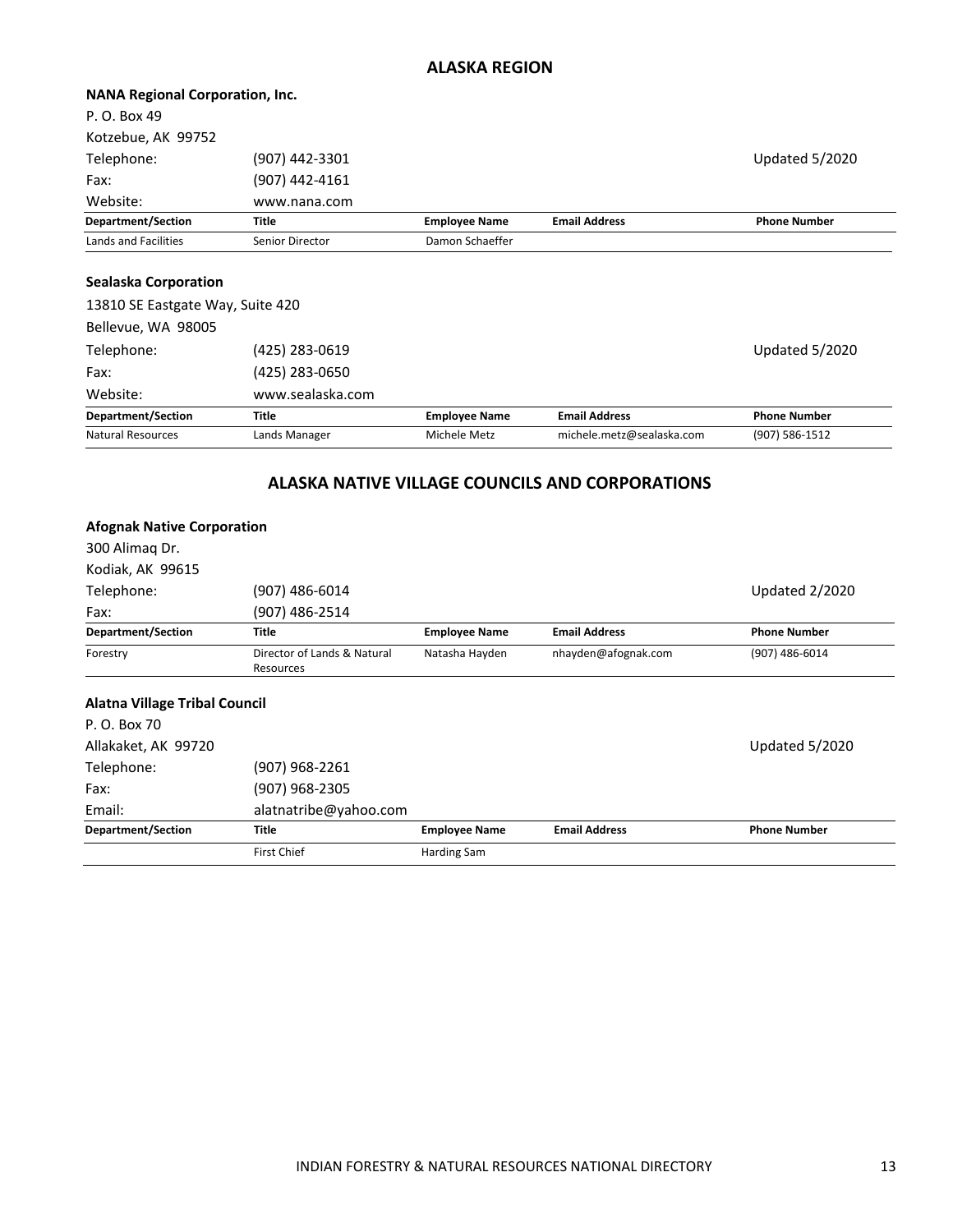# **Aleutian/Pribilof Islands Association**

| 1131 E. International Airport Rd.                                    |                                 |                      |                        |                     |
|----------------------------------------------------------------------|---------------------------------|----------------------|------------------------|---------------------|
| Anchorage, AK 99518                                                  |                                 |                      |                        |                     |
| Telephone:                                                           | (907) 276-2700                  |                      |                        | Updated 5/2020      |
| Fax:                                                                 | (907) 279-4351                  |                      |                        |                     |
| Website:                                                             | www.apiai.com                   |                      |                        |                     |
| <b>Department/Section</b>                                            | <b>Title</b>                    | <b>Employee Name</b> | <b>Email Address</b>   | <b>Phone Number</b> |
| <b>Natural Resources</b>                                             | Coordinator                     | Connie Fredenburg    | connief@apiai.com      | (907) 222-4222      |
| <b>Allakaket Village Council</b>                                     |                                 |                      |                        |                     |
| P.O. Box 50                                                          |                                 |                      |                        |                     |
| Allakaket, AK 99720                                                  |                                 |                      |                        |                     |
| Telephone:                                                           | (907) 968-2237                  |                      |                        | Updated 5/2020      |
| Fax:                                                                 | (907) 968-2233                  |                      |                        |                     |
| <b>Department/Section</b>                                            | <b>Title</b>                    | <b>Employee Name</b> | <b>Email Address</b>   | <b>Phone Number</b> |
| <b>Tribal Council</b>                                                | $1st$ Chief                     | Gordon Bergman       | allakaketepa@yahoo.com | (907) 968-2237      |
| Asa'carsamiut Tribal Council                                         |                                 |                      |                        |                     |
| P.O. Box 32249                                                       |                                 |                      |                        |                     |
| Mountain Village, AK<br>99632                                        |                                 |                      |                        |                     |
| Telephone:                                                           | (907) 591-2814                  |                      |                        | Updated 5/2020      |
| Fax:                                                                 | (907) 591-2811                  |                      |                        |                     |
| <b>Department/Section</b>                                            | Title                           | <b>Employee Name</b> | <b>Email Address</b>   | <b>Phone Number</b> |
| <b>Tribal Council</b>                                                | $1st$ Chief                     | James C. Landlord    | atcoperations@gci.net  | (907) 591-2814      |
|                                                                      |                                 |                      |                        |                     |
| P.O. Box 219                                                         |                                 |                      |                        |                     |
|                                                                      |                                 |                      |                        |                     |
| Telephone:                                                           | (907) 543-7364                  |                      |                        | Updated 5/2020      |
| Fax:                                                                 | (907) 543-5702                  |                      |                        |                     |
| <b>Department/Section</b>                                            | <b>Title</b>                    | <b>Employee Name</b> | <b>Email Address</b>   | <b>Phone Number</b> |
| <b>Natural Resources</b>                                             | <b>Wildland Fire Protection</b> | Mike Burley          | mburley@avcp.org       | (907) 543-7364      |
| <b>Association of Village Council Presidents</b><br>Bethel, AK 99559 |                                 |                      |                        |                     |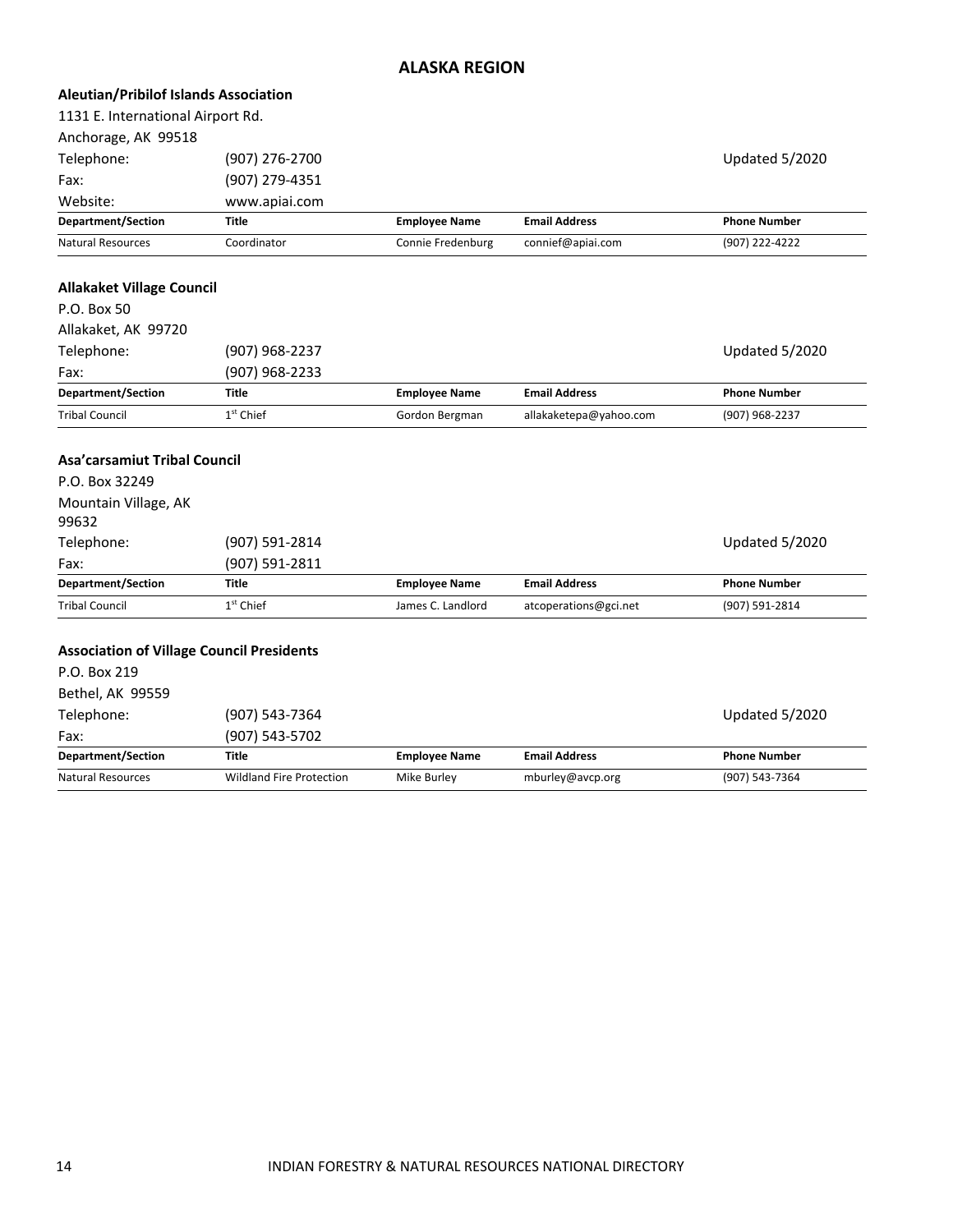# **Bristol Bay Native Association**

| <b>Natural Resources - Forestry</b> |  |  |
|-------------------------------------|--|--|
|                                     |  |  |

| P. O. Box 310            |                                 |                       |                      |                          |
|--------------------------|---------------------------------|-----------------------|----------------------|--------------------------|
| Dillingham, AK 99576     |                                 |                       |                      |                          |
| Telephone:               | (907) 842-5257                  |                       |                      |                          |
| Fax:                     | (907) 842-5932                  |                       |                      | Updated 3/2020           |
| Website:                 | www.bbna.com                    |                       |                      |                          |
| Department/Section       | <b>Title</b>                    | <b>Employee Name</b>  | <b>Email Address</b> | <b>Phone Number</b>      |
| <b>Natural Resources</b> | Director                        | Gayla Hoseth          | ghoseth@bbna.com     | (907) 842-5257, ext. 352 |
| Forestry                 | Manager                         | <b>Mariano Peters</b> | mpeters@bbna.com     | (907) 842-5257, ext. 327 |
| <b>Fisheries</b>         | Subsistence Fisheries Scientist | Cody Larson           |                      | (907) 842-6243           |
| Environmental            | Program Manager                 | Vacant                |                      | (907) 842-5257, ext. 341 |

#### **Chalkyitsik Village Council**

| <b>Natural Resources</b> | Manager        |                      | c pardue@hotmail.com | (907) 848-8119      |
|--------------------------|----------------|----------------------|----------------------|---------------------|
| Department/Section       | Title          | <b>Employee Name</b> | <b>Email Address</b> | <b>Phone Number</b> |
| Fax:                     | (907) 848-8986 |                      |                      |                     |
| Telephone:               | (907) 848-8117 |                      |                      | Updated 9/2014      |
| Chalkyitsik, AK 99788    |                |                      |                      |                     |
| P.O. Box 57              |                |                      |                      |                     |

# **Cheesh‐na Tribal Council**

| P.O. Box 241          |                |                      |                      |                     |
|-----------------------|----------------|----------------------|----------------------|---------------------|
| Chistochina, AK 99586 |                |                      |                      |                     |
| Telephone:            | (907) 822-3503 |                      |                      | Updated 9/2014      |
| Fax:                  | (907) 822-5179 |                      |                      |                     |
| Department/Section    | Title          | <b>Employee Name</b> | <b>Email Address</b> | <b>Phone Number</b> |
| EPA/IGAP              |                | Lianna Charley       |                      |                     |
| Administration        |                | Wilson Justin        |                      |                     |

#### **Chickaloon Native Village**

| P.O. Box 1105             |                              |                      |                                   |                     |
|---------------------------|------------------------------|----------------------|-----------------------------------|---------------------|
| Chickaloon, AK 99674-1105 |                              |                      |                                   |                     |
| Telephone:                | (907) 745-0707               |                      |                                   | Updated 3/2020      |
| Fax:                      | (907) 745-7154               |                      |                                   |                     |
| Department/Section        | Title                        | <b>Employee Name</b> | <b>Email Address</b>              | <b>Phone Number</b> |
|                           | Traditional Chairman & Chief | Gary Harrison        |                                   | (907) 745-0707      |
|                           | Co-Chairman                  | <b>Rick Harrison</b> |                                   | (907) 745-0707      |
| Environmental             | Stewardship Director         | Jessica Winnestaffer | jewinnestaffer@chickaloon-nsn.gov | (907) 745-0737      |

#### **Chilkoot Indian Association**

| Environmental      | <b>Environmental Coordinator</b> | Luke Williams        | lwilliams@chilkoot-nsn.gov | (907) 766-2323      |
|--------------------|----------------------------------|----------------------|----------------------------|---------------------|
| Department/Section | Title                            | <b>Employee Name</b> | <b>Email Address</b>       | <b>Phone Number</b> |
| Fax:               | (907) 766-2365                   |                      |                            |                     |
| Telephone:         | (907) 766-2323                   |                      |                            | Updated 3/2020      |
| Haines, AK 99827   |                                  |                      |                            |                     |
| P.O. Box 490       |                                  |                      |                            |                     |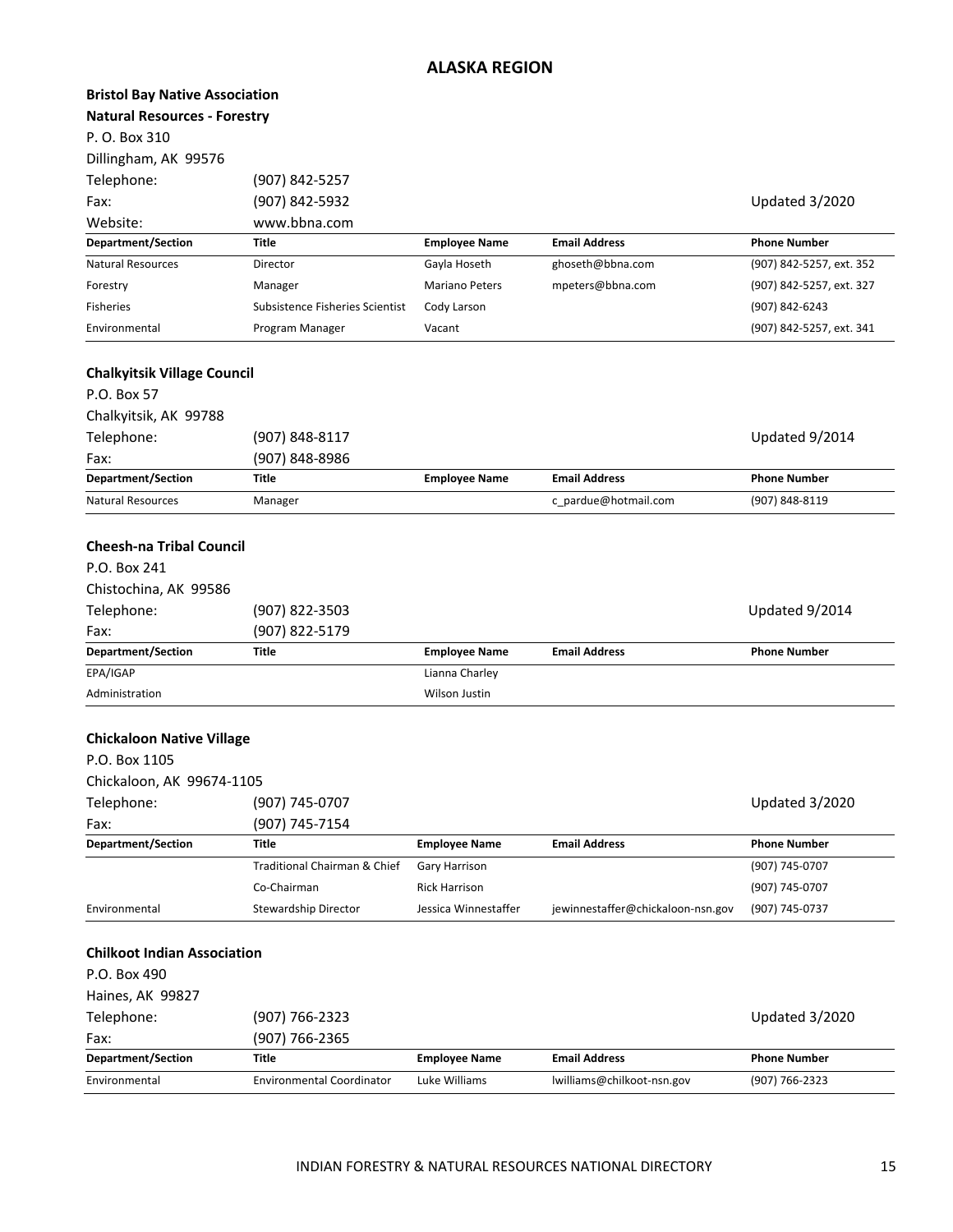#### **Chitina Traditional Indian Village Council**

| <b>CTIVC</b>       | Village Administrator | <b>Precious Billum</b> | chitina village@outlook.com | (907) 823-2215      |
|--------------------|-----------------------|------------------------|-----------------------------|---------------------|
| Department/Section | Title                 | <b>Employee Name</b>   | <b>Email Address</b>        | <b>Phone Number</b> |
| Fax:               | (907) 823-2233/2256   |                        |                             |                     |
| Telephone:         | (907) 823-2215/2217   |                        |                             | Updated 3/2020      |
| Chitina, AK 99566  |                       |                        |                             |                     |
| P.O. Box 31        |                       |                        |                             |                     |

# **Chugachmiut**

| 1840 S. Bragaw, Suite 110              |                          |                      |                           |                     |
|----------------------------------------|--------------------------|----------------------|---------------------------|---------------------|
| Anchorage, AK 99508-3463               |                          |                      |                           |                     |
| Telephone:                             | (907) 562-4155           |                      |                           |                     |
| Fax:                                   | (907) 563-2891           |                      |                           | Updated 3/2020      |
| Website:                               | www.chugachmiut.org      |                      |                           |                     |
| Department/Section                     | Title                    | <b>Employee Name</b> | <b>Email Address</b>      | <b>Phone Number</b> |
| <b>Enterprise &amp; Trust Services</b> | <b>Division Director</b> | <b>Charles Sink</b>  | charlie@chugachmiut.org   | (907) 334-0137      |
| Forestry                               | Manager                  | Nathan Lojewski      | lojewskin@chugachmiut.org | (907) 334-0165      |
| Fire Management                        | Manager                  | Robert Lacy          | robert@chugachmiut.org    | (907) 562-4155      |

# **Clark's Point Village Council**

| <b>Tribal Council</b>  | President      | <b>Betty Gardiner</b> | clp villagecouncil@yahoo.com | (907) 236-1427      |
|------------------------|----------------|-----------------------|------------------------------|---------------------|
| Department/Section     | Title          | <b>Employee Name</b>  | <b>Email Address</b>         | <b>Phone Number</b> |
| Fax:                   | (907) 236-1428 |                       |                              |                     |
| Telephone:             | (907) 236-1427 |                       |                              | Updated 5/2020      |
| Clarks Point, AK 99569 |                |                       |                              |                     |
| P.O. Box 90            |                |                       |                              |                     |

# **Craig Community Association**

| <b>EPA</b>                 | <b>Environmental Coordinator</b> | Dennis Nickerson     | whalehouse@hotmail.com | (907) 826-5125      |  |
|----------------------------|----------------------------------|----------------------|------------------------|---------------------|--|
| Department/Section         | Title                            | <b>Employee Name</b> | <b>Email Address</b>   | <b>Phone Number</b> |  |
| Fax:                       | (907) 826-3997                   |                      |                        |                     |  |
| Telephone:                 | (907) 826-3996                   |                      |                        |                     |  |
| Craig, AK 99921            |                                  |                      |                        |                     |  |
| P. O. Box 828              |                                  |                      |                        |                     |  |
| 1330 Craig/Klawock Highway |                                  |                      |                        |                     |  |
|                            |                                  |                      |                        |                     |  |

#### **Curyung Tribal Council**

| P. O. Box 216        |                              |                         |                            |                     |
|----------------------|------------------------------|-------------------------|----------------------------|---------------------|
| Dillingham, AK 99576 |                              |                         |                            |                     |
| Telephone:           | (907) 842-2384               |                         |                            | Updated 5/2020      |
| Fax:                 | (907) 842-4510               |                         |                            |                     |
| Department/Section   | Title                        | <b>Employee Name</b>    | <b>Email Address</b>       | <b>Phone Number</b> |
|                      | <b>Tribal Administrator</b>  | Courtenay Carty         | tribaladmin@curyung.com    | (907) 842-2384      |
|                      | Receptionist                 | Shalise Schroeder       | receptionist@curyung.com   | (907) 842-2384      |
|                      | Enrollment/Community Liaison | <b>Bernadine Dull</b>   | tribalclerk@curyung.com    | (907) 842-2384      |
|                      | <b>ICWA Case Worker II</b>   | Deanna Baier            | icwa@curyung.com           | (907) 842-4508      |
|                      | <b>Financial Manager</b>     | Clifford "Keggie" Tubbs | finance@curyung.com        | (907) 842-4533      |
|                      | Tribal Environmental Coord.  | Renee Lee-Roque         | renee@curyung.com          | (907) 842-1751      |
|                      | <b>Housing Manager</b>       | Ryan Larson             | housingmanager@curyung.com | (907) 842-2544      |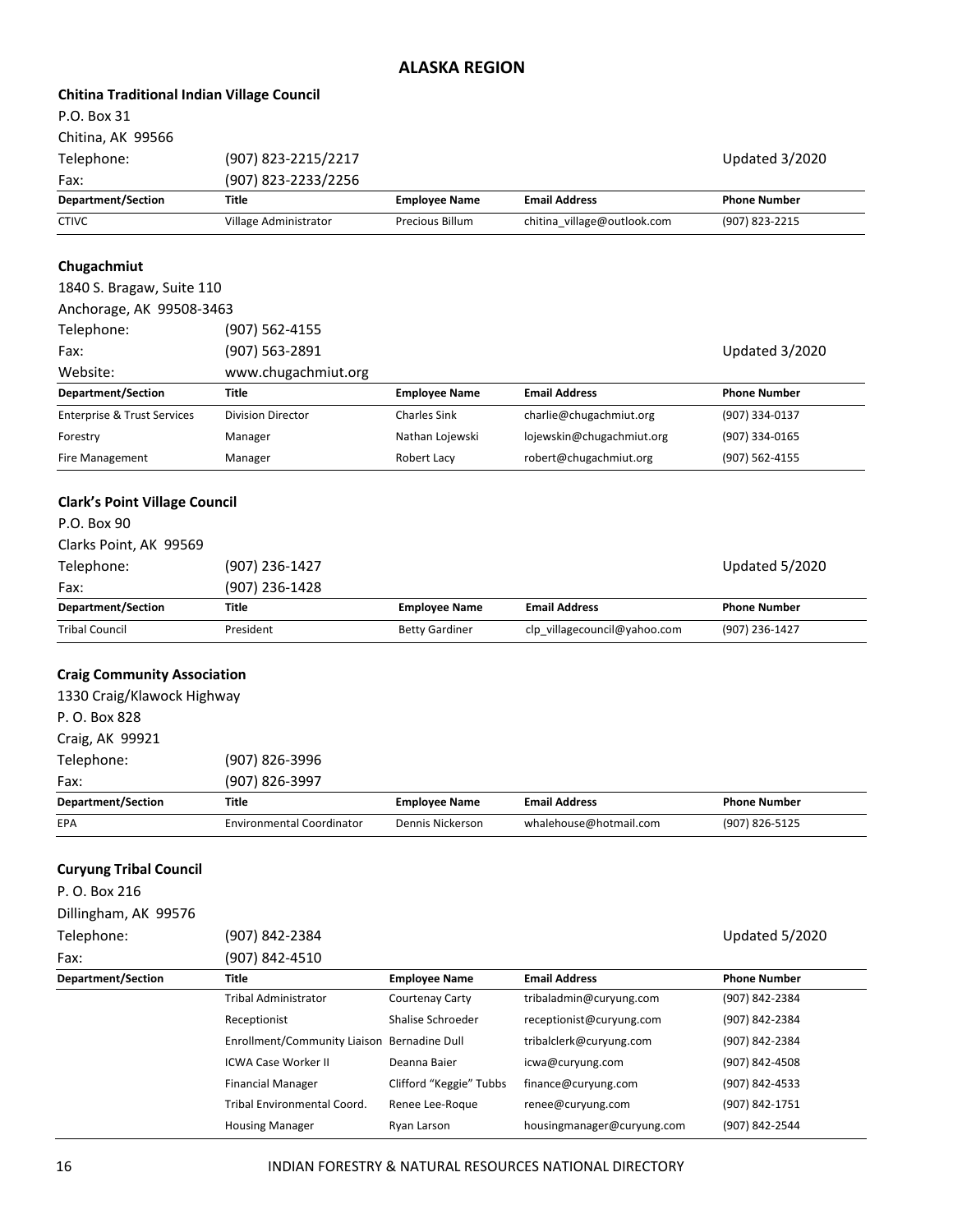| Deering I.R.A. Council        |                    |                      |                      |                     |
|-------------------------------|--------------------|----------------------|----------------------|---------------------|
| P.O. Box 36089                |                    |                      |                      |                     |
| Deering, AK 99736             |                    |                      |                      |                     |
| Telephone:                    | (907) 363-2138     |                      |                      |                     |
| Fax:                          | (907) 363-2195     |                      |                      | Updated 5/2020      |
| Website                       | www.ipnatchiaq.org |                      |                      |                     |
| <b>Department/Section</b>     | <b>Title</b>       | <b>Employee Name</b> | <b>Email Address</b> | <b>Phone Number</b> |
| <b>IRA Council</b>            | President          | Kevin Moto           |                      | (907) 363-2138      |
| Eklutna, Inc.                 |                    |                      |                      |                     |
| 16515 Centerfield Drive #201  |                    |                      |                      |                     |
| Eagle River, AK 99577         |                    |                      |                      |                     |
| Telephone:                    | (907) 696-2828     |                      |                      |                     |
| Fax:                          | (907) 696-2845     |                      |                      | Updated 5/2020      |
| Website                       | eklutnainc.com     |                      |                      |                     |
| <b>Department/Section</b>     | <b>Title</b>       | <b>Employee Name</b> | <b>Email Address</b> | <b>Phone Number</b> |
| Land Department               | Land Manager       | Jim Arnesen          | jim@eklutnainc.com   | (907) 696-2828      |
| <b>Tribal Council</b>         | President          | Lee Stephan          |                      | (907) 688-6020      |
| <b>Emmonak Tribal Council</b> |                    |                      |                      |                     |
| P. O. Box 126                 |                    |                      |                      |                     |
| Emmonak, AK 99581             |                    |                      |                      |                     |
| Telephone:                    | (907) 949-1720     |                      |                      | Updated 5/2020      |
| Fax:                          | (907) 949-1384     |                      |                      |                     |
| <b>Department/Section</b>     | <b>Title</b>       | <b>Employee Name</b> | <b>Email Address</b> | <b>Phone Number</b> |
| <b>Tribal Council</b>         | President          | Martha Kelly         |                      | (907) 949-1720      |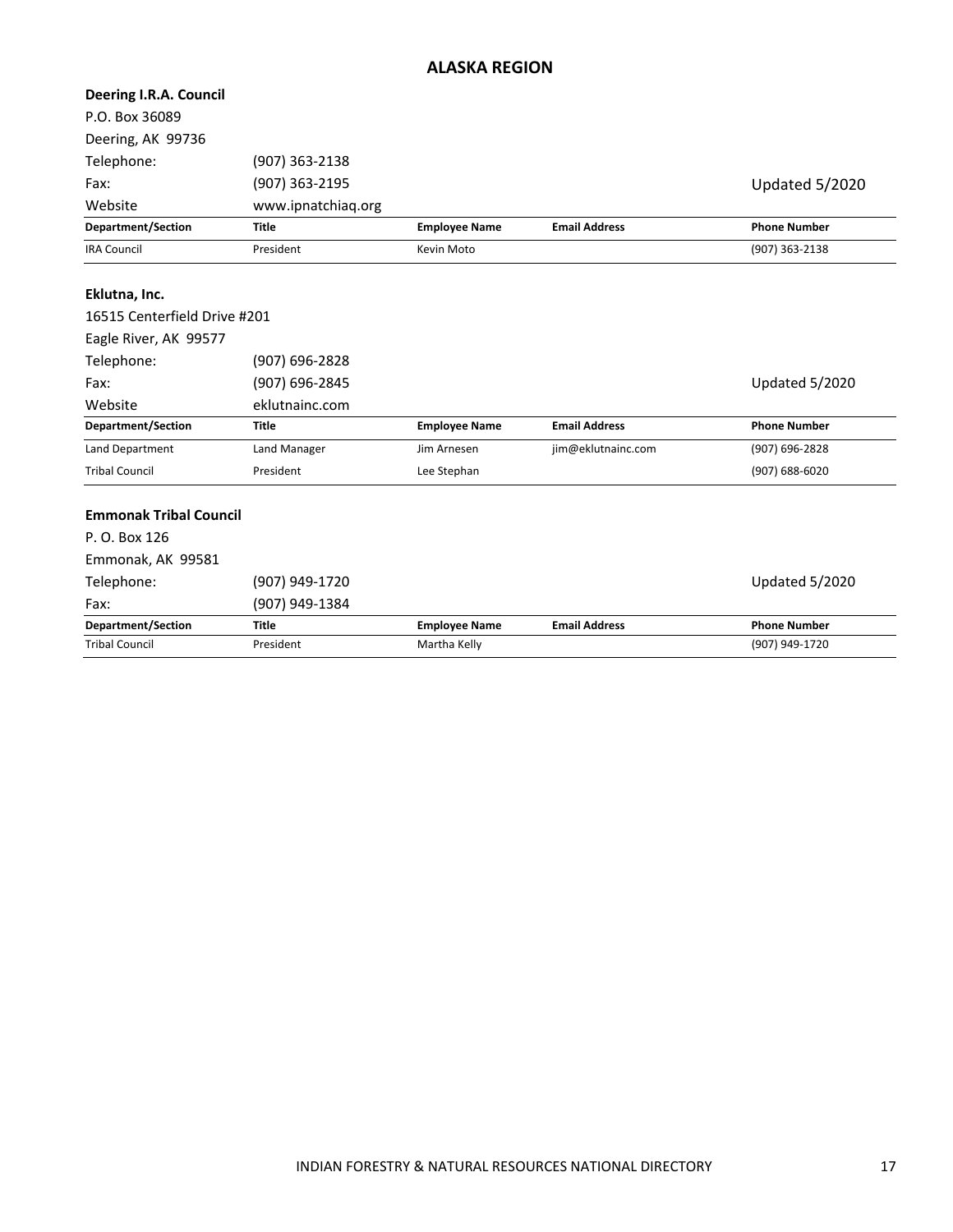# **Eyak Corporation, The**

| Eyak Corporation, The                           |                        |                       |                        |                     |
|-------------------------------------------------|------------------------|-----------------------|------------------------|---------------------|
| P.O. Box 340                                    |                        |                       |                        |                     |
| Cordova, AK 99574                               |                        |                       |                        |                     |
| Telephone:                                      | (907) 424-7161         |                       |                        |                     |
| Fax:                                            | (907) 424-5161         |                       |                        | Updated 5/2020      |
| Website                                         | www.eyakcorp.com       |                       |                        |                     |
| <b>Department/Section</b>                       | Title                  | <b>Employee Name</b>  | <b>Email Address</b>   | <b>Phone Number</b> |
| <b>Tribal Council</b>                           | Chairman               | Darrel Olsen          |                        | (907) 424-7738      |
| Gana-A'Yoo, Ltd.                                |                        |                       |                        |                     |
| P. O. Box 71006                                 |                        |                       |                        |                     |
| Fairbanks, AK 99706                             |                        |                       |                        |                     |
| Telephone:                                      | (907) 451-9599         | Toll Free:            | (888) 656-1606         | Updated 5/2020      |
| Fax:                                            | (907) 451-9600         |                       |                        |                     |
| <b>Department/Section</b>                       | <b>Title</b>           | <b>Employee Name</b>  | <b>Email Address</b>   | <b>Phone Number</b> |
| <b>Tribal Council</b>                           | Chair                  | Kimberly Bower        |                        | (907) 451-9599      |
| <b>Georgetown Tribal Council</b>                |                        |                       |                        |                     |
| 4300 B Street, Suite 207                        |                        |                       |                        |                     |
| Anchorage, AK 99503                             |                        |                       |                        |                     |
| Telephone:                                      | (907) 274-2195         |                       |                        |                     |
| Fax:                                            | (907) 274-2196         |                       |                        | Updated 5/2020      |
| Website                                         | www.georgetowntc.com   |                       |                        |                     |
| <b>Department/Section</b>                       | <b>Title</b>           | <b>Employee Name</b>  | <b>Email Address</b>   | <b>Phone Number</b> |
| <b>Tribal Council</b>                           | President              | David Kutch           |                        | (907) 274-2195      |
|                                                 |                        |                       |                        |                     |
| <b>Gwichyaa Zhee Gwich'in Tribal Government</b> |                        |                       |                        |                     |
| P. O. Box 126                                   |                        |                       |                        |                     |
| Ft. Yukon, AK 99740                             |                        |                       |                        |                     |
| Telephone:                                      | (907) 662-2581         | Toll Free:            | (888) 656-1606         | Updated 5/2020      |
| Fax:                                            | (907) 662-2222         |                       |                        |                     |
| <b>Department/Section</b>                       | Title                  | <b>Employee Name</b>  | <b>Email Address</b>   | <b>Phone Number</b> |
| Realty                                          | <b>Realty Director</b> | <b>Shirley Fields</b> | Sfields147@hotmail.com | (907) 662-2581      |
| <b>Haida Corporation</b>                        |                        |                       |                        |                     |
| P.O. Box 89                                     |                        |                       |                        |                     |
| Hydaburg, AK 99922                              |                        |                       |                        |                     |
| Telephone:                                      | (907) 285-3721         |                       |                        |                     |
| Fax:                                            | (907) 285-3944         |                       |                        |                     |
|                                                 | www.haidacorp.com      |                       |                        | 3/2020              |
|                                                 |                        |                       |                        |                     |
| Website:<br><b>Department/Section</b>           | <b>Title</b>           | <b>Employee Name</b>  | <b>Email Address</b>   | <b>Phone Number</b> |

| P.O. Box 89         |                |
|---------------------|----------------|
| Holycross, AK 99602 |                |
| Telephone:          | (907) 476-7124 |
| Fax:                | (907) 476-7132 |

Updated 5/2020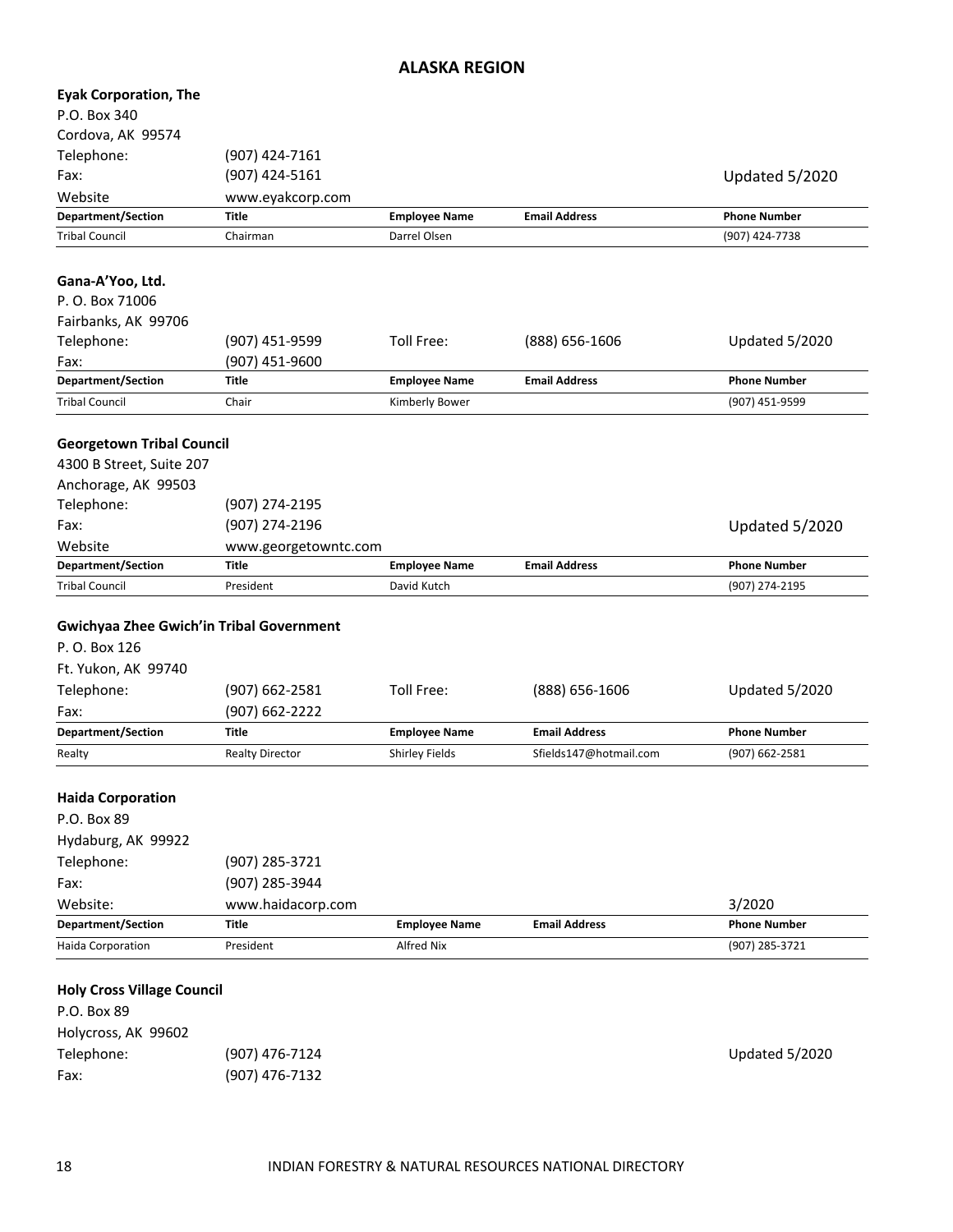| Holy Cross Village Council, continued |                                                   |                          |                            |                          |
|---------------------------------------|---------------------------------------------------|--------------------------|----------------------------|--------------------------|
| <b>Department/Section</b>             | <b>Title</b>                                      | <b>Employee Name</b>     | <b>Email Address</b>       | <b>Phone Number</b>      |
| <b>Tribal Council</b>                 | 1 <sup>st</sup> Chief                             | <b>Alfred Demientess</b> | holycrosstribe@hotmail.com | (907) 476-7124           |
| <b>Hughes Village Council</b>         |                                                   |                          |                            |                          |
| P.O. Box 45029                        |                                                   |                          |                            |                          |
| Hughes, AK 99745                      |                                                   |                          |                            |                          |
| Telephone:                            | (907) 889-2239                                    |                          |                            |                          |
| Fax:                                  | (907) 889-2252                                    |                          |                            | Updated 5/2020           |
| Website:                              | www.haidacorp.com                                 |                          |                            |                          |
| <b>Department/Section</b>             | <b>Title</b>                                      | <b>Employee Name</b>     | <b>Email Address</b>       | <b>Phone Number</b>      |
| <b>Tribal Council</b>                 | $1st$ Chief                                       | <b>Wilmer Beetus</b>     |                            | (907) 889-2232           |
|                                       | Inupiat Community of the Arctic Slope (ICAS), IRA |                          |                            |                          |
| P.O. Box 934                          |                                                   |                          |                            |                          |
| Barrow, AK 99723                      |                                                   |                          |                            |                          |
| Telephone:                            | (907) 852-4227                                    |                          |                            | Updated 5/2020           |
| Fax:                                  | (907) 852-4246                                    |                          |                            |                          |
| Department/Section                    | <b>Title</b>                                      | <b>Employee Name</b>     | <b>Email Address</b>       | <b>Phone Number</b>      |
| <b>ICAS</b>                           | <b>Executive Director</b>                         | <b>Frederick Brower</b>  | icas.executive@barrow.com  | (907) 852-4227, ext. 225 |
| <b>Natural Resources</b>              | Environmental/NR Director                         | Raymond Atos             | icas.natural@barrow.com    | (907) 852-4227, ext. 226 |
|                                       |                                                   |                          |                            |                          |
| <b>Kake Tribal Corporation</b>        |                                                   |                          |                            |                          |
| <b>Logging &amp; Timber Division</b>  |                                                   |                          |                            |                          |
| P.O. Box 263                          |                                                   |                          |                            |                          |
| Kake, AK 99830                        |                                                   |                          |                            |                          |
| Telephone:                            | (907) 785-3221                                    |                          |                            | Updated 3/2020           |
| Fax:                                  | (907) 785-6407                                    |                          |                            |                          |
| Department/Section                    | <b>Title</b>                                      | <b>Employee Name</b>     | <b>Email Address</b>       | <b>Phone Number</b>      |
| Kake Tribal Corporation               | President                                         | Robert D. Mills          |                            | (907) 785-3221           |
| Logging & Timber Division             | Vice-President                                    | <b>Michael Graves</b>    | gypo@att.net               | (907) 785-3221           |
| <b>Kaktovik Village</b>               |                                                   |                          |                            |                          |
| P.O. Box 130                          |                                                   |                          |                            |                          |
| Kaktovik, AK 99747                    |                                                   |                          |                            |                          |
| Telephone:                            | (907) 640-0240                                    |                          |                            | Updated 3/2020           |
| Fax:                                  | (907) 640-0245                                    |                          |                            |                          |
| Department/Section                    | Title                                             | <b>Employee Name</b>     | <b>Email Address</b>       | <b>Phone Number</b>      |
| Administration                        | Director                                          | Sandra K. Stuermer       |                            | (907) 640-0240           |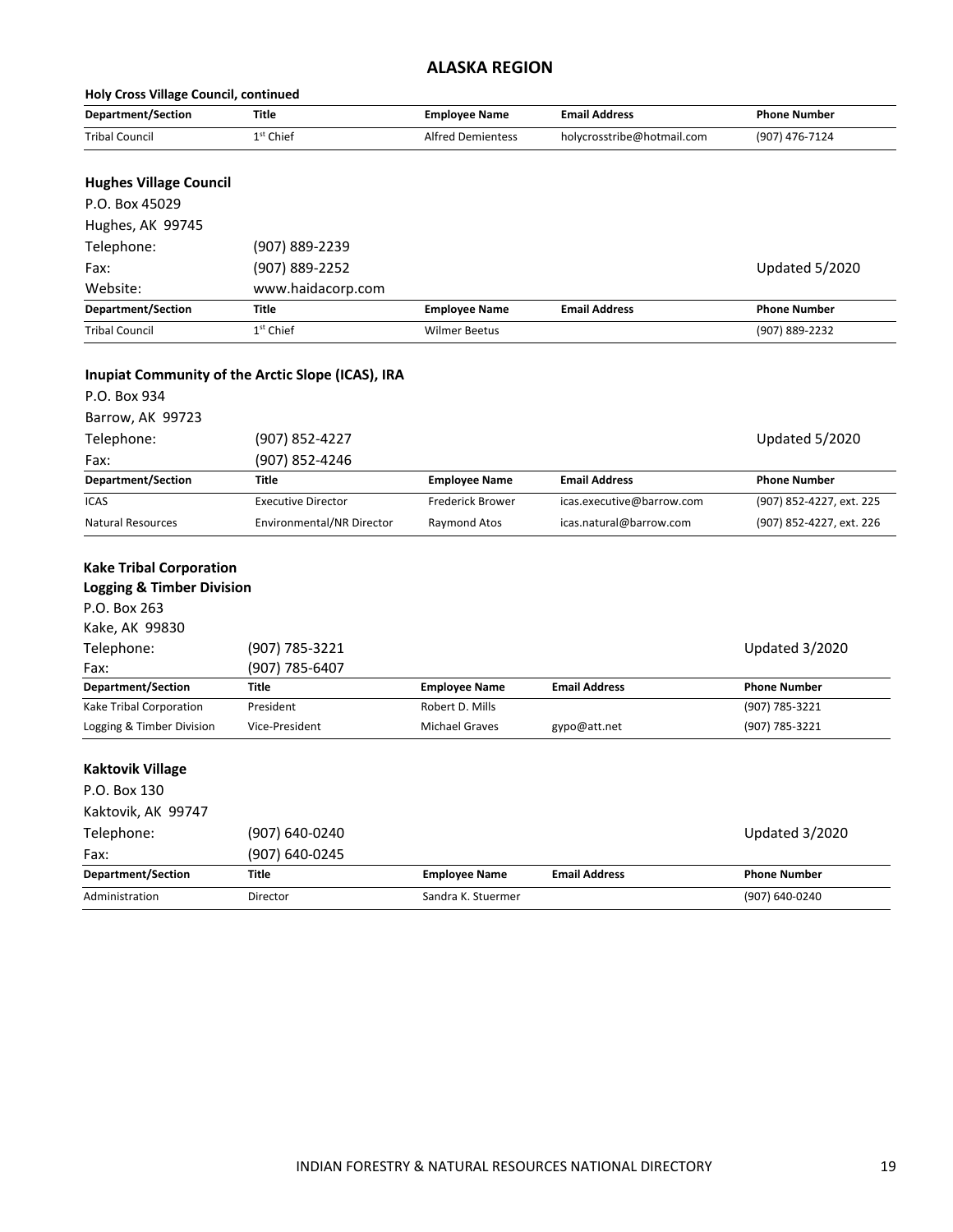| <b>Kaltag Tribal Council</b>      |                        |                      |                         |                       |
|-----------------------------------|------------------------|----------------------|-------------------------|-----------------------|
| P. O. Box 129                     |                        |                      |                         |                       |
| Kaltag, AK 99748                  |                        |                      |                         |                       |
| Telephone:                        | (907) 534-2224         |                      |                         | Updated 5/2020        |
| Fax:                              | (907) 534-2299         |                      |                         |                       |
| Department/Section                | <b>Title</b>           | <b>Employee Name</b> | <b>Email Address</b>    | <b>Phone Number</b>   |
| <b>Tribal Council</b>             | 1 <sup>st</sup> Chieft | Justin Esmailika     |                         | (907) 534-2224        |
| <b>Kavilco Incorporated</b>       |                        |                      |                         |                       |
| 600 University Street, Suite 3010 |                        |                      |                         |                       |
| Seattle, WA 98101-1129            |                        |                      |                         |                       |
| Telephone:                        | (206) 624-6166         |                      |                         |                       |
| Fax:                              | (206) 624-8953         |                      |                         | Updated 5/2020        |
| Website:                          | www.kavilco.com        |                      |                         |                       |
| <b>Department/Section</b>         | <b>Title</b>           | <b>Employee Name</b> | <b>Email Address</b>    | <b>Phone Number</b>   |
| <b>Tribal Council</b>             | President              | Louis Jones, Sr.     | carol.kavilco@gmail.com | (206) 624-6166        |
| Kawerak, Inc.                     |                        |                      |                         |                       |
| <b>Natural Resources Division</b> |                        |                      |                         |                       |
| P.O. Box 948                      |                        |                      |                         |                       |
| Nome, AK 99762                    |                        |                      |                         |                       |
| Telephone:                        | (907) 443-4269         |                      |                         |                       |
| Fax:                              | (907) 443-4445         |                      |                         | <b>Updated 7/2021</b> |
| Website:                          | www.kawerak.org        |                      |                         |                       |
| <b>Department/Section</b>         | <b>Title</b>           | <b>Employee Name</b> | <b>Email Address</b>    | <b>Phone Number</b>   |
| Land Management Services          | Director               | Tony Weyiouana, Sr.  | tweyiouana@kawerak.org  | (907) 443-4327        |
| Land Management                   | Specialist II          | <b>Brian James</b>   | bjames@kawerak.org      | (907) 443-4324        |
| <b>Klawock Heenya Corporation</b> |                        |                      |                         |                       |
| P.O. Box 129                      |                        |                      |                         |                       |
| Klawock, AK 99925                 |                        |                      |                         |                       |
| Telephone:                        | (907) 755-2270         |                      |                         | Updated 5/2020        |
| Fax:                              | (907) 755-2966         |                      |                         |                       |
| Department/Section                | <b>Title</b>           | <b>Employee Name</b> | <b>Email Address</b>    | <b>Phone Number</b>   |

Corporation President Teresa Fairbanks marge@aptalaska.net (907) 755‐2270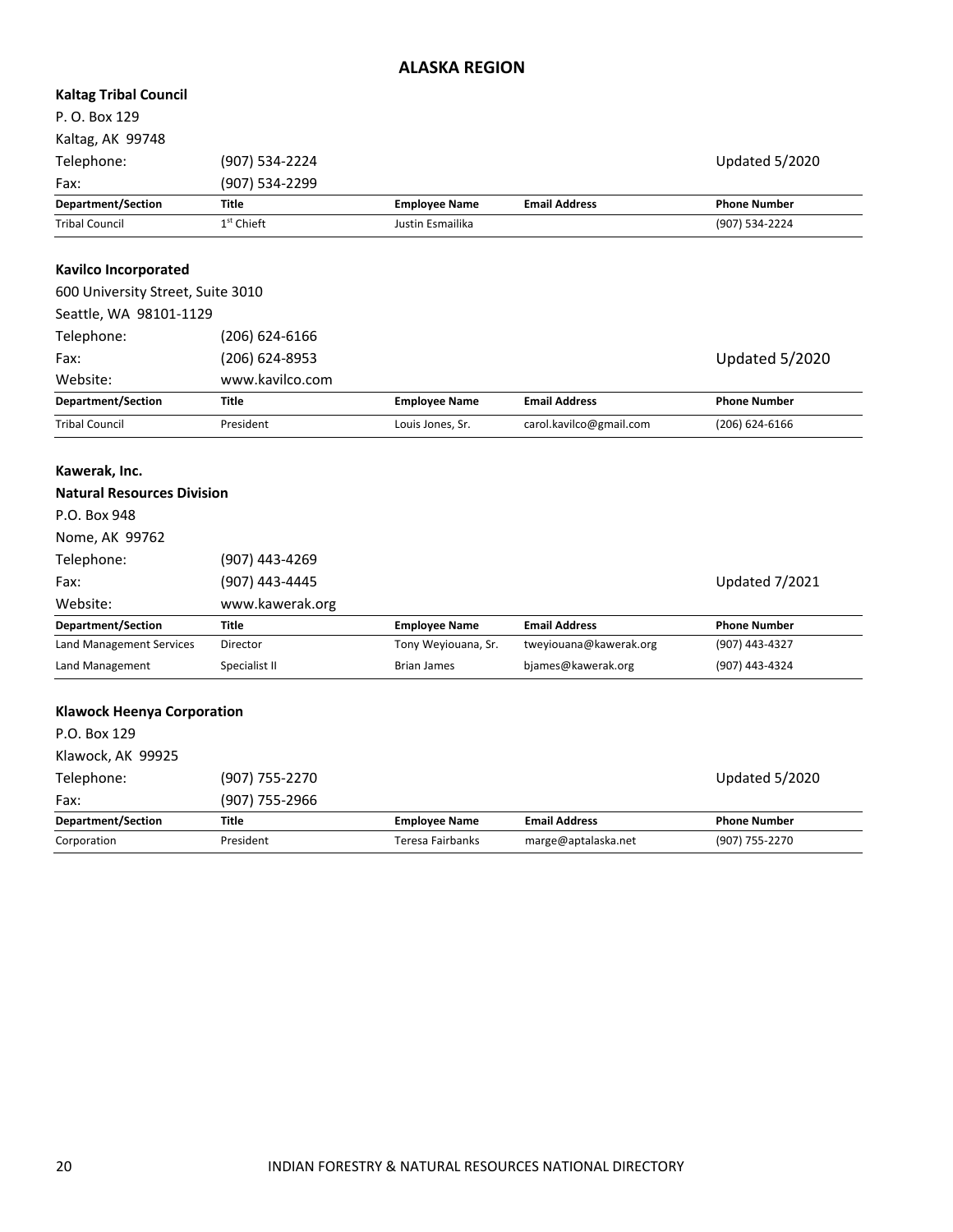## **Klawock Cooperative Association**

| P.O. Box 430                          |                                  |                      |                                                |                     |
|---------------------------------------|----------------------------------|----------------------|------------------------------------------------|---------------------|
| Klawock, AK 99925                     |                                  |                      |                                                |                     |
| Telephone:                            | (907) 755-2265                   |                      |                                                | Updated 5/2020      |
| Fax:                                  | (907) 755-8800                   |                      |                                                |                     |
| <b>Department/Section</b>             | Title                            | <b>Employee Name</b> | <b>Email Address</b>                           | <b>Phone Number</b> |
| <b>Tribal Council</b>                 | President                        | Dennis Demmert       |                                                | (907) 755-2265      |
| Klukwan Inc.                          |                                  |                      |                                                |                     |
| 425 Sawmill Road                      |                                  |                      |                                                |                     |
| Haines, AK                            |                                  |                      |                                                |                     |
| Telephone:                            | (907) 766-2211                   |                      |                                                | Updated 5/2020      |
| Fax:                                  | (907) 766-2973                   |                      |                                                |                     |
| Department/Section                    | Title                            | <b>Employee Name</b> | <b>Email Address</b>                           | <b>Phone Number</b> |
| <b>Knik Tribe</b>                     |                                  |                      |                                                |                     |
| P.O. Box 871565                       |                                  | 1744 N Prospect      |                                                |                     |
| Wasilla, AK 99687                     |                                  | Palmer, AK 99645     |                                                | Updated 5/2020      |
| Telephone:                            | (907) 373-7991                   |                      |                                                |                     |
| <b>Department/Section</b>             | <b>Title</b>                     | <b>Employee Name</b> | <b>Email Address</b>                           | <b>Phone Number</b> |
| Environmental & NR                    | <b>Environmental Coordinator</b> | Theo Garcia          | tgarcia@kniktribe.org                          | (907) 373-7685      |
| Environmental & NR                    | <b>Conservation Assistant</b>    | Kent Backford        | kbackford@kniktribe.org                        | (907) 373-7865      |
| <b>Kongiganak Traditional Council</b> |                                  |                      |                                                |                     |
| P.O. Box 5069                         |                                  |                      |                                                |                     |
| Kongiganak, AK 99545                  |                                  |                      |                                                |                     |
| Telephone:                            | (907) 557-5226                   |                      |                                                | Updated 5/2020      |
| Fax:                                  | (907) 557-5224                   |                      |                                                |                     |
| <b>Department/Section</b>             | <b>Title</b>                     | <b>Employee Name</b> | <b>Email Address</b>                           | <b>Phone Number</b> |
| <b>Tribal Council</b>                 | President                        | Joseph Joseph        | kong.tribe@gmail.com                           | (907) 557-5226      |
| <b>Koyukuk Tribal Council</b>         |                                  |                      |                                                |                     |
| P.O. Box 109                          |                                  |                      |                                                |                     |
| Koyukuk, AK 99754                     |                                  |                      |                                                |                     |
| Telephone:                            | (907) 927-2253                   |                      |                                                | Updated 5/2020      |
| Fax:                                  | (907) 927-2220                   |                      |                                                |                     |
| Department/Section                    | <b>Title</b>                     | <b>Employee Name</b> | <b>Email Address</b>                           | <b>Phone Number</b> |
| <b>Tribal Council</b>                 | 1 <sup>st</sup> Chief            | Leo Lolnitz          |                                                | (907) 927-2253      |
| Administration                        | <b>Tribal Administrator</b>      | Cindy Pilot          | cynthia.pilot@tananachiefs.org                 | (907) 927-2253      |
| Environmental                         | Environmental Technician         | Hazel Lolnitz        | koyukuk-environmental@yahoo.com (907) 927-2234 |                     |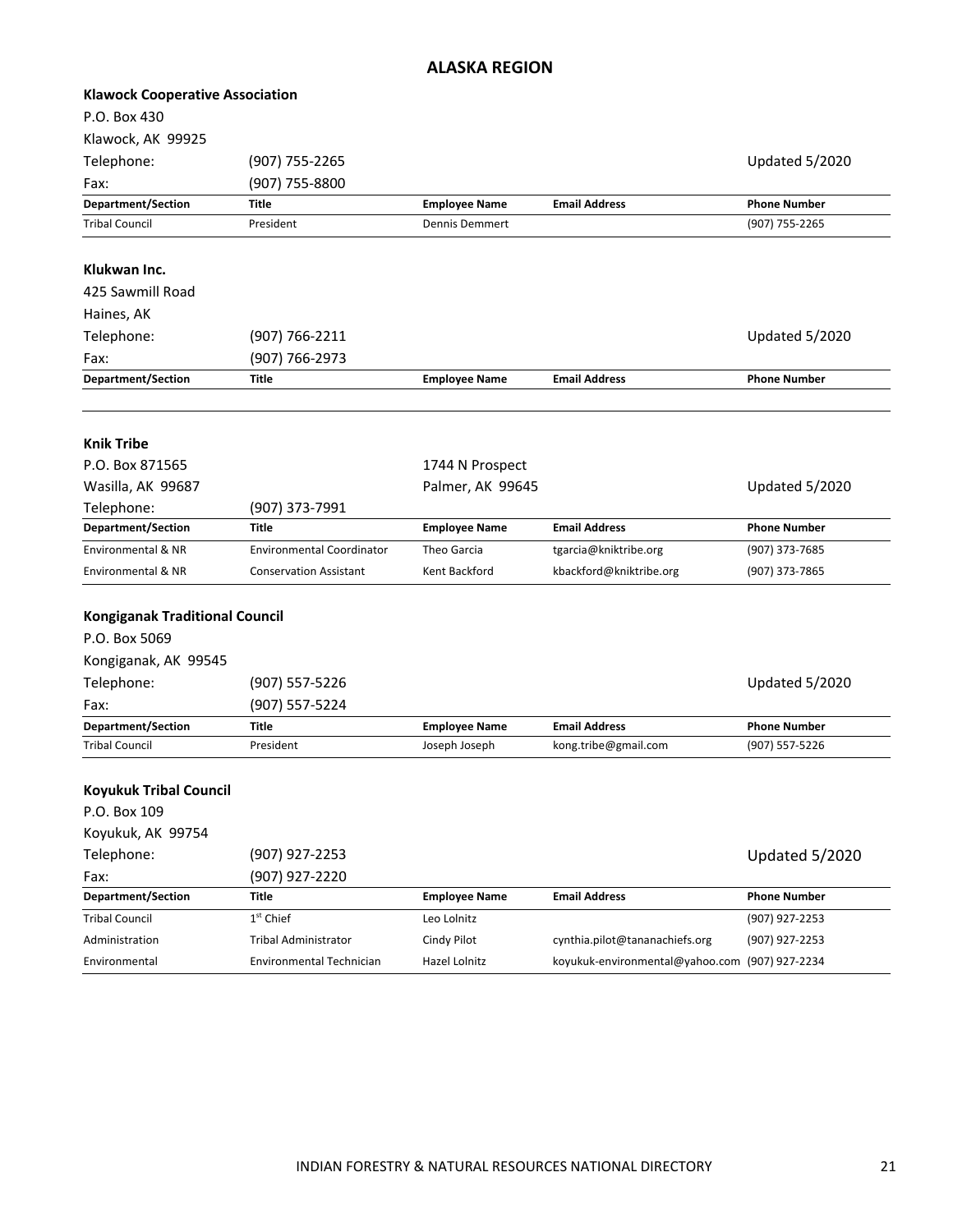|                   | <b>Land Department Office</b> |                                                          |                     |  |
|-------------------|-------------------------------|----------------------------------------------------------|---------------------|--|
|                   | P. O. Box 227                 |                                                          |                     |  |
|                   | Aniak, AK 99557               |                                                          |                     |  |
| (907) 243-2944    |                               |                                                          |                     |  |
| (907) 243-2984    |                               |                                                          | Updated 5/2020      |  |
| www.kuskokwim.com |                               |                                                          |                     |  |
| Title             |                               | <b>Email Address</b>                                     | <b>Phone Number</b> |  |
|                   |                               | (907) 675-4275<br>(907) 675-4276<br><b>Employee Name</b> |                     |  |

| <b>Department/Section</b>              | <b>Title</b>   | <b>Employee Name</b> | <b>Email Address</b> | <b>Phone Number</b> |  |  |
|----------------------------------------|----------------|----------------------|----------------------|---------------------|--|--|
| Fax:                                   | (907) 656-1716 |                      |                      |                     |  |  |
| Telephone:                             | (907) 656-1711 |                      |                      | Updated 5/2020      |  |  |
| Galana, AK 99741                       |                |                      |                      |                     |  |  |
| P.O. Box 244                           |                |                      |                      |                     |  |  |
| <b>Natural Resources</b>               |                |                      |                      |                     |  |  |
| Louden Tribal Council (Galana Village) |                |                      |                      |                     |  |  |

#### **Maniilaq Association**

#### **Tribal Environmental Protection**

| P.O. Box 256                       |                                          |                      |                                |                     |
|------------------------------------|------------------------------------------|----------------------|--------------------------------|---------------------|
| Kotzebue, AK 99752                 |                                          |                      |                                |                     |
| Telephone:                         | (907) 442-7673                           |                      |                                |                     |
| Fax:                               | (907) 442-7862                           |                      |                                |                     |
| Department/Section                 | Title                                    | <b>Employee Name</b> | <b>Email Address</b>           | <b>Phone Number</b> |
| <b>Tribal Government. Services</b> | Administrator                            | Paulette Schuerch    | paulette.schuerch@maniilag.org | (907) 442-7696      |
| <b>Tribal Government Services</b>  | Director                                 | Vacant               | jawells@maniilag.org           | (907) 442-7657      |
| <b>Tribal Government Services</b>  | Environmental Program Manager Hazel Apok |                      | hapok@maniilag.org             | (907) 442-7673      |

#### **Mendas Cha‐ag Native Corporation**

c/o 457 Cindy Drive Fairbanks, AK 99701

Telephone (907) 459‐2037

| . <del>.</del>     | .<br>.       |                      |               |                 |
|--------------------|--------------|----------------------|---------------|-----------------|
| Department/Section | <b>Title</b> | <b>Employee Name</b> | Email Address | Phone Number    |
| Corporation        | President    | Gary Lee             |               | 459-2037<br>(90 |

#### **McGrath, Takotna, Nikolai, Telida (MTNT), Ltd.**

| P.O. Box 309              |                       |                      |                      |                     |
|---------------------------|-----------------------|----------------------|----------------------|---------------------|
| McGrath, AK 99627         |                       |                      |                      |                     |
| Telephone:                | (907) 524-3391        |                      |                      | Updated 5/2020      |
| Fax:                      | (907) 524-3062        |                      |                      |                     |
| Department/Section        | Title                 | <b>Employee Name</b> | <b>Email Address</b> | <b>Phone Number</b> |
| <b>Tribal Council</b>     | Chairman of the Board | Nicole Borromeo      |                      | (907) 644-1200      |
| Lands & Natural Resources | Manager               | Kevin Whitworth      | kwhitworth@mtnt.net  | (907) 524-3391      |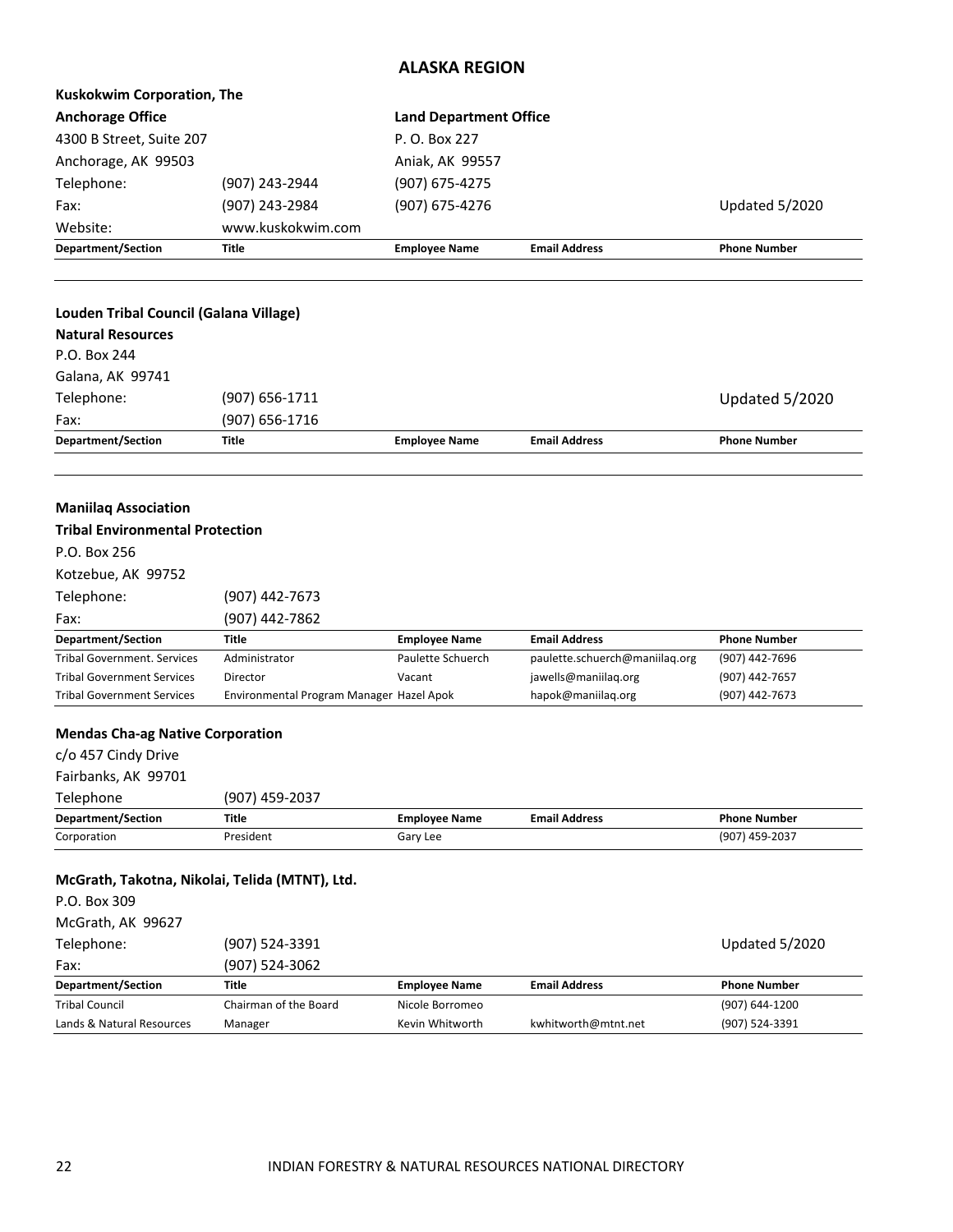| <b>Native Village of Atka</b>           |                               |                        |                             |                        |
|-----------------------------------------|-------------------------------|------------------------|-----------------------------|------------------------|
| P.O. Box 47030                          |                               |                        |                             |                        |
| 116 Laavkix Road                        |                               |                        |                             |                        |
| Atka, AK 99547                          |                               |                        |                             |                        |
| Telephone:                              | (907) 839-2229                |                        |                             | Updated 5/2020         |
| Fax:                                    | (907) 839-2269                |                        |                             |                        |
| <b>Department/Section</b>               | <b>Title</b>                  | <b>Employee Name</b>   | <b>Email Address</b>        | <b>Phone Number</b>    |
| <b>Tribal Council</b>                   | President                     | Mark Snigaroff         | mark45@gci.net              | (907) 839-2229         |
| <b>Native Village of Brevig Mission</b> |                               |                        |                             |                        |
| P.O. Box 85039                          |                               |                        |                             |                        |
| Brevig Mission, AK 99785                |                               |                        |                             |                        |
|                                         | (907) 642-4301                |                        |                             |                        |
| Telephone:<br>Fax:                      | (907) 642-2099                |                        |                             | Updated 5/2020         |
| <b>Department/Section</b>               | <b>Title</b>                  | <b>Employee Name</b>   | <b>Email Address</b>        | <b>Phone Number</b>    |
| EPA                                     | Tribal Coord./Project Officer | <b>Todd Bender</b>     | Bender.todd@epa.gov         | (206) 553-0344         |
| <b>Tribal Council</b>                   | President                     | Gilbert Tocktoo        |                             | (907) 642-4301         |
|                                         |                               |                        |                             |                        |
| <b>Native Village of Diomede</b>        |                               |                        |                             |                        |
| P.O. Box 7079                           |                               |                        |                             |                        |
| Diomede, AK 99762                       |                               |                        |                             |                        |
| Telephone:                              | (907) 686-2175                |                        |                             | Updated 5/2020         |
| Fax:                                    | (907) 686-2203                |                        |                             |                        |
| <b>Department/Section</b>               | <b>Title</b>                  | <b>Employee Name</b>   | <b>Email Address</b>        | <b>Phone Number</b>    |
| <b>Tribal Council</b>                   | President                     | Robert F. Soolook      |                             | (907) 686-2175         |
| <b>Native Village of Eklutna</b>        |                               |                        |                             |                        |
| <b>Land &amp; Environment</b>           |                               |                        |                             |                        |
| 26339 Eklutna Village Road              |                               |                        |                             |                        |
| Chugiak, AK 99567                       |                               |                        |                             |                        |
| Telephone:                              | (907) 688-8522                |                        |                             |                        |
| Fax:                                    | (907) 688-6021                |                        |                             | Updated 5/2020         |
| Website:                                | eklutna-nsn.gov               |                        |                             |                        |
| Department/Section                      | <b>Title</b>                  | <b>Employee Name</b>   | <b>Email Address</b>        | <b>Phone Number</b>    |
| Land & Environment                      | Director                      | Marc Lamoreaux         | marcl@eklutna.org           | (907) 688-8522         |
|                                         |                               |                        |                             |                        |
| <b>Native Village of Gakona</b>         |                               |                        |                             |                        |
| P.O. Box 102                            |                               |                        |                             |                        |
| Gakona, AK 99586                        |                               |                        |                             |                        |
| Telephone:                              | (907) 822-5777                |                        |                             | Updated 5/2020         |
| Fax:                                    | (907) 822-5997                |                        |                             |                        |
| <b>Department/Section</b>               | <b>Title</b>                  | <b>Employee Name</b>   | <b>Email Address</b>        | <b>Phone Number</b>    |
| <b>Village Council</b>                  | President                     | Darren Gene            | gakonaprojects@gmail.com    | (907) 822-5777         |
| Village Council Office                  | <b>Tribal Administrator</b>   | <b>Charlene Nllner</b> | gakonaadmin@cvinternet.net  | (907) 822-5777         |
| Village Council Office                  | Environmental Coordinator     | Brandie Radigan        | gakonaadmin2@cvinternet.net | (907) 822-5777         |
| <b>Native Village of Koyuk</b>          |                               |                        |                             |                        |
| <b>EPA/IGAP Department</b>              |                               |                        |                             |                        |
| P.O. Box 53030                          |                               |                        |                             |                        |
|                                         |                               |                        |                             |                        |
| Koyuk. AK 99753                         |                               |                        |                             |                        |
| Telephone:                              | (907) 963-3651                |                        |                             | <b>Updated 12/2010</b> |

Fax: (907) 963‐2353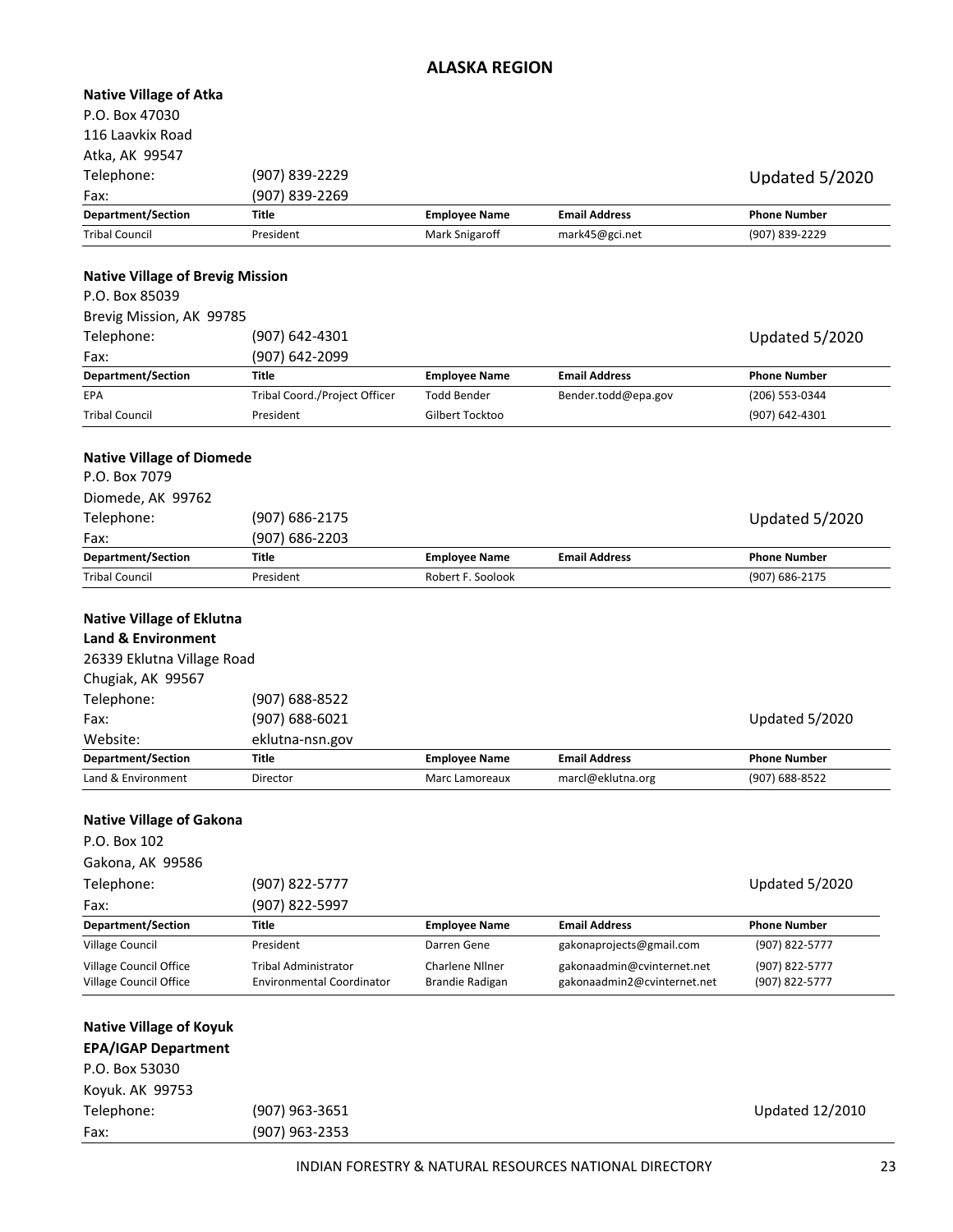| Department/Section                   | <b>Title</b>   | <b>Employee Name</b>  | <b>Email Address</b>        | <b>Phone Number</b>      |
|--------------------------------------|----------------|-----------------------|-----------------------------|--------------------------|
| EPA/IGAP                             | Coordinator    | Freida Moon-Kimoktoak | koyukenvironment@arctic.net | (907) 963-2368           |
| EPA/IGAP                             | Assistant      | Maryann E. Charles    | koyukigap@arctic.net        | (907) 963-2487           |
| <b>Native Village of St. Michael</b> |                |                       |                             |                          |
| P.O. Box 59050                       |                |                       |                             |                          |
| St. Michael, AK 99659                |                |                       |                             |                          |
| Telephone:                           | (907) 923-2304 |                       |                             |                          |
| Fax:                                 | (907) 923-2406 |                       |                             |                          |
| Department/Section                   | <b>Title</b>   | <b>Employee Name</b>  | <b>Email Address</b>        | <b>Phone Number</b>      |
| <b>IRA Village Council</b>           | President      | <b>Shirley Martin</b> |                             | (907) 923-2304           |
| <b>Natives of Larsen Bay</b>         |                |                       |                             |                          |
| P.O. Box 50                          |                |                       |                             |                          |
| Larson Bay, AK 99624                 |                |                       |                             |                          |
| Telephone:                           | (907) 847-2207 |                       |                             | Updated 5/2020           |
| Fax:                                 | (907) 847-2307 |                       |                             |                          |
| <b>Department/Section</b>            | Title          | <b>Employee Name</b>  | <b>Email Address</b>        | <b>Phone Number</b>      |
| <b>Tribal Council</b>                | President      | Chad Aga              |                             | (907) 847-2207           |
| <b>Nenana Native Association</b>     |                |                       |                             |                          |
| P.O. Box 369                         |                |                       |                             |                          |
| Nenaba, AK 99760                     |                |                       |                             |                          |
| Telephone:                           | (907) 832-5461 |                       |                             | Updated 5/2020           |
| Fax:                                 | (907) 832-1077 |                       |                             |                          |
| <b>Department/Section</b>            | <b>Title</b>   | <b>Employee Name</b>  | <b>Email Address</b>        | <b>Phone Number</b>      |
| <b>Tribal Council</b>                | $1st$ Chief    | <b>Tim McManus</b>    | ta.nnc@outlook.com          | (907) 832-5461, ext. 222 |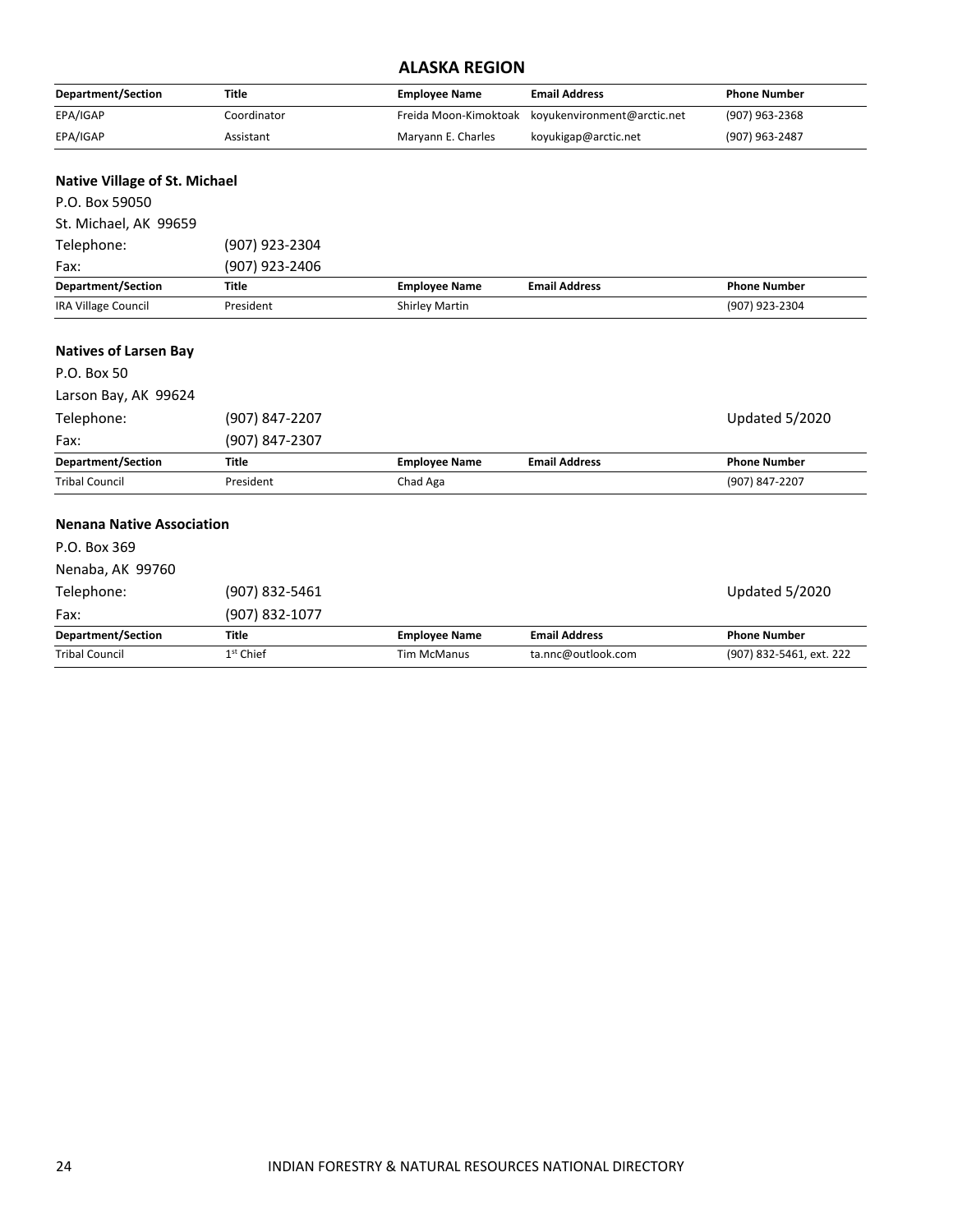## **Nerklikmute Native Corporation**

| Saint Mary's, AK 99658<br>Telephone:<br>(907) 438-2332<br>(907) 438-2919<br>Fax:<br>Department/Section<br>Title<br><b>Employee Name</b><br><b>Email Address</b><br><b>Phone Number</b><br>President/Manager<br><b>Bill Alstrom</b><br>(907) 438-2332<br>nnc@gci.net<br><b>Nondalton Tribal Council</b><br>(907) 294-2257<br>(907) 294-2271<br><b>Phone Number</b><br>Title<br><b>Employee Name</b><br><b>Email Address</b><br>William Evanoff<br>President<br>(907) 294-2257<br>(907) 778-2311<br>Updated 4/2017<br>(907) 778-2220<br><b>Title</b><br><b>Email Address</b><br><b>Phone Number</b><br><b>Employee Name</b><br><b>Tom Teasdale</b><br>(907) 778-2311<br>Coordinator<br><b>Nulato Tribal Council</b><br>P.O. Box 49<br>Nulato, AK 99765<br>Telephone:<br>(907) 898-2339<br><b>Updated 12/2010</b><br>(907) 898-2207<br>Fax:<br><b>Department/Section</b><br><b>Email Address</b><br><b>Phone Number</b><br>Title<br><b>Employee Name</b><br>Administration<br><b>Tribal Administrator</b><br>(907) 898-2339<br>Paul Mountain<br><b>Natural Resources</b><br>(907) 898-2339<br>Robyn George<br>Director<br>(907) 898-2339<br><b>Environmental Program</b><br>Director<br>Lisa Patsy<br><b>Portage Creek Village Council</b><br>8530 Diamond D Circle<br>Anchorage, AK 99515<br>Telephone:<br>(907) 277-1105<br>Updated 5/2020<br>(907) 277-1104<br>Fax:<br>Department/Section<br><b>Email Address</b><br><b>Phone Number</b><br>Title<br><b>Employee Name</b><br><b>Tribal Council</b><br>President<br>Charlie Johnson<br>(907) 277-1105 | P.O. Box 87 |  |  |
|------------------------------------------------------------------------------------------------------------------------------------------------------------------------------------------------------------------------------------------------------------------------------------------------------------------------------------------------------------------------------------------------------------------------------------------------------------------------------------------------------------------------------------------------------------------------------------------------------------------------------------------------------------------------------------------------------------------------------------------------------------------------------------------------------------------------------------------------------------------------------------------------------------------------------------------------------------------------------------------------------------------------------------------------------------------------------------------------------------------------------------------------------------------------------------------------------------------------------------------------------------------------------------------------------------------------------------------------------------------------------------------------------------------------------------------------------------------------------------------------------------------------------------------------------|-------------|--|--|
|                                                                                                                                                                                                                                                                                                                                                                                                                                                                                                                                                                                                                                                                                                                                                                                                                                                                                                                                                                                                                                                                                                                                                                                                                                                                                                                                                                                                                                                                                                                                                      |             |  |  |
|                                                                                                                                                                                                                                                                                                                                                                                                                                                                                                                                                                                                                                                                                                                                                                                                                                                                                                                                                                                                                                                                                                                                                                                                                                                                                                                                                                                                                                                                                                                                                      |             |  |  |
|                                                                                                                                                                                                                                                                                                                                                                                                                                                                                                                                                                                                                                                                                                                                                                                                                                                                                                                                                                                                                                                                                                                                                                                                                                                                                                                                                                                                                                                                                                                                                      |             |  |  |
|                                                                                                                                                                                                                                                                                                                                                                                                                                                                                                                                                                                                                                                                                                                                                                                                                                                                                                                                                                                                                                                                                                                                                                                                                                                                                                                                                                                                                                                                                                                                                      |             |  |  |
|                                                                                                                                                                                                                                                                                                                                                                                                                                                                                                                                                                                                                                                                                                                                                                                                                                                                                                                                                                                                                                                                                                                                                                                                                                                                                                                                                                                                                                                                                                                                                      |             |  |  |
| P.O. Box 49<br>Nondalton, AK 99640<br>Telephone:<br>Fax:<br><b>Department/Section</b><br><b>Tribal Council</b><br><b>Northway Traditional Council</b><br>P.O. Box 516<br>Northway, AK 99764<br>Telephone:<br>Fax:<br><b>Department/Section</b><br>Environment                                                                                                                                                                                                                                                                                                                                                                                                                                                                                                                                                                                                                                                                                                                                                                                                                                                                                                                                                                                                                                                                                                                                                                                                                                                                                        |             |  |  |
|                                                                                                                                                                                                                                                                                                                                                                                                                                                                                                                                                                                                                                                                                                                                                                                                                                                                                                                                                                                                                                                                                                                                                                                                                                                                                                                                                                                                                                                                                                                                                      |             |  |  |
|                                                                                                                                                                                                                                                                                                                                                                                                                                                                                                                                                                                                                                                                                                                                                                                                                                                                                                                                                                                                                                                                                                                                                                                                                                                                                                                                                                                                                                                                                                                                                      |             |  |  |
|                                                                                                                                                                                                                                                                                                                                                                                                                                                                                                                                                                                                                                                                                                                                                                                                                                                                                                                                                                                                                                                                                                                                                                                                                                                                                                                                                                                                                                                                                                                                                      |             |  |  |
|                                                                                                                                                                                                                                                                                                                                                                                                                                                                                                                                                                                                                                                                                                                                                                                                                                                                                                                                                                                                                                                                                                                                                                                                                                                                                                                                                                                                                                                                                                                                                      |             |  |  |
|                                                                                                                                                                                                                                                                                                                                                                                                                                                                                                                                                                                                                                                                                                                                                                                                                                                                                                                                                                                                                                                                                                                                                                                                                                                                                                                                                                                                                                                                                                                                                      |             |  |  |
|                                                                                                                                                                                                                                                                                                                                                                                                                                                                                                                                                                                                                                                                                                                                                                                                                                                                                                                                                                                                                                                                                                                                                                                                                                                                                                                                                                                                                                                                                                                                                      |             |  |  |
|                                                                                                                                                                                                                                                                                                                                                                                                                                                                                                                                                                                                                                                                                                                                                                                                                                                                                                                                                                                                                                                                                                                                                                                                                                                                                                                                                                                                                                                                                                                                                      |             |  |  |
|                                                                                                                                                                                                                                                                                                                                                                                                                                                                                                                                                                                                                                                                                                                                                                                                                                                                                                                                                                                                                                                                                                                                                                                                                                                                                                                                                                                                                                                                                                                                                      |             |  |  |
|                                                                                                                                                                                                                                                                                                                                                                                                                                                                                                                                                                                                                                                                                                                                                                                                                                                                                                                                                                                                                                                                                                                                                                                                                                                                                                                                                                                                                                                                                                                                                      |             |  |  |
|                                                                                                                                                                                                                                                                                                                                                                                                                                                                                                                                                                                                                                                                                                                                                                                                                                                                                                                                                                                                                                                                                                                                                                                                                                                                                                                                                                                                                                                                                                                                                      |             |  |  |
|                                                                                                                                                                                                                                                                                                                                                                                                                                                                                                                                                                                                                                                                                                                                                                                                                                                                                                                                                                                                                                                                                                                                                                                                                                                                                                                                                                                                                                                                                                                                                      |             |  |  |
|                                                                                                                                                                                                                                                                                                                                                                                                                                                                                                                                                                                                                                                                                                                                                                                                                                                                                                                                                                                                                                                                                                                                                                                                                                                                                                                                                                                                                                                                                                                                                      |             |  |  |
|                                                                                                                                                                                                                                                                                                                                                                                                                                                                                                                                                                                                                                                                                                                                                                                                                                                                                                                                                                                                                                                                                                                                                                                                                                                                                                                                                                                                                                                                                                                                                      |             |  |  |
|                                                                                                                                                                                                                                                                                                                                                                                                                                                                                                                                                                                                                                                                                                                                                                                                                                                                                                                                                                                                                                                                                                                                                                                                                                                                                                                                                                                                                                                                                                                                                      |             |  |  |
|                                                                                                                                                                                                                                                                                                                                                                                                                                                                                                                                                                                                                                                                                                                                                                                                                                                                                                                                                                                                                                                                                                                                                                                                                                                                                                                                                                                                                                                                                                                                                      |             |  |  |
|                                                                                                                                                                                                                                                                                                                                                                                                                                                                                                                                                                                                                                                                                                                                                                                                                                                                                                                                                                                                                                                                                                                                                                                                                                                                                                                                                                                                                                                                                                                                                      |             |  |  |
|                                                                                                                                                                                                                                                                                                                                                                                                                                                                                                                                                                                                                                                                                                                                                                                                                                                                                                                                                                                                                                                                                                                                                                                                                                                                                                                                                                                                                                                                                                                                                      |             |  |  |
|                                                                                                                                                                                                                                                                                                                                                                                                                                                                                                                                                                                                                                                                                                                                                                                                                                                                                                                                                                                                                                                                                                                                                                                                                                                                                                                                                                                                                                                                                                                                                      |             |  |  |
|                                                                                                                                                                                                                                                                                                                                                                                                                                                                                                                                                                                                                                                                                                                                                                                                                                                                                                                                                                                                                                                                                                                                                                                                                                                                                                                                                                                                                                                                                                                                                      |             |  |  |
|                                                                                                                                                                                                                                                                                                                                                                                                                                                                                                                                                                                                                                                                                                                                                                                                                                                                                                                                                                                                                                                                                                                                                                                                                                                                                                                                                                                                                                                                                                                                                      |             |  |  |
|                                                                                                                                                                                                                                                                                                                                                                                                                                                                                                                                                                                                                                                                                                                                                                                                                                                                                                                                                                                                                                                                                                                                                                                                                                                                                                                                                                                                                                                                                                                                                      |             |  |  |
|                                                                                                                                                                                                                                                                                                                                                                                                                                                                                                                                                                                                                                                                                                                                                                                                                                                                                                                                                                                                                                                                                                                                                                                                                                                                                                                                                                                                                                                                                                                                                      |             |  |  |
|                                                                                                                                                                                                                                                                                                                                                                                                                                                                                                                                                                                                                                                                                                                                                                                                                                                                                                                                                                                                                                                                                                                                                                                                                                                                                                                                                                                                                                                                                                                                                      |             |  |  |
|                                                                                                                                                                                                                                                                                                                                                                                                                                                                                                                                                                                                                                                                                                                                                                                                                                                                                                                                                                                                                                                                                                                                                                                                                                                                                                                                                                                                                                                                                                                                                      |             |  |  |
|                                                                                                                                                                                                                                                                                                                                                                                                                                                                                                                                                                                                                                                                                                                                                                                                                                                                                                                                                                                                                                                                                                                                                                                                                                                                                                                                                                                                                                                                                                                                                      |             |  |  |
|                                                                                                                                                                                                                                                                                                                                                                                                                                                                                                                                                                                                                                                                                                                                                                                                                                                                                                                                                                                                                                                                                                                                                                                                                                                                                                                                                                                                                                                                                                                                                      |             |  |  |
|                                                                                                                                                                                                                                                                                                                                                                                                                                                                                                                                                                                                                                                                                                                                                                                                                                                                                                                                                                                                                                                                                                                                                                                                                                                                                                                                                                                                                                                                                                                                                      |             |  |  |
|                                                                                                                                                                                                                                                                                                                                                                                                                                                                                                                                                                                                                                                                                                                                                                                                                                                                                                                                                                                                                                                                                                                                                                                                                                                                                                                                                                                                                                                                                                                                                      |             |  |  |
|                                                                                                                                                                                                                                                                                                                                                                                                                                                                                                                                                                                                                                                                                                                                                                                                                                                                                                                                                                                                                                                                                                                                                                                                                                                                                                                                                                                                                                                                                                                                                      |             |  |  |

#### **Sealaska Timber Corporation**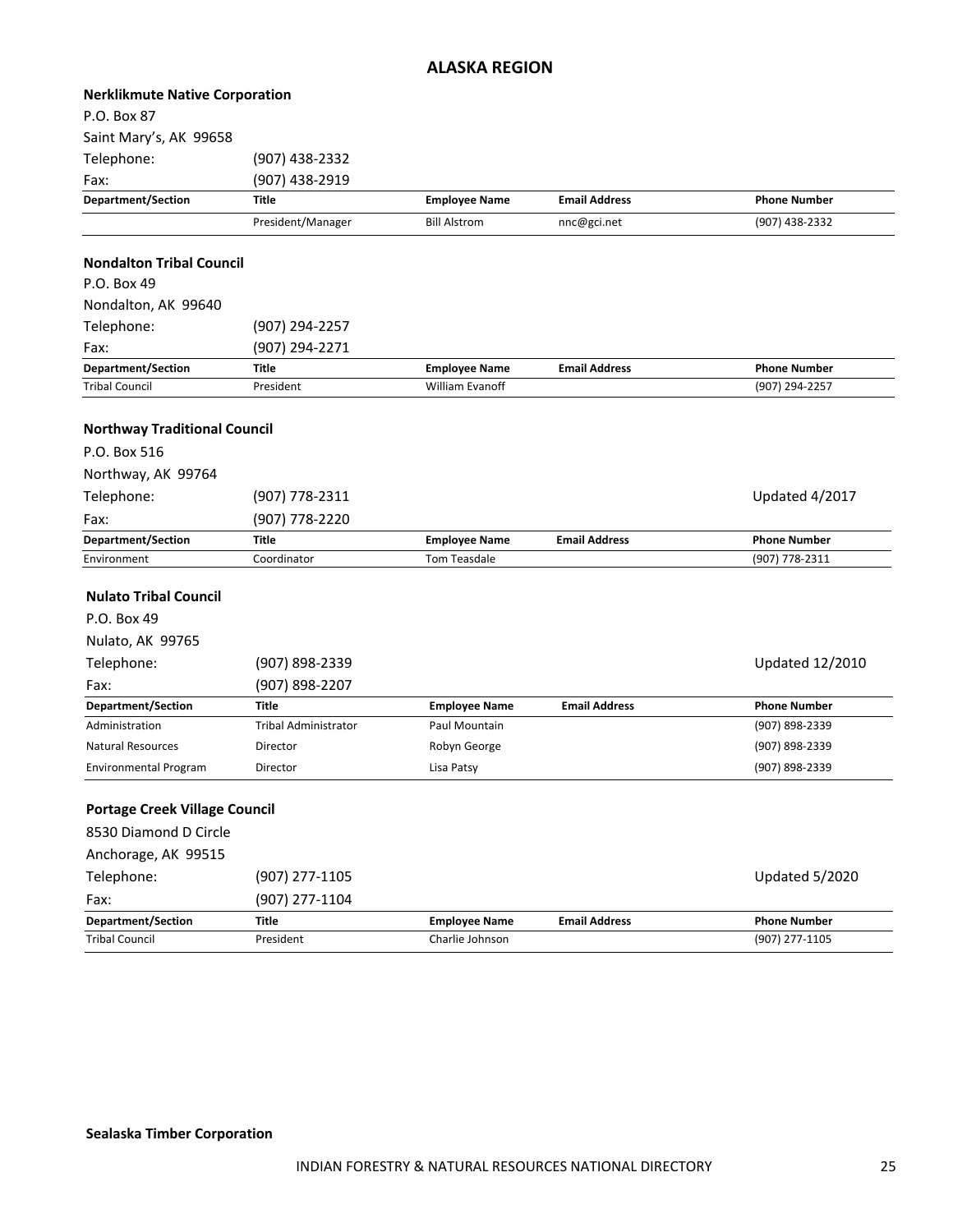| 1900 1st Ave., Ste. 315       |                                  |                       |                              |                          |
|-------------------------------|----------------------------------|-----------------------|------------------------------|--------------------------|
| Ketchikan, AK 99901           |                                  |                       |                              |                          |
| Telephone:                    | (907) 225-9444                   |                       |                              |                          |
| Fax:                          | (907) 247-9444                   |                       |                              |                          |
| Website:                      | www.sealaskatimber.com           |                       |                              | Updated 5/2020           |
| <b>Department/Section</b>     | <b>Title</b>                     | <b>Employee Name</b>  | <b>Email Address</b>         | <b>Phone Number</b>      |
| Corporation                   | <b>General Manager</b>           | Jim Tuttle            | jim.tuttle@sealaska.com      | (907) 225-9444           |
| Corporation                   | Forester                         | Jason Gubatayao       | jason.gubatayao@sealaska.com | (907) 225-9444           |
| <b>Seldovia Village Tribe</b> |                                  |                       |                              |                          |
| P.O. Drawer L                 |                                  |                       |                              |                          |
| Seldovia, AK 99663            |                                  |                       |                              |                          |
| Telephone:                    | (907) 234-7898                   |                       |                              | 05/2020                  |
| Fax:                          | (907) 234-7865                   |                       |                              |                          |
| <b>Department/Section</b>     | <b>Title</b>                     | <b>Employee Name</b>  | <b>Email Address</b>         | <b>Phone Number</b>      |
| Environmental                 | <b>Environmental Coordinator</b> | Michael Opheim        | mopheim@sut.org              | (907) 239-7898, ext. 222 |
| Seth-De-Ya-Ah Corporation     |                                  |                       |                              |                          |
| P.O. Box 58056                |                                  |                       |                              |                          |
| Minto, AK 99758               |                                  |                       |                              |                          |
| Telephone:                    | (907) 798-7181                   |                       |                              |                          |
| Fax:                          | (907) 798-7556                   |                       |                              |                          |
| <b>Department/Section</b>     | <b>Title</b>                     | <b>Employee Name</b>  | <b>Email Address</b>         | <b>Phone Number</b>      |
| Corporation                   | President                        | <b>Melvin Charlie</b> | sethdeyaahcorp@gci.net       | (907) 798-7181           |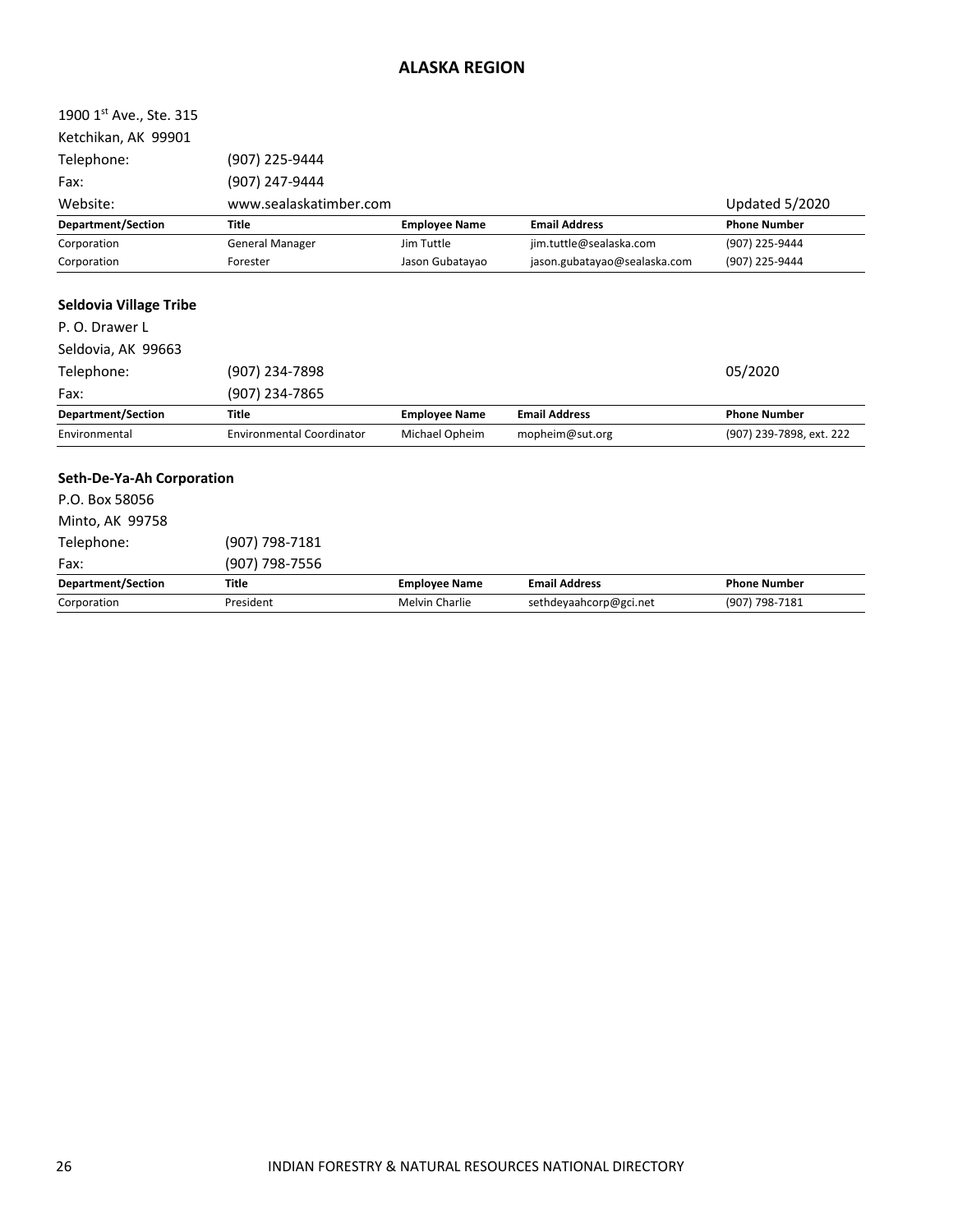| Shaan-Seet, Inc.                                    |                                       |                      |                                   |                          |
|-----------------------------------------------------|---------------------------------------|----------------------|-----------------------------------|--------------------------|
| P.O. Box 690                                        |                                       |                      |                                   |                          |
| Craig, AK 99921                                     |                                       |                      |                                   |                          |
| Telephone:                                          | (907) 826-3251                        |                      |                                   | Updated 5/2020           |
| Fax:                                                | (907) 826-3980                        |                      |                                   |                          |
| <b>Department/Section</b>                           | <b>Title</b>                          | <b>Employee Name</b> | <b>Email Address</b>              | <b>Phone Number</b>      |
| Shaan-Seet, Inc.                                    | President/General Manager             | Ed Douville          |                                   | (907) 826-3251, ext. 102 |
| <b>Skagway Traditional Council</b>                  |                                       |                      |                                   |                          |
| P.O. Box 1157                                       |                                       |                      |                                   |                          |
| Skagway, AK 99840                                   |                                       |                      |                                   |                          |
| Telephone:                                          | (907) 983-3615                        |                      |                                   | Updated 5/2020           |
| Fax:                                                | (907) 983-3068                        |                      |                                   |                          |
| <b>Department/Section</b>                           | <b>Title</b>                          | <b>Employee Name</b> | <b>Email Address</b>              | <b>Phone Number</b>      |
| EPA                                                 | <b>IGAP Coordinator</b>               | Reuben Cash          | reuben@skagwaytraditional.org     | (907) 983-3615           |
| <b>Stevens Village Tribal Council</b>               |                                       |                      |                                   |                          |
| P.O. Box 16                                         |                                       |                      |                                   |                          |
| Stevens Village, AK 99774                           |                                       |                      |                                   |                          |
| Telephone:                                          | (907) 478-7228                        |                      |                                   | Updated 5/2020           |
| Fax:                                                | (907) 478-7229                        |                      |                                   |                          |
| Department/Section                                  | <b>Title</b>                          | <b>Employee Name</b> | <b>Email Address</b>              | <b>Phone Number</b>      |
| <b>Tribal Council</b>                               | President                             | Harold W. Simon      |                                   | (907) 478-7228           |
|                                                     |                                       |                      |                                   |                          |
| <b>Tanacross Village Council</b>                    |                                       |                      |                                   |                          |
| P.O. Box 76009                                      |                                       |                      |                                   |                          |
| Tanacross, AK 99776                                 |                                       |                      |                                   |                          |
| Telephone:                                          | (907) 883-5024                        |                      |                                   | Updated 5/2020           |
| Fax:                                                | (907) 883-4497                        |                      |                                   |                          |
| <b>Department/Section</b>                           | Title                                 | <b>Employee Name</b> | <b>Email Address</b>              | <b>Phone Number</b>      |
| <b>Tribal Council</b>                               | President                             | Herbert F. Demit     |                                   | (907) 883-5024           |
| Tanana Chiefs Conference                            |                                       |                      |                                   |                          |
| <b>Department of Natural and Cultural Resources</b> |                                       |                      |                                   |                          |
| 122 First Avenue, Suite 600                         |                                       |                      |                                   |                          |
| Fairbanks, AK 99701                                 |                                       |                      |                                   |                          |
| Telephone:                                          | (907) 452-8251                        |                      |                                   |                          |
| Fax:                                                | (907) 459-3852                        |                      |                                   | <b>Updated 7/2021</b>    |
| Website:                                            | www.tananachiefs.org                  |                      |                                   |                          |
| <b>Department/Section</b>                           | Title                                 | <b>Employee Name</b> | <b>Email Address</b>              | <b>Phone Number</b>      |
| Forestry Program                                    | Director                              | Will Putman          | will.putman@tananachiefs.org      | (907) 452-8251           |
| <b>Forestry Program</b>                             | <b>Wildfire Management Specialist</b> | Clinton Northway     | clinton.northway@tananachiefs.org | (907) 452-8251           |
| <b>Forestry Program</b>                             | Forester                              | Jeremy Douse         | jeremy.douse@tananachiefs.org     | (907) 452-8251           |
|                                                     |                                       |                      |                                   |                          |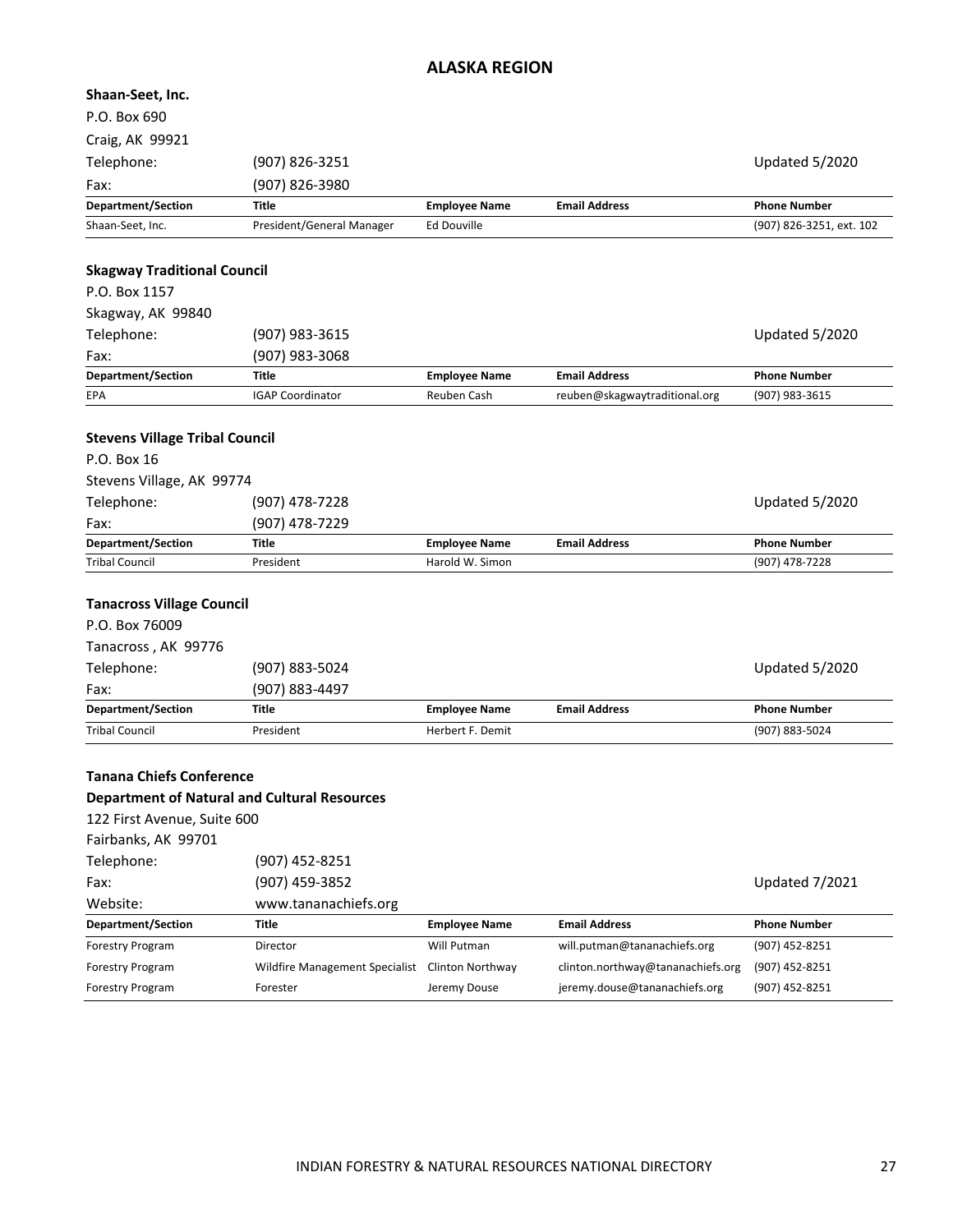| <b>Tetlin IRA Council</b>               |                       |                      |                      |                     |
|-----------------------------------------|-----------------------|----------------------|----------------------|---------------------|
| P.O. Box 520                            |                       |                      |                      |                     |
| Tetlin, AK 99779                        |                       |                      |                      |                     |
| Telephone:                              | (907) 324-2130        |                      |                      | Updated 5/2020      |
| Fax:                                    | (907) 324-2131        |                      |                      |                     |
| Department/Section                      | <b>Title</b>          | <b>Employee Name</b> | <b>Email Address</b> | <b>Phone Number</b> |
| <b>Tetlin IRA Council</b>               | President             | <b>Donald Adams</b>  |                      | (907) 324-2130      |
| <b>Tetlin IRA Council</b>               | <b>Grants Manager</b> | Patricia Young       | pyoungak@gmail.com   | (907) 883-1268      |
| <b>Tlingit-Haida Central Council</b>    |                       |                      |                      |                     |
| 9097 Glacier Highway                    |                       |                      |                      |                     |
| Juneau, AK 99801                        |                       |                      |                      |                     |
| Telephone:                              | (907) 463-7186        |                      |                      |                     |
| Fax:                                    | (907) 463-7761        |                      |                      | Updated 5/2020      |
| Webiste:                                | www.ccthita.org       |                      |                      |                     |
| Department/Section                      | <b>Title</b>          | <b>Employee Name</b> | <b>Email Address</b> | <b>Phone Number</b> |
| Native Lands & Resources                | Manager               | Desiree Duncan       | dduncan@ccthita.org  | (907) 463-7183      |
| <b>Toghotthele Corporation (Nenana)</b> |                       |                      |                      |                     |
| P.O. Box 249                            |                       |                      |                      |                     |
| Nenana, AK 99706                        |                       |                      |                      |                     |
| Telephone:                              | (907) 832-5832        |                      |                      | Updated 5/2020      |
| Fax:                                    | (907) 832-5834        |                      |                      |                     |
| Department/Section                      | <b>Title</b>          | <b>Employee Name</b> | <b>Email Address</b> | <b>Phone Number</b> |
| Corporation                             | President & CEO       | Ray Atwood           | ratwood@hotmail.com  | (907) 832-5832      |
| <b>Twin Hills Village Council</b>       |                       |                      |                      |                     |
| P.O. Box 4061                           |                       |                      |                      |                     |
| Twin Hills, AK 99576                    |                       |                      |                      |                     |
| Telephone:                              | (907) 525-4821        |                      |                      | Updated 5/2020      |
| Fax:                                    | (907) 525-4822        |                      |                      |                     |
| Department/Section                      | <b>Title</b>          | <b>Employee Name</b> | <b>Email Address</b> | <b>Phone Number</b> |
| <b>Tribal Council</b>                   | President             | <b>Arthur Sharp</b>  |                      | (907) 525-4821      |
|                                         |                       |                      |                      |                     |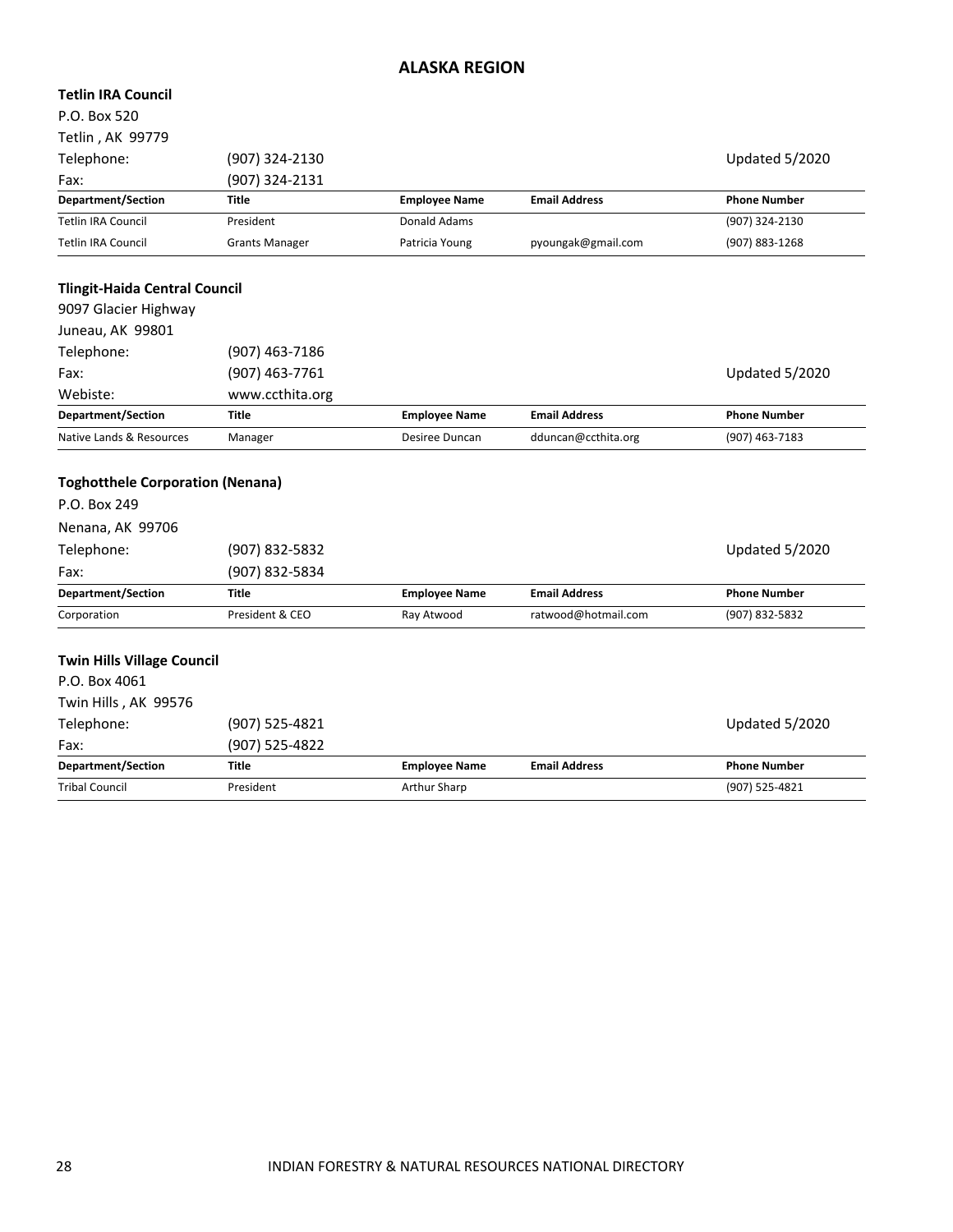This page intentionally left blank.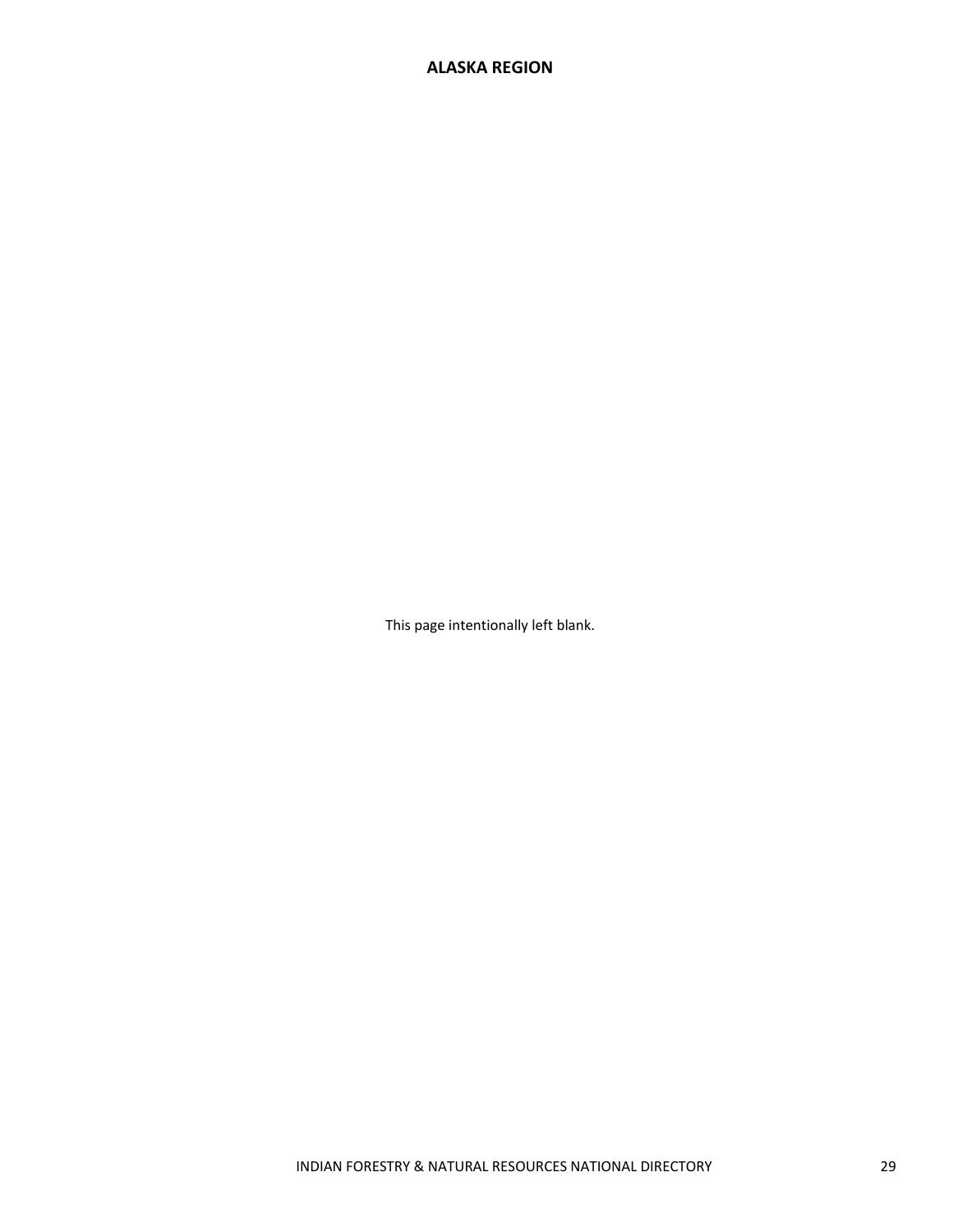#### **EASTERN OKLAHOMA REGION**

# **Eastern Oklahoma Regional Office, BIA**

# **Branch of Natural Resources**

# P. O. Box 8002

# Muskogee, OK 74402‐8002

| Telephone:         | (918) 781-4642          |                       |                           | Updated 8/2020      |
|--------------------|-------------------------|-----------------------|---------------------------|---------------------|
| Fax:               | (918) 781-4644          |                       |                           |                     |
| Department/Section | Title                   | <b>Employee Name</b>  | <b>Email Address</b>      | <b>Phone Number</b> |
| Administration     | Superintendent          | <b>Eddie Streater</b> |                           | (918) 781-4642      |
| Natural Resources  | Regional Forester/FMO   | Forrest Blackbear     | forrest.blackbear@bia.gov | (918) 781-4642      |
| Natural Resources  | <b>FCO</b>              | Simeon Gipson         | simeon.gipson@bia.gov     | (918) 781-4642      |
| Natural Resources  | Program Support Clerk   | Bobbi Crooch          | bobbi.crooch@bia.gov      | (918) 781-4642      |
| Natural Resources  | <b>Fuels Specialist</b> | Sheldon Sankey        | sheldon.sankey@bia.gov    | (918) 781-4642      |

#### **Chickasaw Agency, BIA**

| P. O. Box 2240     |                               |                      |                         |                     |
|--------------------|-------------------------------|----------------------|-------------------------|---------------------|
| Ada, OK 74821      |                               |                      |                         |                     |
| Telephone:         | (580) 436-0784                |                      |                         | Updated 8/2020      |
| Fax:               | (580) 436-3215                |                      |                         |                     |
| Department/Section | <b>Title</b>                  | <b>Employee Name</b> | <b>Email Address</b>    | <b>Phone Number</b> |
| Administration     | Superintendent                | S. Ashley Large      | Stephanie.large@bia.gov | (580) 436-0784      |
| Natural Resources  | <b>Supervisory Specialist</b> | April Johnston       | April.johnston@bia.gov  | (580) 436-0784      |
| Fire Management    | Range Technician              | James Schultz        | James.Schultz@bia.gov   | (580) 436-0784      |

# **Miami Agency, BIA**

| <b>Natural Resources</b> |                |                      |                      |                     |
|--------------------------|----------------|----------------------|----------------------|---------------------|
| P.O. Box 391             |                |                      |                      |                     |
| Miami, OK 74335          |                |                      |                      |                     |
| Telephone:               | (918) 542-3396 |                      |                      | Updated 8/2020      |
| Fax:                     | (918) 542-7202 |                      |                      |                     |
| Department/Section       | Title          | <b>Employee Name</b> | <b>Email Address</b> | <b>Phone Number</b> |
| Administration           | Superintendent | Rhonda L. Loftin     |                      | (918) 540-3396      |

#### **Okmulgee Agency, BIA**

|                                                                                                    | Telephone:<br>Fax: | (918) 759-9927<br>(918) 756-9628 |              | Updated 8/2020 |
|----------------------------------------------------------------------------------------------------|--------------------|----------------------------------|--------------|----------------|
| Department/Section<br>Title<br><b>Email Address</b><br><b>Phone Number</b><br><b>Employee Name</b> |                    |                                  |              |                |
|                                                                                                    | Administration     | Superintendent                   | Carla Norman | (918) 759-9927 |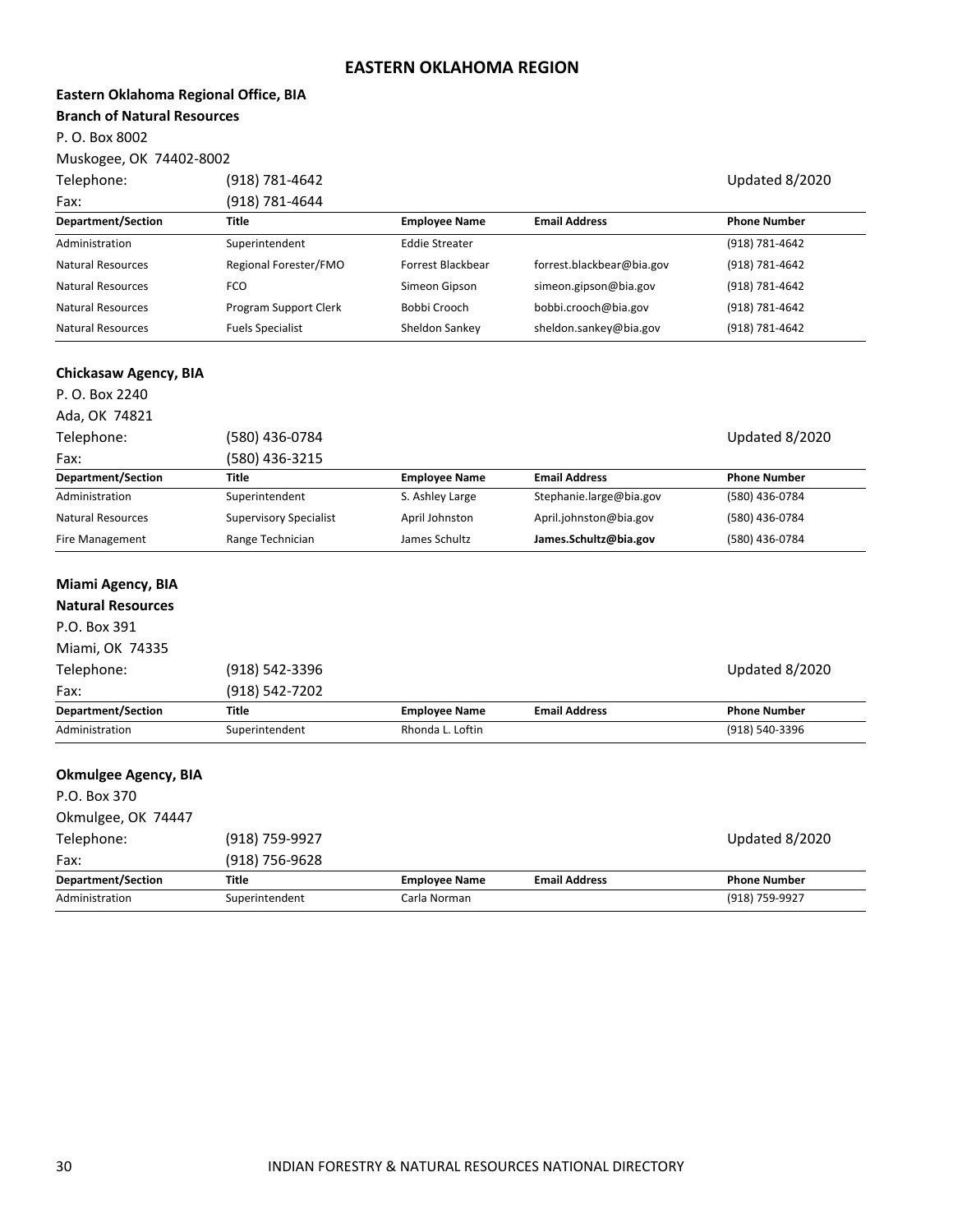## **EASTERN OKLAHOMA REGION**

| <b>Osage Agency, BIA</b> |                       |                        |                      |                     |
|--------------------------|-----------------------|------------------------|----------------------|---------------------|
| P.O. Box 1539            |                       |                        |                      |                     |
| Pawhuska, OK 74056       |                       |                        |                      |                     |
| Telephone:               | (918) 287-5700        |                        |                      | Updated 8/2020      |
| Fax:                     | (918) 287-4320        |                        |                      |                     |
| Department/Section       | Title                 | <b>Employee Name</b>   | <b>Email Address</b> | <b>Phone Number</b> |
| Administration           | Superintendent        | <b>Robin Phillips</b>  |                      | (918) 287-5700      |
| Administration           | Deputy Superintendent | <b>Richard Winlock</b> |                      | (918) 287-5700      |

|  |  |  |  | Wewoka Agency, BIA |  |  |
|--|--|--|--|--------------------|--|--|
|--|--|--|--|--------------------|--|--|

| P.O. Box 1540           |                |                      |                      |                     |  |  |
|-------------------------|----------------|----------------------|----------------------|---------------------|--|--|
| Seminole, OK 74818-1540 |                |                      |                      |                     |  |  |
| Telephone:              | (405) 303-2701 |                      |                      | Updated 8/2020      |  |  |
| Fax:                    | (405) 303-2091 |                      |                      |                     |  |  |
| Department/Section      | Title          | <b>Employee Name</b> | <b>Email Address</b> | <b>Phone Number</b> |  |  |
| Administration          | Superintendent | Romona Ellis         |                      | (405) 303-2701      |  |  |

#### **TRIBAL PROGRAMS**

| <b>Cherokee Nation Forestry</b> |                 |                      |                      |                           |  |  |
|---------------------------------|-----------------|----------------------|----------------------|---------------------------|--|--|
| P.O. Box 948                    |                 |                      |                      |                           |  |  |
| Tahlequah, OK 74465             |                 |                      |                      |                           |  |  |
| Telephone:                      | (918) 453-5000  |                      |                      | Updated 8/2020            |  |  |
| Fax:                            | (918) 458-7673  |                      |                      |                           |  |  |
| Department/Section              | Title           | <b>Employee Name</b> | <b>Email Address</b> | <b>Phone Number</b>       |  |  |
| <b>Natural Resources</b>        | Director        | Angela Drewes        | adrewes@cherokee.org | (918) 453-5000, ext. 5340 |  |  |
| Natural Resources               | Senior Director | Pat Gwin             | pgwin@cherokee.org   | (918) 453-5000, ext. 5704 |  |  |

#### **Chickasaw Nation, The**

| P.O. Box 1548      |                   |                       |                      |                     |
|--------------------|-------------------|-----------------------|----------------------|---------------------|
| Ada, OK 74850      |                   |                       |                      |                     |
| Telephone:         | (580) 436-2603    |                       |                      |                     |
| Fax:               | (580) 436-4287    |                       |                      | Updated 8/2020      |
| Website:           | www.chickasaw.net |                       |                      |                     |
| Department/Section | Title             | <b>Employee Name</b>  | <b>Email Address</b> | <b>Phone Number</b> |
| Administration     | Superintendent    | <b>Bill Anoatubby</b> |                      | (580) 436-4287      |

| <b>Choctaw Nation Forestry</b><br><b>Forestry Program</b><br>P.O. Box 602<br>Talihina, OK 74571 |                 |                      |                              |                     |
|-------------------------------------------------------------------------------------------------|-----------------|----------------------|------------------------------|---------------------|
| Telephone:                                                                                      | (918) 567-2321  | Toll Free:           | (800) 509-4571               | Updated 5/2020      |
| Fax:                                                                                            | (918) 567-3501  |                      |                              |                     |
| Department/Section                                                                              | <b>Title</b>    | <b>Employee Name</b> | <b>Email Address</b>         | <b>Phone Number</b> |
| <b>Natural Resources</b>                                                                        | Senior Director | <b>Tom Lowry</b>     | tlowry@choctawnation.com     | (918) 567-2321      |
| Natural Resources                                                                               | Director        | Kendall Carpenter    | kcarpenter@choctawnation.com | (918) 567-2321      |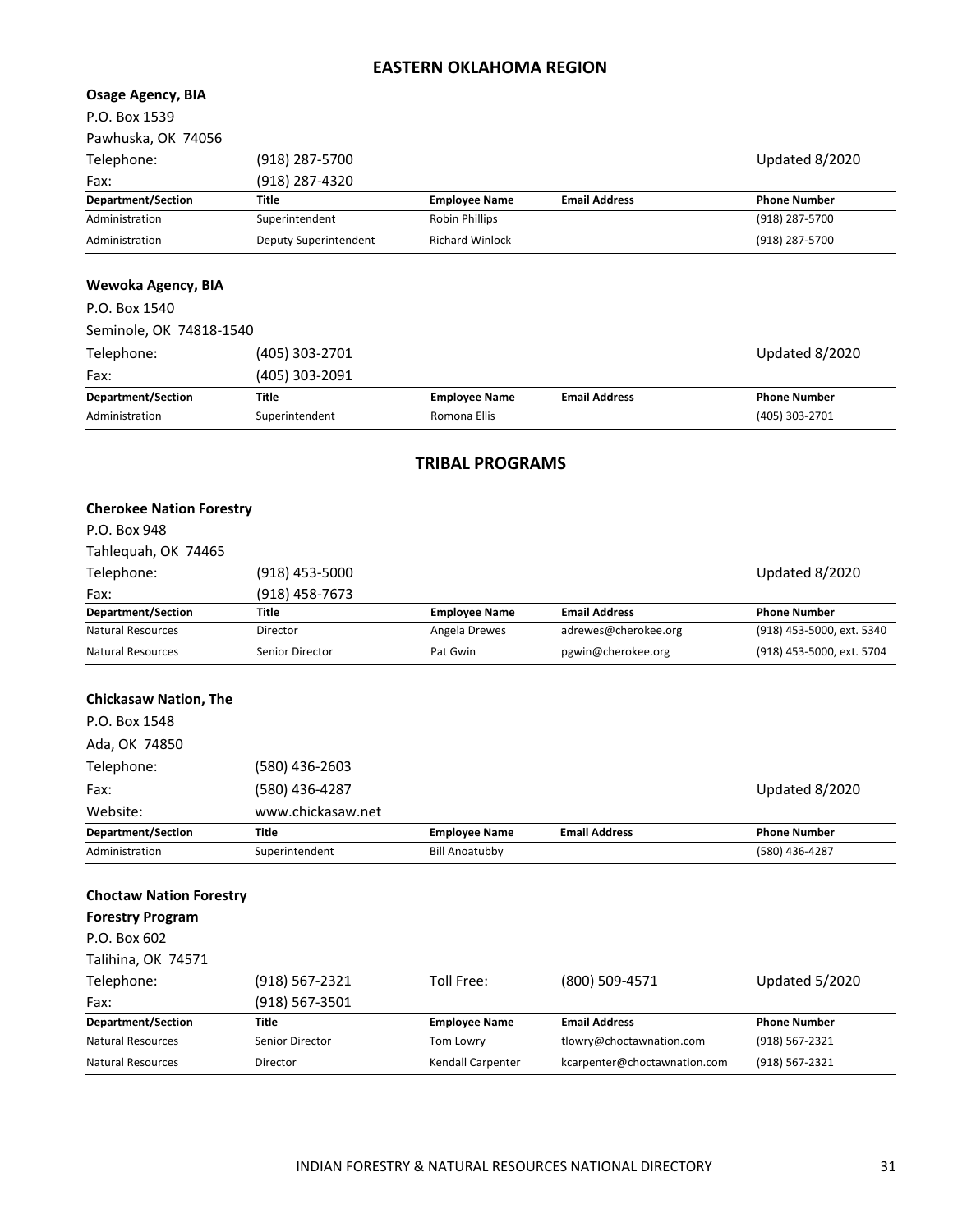## **EASTERN OKLAHOMA REGION**

| <b>Muscogee (Creek) Nation of Oklahoma</b> |                                  |                      |                              |                          |
|--------------------------------------------|----------------------------------|----------------------|------------------------------|--------------------------|
| P.O. Box 580                               |                                  |                      |                              |                          |
| Okmulgee, OK 74447                         |                                  |                      |                              |                          |
| Telephone:                                 | (918) 732-7700                   |                      |                              | Updated 8/2020           |
| Fax:                                       | (918) 732-7766                   |                      |                              |                          |
| <b>Department/Section</b>                  | <b>Title</b>                     | <b>Employee Name</b> | <b>Email Address</b>         | <b>Phone Number</b>      |
| <b>Natural Resources</b>                   | <b>Conservation Specialist</b>   | <b>Robert Fixico</b> | robertf@mcn-nsn.gov          | (918) 732-7757           |
| <b>Eastern Shawnee Tribe of Oklahoma</b>   |                                  |                      |                              |                          |
| P. O. Box 350                              |                                  |                      |                              |                          |
| Seneca, MO 64865                           |                                  |                      |                              |                          |
| Telephone:                                 | $(918) 666 - 5151$               |                      |                              | Updated 8/2020           |
| Fax:                                       | (918) 666-1590                   |                      |                              |                          |
| <b>Department/Section</b>                  | <b>Title</b>                     | <b>Employee Name</b> | <b>Email Address</b>         | <b>Phone Number</b>      |
| Environmental & Land<br>Management         | Director                         | Roxane Weldon        | RWeldon@estoo.net            | (918) 666-5151, ext. 206 |
| <b>Osage Tribe</b>                         |                                  |                      |                              |                          |
| P. O. Box 779                              |                                  |                      |                              |                          |
| Pawhuska, OK 74056                         |                                  |                      |                              |                          |
| Telephone:                                 | (918) 287-5432                   |                      |                              |                          |
| Fax:                                       | (918) 287-2257                   |                      |                              |                          |
| Website:                                   | www.osagetribe.com               |                      |                              |                          |
| <b>Department/Section</b>                  | <b>Title</b>                     | <b>Employee Name</b> | <b>Email Address</b>         | <b>Phone Number</b>      |
| Environmental & Natural<br>Resources       | Director                         | Diane Daniels        | ddaniels@osagetribe.org      | (918) 287-5404           |
| <b>Quapaw Tribe of Oklahoma</b>            |                                  |                      |                              |                          |
| P.O. Box 765                               |                                  |                      |                              |                          |
| Quapaw, OK 74363                           |                                  |                      |                              |                          |
| Telephone:                                 | (918) 542-1853                   |                      |                              | <b>Updated 07/2020</b>   |
| Fax:                                       | (918) 540-2885                   |                      |                              |                          |
| Quapaw Tribe of Oklahoma, continued        |                                  |                      |                              |                          |
| <b>Department/Section</b>                  | Title                            | <b>Employee Name</b> | <b>Email Address</b>         | <b>Phone Number</b>      |
| Environmental                              | Director                         | Tim Kent             | tkent@quapawtribe.com        | (918) 542-1853           |
| Land                                       | Manager                          | Mitch Albright       | malbright@quapawservices.com | (918) 238-3099           |
| Seneca-Cayuga Tribe                        |                                  |                      |                              |                          |
| P.O. Box 1283                              |                                  |                      |                              |                          |
| Miami, OK 74355                            |                                  |                      |                              |                          |
|                                            |                                  |                      |                              |                          |
|                                            |                                  |                      |                              |                          |
| Telephone:<br>Fax:                         | (918) 542-6609<br>(918) 542-3684 |                      |                              |                          |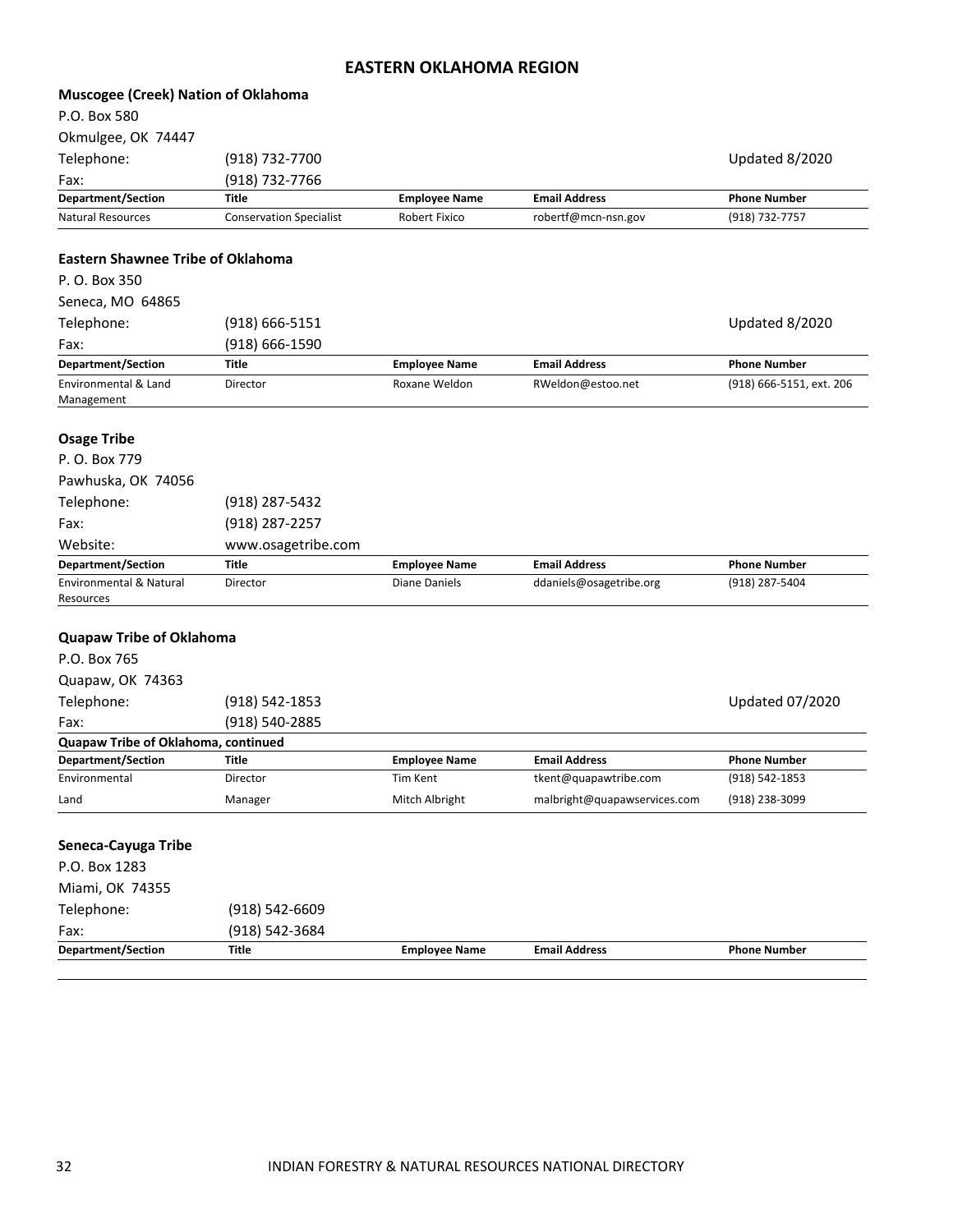## **EASTERN OKLAHOMA REGION**

| <b>Thiopthiocco Tribal Town</b>   |                          |                      |                           |                         |
|-----------------------------------|--------------------------|----------------------|---------------------------|-------------------------|
| P.O. Box 706                      |                          |                      |                           |                         |
| Okemah, OK 74859                  |                          |                      |                           |                         |
| Telephone:                        | $(918)$ 623-2620         |                      |                           |                         |
| Fax:                              | (918) 623-0419           |                      |                           |                         |
| <b>Department/Section</b>         | <b>Title</b>             | <b>Employee Name</b> | <b>Email Address</b>      | <b>Phone Number</b>     |
| United Keetoowah Band of Cherokee |                          |                      |                           |                         |
| <b>Natural Resources</b>          |                          |                      |                           |                         |
| P.O. Box 746                      |                          |                      |                           |                         |
| Tahlequah, OK 74465               |                          |                      |                           |                         |
| Telephone:                        | $(918)$ 453-2823         |                      |                           |                         |
| Fax:                              | (918) 453-2838           |                      |                           |                         |
| Website:                          | unitedkeetoowahband.org  |                      |                           |                         |
| <b>Department/Section</b>         | <b>Title</b>             | <b>Employee Name</b> | <b>Email Address</b>      | <b>Phone Number</b>     |
| <b>Wyandotte Nation</b>           |                          |                      |                           |                         |
| <b>Environmental Department</b>   |                          |                      |                           |                         |
| 64790 East Highway 60             |                          |                      |                           |                         |
| Wyandotte, OK 74370               |                          |                      |                           |                         |
| Telephone:                        | (918) 678-2297, ext. 241 |                      |                           | Updated 8/2020          |
| Fax:                              | (918) 678-3087           |                      |                           |                         |
| <b>Department/Section</b>         | <b>Title</b>             | <b>Employee Name</b> | <b>Email Address</b>      | <b>Phone Number</b>     |
| Environmental                     | Director                 | Christen Lee         | clee@wyandotte-nation.org | (918) 678-2297, ext 241 |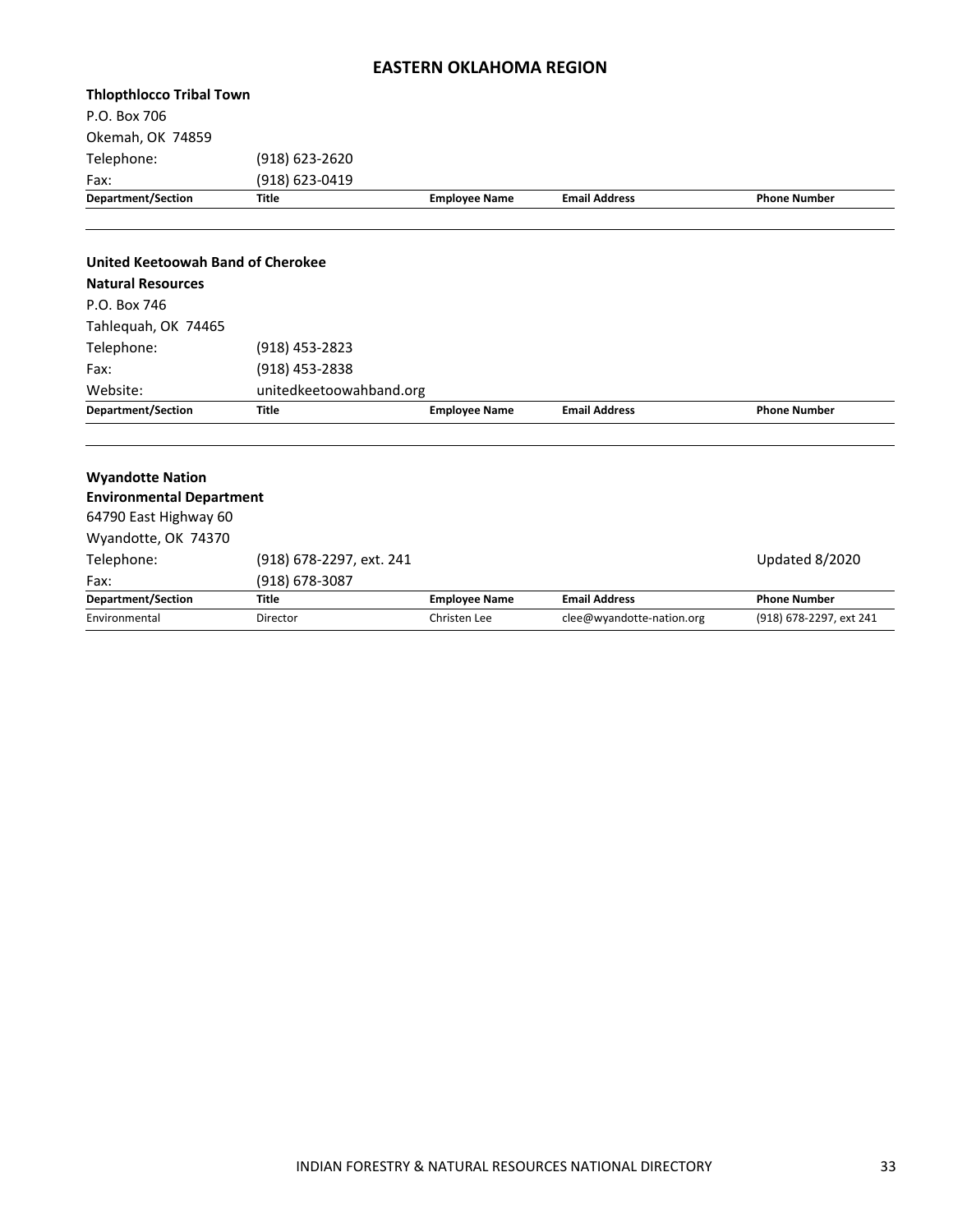## **Eastern Regional Office, BIA**

| 545 Marriott Drive, Suite 700                            |                                                                           |                      |                             |                     |
|----------------------------------------------------------|---------------------------------------------------------------------------|----------------------|-----------------------------|---------------------|
| Nashville, TN 37214                                      |                                                                           |                      |                             |                     |
| Telephone:                                               | $(615) 564 - 6500$                                                        |                      |                             | Updated 9/2014      |
| Fax:                                                     | $(615) 564 - 6571$                                                        |                      |                             |                     |
| Department/Section                                       | <b>Title</b>                                                              | <b>Employee Name</b> | <b>Email Address</b>        | <b>Phone Number</b> |
| Forestry                                                 | <b>Regional Forester</b>                                                  | <b>Scott Meneely</b> | scott.meneely@bia.gov       | (615) 564-6760      |
| Forestry                                                 | <b>Regional Fire Management</b><br><b>Officer/Acting Fuels Specialist</b> | Reese Kerbow         | reese.kerbow@bia.gov        | (615) 564-6782      |
| Forestry                                                 | FMI&P/Timber Sales Forester                                               | Larry Mahler         | lawrence.mahler@bia.gov     | (615) 564-6613      |
| Foresty                                                  | Fire Ecologist                                                            | Andrew Ruth          | andrew.ruth@bia.gov         | (615) 564-6780      |
| Forestry                                                 | Program Support Assistant                                                 | Sarah Thomas         | sarah.thomas@bia.gov        | (615) 564-6790      |
| <b>Cherokee Agency, BIA</b>                              |                                                                           |                      |                             |                     |
| <b>Branch of Forestry &amp; Wildland Fire Management</b> |                                                                           |                      |                             |                     |
| Highway 441 North                                        |                                                                           |                      |                             |                     |
| 257 Tsali Blvd.                                          |                                                                           |                      |                             |                     |
| Cherokee, NC 28719                                       |                                                                           |                      |                             |                     |
| Telephone:                                               | (828) 497-9131                                                            |                      |                             | Updated 9/2014      |
| Fax:                                                     | (828) 497-6715                                                            |                      |                             |                     |
| Department/Section                                       | <b>Title</b>                                                              | <b>Employee Name</b> | <b>Email Address</b>        | <b>Phone Number</b> |
| BF&WFM                                                   | <b>Forest Manager</b>                                                     | Dave Lambert         | david.lambert@bia.gov       | (828) 497-3467      |
| BF&WFM                                                   | Fire Management Officer                                                   | James Condon         | james.condon@bia.gov        | (828) 497-3629      |
| BF&WFM                                                   | Forestry Tech.                                                            | Jim Wolfe            | james.wolfe@bia.gov         | (828) 497-3604      |
| BF&WFM                                                   | <b>Forestry Tech</b>                                                      | Drew Rochester       | andrew.rochester@bia.gov    | (828) 497-3468      |
| BF&WFM                                                   | Fire Tech                                                                 | Mike Ramos           | michael.ramos@bia.gov       | (828) 497-5005      |
| BF&WFM                                                   | Fire Tech                                                                 | Larry Blythe, Jr.    | larry.blythe@bia.gov        | (828) 497-5004      |
| BF&WFM                                                   | Fire Tech                                                                 | Mario Esquivel       | mario.esquivel@bia.gov      | (828) 497-6071      |
| BF&WFM                                                   | Dispatcher                                                                | Kathleen Rich        | kathleen.rich@bia.gov       | (828) 497-5071      |
| BF&WFM                                                   | Fire Prevention Tech.                                                     | Vacant               |                             |                     |
|                                                          |                                                                           |                      |                             |                     |
| <b>Choctaw Field Office, BIA</b>                         |                                                                           |                      |                             |                     |
| <b>Branch of Forestry</b>                                |                                                                           |                      |                             |                     |
| 4210 Powell Street                                       |                                                                           |                      |                             |                     |
| Philadelphia, MS 39350                                   |                                                                           |                      |                             |                     |
| Telephone:                                               | $(601) 656 - 1521$                                                        |                      |                             | Updated 4/2014      |
| Fax:                                                     | (601) 656-2350                                                            |                      |                             |                     |
| <b>Department/Section</b>                                | <b>Title</b>                                                              | <b>Employee Name</b> | <b>Email Address</b>        | <b>Phone Number</b> |
| BIA/Superintendent                                       | Administrative                                                            | Rheta Harjo          | rheta.harjo@bia.gov         | (601) 656-1521      |
|                                                          |                                                                           |                      |                             |                     |
| <b>New York State</b>                                    |                                                                           |                      |                             |                     |
| 625 Broadway                                             |                                                                           |                      |                             |                     |
| Albany, NY 12233-4250                                    |                                                                           |                      |                             |                     |
|                                                          |                                                                           |                      |                             |                     |
| Telephone:                                               | (518) 402-9405                                                            |                      |                             | Updated 2/2012      |
| Fax:                                                     | (518) 402-9028                                                            |                      |                             |                     |
| Department/Section                                       | <b>Title</b>                                                              | <b>Employee Name</b> | <b>Email Address</b>        | <b>Phone Number</b> |
| Division of Lands and Forest                             | <b>NYS Forester</b>                                                       | Robert K. Davies     | rkdavies@gw.dec.state.ny.us | (518) 402-9405      |
| Division of Lands and Forest                             | Indian Point of Contact for Lands Charles Vandrei<br>and Forests          |                      | cevandre@gw.dec.state.ny.us | (518) 402-9428      |
| Office of Environmental Justice                          | <b>Indian Nations Affairs</b><br>Coordinator                              | Jeff Gregg           | jagregg@gw.dec.state.ny.us  | (518) 402-9155      |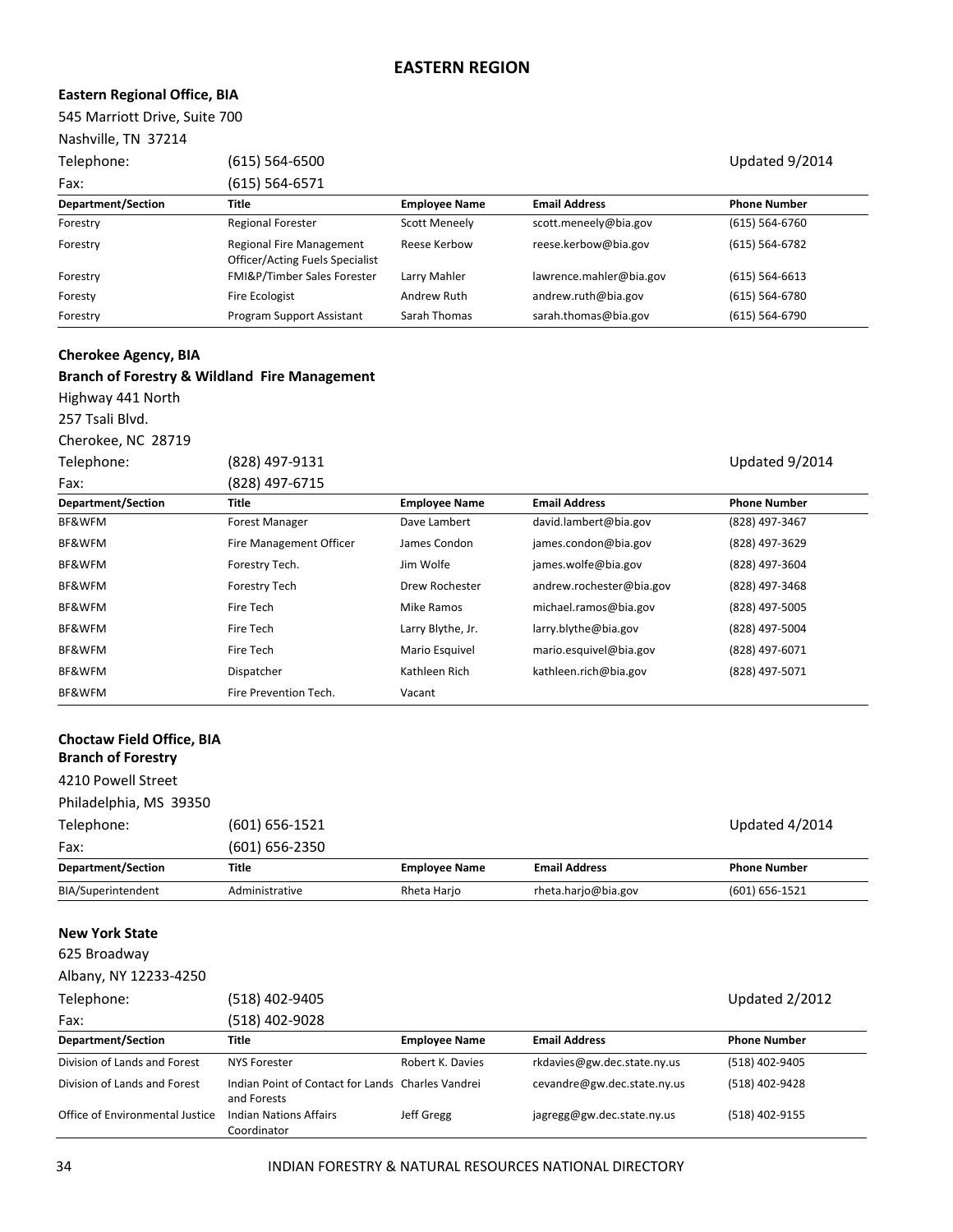# **TRIBAL PROGRAMS**

| <b>Aroostook Band of Micmac Indians</b> |                                    |                                           |                                  |                           |
|-----------------------------------------|------------------------------------|-------------------------------------------|----------------------------------|---------------------------|
| 7 Northern Rd.                          |                                    |                                           |                                  |                           |
| Presque Isle, ME 04769                  |                                    |                                           |                                  |                           |
| Telephone:                              | (207) 764-1972                     |                                           |                                  | Updated 8/2020            |
| Fax:                                    | (207) 764-7667                     |                                           |                                  |                           |
| Department/Section                      | Title                              | <b>Employee Name</b>                      | <b>Email Address</b>             | <b>Phone Number</b>       |
| Environmental                           | <b>Enviornmental Director</b>      | <b>Fred Corey</b>                         | fcorey@micmac-nsn.gov            | (207) 764-7768            |
|                                         |                                    |                                           |                                  |                           |
| <b>Catawba Indian Nation</b>            |                                    |                                           |                                  |                           |
| 996 Avenue of the Nations               |                                    |                                           |                                  |                           |
| Rock Hill, SC 29730                     |                                    |                                           |                                  |                           |
| Telephone:                              | (803) 366-4792                     |                                           |                                  | Updated 8/2020            |
| Fax:                                    | (803) 366-0629                     |                                           |                                  |                           |
| <b>Department/Section</b>               | Title                              | <b>Employee Name</b>                      | <b>Email Address</b>             | <b>Phone Number</b>       |
|                                         | <b>Environmental Director</b>      | <b>Scott Hansen</b>                       | Scott.hansen@catawbainindian.net | (803) 366-4792, ext. 228  |
|                                         |                                    |                                           |                                  |                           |
| <b>Coushatta Tribe</b>                  |                                    |                                           |                                  |                           |
| P.O. Box 818                            |                                    |                                           |                                  |                           |
| Elkton, LA 70532                        |                                    |                                           |                                  |                           |
| Telephone:                              | (337) 584-1401                     |                                           |                                  |                           |
| Fax:                                    | (318) 584-1507                     |                                           |                                  | Updated 8/2020            |
| Website:                                | www.coushattatribela.org           |                                           |                                  |                           |
| Department/Section                      | Title                              | <b>Employee Name</b>                      | <b>Email Address</b>             | <b>Phone Number</b>       |
| <b>Natural Resources</b>                | Manager                            | Gardner Rose                              |                                  | (337) 304-9102            |
|                                         |                                    |                                           |                                  |                           |
| <b>Houlton Band of Maliseet Indians</b> |                                    |                                           |                                  |                           |
| <b>Natural Resources Department</b>     |                                    |                                           |                                  |                           |
| 88 Bell Road                            |                                    |                                           |                                  |                           |
| Littleton, ME 04730                     |                                    |                                           |                                  |                           |
| Telephone:                              | (207) 532-4273                     |                                           |                                  | Updated 8/2020            |
| Fax:                                    | (207) 532-2660                     |                                           |                                  |                           |
| Website:                                | http://www.maliseets.com/staff.htm |                                           |                                  |                           |
| Department/Section                      | Title                              | <b>Employee Name</b>                      | <b>Email Address</b>             | <b>Phone Number</b>       |
| Forestry                                | Natural Resources Specialist       | Matthew Edberg                            | timber@maliseets.com             | (207) 532-4273, ext. 220  |
| Environmental                           | Planner                            | Sharri Venno                              | envplanner@maliseets.com         | (207) 532-4273, ext. 215  |
| <b>Real Estate</b>                      | Natural Resources Director         | Sue Young                                 | ogs1@maliseets.com               | (207) 532-4273, ext. 2020 |
| Jena Band of Choctaw Indians            |                                    |                                           |                                  |                           |
| P. O. Box 14                            |                                    |                                           |                                  |                           |
| Jena, LA 71342                          |                                    |                                           |                                  |                           |
| Telephone:                              | (318) 992-2717                     |                                           |                                  | Updated 8/2020            |
| Fax:                                    | (318) 992-8244                     |                                           |                                  |                           |
|                                         |                                    |                                           |                                  |                           |
| Website:<br><b>Department/Section</b>   | www.jenachoctaw.org<br>Title       |                                           | <b>Email Address</b>             | <b>Phone Number</b>       |
| EPA                                     | Director                           | <b>Employee Name</b><br>Lillie Williamson | lwilliamson@jenachoctaw.org      | (318) 992-8258            |
|                                         |                                    |                                           |                                  |                           |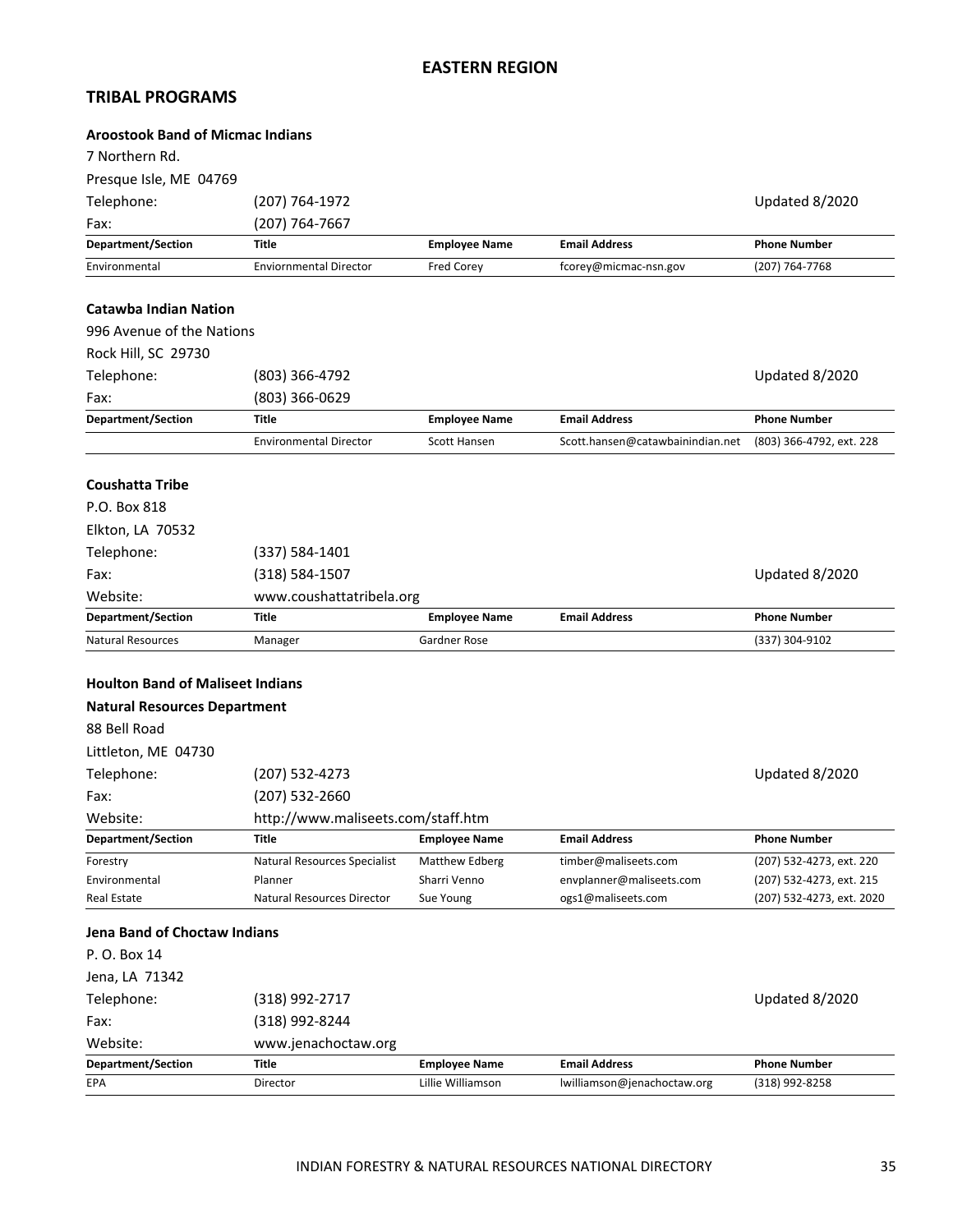#### **Mashantucket Pequot Tribe**

| <b>Natural Resources</b>    | Director       | Mike Boland          | mboland@mptn-nsn.gov | (860) 396-7590      |
|-----------------------------|----------------|----------------------|----------------------|---------------------|
| Department/Section          | Title          | <b>Employee Name</b> | <b>Email Address</b> | <b>Phone Number</b> |
| Fax:                        | (860) 396-6288 |                      |                      |                     |
| Telephone:                  | (860) 396-6500 |                      |                      | Updated 8/2020      |
| Mashantucket, CT 06339-3060 |                |                      |                      |                     |
| P.O. Box 3060               |                |                      |                      |                     |
| 1 Matts Path                |                |                      |                      |                     |

## **Miccosukee Tribe of Indians of Florida**

| P.O. Box 440021, Tamiami Station |                               |                      |                           |                           |  |  |
|----------------------------------|-------------------------------|----------------------|---------------------------|---------------------------|--|--|
| Miami, FL 33144                  |                               |                      |                           |                           |  |  |
| Telephone:                       | (305) 223-8380                |                      |                           | Updated 8/2020            |  |  |
| Fax:                             | (305) 223-1011                |                      |                           |                           |  |  |
| Department/Section               | Title                         | <b>Employee Name</b> | <b>Email Address</b>      | <b>Phone Number</b>       |  |  |
| <b>Wildlife Department</b>       | Director & Wildlife Biologist | Rory Feeney          | RoryF@miccosukeetribe.com | (302) 223-8380, ext. 2217 |  |  |
| <b>Water Resources</b>           | Director                      | Gene Duncan          | duncan2u@aol.com          | (305) 223-8380, ext. 2240 |  |  |

#### **Mississippi Band of Choctaw Indians**

#### **Department of Natural Resources & Rural Development Forestry**

| P.O. Box 6010                |                 |                      |                             |                     |
|------------------------------|-----------------|----------------------|-----------------------------|---------------------|
| Choctaw, MS 39350            |                 |                      |                             |                     |
| Telephone:                   | (601) 656-5261  |                      |                             | Updated 9/2015      |
| Fax:                         | (601) 650-7496  |                      |                             |                     |
| Website:                     | www.choctaw.org |                      |                             |                     |
| Department/Section           | <b>Title</b>    | <b>Employee Name</b> | <b>Email Address</b>        | <b>Phone Number</b> |
| Natural Resources / Forestry | Director        | Gilbert Thompson     | gilbert.thompson@choctw.org | (601) 656-2070      |
| Natural Resources / Forestry | Forest Manager  | Wade McCulloch       | wade.mcculloch@choctaw.org  | (601) 650-7300      |

## **Mohegan Tribe of Indians of Connecticut**

| <b>Tribal Council</b> | Chairman       | James Gessner. Jr.   | communications@moheganmail.com (860) 832-6100 |                     |
|-----------------------|----------------|----------------------|-----------------------------------------------|---------------------|
| Department/Section    | Title          | <b>Employee Name</b> | <b>Email Address</b>                          | <b>Phone Number</b> |
| Fax:                  | (860) 862-6162 |                      |                                               |                     |
| Telephone:            | (860) 862-6100 |                      |                                               | Updated 8/2020      |
| Uncasville, CT 06382  |                |                      |                                               |                     |
| 5 Crow Hill Road      |                |                      |                                               |                     |
|                       |                |                      |                                               |                     |

#### **Narragansett Indian Tribe**

| <b>Natural Resources/Planning</b>          |                |                      |                      |                          |  |
|--------------------------------------------|----------------|----------------------|----------------------|--------------------------|--|
| 4375B South County Trail                   |                |                      |                      |                          |  |
| P.O. Box 268                               |                |                      |                      |                          |  |
| Charlestown, RI 02813                      |                |                      |                      |                          |  |
| Telephone:                                 | (401) 364-1100 |                      |                      | Updated 8/2020           |  |
| Fax:                                       | (401) 364-1104 |                      |                      |                          |  |
| Department/Section                         | Title          | <b>Employee Name</b> | <b>Email Address</b> | <b>Phone Number</b>      |  |
| Natural Resources/Tribal Planning Director |                | Dinalyn Spears       | dspears@nitribe.org  | (401) 364-1100, ext. 210 |  |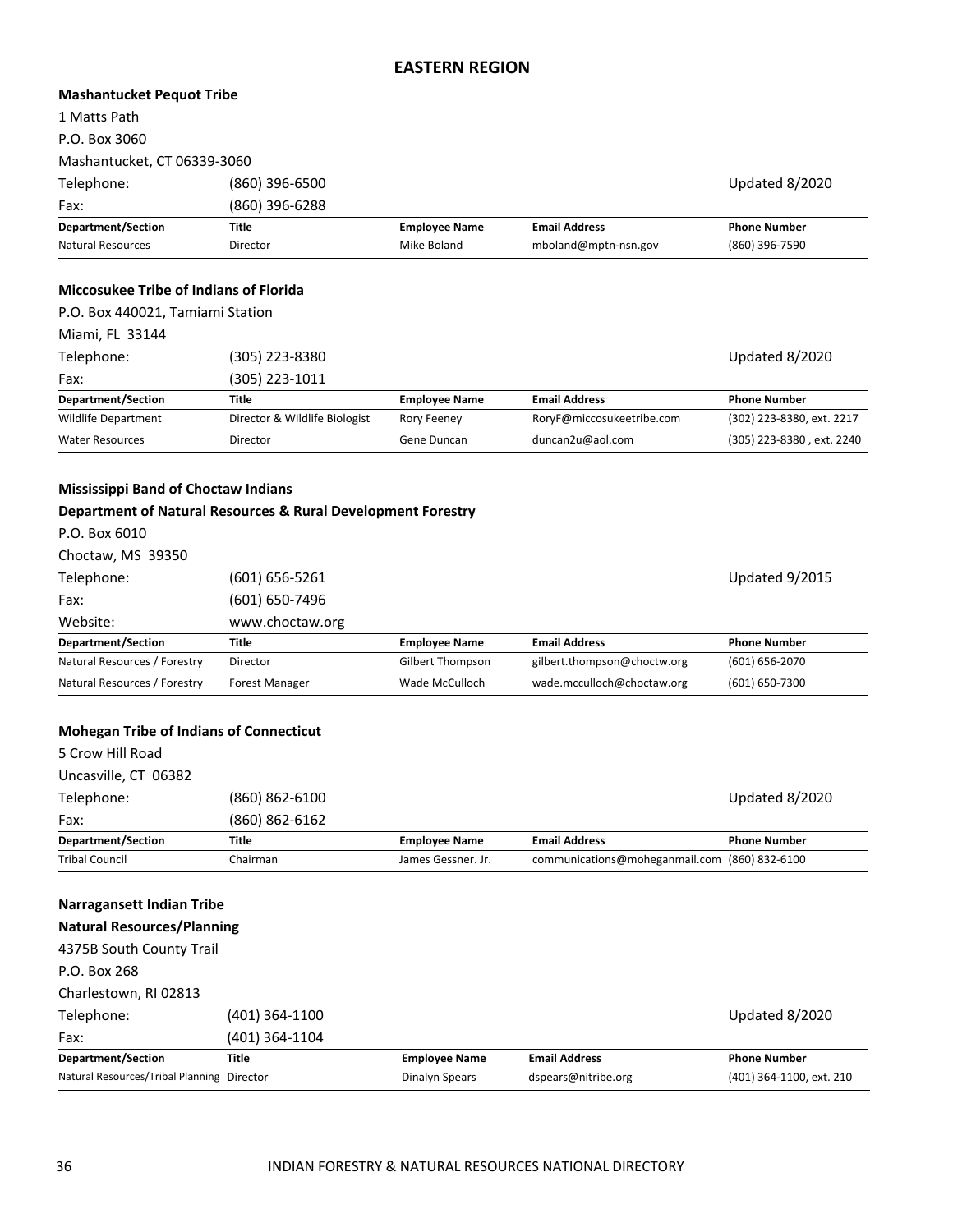# **Oneida Indian Nation**

## **Office of Nation Safety and Public Works**

5218 Patrick Rd.

| Verona, NY 13421   |                              |                      |                            |                     |  |
|--------------------|------------------------------|----------------------|----------------------------|---------------------|--|
| Telephone:         | (315) 829-8900               |                      |                            | Updated 8/2020      |  |
| Fax:               | (315) 361-7619               |                      |                            |                     |  |
| Department/Section | Title                        | <b>Employee Name</b> | <b>Email Address</b>       | <b>Phone Number</b> |  |
| Enviornmental      | <b>Enviornmental Manager</b> | Mike Massena         | mmassena@oneida-nation.org | (315) 225-2444      |  |

## **Passamaquoddy Tribe**

## **Forestry Department**

P.O. Box 301

#### Princeton, ME 04668

| $1.111$ CCCU <sub>1</sub> , IVIL 07000 |                      |                      |                      |                     |
|----------------------------------------|----------------------|----------------------|----------------------|---------------------|
| Telephone:                             | (207) 796-5100       |                      |                      | Updated 3/2021      |
| Fax:                                   | (207) 796-0894       |                      |                      |                     |
| Department/Section                     | Title                | <b>Employee Name</b> | <b>Email Address</b> | <b>Phone Number</b> |
| Forestry                               | Program Director     | Clayton Sockabasin   |                      | (207) 796-5100      |
| Forestry                               | <b>Head Forester</b> | <b>Thomas Newell</b> |                      | (207) 796-5100      |
|                                        |                      |                      |                      |                     |

#### **Penobscot Nation**

## **Department of Natural Resources**

12 Wabanaki Way

Indian Island, ME 04468

| Telephone:               | (207) 827-7776  |                      |                                                                     | <b>Updated 07/2020</b> |
|--------------------------|-----------------|----------------------|---------------------------------------------------------------------|------------------------|
| Fax:                     | (207) 827-6042  |                      | www.penobscotnation.org/departments/natural-resources/staff-contact |                        |
| Department/Section       | Title           | <b>Employee Name</b> | <b>Email Address</b>                                                | <b>Phone Number</b>    |
| <b>Natural Resources</b> | <b>Director</b> | John Banks           | jbanks@penobscotnation.org                                          | (207) 817-7330         |
| Forestry                 | Manager         | <b>Russell Roy</b>   | rfroy@penobscotnation.org                                           | (207) 817-7339         |
| Forestry                 | Forester        | Dennis Stevens       | dennis.stevens@penobscotnation.org (207) 817-7337                   |                        |
|                          |                 |                      |                                                                     |                        |

### **Poarch Band of Creek Indians**

| 5811 Jack Springs Road    |                                |                        |                                                               |                           |
|---------------------------|--------------------------------|------------------------|---------------------------------------------------------------|---------------------------|
| Atmore, AL 39502          |                                |                        |                                                               |                           |
| Telephone:                | (251) 368-9136                 |                        |                                                               | Updated 8/2020            |
| Fax:                      | (251) 368-1026                 |                        |                                                               |                           |
| Website:                  | www.poarchcreekindians-nsn.gov |                        |                                                               |                           |
| Department/Section        | Title                          | <b>Employee Name</b>   | <b>Email Address</b>                                          | <b>Phone Number</b>       |
| <b>Tribal Development</b> | <b>Planning Director</b>       | <b>Kenneth Shivers</b> | kshivers@poarchcreekindians-nsn.gov (251) 368-9136, ext. 2208 |                           |
| <b>Tribal Development</b> | Land & Real Estate Coordinator | Ellen O'Barr           | eobarr@poarchcreekindians-nsn.gov                             | (251) 368-9136, ext. 2211 |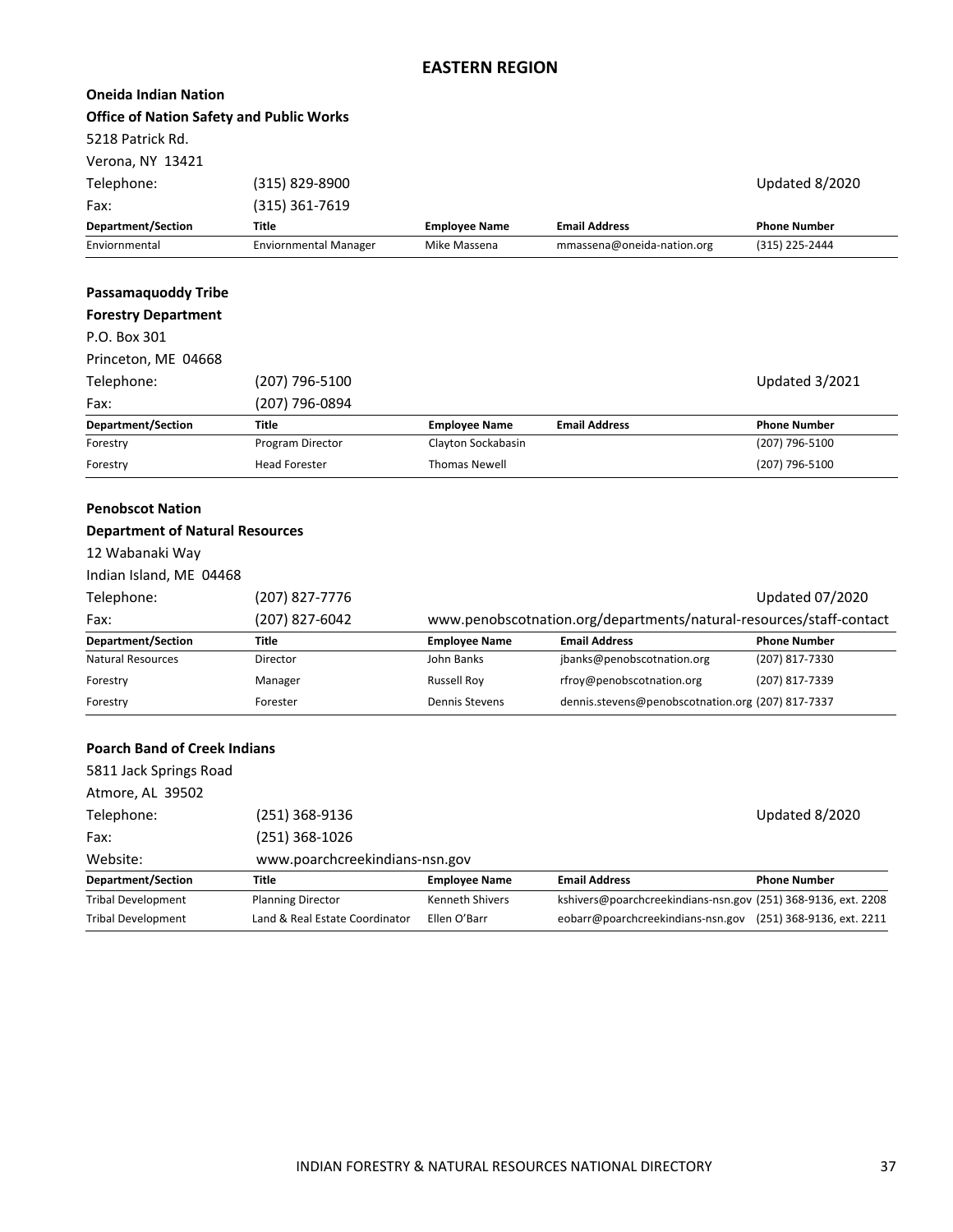| <b>Seminole Tribe of Florida</b>                                                               |                                    |                        |                              |                                       |
|------------------------------------------------------------------------------------------------|------------------------------------|------------------------|------------------------------|---------------------------------------|
| 6300 Stirling Rd.                                                                              |                                    |                        |                              |                                       |
| Hollywood, FL 33024                                                                            |                                    |                        |                              |                                       |
| Telephone:                                                                                     | (954) 966-6300                     |                        |                              | <b>Updated 07/2021</b>                |
| Fax:                                                                                           | (954) 967-3463                     |                        |                              |                                       |
| <b>Department/Section</b>                                                                      | <b>Title</b>                       | <b>Employee Name</b>   | <b>Email Address</b>         | <b>Phone Number</b>                   |
| Environmental                                                                                  | Forester / FMO                     | <b>Grant Steelman</b>  | grantsteelman@semtribe.com   | (863) 983-2631<br>(863) 228-6248 cell |
| Environmental                                                                                  | <b>Assistant FMO</b>               | Lee Kemp               | leekemp@semtribe.com         | (863) 228-5304                        |
| Environmental                                                                                  | AFMO/Battalion Commander           | Don Mitchell           | donmitchell@semtribe.com     | (863) 983-2631<br>(863) 228-2079 cell |
| Environmental                                                                                  | Administrative Assistant           | June Moncada           | junemoncada@semtribe.com     | (863) 983-2631                        |
| Environmental                                                                                  | <b>Biological Technician</b>       | Mandy D'Andrea         | mandydandrea@semtribe.com    | (863) 983-2631                        |
| Environmental                                                                                  | <b>Field Operations</b>            | <b>Anthony Curella</b> | anthonycurella@semtribe.com  | (863) 983-2631                        |
| Environmental                                                                                  | <b>Filed Operations Specialist</b> | Michale Lightsey       | michaellightsey@semtribe.com | (863) 634-4642                        |
| Environmental                                                                                  | <b>EPS III-Water Quality</b>       | Lisa Meday             | lisameday@semtribe.com       | (954) 965-4380                        |
| Environmental                                                                                  | <b>Protection Specialist II</b>    | Patricia Durius        | patricia.durius@semtribe.com | (954) 965-4380                        |
| <b>Seneca Nation of Indians</b><br>128737 Route 438, Cattaraugus Territory<br>Irving, NY 14081 |                                    |                        |                              |                                       |
| Telephone:                                                                                     | (716) 532-4900                     |                        |                              | Updated 8/2020                        |
| Fax:                                                                                           | (716) 532-9132                     |                        |                              |                                       |
| <b>Department/Section</b>                                                                      | Title                              | <b>Employee Name</b>   | <b>Email Address</b>         | <b>Phone Number</b>                   |
| Cattaraugus Territory                                                                          | Environmental Protection.          | Lisa Maybee            | lisa.maybee@sni.org          | (716) 532-4900                        |
| Allegany Territory/<br>Conservation                                                            | <b>Chief Conservation Officer</b>  | Will Miller            | will.miller@sni.org          | (716) 946-6421                        |
| <b>St. Regis Mohawk Tribe</b>                                                                  |                                    |                        |                              |                                       |
| <b>Environmental Division</b>                                                                  |                                    |                        |                              |                                       |
| 412 State Route 37                                                                             |                                    |                        |                              |                                       |
| Akwesasne, NY 13655                                                                            |                                    |                        |                              |                                       |
| Telephone:                                                                                     | (518) 358-2272                     |                        |                              | <b>Updated 07/2020</b>                |
| Fax:                                                                                           | (518) 358-4519                     |                        |                              |                                       |
| Website:                                                                                       | www.srmtenv.org                    |                        |                              |                                       |
| Department/Section                                                                             | <b>Title</b>                       | <b>Employee Name</b>   | <b>Email Address</b>         | <b>Phone Number</b>                   |
| <b>Environmental Division</b>                                                                  | Director                           | Kenneth Jock           | ken jock@srmtenv.org         | (518) 358-5937, ext. 16               |
| <b>Environmental Division</b>                                                                  | Asst. Director                     | Leslie K. Benedict     | les benedict@srmtenv.org     | (518) 358-5937, ext. 18               |
| <b>Tonawanda Band of Seneca</b>                                                                |                                    |                        |                              |                                       |
| 7027 Meadville Road                                                                            |                                    |                        |                              |                                       |
| Basom, NY                                                                                      |                                    |                        |                              |                                       |
| Telephone:                                                                                     | (716) 542-4244                     |                        |                              | Updated 9/2014                        |
| Fax:                                                                                           | (716) 542-4244                     |                        |                              |                                       |
| <b>Department/Section</b>                                                                      | Title                              | <b>Employee Name</b>   | <b>Email Address</b>         | <b>Phone Number</b>                   |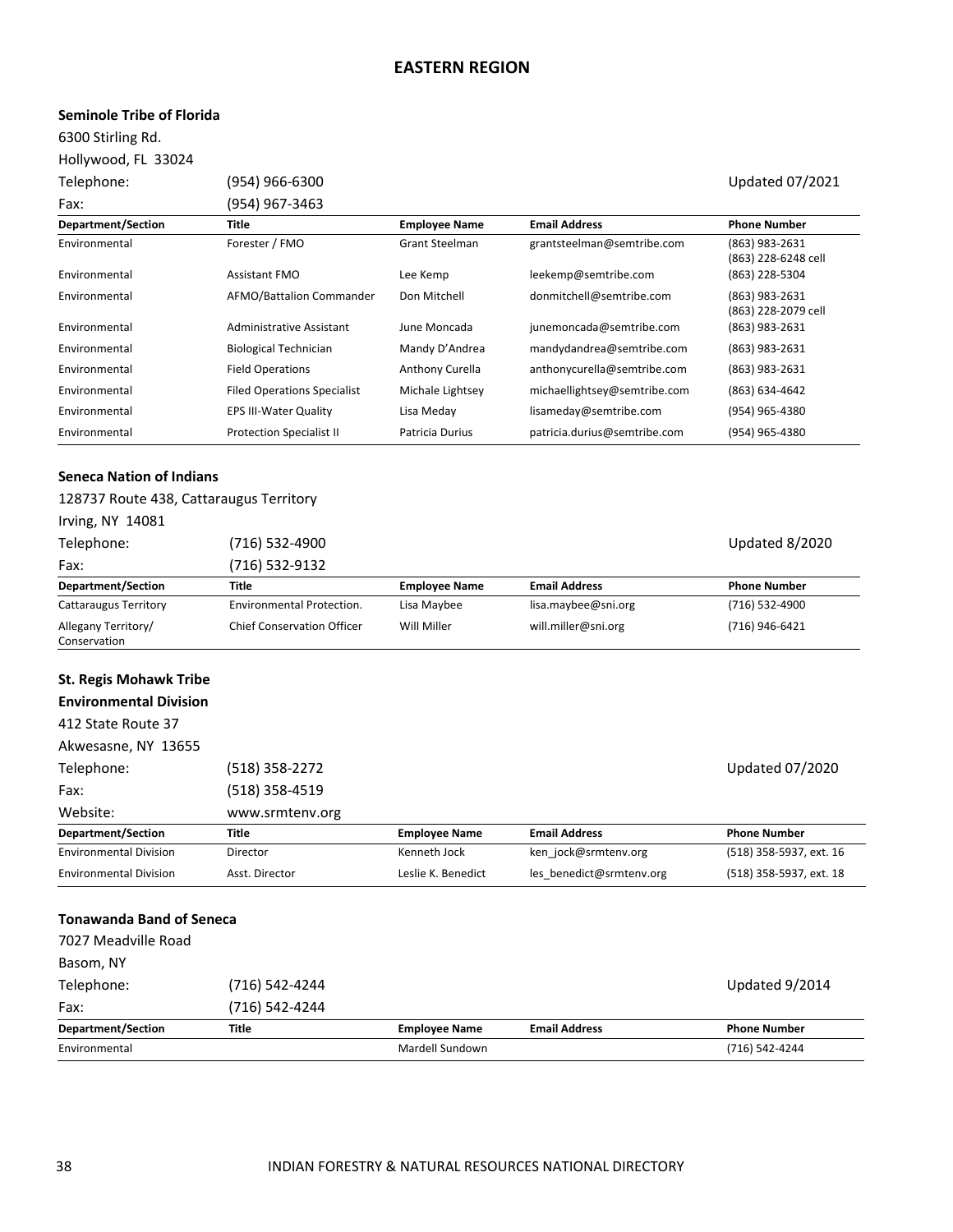| Tuscarora Nation                    |                                               |                                        |                                 |                             |
|-------------------------------------|-----------------------------------------------|----------------------------------------|---------------------------------|-----------------------------|
| <b>Environmental Program</b>        |                                               |                                        |                                 |                             |
| 2006 Mt. Hope Rd.                   |                                               |                                        |                                 |                             |
| Lewiston, NY 14092                  |                                               |                                        |                                 |                             |
| Telephone:                          | (716) 601-4737                                |                                        |                                 | Updated 8/2020              |
| Department/Section                  | <b>Title</b>                                  | <b>Employee Name</b>                   | <b>Email Address</b>            | <b>Phone Number</b>         |
| <b>Tribal Council</b>               | Chief                                         | Leo R. Henry                           |                                 | (716) 601-4737              |
|                                     | <b>Wampanoag Tribe of Gay Head (Aquinnah)</b> |                                        |                                 |                             |
| <b>Natural Resources Department</b> |                                               |                                        |                                 |                             |
| 20 Black Brook Road                 |                                               |                                        |                                 |                             |
| Aquinnah, MA 02535                  |                                               |                                        |                                 |                             |
| Telephone:                          | (508) 645-9265                                |                                        |                                 |                             |
| Fax:                                | (508) 645-3233                                |                                        |                                 | Updated 8/2020              |
| Website:                            |                                               | https://wampanoagtribe-nsn.gov/contact |                                 |                             |
| Department/Section                  | <b>Title</b>                                  | <b>Employee Name</b>                   | <b>Email Address</b>            | <b>Phone Number</b>         |
| <b>Natural Resources</b>            | Director                                      | Bret P. Stearns                        | isa@wampanoagtribe-nsn.gov      | (508) 645-9265, ext.<br>141 |
| Environmental                       | Coordinator                                   | <b>Beckie Finn</b>                     | envcoord@wampanoagtribe-nsn.gov | (508) 645-9265, ext.<br>143 |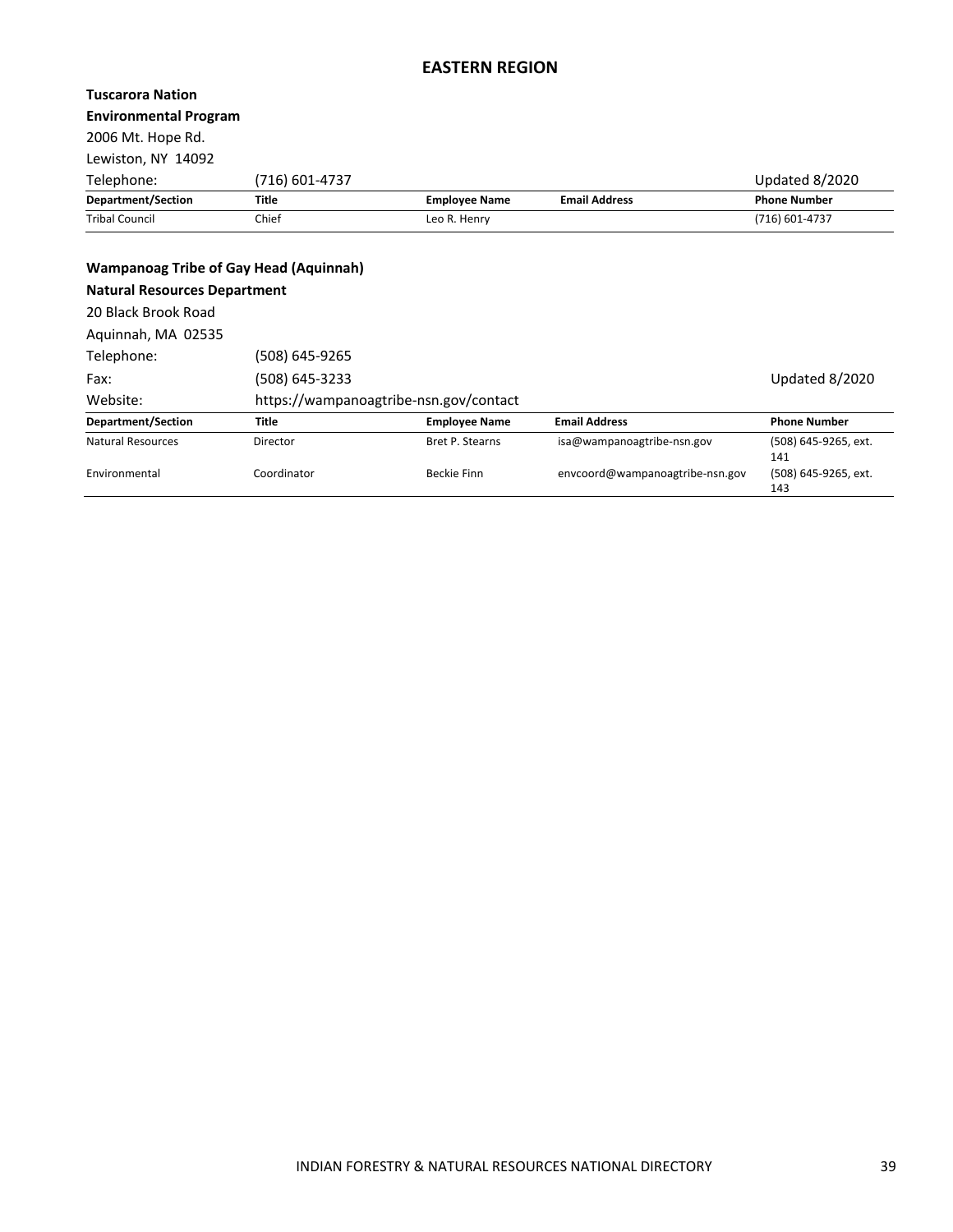## **Great Plains Regional Office, BIA Branch of Natural Resources**

115 4th Ave. SE, Ste. 400 MC‐301

Aberdeen, SD 57401

| Telephone: | (605) 226-7621 |
|------------|----------------|
| Fax:       | (605) 226-7358 |

|                               | , ,                               |                      |                      |                     |  |
|-------------------------------|-----------------------------------|----------------------|----------------------|---------------------|--|
| Department/Section            | Title                             | <b>Employee Name</b> | <b>Email Address</b> | <b>Phone Number</b> |  |
| <b>Natural Resources</b>      | Regional FMO                      | Dave Hall            |                      | (605) 226-7621      |  |
| <b>Natural Resources</b>      | Regional AFMO                     | Dave Martin          |                      | (605) 226-7621      |  |
| <b>Natural Resources</b>      | East River Zone FMO               | Heath Estey          |                      | (605) 226-7621      |  |
| <b>Natural Resources</b>      | Fire/GIS                          | Mark Browning        |                      | (605) 226-7621      |  |
| <b>Natural Resources</b>      | <b>Regional Fuels Specialist</b>  | Avery Thompson       |                      | (605) 226-7621      |  |
| Great Plains Dispatch Center  | Dispatcher (Rapid City)           | Melody Rothleutner   |                      | (605) 343-5075      |  |
| <b>Turtle Mountain Agency</b> | <b>Fire Prevention Specialist</b> | Jim Hamley           |                      | (701) 477-0472      |  |
| <b>Natural Resources</b>      | Natural Resources Officer         | Diane Mann-Klager    |                      | (605) 294-5288      |  |
| <b>Natural Resources</b>      | Administrative Officer            | Diane Cartney        |                      | (605) 226-7621      |  |
| <b>Natural Resources</b>      | Secretary                         | Vacant               |                      | (605) 226-7621      |  |
| <b>Natural Resources</b>      | Ecologist (Inter-Regional)        | Paul Pooler          |                      | (218) 259-1906      |  |
| <b>Natural Resources</b>      | Fire Mitigation/Prevention        | Jeff Moyer           |                      | (605) 226-7621      |  |
| <b>Natural Resources</b>      | Fire Archaeologist                | <b>Bronco LeBeau</b> |                      | (605) 226-7656      |  |

#### **Cheyenne River Agency, BIA**

| PO Box 325            |                                    |                      |                      |                     |
|-----------------------|------------------------------------|----------------------|----------------------|---------------------|
| Eagle Butte, SD 57625 |                                    |                      |                      |                     |
| Telephone:            | (605) 964-2112                     |                      |                      | Updated 9/2014      |
| Fax:                  | (605) 964-1041                     |                      |                      |                     |
| Department/Section    | Title                              | <b>Employee Name</b> | <b>Email Address</b> | <b>Phone Number</b> |
| Land Operations       | Fire Management Officer            | Tony Kennedy         |                      | (605) 964-2112      |
| Land Operations       | Wildland Fire Oper. Specialist     | Vacant               |                      | (605) 964-2112      |
| Land Operations       | Range Tech                         | Vacant               |                      | (605) 964-2112      |
| Land Operations       | Range Tech./Fire                   | Pete Knight          |                      | (605) 964-2112      |
| Land Operations       | Range Technician                   | Jim Bowman           |                      | (605) 964-2112      |
| Land Operations       | <b>Fuels Management Specialist</b> | Amos Isburg          |                      | (605) 964-2112      |
| Land Operations       | <b>Staff Support Assistant</b>     | Gyla Jandreau        |                      | (605) 964-2112      |

#### **Crow Creek Agency, BIA**

**Land Operations**  P.O. Box 139

| Fort Thompson, SD 57339 |                |                |
|-------------------------|----------------|----------------|
| Telephone:              | (605) 245-2317 | Updated 9/2014 |
| Fax:                    | (605) 245-2343 |                |

Updated 9/2014

# **Crow Creek Agency, BIA, continued**

| Department/Section | <b>Title</b>                                                     | <b>Employee Name</b> | <b>Email Address</b> | <b>Phone Number</b> |
|--------------------|------------------------------------------------------------------|----------------------|----------------------|---------------------|
| Land Ops/Fire      | East River Zone FMO                                              | Heath Estey          |                      | (605) 245-2317      |
| Land Ops/Fire      | <b>Supervisory Wildland Fire</b><br><b>Operations Specialist</b> | Treon Fleury         |                      | (605) 245-2317      |
| Land Ops/Fire      | Range Tech/Fire                                                  | Kyle Mcghee          |                      | (605) 245-2317      |
| Land Ops/Fire      | <b>Blade Operator</b>                                            | Larry Barker         |                      | (605) 245-2317      |
| Land Ops/Fire      | <b>Staff Support Assistant</b>                                   | Kathy Fleury         |                      | (605) 245-2317      |
| Land Ops/Fire      | Natural Resources Officer                                        | Tony Willman         |                      | (605) 245-2317      |

40 INDIAN FORESTRY & NATURAL RESOURCES NATIONAL DIRECTORY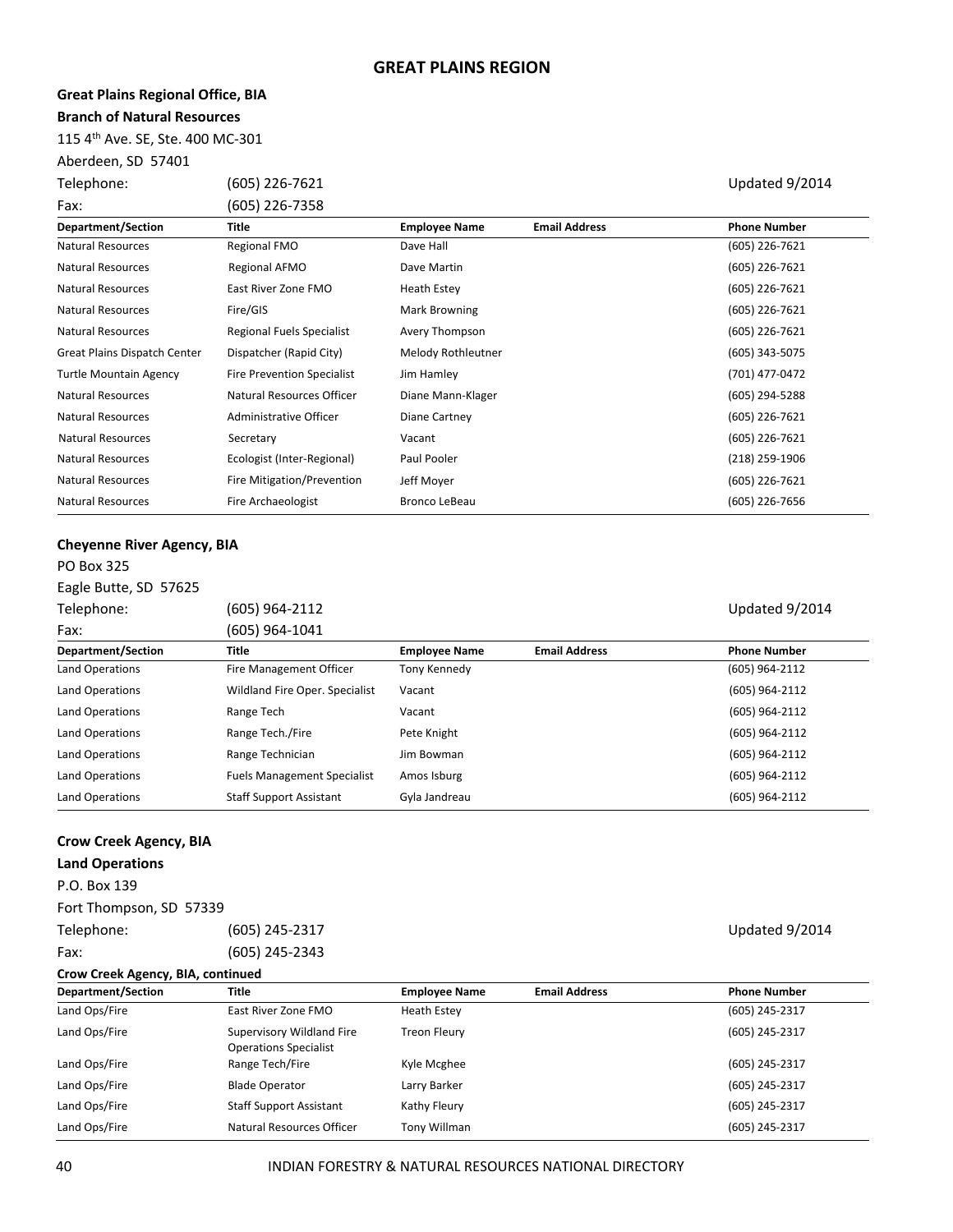| Ft. Berthold Agency, BIA        |                                                          |                      |                      |                     |
|---------------------------------|----------------------------------------------------------|----------------------|----------------------|---------------------|
| P.O. Box 370                    |                                                          |                      |                      |                     |
| New Town, ND 58763              |                                                          |                      |                      |                     |
| Telephone:                      | (701) 627-2897                                           |                      |                      | Updated 9/2014      |
| Fax:                            | (701) 627-2896                                           |                      |                      |                     |
| <b>Department/Section</b>       | <b>Title</b>                                             | <b>Employee Name</b> | <b>Email Address</b> | <b>Phone Number</b> |
| Fire                            | Fire Management Officer                                  | Marle Baker          |                      | (701) 627-2897      |
| Fire                            | Fire OPS                                                 | Vacant               |                      | (701) 627-2897      |
| Fire                            | <b>Fire Clerk</b>                                        | Jayne BirdBear       |                      | (701) 627-2897      |
| Fire Fax:                       |                                                          |                      |                      | (701) 627-2897      |
| <b>Fort Totten Agency, BIA</b>  |                                                          |                      |                      |                     |
| <b>Branch of Trust Services</b> |                                                          |                      |                      |                     |
| P.O. Box 270                    |                                                          |                      |                      |                     |
| Fort Trotten, ND 58335          |                                                          |                      |                      |                     |
| Telephone:                      | (701) 766-4130                                           |                      |                      | Updated 9/2014      |
| Fax:                            | (701) 766-4746                                           |                      |                      |                     |
| <b>Department/Section</b>       | <b>Title</b>                                             | <b>Employee Name</b> | <b>Email Address</b> | <b>Phone Number</b> |
| Fire                            | <b>Operations Manager</b>                                | Melvin Knutson       |                      | (701) 766-4130      |
| Fire                            | Acting Fire Management Officer Dave Hall                 |                      |                      | (701) 766-4130      |
| Fire                            | <b>File Clerk</b>                                        | Jennifer Black       |                      | (701) 766-4130      |
|                                 |                                                          |                      |                      |                     |
| Lower Brule Agency, BIA         |                                                          |                      |                      |                     |
| <b>Natural Resource / Fire</b>  |                                                          |                      |                      |                     |
| P.O. Box 190                    |                                                          |                      |                      |                     |
| Lower Brule, SD 57548           |                                                          |                      |                      |                     |
| Telephone:                      | (605) 473-5516/5281                                      |                      |                      | Updated 9/2014      |
| Fax:                            | (605) 473-5016                                           |                      |                      |                     |
| <b>Department/Section</b>       | <b>Title</b>                                             | <b>Employee Name</b> | <b>Email Address</b> | <b>Phone Number</b> |
| Fire                            | East River Zone FMO                                      | <b>Heath Estey</b>   |                      | (605) 226-7621      |
| Fire                            | <b>Fuels Management Specialist</b>                       | <b>Rich Coleman</b>  |                      | (605) 473-5516      |
| Fire                            | Range Aide                                               | Shilo Ziegler        |                      | (605) 473-5516      |
| Fire                            | Range Tech/Fire                                          | Brian LaRoche        |                      | (605) 473-5516      |
| Range                           | Rangeland Mgt. Specialist                                | Wade Christensen     |                      | (605) 473-5516      |
| Range                           | <b>Support Staff Assistant</b>                           | Mona Recountre       |                      | (605) 473-5516      |
| Pine Ridge Agency, BIA          |                                                          |                      |                      |                     |
| <b>Fire Management</b>          |                                                          |                      |                      |                     |
| P.O. Box 1203                   |                                                          |                      |                      |                     |
| Pine Ridge, SD 57770            |                                                          |                      |                      |                     |
| Telephone:                      | (605) 867-5396                                           |                      |                      | Updated 9/2014      |
| Fax:                            | (605) 867-5052                                           |                      |                      |                     |
| <b>Department/Section</b>       | <b>Title</b>                                             | <b>Employee Name</b> | <b>Email Address</b> | <b>Phone Number</b> |
| <b>Fire Management</b>          | Acting Fire Management Officer                           | Dave Hall            |                      | (605) 216-2890 cell |
| <b>Fire Management</b>          | Fuels Specialist/Supervisory Fire Tamara Randall<br>Tech |                      |                      | (605) 867-5396      |
| <b>Fire Management</b>          | <b>Fire Prevention Specialist</b>                        | Jim Rodriguez        |                      | (605) 867-5396      |
| <b>Fire Management</b>          | <b>WFOPS</b>                                             | Vacant               |                      | (605) 867-5396      |
| <b>Fire Management</b>          | <b>Staff Support Assistant</b>                           | Dena Colhoff         |                      | (605) 867-5396      |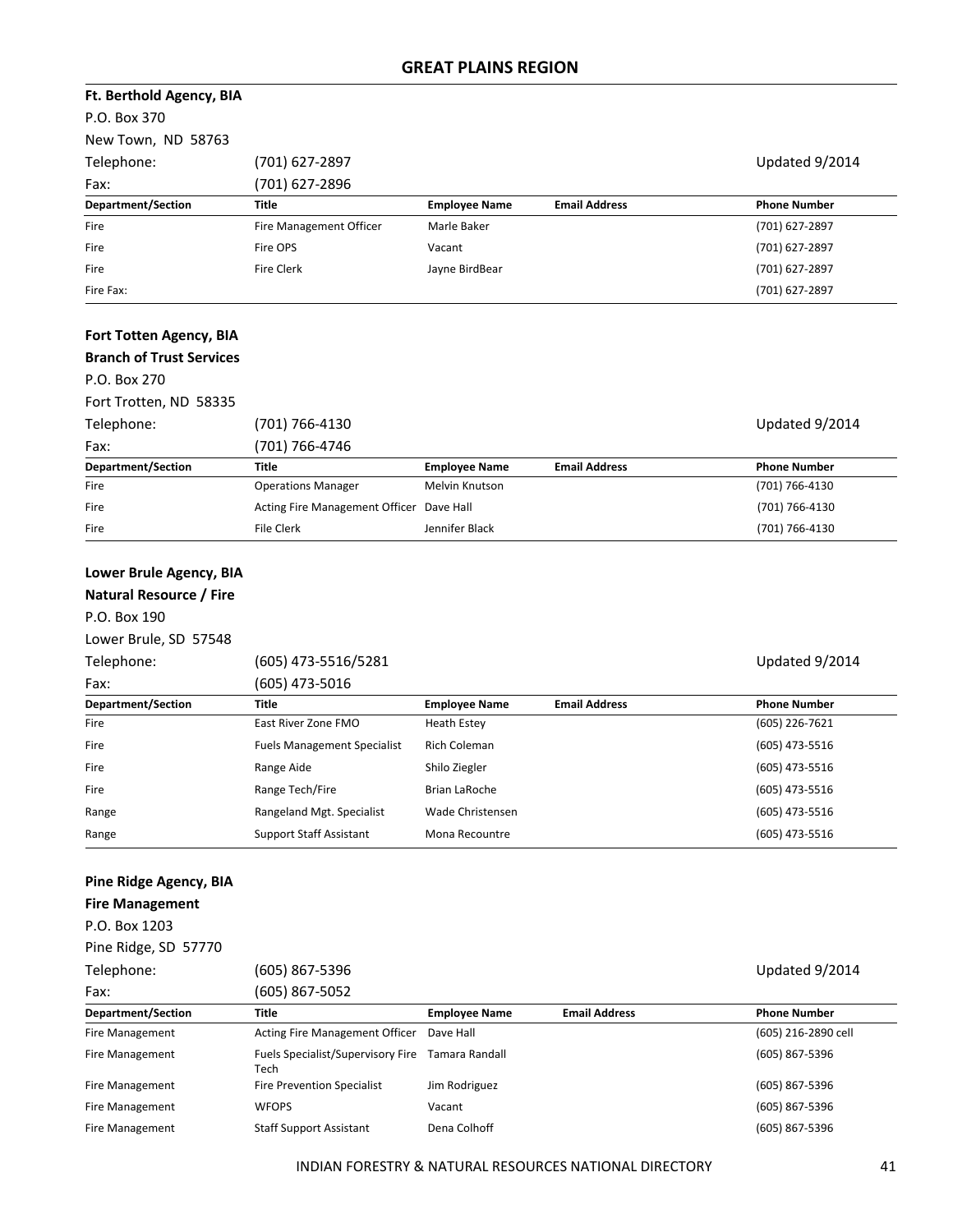#### **Pine Ridge Agency, BIA, Continued**

| Department/Section     | Title                      | <b>Employee Name</b> | <b>Email Address</b> | <b>Phone Number</b> |
|------------------------|----------------------------|----------------------|----------------------|---------------------|
| <b>Fire Management</b> | Forestry Tech. Supervisory | vacant               |                      | (605) 867-5396      |
| <b>Fire Management</b> | Forestry/Fire Technician   | Jay Thompson         |                      | (605) 867-5396      |
| <b>Fire Management</b> | Forestry/Fire Technician   | <b>Tom Cottier</b>   |                      | (605) 867-5396      |
| <b>Fire Management</b> | Forestry/Fire Technician   | Louie Janis          |                      | (605) 867-5396      |
| Fire Management        | Forestry/Fire Technician   | Darrell Spotted Elk  |                      | (605) 867-5396      |
| Fire Management        | Forestry/Fire Technician   | Marjoe Janie         |                      | (605) 867-5396      |

#### **Rosebud Agency, BIA**

**Fire Management** 

P.O. Box 550 Rosebud, SD 57570 Telephone: (605) 747‐2224 Updated 9/2014

Fax: (605) 747‐2805

| Department/Section     | Title                             | <b>Employee Name</b>    | <b>Email Address</b>  | <b>Phone Number</b> |
|------------------------|-----------------------------------|-------------------------|-----------------------|---------------------|
| Fire Management        | Fire Management Officer           | Dana Cook               |                       | (605) 747-2224      |
| Fire Management        | <b>Operations Specialist</b>      | Robert Oliver           | robert.oliver@bia.gov | (605) 747-2224      |
| <b>Fire Management</b> | <b>Fuel Management Specialist</b> | vacant                  |                       | (605) 747-2224      |
| <b>Fire Management</b> | <b>Heavy Equipment Operator</b>   | William Lafferty        |                       | (605) 747-2224      |
| Fire Management        | <b>Assistant Operations</b>       | <b>Marshall Pearman</b> |                       | (605) 747-2224      |
| <b>Fire Management</b> | Forestry Technician               | Arnold Jordan           |                       | (605) 747-2224      |
| <b>Fire Management</b> | Forestry Technician               | Chad Boyd               |                       | (605) 747-2224      |
| <b>Fire Management</b> | Forestry Technician               | Joshua Antman           |                       | (605) 747-2224      |
| <b>Fire Management</b> | Forestry Technician (Fire)        | Loren Dragg             |                       | (605) 747-2224      |
| <b>Fire Management</b> | Forestry Technician (Fire)        | Donald Haukaas          |                       | (605) 747-2224      |
| Fire Management        | Forestry Technician (Fire)        | John Farmer             |                       | (605) 747-2224      |
| Fire Management        | <b>Support Staff Assistant</b>    | Vacant                  |                       | (605) 747-2224      |
| <b>Fire Management</b> | <b>Prevention Technician</b>      | <b>Bert Shields</b>     |                       | (605) 747-2224      |

#### **Sisseton Agency, BIA**

#### **Wildland Fire Department**

| P.O. Box 688             |                     |                      |                      |                     |  |
|--------------------------|---------------------|----------------------|----------------------|---------------------|--|
| Agency Village, SD 57262 |                     |                      |                      |                     |  |
| Telephone:               | Updated 9/2014      |                      |                      |                     |  |
| Fax:                     | (605) 698-7566      |                      |                      |                     |  |
| Department/Section       | <b>Title</b>        | <b>Employee Name</b> | <b>Email Address</b> | <b>Phone Number</b> |  |
| Fire                     | East River Zone FMO | Heath Estey          |                      | (605) 226-7621      |  |
| Fire                     | Range Tech          | vacant               |                      | (605) 698-7475      |  |
| Fire                     | Range Tech          | <b>Cyrus Hawkins</b> |                      | (605) 698-7475      |  |

| <b>Standing Rock Agency, BIA</b> |                              |                      |                      |                     |  |  |  |
|----------------------------------|------------------------------|----------------------|----------------------|---------------------|--|--|--|
| <b>Fire Management</b>           |                              |                      |                      |                     |  |  |  |
| Bldg.#195 Proposal Ave.          |                              |                      |                      |                     |  |  |  |
| P.O. Box E                       |                              |                      |                      |                     |  |  |  |
| Fort Yates, ND 58538             |                              |                      |                      |                     |  |  |  |
| Telephone:                       | (701) 854-7537/4744          |                      |                      | Updated 9/2014      |  |  |  |
| Fax:                             | (701) 854-4745               |                      |                      |                     |  |  |  |
| Department/Section               | Title                        | <b>Employee Name</b> | <b>Email Address</b> | <b>Phone Number</b> |  |  |  |
| Fire Management                  | <b>Prevention Technician</b> | Sean White Mountain  |                      | (701) 854-7537      |  |  |  |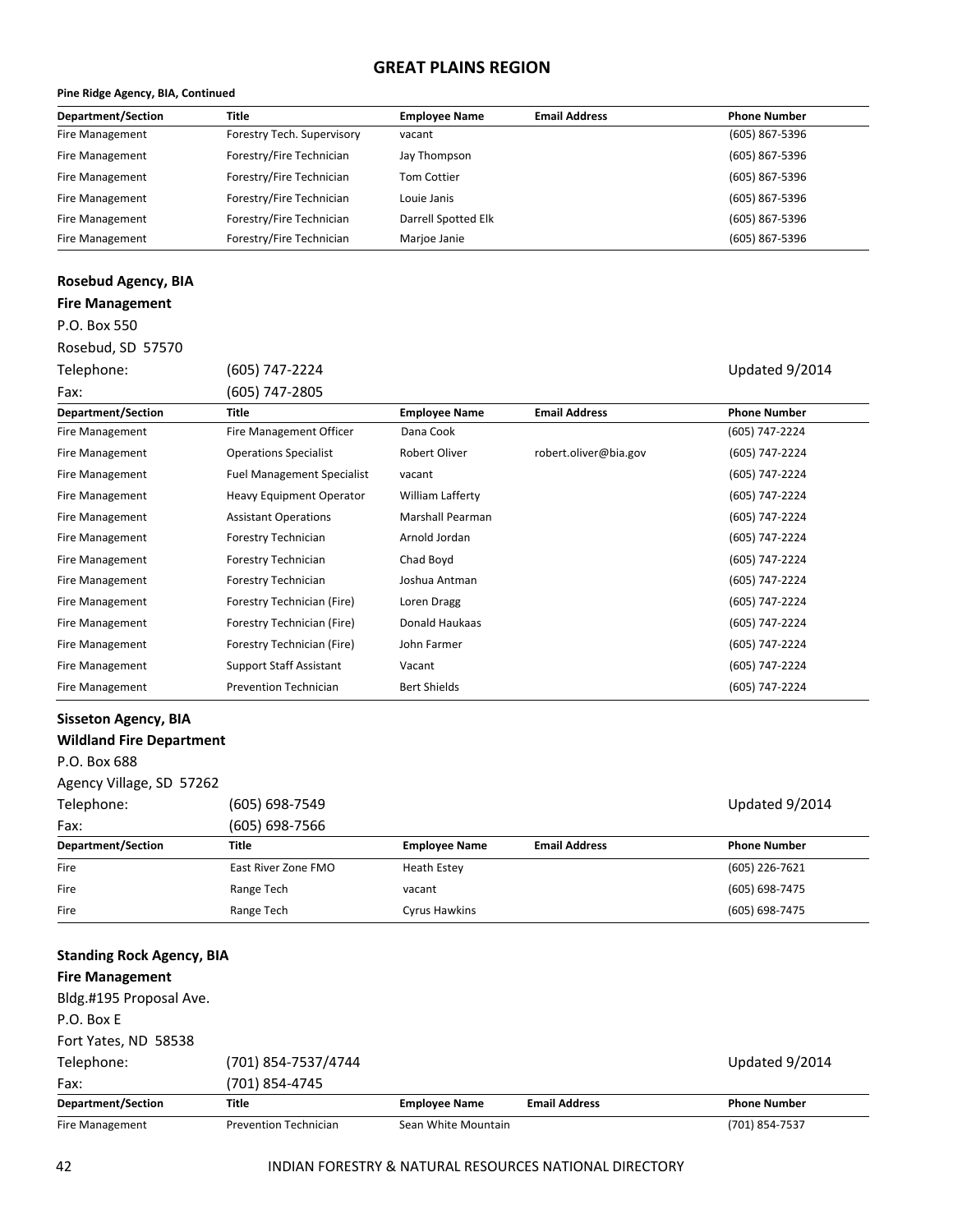#### **Standing Rock Agency, BIA, Continued**

| Department/Section | Title                              | <b>Employee Name</b>  | <b>Email Address</b> | <b>Phone Number</b> |
|--------------------|------------------------------------|-----------------------|----------------------|---------------------|
| Fire Management    | Fire Management Officer            | Steve Ipswitch        |                      | (701) 854-7537      |
| Fire Management    | Wildland Ops. Specialist           | <b>Terry Hodgkiss</b> |                      | (701) 854-7537      |
| Fire Management    | <b>Support Staff Assistant</b>     | Corinne Alkire        |                      | (701) 854-7537      |
| Fire Management    | <b>Fuels Management Specialist</b> | Jeffrey Casey         |                      | (701) 854-7537      |
| Fire Management    | Range/Fire Tech                    | Neil Luger            |                      | (701) 854-7537      |

#### **Turtle Mountain Agency, BIA**

| P.O. Box 60           |                            |                      |                      |                     |  |
|-----------------------|----------------------------|----------------------|----------------------|---------------------|--|
| Belcourt, ND 58316    |                            |                      |                      |                     |  |
| Telephone:            | (701) 477-6531             |                      |                      | Updated 9/2014      |  |
| Fax:                  | (701) 477-0768             |                      |                      |                     |  |
| Department/Section    | Title                      | <b>Employee Name</b> | <b>Email Address</b> | <b>Phone Number</b> |  |
| Forestry/Fire Control | Fire Management Officer    | <b>Steve Collins</b> |                      | (701) 477-6531      |  |
| Forestry/Fire Control | Supervisory Forestry Tech. | Scott Crissler       |                      | (701) 477-6531      |  |
| Forestry/Fire Control | Fuel Tech.                 | Dan Falcon           |                      | (701) 477-6531      |  |
| Forestry/Fire Control | Fire Logistics Dispatcher  | Kathy DeLong         |                      | (701) 477-6531      |  |
| Forestry/Fire Control | Forestry Tech.             | Lee Delong           |                      | (701) 477-6531      |  |
| Forestry/Fire Control | Forestry Tech.             | Fabian Morin         |                      | (701) 477-6531      |  |
| Forestry/Fire Control | Forestry Tech.             | James DeCoteau       |                      | (701) 477-6531      |  |
| Forestry/Fire Control | <b>Fuels Specialist</b>    | Vacant               |                      | (701) 477-6531      |  |

#### **Winnebago Agency, BIA**

P.O. Box 687

Winnebago, NE

| Telephone:                | (402) 878-2424            |                       |                      | Updated 9/2014      |  |
|---------------------------|---------------------------|-----------------------|----------------------|---------------------|--|
| Fax:                      | (402) 878-2943            |                       |                      |                     |  |
| <b>Department/Section</b> | <b>Title</b>              | <b>Employee Name</b>  | <b>Email Address</b> | <b>Phone Number</b> |  |
| Fire                      | East River Zone FMO       | <b>Heath Estey</b>    |                      | (605) 226-7621      |  |
| Fire                      | <b>Fuels Specialist</b>   | Duwayne Traverse      |                      | (402) 878-2424      |  |
| Fire                      | Natural Resources Officer | Andy Baker            |                      | (402) 878-2424      |  |
| Fire                      | Deputy Superintendent     | <b>Ernest Puier</b>   |                      | (402) 878-2424      |  |
| Fire                      | Lead Bio Tech.            | <b>Heather Hanson</b> |                      | (402) 878-2424      |  |
| Fire                      | Fire Monitoring Tech.     | <b>Andrew Estes</b>   |                      | (402) 878-2424      |  |
| Fire                      | Fire Tech.                | Vacant                |                      | (402) 878-2424      |  |
| Fire                      | Forestry Technician       | Clem Zephier          |                      | (402) 878-2424      |  |
| Fire                      | <b>Procurement Clerk</b>  | <b>Ellie Roberts</b>  |                      | (402) 878-2424      |  |
|                           |                           |                       |                      |                     |  |

#### **Yankton Agency, BIA**

| P.O. Box 577       |                      |                      |                      |                     |
|--------------------|----------------------|----------------------|----------------------|---------------------|
| Wagner, SD 57380   |                      |                      |                      |                     |
| Telephone:         | (605) 384-3651       |                      |                      | Updated 9/2014      |
| Fax:               | (605) 384-3876       |                      |                      |                     |
| Department/Section | Title                | <b>Employee Name</b> | <b>Email Address</b> | <b>Phone Number</b> |
| Fire Management    | East River Zone FMO  | Heath Estey          |                      | (605) 226-7621      |
| Fire Management    | Lead Range Tech      | Julian Red Buffalo   |                      | (605) 384-3651      |
|                    | Soil Conservationist | Dave LaCompte        |                      | (605) 384-3651      |
|                    | Superintendent       | Benjamin Kitto       |                      | (605) 384-3651      |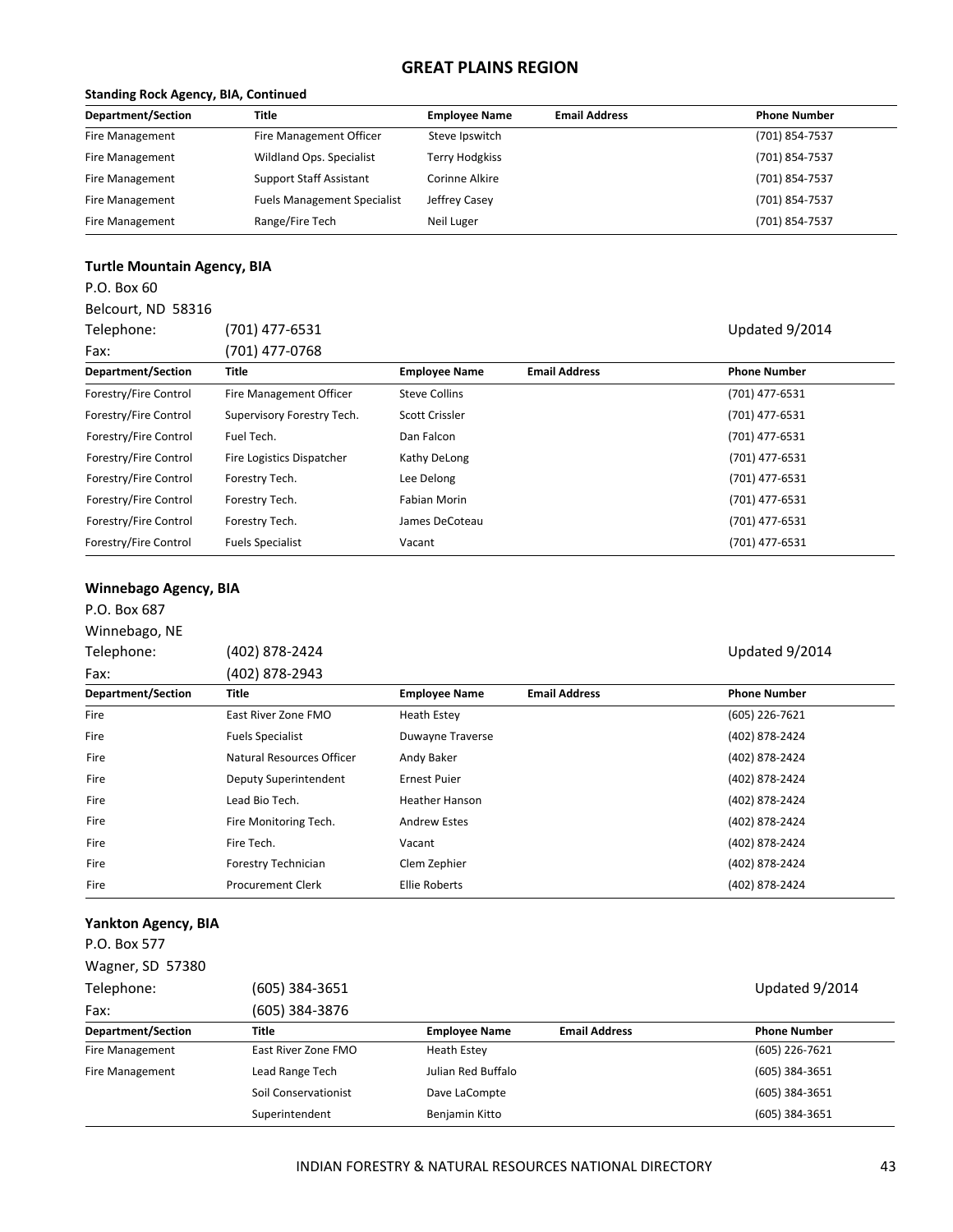## **TRIBAL PROGRAMS**

| <b>Cheyenne River Sioux Tribe</b>         |                                |                       |                          |                     |
|-------------------------------------------|--------------------------------|-----------------------|--------------------------|---------------------|
| <b>Prairie Management Program</b>         |                                |                       |                          |                     |
| P.O. Box 590                              |                                |                       |                          |                     |
| Eagle Butte, SD 57625                     |                                |                       |                          |                     |
| Telephone:                                | (605) 964-8966                 |                       |                          | Updated 9/2020      |
| Fax:                                      | (605) 964-8098                 |                       |                          |                     |
| Website:                                  | http://www.crstpmp.com/        |                       |                          |                     |
| <b>Department/Section</b>                 | <b>Title</b>                   | <b>Employee Name</b>  | <b>Email Address</b>     | <b>Phone Number</b> |
| Prairie Management Program                | Director                       | <b>Tom Traversie</b>  | tomtrav@lakotonework.com | (605) 964-8964      |
| <b>Flandreau Santee Sioux Tribe</b>       |                                |                       |                          |                     |
| P.O. Box 283                              |                                |                       |                          |                     |
| Flandreau, SD 57028                       |                                |                       |                          |                     |
| Telephone:                                | (605) 997-3891                 |                       |                          | Updated 9/2020      |
| Fax:                                      | (605) 997-5230                 |                       |                          |                     |
| Department/Section                        | Title                          | <b>Employee Name</b>  | <b>Email Address</b>     | <b>Phone Number</b> |
| <b>Natural Resources</b>                  | <b>Brownsfield Coordinator</b> | Elizabeth Wakeman     |                          | (605) 573-4271      |
| <b>Natural Resources</b>                  | GAP/GIS Coordinator            | Mark Allen            |                          | (605) 573-4272      |
| <b>Lower Brule Sioux Tribe</b>            |                                |                       |                          |                     |
| Wildlife, Fish Recreation<br>P.O. Box 246 |                                |                       |                          |                     |
| Lower Brule, SD 57548                     |                                |                       |                          |                     |
| Telephone:                                | (605) 473-5666                 |                       |                          | Updated 9/2020      |
| Fax:                                      | (605) 473-1120                 |                       |                          |                     |
| Department/Section                        | Title                          | <b>Employee Name</b>  | <b>Email Address</b>     | <b>Phone Number</b> |
| Wildlife, Fish & Recreation               | Manager                        | <b>Ben Janis</b>      | benjanis@brule.bia.edu   | (605) 473-5312      |
| Wildlife, Fish & Recreation               | <b>Biologist</b>               | Joel Bich             |                          | (605) 473-5312      |
| <b>Oglala Sioux Tribe</b>                 |                                |                       |                          |                     |
| <b>Natural Resource Regulatory Agency</b> |                                |                       |                          |                     |
| P.O. Box 320                              |                                |                       |                          |                     |
| Pine Ridge, SD 57770                      |                                |                       |                          |                     |
| Telephone:                                | (605) 867-5624                 |                       |                          |                     |
| Fax:                                      | (605) 867-2818                 |                       |                          | Updated 9/2020      |
| Email:                                    | ostnrra@gwtc.net               |                       |                          |                     |
| <b>Department/Section</b>                 | Title                          | <b>Employee Name</b>  | <b>Email Address</b>     | <b>Phone Number</b> |
| <b>NRRA</b>                               | Director                       | Michael Catches Enemy | ostnrra@gwtc.net         | (605) 867-5624      |
| <b>NRRA</b>                               | Natural Resources Specialist   | Tonia Ecoffey         | ostnrrafd@gwtc.net       | (605) 867-5624      |
| <b>NRRA</b>                               | Natural Resource Technician    | Joni Tobacco          | ostwrd@gwtc.neto         | (605) 867-5918      |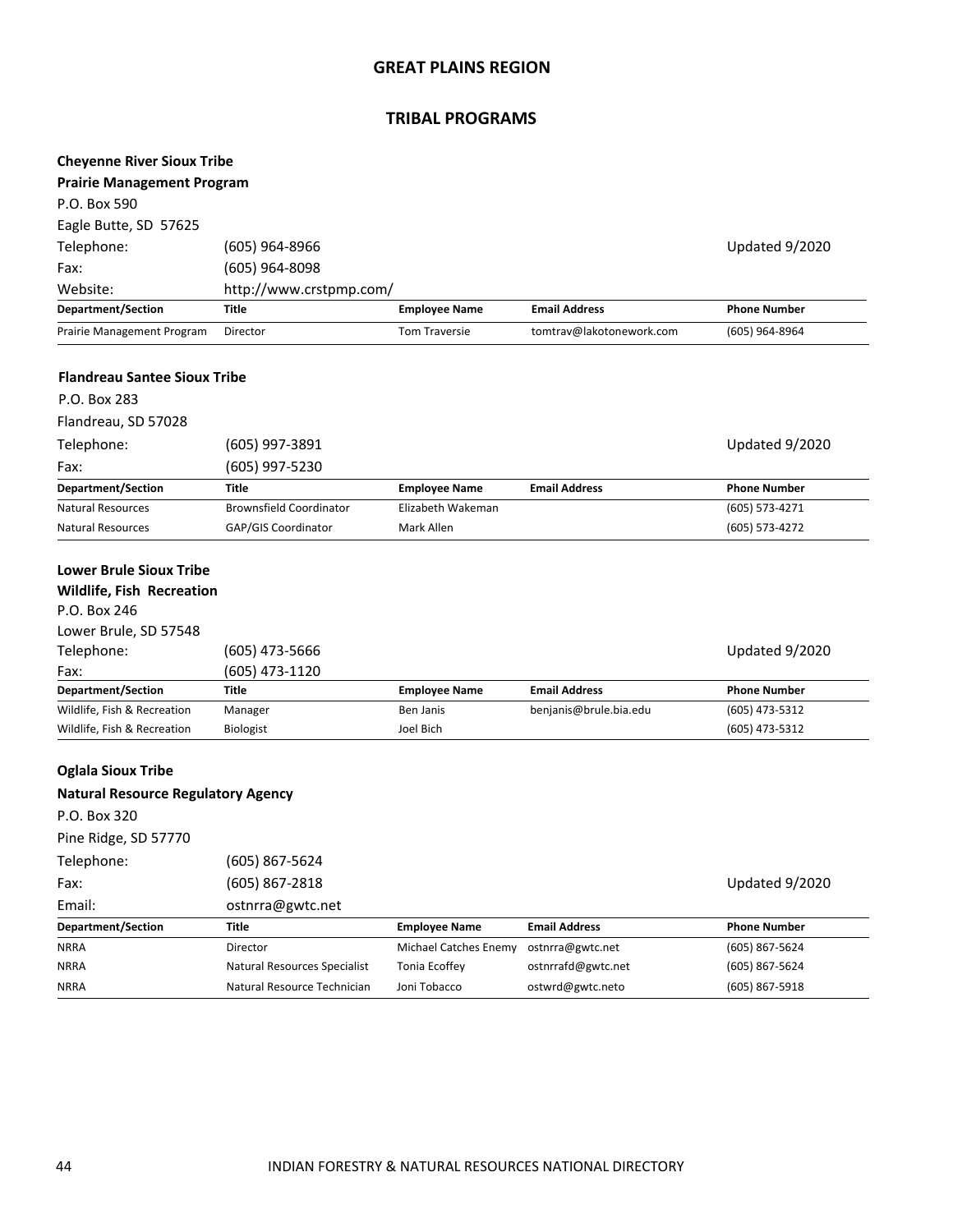## **Omaha Tribe of Nebraska**

| P.O. Box 368                   |                                                               |                      |                      |                     |
|--------------------------------|---------------------------------------------------------------|----------------------|----------------------|---------------------|
| Macy, NE 68039                 |                                                               |                      |                      |                     |
| Telephone:                     | (402) 837-5391                                                |                      |                      |                     |
| Fax:                           | (402) 837-5308                                                |                      |                      |                     |
| Department/Section             | <b>Title</b>                                                  | <b>Employee Name</b> | <b>Email Address</b> | <b>Phone Number</b> |
| <b>Natural Resources</b>       | Director                                                      | Kenneth Lyons        |                      | (402) 837-5391      |
| <b>Natural Resources</b>       | East River Zone FMO                                           | Heath Estey          |                      | (605) 226-7621      |
| <b>Ponca Tribe of Nebraska</b> |                                                               |                      |                      |                     |
| P.O. Box 288                   |                                                               |                      |                      |                     |
| Niobrara, NE 68760             |                                                               |                      |                      |                     |
| Telephone:                     | (402) 438-9222                                                |                      |                      | Updated 9/2020      |
| Website:                       | https://www.poncatribe-ne.org/services/environmental-program/ |                      |                      |                     |

| Department/Section | Title   | <b>Employee Name</b> | <b>Email Address</b>      | <b>Phone Number</b> |
|--------------------|---------|----------------------|---------------------------|---------------------|
| Environmental      | Manager | Georja Kriebs        | gkriebs@poncatribe-ne.org | (402) 438-9222      |

| <b>Rosebud Sioux Tribe</b>                                  |                |                                            |                                 |                     |  |
|-------------------------------------------------------------|----------------|--------------------------------------------|---------------------------------|---------------------|--|
| <b>Department of Game, Fish &amp; Parks</b><br>P.O. Box 300 |                | <b>Gregory Substation</b><br>P. O. Box 306 |                                 |                     |  |
|                                                             |                |                                            |                                 |                     |  |
| Telephone:                                                  | (605) 856-2146 | Telephone:                                 | (605) 835-8360                  | Updated 9/2020      |  |
| Fax:                                                        | (605) 747-8686 | Fax:                                       | (605) 835-8361                  |                     |  |
| Website:                                                    | www.rstgfp.net |                                            |                                 |                     |  |
| Department/Section                                          | <b>Title</b>   | <b>Employee Name</b>                       | <b>Email Address</b>            | <b>Phone Number</b> |  |
| Game. Fish & Parks                                          | Director       | Frank Vanderwalker                         | Frank.vanderwalker@gwtc.net     | (605) 856-2146      |  |
| Wildlife / Habitat, Guiding                                 |                | Emily Boyd-Valandra                        | Emily.boyd-valandra@rst-nsn.gov | (605) 856-2146      |  |

| <b>Sisseton-Wahpeton Oyate</b>      |                                      |                        |                             |                     |
|-------------------------------------|--------------------------------------|------------------------|-----------------------------|---------------------|
| <b>Natural Resources Department</b> |                                      |                        |                             |                     |
| P.O. Box 509                        |                                      |                        |                             |                     |
| Agency Village, SD 57262            |                                      |                        |                             |                     |
| Telephone:                          | (605) 698-4998                       |                        |                             | Updated 9/2020      |
| Fax:                                | (605) 698-4999                       |                        |                             |                     |
| Website:                            | https://www.swo-nsn.gov/departments/ |                        |                             |                     |
| Department/Section                  | <b>Title</b>                         | <b>Employee Name</b>   | <b>Email Address</b>        | <b>Phone Number</b> |
| Fish and Wildlife                   | Program Manager                      | Charlene Miller        | charlenem@swo-nsn.gov       | (605) 698-8353      |
| Fish and Wildlife                   | <b>Tribal Ranger</b>                 | <b>Brett Price</b>     | BPrice@swo-nsn.gov          | (605) 698-8314      |
| Fish and Wildlife                   | <b>Tribal Ranger</b>                 | Keith DeCouteau        | KDeCoteau@swo-nsn.gov       | (605) 956-0212      |
| Fish and Wildlife                   | Ag. Technician                       | Wayne Heminger         | WHeminger@swo-nsn.gov       | (605) 698-8386      |
| Fish and Wildlife                   | Wildlife Biologist                   | Ryan Hill              | RHill@swo-nsn.gov           | (605) 419-2365 cell |
| Fish and Wildlife                   | Secretary                            | Lona Miller            | LonaM@swo-nsn.gov           | (605) 698-8208      |
| Fish and Wildlife                   | <b>Administrative Assistant</b>      | Paula Renville         | PaulaR@swo-nsn.gov          | (605) 698-6638      |
| Fish and Wildlife                   | <b>Buffalo Farm Management</b>       | Karena Miller          | KarenaM@swo-nsn.gov         | (605) 698-8210      |
| <b>Tribal Realty</b>                | Program Manager                      | Jerry Eastman          | JEastman@swo-nsn.gov        | (605) 698-3911      |
| <b>Environmental Protection</b>     | Program Manager                      | Vivienne Tateyskanskan | VTateyuskanskan@swo-nsn.gov | (605) 698-6575      |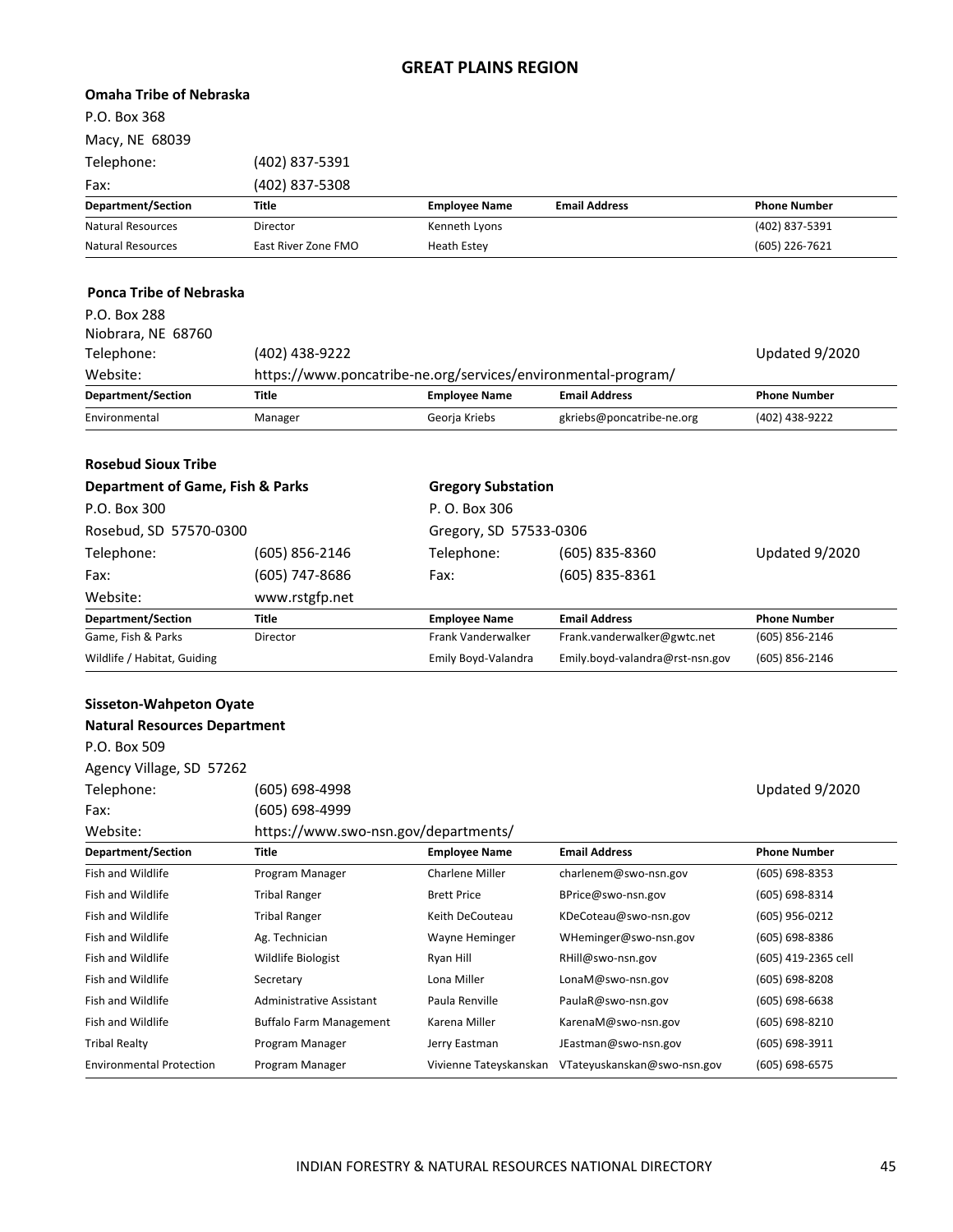| <b>Spirit Lake Sioux Tribes</b>                |                                          |                       |                          |                     |
|------------------------------------------------|------------------------------------------|-----------------------|--------------------------|---------------------|
| P.O. Box 492                                   |                                          |                       |                          |                     |
| Ft. Totten, ND 58335                           |                                          |                       |                          |                     |
| Telephone:                                     | (701) 766-4222                           |                       |                          | Updated 9/2020      |
| Fax:                                           | (701) 766-4424                           |                       |                          |                     |
| Website:                                       | http://www.spiritlakenation.com/programs |                       |                          |                     |
| <b>Department/Section</b>                      | <b>Title</b>                             | <b>Employee Name</b>  | <b>Email Address</b>     | <b>Phone Number</b> |
| <b>Fire Management</b>                         | Fire Management Officer                  | Daniel Herman         |                          | (701) 766-4222      |
| <b>Fire Management</b>                         | <b>Administrative Assistant</b>          | Jennifer Black        |                          | (701) 766-4222      |
| <b>Fire Management</b>                         | Lead Engine Boss                         | Daniel Delorme        |                          | (701) 766-4222      |
| <b>Fire Management</b>                         | Fuels Tech.                              | Christopher Cook      |                          | (701) 766-4222      |
| <b>Fire Management</b>                         | Structure Firefighter                    | Noah Schulz           |                          | (701) 766-4222      |
| Fish and Wildlife                              | Director                                 | Robert Greywater, Jr. | sltfwldir@gondtc.com     | (701) 230-9691      |
| <b>Three Affiliated Tribes</b>                 |                                          |                       |                          |                     |
| <b>Fire Program</b>                            |                                          |                       |                          |                     |
| 404 Frontage Road                              |                                          |                       |                          |                     |
| New Town, ND 58763                             |                                          |                       |                          |                     |
| Telephone:                                     | (701) 627-2897                           |                       |                          | Updated 9/2020      |
| Fax:                                           | (701) 627-2896                           |                       |                          |                     |
| Website:                                       | https://www.mhanation.com/departments    |                       |                          |                     |
| <b>Department/Section</b>                      | <b>Title</b>                             | <b>Employee Name</b>  | <b>Email Address</b>     | <b>Phone Number</b> |
| <b>Fire Management</b>                         | Director                                 | Marle Baker           | tatfire@rtc.coop         | (701) 627-2897      |
| Fish and Wildlife                              | Director                                 | Antoine Smith         | afettig@mhanation.com    | (701) 627-4760      |
| <b>Natural Resources</b>                       | Director                                 | <b>Texx Lone Bear</b> |                          | (701) 627-2393      |
| <b>Turtle Mountain Band of Chippewa</b>        |                                          |                       |                          |                     |
| <b>Tribal Forestry &amp; Natural Resources</b> |                                          |                       |                          |                     |
| P.O. Box 570                                   |                                          |                       |                          |                     |
| Belcourt, ND 58316                             |                                          |                       |                          |                     |
| Telephone:                                     | (701) 477-2654                           |                       |                          |                     |
| Fax:                                           | (701) 477-0006                           |                       |                          | Updated 8/2020      |
| <b>Department/Section</b>                      | Title                                    | <b>Employee Name</b>  | <b>Email Address</b>     | <b>Phone Number</b> |
| Forestry                                       | Director                                 | <b>Ron Davis</b>      | chippewaForest@yahoo.com | (701) 477-2654      |
|                                                |                                          |                       |                          |                     |
| <b>Winnebago Tribe of Nebraska</b>             |                                          |                       |                          |                     |
| P.O. Box 687                                   |                                          |                       |                          |                     |
| Winnebago, NE 68701                            |                                          |                       |                          |                     |
| Telephone:                                     | (402) 878-2272                           |                       |                          |                     |
| Fax:                                           | (402) 878-2963                           |                       |                          |                     |
| Website:                                       | winnebagotribe.com                       |                       |                          |                     |

**Department/Section Title Employee Name Email Address Phone Number**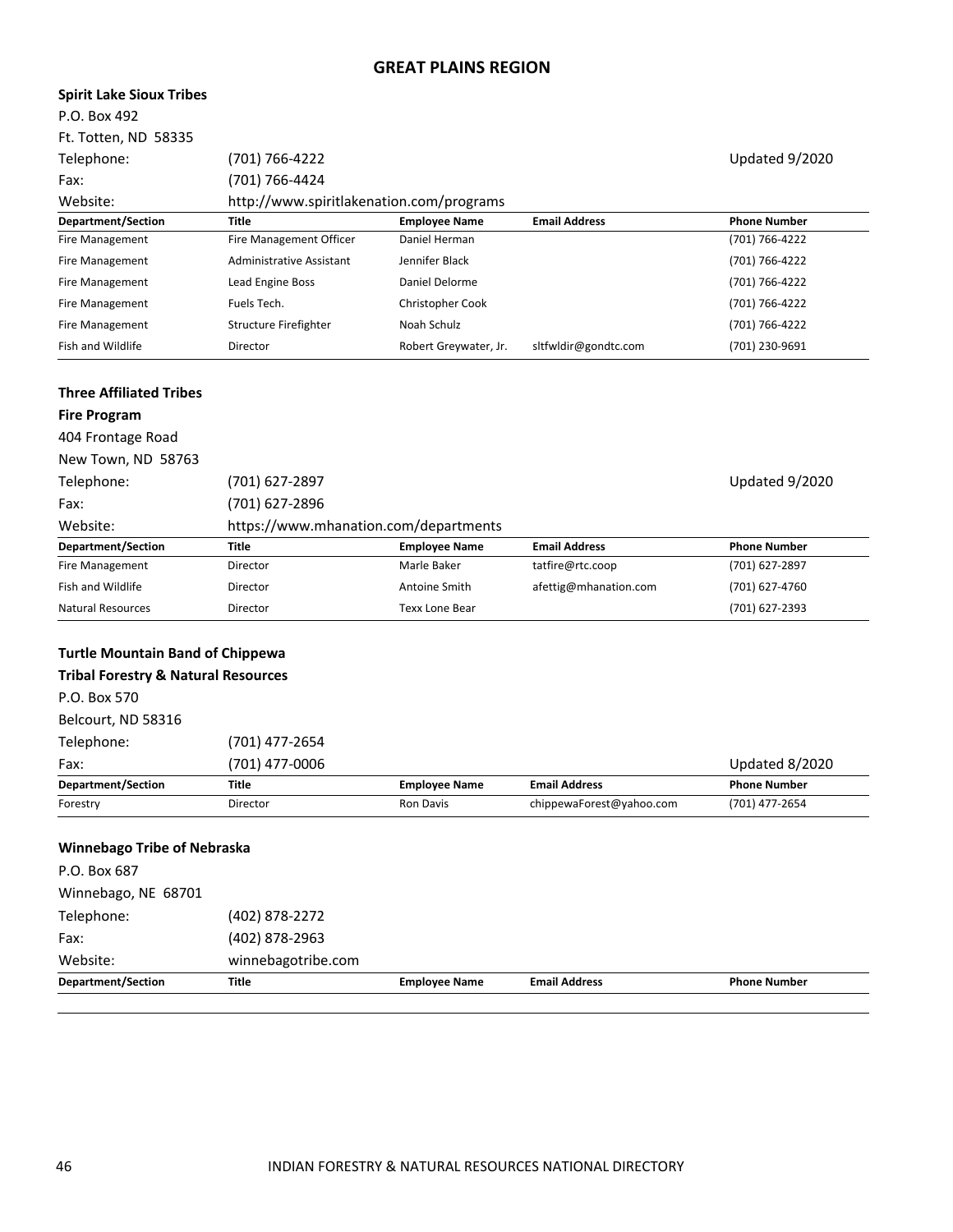| Department/Section                      | <b>Title</b>   | <b>Employee Name</b> | <b>Email Address</b> | <b>Phone Number</b> |
|-----------------------------------------|----------------|----------------------|----------------------|---------------------|
| Fax:                                    | (605) 384-5687 |                      |                      |                     |
| Telephone:                              | (605) 473-0163 |                      |                      |                     |
| Marty, SD 57361                         |                |                      |                      |                     |
| Box 248                                 |                |                      |                      |                     |
| <b>Environmental Protection Program</b> |                |                      |                      |                     |
| <b>Yankton Sioux Tribe</b>              |                |                      |                      |                     |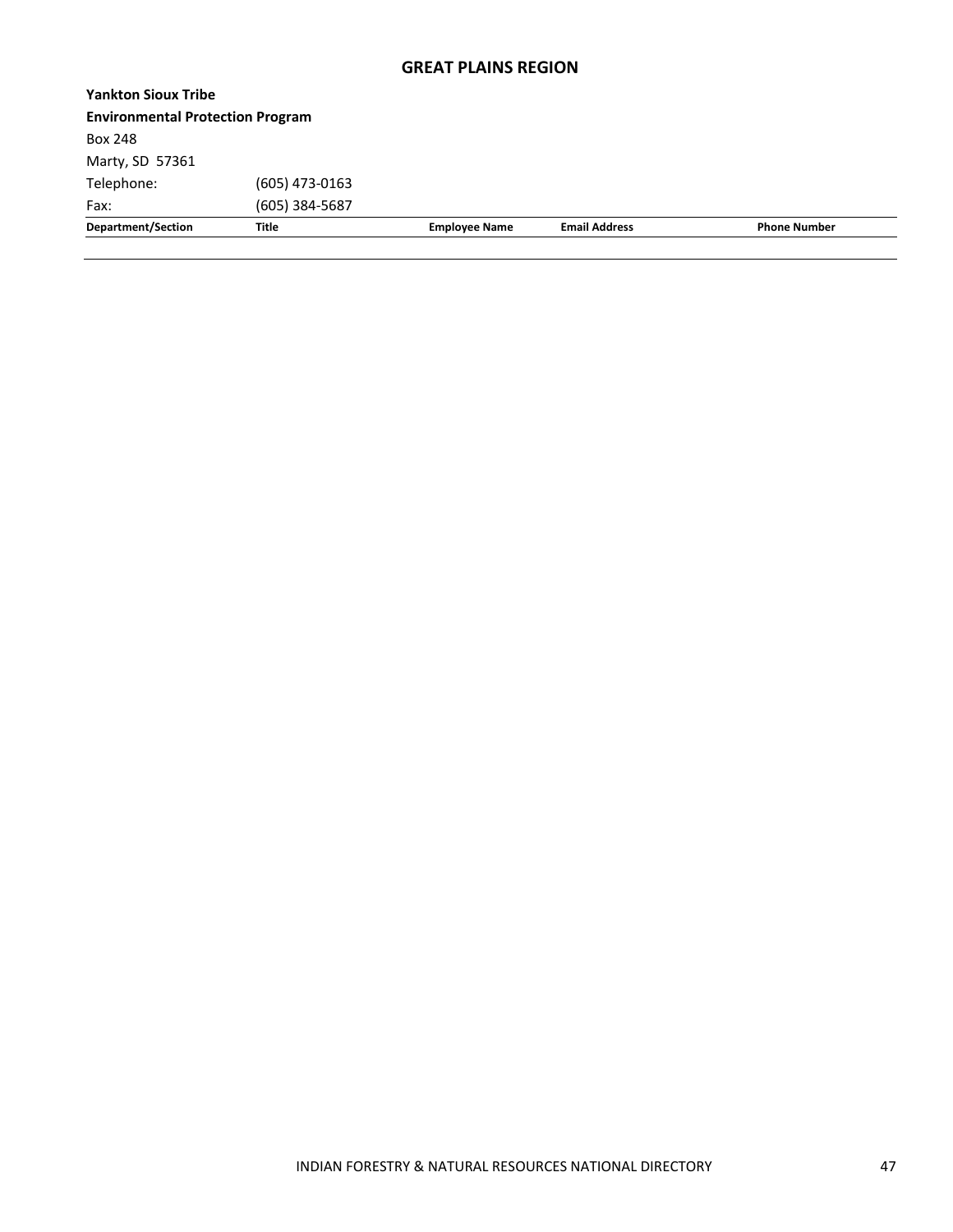# **Midwest Regional Office, BIA**

# **Branch of Forestry**

Norman Pointe II Bldg.

5600 W American Blvd., Ste. 500 Updated 11/2018

Bloomington, Minnesota 55347

Telephone: (612) 713-4400

| Fax:               | (612) 713-4401                       |                         |                           |                                       |
|--------------------|--------------------------------------|-------------------------|---------------------------|---------------------------------------|
| Department/Section | <b>Title</b>                         | <b>Employee Name</b>    | <b>Email Address</b>      | <b>Phone Number</b>                   |
| Forestry           | <b>Regional Forester</b>             | <b>Matthew Anderson</b> | Matthew.Anderson@bia.gov  | (612) 725-4521                        |
| Forestry           | Reg. Fire Management Officer         | <b>Tom Remus</b>        | Thomas.Remus@bia.gov      | (218) 327-4793                        |
| Forestry           | Fire Program Analyst                 | Cristine Basina         | Cristine.Basina@bia.gov   | (612) 725-4525                        |
| Forestry           | Forest Development Forester          | Mike Benedict           | Michael.Benedict@bia.gov  | (612) 725-4598<br>(612) 283-9271 cell |
| Forestry           | <b>Fire Prevention Specialist</b>    | Jeremy Bennett          | Jeremy.Bennett@bia.gov    | (612) 965-3745 cell                   |
| Forestry           | <b>Fuels Specialist</b>              | <b>Marty Cassellius</b> | Marty.Casselius@bia.gov   | (612) 725-4523<br>(612) 280-7361 cell |
| Forestry           | Fire Ecologist                       | Shawn Kelley            | Shawn.Kelley@bia.gov      | (612) 725-4565                        |
| Forestry           | Arcaeologist/NEPA                    | William Kurtz           | William.Kurtz@bia.gov     | (612) 725-4527                        |
| Forestry           | Forest Mgmt., Inv. & Planning        | Kristen Lease           | Kristen.Lease@bia.gov     | (612) 725-4522                        |
| Forestry           | <b>Timber Sales Forester</b>         | Sean Maiers             | Sean.Maiers@bia.gov       | (612) 725-4557                        |
| Forestry           | <b>Forest Inventory Analyst</b>      | Joe Mortzheim           | Joseph.Mortzheim@bia.gov  | (612) 368-5864 cell                   |
| Forestry           | <b>Budget Analyst</b>                | Desiree Red Day         | Desiree.RedDay@bia.gov    | (612) 725-4520                        |
| Forestry           | <b>EACC Intelligence Coordinator</b> | James Silverstone       | James.Silverstone@bia.gov | (612) 944-3811                        |

| Midwest Regional Office, BIA - Grand Rapids |                                            |                      |                       |                          |
|---------------------------------------------|--------------------------------------------|----------------------|-----------------------|--------------------------|
| c/o MNIFC                                   |                                            |                      |                       |                          |
| 402 11 <sup>th</sup> Street, SE             |                                            |                      |                       | <b>Updated 10/2011</b>   |
| Grand Rapids, MN 55744                      |                                            |                      |                       |                          |
| Telephone:                                  | (218) 327-4793                             |                      |                       |                          |
| Fax:                                        | (218) 327-4528                             |                      |                       |                          |
| Department/Section                          | <b>Title</b>                               | <b>Employee Name</b> | <b>Email Address</b>  | <b>Phone Number</b>      |
| Forestry                                    | Regional Fire Management Officer Tom Remus |                      |                       | (218) 327-4793           |
| Forestry                                    | Regional Assistant FMO                     | Vacant               |                       | (218) 327-5929           |
| <b>Great Lakes Agency, BIA</b>              |                                            |                      |                       |                          |
| <b>Branch of Forestry</b>                   |                                            |                      |                       |                          |
| 916 W Lakeshore Drive                       |                                            |                      |                       |                          |
| Ashland, WI 54806                           |                                            |                      |                       |                          |
| Telephone:                                  | (715) 682-4527                             |                      |                       | Updated 5/2020           |
| Fax:                                        | (715) 682-8897                             |                      |                       |                          |
| Department/Section                          | <b>Title</b>                               | <b>Employee Name</b> | <b>Email Address</b>  | <b>Phone Number</b>      |
| Forestry & Fire Management                  | <b>Supervisory Forester</b>                | Eric Oliphant        | eric.oliphant@bia.gov | (715) 682-2700, ext. 301 |

Forestry Forester – FD Theresa Reilly theresa.reilly@bia.gov (715) 682-2700, ext. 304 Forestry Forester – TSO/Trespass Erica Reith erica.reith@bia.gov (715) 682‐4527, ext. 310 Forestry Forester – FMIP Cole Miller cole.miller@bia.gov (715) 682-2700, ext. 303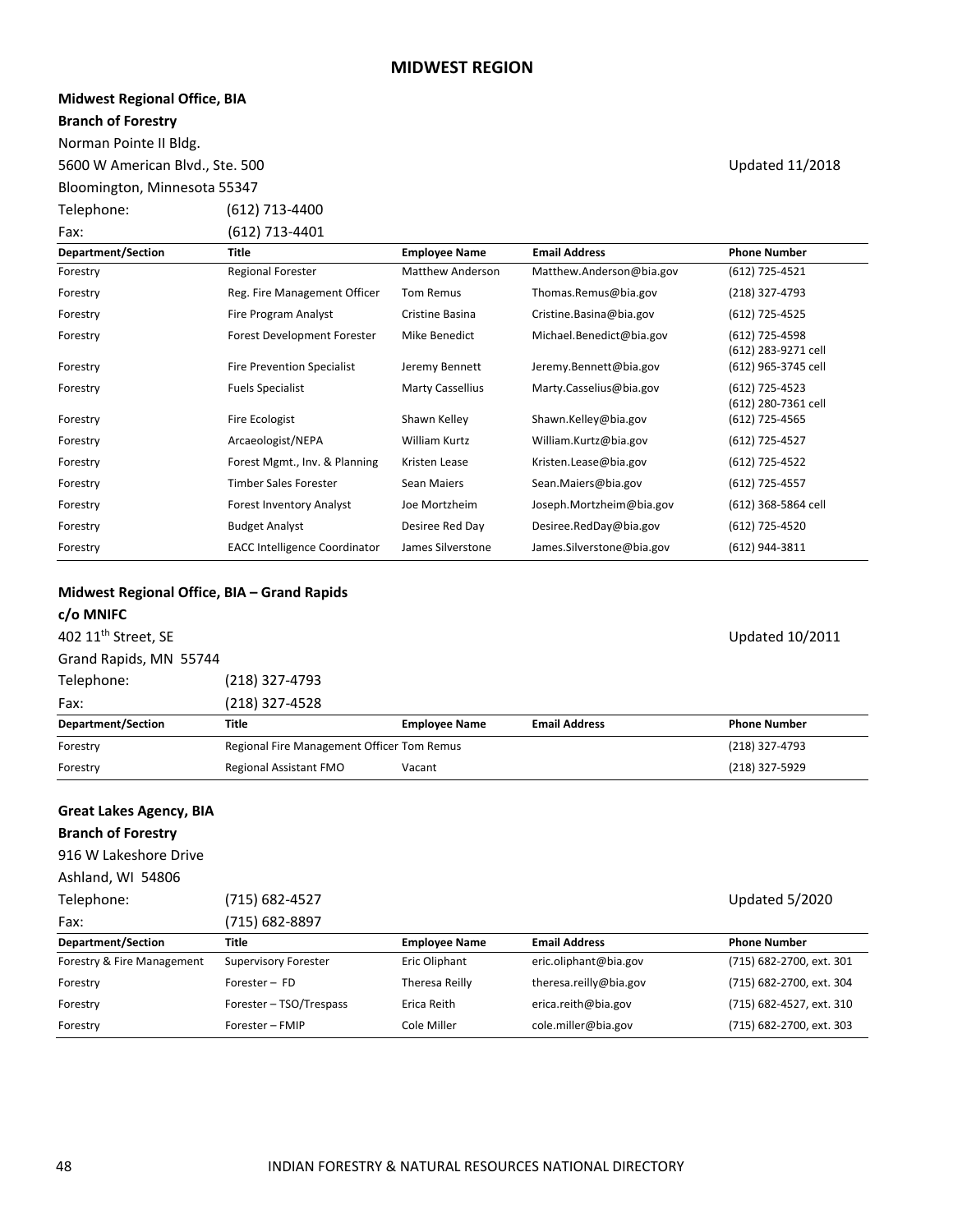| Lac Courte Oreilles Field Office, BIA |                                           |                         |                             |                           |
|---------------------------------------|-------------------------------------------|-------------------------|-----------------------------|---------------------------|
| <b>Branch of Forestry</b>             |                                           |                         |                             |                           |
| P.O. Box 784                          |                                           |                         |                             | <b>Updated 11/2011</b>    |
| Hayward, WI 54843                     |                                           |                         |                             |                           |
| Telephone:                            | (715) 634-9769                            |                         |                             |                           |
| Fax:                                  |                                           |                         |                             |                           |
| <b>Department/Section</b>             | Title                                     | <b>Employee Name</b>    | <b>Email Address</b>        | <b>Phone Number</b>       |
| Forestry                              | Forester                                  | Timothy W. Johnson      | timothy.johnson@bia.gov     | (715) 634-9769            |
| Forestry                              | Forester                                  | Michael R. Ehmen        | michael.ehmen@bia.gov       | (715) 634-9769            |
| Michigan Agency, BIA                  |                                           |                         |                             |                           |
| <b>Baraga Forestry Office</b>         |                                           |                         |                             |                           |
| 2845 Ashmun St.                       |                                           |                         |                             |                           |
| Sault Ste. Marie, MI 49783            |                                           |                         |                             |                           |
| Telephone:                            | (906) 353-6692                            |                         |                             | Updated 2/2016            |
| Fax:                                  | (906) 353-7299                            |                         |                             |                           |
| <b>Department/Section</b>             | <b>Title</b>                              | <b>Employee Name</b>    | <b>Email Address</b>        | <b>Phone Number</b>       |
| Forestry                              | <b>Agency Forester</b>                    | Dave Osmak              | david.osmak@bia.gov         | (208) 353-6692            |
| Forestry                              | <b>Fuels Technician</b>                   | Will Wiggins            | Christopher.wiggins@bia.gov | (208) 353-7289            |
| <b>Minnesota Agency, BIA</b>          |                                           |                         |                             |                           |
| <b>Branch of Forestry</b>             |                                           |                         |                             |                           |
|                                       | 522 Minnesota Ave., NW, Federal Bldg #418 |                         |                             |                           |
| Bemidji, MN 56601-3062                |                                           |                         |                             |                           |
| Telephone:                            | (218) 751-2011                            |                         |                             | Updated 1/2017            |
| Fax:                                  | (218) 751-4367                            |                         |                             |                           |
| <b>Department/Section</b>             | <b>Title</b>                              | <b>Employee Name</b>    | <b>Email Address</b>        | <b>Phone Number</b>       |
| Forestry/Fire                         | <b>Agency Forester</b>                    | Robert Lintelmann       | robert.lintelmann@bia.gov   | (218) 751-2011, ext. 1406 |
| Forestry/Fire                         | Fire Management Officer                   | <b>Gregory Peterson</b> | gregory.peterson@bia.com    | (218) 751-2011, ext. 1408 |
| Forestry/Fire                         | <b>Fuels Specialist</b>                   | Cory Berg               | cory.berg@bia.gov           | (218) 751-2011, ext. 1452 |
| Forestry/Fire                         | Program Assistant                         | Melisa Gregerson        | melissa.gregorson@bia.gov   | (218) 751-2011, ext. 1407 |
| Forestry/Fire                         | Dispatcher                                | Natasha Woodwick        | natasha.woodwick@bia.gov    | (218) 327-4558            |

Forestry/Fire Fire Prevention Tech. Bradford Estey bradford.estey@bia.gov (218) 935‐5967 Forestry/Fire **Fire Technician** Steve LaFriniere steve lafriniere@bia.gov (218) 475‐5967 Forestry/Fire Fire Technician Timothy Warren timothy.warren@bia.gov (218) 935‐5967 Forestry/Fire **Fire Technician Fire Technician** Terrance Snetsinger terrance.snetsinger@bia.gov (218) 935-5967 Forestry/Fire Fire Technician Harry Stevens harry.stevens@bia.gov (218) 935-5967 Forestry/Fire Fire Technician William Auginaush, Jr. william.auginaush@bia.gov (218) 935‐5967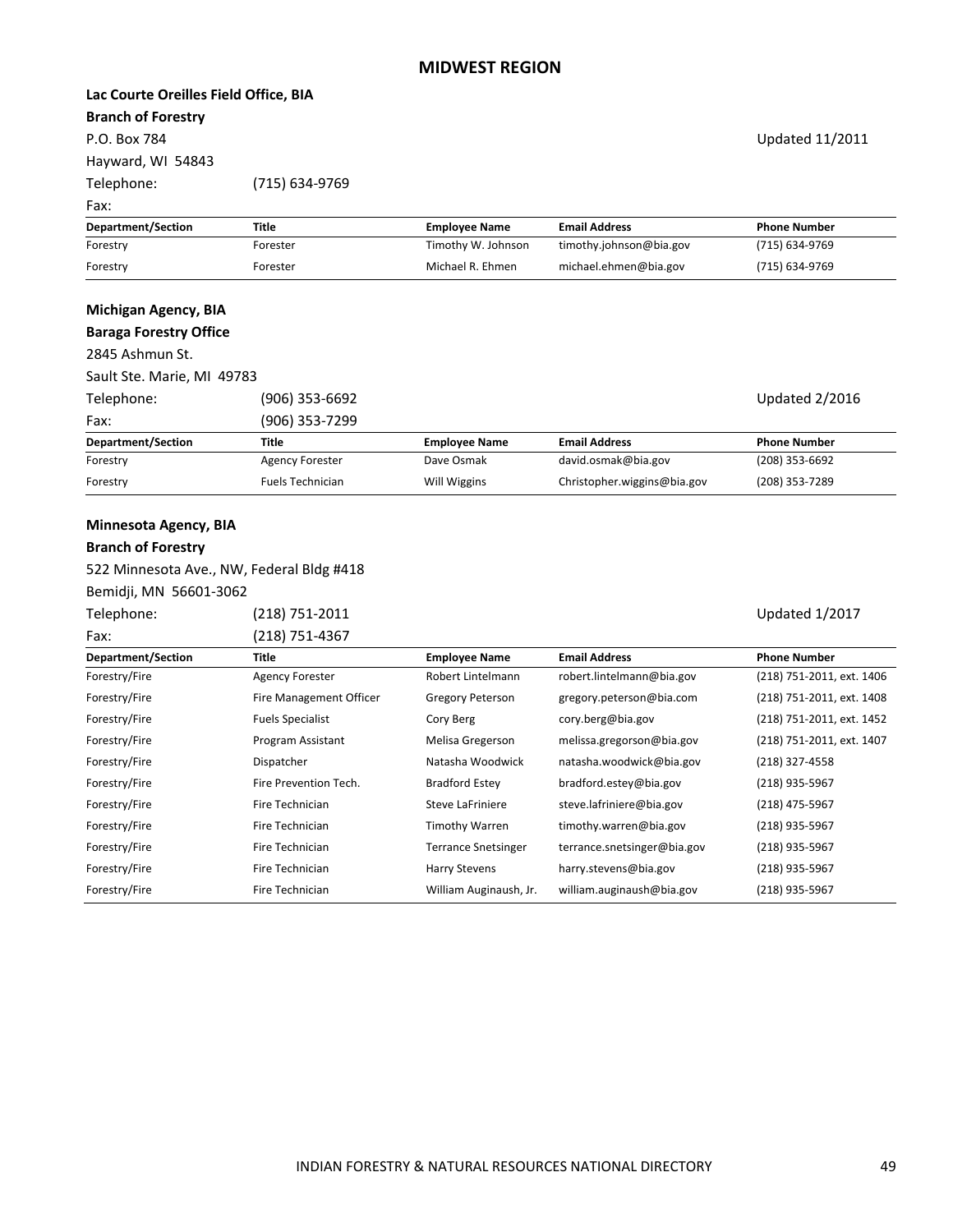| <b>Stockbridge-Munsee Community, BIA</b>                          |                                                           |                        |                              |                           |
|-------------------------------------------------------------------|-----------------------------------------------------------|------------------------|------------------------------|---------------------------|
| <b>Forestry Field Office</b>                                      |                                                           |                        |                              |                           |
| N. 8402 Moheconnuck Rd.                                           |                                                           |                        |                              | <b>Updated 11/2011</b>    |
| Bowler, WI 54416                                                  |                                                           |                        |                              |                           |
| Telephone:                                                        | (715) 793-4661                                            |                        |                              |                           |
| <b>Department/Section</b>                                         | <b>Title</b>                                              | <b>Employee Name</b>   | <b>Email Address</b>         | <b>Phone Number</b>       |
| Forestry                                                          | Forester                                                  | <b>Brett Stempa</b>    | brett.stempa@bia.gov         | (715) 793-4661            |
|                                                                   |                                                           | <b>TRIBAL PROGRAMS</b> |                              |                           |
|                                                                   | Bad River Band of Lake Superior Tribe of Chippewa Indians |                        |                              |                           |
| <b>Natural Resources</b>                                          |                                                           |                        |                              |                           |
| P.O. Box 39                                                       |                                                           |                        |                              |                           |
| Odanah, WI 54861                                                  |                                                           |                        |                              |                           |
| Telephone:                                                        | (715) 682-7123                                            |                        |                              | <b>Updated 05/2020</b>    |
| Fax:                                                              | (715) 682-7118                                            |                        |                              |                           |
| Department/Section                                                | <b>Title</b>                                              | <b>Employee Name</b>   | <b>Email Address</b>         | <b>Phone Number</b>       |
| Forestry                                                          | Forester                                                  | Gena Abramson          | forester@badriver.com        | (715) 685-7840, ext. 1563 |
| <b>Natural Resources</b>                                          | Manager                                                   | Naomi Tillison         | nrdirector@badriver-nsn.gov  | (715) 682-7123, ext. 1561 |
| <b>Bay Mills Indian Community of Michigan</b><br>Route 1, Box 313 |                                                           |                        |                              |                           |
| Brimley, MI 49715                                                 |                                                           |                        |                              |                           |
| Telephone:                                                        | (906) 248-3241                                            |                        |                              |                           |
| Fax:                                                              | (906) 248-3283                                            |                        |                              |                           |
| Department/Section                                                | Title                                                     | <b>Employee Name</b>   | <b>Email Address</b>         | <b>Phone Number</b>       |
|                                                                   |                                                           |                        |                              |                           |
| <b>Bois Forte Reservation</b>                                     |                                                           |                        |                              |                           |
| <b>Forestry Department</b>                                        |                                                           |                        |                              |                           |
| 2364 Indian Service Road 9                                        |                                                           |                        |                              |                           |
| Nett Lake, MN 55772                                               |                                                           |                        |                              |                           |
| Telephone:                                                        | (218) 757-3177                                            |                        |                              | <b>Updated 7/2021</b>     |
| Fax:                                                              | (218) 757-3646                                            |                        |                              |                           |
| <b>Department/Section</b>                                         | <b>Title</b>                                              | <b>Employee Name</b>   | <b>Email Address</b>         | <b>Phone Number</b>       |
| Forestry                                                          | <b>Forestry Program Manager</b>                           | Lance Hill             | lance.hill@boisforte-nsn.gov | (218) 757-3177            |
| Forestry                                                          | <b>Commissioner of Natural</b><br>Resources               | <b>Tara Geshick</b>    | tgeshick@boisforte-nsn.gov   | (218) 757-3261            |

## **Fond du Lac Resource Management**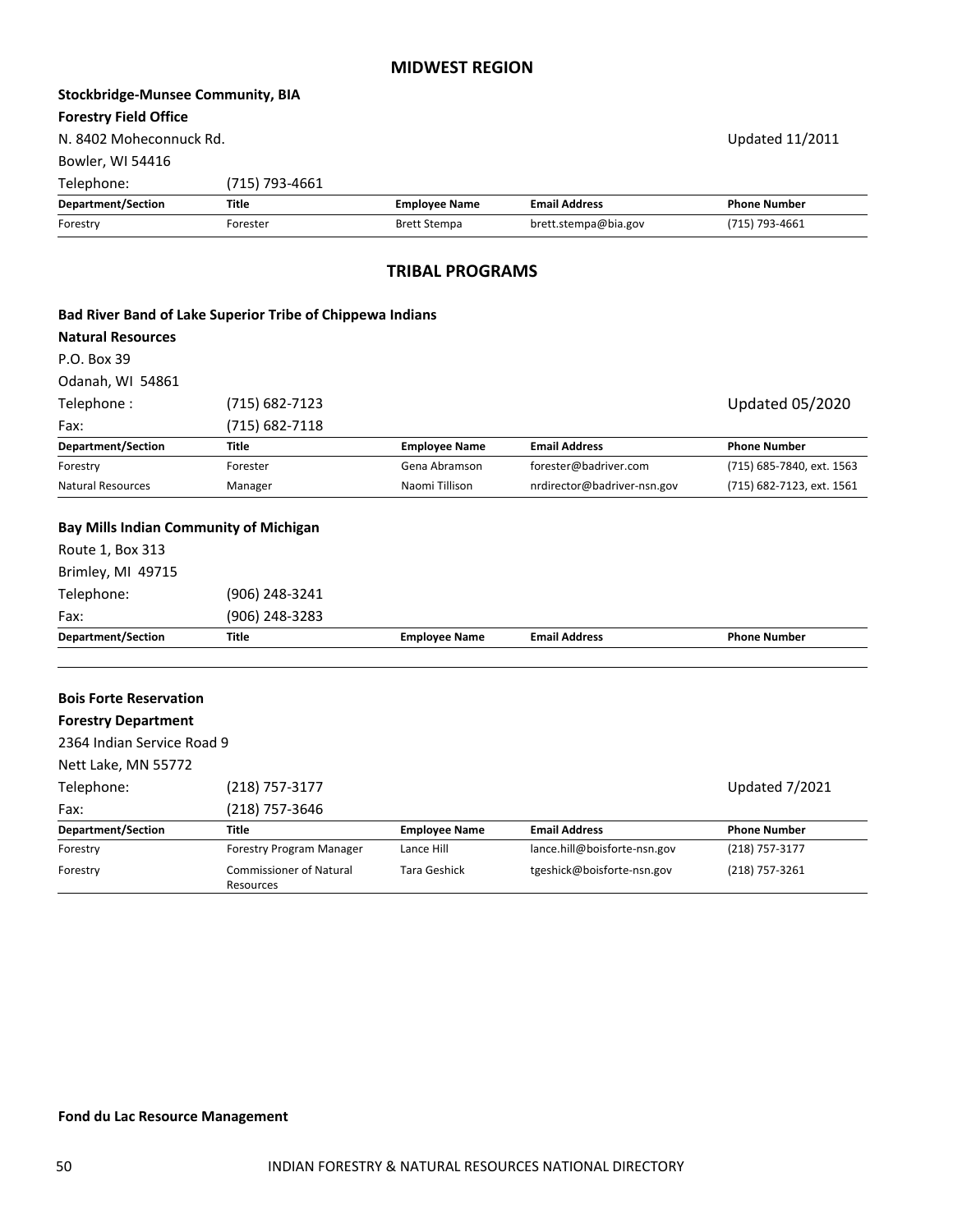| 1720 Big Lake Road       |                                                |                         |                            |                  |  |  |
|--------------------------|------------------------------------------------|-------------------------|----------------------------|------------------|--|--|
| Cloquet, MN 55720        |                                                |                         |                            |                  |  |  |
| Telephone:               | $(218)$ 878-7101                               |                         |                            |                  |  |  |
| Fax:                     | (218) 878-7130                                 |                         | <b>Updated 7/2021</b>      |                  |  |  |
| Website:                 | www.fdlrez.com/newnr/main.htm                  |                         |                            |                  |  |  |
| Administration           | Director                                       | Reginald DeFoe          | reginalddefoe@fdlrez.com   | (218) 878-7100   |  |  |
| Administration           | <b>Administrative Assistant</b>                | Virginia Lord           | virginialord@fdlrez.com    | (218) 878-7102   |  |  |
| <b>Natural Resources</b> | Program Manager                                | Tom Howes               | tomhowes@fdlrez.com        | (218) 878-7163   |  |  |
| <b>Natural Resources</b> | <b>Technician Supervisor</b>                   | <b>Terry Perrault</b>   | terryperrault@fdlrez.com   | (218) 878-7144   |  |  |
| <b>Natural Resources</b> | Technician                                     | John Goodreau           |                            | (218) 878-8070   |  |  |
| <b>Natural Resources</b> | Technician                                     | Lance Overland          |                            | (218) 878-7136   |  |  |
| <b>Natrual Resources</b> | Technician                                     | Sean Thompson           | seanthompson@fdlrez.com    | (218) 878-7137   |  |  |
| <b>Natural Resources</b> | Technician                                     | Matt Weske              | mattweske@fdlrez.com       | (218) 878-8070   |  |  |
| <b>Natural Resources</b> | Program/Tribal Conserv Coord.                  | Nikki Crowe             | nikkicrowe@fdlrez.com      | (218) 878-7148   |  |  |
| <b>Fisheries</b>         | Biologist                                      | Brian Borkholder        | brianborkholder@fdlrez.com | (218) 878-7104   |  |  |
| <b>Invasive Species</b>  | Coordinator                                    | Kelsey Taylor           | kelseytaylor@fdlrez.com    | (218) 878-7147   |  |  |
| Wildlife                 | Biologist                                      | Mike Schrage            | mikeschrage@fdlrez.com     | (218) 878-7103   |  |  |
| Forestry                 | <b>Forest Manager</b>                          | Alex Mehne              | alexandermehne@fdlrez.com  | (218) 878-7105   |  |  |
| Forestry                 | Forester                                       | <b>Christian Nelson</b> | christiannelson@fdlrez.com | (218) 878-7118   |  |  |
| Forestry                 | Forestry Technician                            | Scott Grover            | scottgrover@fdlrez.com     | (218) 878-7146   |  |  |
| Forestry                 | Wildland Fire Ops. Specialist                  | Vacant                  |                            | (218) 878-7116   |  |  |
| Forestry                 | Forestry Crew Supervisor                       | Jeremiah Rule           | jeremiahrule@fdlrez.com    | (218) 878-8015   |  |  |
| Environmental            | Program Manager                                | <b>Wayne Dupuis</b>     | waynedupuis@fdlrez.com     | (218) 878-7106   |  |  |
| Environmental            | <b>Brownsfield Specialist</b>                  | David Smith             | davidsmith@fdlrez.com      | (218) 878-7119   |  |  |
| Environmental            | <b>Water Protection Coordinator</b>            | Nancy Schuldt           | nancyschuldt@fdlrez.com    | (218) 878-7110   |  |  |
| Environmental            | <b>Water Regulatory Specialist</b>             | <b>Rick Gitar</b>       | rickgitar@fdlrez.com       | (218) 878-7122   |  |  |
| Environmental            | Watershed Protection Specialist Cristina Weske |                         | cristinaweske@fdlrez.com   | (218) 878-7150   |  |  |
| Environmental            | <b>Watershed Specialist</b>                    | Kari Jacobson-Hedin     | karihedin@fdlrez.com       | (218) 878-7109   |  |  |
| Environmental            | Air Program Coordinator                        | Joy Wiecks              | joywiecks@fdlrez.com       | (218) 878-7157   |  |  |
| Environmental            | Air Program Technician                         | Philip DeFoe            | philipdefoe@fdlrez.com     | (218) 878-7112   |  |  |
| Environmental            | Engineer                                       | <b>Steven Douglas</b>   | stevendouglas@fdlrez.com   | (218) 878-7144   |  |  |
| Environmental            | Environmental Health Specialist Andrea Junker  |                         | andreajunker@fdlrez.com    | $(218)$ 878-7111 |  |  |
| Environmental            | <b>Environmental Specialist</b>                | Bruno Zagar             | brunozagar@fdlrez.com      | (218) 878-7165   |  |  |

## **Forest County Potawatomi Community**

| <b>Tribal Forestry</b> |                        |                      |                               |                     |  |
|------------------------|------------------------|----------------------|-------------------------------|---------------------|--|
| P.O. Box 340           | <b>Updated 07/2020</b> |                      |                               |                     |  |
| Crandon, WI 54520      |                        |                      |                               |                     |  |
| Telephone:             | (715) 478-7200         |                      |                               |                     |  |
| Fax:                   | (715) 473-6054         |                      |                               |                     |  |
| Department/Section     | Title                  | <b>Employee Name</b> | <b>Email Address</b>          | <b>Phone Number</b> |  |
| Forestry               | Forester               | Kevin Makuck         | kevin.makuck@fcpotawatomi.com | (715) 478-4975      |  |
| Forestry               | Fire and Fuels Manager | Jim Gumm             | jim.gumm@fcpotawatomi-nsn.gov | (715) 478-4976      |  |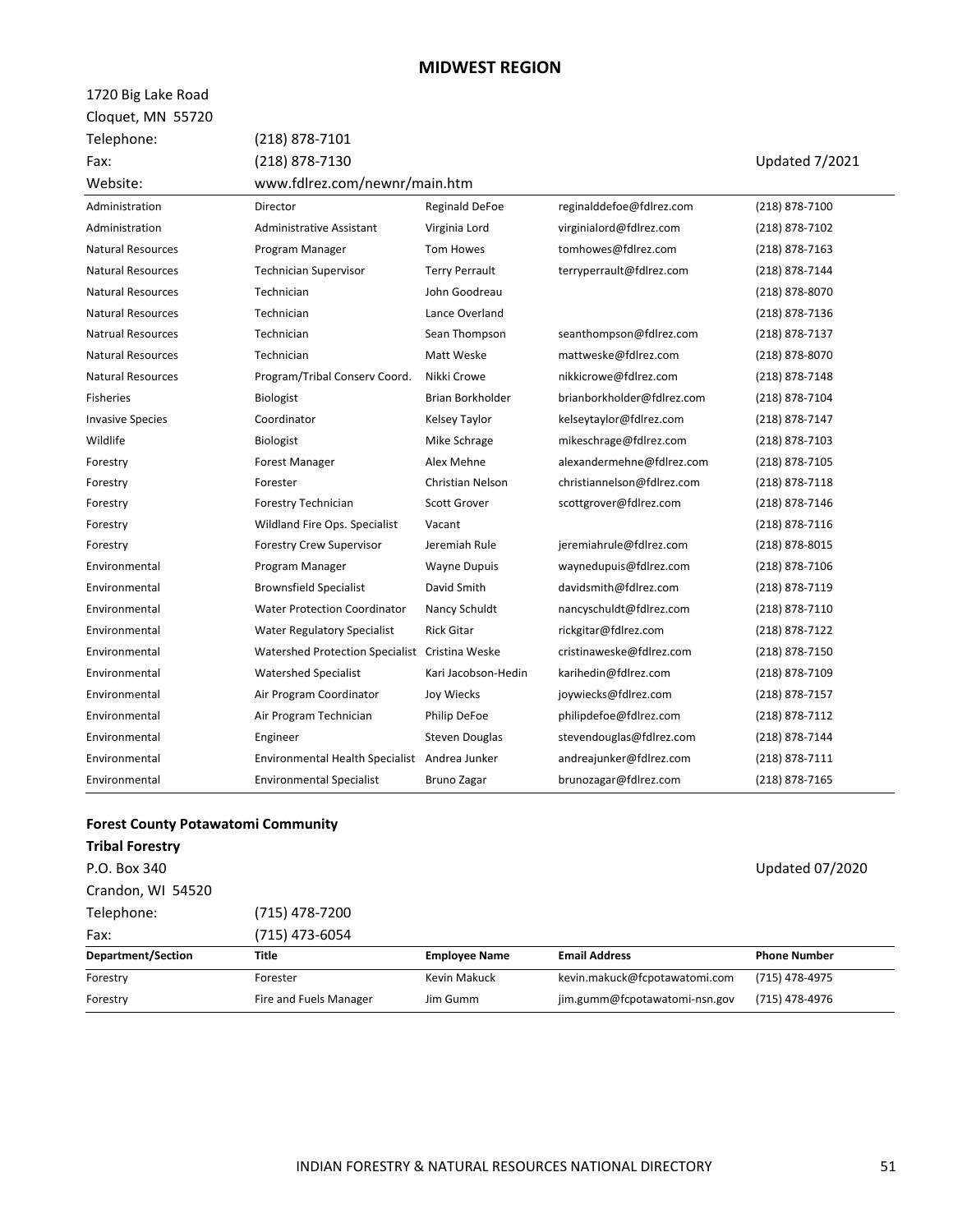**Grand Portage Reservation Tribal Council**

**Trust Lands & Resources** 

P.O. Box 428

Grand Portage, MN 55605

Telephone: (218) 475‐2415 Updated 8/2020

| Fax:                     | (218) 475-2615                    |                      |                             |                     |
|--------------------------|-----------------------------------|----------------------|-----------------------------|---------------------|
| Department/Section       | <b>Title</b>                      | <b>Employee Name</b> | <b>Email Address</b>        | <b>Phone Number</b> |
| <b>Natural Resources</b> | <b>Trust Lands Administrator</b>  | <b>Tony Swader</b>   | tswader@grandportage.com    | (218) 475-2020      |
| <b>Natural Resources</b> | Administrative Assistant          | Mary Bowles          | mbowles@grandportage.com    | (218) 475-2415      |
| <b>Natural Resources</b> | Air Quality Specialist            | Vallen Cook          | vallenc@grandportage.com    | (218) 475-2027      |
| <b>Natural Resources</b> | Environmental & Biology Dir.      | Seth Moore           | samore@boreal.org           | (208) 475-2022      |
| <b>Natural Resources</b> | <b>Chief Conservation Officer</b> | <b>Bob Vogel</b>     | bvogel@grandportage.com     | (218) 475-2024      |
| <b>Natural Resources</b> | <b>Conservation Officer</b>       | Jeremy Vogel         | jvogel@grandportage.com     | (218) 475-2024      |
| <b>Natural Resources</b> | <b>Water Quality</b>              | Margaret Watkins     | Watkins@boreal.org          | (218) 475-2026      |
| <b>Natural Resources</b> | <b>Wetlands Specialist</b>        | Laurel Wilson        | lwilson@grandportage.com    | (218) 475-2029      |
| <b>Natural Resources</b> | Fish & Wildlife Specialist        | EJ Isaac             | ejissac@boreal.org          | (218) 475-2021      |
| <b>Natural Resources</b> | Biology & Environmental Tech.     | Roger Deschampe      | nrmtech@boreal.org          | (218) 475-2032      |
| <b>Natural Resources</b> | Water Quality Tech                | <b>Heather Fox</b>   | heatherf@grandportage.com   | (218) 475-2025      |
| <b>Natural Resources</b> | Solid Waste Specialist            | Krishna Woerheide    | kwoerheide@grandportage.com | (218) 475-2028      |
| Forestry                 | <b>Reservation Forester</b>       | <b>Tim Miller</b>    | tpmiller@grandportage.com   | (218) 475-2033      |
| Forestry                 | Forestry Technician               | <b>River Spry</b>    | rspry@grandportage.com      | (218) 475-2034      |
| Forestry                 | Wildland Firefighter Tech.        | Erik Carlson         | erikc@grandportage.com      | (218) 475-2035      |
| Forestry                 | Forester                          | Jeff Lombardo        | jlombardo@grandportage.com  | (218) 475-2034      |
| Forestry                 | Forester                          | Matt Tyler           | mtyler@grandportage.com     | (218) 475-2036      |

#### **Grand Traverse Band of Ottawa and Chippewa Indians**

#### **Natural Resources Department**

| 2605 N. West Bay Shore Drive |                |                      |                                |                     |
|------------------------------|----------------|----------------------|--------------------------------|---------------------|
| Peshawbestown, MI 49682      |                |                      |                                |                     |
| Telephone:                   | (231) 534-7500 |                      |                                |                     |
| Fax:                         | (231) 534-7576 |                      |                                |                     |
| Department/Section           | Title          | <b>Employee Name</b> | <b>Email Address</b>           | <b>Phone Number</b> |
| <b>Natural Resources</b>     | Manager        | Suzanne McSawby      | Suzanne.Mcsawby@gtbindians.com | (231) 534-7104      |

#### **Grand Traverse Band of Ottawa and Chippewa Indians**

| <b>Fire &amp; Rescue Department</b> |                             |                                   |                                  |                     |  |  |
|-------------------------------------|-----------------------------|-----------------------------------|----------------------------------|---------------------|--|--|
| 2605 N. West Bayshore Road          |                             |                                   |                                  |                     |  |  |
| Peshawbestown, MI 49682             |                             |                                   |                                  |                     |  |  |
| Telephone:                          | (231) 534-7666              |                                   |                                  |                     |  |  |
| Fax:                                | (231) 271-7966              |                                   |                                  | Updated 9/2020      |  |  |
| Website:                            |                             | www.gtbindians.org/firerescue.asp |                                  |                     |  |  |
| Department/Section                  | Title                       | <b>Employee Name</b>              | <b>Email Address</b>             | <b>Phone Number</b> |  |  |
| Fire & Rescue                       | Fire & Rescue Administrator | <b>Garrett Fairchild</b>          | garrett.fairchild@gtbindians.com | (231) 534-7666      |  |  |

#### **Hannahville Indian Community**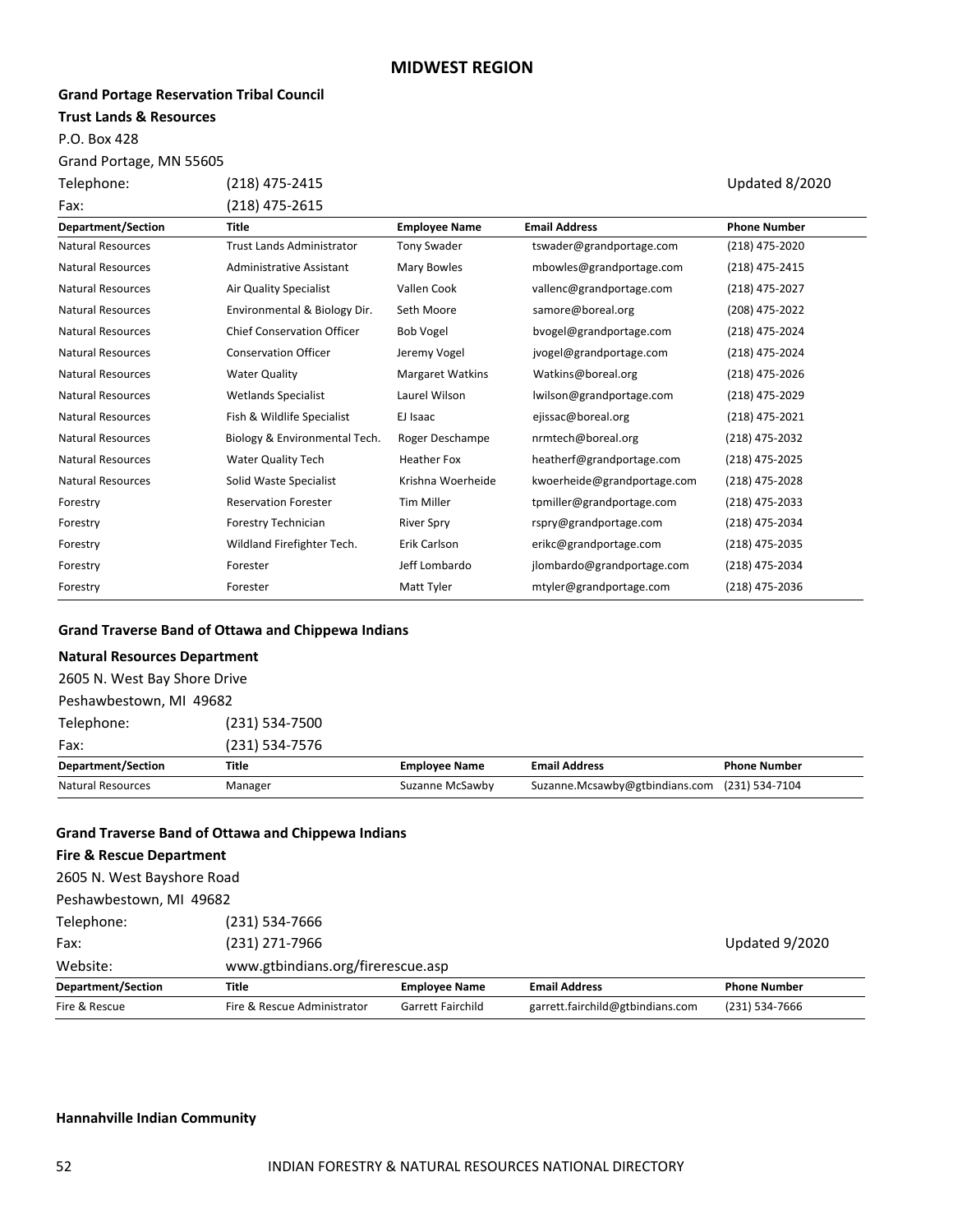| N14911 B-1 Road<br>Wilson, MI 49896 |                                                             |                      |                                |                     |  |
|-------------------------------------|-------------------------------------------------------------|----------------------|--------------------------------|---------------------|--|
| Telephone:                          | (906) 466-2342                                              |                      |                                | Updated 9/2020      |  |
| Fax:                                | (906-466-2933                                               |                      |                                |                     |  |
| Website:                            | http://www.hannahville.net/services/environmental-programs/ |                      |                                |                     |  |
| Department/Section                  | <b>Title</b>                                                | <b>Employee Name</b> | <b>Email Address</b>           | <b>Phone Number</b> |  |
| <b>Environmental Programs</b>       | Director, Planning & Evaluation                             | Carol Bergquist      | carol.bergquist@hicvisions.org | (906) 723-2580      |  |
| <b>Environmental Programs</b>       | Coordinator                                                 | L. Scott Wieting     | swieting@hicservices.org       | (906) 723-2295      |  |
| <b>Environmental Programs</b>       | <b>Water Quality Specialist</b>                             | Mike Schuster        | mschuster@hicservices.org      | (906) 723-2296      |  |

## **Ho‐Chunk Nation**

| <b>Division of Natural Resources</b> |                                                                           |                      |                      |                           |
|--------------------------------------|---------------------------------------------------------------------------|----------------------|----------------------|---------------------------|
| P. O. Box 667                        |                                                                           |                      |                      |                           |
| Black River Falls, WI 54615          |                                                                           |                      |                      |                           |
| Telephone:                           | (715) 284-2852                                                            |                      |                      | Updated 9/2020            |
| Fax:                                 | (715) 284-5884                                                            |                      |                      |                           |
| Website:                             | https://ho-chunknation.com/government/executive-branch/natural-resources/ |                      |                      |                           |
| Department/Section                   | <b>Title</b>                                                              | <b>Employee Name</b> | <b>Email Address</b> | <b>Phone Number</b>       |
| Division of Natural Resources        | Forester                                                                  | Brandon Bleuer       |                      | (715) 284-2852, ext. 1122 |
| Land Management                      | Specialist                                                                | A.J. Mann            |                      |                           |
| Land Management                      | Specialist                                                                | Isaiah Funmaker      |                      |                           |
|                                      |                                                                           |                      |                      |                           |
| Land Management                      | Specialist                                                                | Paul Youngthunder    |                      |                           |
| Land Management                      | Specialist                                                                | Reiss Blackhawk      |                      |                           |

#### **Keweenaw Bay Indian Community Natural Resources Department & Fish Hatchery** 14359 Pequaming Road

| 14359 Pequaming Road     |                                     |                      |                         |                         |
|--------------------------|-------------------------------------|----------------------|-------------------------|-------------------------|
| L'Anse, MI 49946-8339    |                                     |                      |                         |                         |
| Telephone:               | (906) 524-5757                      |                      |                         | <b>Updated 07/2020</b>  |
| Fax:                     | (906) 524-5748                      |                      |                         |                         |
| Website:                 | www.kbic-nsn.gov                    |                      |                         |                         |
| Department/Section       | Title                               | <b>Employee Name</b> | <b>Email Address</b>    | <b>Phone Number</b>     |
| <b>Natural Resources</b> | Director                            | Evelyn Ravindran     | eravindran@kbic-nsn.gov | (906) 524-5757, ext. 11 |
| <b>Natural Resources</b> | <b>Tribal Forester</b>              | Rachel McDonald      | rmcdonald@kbic-nsn.gov  | (906) 353-4591          |
| <b>Natural Resources</b> | Hatchery Foreman                    | David Seppanen       | dseppanen@kbic-nsn.gov  | (906) 524-5757, ext. 19 |
| <b>Natural Resources</b> | Wildlife Biologist                  | Erin Johnston        | ejohnston@kbic-nsn.gov  | (906) 524-5757, ext. 20 |
| <b>Natural Resources</b> | Wildlife Coordinator                | Kyle Seppanen        | kseppanen@kbic-nsn.gov  | (906) 524-5757, ext. 14 |
| <b>Natural Resources</b> | Ecologist                           | Karena Schmidt       | kschmidt@kbic-nsn.gov   | (906) 524-5757, ext. 30 |
| <b>Natural Resources</b> | Habitat Sp./Plants Program          | Kathleen Smith       | ksmith@kbic-nsn.gov     | (906) 524-5757, ext. 16 |
| <b>Natural Resources</b> | <b>Invasive Species Coordinator</b> | Dave Runguist        | drunguist@kbic-nsn.gov  | (906) 524-5757, ext. 28 |
| <b>Natural Resources</b> | <b>Water Resources Specialist</b>   | Stephanie Cree       | scree@kbic-nsn.gov      | (906) 524-8701, ext. 1  |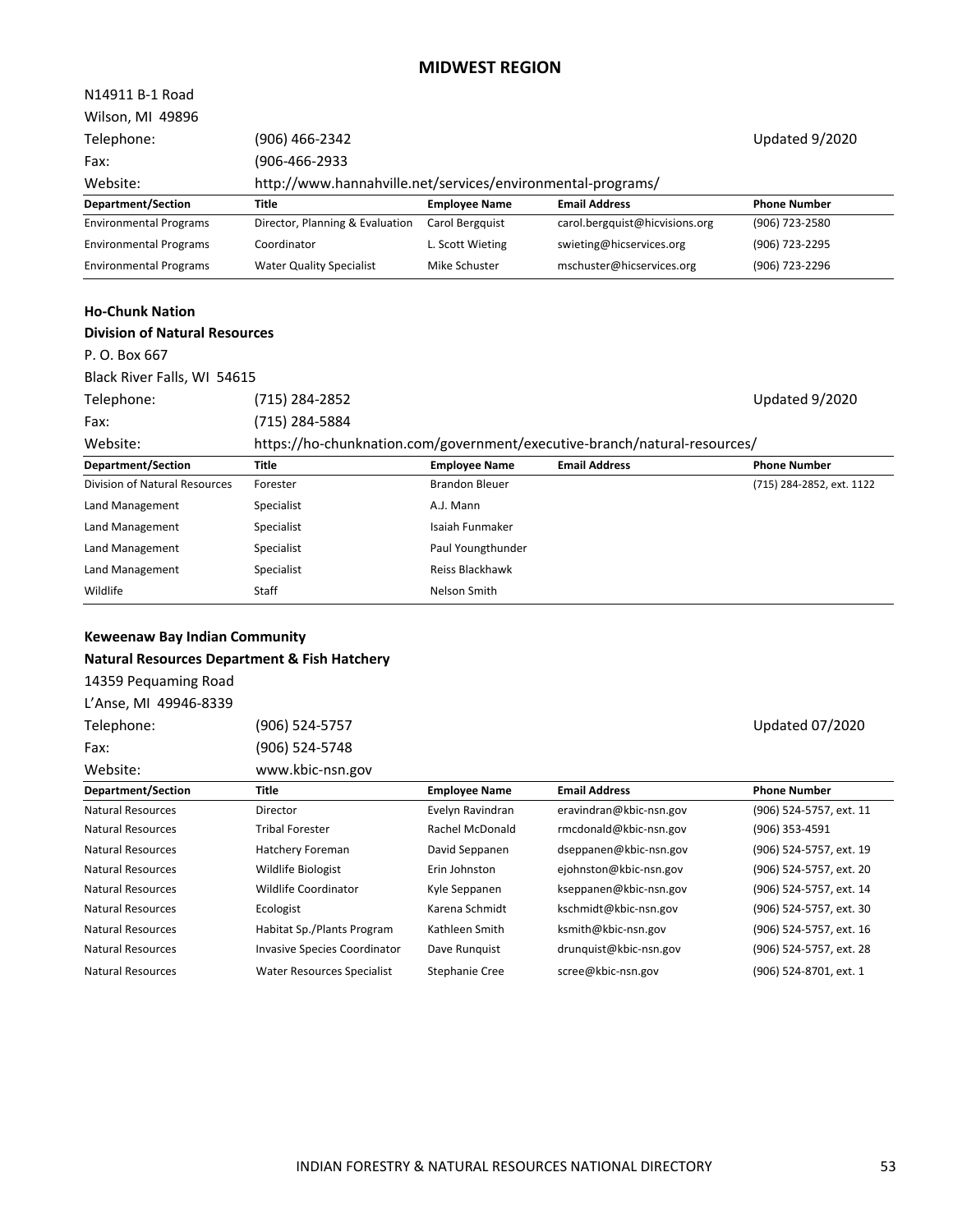#### **Keweenaw Bay Indian Community, continued**

| Department/Section       | Title                           | <b>Employee Name</b> | <b>Email Address</b>   | <b>Phone Number</b>    |
|--------------------------|---------------------------------|----------------------|------------------------|------------------------|
| <b>Natural Resources</b> | Water Resources Technician      | Jaren Forcia         | jarenf@kbic-nsn.gov    | (906) 524-8701, ext. 2 |
| Natural Resources        | Environmental Response Sp.      | Serene Gauthier      | sgauthier@kbic-nsn.gov | (906) 524-8701, ext. 3 |
| <b>Natural Resources</b> | Air Quality Specialist          | Jane Kahkonen        | jkahkonen@kbic-nsn.gov | (906) 524-8701, ext. 4 |
| Natural Resourcestry     | <b>Environmental Specialist</b> | Dione Price          | dprice@kbic-nsn.gov    | (906) 524-8701, ext. 5 |

#### **Lac Courte Oreilles**

# **Tribal Forestry**

| Forestry                              | Forestry Aide  | <b>Bill Baker</b>    | DAOIson@ho-chunk.com | (715) 634-2900      |  |  |
|---------------------------------------|----------------|----------------------|----------------------|---------------------|--|--|
| Department/Section                    | Title          | <b>Employee Name</b> | <b>Email Address</b> | <b>Phone Number</b> |  |  |
| Fax:                                  | (715) 634-4797 |                      |                      |                     |  |  |
| Telephone:                            | (715) 634-8934 |                      |                      | Updated 6/2018      |  |  |
| Hayward, WI 54843                     |                |                      |                      |                     |  |  |
| 13394 West Trapania Road, Bldg. No. 1 |                |                      |                      |                     |  |  |

## **Lac du Flambeau Band of Lake Superior Chippewa Indians of Wisconsin**

| <b>Tribal Forestry</b>    |                        |                      |                          |                     |
|---------------------------|------------------------|----------------------|--------------------------|---------------------|
| P.O. Box 67               | <b>Updated 11/2018</b> |                      |                          |                     |
| Lac du Flambeau, WI 54538 |                        |                      |                          |                     |
| Telephone:                | (715) 588-9165         |                      |                          |                     |
| Fax:                      | (715) 588-1324         |                      |                          |                     |
| Department/Section        | <b>Title</b>           | <b>Employee Name</b> | <b>Email Address</b>     | <b>Phone Number</b> |
| Forestry                  | <b>Tribal Forester</b> | Scott McDougall      | ldfforestry@frontier.com | (715) 588-9165      |
| Forestry                  | <b>Tribal Forester</b> | <b>Ethan Sennett</b> | ldfforestry@frontier.com | (715) 588-9165      |
| Forestry                  | Tribal Forestry Aide   | Larry DeCota         | ldfforestry@frontier.com | (715) 588-9165      |

#### **Lac Vieux Desert Band of Lake Superior Chippewa Indians of Michigan**

| P.O. Box 249, Pow Wow Trail            |                                         |                      |                             |                          |
|----------------------------------------|-----------------------------------------|----------------------|-----------------------------|--------------------------|
| Watersmeet, MI 49969                   |                                         |                      |                             |                          |
| Telephone:                             | (906) 358-4577                          |                      |                             |                          |
| Fax:                                   | (906) 358-0306                          |                      |                             |                          |
| Website:                               | www.lacvieuxdesert.com                  |                      |                             |                          |
| <b>Department/Section</b>              | <b>Title</b>                            | <b>Employee Name</b> | <b>Email Address</b>        | <b>Phone Number</b>      |
| <b>Water Resources</b>                 | Water Resource Specialist               | <b>Tom Pietila</b>   | thomaspietila@lvdtribal.com | (906) 358-4577, ext. 117 |
| <b>Leech Lake Reservation</b>          |                                         |                      |                             |                          |
| <b>Division of Resource Management</b> |                                         |                      |                             |                          |
| Tribal Forestry                        |                                         |                      |                             |                          |
| 190 Sail Star Dr.                      |                                         |                      |                             |                          |
| Cass Lake, MN 56633                    |                                         |                      |                             |                          |
| Telephone:                             | (218) 335-7400                          |                      |                             | <b>Updated 7/2021</b>    |
| Fax:                                   | (218) 335-7404                          |                      |                             |                          |
| Website:                               | www.llojibwe.org/drm/subnav/contact.htm |                      |                             |                          |
| <b>Department/Section</b>              | <b>Title</b>                            | <b>Employee Name</b> | <b>Email Address</b>        | <b>Phone Number</b>      |
| Forestry                               | Forester                                | Keith Karnes         | leechlakeforestry@yahoo.com | (218) 335-7418           |

Forestry **Forest Fire Restoration Tech.** BJ Gotchie gotchieffr@gmail.com (218) 335-7439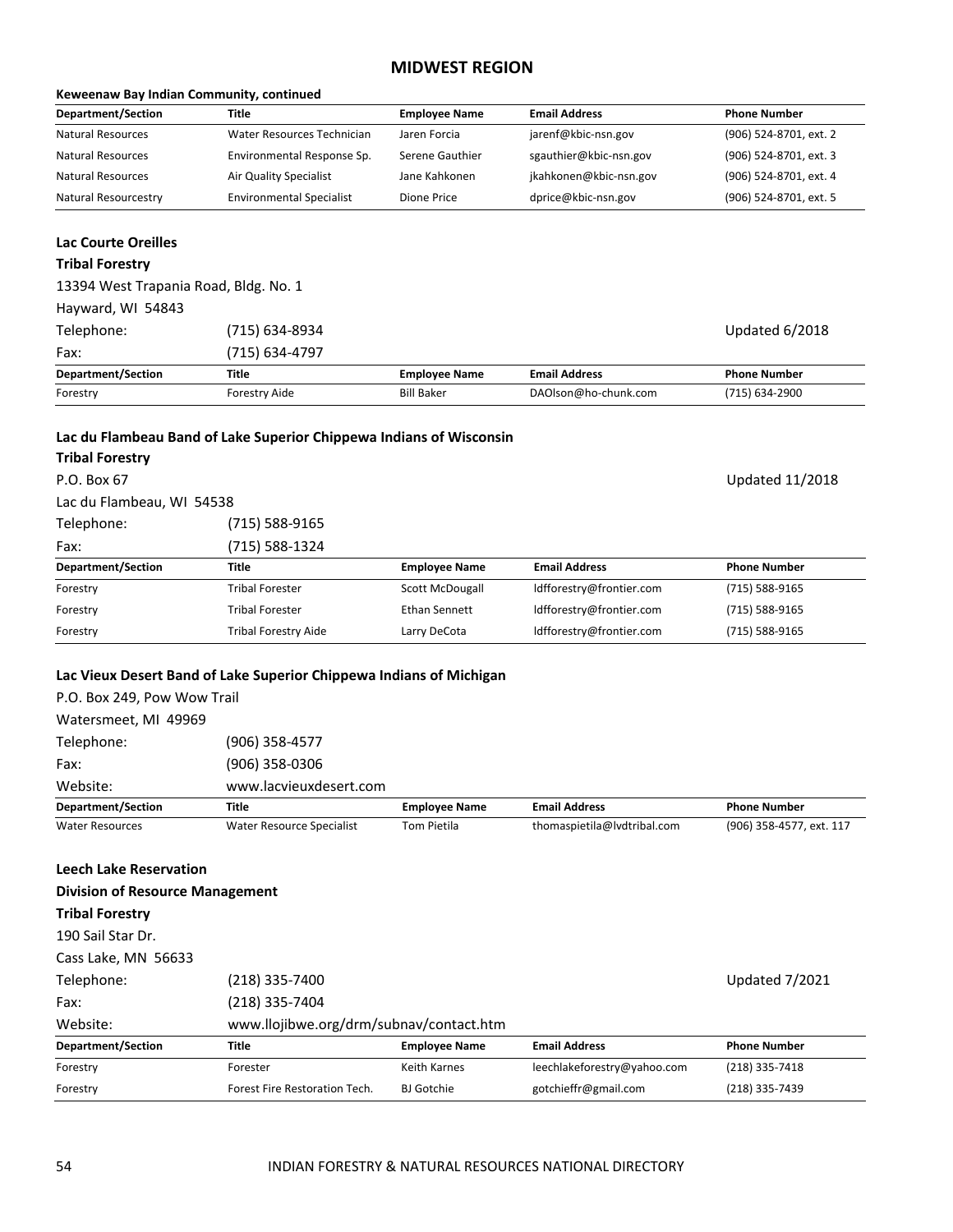## **Little River Band of Ottawa Indians**

| <b>Natural Resources Department</b> |                |                      |                                                                                   |                     |
|-------------------------------------|----------------|----------------------|-----------------------------------------------------------------------------------|---------------------|
| 375 River Street                    |                |                      |                                                                                   |                     |
| Manistee, MI 49660                  |                |                      |                                                                                   |                     |
| Telephone:                          | (231) 723-8288 |                      |                                                                                   | Updated 9/2020      |
| Fax:                                | (231) 723-8873 |                      |                                                                                   |                     |
| Website:                            |                |                      | https://Irboi-nsn.gov/government/executive-branch-tribal-ogema/natural-resources/ |                     |
| <b>Department/Section</b>           | Title          | <b>Employee Name</b> | <b>Email Address</b>                                                              | <b>Phone Number</b> |
| Natural Resources                   | Director       | Frank Beaver         | Williambeaver@Irboi-nsn.com                                                       | (231) 398-2183      |

## **Lower Sioux Indian Community**

| <b>Office of the Environment</b>                                         |                                 |                      |                                 |                         |
|--------------------------------------------------------------------------|---------------------------------|----------------------|---------------------------------|-------------------------|
| PO Box 308                                                               |                                 |                      |                                 |                         |
| Morton, MN 56270                                                         |                                 |                      |                                 |                         |
| Telephone:                                                               | (507) 697-8643                  |                      |                                 | Updated 9/2020          |
| https://lowersioux.com/departments/office-of-the-environment<br>Website: |                                 |                      |                                 |                         |
| Department/Section                                                       | Title                           | <b>Employee Name</b> | <b>Email Address</b>            | <b>Phone Number</b>     |
| Environment                                                              | Director                        | Deb Dirlam           | deb.dirlam@lowersioux.com       | (507) 697-8643          |
| Environment                                                              | Specialist                      | Marcos Hernandez     | marcos.hernandez@lowersioux.com | (507)697-6185 ext. 2541 |
| Environment                                                              | <b>Brown Fields Coordinator</b> | Justice Wabasha      | justice.wabasha@lowersioux.com  | (507)697-8642           |

#### **Menominee Tribe**

#### **Menominee Forestry Department**

P.O. Box 670

| Keshena, WI 54135 |                |
|-------------------|----------------|
| Telephone:        | (715) 799-3896 |

| Fax:               | (715) 799-4323                     |                        |                       | Updated 2/2012            |
|--------------------|------------------------------------|------------------------|-----------------------|---------------------------|
| Department/Section | <b>Title</b>                       | <b>Employee Name</b>   | <b>Email Address</b>  | <b>Phone Number</b>       |
| Forestry           | <b>Tribal Forest Manager</b>       | <b>Marshall Pecore</b> | marshallp@mtewood.com | (715) 799-3896, ext. 2222 |
| Forestry           | <b>Assistant Forest Manager</b>    | Michael Richter        |                       | (715) 799-3896, ext. 2232 |
| Forestry           | Timber Harvest Admin. Sup.         | Michael Lohrengel      | mikel@mtewood.com     | (715) 799-3896, ext. 2227 |
| Forestry           | Timber Harvest Administrator       | Robert Schmit          |                       | (715) 799-3896, ext. 2227 |
| Forestry           | Timber Harvest Administrator       | Steve Arnold           |                       | (715) 799-3896, ext. 2231 |
| Forestry           | Timber Harvest Technician          | Roger Waukau, Jr.      |                       | (715) 799-3896, ext. 2230 |
| Forestry           | Timber Harvest Technician          | Darrell Madosh         |                       | (715) 799-3896, ext. 2231 |
| Forestry           | Timber Harvest Technician          | John Latender          |                       | (715) 799-3896, ext. 2226 |
| Forestry           | Timber Harvest Technician          | Jerome Otradovec       |                       | (715) 799-3896, ext. 2227 |
| Forestry           | Silviculturist                     | <b>Brett Stempa</b>    |                       | (715) 799-3896, ext. 2259 |
| Forestry           | Forest Development Forester        | Jeffrey Grignon        |                       | (715) 799-3896, ext. 2254 |
| Forestry           | Forest Development Technician      | Jeff Schultz           |                       | (715) 799-3896, ext. 2254 |
| Forestry           | GIS/Inventory Forester             | Paul Crocker           |                       | (715) 799-3896, ext. 2236 |
| Forestry           | <b>Inventory Project Forester</b>  | Michael Waukau         |                       | (715) 799-3896, ext. 2237 |
| Forestry           | <b>Fire Operations Specialist</b>  | Bernard Bowman, Jr.    | bennyb@mtewood.com    | (715) 799-3896            |
| Forestry           | Prescribed Fire / Fuels Tech.      | Curtis Wayka, Jr.      | curtisw@mtewood.com   | (715) 799-3896, ext. 2268 |
| Forestry           | <b>Fuels Specialist Technician</b> | Ronald Waukau          |                       | (715) 799-3896, ext. 2264 |
| Forestry           | Dispatcher/Admin. Assistant        | Gwen Awonohopay        |                       | (715) 799-3896, ext. 2265 |
| Forestry           | <b>Engine Boss</b>                 | George Korn            |                       | (715) 799-3896, ext. 2256 |
| Forestry           | <b>Engine Boss</b>                 | Jeff Placko            |                       | (715) 799-3896, ext. 2256 |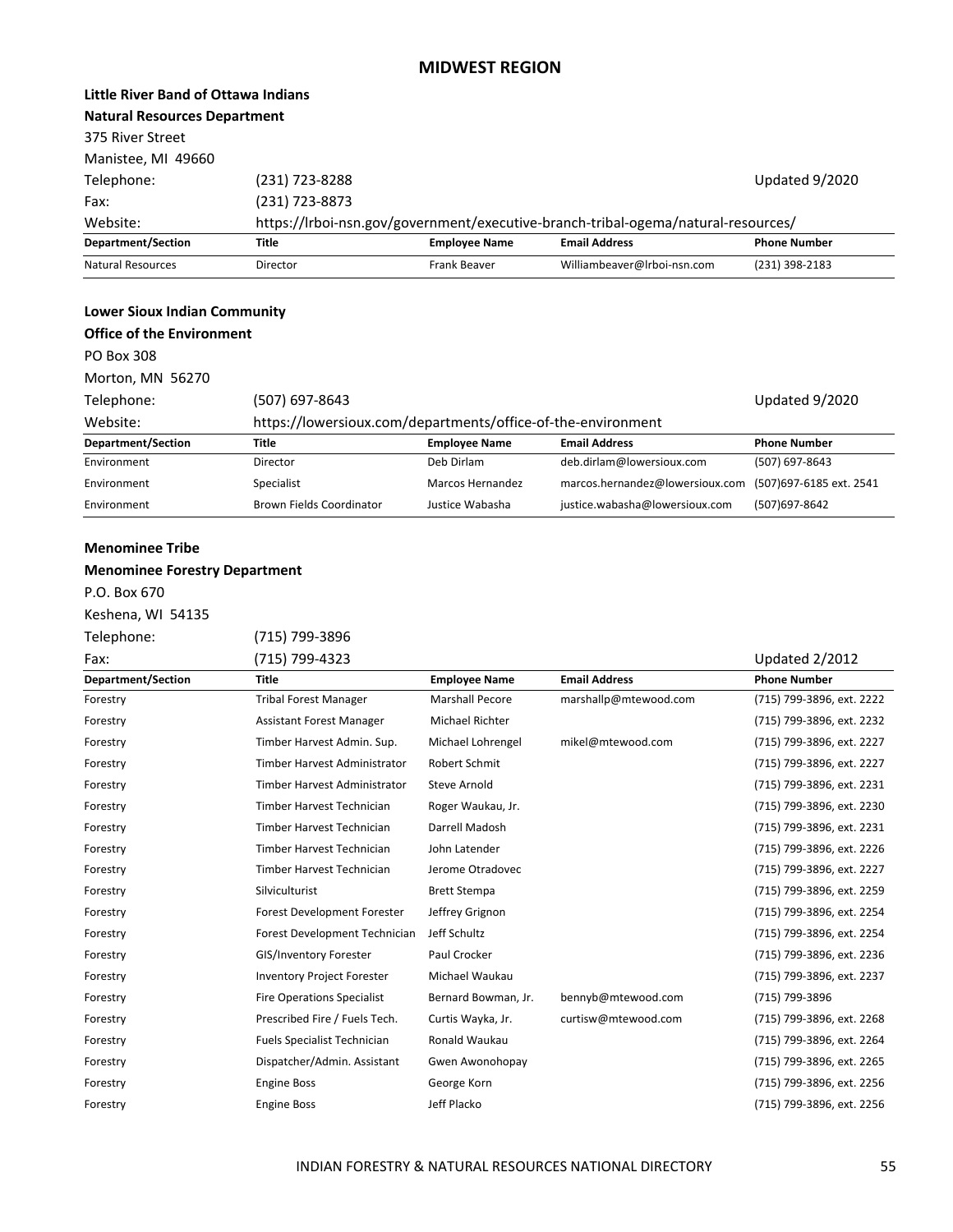#### **Menominee Tribe, continued**

| Department/Section            | Title                             | <b>Employee Name</b>      | <b>Email Address</b>  | <b>Phone Number</b>       |
|-------------------------------|-----------------------------------|---------------------------|-----------------------|---------------------------|
| Forestry                      | Jacqueline Pubanz                 | Administrative Assistant  |                       | (715) 799-3896            |
| Forestry                      | <b>Millworks Division Manager</b> | Allen Quinney             |                       | (715) 799-3896, ext. 2266 |
| Forestry                      | <b>Forest Tech Supervisor</b>     | Reynold Waukau            |                       | (715) 799-3896, ext. 2228 |
| Forestry                      | Silviculturist                    | Tony Waupochick           |                       | (715) 799-3896, ext. 2238 |
| Forestry                      | <b>Forest Products Specialist</b> | Sapatis Webster           | sapatisw@mtewood.com  | (715) 756-2311            |
| Forestry                      | Plan Manager                      | <b>Pershing Frechette</b> | pershingf@mtewood.com | (715) 756-2311            |
| <b>Natural Resources</b>      | <b>Forest Health Forester</b>     | Dave. L. Mausel Ph.D.     |                       | (715) 799-3896            |
| <b>Natural Resources</b>      | Forester Technician               | John Cooper               |                       | (715) 799-3896, ext. 2269 |
| Conservation                  | Director                          | <b>Walter Cox</b>         |                       | (715) 799-5117            |
| <b>Environmental Services</b> | Director                          | Gary Schuettpelz          |                       | (715) 799-6152            |

## **The Mille Lacs Band of Ojibwe**

| 43408 Oodena Drive        |                                     |                      |                                   |                        |
|---------------------------|-------------------------------------|----------------------|-----------------------------------|------------------------|
| Onamia, MN 56359          |                                     |                      |                                   |                        |
| Telephone:                | (320) 532-7439                      |                      |                                   |                        |
| Fax:                      | (320) 532-7514                      |                      |                                   |                        |
| Website:                  | https://millelacsband.com/directory |                      |                                   | <b>Updated 05/2022</b> |
| Department/Section        | <b>Title</b>                        | <b>Employee Name</b> | <b>Email Address</b>              | <b>Phone Number</b>    |
| DNR / Administration      | Commissioner of NR                  | Kelly Applegate      | kelly.applegate@millelacsband.com | (320) 532-7452         |
| DNR / Administration      | <b>Executive Director</b>           | Susan Klapel         | sausan.klapel@millelacsband.com   | (320) 532-7442         |
| DNR / Administration      | Office Manager                      | Alyssa Welsh         | alyssa.welsh@millelacsband.com    | (320) 532-4772         |
| DNR / Resource Management | Dir. of Resource Management         | Vacant               |                                   |                        |
| DNR / Resource Management | Forester                            | Jacob Horbacz        | jacob.horbacz@millelacsband.com   | (320) 532-7513         |
| DNR / Resource Management | Lead Wildland Tech. (District I)    | Jordan Williams      | jordan.williams@millelacsband.com | (320) 532-7513         |
| DNR / Resource Management | Lead Wildland Tech. (District III)  | Eli Staples          | eli.staples@millelacsband.com     | (320) 384-6564         |
| DNR / Environmental       | Dir.of Environmental Programs       | Perry Bunting        | perry.bunting@millelacsband.com   | (320) 532-7446         |
| DNR / Environmental       | Air Quality Specialist              | Charles Lippert      | charlie.lippert@millelacsband.com | (320) 532-4704         |
| DNR / Environmental       | Water Resources Manager             | Chad Weiss           | Chad.Weiss@millelacsband.com      | (320) 532-7445         |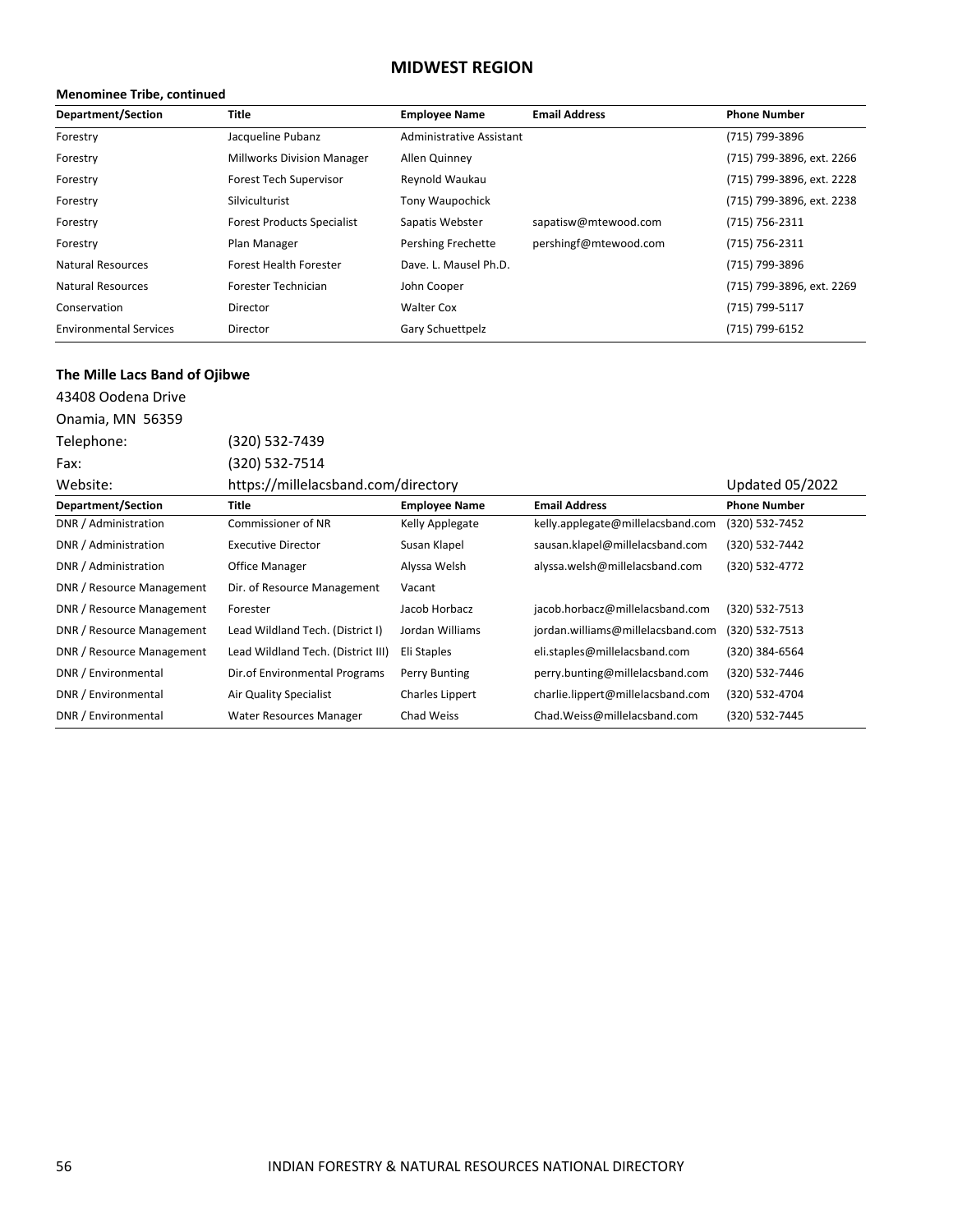## **Oneida Tribe of Indians of Wisconsin Environmental, Health and Safety Area**

P.O. Box 385

Oneida, WI 54155

| Telephone:         | (920) 869-1600                                   |                        |                            | <b>Updated 01/2020</b> |
|--------------------|--------------------------------------------------|------------------------|----------------------------|------------------------|
| Department/Section | Title                                            | <b>Employee Name</b>   | <b>Email Address</b>       | <b>Phone Number</b>    |
| Administration     | Env., Health & Safety Land Div Dir Patrick Pelky |                        | ppelky1@oneidanation.org   | (920) 869-4590         |
| HIS                | <b>Executive Assistant</b>                       | Brenda Skenandore      | bskenan6@oneidanation.org  | (920) 869-4591         |
| HIS                | Deputy Director, EH&S                            | Jeff Mears             | jmears@oneidanation.org    | (920) 869-4555         |
| HIS                | Env.Spec. Pollution/Recycling                    | Amy Spears             | aspears@oneidanation.org   | (920) 869-4549         |
| HIS                | Public Health Sanitarian                         | Vanessa Miller         | vmiller@oneidanation.org   | (920) 869-4553         |
| HIS                | Industrial Hygienist                             | Albert Baird           | abaird@oneidanation.org    | (920) 869-4554         |
| Quality            | Water Resources Team Leader                      | Jim Snitgen            | jsnitgen@oneidanation.org  | (920) 869-4589         |
| Quality            | <b>Water Resources Specialist</b>                | Janelle Miller         | jmiller1@oneidanation.org  | (920) 869-4566         |
| Quality            | <b>Wetland Program Coordinator</b>               | Anthony Kuchma         | akuchma@oneidanation.org   | (920) 869-4592         |
| Quality            | Env. Compliance Coordinator                      | Victoria Flowers       | vflowers@oneidanation.org  | (920) 869-4548         |
| Quality            | Env. Compliance Inspector                        | Mike Arce              | marce@oneidanation.org     | (920) 869-4552         |
| Eco-Services       | Eco-Services Manager                             | Sylvia Cornelius       | scornel2@oneidanation.org  | (920) 869-4570         |
| Eco-Services       | Project Manager-Energy                           | Michael Troge          | mtroge@oneidanation.org    | (920) 869-4572         |
| Eco-Services       | Project Manager-Env Planning                     | <b>Steve Linskens</b>  | slinsken@oneidanation.org  | (920) 869-4571         |
| Eco-Services       | Project Technician Manager                       | Wes Johnson            | wjohnson@oneidanation.org  | (920) 869-4587         |
| Eco-Services       | Project Technician Manager                       | Jon Habeck             | jhabeck@oneidanation.org   | (920) 869-4560         |
| Conservation       | Warden                                           | Harvey Kosowski        | hkosowsk@oneidanation.org  | (920) 713-8451         |
| Conservation       | Administrative Assistant                         | Jacy Rasmussen         | jrasmus1@oneidanation.org  | (920) 869-1450         |
| Conservation       | NR Tech Supervisor                               | Louis Mehojah          | Imehoja@oneidanation.org   | (920) 869-1450         |
| Conservation       | Natural Resource Tech II                         | <b>Garrette Miller</b> | gmiller@oneidanation.org   | (920) 869-1450         |
| Conservation       | Natural Resource Tech II                         | Scott King             | sking4@oneidanation.org    | (920) 869-1450         |
| Conservation       | Natural Resource Tech I                          | Jordan Powless         | jpowles9@oneidanation.org  | (920) 869-1450         |
| Conservation       | Forester                                         | Melissa Johnson        | mjohnson@oneidanation.org  | (920) 869-4582         |
| Conservation       | Natural Resources Director                       | Shad Webster           | swebster2@oneidanation.org | (920) 869-1450         |
| Conservation       | Senior Warden                                    | <b>Terry Metoxen</b>   | tmetoxen@oneidanation.org  | (920) 562-5704         |
| Conservation       | Natural Resource Tech I                          | Joe Misikin            | sskenan5@oneidanation.org  | (920) 869-1450         |
| Conservation       | Deputy Director, Land                            | Nicole Rommel          | nrommel@oneidanation.org   | (920) 869-6623         |
| Administration     | Office Manager                                   | Lori Elm               | lelm@oneidanation.org      | (920) 869-6607         |
| Administration     | Administrative Assistant                         | Stephanie Skenandore   | sskenan5@oneidanation.org  | (920) 869-6602         |
| Administration     | Prop Records Tech                                | Tyler Webster          | twebste2@oneidanation.org  | (920) 869-6604         |
| Administration     | Land Title & Trust Manager                       | Carla Clark            | cclark@oneidanation.org    | (920) 869-6610         |
| Administration     | <b>Probate Clerk</b>                             | Cindy Lecker           | clecker@oneidanation.org   | (920) 869-6606         |
| Administration     | <b>Title Examiner</b>                            | Sandra Wondra          | swondra@oneidanation.org   | (920) 869-6605         |
| Administration     | <b>Property Manager</b>                          | Diane Wilson           | dwilson@oneidanation.org   | (920) 869-6614         |
| Administration     | <b>Commerical Leasing Specialist</b>             | Sheila Huntington      | shuff@oneidanation.org     | (920) 869-6627         |
| Administration     | Project Manager                                  | Kurt Jordan            | kjordan1@oneidanation.org  | (920) 869-6624         |
| Administration     | <b>Realty Specialist Coordinator</b>             | Lauren Hartman         | Ihartman@oneidanation.org  | (920) 869-6616         |
| Administration     | <b>Acquisition Manager</b>                       | Maryjo Nash            | mnash@oneidanation.org     | (920) 869-6612         |
| Administration     | Tsyunhehkwa Farm Supervisor                      | Kyle Wiseneski         | kwisneski@oneidanation.org | (920) 869-6618         |
| Administration     | Ag Worker II                                     | Lynn Utesch            | lutesch@oneidanation.org   | (920) 869-6618         |
| Administration     | <b>Community Outreach Worker</b>                 | <b>Brickman House</b>  | hjordan@oneidanation.org   | (920) 869-6618         |
|                    |                                                  |                        |                            |                        |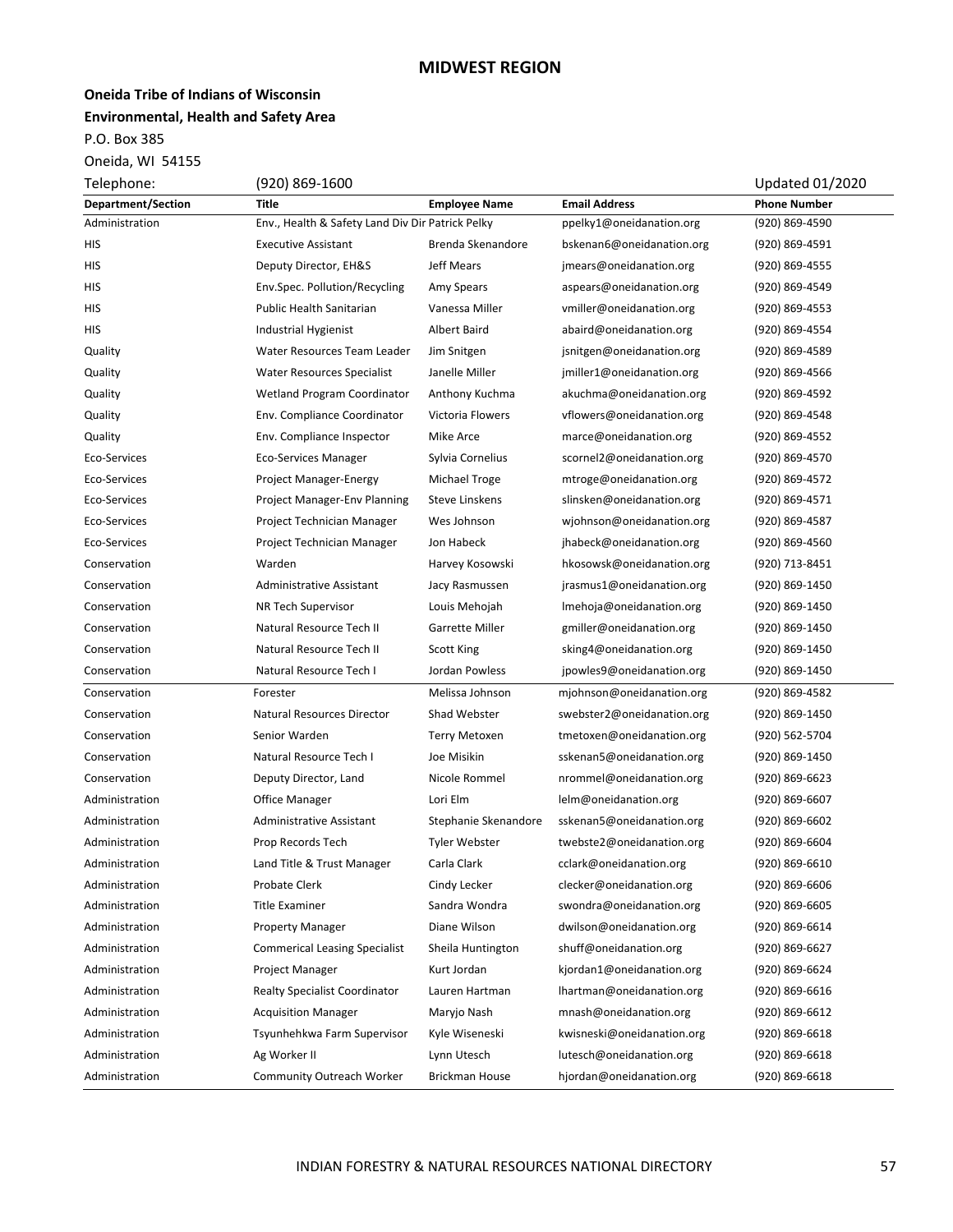| Pokagon Band of Potawatomi                      |                                                |                          |                                                  |                     |
|-------------------------------------------------|------------------------------------------------|--------------------------|--------------------------------------------------|---------------------|
| 58620 Sink Rd.                                  |                                                |                          |                                                  |                     |
| <b>PO Box 180</b>                               |                                                |                          |                                                  |                     |
| Dowagiac, MI 49047                              |                                                |                          |                                                  |                     |
| Telephone:                                      | (269) 782-9602                                 |                          |                                                  | Updated 9/2020      |
| Website:                                        | http://www.pokagonband-nsn.gov/staff-directory |                          |                                                  |                     |
| Department/Section                              | <b>Title</b>                                   | <b>Employee Name</b>     | <b>Email Address</b>                             | <b>Phone Number</b> |
| <b>Natural Resources</b>                        | Director                                       | Jennifer Kanine          | jennifer.kanine@pokagonband-<br>nsn.gov          | (269) 462-4214      |
| <b>Natural Resources</b>                        | Manager                                        | Vic Bogosian, III, Ph.D. | vic.bogosian@pokagonband-nsn.gov                 | (269) 462-4247      |
| <b>Natural Resources</b>                        | <b>Water Quality Specialist</b>                | Grant Poole, BS          | grant.poole@pokagonband-nsn.gov                  | (269) 462-4245      |
| <b>Natural Resources</b>                        | <b>Environmental Specialist</b>                | Kyle Boone               | kyle.boone@pokagonband-nsn.gov                   | (269) 462-4239      |
| <b>Natural Resources</b>                        | <b>Invasive Species Specialist</b>             | David Ferris             | david.ferris@pokagonband-nsn.gov                 | (269) 462-4239      |
| <b>Natural Resources</b>                        | Technician                                     | Dale Keene               | dale.keene@pokagonband-nsn.gov                   | (269) 462-4239      |
| <b>Natural Resources</b>                        | Technician                                     | <b>Richard Roach</b>     | richard.roach@pokagonband-nsn.gov (269) 462-4239 |                     |
|                                                 |                                                |                          |                                                  |                     |
| <b>Prairie Island Indian Community</b>          |                                                |                          |                                                  |                     |
| 5636 Sturgeon Lake Road                         |                                                |                          |                                                  |                     |
| Welch, MN 55089                                 |                                                |                          |                                                  |                     |
| Telephone:                                      | (651) 385-2554                                 |                          |                                                  |                     |
| <b>Department/Section</b>                       | Title                                          | <b>Employee Name</b>     | <b>Email Address</b>                             | <b>Phone Number</b> |
|                                                 |                                                |                          |                                                  |                     |
|                                                 |                                                |                          |                                                  |                     |
| <b>Red Cliff Band of Lake Superior Chippewa</b> |                                                |                          | <b>Red Cliff Environmental</b>                   |                     |
| 88385 Pike Road                                 |                                                |                          | 88385 Pike Road                                  |                     |
| Bayfield, WI 54814                              |                                                |                          | Bayfield, WI 54814                               |                     |
| Telephone:                                      | (715) 779-3700                                 | Updated 9/2014           | Telephone:                                       | (715) 779-3650      |
|                                                 |                                                |                          |                                                  |                     |

# **Department/Section Title Employee Name Email Address Phone Number** Forestry and Wildlife **Division Administrator** Chad Abel chad.abel@redcliff-nsn.gov (715) 779‐3650 Forestry and Wildlife Assistant Biologist Jeremy St. Arnold Jeremy.st.arnold@redcliff‐nsn.gov (715) 779‐3695

#### **Red Lake Band of Chippewa Indians**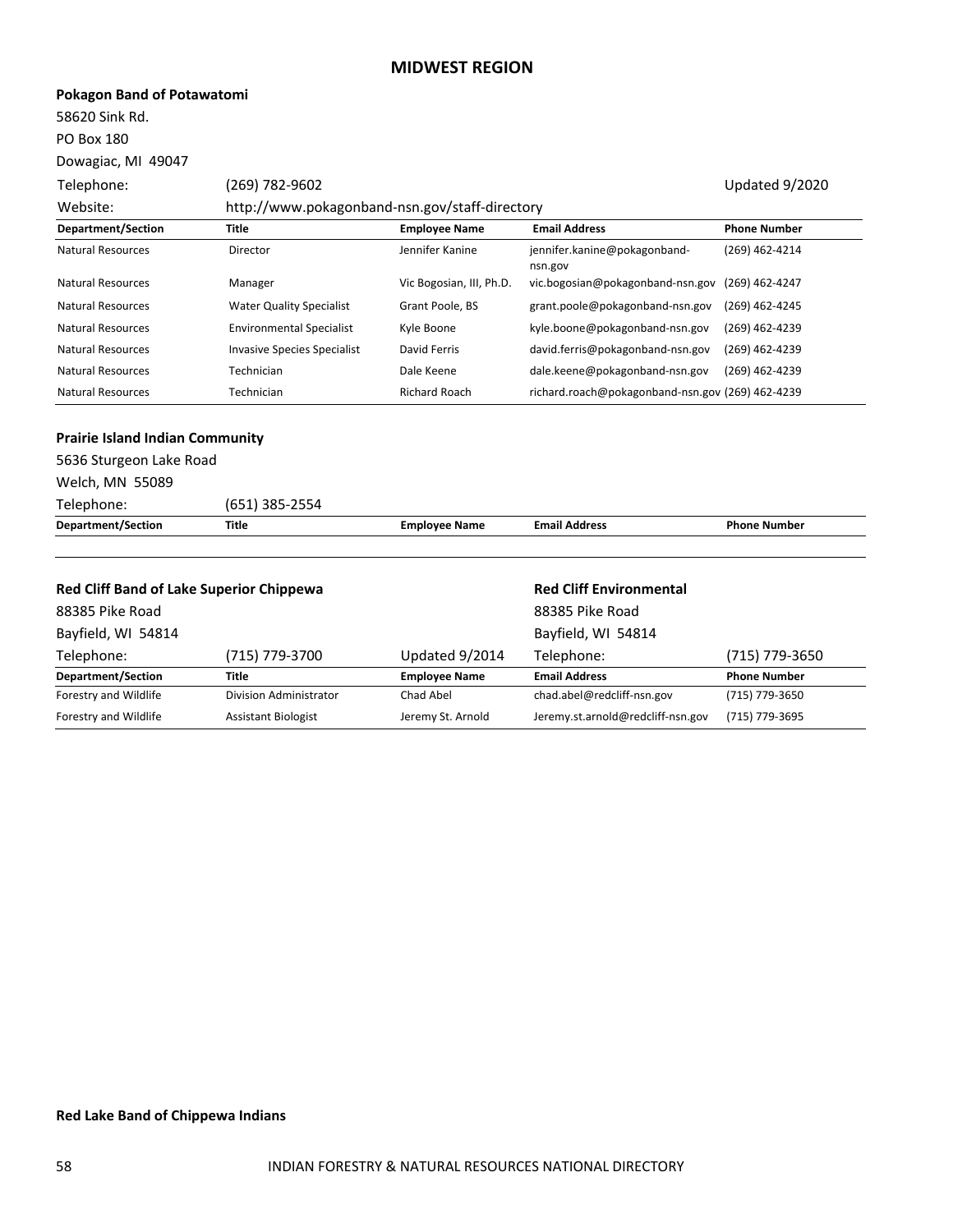### **Department of Natural Resources**

P.O. Box 279

## Red Lake, MN 56671

| Telephone:                | (218) 679-3959                  | Fire Phone:              | (218) 679-3381                | <b>Updated 11/2018</b>    |
|---------------------------|---------------------------------|--------------------------|-------------------------------|---------------------------|
| Fax:                      | (218) 679-2830                  |                          |                               |                           |
| <b>Department/Section</b> | <b>Title</b>                    | <b>Employee Name</b>     | <b>Email Address</b>          | <b>Phone Number</b>       |
| <b>DNR</b>                | Director                        | Allen Pemberton          |                               | (218) 679-3959, ext. 1302 |
| <b>DNR</b>                | Administrator                   | Dave Connor              |                               | (218) 679-3959            |
| Forestry                  | Program Director                | Jeff Fossen              |                               | (218) 679-3959, ext.1617  |
| Forestry                  | Technician                      | <b>Bruce White</b>       | brucewhite716@gmail.com       | (218) 679-3959            |
| Forestry                  | Clerk                           | Marlys Schoenborn        | mschoen@paulbunyan.net        | (218) 679-3959, ext.1637  |
| <b>Fire Management</b>    | <b>FMO</b>                      | <b>Bruce Jourdain</b>    | bajourd@paulbunyan.net        | (218) 679-3381, ext.1644  |
| <b>Fire Management</b>    | <b>Assistant FMO</b>            | Gilbert Juarez           |                               | (218) 679-3381, ext.1624  |
| <b>Fire Management</b>    | <b>Fuels Specialist</b>         | Joe Harris               | josephlharris@yahoo.com       | (218) 679-3381, ext. 1620 |
| Fire Management           | Fuels Technician                | Clayton Roberts          | croberts@redlakenation.org    | (218) 679-3381            |
| <b>Fire Management</b>    | <b>Fire Prevention Officer</b>  | Michael Beaulieu         | mfbeaulieu@hotmail.com        | (218) 679-3381            |
| <b>Fire Management</b>    | <b>Fire Prevention Officer</b>  | Michelle Reynolds        | chelle reynolds78@hotmail.com | (218) 679-3381            |
| <b>Fire Management</b>    | <b>Aviation Dispatcher</b>      | Kristyn Juarez           | kjuarez08@gmail.com           | (218) 679-3381            |
| <b>Fire Management</b>    | Dispatcher/Office Manager       | <b>Wendy Pemberton</b>   | wpemberton@redlakenation.org  | (218) 679-3381            |
| Fire Management           | <b>Aviation Manager</b>         | Darrell Crowe, Jr.       |                               | (218) 679-3381            |
| <b>Fire Management</b>    | Forester                        | Justin Janssen           |                               | $(218)$ 679-1602          |
| Forest Development        | Forester                        | Anthony Arola            | tarola@paulbunyan.net         | (218) 679-3381            |
| Forest Development        | Forester                        | <b>Edward Lussier</b>    |                               | (218) 679-3959            |
| Greenhouse                | Manager                         | Gloria Spears            | gspears@paulbunyan.net        | (218) 679-3310            |
| Inventory                 | Forester                        | <b>Craig Neubert</b>     | cneubert@paulbunyan.net       | (218) 679-3959, ext. 1319 |
| Forestry                  | <b>Heavy Equipment Operator</b> | Gary Auginash            |                               | (218) 679-3959, ext. 1647 |
| <b>Timber Sales</b>       | Technician                      | Clayton Cook             |                               | (218) 679-3381            |
| <b>Timber Sales</b>       | <b>Ceded Lands Forester</b>     | <b>Charles Krukewitt</b> | ckrukewitt@centurytel.net     | (218) 463-0093            |
| <b>Timber Sales</b>       | <b>Ceded Lands Forester</b>     | Mitch Wilson             |                               | (218) 679-3959, ext. 1639 |
| <b>Timber Sales</b>       | Forester                        | Nolan Eck                |                               | (218) 679-3959, ext. 1616 |

| Sac and Fox Tribe Tribe of the Mississippi |                           |                                                            |                      |                        |
|--------------------------------------------|---------------------------|------------------------------------------------------------|----------------------|------------------------|
| 1610 305 <sup>th</sup> St.                 |                           |                                                            |                      |                        |
| Tama, IA 52339                             |                           |                                                            |                      |                        |
| Telephone:                                 | (641) 484-4990            |                                                            |                      | Updated 9/2020         |
| Fax:                                       | (641) 484-3264            |                                                            |                      |                        |
| Website:                                   |                           | https://meskwaki.org/community-services/natural-resources/ |                      |                        |
| Department/Section                         | <b>Title</b>              | <b>Employee Name</b>                                       | <b>Email Address</b> | <b>Phone Number</b>    |
| Natural Resources                          | Director                  | Jarrett Pfrimmer                                           |                      | (641) 484-3511         |
| <b>Saginaw Chippewa Tribe</b>              |                           |                                                            |                      |                        |
| 7070 E Broadway                            |                           |                                                            |                      |                        |
| Mt. Pleasant, MI 48858                     |                           |                                                            |                      |                        |
| Telephone:                                 | (989) 775-4000            |                                                            |                      | <b>Updated 04/2016</b> |
| Fax:                                       | (989) 775-4131            |                                                            |                      |                        |
| Website: www.sagchip.org                   |                           |                                                            |                      |                        |
| Department/Section                         | <b>Title</b>              | <b>Employee Name</b>                                       | <b>Email Address</b> | <b>Phone Number</b>    |
| Planning                                   | <b>Community Engineer</b> | Don Seal                                                   | dseal@sagchip.org    | (989) 775-4151         |
| Wildlife                                   | Wildlife Biologist        | <b>Heather Shaw</b>                                        | hshaw@sagchip.org    | (989) 775-4146         |
|                                            |                           |                                                            |                      |                        |

**Sault Ste. Marie Tribe of Chippewa**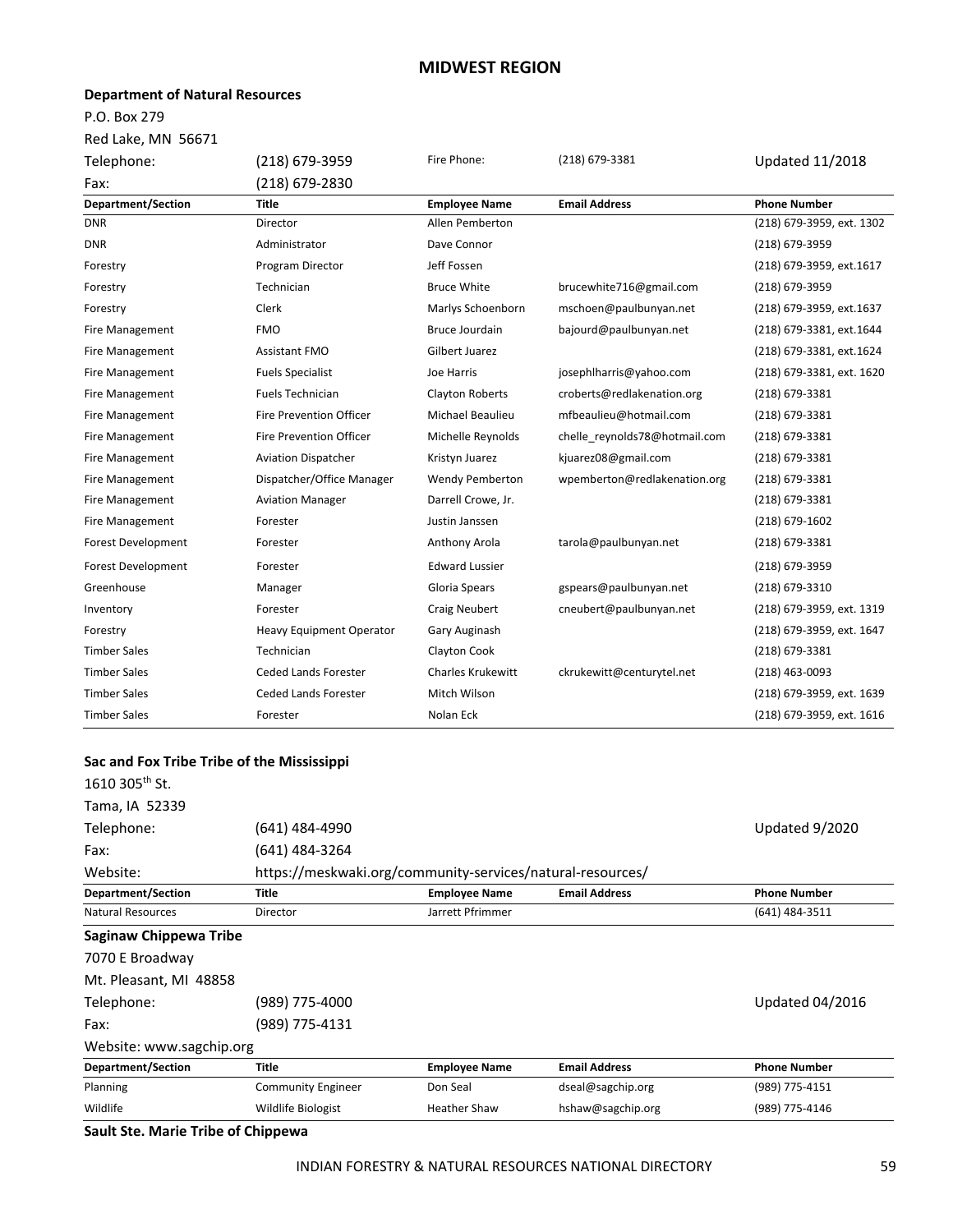## 523 Ashmun Street Sault Ste. Marie, MI 49783 Telephone: (906) 635‐6050 Fax: (906) 635‐4969 **Department/Section Title Employee Name Email Address Phone Number**

#### **Shakopee Mdewakanton Sioux Community**

2330 Sioux Trail NW

| Prior Lake, MN 55372     |                                     |                      |                                  |                     |
|--------------------------|-------------------------------------|----------------------|----------------------------------|---------------------|
| Telephone:               | (952) 496-6160                      |                      |                                  | Updated 2/2020      |
| Fax:                     | (952) 445-8906                      |                      |                                  |                     |
| Department/Section       | Title                               | <b>Employee Name</b> | <b>Email Address</b>             | <b>Phone Number</b> |
| <b>Natural Resources</b> | Natural Resources Manager           | Scott walz           | scott.walz@shakopeedakota.org    | (952) 496-6123      |
| <b>Natural Resources</b> | <b>Lead Environmental Scientist</b> | <b>Ferin Davis</b>   | ferin.davis@shakopeedakota.org   | (952) 463-6183      |
| Natural Resources        | <b>Environmental Scientist</b>      | Tim Hepola           | tim.hepola@shakopeedakota.org    | (952) 463-6190      |
| <b>Water Resources</b>   | Lead Water Resources Scientist      | Ole Olmanson         | ole.olmanson@shakopeedakota.org  | (952) 233-4238      |
| <b>Water Resources</b>   | Water Resource Scientist            | Jennie Sirota        | jennie.sirota@shakopeedakota.org | (952) 233-4268      |

#### **Sokaogon (Mole Lake) Band of Lake Superior Chippewa Indians**

## 3051 Sand Lake Road

| Crandon, WI 54520  |                                 |                      |                             |                     |
|--------------------|---------------------------------|----------------------|-----------------------------|---------------------|
| Telephone:         | (715) 478-7500                  |                      |                             |                     |
| Fax:               | (715) 478-5275                  |                      |                             |                     |
| Department/Section | Title                           | <b>Employee Name</b> | <b>Email Address</b>        | <b>Phone Number</b> |
| Environmental      | Director                        | Tina L. Van Zile     | tinavz30@newnorth.net       | (715) 478-7605      |
| Environmental      | <b>Administrative Assistant</b> | Earl H. Thomas, Jr.  | envearl@newnorth.net        | (715) 478-7604      |
| Environmental      | Hydrogeologist                  | Roman Ferdinand      | romanscced@yahoo.com        | $(715)$ 478-7611    |
| Environmental      | <b>Aquatic Biologist</b>        | Michael Preul        | mpreul@newnorth.net         | (715) 478-7621      |
| Environmental      | <b>Tribal Biologist</b>         | Joshua Grimm         | Joshua grimm@live.com       | (715) 478-7624      |
| Forestry           | <b>Tribal Forester</b>          | Virgil Quade         | vquade@sokaogonchippewa.com | (715) 478-7560      |

#### **St. Croix Chippewa Indians of Wisconsin**

| 24663 Angeline Avenue    |                            |                      |                                 |                           |
|--------------------------|----------------------------|----------------------|---------------------------------|---------------------------|
| Webster, WI 54893        |                            |                      |                                 |                           |
| Telephone:               | (715) 349-2195             |                      |                                 | Updated 9/2014            |
| Fax:                     | (715) 349-8302             |                      |                                 |                           |
| Department/Section       | Title                      | <b>Employee Name</b> | <b>Email Address</b>            | <b>Phone Number</b>       |
| <b>Natural Resources</b> | Program Director           | Katie Stariha        | katies@stcroixtribalcenter.com  | (715) 349-2195, ext. 5241 |
| <b>Natural Resources</b> | <b>Field Supervisor</b>    | Don Taylor           | dtaylor@stcroixtribalcenter.com | (715) 349-2195, ext. 5142 |
| <b>Natural Resources</b> | Fish & Wildlife Technician | Jamie Thompson       | jamiet@stcroixtribalcenter.com  | (715) 349-2195, ext. 5287 |
| Natural Resources        | Fish & Wildlife Technician | Tom Frye             | tomf@stcroixtribalcenter.com    | (715) 349-2195, ext. 5160 |

#### **Stockbridge‐Munsee Community Tribal Conservation**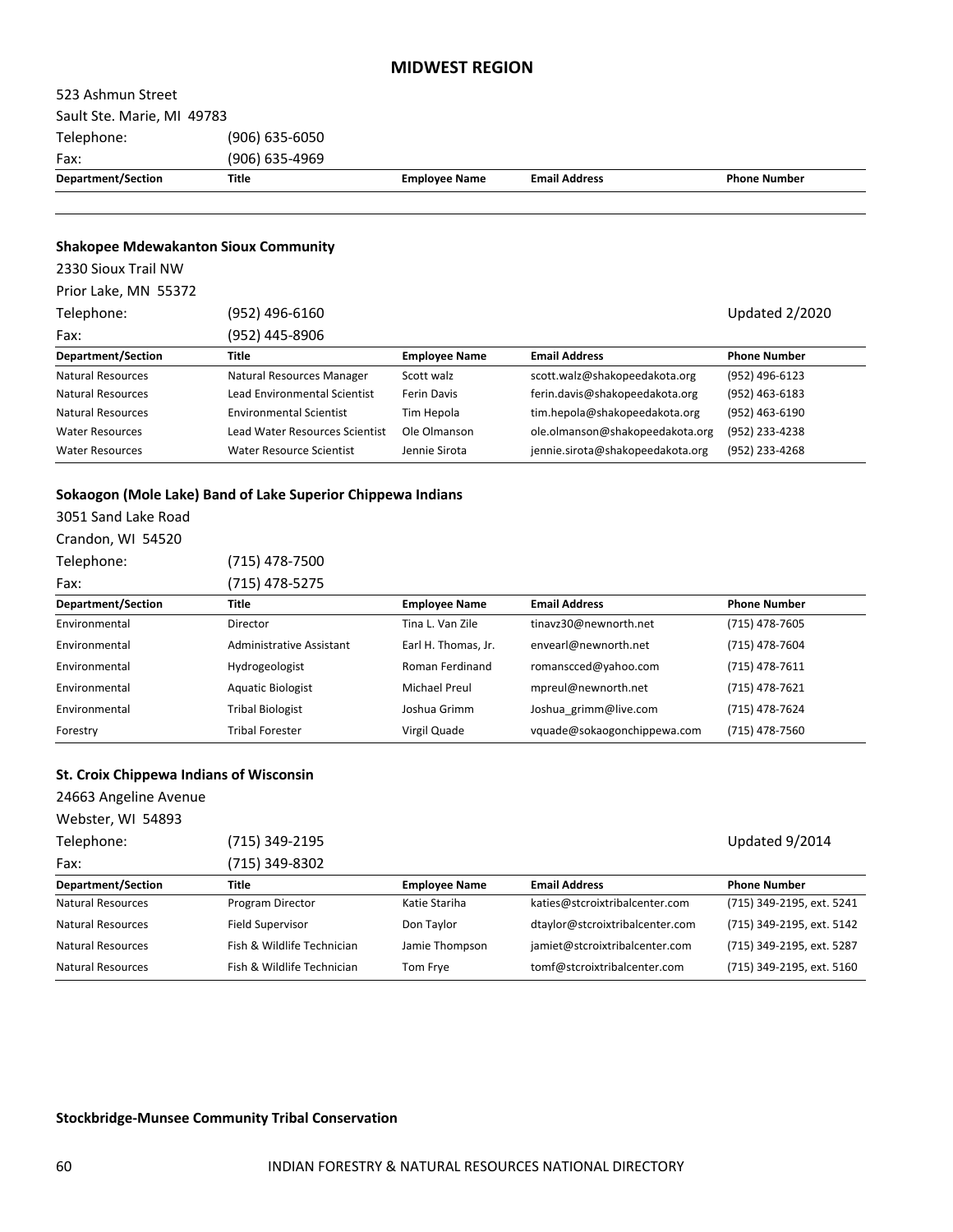## N. 8476 Mo he con nuck Road Bowler, WI 54416 Telephone: (715) 793‐4360 Updated 8/2020 Fax: (715) 793‐4370 **Department/Section Title Employee Name Email Address Phone Number**  Forestry Department Forestry Technician Bert Davids Bert.davids@mohican-nsn.gov (715) 793-4360 Forestry **Tribal Forester** Paul Koll paul.koll@mohican-nsn.gov (715) 793-4368 Forestry Forestry Technician Tom Kazik tom.kazik@mohican‐nsn.gov (715) 793‐4117 Forestry Land Manager Chad Miller chad.miller@ mohican‐nsn.gov (715) 793‐4855 BIA Great Lakes Agency BIA Forester **Brett Stempa** brett.stempa@bia.gov (715) 793-4661 **Upper Sioux Community** RR 2, Box 147 Granite Falls, MN 56241‐9802 Telephone: (320) 564‐2360 Fax: (320) 564‐3264 **Department/Section Title Employee Name Email Address Phone Number**  Ron Ackley (715) 853‐9576 **White Earth Reservation Tribal Forestry**  P.O. Box 37 Naytahwaush MN, 56566 Telephone: (218) 935‐5967 Updated 8/2020 Fax: (218) 935‐9129 **Department/Section Title Employee Name Email Address Phone Number** Forestry 
Forestry Manager

Forestry 
Bavid Snetsinger

david.snetsinger@whiteearthnsn.com (218) 935‐5967 Forestry Timber Sale Forester William Auginaush, Jr. weforestry@whiteearth.com (218) 936‐5767 Natural Resources Director Director Monica Hedstrom monica.hedstorm@whiteearthnsn.gov (218) 936‐5767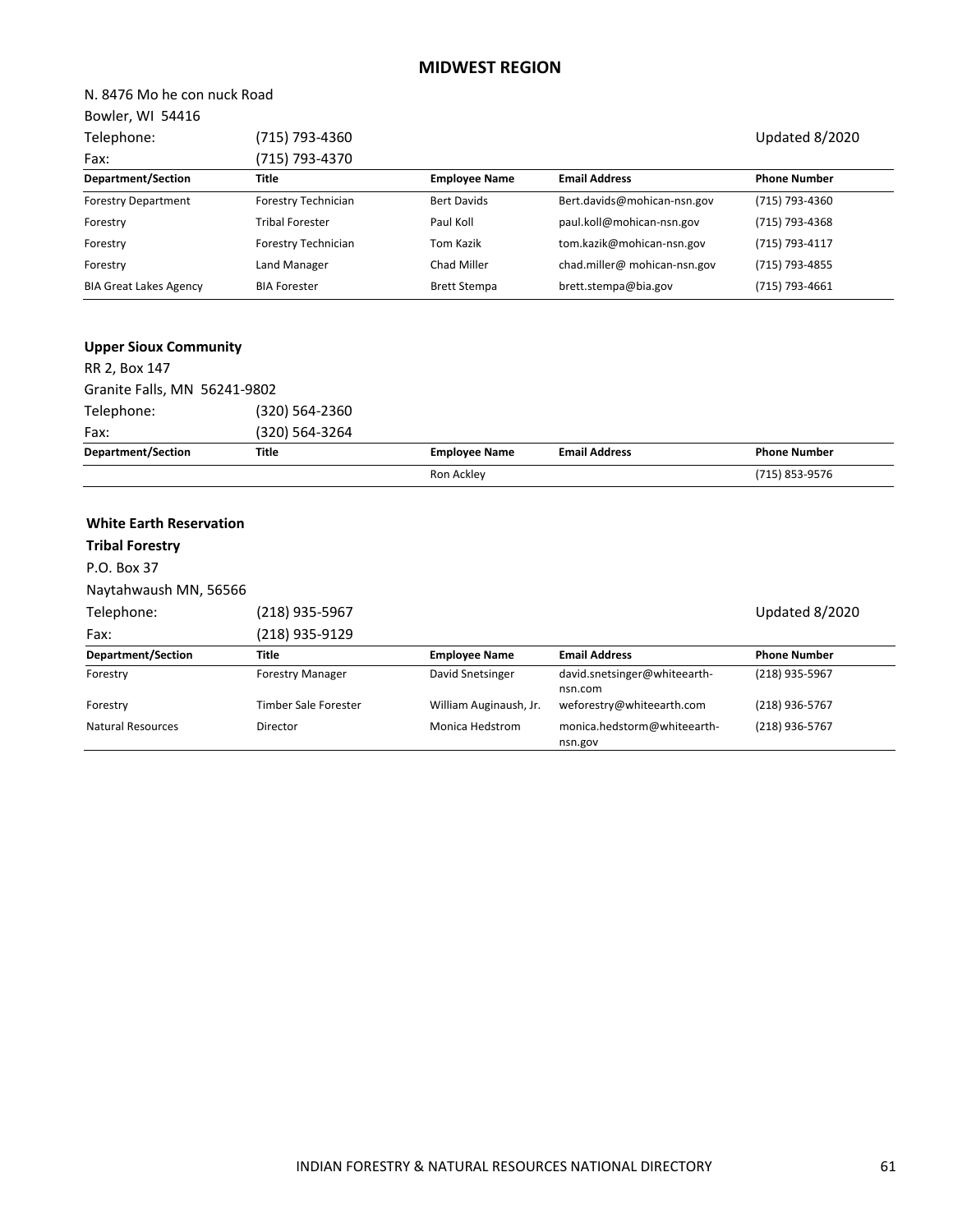This page intentionally left blank.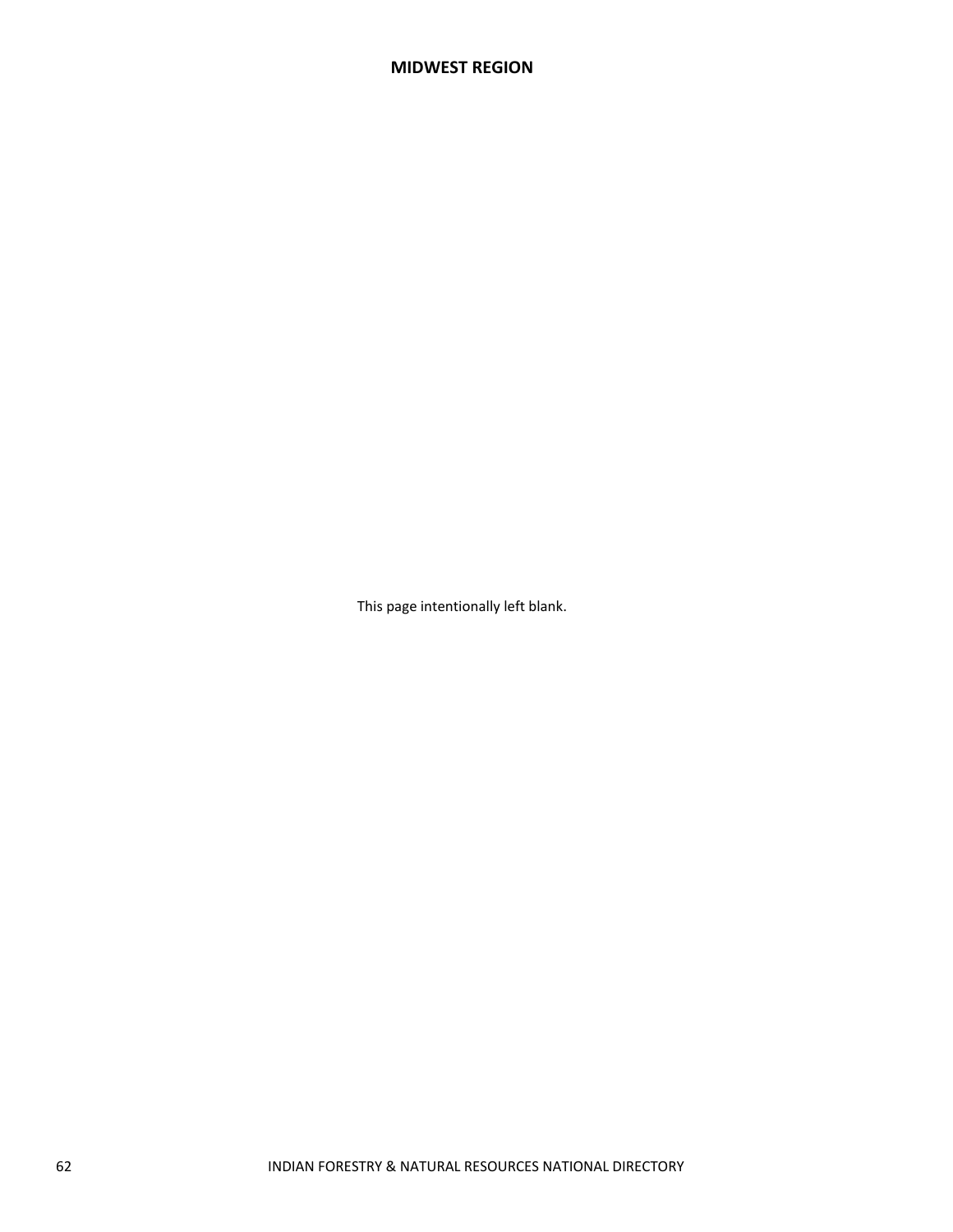## **Navajo Regional Office, BIA Division of Forestry and Fire Management**

Gallup, NM 87305

Telephone: (928) 729‐7367 Dispatch Phone: (928) 729‐2307 Fax: (928) 729‐5959

#### P.O. Box 1060 Updated 1/2016

| <b>Employee Name</b>                | <b>Email Address</b> |
|-------------------------------------|----------------------|
| Fire Management Fax: (928) 729-5029 |                      |
| Dispatch Phone: (928) 729-2307      |                      |

| Department/Section     | Title                               | <b>Employee Name</b> | <b>Email Address</b>         | <b>Phone Number</b> |
|------------------------|-------------------------------------|----------------------|------------------------------|---------------------|
| Fire Management        | <b>Office Automation Clerk</b>      | June Begaye          | june.begaye@bia.gov          | (928) 729-7230      |
| <b>Fire Management</b> | Regional Assistant FMO              | Johnson Benallie     | johnson.benallie@bia.gov     | (928) 729-7391      |
| <b>Fire Management</b> | Regional Fuels Specialist           | Dominick Chicharello | dominick.chicharello@bia.gov | (928) 729-7385      |
| Fire Management        | <b>Helicopter Manager</b>           | Dannell Begay        | dannell.begay@bia.gov        | (928) 729-7380      |
| <b>Fire Management</b> | Regional Fire Mgmt. Officer         | Dale Glenmore        | dale.glenmore@bia.gov        | (928) 729-7392      |
| <b>Fire Management</b> | Program Support Clerk               | Emma Hubbard         | emma.hubbard@bia.gov         | (928) 729-7390      |
| Fire Management        | Engine Module Leader                | Emilda Lynch         | emilda.lynch@bia.gov         | (928) 729-7370      |
| <b>Fire Management</b> | Assistant Helicopter Manager        | Natalie Lynch        | natalie.lynch@bia.gov        | (928) 729-7368      |
| <b>Fire Management</b> | <b>Budget Analyst</b>               | Katherine Ridenour   | katherine.ridenour@bia.gov   | (928) 729-7231      |
| <b>Fire Management</b> | <b>IHC Assistant Superintendent</b> | <b>Charles Smith</b> | charles.smith@bia.gov        | (928) 729-7234      |
| Dispatch Supports      | <b>Assistant Fire Dispatcher</b>    | Tanya Smith          | tanya.smith@bia.gov          | (928) 729-7236      |
| Fire Management        | <b>IHC Superintendent</b>           | Vann Smith           | vann.smith@bia.gov           | (928) 729-7382      |
| <b>Fire Management</b> | Fire Prevention Technician          | Esmeralda Tsosie     | esmeralda.tsosie@bia.gov     | (928) 729-7384      |
| Dispatch Supports      | Lead Dispatcher                     | Patrick T. Willeto   | patrick.willetto@bia.gov     | (928) 729-7379      |
| Fire Management        | Forest Technician                   | Darryl Wilson        | darryl.wilson@bia.gov        | (928) 729-7232      |

#### **Chinle Agency, BIA**

| P.O. Box 7H              |                                    |                      |                           |                     |  |
|--------------------------|------------------------------------|----------------------|---------------------------|---------------------|--|
| Chinle, AZ 86503         |                                    |                      |                           |                     |  |
| Telephone:               | (928) 674-5100 (Natural Resources) |                      |                           |                     |  |
| Fax:                     | (928) 674-5112                     |                      |                           |                     |  |
| Department/Section       | Title                              | <b>Employee Name</b> | <b>Email Address</b>      | <b>Phone Number</b> |  |
| <b>Natural Resources</b> | Rangeland Mgt. Specialist          | Genevieve Benally    | genevieve.benally@bia.gov | (928) 674-5101      |  |
| <b>Natural Resources</b> | Range Technician                   | Benjamin Begay       | bejamin.begay@bia.gov     | (928) 674-5101      |  |

#### **Eastern Navajo Agency, BIA**

| P.O. Box 328         |                                    |                |
|----------------------|------------------------------------|----------------|
| Crownpoint, NM 87313 |                                    |                |
| Telephone:           | (505) 786-6101 (Natural Resources) | Updated 9/2014 |
| Fax:                 | (505) 786-6107                     |                |

#### **Eastern Navajo Agency, BIA, continued**

| Department/Section        | Title                       | <b>Employee Name</b>     | <b>Email Address</b>      | <b>Phone Number</b> |
|---------------------------|-----------------------------|--------------------------|---------------------------|---------------------|
| <b>BIA Administration</b> | Superintendent              | Lester Tsosie            | Lester.tsosie@bia.gov     | (505) 786-6033      |
| Natural Resources         | Natural Resources Manager   | Effie Delmar             | effie.delmar@bia.gov      | (505) 786-6101      |
| <b>Natural Resources</b>  | Secretary                   | Elnora Yazzie            | elnora.vazzie@bia.gov     | (505) 786-6100      |
| Natural Resources         | Office Automation Clerk     | Bessie D. Silago         | bessie.silago@bia.gov     | (505) 786-6129      |
| Natural Resources         | Range Technician            | Wilbur Etsitty           | wilbur.etsitty@bia.gov    | (505) 786-6133      |
| Natural Resources         | Natural Resource Specialist | Herbert J. Holgate       | herbert.holgate@bia.gov   | (505) 786-6128      |
| Natural Resources         | Surveying Technician        | <b>Edward Livingston</b> | edward.livingston@bia.gov | (505) 786-6130      |
| <b>Natural Resources</b>  | Range Technician            | Shamarie Nez             | Shamarie.nez@bia.gov      | (505) 786-6020      |

# **Fort Defiance Agency, BIA**

P.O. Box 619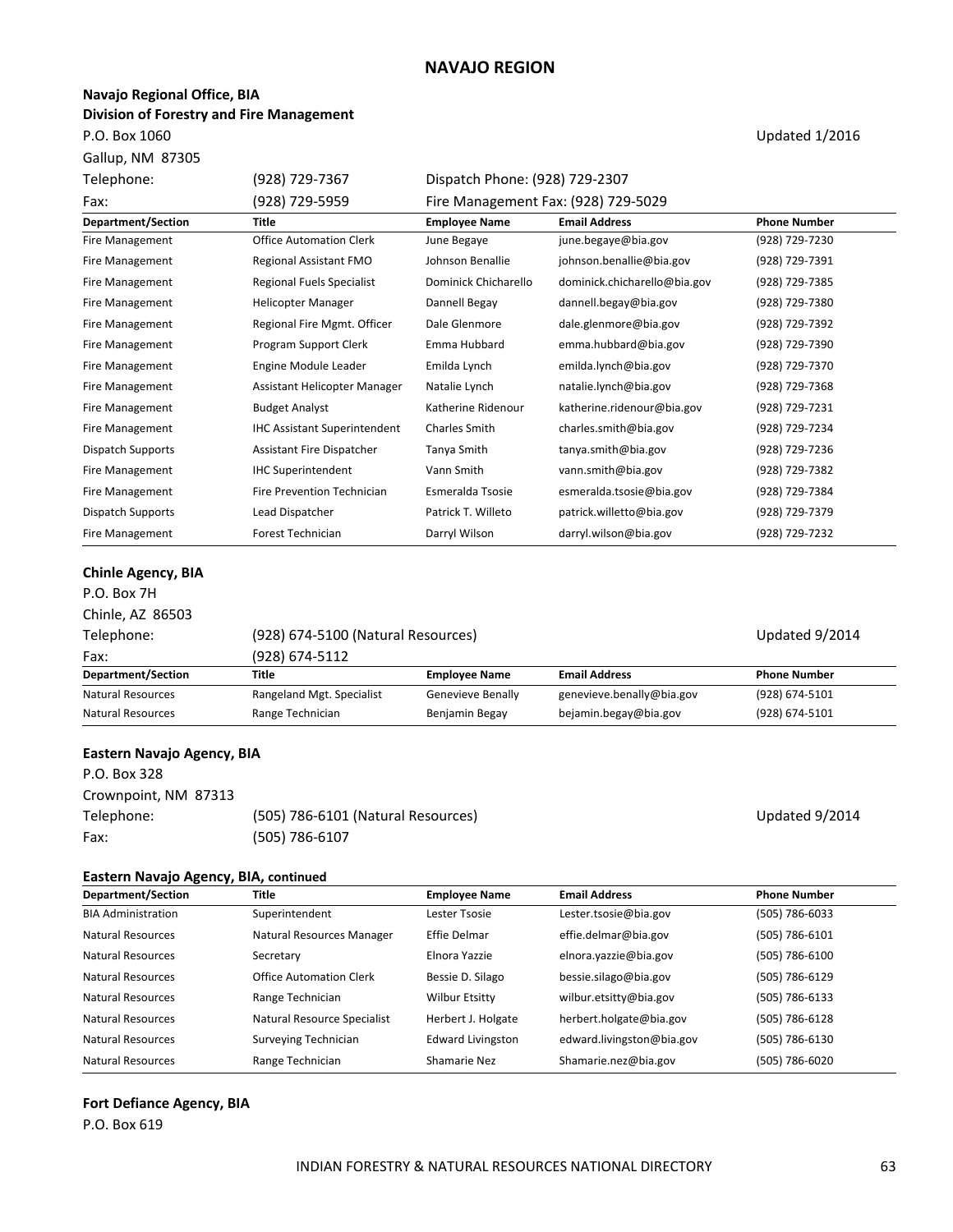| Ft. Defiance, AZ 86504                       |                                    |                                                      |                            |                     |  |  |
|----------------------------------------------|------------------------------------|------------------------------------------------------|----------------------------|---------------------|--|--|
| Telephone:                                   |                                    | (928) 729-7223 (Natural Resources)                   |                            |                     |  |  |
| Fax:                                         | (928) 729-7213 (Natural Resources) |                                                      |                            |                     |  |  |
| <b>Department/Section</b>                    | <b>Title</b>                       | <b>Employee Name</b>                                 | <b>Email Address</b>       | <b>Phone Number</b> |  |  |
| <b>Natural Resources</b>                     | Natural Resources Manager          | <b>Calvert Curley</b>                                | calvert.curley@bia.gov     | (928) 729-7223      |  |  |
| <b>Natural Resources</b>                     | Program Support                    | <b>Vivian Emerson</b>                                | vivian.emerson@bia.gov     | (928) 729-7218      |  |  |
| <b>Natural Resources</b>                     | Range Management Specialist        | Jerome Willie                                        | jerome.willie@bia.gov      | (928) 729-7217      |  |  |
| <b>Natural Resources</b>                     | Range Technician                   | Jim Bydone                                           | jim.bydone@bia.gov         | (928) 729-7359      |  |  |
| <b>Natural Resources</b>                     | Range Technician                   | Kelvin Chicharello                                   | kelvin.chicharello@bia.gov | (928) 729-7278      |  |  |
| <b>Shiprock Agency, BIA</b><br>P.O. Box 3538 |                                    |                                                      |                            |                     |  |  |
| Shiprock, NM 87420-3538                      |                                    |                                                      |                            |                     |  |  |
| Telephone:                                   |                                    | (505) 368-3300 (Natural Resources)                   |                            |                     |  |  |
| Fax:                                         |                                    | Updated 9/2014<br>(505) 368-3312 (Natural Resources) |                            |                     |  |  |
| Department/Section                           | <b>Title</b>                       | <b>Employee Name</b>                                 | <b>Email Address</b>       | <b>Phone Number</b> |  |  |
| <b>Natural Resources</b>                     | <b>Rangeland Mgmt. Specialist</b>  | <b>James Dee</b>                                     | james.dee@bia.gov          | $(505)$ 368-3300    |  |  |
| <b>Natural Resources</b>                     | Rangeland Mgmt. Specialist         | <b>Herbert Jones</b>                                 | herbert.jones@bia.gov      | (505) 368-3303      |  |  |
| <b>Natural Resources</b>                     | Range Technician                   | <b>Roxanne Harrison</b>                              | roxanne.harrison@bia.gov   | (505) 368-3305      |  |  |
| <b>Western Navajo Agency, BIA</b>            |                                    |                                                      |                            |                     |  |  |
| P.O. Box 127                                 |                                    |                                                      |                            |                     |  |  |
| Tuba City, AZ 86045                          |                                    |                                                      |                            |                     |  |  |
| Telephone:                                   |                                    | (928) 283-2254 (Natural Resources)                   |                            |                     |  |  |
| Fax:                                         |                                    | (928) 283-2319 (Natural Resources)                   |                            |                     |  |  |
| Department/Section                           | <b>Title</b>                       | <b>Employee Name</b>                                 | <b>Email Address</b>       | <b>Phone Number</b> |  |  |
| <b>Natural Resources</b>                     | Agency Natural Resource Mgr.       | <b>Tony Robbins</b>                                  | tony.robbins@bia.gov       | (928) 283-2254      |  |  |
| <b>Natural Resources</b>                     | <b>Program Support Assistant</b>   | <b>Tracey Ayze</b>                                   | tracey.ayze@bia.gov        | (928) 283-2252      |  |  |
| <b>Natural Resources</b>                     | Rangeland Mgt. Specialist          | Casey Francisco                                      | Casey.francisco@bia.gov    | (928) 283-2203      |  |  |

Natural Resources Natural Resources Specialist Deana Benally deana.benally@bia.gov (928) 283-2256 Natural Resources Natural Resources Specialist Renee Benally renee.benally@bia.gov (928) 283-2210 Natural Resources Biological Science Technician Lawrence Yazzie lawrence.yazzie@bia.gov (928) 283‐2272 Natural Resources Range Technician Kent Graymountain kent.graymountain@bia.gov (928) 283‐2260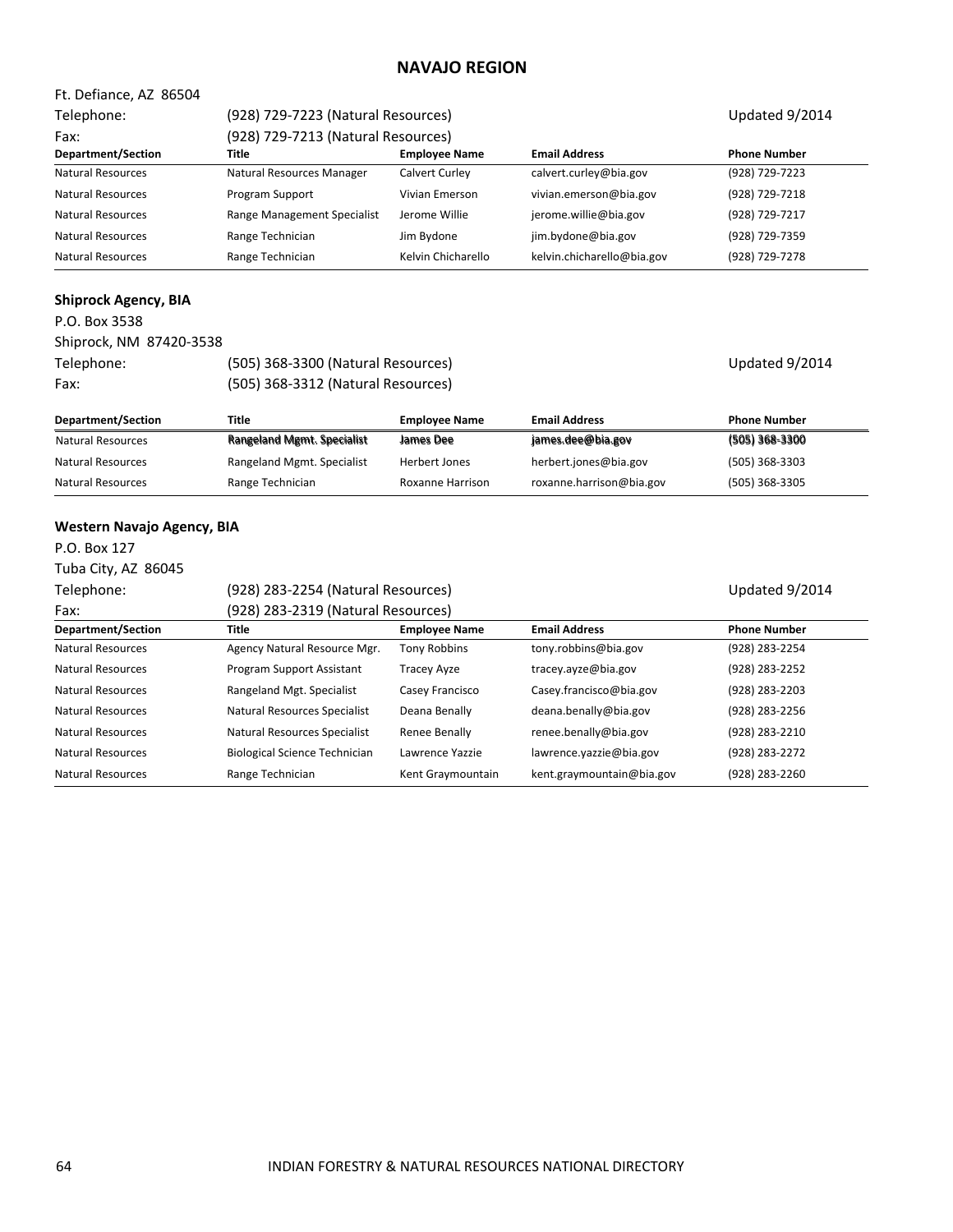## **TRIBAL PROGRAMS**

## **Navajo Nation**

**Forestry Department** 

P.O. Box 230 Ft. Defiance, AZ 86504

Telephone: (928) 729-4007 Fax: (928) 729‐4225

| Updated 9/2014 |  |  |  |
|----------------|--|--|--|
|----------------|--|--|--|

| Email:                        | navajoForestry@frontiernet.net      |                          |                                |                     |  |
|-------------------------------|-------------------------------------|--------------------------|--------------------------------|---------------------|--|
| Department/Section            | <b>Title</b>                        | <b>Employee Name</b>     | <b>Email Address</b>           | <b>Phone Number</b> |  |
| Administration                | Forest Manager                      | Alexious C. Becenti, Sr. | acbecenti nfd@frontiernet.net  | (928) 729-4230      |  |
| Administration                | <b>Administrative Assistant</b>     | Catherine Tabaha         | catherine tabaha@yahoo.com     | (928) 729-4229      |  |
| Administration                | Secretary                           | <b>Ernestine George</b>  |                                | (928) 729-4007      |  |
| Cooperative Service           | <b>Forest Technician</b>            | Calvin Becenti           | cbecenti nfd@yahoo.com         | (928) 729-7387      |  |
| <b>Forest Services</b>        | <b>Forest Technician IV</b>         | Michael Yazzie           | myazzie nfd@frontiernet.net    | (928) 729-4228      |  |
| <b>Forest Services</b>        | Forest Officer                      | Benjamin Yazzie          |                                | (928) 729-4227      |  |
| <b>Forest Services</b>        | Forest Officer                      | Ralph Leigh              |                                | (928) 729-4227      |  |
| <b>Forest Services</b>        | Forest Officer                      | Roger Peshlakai          | rpeshlakai nfd@yahoo.com       | (928) 729-4227      |  |
| ReForestation & Disease Cont. | <b>Forest Technician</b>            | Leonard C. Lansing       |                                | (928) 729-4236      |  |
| Research & Development        | Forester                            | Frankie Thompson         | fdthompson nfd@frontiernet.net | (928) 729-4231      |  |
| Research & Development        | Forester                            | Eddie Sam                | esam nfd@frontiernet.net       | (928) 729-4226      |  |
| Research & Development        | Forest Technician                   | Fredrick L. Quintana     |                                | (928) 729-4226      |  |
| Research & Development        | <b>Computer Programming Analyst</b> | Sadie R. Johnson         | srjohnson nfd@frontiernet.net  | (928) 729-4232      |  |
| Research & Development        | Forest Technician                   | Johnny Watts             |                                | (928) 729-4237      |  |
| Research & Development        | Forest Technician                   | Timothy M. Jim           |                                | (928) 729-4009      |  |
| Research & Development        | <b>Construction Supervisor</b>      | Jefferson Plummer        |                                | (928) 729-4237      |  |
| Research & Development        | Forest Technician                   | Dave Dennison            |                                | (928) 729-4226      |  |
| <b>Timber Management</b>      | Forester                            | <b>Robert Billie</b>     | rwbillie nfd@yahoo.com         | (928) 729-7229      |  |
| <b>Timber Management</b>      | Forester                            | Vacant                   |                                | (928) 729-7370      |  |
| <b>Timber Management</b>      | Forest Technician                   | Raymond Metteba          |                                | (928) 729-7229      |  |
| <b>Timber Management</b>      | Forest Technician                   | Robert R. Catron, Jr.    |                                | (928) 729-4009      |  |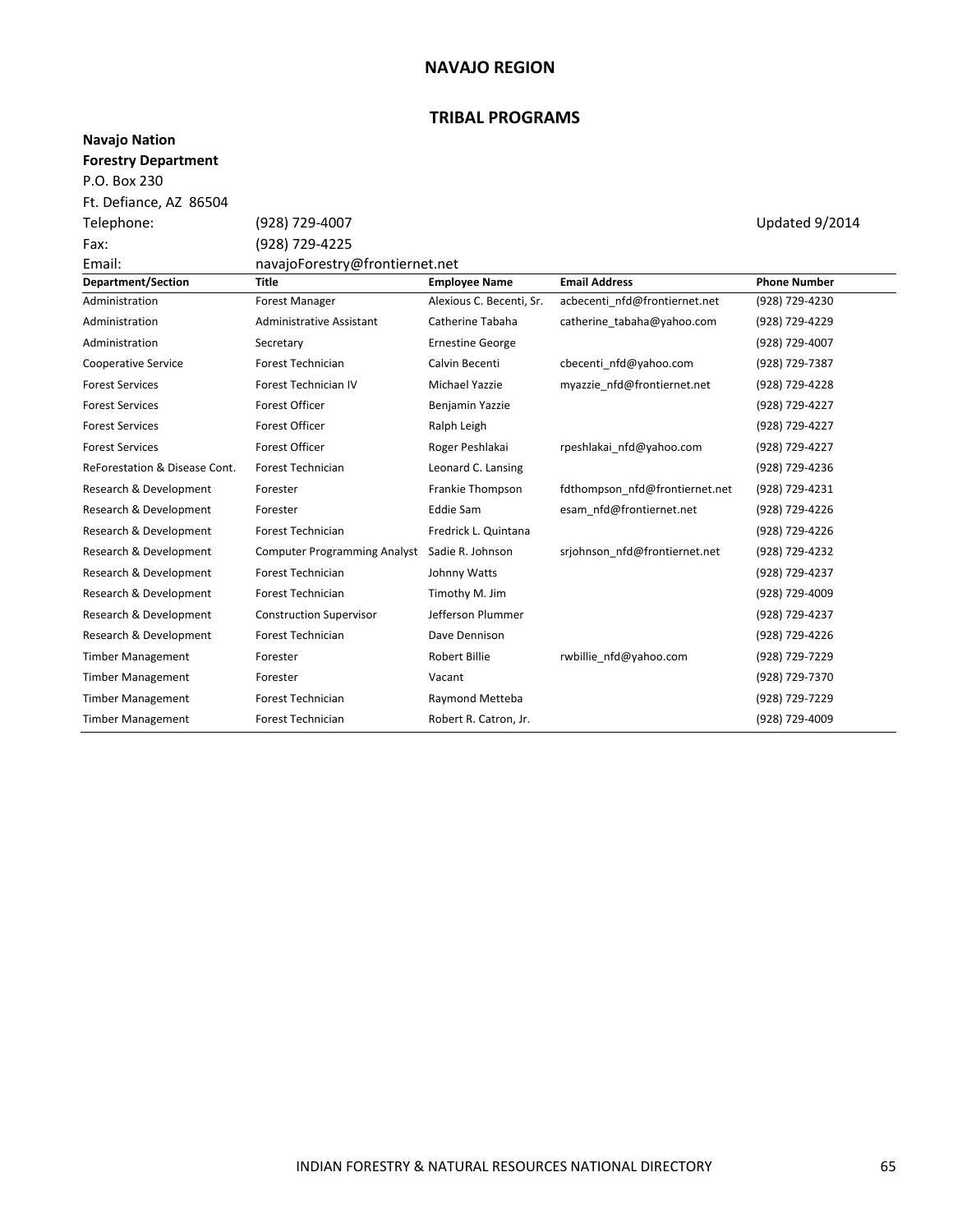This page intentionally left blank.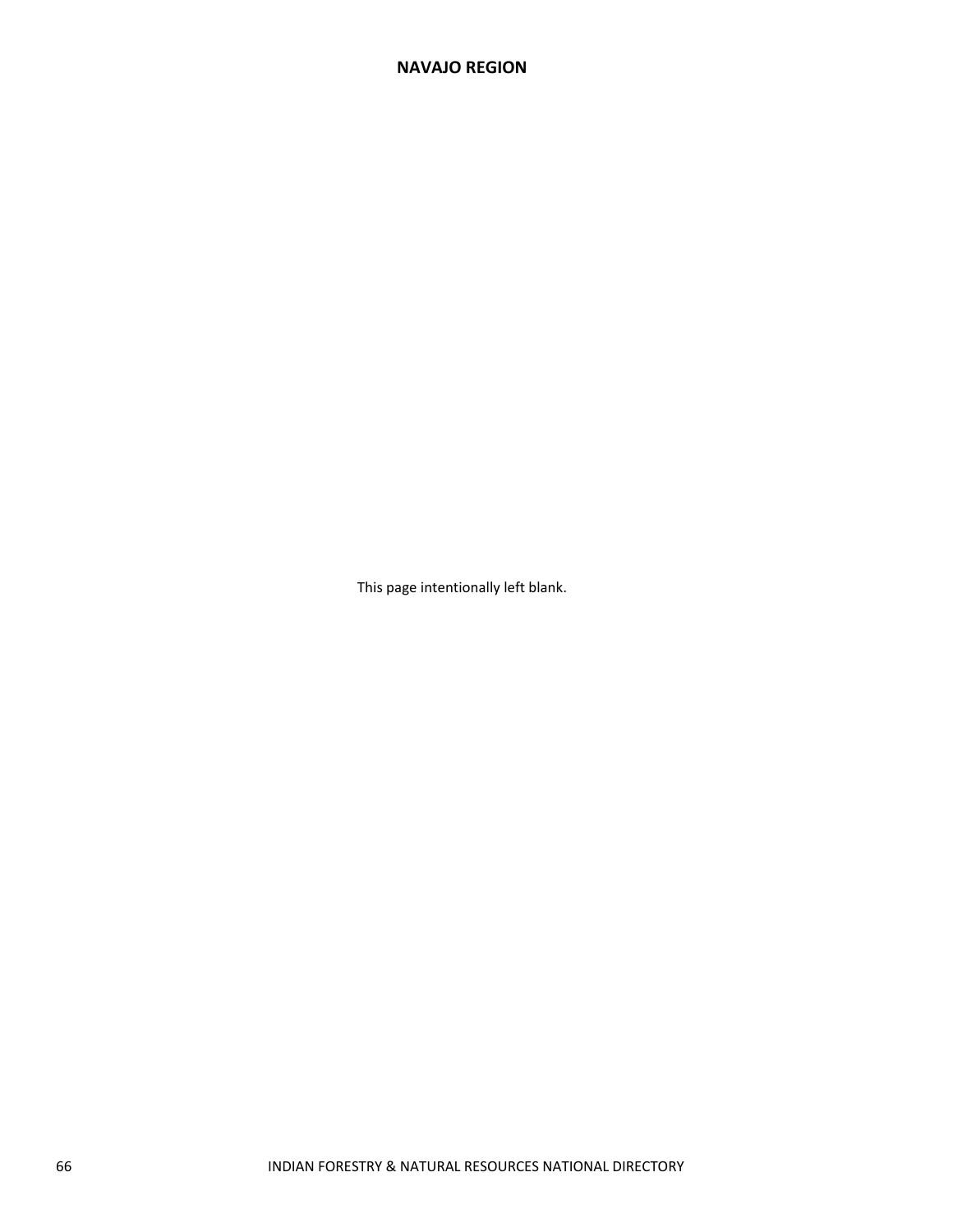# **Northwest Regional Office, BIA Division of Forestry & Wildland Fire Management**

911 NE 11<sup>th</sup> Avenue, 7<sup>th</sup> Floor West

Portland, OR 97232-4182 Updated 8/2018

Telephone: (503) 231‐2040

| Fax:                          | (503) 231-6817-Forestry           | (503) 231-6774-Fire Mgmt. |                          | (503) 808-7576-NW Interagency Coord. |
|-------------------------------|-----------------------------------|---------------------------|--------------------------|--------------------------------------|
| <b>Department/Section</b>     | <b>Title</b>                      | <b>Employee Name</b>      | <b>Email Address</b>     | <b>Phone Number</b>                  |
| Division of Forest Management | <b>Supervisory Forester</b>       | Dale Sebastian            | dale.sebastian@bia.gov   | (503) 231-6802                       |
| <b>Timber Sales</b>           | Timber Sales/Forest Dev. Forester | Ken Borchert              | kenneth.borchert@bia.gov | (503) 231-6296                       |
| Forestry                      | <b>Timber Sale Forester</b>       | Kurt Mettler              | kurt.mettler@bia.gov     | (503) 231-6932                       |
| Forestry                      | Inventory & Planning Forester     | Kelly Hetzler             | kelly.hetzler@bia.gov    | (503) 231-6205                       |
| Forestry                      | Wildlife Biologist                | Anna Schmidt              | anna.schmidt@bia.gov     | (503) 231-6808                       |
| Fire Management               | Fire Management Officer           | Darron Williams           | darron.williams@bia.gov  | (503) 231-6759                       |
| Fire Management               | Assistant Fire Mgmt. Officer      | John Szuic                | john.szulc@bia.gov       | (503) 231-6797                       |
| <b>Fire Management</b>        | <b>Fuels Specialist</b>           | Vacant                    |                          | (503) 231-2175                       |
| Fire Management               | Fire Ecologist                    | Kim Kelly                 | kim.kelly@bia.gov        | (503) 231-2115                       |
| Fire Management               | <b>WUI Specialist</b>             | Jeff Moyer                | jeffrey.moyer@bia.gov    | (503) 231-6806                       |
| <b>Fire Management</b>        | <b>Budget Analyst</b>             | Regina Hoffman            | regina.hoffman@bia.gov   | (503) 231-6800                       |
| <b>Fire Management</b>        | <b>Budget Analyst</b>             | Lena Almeter              | lena.almeter@bia.gov     | (503) 231-2040                       |
| <b>Fire Management</b>        | <b>Grants Specialist</b>          | Jennifer Hebbeler         | jennifer.hebbler@bia.gov | (503) 231-2273                       |
| Fire Management               | <b>Training Specialist</b>        | Mike Gomez                | mike.gomez@bia.gov       | (541) 504-7341                       |
| Fire Management               | Meterologist                      | Eric Wise                 | eric.wise@bia.gov        | (503) 808-2756                       |
| Fire Management               | NWCC Dispatcher                   | Elmer Orosco              | elmer.orosco@bia.gov     | (503) 808-2720                       |
| Forestry/Fire                 | <b>Administrative Assistant</b>   | Maggie Alby               | margaret.alby @bia.gov   | (503) 231-6107                       |

| (208) 686-1887 |                                                                                   |                      | Updated 11/2014     |
|----------------|-----------------------------------------------------------------------------------|----------------------|---------------------|
| (208) 686-1903 |                                                                                   |                      |                     |
| <b>Title</b>   | <b>Employee Name</b>                                                              | <b>Email Address</b> | <b>Phone Number</b> |
| Superintendent | Vacant                                                                            |                      | $(208) 686 - 1887$  |
|                | Coeur d'Alene Agency, BIA<br><b>Forestry Department</b><br>Plummer, ID 83851-0408 |                      |                     |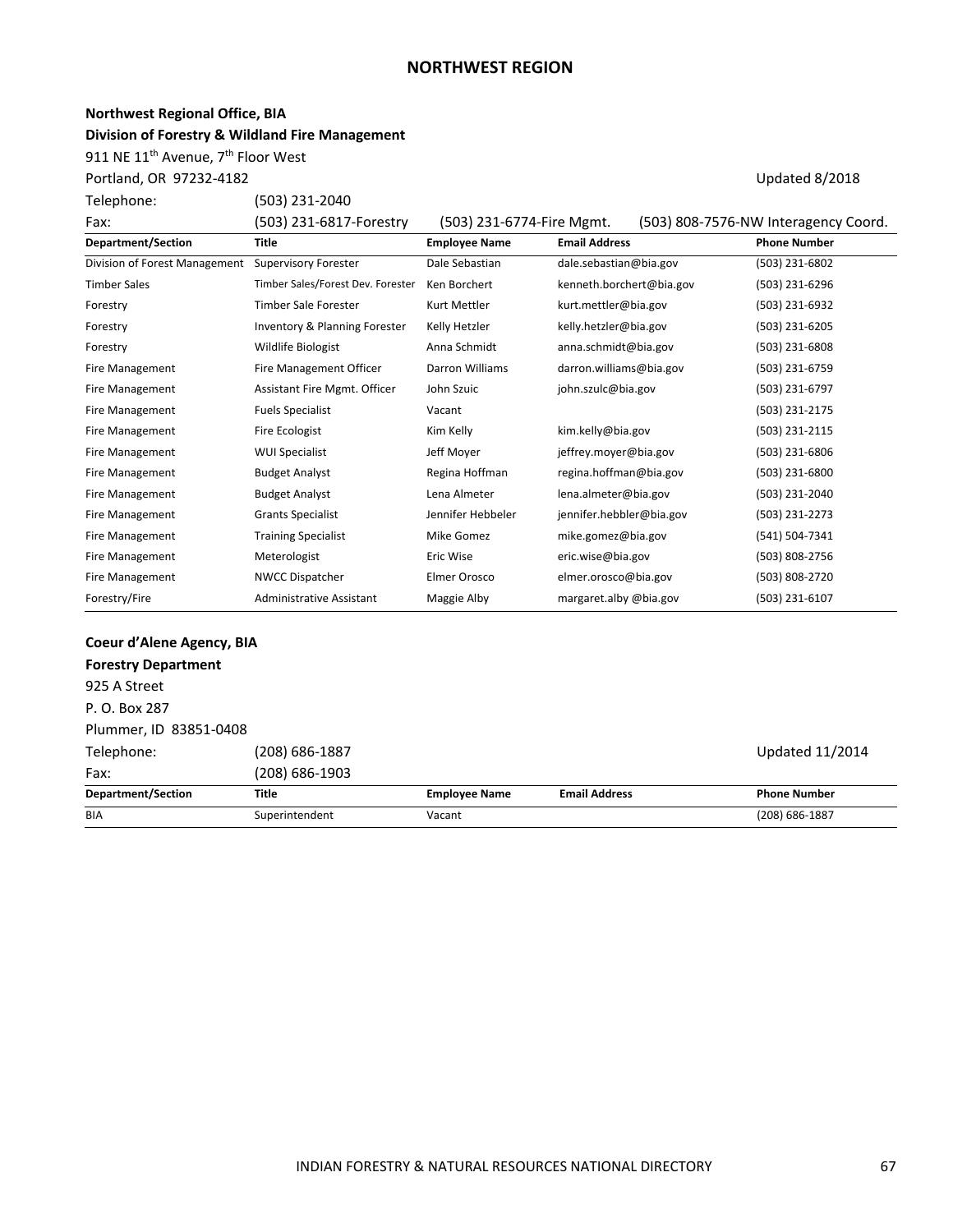# **Colville Agency, BIA**

# **Forestry Department Tribal Employee Mailing Address:**

| P.O. Box 111            |                | Confederated Tribes of the Colville Reservation |                |  |
|-------------------------|----------------|-------------------------------------------------|----------------|--|
| Nespelem, WA 99155-0111 |                | Forestry                                        | Updated 5/2020 |  |
| Telephone:              | (509) 634-2331 | P.O. Box 72                                     |                |  |
| Fax:                    | (509) 634-7094 | Nespelem, WA 99155-0072                         |                |  |

| Fax:                           | (509) 634-7094                           | Nespelem, WA 99155-0072 |                                                        |                     |  |
|--------------------------------|------------------------------------------|-------------------------|--------------------------------------------------------|---------------------|--|
| <b>Department/Section</b>      | <b>Title</b>                             | <b>Employee Name</b>    | <b>Email Address</b>                                   | <b>Phone Number</b> |  |
| <b>Forestry Administration</b> | <b>Forest Manager</b>                    | Joseph Holford          | joseph.holford@bia.gov                                 | (509) 634-2333      |  |
| <b>Forestry Administration</b> | <b>Assistant Forest Manager</b>          | Darrel Dick             | darrel.dick@bia.gov                                    | (509) 634-2333      |  |
| <b>Forestry Administration</b> | Natural Resources Director               | Cody Desautel           | cody.desautel@colvilletribes.com                       | (509) 634-2249      |  |
| <b>Forestry Administration</b> | Senior Office Assistant                  | Raylene Ensminger       | raylene.ensminger@bia.gov                              | (509) 634-2329      |  |
| <b>Forestry Administration</b> | Greenhouse Supervisor                    | Diana Seymour           | cctgreenhouse@cuonlinenow.com                          | (509) 634-2321      |  |
| <b>Forestry Administration</b> | Greenhouse Mechanic                      | Ron Best                | cctgreenhouse@cuonlinenow.com                          | (509) 634-2896      |  |
| <b>Forestry Administration</b> | <b>IRMP Coordinator</b>                  | Chasity Swan            | chaisty.swan@colvilletribes.com                        | (509) 634-2323      |  |
| <b>Forestry Administration</b> | <b>Environmental Specialist</b>          | Cary Tonasket           | cary.tonasket@bia.gov                                  | (509) 634-2361      |  |
|                                | <b>Forestry Administration Fax</b>       |                         |                                                        | (509) 634-2356      |  |
| Omak-Nespelem Forestry         | Timber Sale Officer                      | Jason Dick              | jason.dick@bia.gov                                     | (509) 634-2558      |  |
| Omak-Nespelem Forestry         | Forestry Technician I                    | Adrian Erickson         |                                                        | (509) 722-7095      |  |
| Omak-Nespelem Forestry         | Forestry Technician I<br>(Development)   | Mario Redstar           |                                                        | (509) 634-2599      |  |
| Omak-Nespelem Forestry         | Forestry Aid (Development)               | Miranda Salas           |                                                        | (509) 634-3129      |  |
| Omak-Nespelem Forestry         | Forestry Technician II/III<br>(Presales) | Leland Wellons          | leland.wellons@bia.gov<br>(509) 634-2562               |                     |  |
| Omak-Nespelem Forestry         | Forestry Technician II                   | Charles LaPlante        | charles.laplante.for@colvilletribes.com (509) 634-3129 |                     |  |
|                                | Omak-Nespelem Forestry Fax               |                         |                                                        | (509) 634-4721      |  |
| San Poil Forestry              | Office Assistant IV                      | Caroline Kuehne         | caroline.kuehne@colvilletribes.com                     | (509) 634-3129      |  |
| San Poil Forestry              | Lead Silviculturist Forester             | Jeremy Hunt             |                                                        | (509) 634-3123      |  |
| San Poil Forestry              | Timber Sale Officer                      | Mike Samuels            | michael.samuels@bia.gov                                | (509) 634-3120      |  |
| San Poil Forestry              | Forestry Technician I                    | Carl Saxon              |                                                        | (509) 634-3128      |  |
| San Poil Forestry              | Supervisory Forestry Technician          | James Albertsen         | james.albertsen@colvilletribes.com                     | (509) 634-3130      |  |
| San Poil Forestry              | Forestry Tech II                         | Sam Halvorsen           | sam.halvorsen@colvilletribes.com                       | (509) 634-3128      |  |
| San Poil Forestry              | Forestry Tech II                         | Corby Turner            | corby.turner@colvilletribes.com                        | (509) 634-3128      |  |
|                                | San Poil Forestry Fax                    |                         |                                                        | (509) 634-3149      |  |
| Inchelium Forestry             | District Officer-ACTING                  | Robert Laramie          | robert.laramie@colvilletribes.com                      | (509) 722-7090      |  |
| Inchelium Forestry             | Administrative Staff Assistant           | Wilda Nugent            | wilda.nugent@colvilletribes.com                        | (509) 722-7090      |  |
| Inchelium Forestry             | <b>Timber Accountant</b>                 | Jennifer Peoples        | jennifer.peoples@bia.gov                               | (509) 722-7091      |  |
| Inchelium Forestry             | Lead Silviculturist                      | <b>Barry Coles</b>      | barry.coles@colvilletribes.com                         | (509) 722-7091      |  |
| Inchelium Forestry             | Presales Officer                         | Karen Hoffman           |                                                        | (509) 722-7095      |  |
| Inchelium Forestry             | Presales Forest Technician I             | John Swan               |                                                        | (509) 722-7095      |  |
| Inchelium Forestry             | Forestry Aid/Tech I/II                   | Ryan Stensgar           |                                                        | (509) 722-7095      |  |
| Inchelium Forestry             | Forest Development Officer               | Robert Laramie          |                                                        | (509) 722-7095      |  |
| Inchelium Forestry             | Forest Development Technician            | Joanna Fry              |                                                        | (509) 722-7095      |  |
| Inchelium Forestry             | <b>Check Scaler</b>                      | Regina Seastrom         |                                                        | (509) 722-7092      |  |
|                                | Inchelium Forestry Fax                   |                         |                                                        | (509) 722-6168/7094 |  |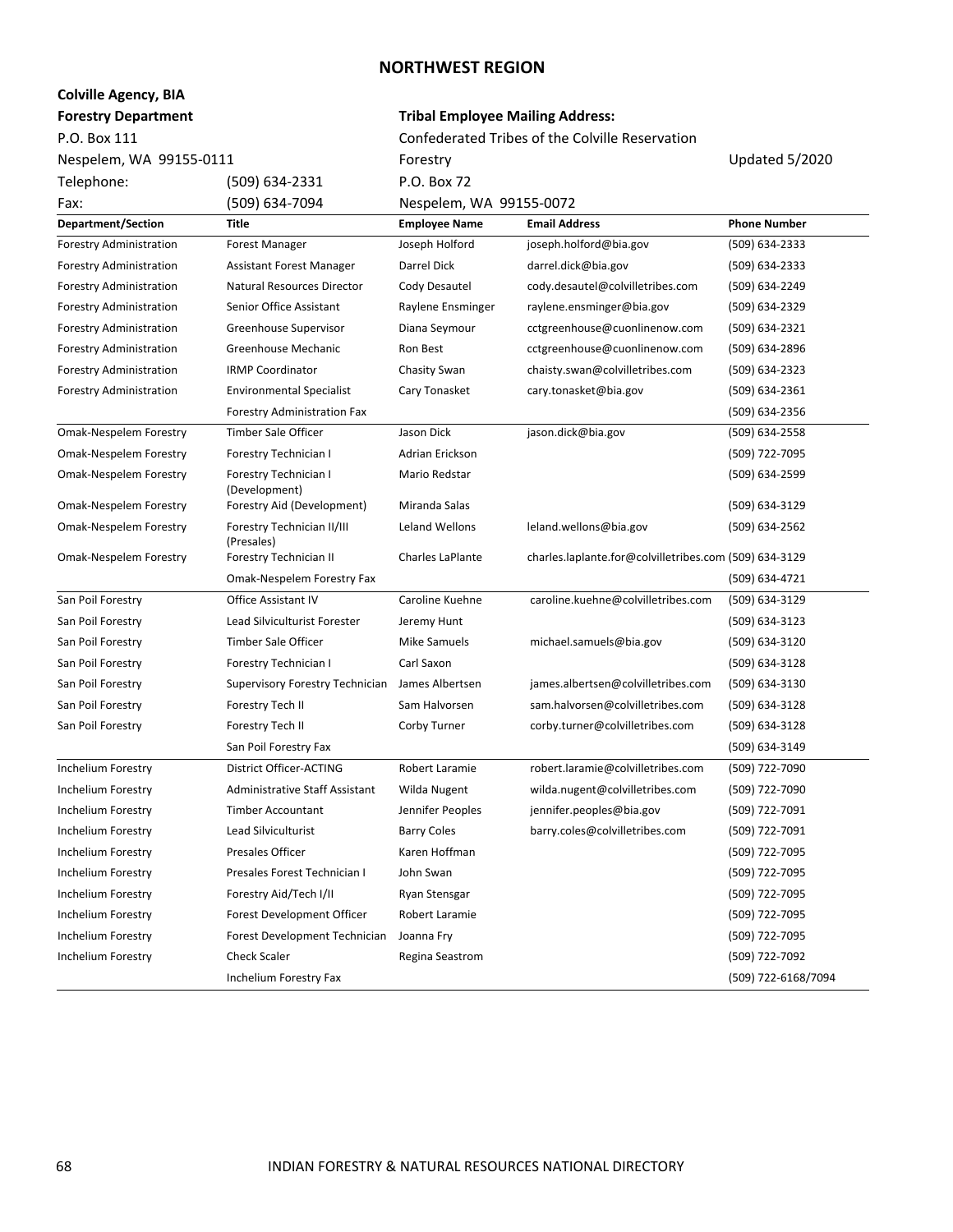#### **Colville Agency, BIA, continued**

| <b>Department/Section</b> | Title                        | <b>Employee Name</b>   | <b>Email Address</b>                                 | <b>Phone Number</b> |
|---------------------------|------------------------------|------------------------|------------------------------------------------------|---------------------|
| <b>Fire Management</b>    | <b>FMO</b>                   | Ike Cawston            | Isaac.cawston@bia.gov                                | (509) 634-3109      |
| Fire Management           | <b>Fuels NFC</b>             | Lonnie Cawston         | lonnie.cawston@colvilletribes.com                    | (509) 634-2563      |
| Fire Management           | Accounting/Finance           | Suesan Clark           | suesan.clark.mtf@colvilletribes.com                  | (509) 634-3115      |
| <b>Fire Management</b>    | Assistant Dispatcher         | Michelle Boyd          | michelle.boyd@colvilletribes.com                     | (509) 634-3106      |
| Fire Management           | Lead Dispatcher              | Debbie Caudell         | debbie.caudell@colvilletribes.com                    | (509) 634-3105      |
| <b>Fire Management</b>    | Warehouse Manager            | Jason Allen            | jason.allen.mtf@colvilletribes.com                   | (509) 634-3134      |
| Fire Management           | Fire Prevention Officer.     | Issac Cawston, Jr.     | isaac.cawston@colvilletribes.com                     | (509) 634-3157      |
| Fire Management           | Fire Prevention Assistant.   | Desomond Yazzie        | desmond.yazzie.mtf@colvilletribes.com (509) 634-3188 |                     |
| Fire Management           | <b>Fuels ISA</b>             | <b>Clint Desautel</b>  | clint.desautel@colvilletribes.com                    | (509) 722-7099      |
| <b>Fire Management</b>    | Fuels ISA                    | <b>Dusty Enminger</b>  | dustin.ensminger@colvilletribes.com                  | (509) 634-3153      |
| Fire Management           | SEAT Base Mgr. - MTFC/Omak   | Liz Dick               |                                                      | (509) 826-1609      |
| Fire Management           | Fuels MTFC                   | John Elliott           | john.elliot@bia.gov                                  | (509) 634-3118      |
| <b>Fire Management</b>    | Fuels MTFC                   | Jason Fulfer           | jason.fulfer@colvilletribes.com                      | (509) 634-3179      |
| Fire Management           | <b>Fuels NFC</b>             | Urisha "Oakie" Marconi | urisha.marconi@colvilletribes.com                    | (509) 634-2362      |
| Fire Management           | Monitoring                   | Tyrell Abrahamson      | tyrell.abrahamson@colvilletribes.com                 | (509) 634-3113      |
| Fire Management           | BAER / Monitoring            | Rebecca Peone          | rebecca.peone.@colvilletribes.com                    | (509) 634-3113      |
| Fire Management           | Shop Mechanic                | Merna Seylor           |                                                      | (509) 634-3108      |
| Fire Management           | <b>Operations Supervisor</b> | <b>Brandon Sutton</b>  | brandon.sutton@colvilletribes.com                    | (509) 634-3110      |
| Fire Management           | Fuels / Aviation             | Deborah Tonasket       | debra.tonasket@colvilletribes.com                    | (509) 634-2592      |
| Fire Management           | Head of Finance              | Enid Wippel            | enid.wippel@colvilletribes.com                       | (509) 634-3107      |
| <b>Fire Management</b>    | Main MTFC Phone              |                        |                                                      | (509) 634-3100      |
| Fire Management           | Dispatch Counter Phone       |                        |                                                      | (509) 634-3104      |
| <b>Fire Management</b>    | <b>Training Center</b>       |                        |                                                      | (509) 634-3169      |
| Fire Management           | <b>Training Center Fax</b>   |                        |                                                      | (509) 634-3167      |
| <b>Fire Management</b>    | SEAT Base - Omak             |                        |                                                      | (509) 826-1609      |
| Fire Management           | SEAT Base - Omak Fax         |                        |                                                      | (509) 826-5966      |
| <b>Fire Management</b>    | MTFC Conference Room         |                        |                                                      | (509) 634-3152      |
| Fire Management           | MTFC Fax                     |                        |                                                      | (509) 634-3149      |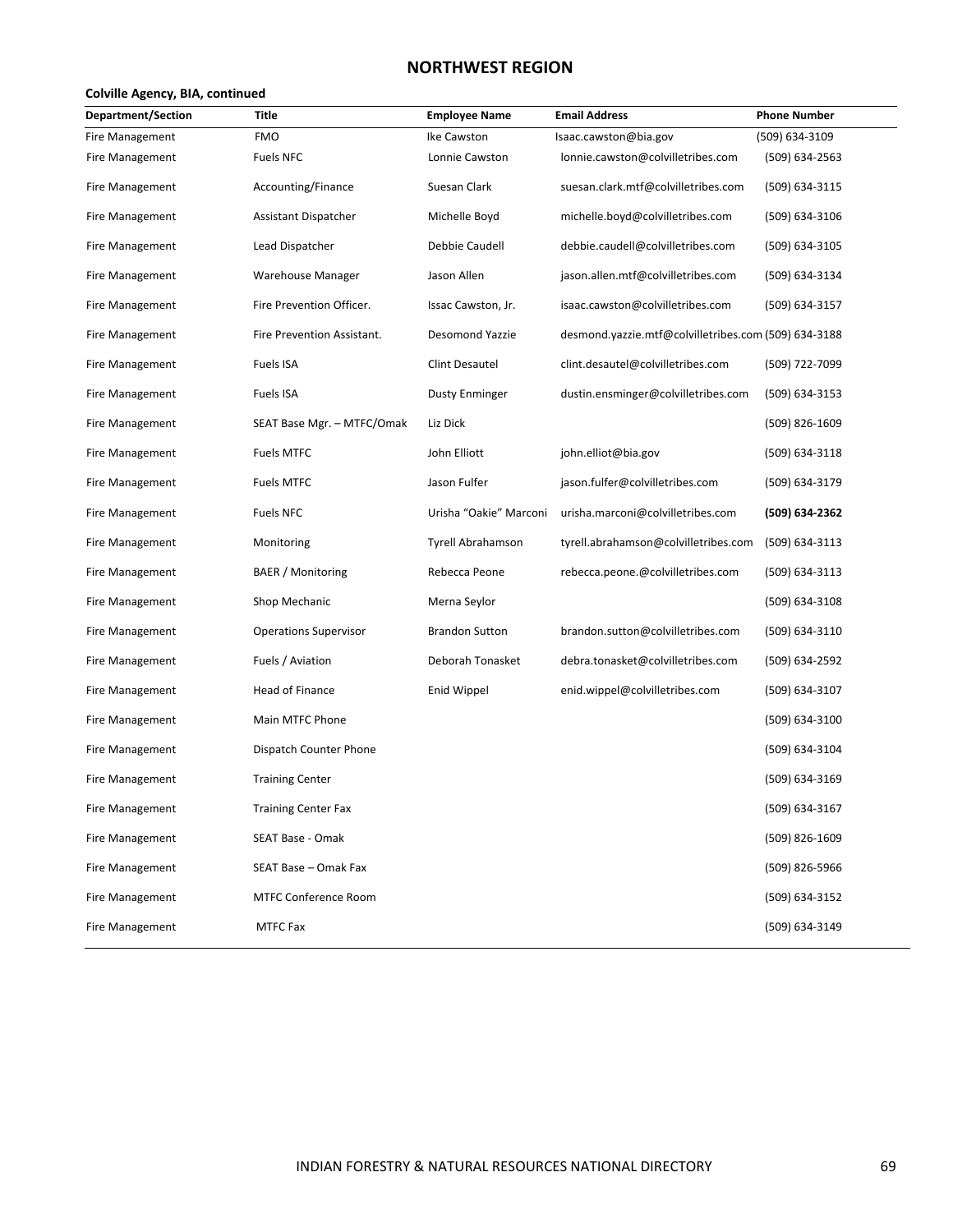| Colville Agency, BIA, continued    |                                              |                         |                                                              |                     |  |  |
|------------------------------------|----------------------------------------------|-------------------------|--------------------------------------------------------------|---------------------|--|--|
| <b>Department/Section</b>          | Title                                        | <b>Employee Name</b>    | <b>Email Address</b>                                         | <b>Phone Number</b> |  |  |
| Fish & Wildlife                    | Program Director                             | Randy Friedlander       | randy.friedlander@colvilletribes.com                         | (509) 634-2113      |  |  |
| Fish & Wildlife                    | <b>Andromous Division Program</b><br>Manager | Kirk Truscott           | kirk.truscott@colvilletribes.com                             | (509) 978-8031      |  |  |
| <b>Hatchery Production Program</b> | Manager                                      | <b>Matthew McDaniel</b> | matthew.mcdaniel.fnw@colvilletribes.c (509) 422-4590<br>om   |                     |  |  |
| <b>Hatchery Production Program</b> | <b>Assistant Manager</b>                     | Jim Andrews             | james.andrews@colvilletribes.com                             | (509) 634-1232      |  |  |
| <b>Hatchery Production Program</b> | <b>Staff Assistant</b>                       | Therilyn Williams       | therilyn.williams.fnw@colvilletribes.co<br>m                 | (509) 422-4580      |  |  |
| <b>Hatchery Production Program</b> | Fish Culturist I                             | Jobe Cate               | jobe.cate.fnw@colvilletribes.com                             | (509) 634-6152      |  |  |
| Hatchery Production Program        | Fish Culturist II                            | <b>Tyler Marcellay</b>  | tyler.marcellay.fnw@colvilletribes.com                       | (509) 634-1445      |  |  |
| <b>Hatchery Production Program</b> | Fish Culturist I                             | Leo Amundson            | leo.amundson.fnw@colvilletribes.com                          | (509) 634-1202      |  |  |
| <b>Hatchery Production Program</b> | Fish Culturist I                             | Virgil Michel           | virgil.michel.fnw@colvilletribes.com                         | (509) 634-1809      |  |  |
| <b>Hatchery Production Program</b> | Fish Culturist I                             | Chanel Somday           | chanel.somday.fnw@colvilletribes.com (509) 634-1174          |                     |  |  |
| <b>Hatchery Production Program</b> | <b>Acclimation Technician Leader</b>         | <b>Tony Clevland</b>    | anthony.cleveland@colvilletribes.com (509) 422-7597          |                     |  |  |
| <b>Hatchery Production Program</b> | Fish Culturist I                             | James Gottfriedson      | james.gottfriedson.fnw@colvilletribes.c (509) 634-6558<br>om |                     |  |  |
| <b>Hatchery Production Program</b> | Fish Culturist I                             | Zachary Wilson-Arthur   | zachary.wilson-<br>arthur.fnw@colvilletribes.com             | (509) 634-6142      |  |  |
| <b>Hatchery Production Program</b> | Maintenance Technician IV                    | Joseph Condon Sr.       | joseph.condonsr@colvilletribes.com                           | (509) 686-0253      |  |  |
| <b>Hatchery Production Program</b> | Sr. Maintenance Technician II                | Joe Frank               | joseph.frank.fnw@colvilletribes.com                          | (509) 634-6148      |  |  |
| Hatchery Science Program           | Manager                                      | Andrea Pearl            | andrea.pearl@colvilletribes.com                              | (509) 422-7437      |  |  |
| Hatchery Science Program           | <b>Fisheries Biologist II</b>                | <b>Brian Dietz</b>      | brian.dietz.fnw@colvilletribes.com                           | (509) 634-6177      |  |  |
| Hatchery Science Program           | Fisheries Biologist I                        | Kirsten Brudevold       | kirsten.brudevold@colvilletribes.com                         | (509) 422-7437      |  |  |
| Hatchery Science Program           | Natural Resources Technician<br>Senior       | <b>Tatum Gunn</b>       | tatum.gunn@colvilletribes.com                                | (509) 634-1345      |  |  |
| Hatchery Science Program           | Natural Resources Technician I               | <b>Vertis Campbell</b>  | vertis.campbell@colvilletribes.com                           | (509) 634-1201      |  |  |
| Hatchery Science Program           | Natural Resources Technician I               | Jesse Marchand          | jesse.marchand.fnw@colvilletribes.com (509) 634-1092         |                     |  |  |
| Hatchery Science Program           | Natural Resources Technician II              | Jackie Roy              | jackie.roy@colvilletribes.com                                |                     |  |  |
| Hatchery Science Program           | Natural Resources Technician<br>Senior       | John Pakootas, Jr.      | john.pakootasjr@colvilletribes.com                           | (509) 631-1749      |  |  |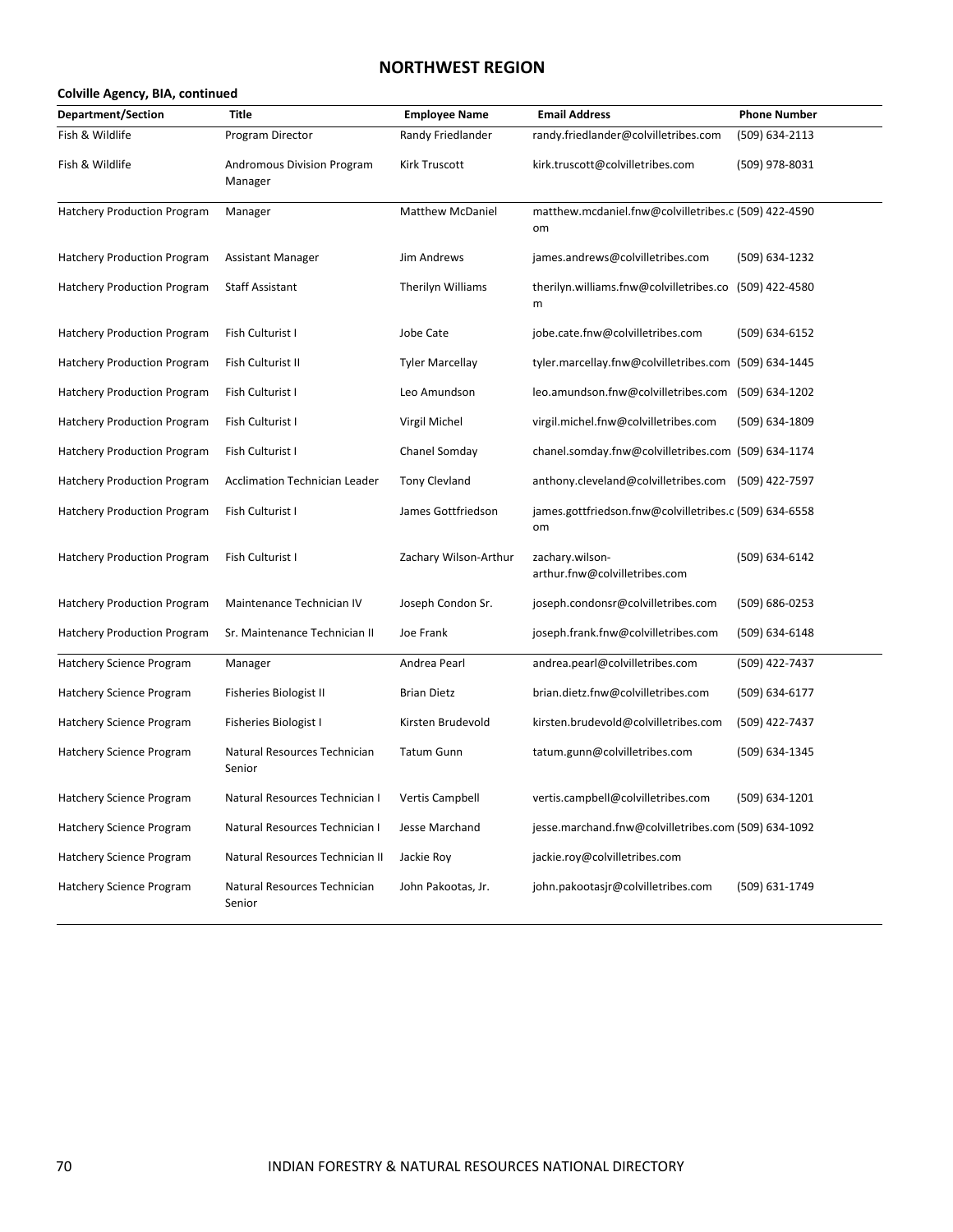| <b>Flathead Agency, BIA</b> |                                  |                      |                      |                        |
|-----------------------------|----------------------------------|----------------------|----------------------|------------------------|
| <b>Box 40</b>               |                                  |                      |                      |                        |
| Pablo, MT 59855-5555        |                                  |                      |                      |                        |
| Telephone:                  | (406) 675-2700                   |                      |                      | <b>Updated 11/2014</b> |
| Fax:                        | (406) 675-2805                   |                      |                      |                        |
| <b>Department/Section</b>   | Title                            | <b>Employee Name</b> | <b>Email Address</b> | <b>Phone Number</b>    |
| BIA                         | <b>Acting Superintendent</b>     | Ernest (Bud) Moran   | Ernest.moran@bia.gov | (406) 675-2700         |
| Fort Hall Agency, BIA       |                                  |                      |                      |                        |
| P. O. Box 220               |                                  |                      |                      |                        |
| Fort Hall, ID 83203-0220    |                                  |                      |                      |                        |
| Telephone:                  | (208) 238-2301                   |                      |                      | Updated 9/2014         |
| Fax:                        | (208) 237-0466                   |                      |                      |                        |
| <b>Department/Section</b>   | Title                            | <b>Employee Name</b> | <b>Email Address</b> | <b>Phone Number</b>    |
| BIA                         | Superintendent                   | Dean Fox             |                      | (208) 238-2301         |
| BIA                         | Forest Manager/FMO               | <b>Ed Christy</b>    | echristy@stribes.com | (208) 478-3785         |
|                             |                                  |                      |                      |                        |
| <b>Makah Agency, BIA</b>    |                                  |                      |                      |                        |
| P.O. Box 115                |                                  |                      |                      |                        |
| Neah Bay, WA 98357-0115     |                                  |                      |                      |                        |
| Telephone:                  | (360) 645-3198                   |                      |                      | <b>Updated 11/2014</b> |
| Fax:                        | (360) 645-3199                   |                      |                      |                        |
| <b>Department/Section</b>   | Title                            | <b>Employee Name</b> | <b>Email Address</b> | <b>Phone Number</b>    |
| BIA                         | Superintendent                   | Vacant               |                      | (360) 645-3198         |
| Metlakatla Agency, BIA      |                                  |                      |                      |                        |
| P. O. Box 450               |                                  |                      |                      |                        |
| Metlakatla, AK 99926-0450   |                                  |                      |                      |                        |
|                             |                                  |                      |                      |                        |
| Telephone:<br>Fax:          | (907) 886-3791<br>(907) 886-7738 |                      |                      | <b>Updated 11/2014</b> |
| <b>Department/Section</b>   | Title                            | <b>Employee Name</b> | <b>Email Address</b> | <b>Phone Number</b>    |
| BIA                         | Superintendent                   | Vacant               |                      | (907) 886-3791         |
|                             |                                  |                      |                      |                        |
| Northern Idaho Agency, BIA  |                                  |                      |                      |                        |
| P. O. Drawer 277            |                                  |                      |                      |                        |
| Lapwai, ID 83540-0277       |                                  |                      |                      |                        |
| Telephone:                  | (208) 843-9411                   |                      |                      | <b>Updated 11/2014</b> |
| Fax:                        | (208) 843-9440                   |                      |                      |                        |
|                             |                                  | <b>Employee Name</b> | <b>Email Address</b> | <b>Phone Number</b>    |
| Department/Section          | <b>Title</b>                     |                      |                      |                        |

Aberdeen, WA 98520 Telephone: (360) 533‐9100 Updated 11/2014 Fax: (360) 533‐9141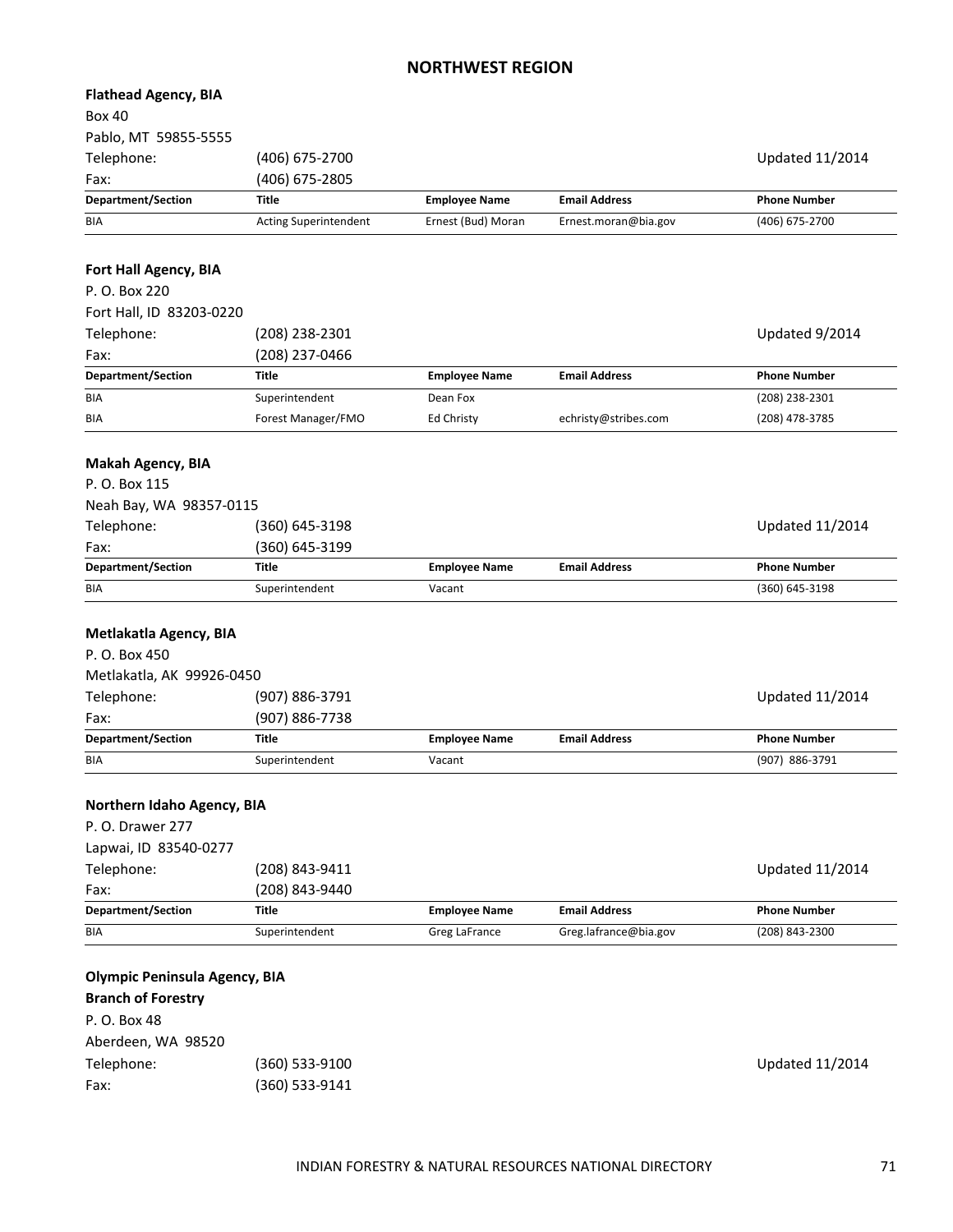| Olympic Peninsula Agency, continued         |                              |                                                          |                                      |                        |
|---------------------------------------------|------------------------------|----------------------------------------------------------|--------------------------------------|------------------------|
| <b>Department/Section</b>                   | <b>Title</b>                 | <b>Employee Name</b>                                     | <b>Email Address</b>                 | <b>Phone Number</b>    |
| BIA                                         | Superintendent               | Gregory K. Masten                                        | gregory.masten@bia.gov               | (360) 533-9100         |
| <b>Puget Sound Agency, BIA</b>              |                              |                                                          |                                      |                        |
| <b>Branch of Forestry/Natural Resources</b> |                              |                                                          |                                      |                        |
| 2707 Colby Ave, Ste. 1101                   |                              |                                                          |                                      |                        |
| Everett, WA 98201                           |                              |                                                          |                                      |                        |
| Telephone:                                  | (425) 258-2651               |                                                          |                                      | <b>Updated 11/2014</b> |
| Fax:                                        | (425) 258-1254               |                                                          |                                      |                        |
| Department/Section                          | Title                        | <b>Employee Name</b>                                     | <b>Email Address</b>                 | <b>Phone Number</b>    |
| Natural Resource                            | <b>Acting Superintendent</b> | Don Chambellan                                           | donald.chambellan@bia.gov            | (425) 258-2651         |
| <b>Siletz Agency, BIA</b>                   |                              |                                                          |                                      |                        |
| P.O. Box 569                                |                              |                                                          |                                      |                        |
| Siletz, OR 97380                            |                              |                                                          |                                      |                        |
| Telephone:                                  | (541) 444-2579               |                                                          |                                      | <b>Updated 11/2014</b> |
| Fax:                                        | (541) 444-2243               |                                                          |                                      |                        |
| <b>Department/Section</b>                   | <b>Title</b>                 | <b>Employee Name</b>                                     | <b>Email Address</b>                 | <b>Phone Number</b>    |
| <b>Contact Regional Office</b>              | <b>Regional Director</b>     | <b>Stanley Speaks</b>                                    | arthur.fisher@bia.gov (general info) | (541) 444-2679         |
|                                             |                              |                                                          |                                      |                        |
| <b>Spokane Agency, BIA</b>                  |                              |                                                          |                                      |                        |
| P.O. Box 389                                |                              |                                                          |                                      |                        |
| Wellpinit, WA 99040                         |                              |                                                          |                                      |                        |
| Telephone:                                  | (509) 258-4561               |                                                          |                                      |                        |
| Fax:                                        | (509) 258-7542               |                                                          |                                      |                        |
| <b>Department/Section</b>                   | <b>Title</b>                 | <b>Employee Name</b>                                     | <b>Email Address</b>                 | <b>Phone Number</b>    |
|                                             |                              | See Spokane Tribal/BIA Forestry for listings on page 90  |                                      |                        |
| <b>Taholah Agency, BIA</b>                  |                              |                                                          |                                      |                        |
| P. O. Box 39                                |                              |                                                          |                                      |                        |
| Taholah, WA 98587                           |                              |                                                          |                                      |                        |
| Telephone:                                  | (360) 276-4850/8211          |                                                          |                                      |                        |
| Fax:                                        | (360) 276-4853               |                                                          |                                      |                        |
| <b>Department/Section</b>                   | <b>Title</b>                 | <b>Employee Name</b>                                     | <b>Email Address</b>                 | <b>Phone Number</b>    |
|                                             |                              | See Quinault Tribal/BIA Forestry for listings on page 87 |                                      |                        |
| <b>Umatilla Agency, BIA</b>                 |                              |                                                          |                                      |                        |
| P.O. Box 520                                |                              |                                                          |                                      |                        |
| Pendleton, OR 97801                         |                              |                                                          |                                      |                        |
| Telephone:                                  | (541) 278-3786               |                                                          |                                      | Updated 5/2020         |
| Fax:                                        | (541) 278-3791               |                                                          |                                      |                        |
| <b>Department/Section</b>                   | <b>Title</b>                 | <b>Employee Name</b>                                     | <b>Email Address</b>                 | <b>Phone Number</b>    |
| Administration                              | Superintendent               | Michael Jackson                                          | michael.jackson@bia.gov              | (541) 278-3786         |
|                                             |                              |                                                          |                                      |                        |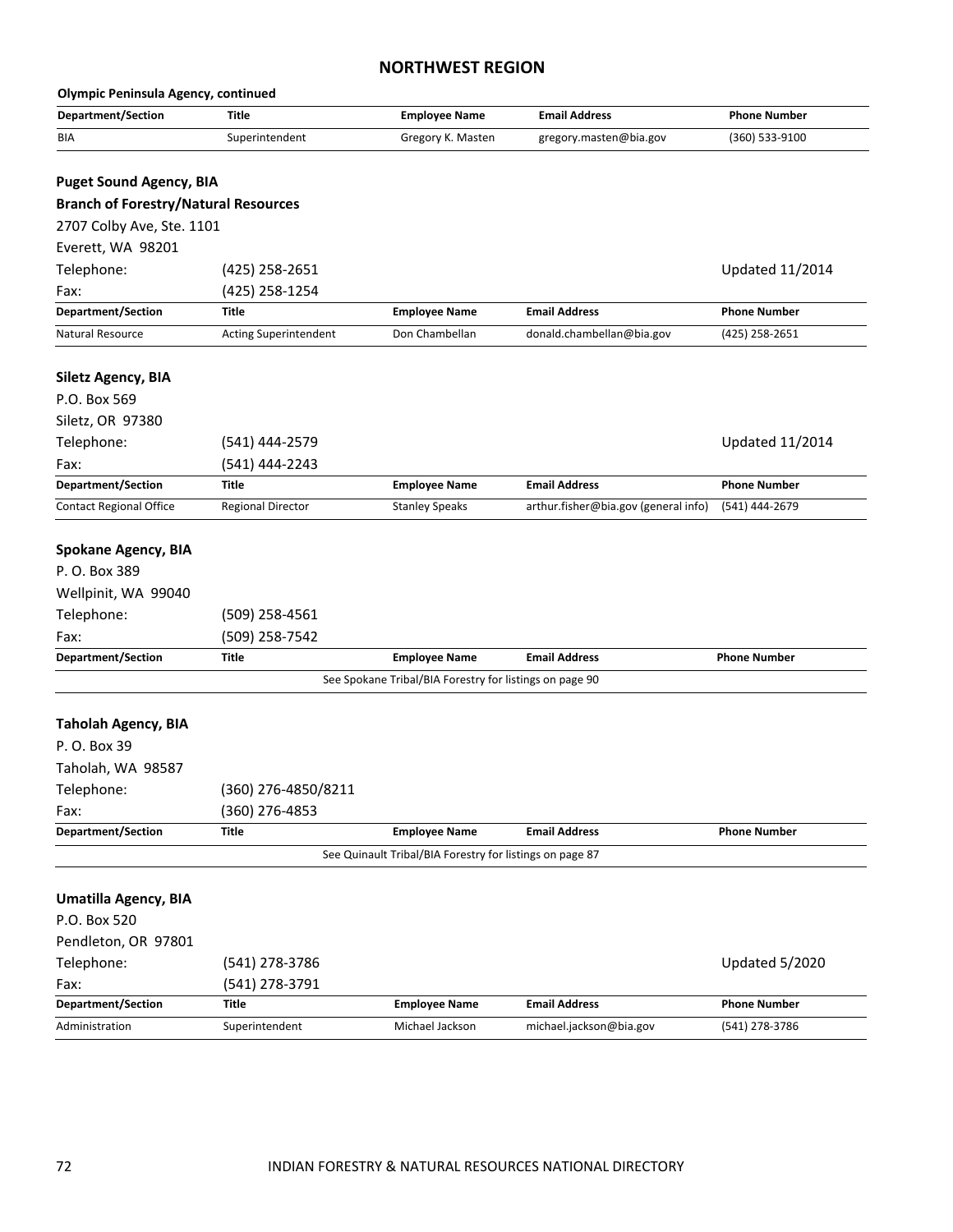# **Warm Springs Agency, BIA Branch of Forestry**  P.O. Box 1239 Warm Springs, OR 97761 Telephone: (541) 553-2416 Fax: (541) 553‐2432

**Yakama Agency, BIA**

| <b>Branch of Forestry</b>      |                              |                          |                                         |                           |  |
|--------------------------------|------------------------------|--------------------------|-----------------------------------------|---------------------------|--|
| P.O. Box 632                   |                              |                          | <b>Tribal Employee Mailing Address:</b> |                           |  |
| Toppenish, WA 98948            |                              |                          | Yakama Nation-Forestry                  |                           |  |
| Telephone:                     | (509) 865-2373               |                          | P.O. Box 151                            |                           |  |
| Fax:                           | (509) 865-2049               |                          | Toppenish, WA 98948                     | <b>Updated 11/2012</b>    |  |
| <b>Email Address:</b>          | gis@yakama.com               |                          |                                         |                           |  |
| <b>Department/Section</b>      | Title                        | <b>Employee Name</b>     | <b>Email Address</b>                    | <b>Phone Number</b>       |  |
| Forestry Admin.                | <b>Forest Manager</b>        | vacant                   |                                         | (509) 865-2373, ext. 4201 |  |
| <b>Forest Management</b>       | Asst. Forest Manager         | Arnie Peterson           |                                         | (509) 865-2373, ext. 4206 |  |
| <b>Forestry Timber Sales</b>   | Asst. Forest Manager         | <b>Richard Gerhardus</b> |                                         | (509) 865-2373, ext. 4210 |  |
| <b>Forestry Timber Sales</b>   | Supervisory Forest Tech.     | Nick Swan                |                                         | (509) 865-2373, ext. 4218 |  |
| <b>Forestry Timber Sales</b>   | <b>Check Scaler</b>          | <b>Arlen Moses</b>       |                                         | (509) 865-2373, ext. 4218 |  |
| <b>Forestry Timber Sales</b>   | <b>Check Scaler</b>          | <b>Frank Gunnier</b>     |                                         | (509) 865-2373, ext. 4218 |  |
| <b>Forestry Timber Sales</b>   | Accounting Tech.             | Monica Roy               |                                         | (509) 865-2373, ext. 4229 |  |
| <b>Forestry Timber Sales</b>   | <b>Accounting Supervisor</b> | Dora Ganuelas            |                                         | (509) 865-2373, ext. 4211 |  |
| <b>Forestry Timber Sales</b>   | Accounting Tech.             | Vacant                   |                                         | (509) 865-2373, ext. 4189 |  |
| <b>Forestry Pre-Sales</b>      | <b>Supervisor Forester</b>   | Vacant                   |                                         | (509) 865-2373, ext. 4207 |  |
| <b>Forestry Pre-Sales</b>      | Forester                     | Eric Jolliffe            |                                         | (509) 865-2373, ext. 4186 |  |
| <b>Forestry Pre-Sales</b>      | Forester                     | <b>Timothy McCoy</b>     |                                         | (509) 865-2373, ext. 4186 |  |
| <b>Forestry Pre-Sales</b>      | Forester                     | Glen Yallup              |                                         | (509) 865-2373, ext. 4272 |  |
| <b>Forestry Pre-Sales</b>      | Forester                     | Trudy W. Pinkham         |                                         | (509) 865-2373, ext. 4247 |  |
| <b>Glenwood Ranger Station</b> | Supervisory Forester         | Bryan Keithly            |                                         | (509) 364-3327            |  |
| <b>Glenwood Ranger Station</b> | Forestry Technician          | LJ Fiander               |                                         | (509) 364-3327            |  |
| <b>Glenwood Ranger Station</b> | Forestry Technician          | Vacant                   |                                         | (509) 364-3327            |  |
| <b>Glenwood Ranger Station</b> | Supervisory Forest Tech.     | George Sanchey           |                                         | (509) 364-3327/3462       |  |
| <b>Glenwood Ranger Station</b> | Forestry Technician          | Leroy Decoteau           |                                         | (509) 364-3327/3462       |  |
| White Swan Ranger Station      | <b>Forestry Clerk</b>        | <b>Mildred Piel</b>      |                                         | (509) 874-2141            |  |
| White Swan Ranger Station      | Forester                     | Vacant                   |                                         | (509) 874-2141            |  |
| White Swan Ranger Station      | Forester                     | <b>Robert Mallary</b>    |                                         | (509) 874-2141            |  |
| White Swan Ranger Station      | Forester                     | Vacant                   |                                         | (509) 874-2141            |  |
| White Swan Ranger Station      | Forester                     | Bryan Taylor             |                                         | (509) 874-2141            |  |
| White Swan Ranger Station      | Forester                     | <b>Wyett Wallace</b>     |                                         | (509) 874-2141            |  |
| White Swan Ranger Station      | Forest Technician            | Alvin James              |                                         | (509) 874-2141            |  |
| White Swan Ranger Station      | Forest Technician            | Roger Sanchey            |                                         | (509) 874-2141            |  |
| White Swan Ranger Station      | Forest Technician            | Luke L. Wahpat           |                                         | (509) 874-2141            |  |
| White Swan Ranger Station      | Forest Technician            | Terry Wolfsberger        |                                         | (509) 874-2141            |  |
| White Swan Ranger Station      | Forest Tech.-TSO             | Lindsay Maldonado        |                                         | (509) 874-2141            |  |
| White Swan Ranger Station      | Forest Tech.-TSO             | John A. Mespile          |                                         | (509) 874-2141            |  |
| White Swan Ranger Station      | Forest Tech.-TSO             | Rodney J. Smartlowit     |                                         | (509) 874-2141            |  |
| White Swan Ranger Station      | Forest Tech.-TSO             | Gene A. Sutterlict       |                                         | (509) 865-2373            |  |
| White Swan Ranger Station      | Supervisory Forest Tech.     | Harvey B. James          |                                         | (509) 874-2141            |  |
| Fire Management-WSRS           | <b>FMO</b>                   | Vacant                   |                                         | (509) 865-6653, ext. 4212 |  |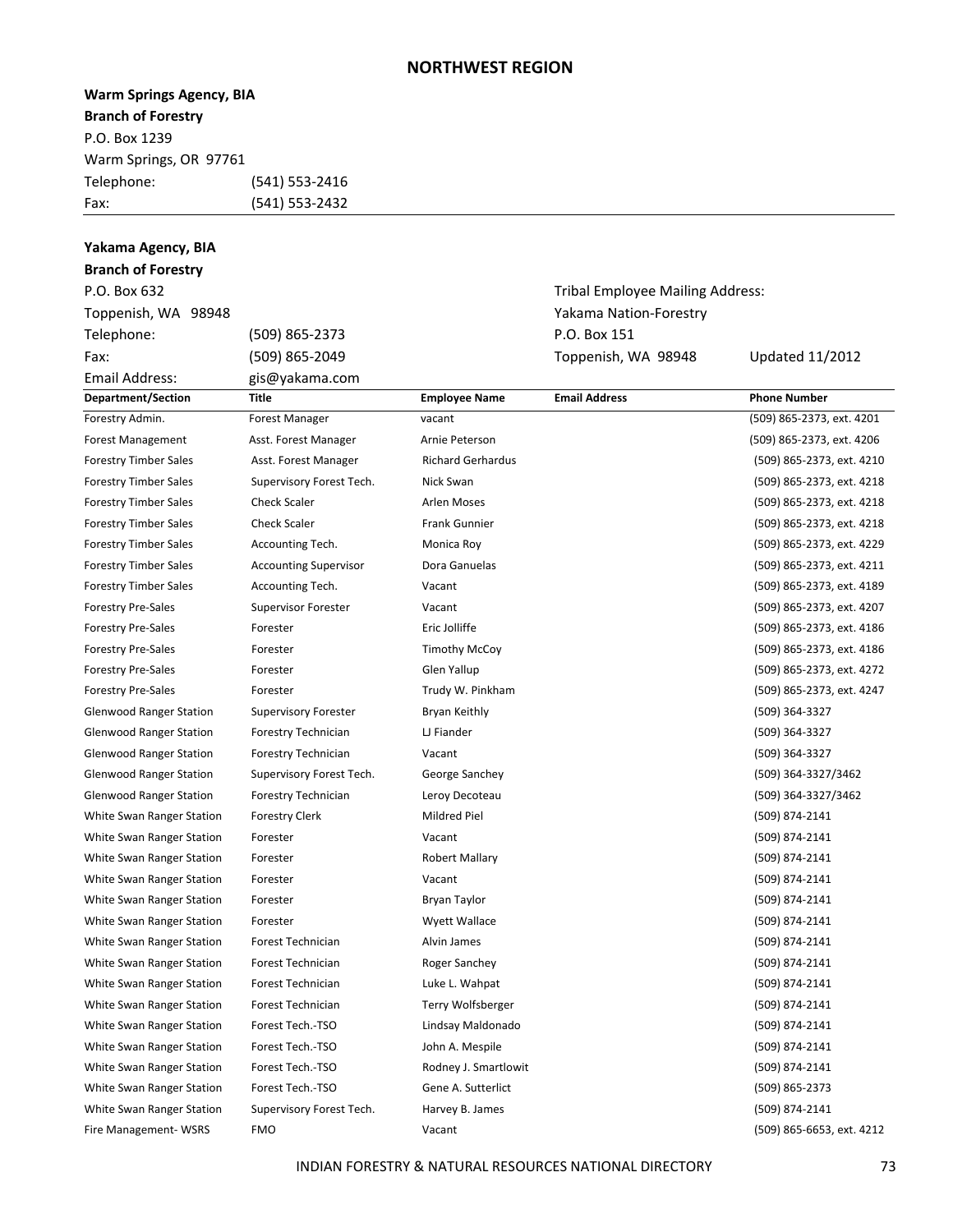#### **Yakama Agency, BIA, continued**

| Department/Section           | Title                            | <b>Employee Name</b>      | <b>Email Address</b> | <b>Phone Number</b>       |
|------------------------------|----------------------------------|---------------------------|----------------------|---------------------------|
| White Swan Ranger Station    | Forester                         | Everett Issac             |                      | (509) 874-2141            |
| White Swan Ranger Station    | Forester                         | <b>Travis Calderwood</b>  |                      | (509) 874-2141            |
| White Swan Ranger Station    | Forester                         | <b>Russell McCloud</b>    |                      | (509) 874-2141            |
| White Swan Ranger Station    | Forester                         | Steve Rigdon              |                      | (509) 874-2141            |
| White Swan Ranger Station    | Forester Tech. I                 | Bryan Finley              |                      | (509) 874-2141            |
| White Swan Ranger Station    | Forester Tech. II                | Monica Roy                |                      | (509) 874-2141            |
| White Swan Ranger Station    | Forester Tech. II                | Sarah Arquette            |                      | (509) 874-2141            |
| White Swan Ranger Station    | Forester Tech. III               | Victor Andy               |                      | (509) 874-2141            |
| White Swan Ranger Station    | Forester Tech. III               | William Andy              |                      | (509) 874-2141            |
| White Swan Ranger Station    | Forester Tech. III               | Oscar Finley, Sr.         |                      | (509) 874-2141            |
| White Swan Ranger Station    | Forester Tech. III               | Mike Hert                 |                      | (509) 874-2141            |
| White Swan Ranger Station    | Forester Tech. III               | Frank Kuneki              |                      | (509) 874-2141            |
| White Swan Ranger Station    | Forester Tech. III               | <b>Francis Sutterllot</b> |                      | (509) 874-2141            |
| White Swan Ranger Station    | Forester Tech. III               | <b>Francis Tulee</b>      |                      | (509) 874-2141            |
| White Swan Ranger Station    | Forester Tech. III               | Rodney Ward               |                      | (509) 874-2141            |
| White Swan Ranger Station    | Forestry Technician              | Jesse Yallup              |                      | (509) 865-5121, ext. 4648 |
| White Swan Ranger Station    | Forestry Technician              | Wilber Lomekema           |                      | (509) 874-2141            |
| White Swan Ranger Station    | <b>OAIII</b>                     | Julie Ambrose             |                      | (509) 874-2141            |
| Forestry-Fire Management     | Lead Fire Dispatcher             | Bonnie L. Spencer         |                      | (509) 865-6653, ext. 4219 |
| Forestry-Fire Management     | Asst. Dispatcher                 | <b>Gary Peters</b>        |                      | (509) 865-6653, ext. 4213 |
| Forestry-Fire Management     | Bookkeeper                       | Vacant                    |                      | (509) 865-6653, ext. 4214 |
| Forestry-Silviculture Fuels  | Forestry Technician              | <b>Charles Pimms</b>      |                      | (509) 874-8889            |
| Forestry-Silviculture Fuels  | Forestry Technician              | Don Jones                 |                      | (509) 874-8889            |
| Silviculture-White Swan      | Forestry Tech. IV                | Orin Miller, Jr.          |                      | (509) 874-8889            |
| Silviculture-White Swan      | Forestry Tech. III               | Joseph G. Mesplie         |                      | (509) 874-8889            |
| Silviculture-White Swan      | Forestry Tech. III               | Vacant                    |                      | (509) 874-8889            |
| Silviculture                 | Forestry Tech. IV                | Roy A. Moore              |                      | (509) 865-2373, ext. 4217 |
| Silviculture-White Swan      | Forestry Tech. III               | Deland R. Olney           |                      | (509) 874-8889            |
| Silviculture-White Swan      | Forestry Tech. II                | Jacob M. Spencer          |                      | (509) 874-8889            |
| Silviculture                 | Forestry Tech. III               | <b>Patrick Stevens</b>    |                      | (509) 865-2373, ext. 4217 |
| Silviculture-White Swan      | Forestry Tech. III               | Rodney Ward               |                      | (509) 874-8889            |
| Forestry-GIS                 | Programmer Analyst II            | Portia Shields            |                      | (509) 865-2373, ext. 4220 |
| Forestry Admin.              | Accountant I                     | Arlea M. Meninick         |                      | (509) 865-2373, ext. 4185 |
| Forestry Admin.              | Bookkeeper II                    | Antonia Stevens           |                      | (509) 865-2373, ext. 4242 |
| Forestry Admin.              | <b>Education Specialist</b>      | Noelle Eagleheart         |                      | (509) 865-2373, ext. 4745 |
| <b>Forestry Timber Sales</b> | <b>Forest Protection Officer</b> | Perry Harrison            |                      | (509) 865-2373, ext. 4218 |
| <b>Forestry Timber Sales</b> | Admin. Forester                  | Jessica Spencer           |                      | (509) 865-2373, ext. 4218 |
| <b>Forestry Pre-Sales</b>    | Forestry Technician              | Amelia Abrams             |                      | (509) 865-2373, ext. 4186 |
| <b>Forestry Pre-Sales</b>    | Forestry Technician              | Jon Sampson               |                      | (509) 865-2373, ext. 4186 |
| <b>Forest Management</b>     | OAIII                            | Cecelia Yallup            |                      | (509) 865-2373, ext. 4209 |
| Forestry Inventory           | Admin. Forester                  | Mark Petruncio            | petruncio@yakama.com | (509) 865-2373, ext. 4178 |
| Forestry Inventory           | Forestry Technician              | George Strong             |                      | (509) 865-2373, ext. 4271 |
| Forestry Inventory           | Forestry Technician              | <b>Brady Phillips</b>     |                      | (509) 865-2373, ext. 4271 |
| Forestry Inventory           | Forestry Technician              | Melvin Skahan             |                      | (509) 865-2373, ext. 4271 |
| <b>Forestry Engineering</b>  | Supervisory Engineer             | Freddie Ike, Jr.          |                      | (509) 865-2373, ext. 4208 |
| <b>Forestry Engineering</b>  | <b>Project Engineering</b>       | <b>Archie Washines</b>    |                      | (509) 865-2373, ext. 4208 |
| <b>Forestry Engineering</b>  | Surveyor II                      | Duane E. Clark            |                      | (509) 865-2373, ext. 4243 |
| <b>Forestry Engineering</b>  | Surveyor II                      | Paul E. Tulee             |                      | (509) 865-2373, ext. 4243 |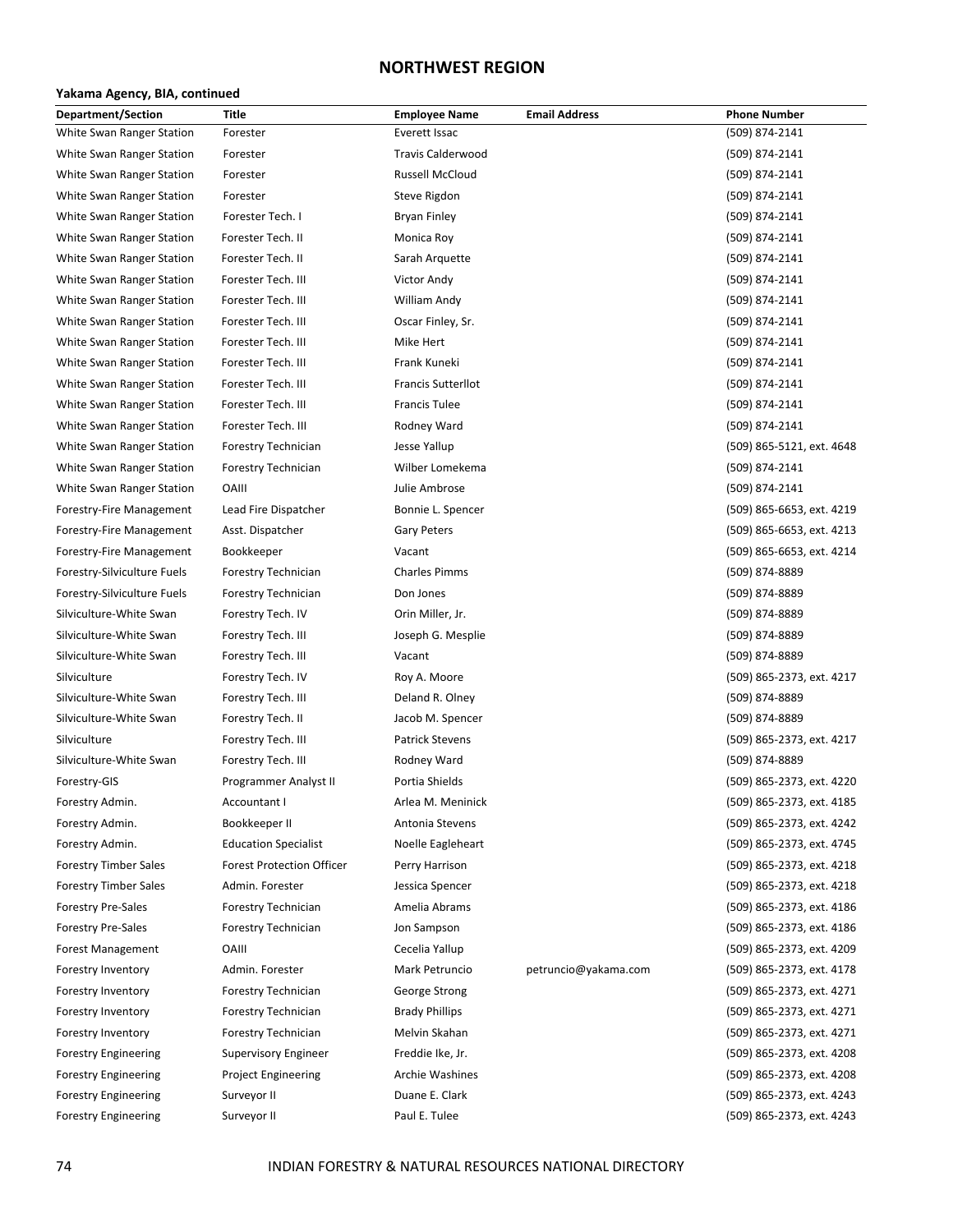#### **Yakama Agency, BIA, continued**

| Department/Section              | <b>Title</b>                | <b>Employee Name</b>     | <b>Email Address</b> | <b>Phone Number</b>       |
|---------------------------------|-----------------------------|--------------------------|----------------------|---------------------------|
| <b>Forestry Engineering</b>     | Surveyor II                 | Roderick Cowapoo         |                      | (509) 865-2373, ext. 4208 |
| <b>Forestry Engineering</b>     | Surveyor II                 | Albert Doublerunner      |                      | (509) 865-2373, ext. 4208 |
| Silviculture                    | Forester                    | Willy Schuster           |                      | (509) 865-2255            |
| <b>Glenwood Ranger Station</b>  | Forester                    | Luke Skarlupka           |                      | (509) 364-3328            |
| <b>Glenwood Ranger Station</b>  | Forester                    | <b>Brian Williams</b>    |                      | (509) 364-3328            |
| <b>Glenwood Ranger Station</b>  | Forester                    | Del McDaniel             |                      | (509) 364-3328            |
| <b>Glenwood Ranger Station</b>  | Forestry Technician         | <b>Benjamin Quaempts</b> |                      | (509) 364-3328            |
| <b>Glenwood Ranger Station</b>  | Forestry Technician         | Ryan Sanchey             |                      | (509) 364-3327/3462       |
| <b>Glenwood Ranger Station</b>  | Forestry Technician         | Cassie Arguette          |                      | (509) 364-3327/3462       |
| <b>Glenwood Ranger Station</b>  | Forestry Technician         | Stacie Baker             |                      | (509) 364-3327/3462       |
| <b>Glenwood Ranger Station</b>  | Forestry Technician         | Anne Rae Gleason         |                      | (509) 364-3327/3462       |
| <b>Glenwood Ranger Station</b>  | Forestry Technician         | Marty Pooler             |                      | (509) 364-3327/3462       |
| <b>Glenwood Ranger Station</b>  | Forestry Technician         | Vacant                   |                      | (509) 364-3327/3462       |
| <b>Glenwood Ranger Station</b>  | Forestry Technician         | Anthony Setller          |                      | (509) 364-3327/3462       |
| <b>Glenwood Ranger Station</b>  | Forestry Technician         | Duane Spino              |                      | (509) 364-3327/3462       |
| <b>Glenwood Ranger Station</b>  | Forestry Technician         | Audon Torneo             |                      | (509) 364-3327/3462       |
| <b>Glenwood Ranger Station</b>  | <b>Administrative Clerk</b> | Raylene Steinbach        |                      | (509) 364-3327            |
| <b>Forestry Fire Management</b> | <b>Assistant FMO</b>        | Theodore P. Stevens      |                      | (509) 865-6653, ext. 4215 |
| <b>Forestry Fire Management</b> | <b>Fuels Manager</b>        | Ralph Sampson, Jr.       |                      | (509) 874-8889            |
| <b>Forestry Fire Management</b> | Planner                     | Everett Isaac            |                      | (509) 874-8889            |
| Silviculture-Toppenish          | Forestry Technician         | Richard Fiander          |                      | (509) 865-2373, ext. 4217 |

# **TRIBAL PROGRAMS**

#### **Burns‐Paiute Tribe**

| H.C. 71, 100 Pasigo St. |                  |                      |                                   |                        |
|-------------------------|------------------|----------------------|-----------------------------------|------------------------|
| Burns, OR 97720         |                  |                      |                                   |                        |
| Telephone:              | (541) 573-2088   |                      |                                   |                        |
| Fax:                    | (541) 573-2323   |                      |                                   |                        |
| Department/Section      | Title            | <b>Employee Name</b> | <b>Email Address</b>              | <b>Phone Number</b>    |
| Administration          | Chairwoman       | Wanda Johnson        | wanda.johnson@burnspaiute-nsn.gov | (541) 573-1910         |
| Fish & Wildlife         | Director         | Lawrence Schwabe     | lschwabe@centurytel.net           | (541) 573-1375         |
| Fish & Wildlife         | Wildlife Manager | David Speten         | David.speten@burnspaiute-nsn.gov  | (541) 573-1375         |
| Environmental           | Manager          | Jason Fenton         | ifenton@centurytel.net            | (541) 573-1375, ext. 5 |

#### **Chehalis Tribe Business Committee**

P.O. Box 536

| Oakville, WA 98568 |                |  |  |
|--------------------|----------------|--|--|
| Telephone:         | (360) 273-5911 |  |  |
| Fax:               | (360) 273-5914 |  |  |

| Department/Section        | Title                                      | <b>Employee Name</b> | <b>Email Address</b>          | <b>Phone Number</b>       |
|---------------------------|--------------------------------------------|----------------------|-------------------------------|---------------------------|
| <b>Business Committee</b> | Chairman                                   | David Burnett        |                               | (360) 273-5911            |
| Natural Resources         | Director                                   | Mark White           | mwhite@chehalistribe.org      | (360) 273-5911, ext. 1551 |
| <b>Natural Resources</b>  | <b>Water Quality Specialist</b>            | Harry Pickernell     | hpickernell@chehalistribe.org | (360) 273-5911, ext. 1553 |
| <b>Natural Resources</b>  | <b>Environmental Program</b><br>Specialist | Glen Connelly        | gconnelly@chehalistribe.org   | (360) 273-5911, ext. 1554 |
| <b>Natural Resources</b>  | <b>Fisheries Manager</b>                   | Andy olson           | aolson@chehalistribe.net      | (360) 273-5911, ext. 1559 |
| Natural Resources         | Senior Fisheries Technician                | Dennis Cayenne       | dcayenne@chehalistribe.org    | (360) 273-5911, ext. 1555 |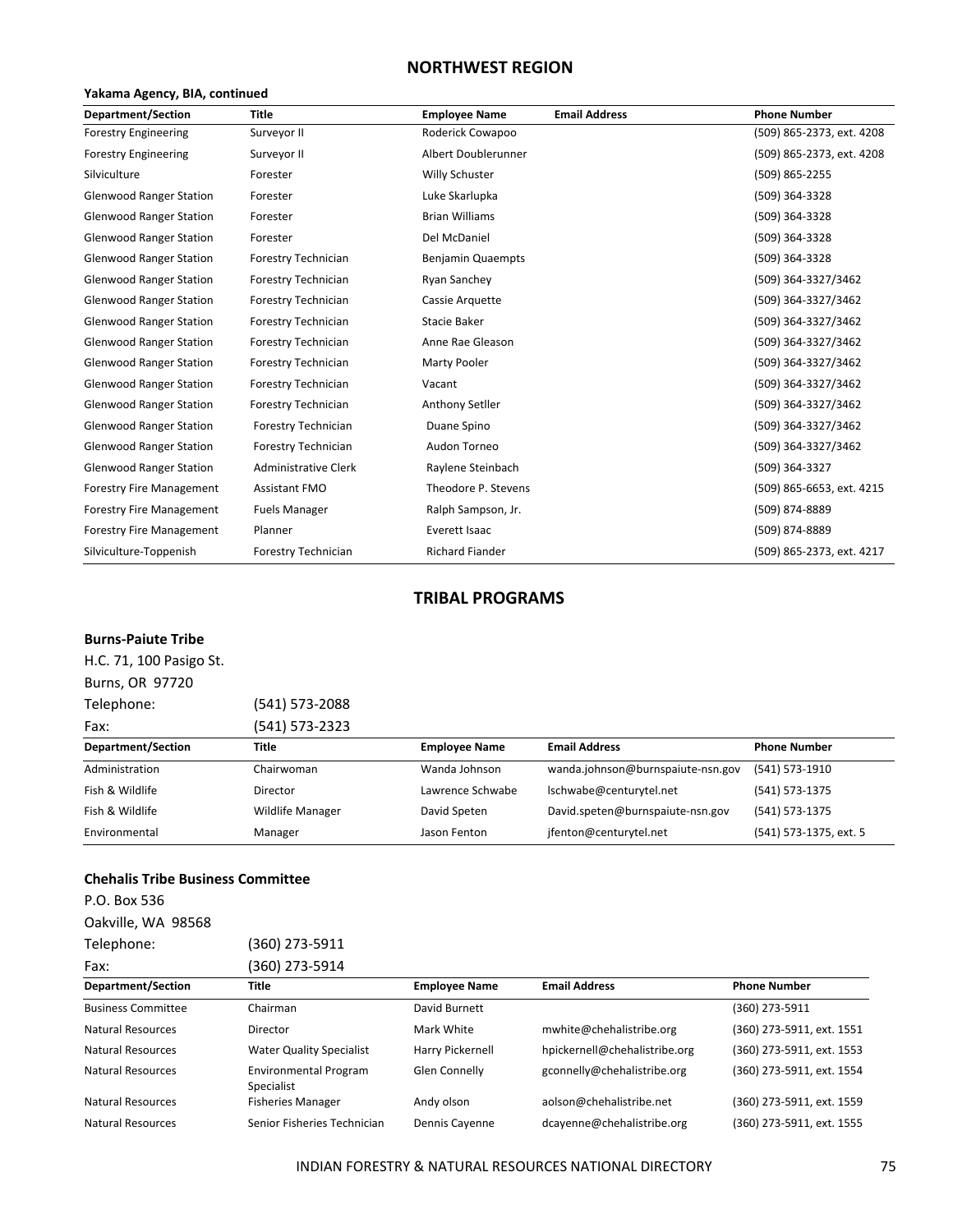|                                                  | <b>Chehalis Tribe Business Committee, continued</b> |                         |                               |                               |  |  |
|--------------------------------------------------|-----------------------------------------------------|-------------------------|-------------------------------|-------------------------------|--|--|
| Department/Section                               | Title                                               | <b>Employee Name</b>    | <b>Email Address</b>          | <b>Phone Number</b>           |  |  |
| <b>Natural Resources</b>                         | Fish & Wildlife Law<br>Enforcement                  | <b>Barnaby Canales</b>  | bcanales@chehalistribe.org    | (360) 273-5911, ext. 1557     |  |  |
| <b>Natural Resources</b>                         | Forester                                            | Mark White              | mwhite@chehalistribe.org      | (360) 273-5911, ext. 1551     |  |  |
| <b>Natural Resources</b>                         | Realty Officer                                      | Keith Kramer            | kkramer@chehalistribe.net     | (360) 273-59111, ext.<br>1558 |  |  |
| <b>Coeur d'Alene Tribe</b>                       |                                                     |                         |                               |                               |  |  |
| <b>Tribal Forestry &amp; Fire</b>                |                                                     |                         |                               |                               |  |  |
| 402 Anne Antelope Ave                            |                                                     |                         |                               |                               |  |  |
| P.O. Box 408                                     |                                                     |                         |                               |                               |  |  |
| Plummer, ID 83851-0408                           |                                                     |                         |                               |                               |  |  |
| Telephone:                                       | (208) 686-1800                                      |                         |                               | Updated 9/2020                |  |  |
| Fax:                                             | $(208) 686 - 8600$                                  |                         |                               |                               |  |  |
| <b>Department/Section</b>                        | <b>Title</b>                                        | <b>Employee Name</b>    | <b>Email Address</b>          | <b>Phone Number</b>           |  |  |
| <b>Natural Resources</b>                         | Director                                            | Caj Matheson            | camatheson@cdatribe-nsn.gov   | (208) 686-1009                |  |  |
| Natural Resources/Forestry                       | Manager                                             | Norris Boothe           | njboothe@cdatribe-nsn.gov     | (208) 686-1704                |  |  |
| Forestry                                         | <b>Forest Development</b>                           | <b>Tyrone Daniels</b>   | tjdaniels@cdatribe-nsn.gov    | (208) 686-1227                |  |  |
| Forestry                                         | Forester                                            | Barbara Scaroni         | bjscaroni@cdatribe-nsn.gov    | (208) 686-2074                |  |  |
| Forestry                                         | Forester                                            | <b>Conrad Niver</b>     | cniver@cdatribe-nsn.gov       | (208) 686-1501                |  |  |
| Forestry                                         | Forestry Technician                                 | Ray Lowley              | rlowley@cdatribe-nsn.gov      | (208) 686-1468                |  |  |
| Forestry                                         | Forestry Technician                                 | <b>Richard Williams</b> | rwilliams@cdatribe-nsn.gov    | (208) 686-4161                |  |  |
| Forestry                                         | Admin. Accountant                                   | Kim Matheson            | kmatheson@cdatribe-nsn.gov    | (208) 686-2102                |  |  |
| Fire/Fuels                                       | Fire Management Officer                             | Tom Pakootas            | tpakootas@cdatribe-nsn.gov    | (208) 686-5306                |  |  |
| Fire/Fuels                                       | AFMO/Fuels                                          | David Vassar            | dvassar@cdatribe-nsn.gov      | (208) 686-7004                |  |  |
| Fire/Fuels                                       | Supervisory Technician                              | Jeremy Howard           | jhoward@cdatribe-nsn.gov      | (208) 686-1133                |  |  |
| Fire/Fuels                                       | Training/Admin Assistant                            | Mabel Arroyo            | mabel.whaley@cdatribe.nsn.gov | (208) 686-1430                |  |  |
| Fire/Fuels                                       | <b>Fuels Monitor</b>                                | Robert Miramontez       | rmiramontez@cdatribe-nsn.gov  | (208) 686-5030                |  |  |
| <b>Confederated Salish &amp; Kootenai Tribes</b> |                                                     |                         |                               |                               |  |  |
| <b>Tribal Forestry</b>                           |                                                     | <b>Fire Management</b>  |                               |                               |  |  |
| 104 Main St. SE                                  |                                                     | 44592 Old Hwy 93        |                               |                               |  |  |
| P.O. Box 278                                     |                                                     |                         |                               |                               |  |  |
| Pablo, MT 59855                                  |                                                     | Ronan, MT 59864         |                               |                               |  |  |
| Telephone:                                       | (406) 676-3755                                      | (406) 676-2550          |                               | <b>Updated 05/2020</b>        |  |  |
| Fax:                                             | (406) 676-3756                                      | (406) 676-2554          |                               |                               |  |  |
| <b>Department/Section</b>                        | Title                                               | <b>Employee Name</b>    | <b>Email Address</b>          | <b>Phone Number</b>           |  |  |
| Administration                                   | <b>Forest Manager</b>                               | Tony Incashola          | tony.incashola@cskt.org       | (406) 676-3755, ext. 6044     |  |  |
| Administration                                   | Secretary                                           | Barbara Mann            | barbara.mann@cskt.org         | (406) 676-3755, ext. 6000     |  |  |
| Administration                                   | <b>Financial Specialist</b>                         | <b>Rose Pierre</b>      | rose.pierre@cskt.org          | (406) 676-3755, ext. 6001     |  |  |
| Administration                                   | Personnel Specialist                                | Peggy Haggard           | peggy.haggard@cskt.org        | (406) 676-3755, ext. 6014     |  |  |
| Forest Development                               | Program Manager                                     | James Lozeau            | James.lozeau@cskt.org         | (406) 676-3755, ext. 6027     |  |  |
| Forest Development                               | <b>Support Staff Specialist</b>                     | Julie McDonald          | julie.mcdonald@cskt.org       | (406) 676-3755, ext. 6030     |  |  |
| Forest Development                               | Greenhouse Operations Manager Terry Ashley          |                         | terry.ashley@cskt.org         | (406) 676-3755, ext. 6470     |  |  |
| Forest Development                               | South Greenhouse Manager                            | <b>Leonard Grenier</b>  |                               | (406) 676-3755                |  |  |
| Forest Development                               | Assistant Greenhouse Manager                        | <b>Monty Morengo</b>    |                               | (406) 676-3755                |  |  |
| <b>Forest Development</b>                        | Greenhouse Aide                                     | Linda Malatare          |                               | (406) 676-3755, ext. 6471     |  |  |
| Forest Development                               | Greenhouse Aide                                     | <b>Rene Pierre</b>      |                               | (406) 676-3755                |  |  |
| Forest Development                               | Assistant Greenhouse Manager                        | Michael McCrea          |                               | (406) 676-3755, ext. 6471     |  |  |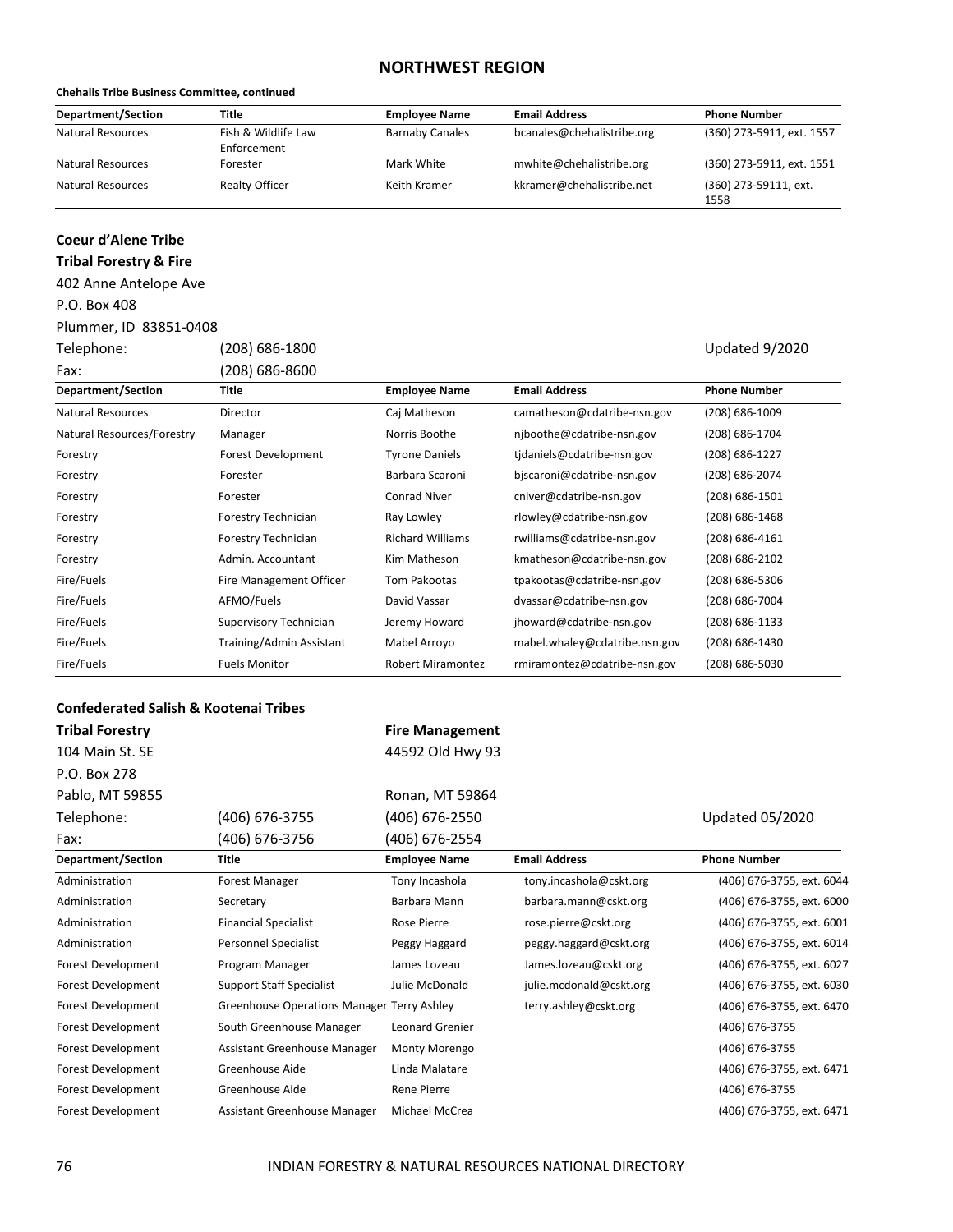#### **Confederated Salish & Kootenai Tribes, continued**

| <b>Department/Section</b> | Title                                      | <b>Employee Name</b>    | <b>Email Address</b>        | <b>Phone Number</b>       |
|---------------------------|--------------------------------------------|-------------------------|-----------------------------|---------------------------|
| <b>Forest Development</b> | Greenhouse Aide                            | Dave Burton             |                             | (406) 676-3755, ext. 6471 |
| TSI                       | <b>TSI Contracting Officer</b>             | Jim Finley              | jim.finley@cskt.org         | (406) 676-3755, ext. 6034 |
| <b>TSI</b>                | TSI Aide/Tech                              | Jerry McElderry         | jerry.mcelderry@cskt.org    | (406) 676-3755, ext. 6037 |
| <b>TSI</b>                | TSI Aide/Tech                              | Joseph Quequesah        | Joseph.quequesah@cskt.org   | (406) 676-3755, ext. 6021 |
| TSI                       | <b>Reforestation Aide</b>                  | Loren Hernandez         | loren.hernandez@cskt.org    | (406) 676-3755, ext. 6031 |
| Project Planning & FIP    | <b>Division Manager</b>                    | <b>Steve McDonald</b>   | steve.mcdonald@cskt.org     | (406) 676-3755, ext. 6007 |
| FIP                       | <b>FMIP Program Manger</b>                 | Shawn DeFrance          | shawn.defrance@cskt.org     | (406) 676-3755, ext. 6036 |
| FIP                       | Allotment Forester I/II                    | Linden Plant            | linden.plant@cskt.org       | (406) 676-3755            |
| <b>FIP</b>                | Forestry Aide/Tech                         | <b>Victor Stevens</b>   | Victor.stevens@cskt.org     | (406) 676-3755, ext. 6011 |
| FIP                       | <b>GIS Forester</b>                        | Kelly Rose O'Bennick    | kelly.obennick@cskt.org     | (406) 676-3755, ext. 6013 |
| Project Planning          | Program Manager                            | Duane Plant             | duane.plant@cskt.org        | (406) 676-3755, ext. 6025 |
| Project Planning          | Forester I/II                              | Chuck Bird              | charles.bird@cskt.org       | (406) 676-3755, ext. 6033 |
| Project Planning          | Forester I/II                              | James Snow              | james.snow@cskt.org         | (406) 676-3755, ext. 6012 |
| Project Planning          | Forester I/II                              | Patrick Amborn          | patrick.amborn@cskt.org     | (406) 676-3755, ext. 6012 |
| Project Planning          | Forestry Technician I/II                   | Matt Pierre             | Matthew.pierre@cskt.org     | (406) 676-3755, ext. 6032 |
| <b>Project Planning</b>   | Timber Sale Administrator                  | Rod Couture             | rod.couture@cskt.org        | (406) 676-3755, ext. 6022 |
| Project Planning          | Timber Sale Administrator                  | Doug Branson            | doug.branson@cskt.org       | (406) 676-3755, ext. 6024 |
| Project Planning          | Forestry Aide/Tech                         | Shawn Decker            | shawn.decker@cskt.org       | (406) 676-3755, ext. 6016 |
| Project Planning          | Permits Officer                            | Joe Vanderburg          | joe.vanderburg@cskt.org     | (406) 676-3755, ext. 6043 |
| Project Planning          | <b>Permits Secretary</b>                   | Angela Lozeau           | angela.lozeau@cskt.org      | (406) 676-3755, ext. 6040 |
| Project Planning          | Permits Technician I/II                    | Allan Bunce             | allan.bunce@cskt.org        | (406) 676-3755, ext. 6026 |
| <b>Project Planning</b>   | Forestry Aide/Tech                         | Seneca Incashola        | Seneca.incashola@cskt.org   | (406) 676-3755, ext. 6039 |
| Project Planning          | Forestry Aide/Tech                         | <b>Ridge Vanderburg</b> | Ridge.vanderburg@cskt.org   | (406) 676-3755, ext. 6039 |
| Project Planning          | Forestry Aide/Tech                         | Randy Finley            | Randy.finley@cskt.org       | (406) 676-3755, ext. 6039 |
| <b>Project Planning</b>   | Forestry Aide/Tech                         | Kelan Couture           | Kelan.couture@cskt.org      | (406) 676-3755, ext. 6039 |
| Fire Management           | Fire Management Officer                    | Ron Swaney              | ron.swaney@cskt.org         | (406) 676-2550, ext. 6405 |
| <b>Fire Management</b>    | <b>Financial Specialist Assistant</b>      | Patti Clairmont         | patti.clairmont@cskt.org    | (406) 676-3755, ext. 6458 |
| <b>Fire Management</b>    | <b>Financial Specialist Assistant</b>      | <b>Florence Gehring</b> | florenceg@cskt.org          | (406) 676-3755, ext. 6415 |
| <b>Fire Management</b>    | Personnel Specialist                       | Devin Clairmont         | devin.clairmont@cskt.org    | (406) 676-2550, ext. 6465 |
| <b>Fire Management</b>    | Dept. of Emergency Services                | Dale Nelson             | dale.nelson@cskt.org        | (406) 676-2550, ext. 6414 |
| <b>Fire Management</b>    | <b>Prevention Specialist</b>               | Charles T. Camel        | ct.camel@cskt.org           | (406) 676-2550, ext. 6407 |
| <b>Fire Management</b>    | Prevention Technician II                   | Devlin Lafromboise      | devlin.lafromboise@cskt.org | (406) 676-2550, ext. 6410 |
| <b>Fire Management</b>    | Prevention Technician I                    | Frank Gehring           | Frank.gehring@cskt.org      | (406) 676-2550, ext. 6409 |
| <b>Fire Management</b>    | <b>Wildland Operations Specialist</b>      | Robert McCrea           | bob.mccrea@cskt.org         | (406) 676-2550, ext. 6403 |
| <b>Fire Management</b>    | Lead Dispatcher                            | Jack Currie             | jack.currie@cskt.org        | (406) 676-2550, ext. 6456 |
| <b>Fire Management</b>    | Asst. Dispatcher & Training                | Jim Clairmont           | jim.clairmont@cskt.org      | (406) 676-2550, ext. 6457 |
| Fire Management           | Warehouse Manager                          | Donald Carpenter        | donald.carpenter@cskt.org   | (406) 676-2550, ext. 6417 |
| <b>Fire Management</b>    | Assistant Warehouseman                     | Patrick Lefthand        | Patrick.lefthand@cskt.org   | (406) 676-2550, ext. 6417 |
| Fire Management           | Fire Helicopter Crew Supervisor            | <b>Todd Couture</b>     | todd.couture@cskt.org       | (406) 676-2550, ext. 6455 |
| <b>Fire Management</b>    | Asst. Helicopter Crew Supervisor Nick Mays |                         | Nick.mays@cskt.org          | (406) 676-2550, ext. 6462 |
| Fire Management           | Helitack Squad Leader                      | John Malatare           | John.malatare@cskt.org      | (406) 676-2550, ext. 6462 |
| Fire Mangement            | <b>Crew Foreman Operations</b>             | Jaques Graham           | Jacques.graham@cskt.org     | (406) 676-2550, ext. 6412 |
| Fire Management           | Rx Fire & Fuels Manager                    | Darrell Clairmont       | darrell.clairmont@cskt.org  | (406) 676-2550, ext. 6452 |
| Fire Management           | Rx Fire & Fuels Technician                 | Robert D. McCrea        | robert.mccrea@cskt.org      | (406) 676-2550, ext. 6454 |
| Fire Management           | Roads Forester                             | Richard Fisher          | richard.fisher@cskt.org     | (406) 676-2550, ext. 6402 |
| Fire Management           | Fuels Tech II                              | Art Trahan              | art.trahan@cskt.org         | (406) 676-2550, ext. 6404 |
| <b>Fire Management</b>    | Crew Foreman Fuels                         | John Stevens            | John.stevens@cskt.org       | (406) 676-2550, ext. 6459 |
| Fire Management           | Asst. Crew Foreman Fuels                   | <b>Britton Salois</b>   | Britton.salois@cskt.org     | (406)676-2550, ext. 6406  |
| <b>Fire Management</b>    | Crew Foreman                               | Chris McCrea            | chris.mccrea@cskt.org       | (406) 676-2550, ext. 6416 |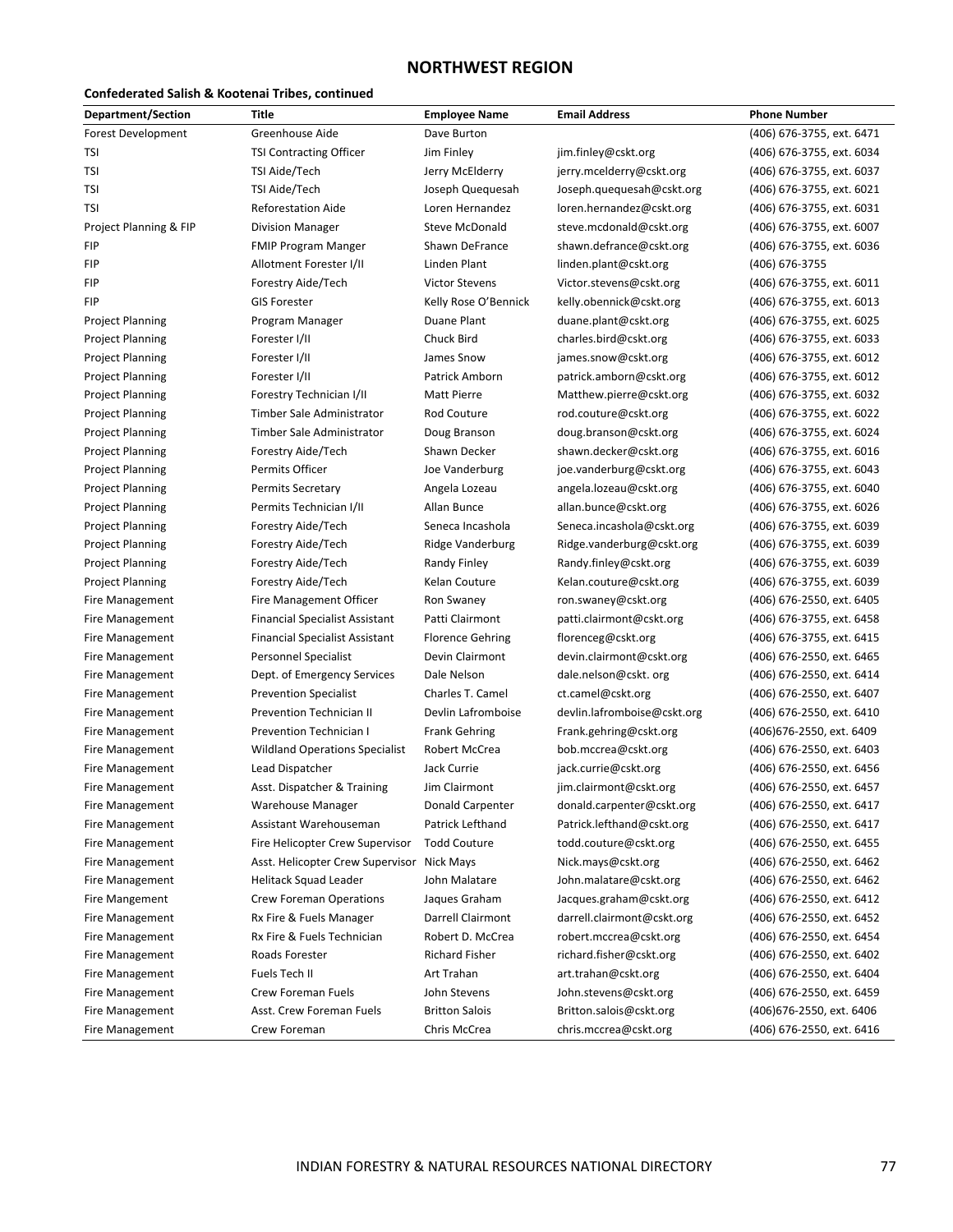#### **Confederated Tribes of Coos, Lower Umpqua & Siuslaw Indians**

#### 1245 Fulton Avenue

| Coos Bay, OR 97420-2895  |                                            |                       |                       |                     |  |
|--------------------------|--------------------------------------------|-----------------------|-----------------------|---------------------|--|
| Telephone:               | (541) 888-9577                             |                       |                       | Updated 9/2021      |  |
| Fax:                     | (541) 888-2853                             |                       |                       |                     |  |
| Department/Section       | Title                                      | <b>Employee Name</b>  | <b>Email Address</b>  | <b>Phone Number</b> |  |
| <b>Natural Resources</b> | Director                                   | Roselyn Lwenya, Ph.D. | rlwenya@ctclusi.org   | (541) 435-7151      |  |
| <b>Natural Resources</b> | <b>Forest Lands Manager</b>                | Colin Beck            | cbeck@ctclusi.org     | (541) 435-7157      |  |
| <b>Natural Resources</b> | Water Protection Specialist &<br>Biologist | John Schaefer         | jschaefer@ctclusi.org | (541) 888-1303      |  |
| <b>Natural Resources</b> | <b>Water Protection Specialist</b>         | <b>Ashley Russell</b> | arussell@ctclusi.org  | (541) 888-7511      |  |

#### **Confederated Tribes of Siletz Indians**

# **Natural Resources Department**

P.O. Box 549 Siletz, OR 97380

#### Telephone: (541) 444‐2532 or (800) 922‐1399

| Fax:                       | (541) 444-9688                      |                      |                             | Updated 5/2020      |  |  |
|----------------------------|-------------------------------------|----------------------|-----------------------------|---------------------|--|--|
| Website:                   | www.ctsi.nsn.us                     |                      |                             |                     |  |  |
| <b>Department/Section</b>  | Title                               | <b>Employee Name</b> | <b>Email Address</b>        | <b>Phone Number</b> |  |  |
| Forestry                   | Natural Resource Manager            | Mike Kennedy         | mikek@ctsi.nsn.us           | (541) 444-8232      |  |  |
| Forestry                   | Asst. Tribal Forester/ Engineer     | Mari Kramer          | marik@ctsi.nsn.us           | (541) 444-8231      |  |  |
| Aquatics                   | <b>Biological Programs Director</b> | Stan van de Wetering | stanvandewetering@yahoo.com | (541) 444-8294      |  |  |
| Wildlife                   | <b>Biologist</b>                    | Josh Seekatz         | joshs@ctsi.nsn.us           | (541) 444-8232      |  |  |
| <b>Biological Programs</b> | <b>Biologist</b>                    | Max Tice-Lewis       | maxt@ctsi.nsn.us            | (541) 444-8232      |  |  |
| <b>Biological Programs</b> | Technician                          | Issac Kentta         | issack@ctsi.nsn.us          | (541) 444-8232      |  |  |
| Natural Resources          | Crew Foreman                        | Kevin Goodell        | keving@ctsi.nsn.us          | (541) 444-8232      |  |  |
| <b>Natural Resources</b>   | Crewmember                          | Oliver Yardley       | olivery@ctsi.nsn.us         | (541) 444-8232      |  |  |
| <b>Natural Resources</b>   | Administrative Assistant            | Denise Garrett       | deniseg@ctsi.nsn.us         | (541) 444-8232      |  |  |
| Environmental              | <b>Protection Specialist</b>        | Andrea Sumerau       | andreas@ctsi.nsn.us         | (541) 444-8232      |  |  |
| Environmental              | Planner                             | Michael Gallagher    | michaelg@ctsi.nsn.us        | (541) 444-8232      |  |  |

**Confederated Tribes of the Grand Ronde Community of Oregon Natural Resources Division**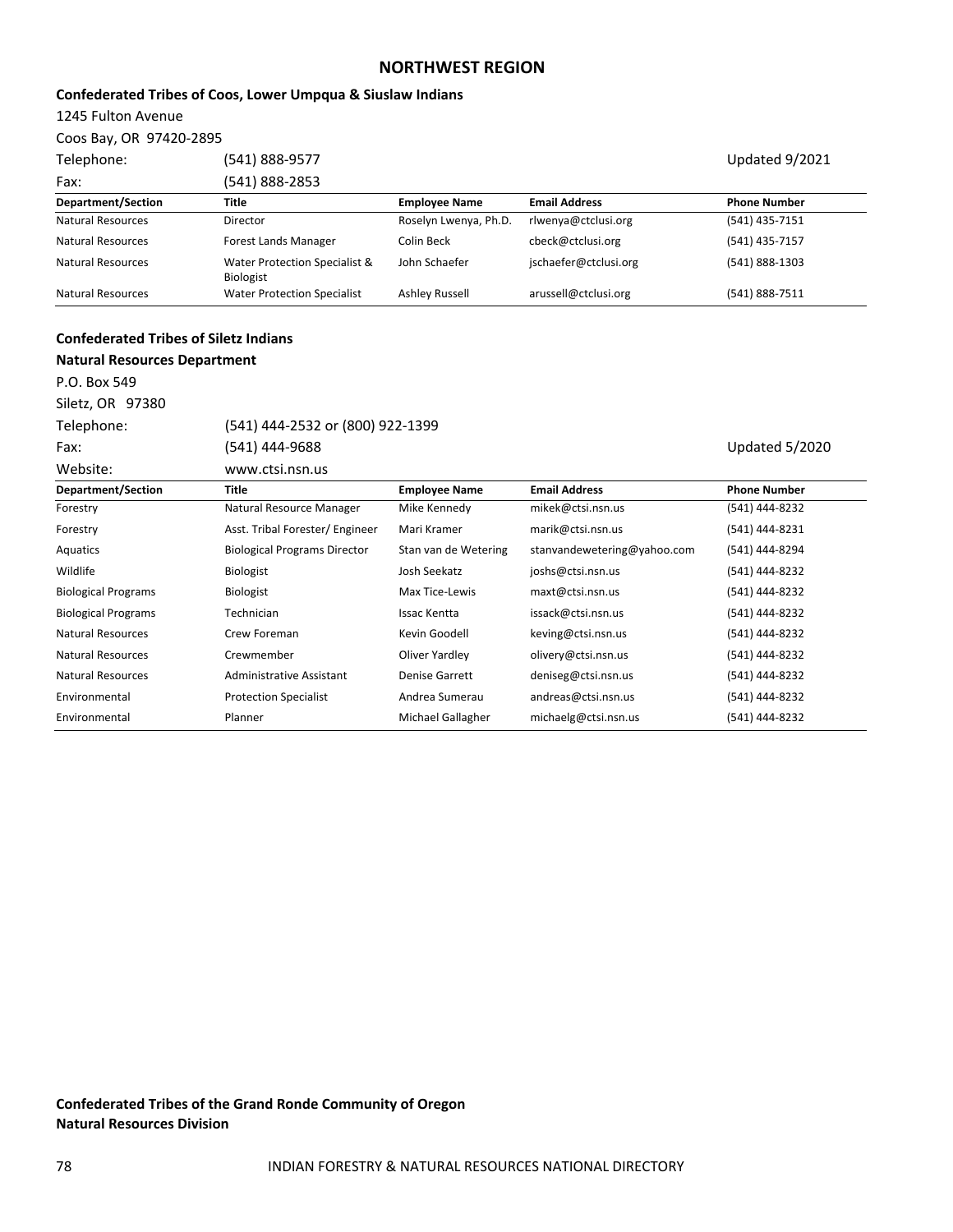|                               |                                               | ווטוניא ו השיח ו השיח     |                                                |                           |
|-------------------------------|-----------------------------------------------|---------------------------|------------------------------------------------|---------------------------|
| 47010 SW Hebo Road            |                                               |                           |                                                |                           |
| P.O. Box 10                   |                                               |                           |                                                |                           |
| Grand Ronde, OR 97347         |                                               |                           |                                                |                           |
| Telephone:                    | (503) 879-5522                                |                           |                                                | <b>Updated 7/2021</b>     |
| Fax:                          | (503) 879-5622                                |                           |                                                |                           |
| Website:                      | www.grandronde.org                            |                           |                                                |                           |
| <b>Department/Section</b>     | <b>Title</b>                                  | <b>Employee Name</b>      | <b>Email Address</b>                           | <b>Phone Number</b>       |
| <b>Natural Resources</b>      | Department Manager                            | Mike Wilson               | mike.wilson@grandronde.org                     | (503) 879-5211            |
| <b>Natural Resources</b>      | Senior Admin Assistant                        | Michele Volz              | michele.volz@grandronde.org                    | (503) 879-2376            |
| <b>Natural Resources</b>      | Timber Resource Manager                       | Michael Karnosh           | michael.karnosh@grandronde.org                 | (503) 879-2383            |
| <b>Natural Resources</b>      | Timber & Roads Program Mgr. Jeff Kuust        |                           | jeff.kuust@grandronde.org                      | (503) 879-2379            |
| <b>Naturual Resources</b>     | Senior Forester                               | Andrew Puerini            | andrew.puerini@grandronde.org                  | (503) 879-1696            |
| Natural Resources             | Silviculture & Fire Protection<br>Manager     | Colby Drake               | colby.drake@grandronde.org                     | (503) 879-2384            |
| <b>Natural Resources</b>      | Silvivulture & Fire Protection<br>Tech        | Jeremy Ojua               | jeremy.ojua@grandronde.org                     | (503) 879-1449            |
| <b>Natural Resources</b>      | Fish & Wildlife Program Mgr.                  | Kelly Dirksen             | kelly.dirksen@grandronde.org                   | (503) 879-2382            |
| <b>Natural Resources</b>      | Wildlife Biologist                            | Lindsay Belonga           | lindsay.belonga@grandronde.org                 | (503) 879-2387            |
| <b>Natural Resources</b>      | Hydrosystem Compliance Sp.                    | Lawrence Schwabe          | lawrence.schwabe@grandronde.org (503) 879-2395 |                           |
| Telephone:                    | (541) 276-3447                                | Toll free:                | (888) 809-8027                                 | Updated 5/2020            |
| Fax:                          | (541) 276-3317                                |                           |                                                |                           |
| <b>Department/Section</b>     | <b>Title</b>                                  | <b>Employee Name</b>      | <b>Email Address</b>                           | <b>Phone Number</b>       |
| Administration                | Director/Manager                              | Eric Quaempts             | oed@ctuir.org                                  | (541) 276-3447, ext. 2327 |
| Administration                | Intergovernmental Affairs<br>Coordinator      | Audie Huber               | audiehuber@ctuir.org                           | (541) 966-2334            |
| Administration                | Manager / Admin. Operations Michelle Thompson |                           |                                                | (541) 966-2323            |
| Administration                | Grants and Contracts Assistant Sam McKay      |                           |                                                | (541) 966-2324            |
| Administration                | Public Outreach Ed. Specialist Wenix Red Elk  |                           | wenixredelk@ctuir.org                          | (541) 966-2352            |
| Range, Agriculture & Forestry |                                               |                           |                                                |                           |
| Phone: (541) 278-3792         |                                               |                           |                                                |                           |
| Fax: (541) 278-3791           |                                               |                           |                                                |                           |
|                               | Program Manager                               | Gordy Schumacher          |                                                | (541) 278-3792            |
|                               | Forestry Technician                           | <b>Christopher Harris</b> | ChrisHarris@ctuir.com                          | (541) 278-3788            |
|                               | <b>Inventory Forester</b>                     | Norman Baton              | NormanBaton@ctuir.org                          | (541) 278-3792            |
|                               | Soil Conservationist II                       | Sandy Ott                 |                                                | (541) 278-3789            |
|                               | Range & Ag Technician I                       | Matt Farrow Jr.           |                                                | (541) 278-3982            |
| <b>Wildlife Program</b>       |                                               |                           |                                                |                           |
| Phone: (541) 278-5298         |                                               |                           |                                                |                           |
| Fax: (541) 966-2397           |                                               |                           |                                                |                           |
|                               | Program Manager                               | Carl Scheeler             | Wildlife@ctuir.org                             | (541) 966-2395            |
|                               | Project Leader                                | Allen Childs              |                                                | (541) 966-2391            |

#### **Confederated Tribes of Warm Springs**

P.O. Box C Warm Springs, OR 97761

Wildlife Technician Amos Pond Company Amos Pond CS41) 966-2390 Wildlife Technician Troy Rodriguez. (541) 966-2390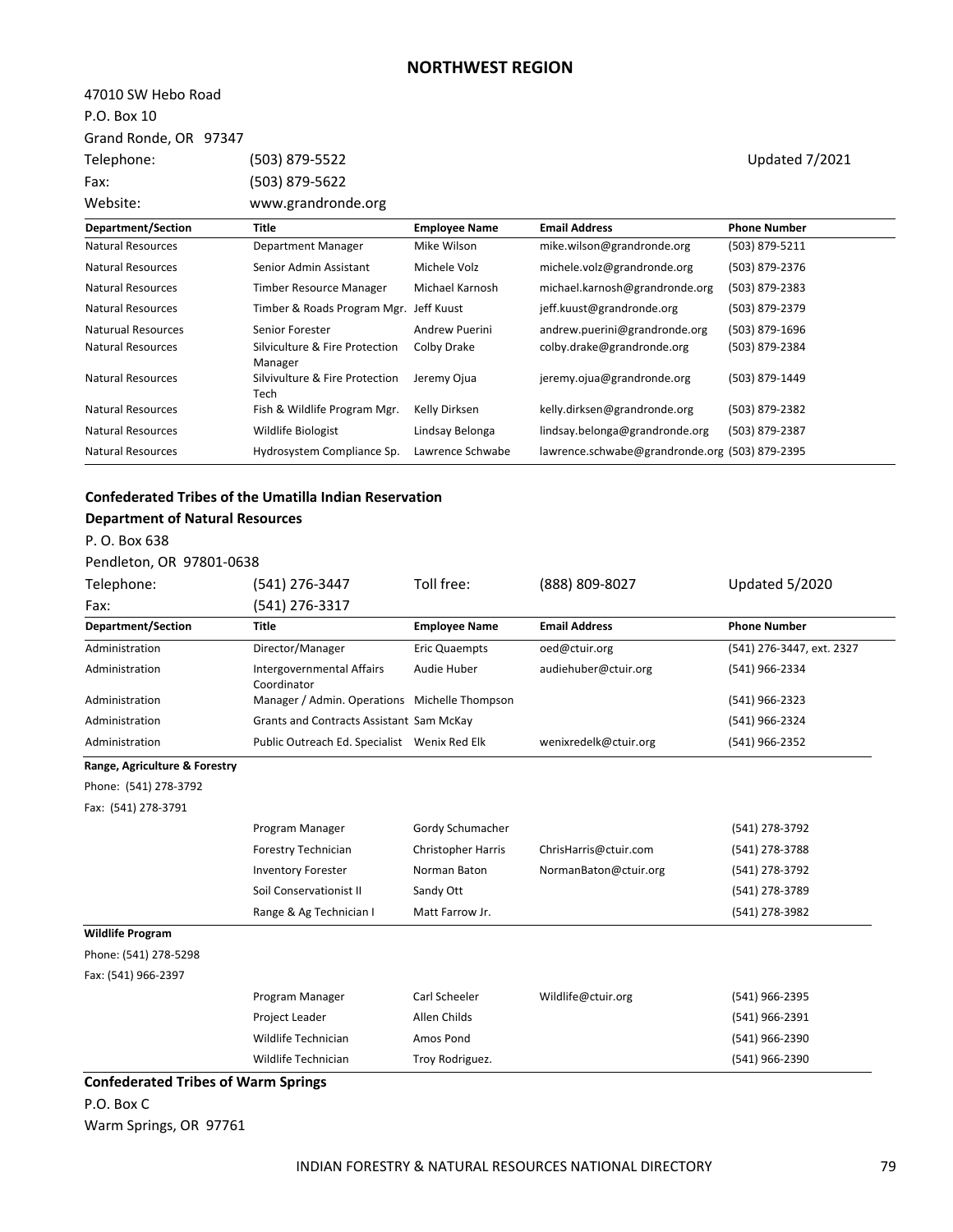| Telephone:                | (541) 553-8200                                                   |                            |                               |                        |
|---------------------------|------------------------------------------------------------------|----------------------------|-------------------------------|------------------------|
| Fax:                      | (541) 553-2432                                                   |                            |                               | <b>Updated 06/2020</b> |
| <b>Department/Section</b> | Title                                                            | <b>Employee Name</b>       | <b>Email Address</b>          | <b>Phone Number</b>    |
| Forestry                  | Forest Manager                                                   | Vernon Wolf                | vernon.wolf@ctwsbnr.org       | (541) 553-8227         |
| Forestry                  | Support Staff                                                    | Irwina Smith               | irwina.smith@ctwsbnr.org      | (541) 553-8200         |
| Forestry                  | <b>Budget Officer</b>                                            | Oueida Colwash-<br>Jimenez | oueida.colwash@ctwsbnr.org    | (541) 553-8224         |
| Forestry                  | Area Forester                                                    | Matt Jimenez               | matt.jimenez@ctwsbnr.org      | (541) 553-8228         |
| Forestry                  | Area Forester                                                    | Malcolm Vollmer            | malcolm.vollmer@ctwsbnr.org   | (541) 553-8215         |
| Forestry                  | Forest Technician                                                | <b>Clinton Switzler</b>    | clinton.switzler@ctwsbnr.org  | (541) 553-8217         |
| Forestry                  | Forest Technician                                                | Michael Leecy              | michael.leecy@ctwsbnr.org     | (541) 553-8218         |
| Forestry                  | Forest Technician                                                | Larry Scott                | larry.scott@ctwsbnr.org       | (541) 553-8221         |
| Forestry                  | Forest Technician                                                | Louie Smith                | louie.smith@ctwsbnr.org       | (541) 553-8219         |
| Forestry                  | Timber Sale Supervisor                                           | Claude Smith III           | claude.smith@ctwsbnr.org      | (541) 553-8213         |
| Forestry                  | Timber Sale Administrator                                        | <b>Yvette Leecy</b>        | yvette.leecy@ctwsbnr.org      | (541) 553-8212         |
| Forestry                  | Timber Sale Administrator                                        | <b>Brock Long</b>          | brock.long@ctwsbnr.org        | (541) 553-8211         |
| Forestry                  | <b>Check Scaler</b>                                              | William Gale Blodgett      | gale.blodgett@ctwsbnr.org     | (541) 553-8214         |
| Forestry                  | Database Administrator                                           | Rayann Satanus             | rayann.satanus@ctwsbnr.org    | (541) 553-8207         |
| Forestry                  | <b>Scaling Accountant</b>                                        | Louise Katchia             | louise.katchia@ctwsbnr.org    | (541) 553-8209         |
| Forestry                  | <b>Assistant Scaling Accountant</b>                              | Shania Tom                 | shania.tom@ctwsbnr.org        | (541) 553-8208         |
| Forestry                  | Renewable Forest Products<br>Coordinator<br>Lead Forest Engineer | Talya Holliday             | talya.holliday@ctwsbnr.org    | (541) 553-8210         |
| Forestry                  | Technician                                                       | Edward Heath               | edward.heath@ctwsbnr.org      | (541) 553-8202         |
| Forestry                  | Forest Engineer Technician                                       | Lincoln Jay Suppah         | lincoln.suppah@ctwsbnr.org    | (541) 553-8206         |
| Forestry                  | <b>Forest Planner</b>                                            | <b>Rich Botto</b>          | rich.botto@ctwsbnr.org        | (541) 553-8225         |
| Forestry                  | <b>Inventory Forester</b>                                        | <b>Manuel Frias</b>        | manuel.frias@ctwsbnr.org      | (541) 553-8226         |
| Forestry                  | Forester                                                         | Doug Manion                | doug.manion@ctwsbnr.org       | (541) 553-8201         |
| Forestry                  | Forester                                                         | <b>Eric Phillips</b>       | eric.phillips@ctwsbnr.org     | (541) 553-8203         |
| Forestry                  | Forestry Technician                                              | <b>Robinson Mitchell</b>   | robinson.mitchell@ctwsbnr.org | (541) 553-8204         |
| Forestry                  | Silviculturist                                                   | Vacant                     |                               |                        |
| GIS                       | GIS/IT Supervisor                                                | Javin Dimmick              | javin.dimmick@ctwsbnr.org     | (541) 553-2004         |
| GIS                       | IT Assistant                                                     | Mysti Spino                | mysti.spino@ctwsbnr.org       | (541) 553-2008         |
| GIS                       | <b>GIS Specialist</b>                                            | Sammi Squiemphen           | sammi.oreilly@ctwsbnr.org     | (541) 553-8229         |
| GIS                       | <b>GIS Specialist</b>                                            | Craig Graham               | craig.graham@ctwsbnr.org      | (541) 553-8220         |
| GIS                       | <b>GIS Specialist</b>                                            | Marissa Stradley           | marissa.stradley@ctwsbnr.org  | (541) 553-8230         |
| Fire Management           | Fire Management Officer                                          | <b>Trey Leonard</b>        | trey.leonard@ctwsbnr.org      | (541) 553-8192         |
| <b>Fire Management</b>    | <b>Administrative Assistant</b>                                  | <b>Theresa Morris</b>      | theresa.morris@ctwsbnr.org    | (541) 553-2407         |
| Fire Management           | <b>Accounting Technician</b>                                     | Tana Frank                 | tana.frank@ctwsbnr.org        | (541) 553-2427         |
| Fire Management           | AFMO Fuels                                                       | <b>Brad Donahue</b>        | brad.donahue@ctwsbnr.org      | (541) 553-8301         |
| Fire Management           | Fuels Planner                                                    | Bob Sjolund                | bob.sjolund@ctwsbnr.org       | (541) 553-8197         |
| Fire Management           | <b>Fuels Technician</b>                                          | Gary Sampson               | gary.sampson@ctwsbnr.org      | (541) 553-8193         |

#### **Confederated Tribes of Warm Springs, continued**

| Department/Section     | Title            | <b>Employee Name</b> | <b>Email Address</b>      | <b>Phone Number</b> |
|------------------------|------------------|----------------------|---------------------------|---------------------|
| <b>Fire Management</b> | Fuels Technician | Joel Thompson        | joel.thompson@ctwsbnr.org | (541) 553-8199      |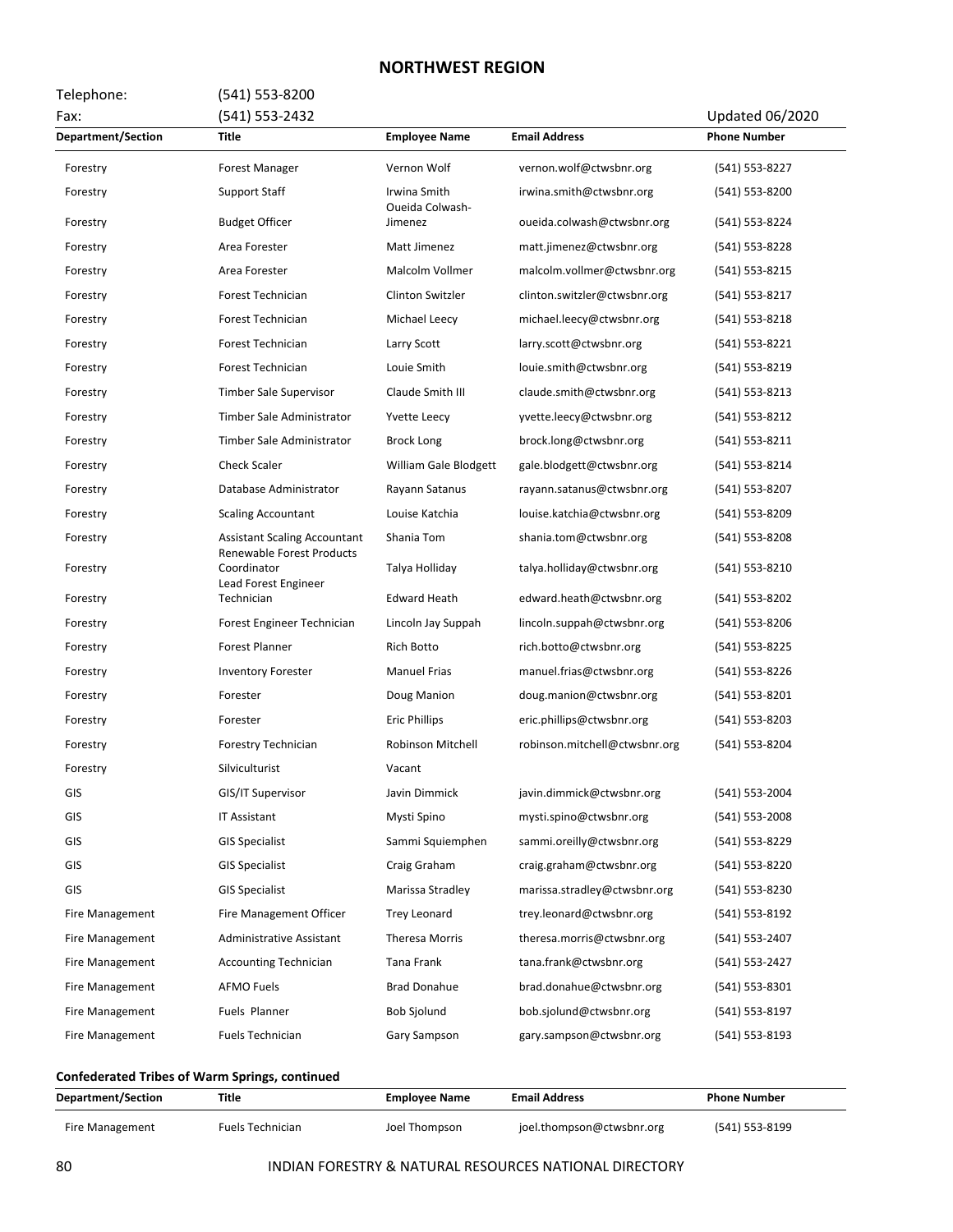| <b>Fire Mangement</b>  | <b>AFMO Logistics</b>                        | Luther Clements   | luther.clements@ctwsbnr.org | (541) 553-8312 |
|------------------------|----------------------------------------------|-------------------|-----------------------------|----------------|
| Fire Management        | <b>Fleet Manager</b>                         | Rob Rov           | rob.roy@ctwsbnr.org         | (541) 553-8310 |
| <b>Fire Management</b> | Lead Dispatcher                              | <b>Bob Medina</b> | bob.medina@ctwsbnr.org      | (541) 553-8311 |
| Fire Management        | <b>Prevention Officer</b>                    | Anthony Holliday  | tony.holliday@ctwsbnr.org   | (541) 553-8307 |
| Fire Management        | <b>AFMO Operations</b>                       | Jabbar Davis      | jabbar.davis@ctwsbnr.org    | (541) 553-8195 |
| Fire Management        | <b>IHC Superintendent</b><br>Wildfire Module | Renso Rodriguez   | renso.rodriguez@ctwsbnr.org | (541) 553-8193 |
| Fire Management        | Superintendent                               | Josh Sohappy      | joshua.sohappy@ctwsbnr.org  | (541) 553-8198 |
| Fire Management        | <b>Training Officer</b>                      | Rodney Kenyon     | rodney.kenyon@ctwsbnr.org   | (541) 553-8191 |

#### **Coquille Indian Tribe Natural Resources Department**

3050 Tremont St.

North Bend, OR 97459

Telephone: (541) 756‐0904 Updated 7/2020 Fax: (541) 756‐0847

| тал.                     | , טריטטי וב <del>ד</del> ע     |                        |                                    |                     |  |  |
|--------------------------|--------------------------------|------------------------|------------------------------------|---------------------|--|--|
| Department/Section       | Title                          | <b>Employee Name</b>   | <b>Email Address</b>               | <b>Phone Number</b> |  |  |
| <b>Natural Resources</b> | Director                       | Darin Jarnaghan, Sr.   | darinjarnaghan@coquilletribe.org   | (541) 751-2005      |  |  |
| <b>Natural Resources</b> | Biological Planning & Ops Mgr  | Helena Linnell         | helenalinnell@coquilletribe.org    | (541) 756-0904      |  |  |
| <b>Natural Resources</b> | Technician                     | Darren Cagley          | darrencagley@coquilletribe.org     | (541) 756-0904      |  |  |
| <b>Natural Resources</b> | <b>GIS Coordinator</b>         | Robin Harkins, CF      | robinharkins@coquilletribe.org     | (541) 756-0904      |  |  |
| <b>Natural Resources</b> | Water & Enviro. Specialist     | Mark Healy             | markhealy@coquilletribe.org        | (541) 756-0904      |  |  |
| <b>Natural Resources</b> | NR Tech./ Fisheries Specialist | Natalie Wilson         | nataliewilson@coquilletribe.org    | (541) 756-0904      |  |  |
| <b>Cultural Services</b> | Anthropologist                 | Denise Hockema         | denisehockema@coquilletribe.org    | (541) 756-0904      |  |  |
| <b>Cultural Services</b> | Anthropologist/THPO            | Kassandra Rippee       | kassandrarippee@coquilletribe.org  | (541) 756-0904      |  |  |
| <b>Natural Resources</b> | Natural Resource Technician    | Lyman Meade            | lymanmeade@sekwetse.org            | (541) 756-0904      |  |  |
| <b>Natural Resources</b> | Forestry GIS Technician        | Chase Scott            | chasescott@coquilletribe.org       | (541) 756-0904      |  |  |
| <b>Natural Resources</b> | Natural Resource Tech.         | Kristopher Murphy      | kristophermurphy@coquilletribe.org | (541) 756-0904      |  |  |
| <b>Natural Resources</b> | Technician                     | <b>Matthew Parrish</b> | matthewparrish@sekwetse.org        | (541) 756-0904      |  |  |
| <b>Natural Resources</b> | <b>Forest Manager</b>          | Zachary Seeger         | zacharyseeger@coquilletribe.org    | (541) 756-0904      |  |  |
| <b>Natural Resources</b> | Technician Supervisor          | Rob Laskey             | roblaskey@sekwetse.org             | (541) 756-0904      |  |  |

# **Cow Creek Band of Umpqua Tribe of Indians**

2371 NE Stephens St., Suite 100  $\overline{R}$ 

| Roseburg, OR 97470       |                               |                        |                          |                       |
|--------------------------|-------------------------------|------------------------|--------------------------|-----------------------|
| Telephone:               | (541) 672-9405                |                        |                          | <b>Updated 7/2020</b> |
| Fax:                     | (541) 673-0432                |                        |                          |                       |
| Department/Section       | <b>Title</b>                  | <b>Employee Name</b>   | <b>Email Address</b>     | <b>Phone Number</b>   |
| <b>Natural Resources</b> | Dir. of Water & Env. Services | <b>Kelly Coates</b>    | kcoates@cowcreek.com     | (541) 671-0456        |
| <b>Natural Resources</b> | Dir. of Natural Resources     | Jason Robison          | jrobison@cowcreek.com    | (541) 677-5581        |
| Natural Resources        | <b>GIS Operations Manager</b> | <b>Brian Mladenich</b> | bmladenich@cowcreek.com  | (541) 677-5575        |
| Natural Resources        | Land & Realty Program Mgr.    | Lori Noble             | Inoble@cowcreek.com      | (541) 677-5524        |
| Forestry                 | Dir. of Forest Management     | Tim Vredenburg         | tvredenburg@cowcreek.com | (541) 677-5581        |
| Forestry                 | Administrative Assistant      | Clara Gardner          | cgardner@cowcreek.com    | (541) 492-5231        |
| Forestry                 | Forest Operations & Lands     | Jerry Ragon            | jragon@cowcreek.com      | (541) 430-4147        |

# **Hoh Indian Tribe Natural Resource Department**  2483 Lower Hoh Road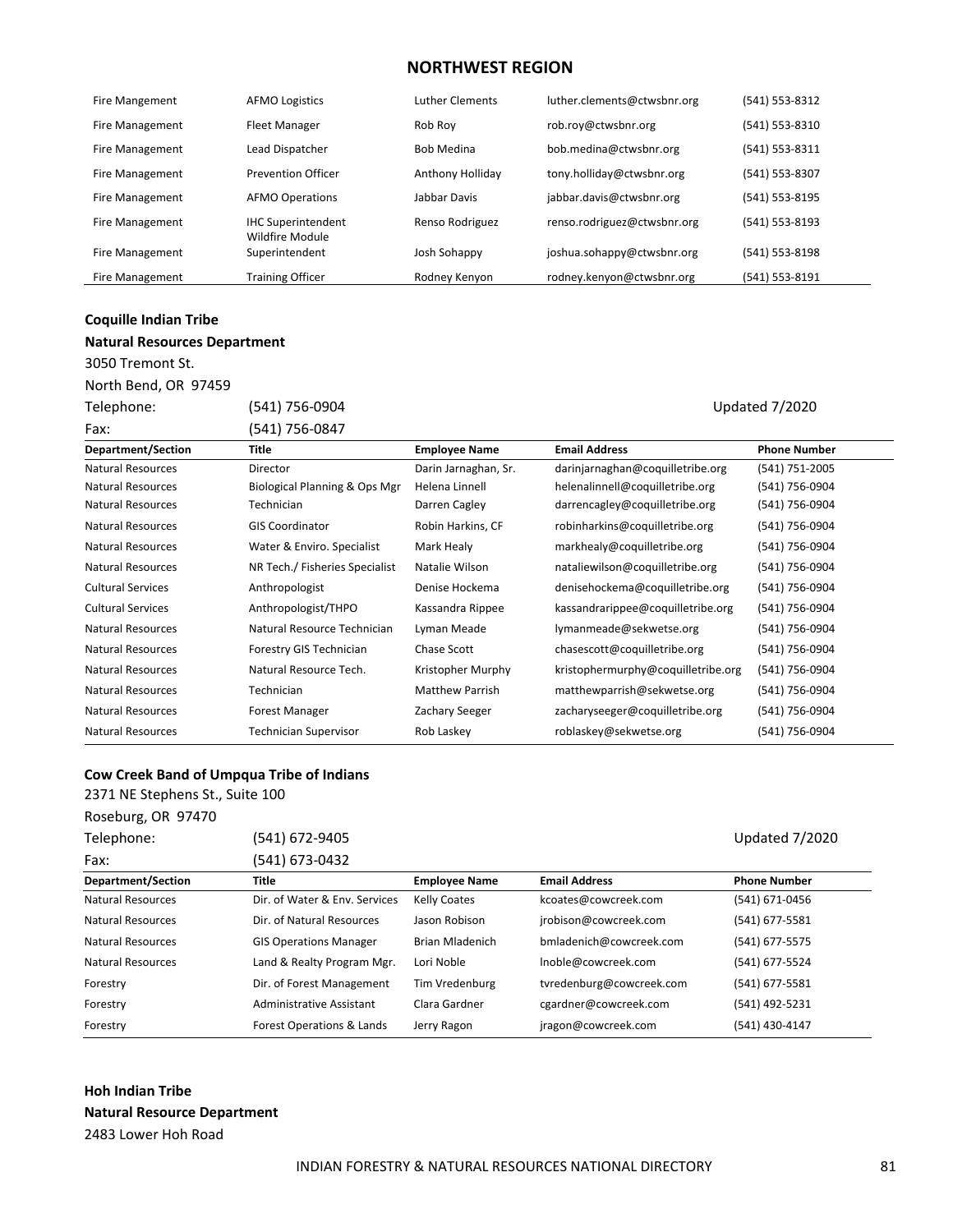| Forks, WA 98331                                                                         |                                 |                      |                                |                        |
|-----------------------------------------------------------------------------------------|---------------------------------|----------------------|--------------------------------|------------------------|
| Telephone:                                                                              | $(360)$ 374-6090                |                      |                                |                        |
| Fax:                                                                                    | (360) 374-9788                  |                      |                                |                        |
| <b>Department/Section</b>                                                               | Title                           | <b>Employee Name</b> | <b>Email Address</b>           | <b>Phone Number</b>    |
| <b>Natural Resources</b>                                                                | Director                        | Rod Thysell          | rodhohtribe@yahoo.com          | (360) 374-6735         |
| <b>Natural Resources</b>                                                                | Forest Manager                  | <b>Steve Allison</b> | stallison2000@yahoo.com        | (360) 374-6090         |
| <b>Natural Resources</b>                                                                | <b>Fisheries Manager</b>        | Jim Jorgensen        | jjsalmo@hotmail.com            | (360) 374-6737         |
|                                                                                         |                                 |                      |                                |                        |
| <b>Jamestown S'Klallam Tribe</b>                                                        |                                 |                      |                                |                        |
| <b>Natural Resources</b>                                                                |                                 |                      |                                |                        |
| 1033 Old Blyn Highway                                                                   |                                 |                      |                                |                        |
| Sequim, WA 98382                                                                        |                                 |                      |                                |                        |
| Telephone:                                                                              | (360) 683-1109                  |                      |                                | <b>Updated 11/2014</b> |
| Fax:                                                                                    | $(360) 681 - 4643$              |                      |                                |                        |
| Website:                                                                                | www.jamestowntribe.org          |                      |                                |                        |
| Department/Section                                                                      | Title                           | <b>Employee Name</b> | <b>Email Address</b>           | <b>Phone Number</b>    |
| <b>Natural Resources</b>                                                                | Env. Planning Program Mgr       | Hansi Hals           | hhals@ jamestowntribe.org      | (360) 681-4631         |
| <b>Natural Resources</b>                                                                | Fisheries Technician            | Lori DeLorn          | ldelorn@jamestowntribe.org     | (360) 681-4619         |
| <b>Natural Resources</b>                                                                | <b>GIS Data Specialist</b>      | Pam Edens            | pedens@jamestowntribe.org      | (360) 681-4658         |
| <b>Natural Resources</b>                                                                | <b>Enviornmental Biologist</b>  | Neil Harrington      | nharrington@jamestowntribe.org | (360) 683-1109         |
| <b>Natural Resources</b>                                                                | Habitat Program Manager         | Randy Johnson        | rjohnson@jamestowntribe.org    | (360) 681-4615         |
| <b>Natural Resources</b>                                                                | Natural Resources Technician    | Steve Irish          | sirish@jamestowntribe.org      | (360) 683-1109         |
| <b>Natural Resources</b>                                                                | Restoratoin Planner             | Robert Knapp         | rknapp@jamestowntribe.org      | (360) 683-1109         |
| <b>Natural Resources</b>                                                                | Forest & Fish Biologist         | Hilton Turnbull      | hturnbull@jamestowntribe.org   | (360) 681-4603         |
| <b>Natural Resources</b>                                                                | <b>Fisheries Mgmt Biologist</b> | Aaron Brooks         | abrooks@jamestowntribe.org     | (360) 683-1109         |
| Natural Resources                                                                       | Natural Resources Technician    | Chris Burns          | cburns@jamestowntribe.org      | (360) 683-1109         |
|                                                                                         |                                 |                      |                                |                        |
| <b>Kalispel Business Council</b>                                                        |                                 |                      |                                |                        |
| P.O. Box 39                                                                             |                                 |                      |                                |                        |
| Usk, WA 99180-0039                                                                      |                                 |                      |                                |                        |
| Telephone:                                                                              | (509) 445-1147                  |                      |                                | Updated 7/2020         |
| Fax:                                                                                    | (509) 445-1705                  |                      |                                |                        |
| Department/Section                                                                      | Title                           | <b>Employee Name</b> | <b>Email Address</b>           | <b>Phone Number</b>    |
| Natural Resources                                                                       | Forester                        | Annette Breuer       | abreuer@knrd.org               | (509) 445-1147         |
| <b>Natural Resources</b>                                                                | Forest/Fire Ecologist           |                      | lhenderson@knrd.org            | (509) 445-1147         |
| Kootenai Tribe of Idaho                                                                 |                                 |                      |                                |                        |
| County Road 38A                                                                         |                                 |                      |                                |                        |
| P. O. Box 1269                                                                          |                                 |                      |                                |                        |
|                                                                                         |                                 |                      |                                |                        |
| Bonners Ferry, ID 83805                                                                 |                                 |                      |                                |                        |
| Telephone:                                                                              | (208) 267-3519                  |                      |                                | <b>Updated 11/2014</b> |
|                                                                                         | (208) 267-2960                  |                      |                                |                        |
|                                                                                         |                                 | <b>Employee Name</b> | <b>Email Address</b>           | <b>Phone Number</b>    |
|                                                                                         | <b>Title</b>                    |                      |                                |                        |
|                                                                                         | Director                        | Sue Ireland          | ireland@kootenai.org           | (208) 267-3620         |
|                                                                                         | Director                        | Kevin Greenleaf      | greenleaf@kootenai.org         | (208) 267-3519         |
| Fax:<br><b>Department/Section</b><br>Fish & Wildlife<br>Environmental<br>Administration | Director                        | Patty Perry          | patty@kootenai.org             | (208) 267-3519         |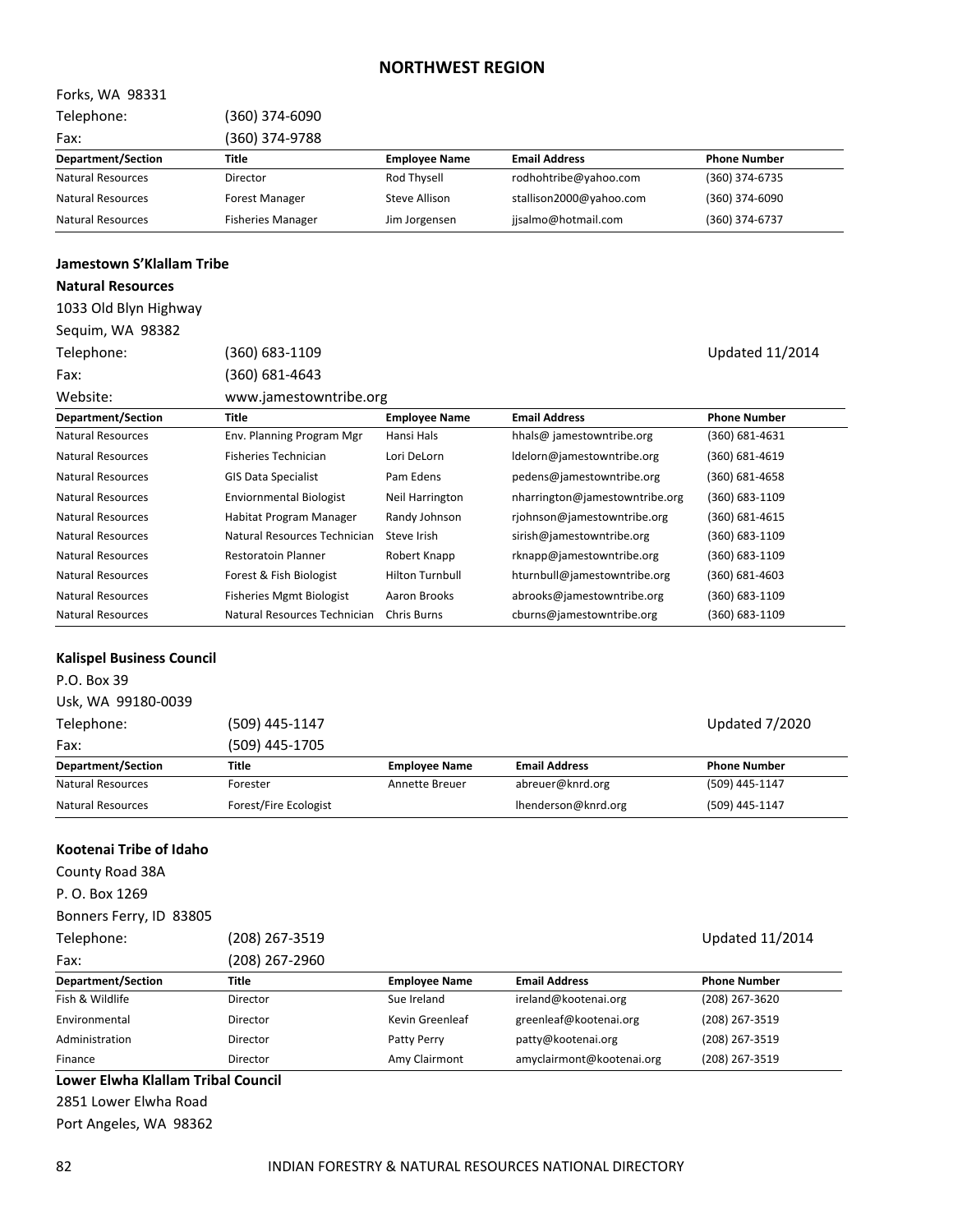| Telephone:               | (360) 452-8471                                      |                       |                          | <b>Updated 11/2014</b>  |
|--------------------------|-----------------------------------------------------|-----------------------|--------------------------|-------------------------|
| Fax:                     | (360) 452-3428                                      |                       |                          |                         |
| Department/Section       | Title                                               | <b>Employee Name</b>  | <b>Email Address</b>     | <b>Phone Number</b>     |
| <b>Natural Resources</b> | <b>Enviornmental Quality Program</b><br>Coordinator | <b>Matthew Beirne</b> | matt.beirne@elwha.nsn.us | (360) 452-4012          |
| <b>Natural Resources</b> | Manager Assistant/Hatchery Mgr Mitch Boyd           |                       |                          | (360) 565-7270, ext. 4  |
| <b>Natural Resources</b> | Habitat Biologist                                   | Mike McHenry          |                          | (360) 452-4012, ext. 14 |
| Natural Resources        | Natural Resources Director                          | Doug Morrill          |                          | (360) 452-4012, ext. 18 |
| <b>Natural Resources</b> | <b>Biologist</b>                                    | Rebecca Paradis       |                          | (360) 452-4012, ext. 15 |
|                          |                                                     |                       |                          |                         |

#### **Lummi Indian Nation**

**Natural Resource Department**

| 2616 Kwina Road          |                                    |                      |                       |                     |
|--------------------------|------------------------------------|----------------------|-----------------------|---------------------|
| Bellingham, WA 98226     |                                    |                      |                       |                     |
| Telephone:               | (360) 384-1489                     |                      |                       | Updated 9/2021      |
| Fax:                     | (360) 384-4737                     |                      |                       |                     |
| Department/Section       | <b>Title</b>                       | <b>Employee Name</b> | <b>Email Address</b>  | <b>Phone Number</b> |
| Natural Resources        | Director                           | Merle Jefferson      | merlej@lummi-nsn.gov  | (360) 384-2225      |
| <b>Natural Resources</b> | <b>Environmental Director</b>      | Leroy Deardorff      | leroyd@lummi-nsn.gov  | (360) 384-2272      |
| Natural Resources        | Water Resources Manager            | Kara Kuhlman         | karak@lummi-nsn.gov   | (360) 384-2212      |
| <b>Natural Resources</b> | Harvest Manager                    | Ben Starkhouse       | bens@lummi-nsn.gov    | (360) 384-2202      |
| <b>Natural Resources</b> | <b>TFW/FFR Resource Protection</b> | Gregg Dunphy         | greggd@lummi-nsn.gov  | (360) 384-2318      |
| <b>Natural Resources</b> | Salmon Hatchery Manager            | Linda Delagdo        | lindad@lummi-nsn.gov  | (360) 384-2346      |
| <b>Natural Resources</b> | Shellfish Assistant Manager        | Ralph Solomon        | shellfish@ispwest.com | (360) 384-2303      |

| <b>Makah Forestry Enterprise</b> |                              |                      |                          |                     |
|----------------------------------|------------------------------|----------------------|--------------------------|---------------------|
| P.O. Box 115                     |                              |                      |                          |                     |
| Neah Bay, WA 98357-0185          |                              |                      |                          |                     |
| Telephone:                       | (360) 645-3109               |                      |                          | Updated 11/2010     |
| Fax:                             | (360) 645-2127               |                      |                          |                     |
| Department/Section               | Title                        | <b>Employee Name</b> | <b>Email Address</b>     | <b>Phone Number</b> |
| <b>MFE</b>                       | <b>Accounting Specialist</b> | Andrea Winck         | mfeacct@centurytel.net   | (360) 645-3056      |
| <b>MFE</b>                       | <b>Operations Manager</b>    | Jim Haney            | mfelogops@centurytel.net | (360) 645-3060      |
|                                  |                              |                      |                          |                     |

# **Makah Natural Resources Department**

# **Forestry Program**

#### P.O. Box 116

| Neah Bay, Washington 98357 |  |
|----------------------------|--|
|----------------------------|--|

| Telephone:               | (360) 645-2229                    |                      |                            | <b>Updated 07/2020</b> |
|--------------------------|-----------------------------------|----------------------|----------------------------|------------------------|
| Fax:                     | (360) 645-2162                    |                      |                            |                        |
| Department/Section       | Title                             | <b>Employee Name</b> | <b>Email Address</b>       | <b>Phone Number</b>    |
| <b>Natural Resources</b> | Forest Manager                    | Rob McCoy            | rob.mccoy@makah.com        | (360) 645-3400         |
| <b>Natural Resources</b> | Ecologist / Habitat Division Mgr. | Stephanie-Martin     | stephanie.martin@makah.com | (360) 645-3173         |
| <b>Natural Resources</b> | <b>Support Specialist</b>         | Cindy Claplanhoo     | cindy.claplanhoo@makah.com | (360) 645-2229         |

#### **Makah Natural Resources Department, continued**

| Department/Section       | Title                              | <b>Employee Name</b> | <b>Email Address</b>        | <b>Phone Number</b> |
|--------------------------|------------------------------------|----------------------|-----------------------------|---------------------|
| <b>Natural Resources</b> | Forest Engineer Technician         | Charley Pitchord     | charley.pitchford@makah.com | (360) 645-3050      |
| <b>Natural Resources</b> | <b>GIS Manager</b>                 | David Herda          | dave.herda@makah.com        | (360) 645-3051      |
| <b>Natural Resources</b> | <b>Policy Analyst</b>              | Katie Wrubel         | katie.wrubel@makah.com      | (360) 645-3229      |
| <b>Natural Resouces</b>  | <b>Environmental Division Mgr.</b> | Vince Cooke          | vince.cooke@makah.com       | (360) 645-3229      |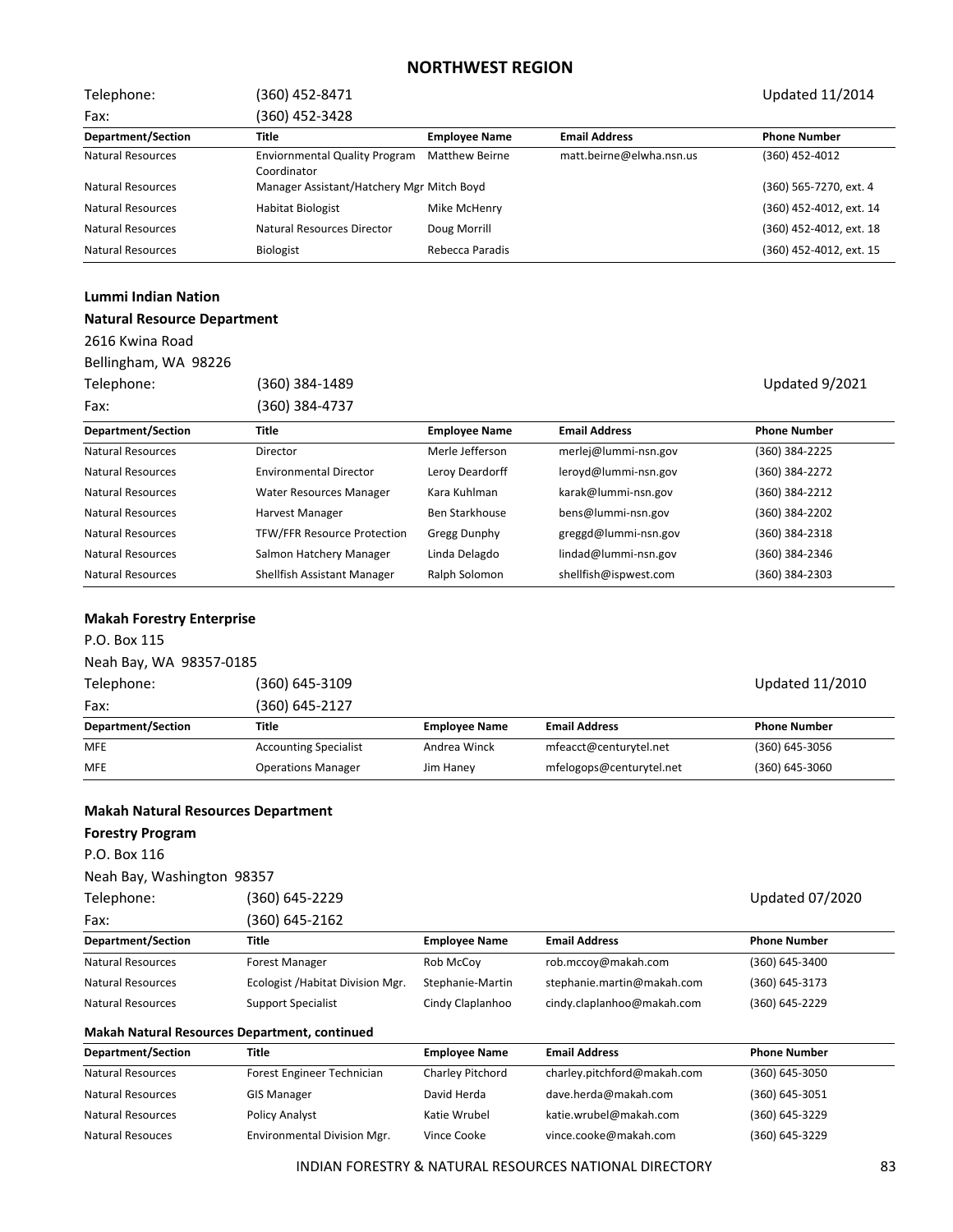| Natural Resources | Wildlife Biologist | Shannon Murphie | shannon.murphie@makah.com | (360) 645-3229 |
|-------------------|--------------------|-----------------|---------------------------|----------------|
| Natural Resources | Wildlife Biologist | Katie McLean    | katie.mclean@makah.com    | (360) 645-3069 |
|                   |                    |                 |                           |                |

#### **Metlakatla Indian Community**

# **Forestry/Land Resources Department**

| 8 <sup>th</sup> and Milton Street |  |
|-----------------------------------|--|
| P.O. Box 8                        |  |

Metlakatla, AK 99926

| 907) 886-5111 |  |
|---------------|--|
| 907) 886-5122 |  |
| 79. L         |  |

| Donautusaut (Castiau   | <b>Titla</b>   | Ferniausa Nama | Fersil Adduses | Dhana Number           |
|------------------------|----------------|----------------|----------------|------------------------|
| Fax:                   | (907) 886-5122 |                |                |                        |
| Telephone:             | (907) 886-5111 |                |                | <b>Updated 07/2020</b> |
| IVICLIANALIA, AN JJJZU |                |                |                |                        |

Treasurer Nathan Fawcett nathan@metlakatla.com (907) 886-4441

| <b>ICICNIIOIIC.</b>     | , 1997 UUU JIII      |                      |                      | Opuuttu VII         |
|-------------------------|----------------------|----------------------|----------------------|---------------------|
| Fax:                    | (907) 886-5122       |                      |                      |                     |
| Department/Section      | Title                | <b>Employee Name</b> | <b>Email Address</b> | <b>Phone Number</b> |
| Forestry/Land Resources | Forestry and Natural | Dawn Pringle         | dp3296@yahoo.com     | (907) 617-7290      |

| Title                       |
|-----------------------------|
| <b>Forestry and Natural</b> |
| Resources Manager           |

| Forestry/Land Resources | Fore       |
|-------------------------|------------|
|                         | <b>Res</b> |

#### **Muckleshoot Indian Tribe**

39015 172nd Avenue SE

| Auburn, WA 98092         |                               |                      |                                  |                        |
|--------------------------|-------------------------------|----------------------|----------------------------------|------------------------|
| Telephone:               | (253) 939-3311                |                      |                                  | <b>Updated 07/2020</b> |
| Fax:                     | (253) 939-5311                |                      |                                  |                        |
| Department/Section       | <b>Title</b>                  | <b>Employee Name</b> | <b>Email Address</b>             | <b>Phone Number</b>    |
| <b>Natural Resources</b> | <b>Fisheries Director</b>     | <b>Isabel Tinoco</b> |                                  | (253) 939-3311         |
| <b>Natural Resources</b> | Harvest Management Mgr.       | Mike Maholylich      |                                  | (253) 939-3311         |
| <b>Natural Resources</b> | Habitat Program Manager       | Glen St. Amant       |                                  | (253) 939-3311         |
| <b>Natural Resources</b> | Watershed & Land Use Leader   | Karen Walter         |                                  | (253) 939-3311         |
| <b>Natural Resources</b> | Water Team Leader             | Nancy Rapin          |                                  | (253) 939-3311         |
| <b>Natural Resources</b> | <b>Enhancement Manager</b>    | Dennis Moore         |                                  | (253) 939-3311         |
| <b>Natural Resources</b> | Assistant Enhancement Mgr.    | Matt McDaniel        |                                  | (253) 939-3311         |
| <b>Natural Resources</b> | Keta Creek Hatchery Manager   | Hugo Hernandez       |                                  | (253) 939-3311         |
| <b>Natural Resources</b> | Shellfish Team Leader         | Andy Dalton          |                                  | (253) 939-3311         |
| <b>Natural Resources</b> | Wildlife & Cultural Res. Dir. | Melissa Calvert      |                                  | (253) 939-3311         |
| <b>Natural Resources</b> | Agroforestry Technician       | Janay Joseph         | nay.greenleaf12@gmail.com        | (253) 691-4535         |
| <b>Natural Resources</b> | Agroforestry Technician       | Virginia Marquez     | marie.cinco.253@gmail.com        | (253) 486-7077         |
| <b>Natural Resources</b> | <b>GIS Program Manager</b>    | <b>Stewart Bruce</b> | stewart.bruce@muckleshoot.nsn.us | (253) 876-3327         |

#### **Nez Perce Tribe**

| <b>Forestry &amp; Fire Management</b> |                         |                                |                |
|---------------------------------------|-------------------------|--------------------------------|----------------|
| P.O. Box 365                          |                         |                                |                |
| Lapwai, ID 83540                      |                         |                                |                |
| Telephone:                            | (208) 843-7328-Forestry | (208) 843-2827-Fire Management | Updated 9/2014 |
| Fax:                                  | (208) 843-7329-Forestry | (208) 843-2824-Fire Management |                |
| Website:                              | www.nezperce.org        |                                |                |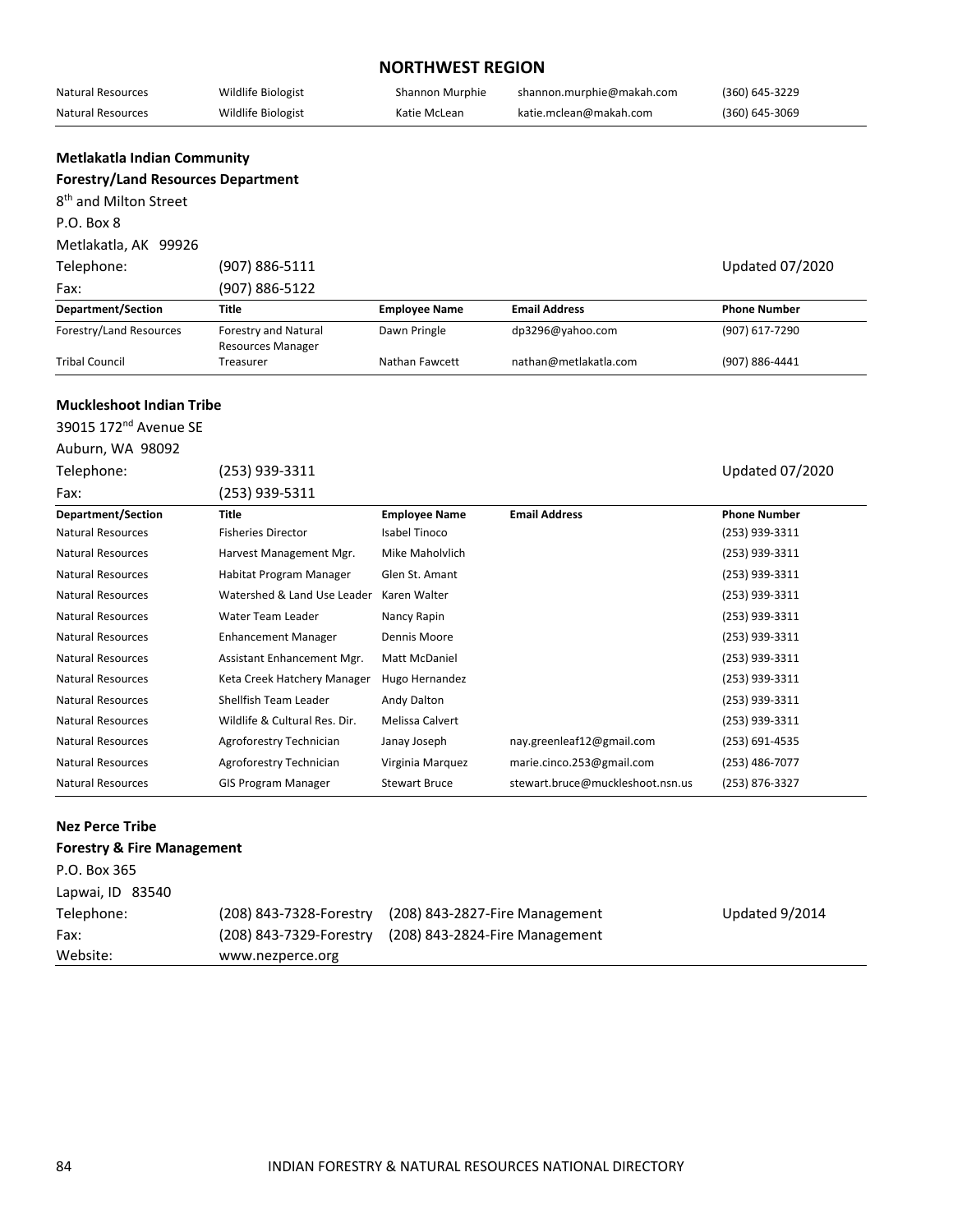#### **Nez Perce Tribe, continued**

| Department/Section     | <b>Title</b>                               | <b>Employee Name</b>    | <b>Email Address</b>    | <b>Phone Number</b> |
|------------------------|--------------------------------------------|-------------------------|-------------------------|---------------------|
| Forestry               | Director                                   | John DeGroot            | jdegroot@nezperce.org   | (208) 621-4618      |
| Forestry               | Fee Lands Forester                         | <b>Brian Kummet</b>     | briank@nezperce.org     | (208) 621-4619      |
| Forestry               | <b>Allotment Forester</b>                  | Howard L. Teasley, Jr.  | howardt@nezperce.org    | (208) 621-4619      |
| Forestry               | Forest Development Tech                    | Larry Geffre            | larryg@nezperce.org     | (208) 621-4622      |
| Forestry               | Inventory & Planning Forester              | Jeff Cronce             | jeffc@nezperce.org      | (208) 621-4623      |
| Forestry               | <b>Tribal Lands Forester</b>               | Roger Williams          | rogerw@nezperce.org     | (208) 621-4624      |
| Forestry               | Office Manager/Bookkeeper                  | Venus St. Paul-Endicott | venuss@nezperce.org     | (208) 621-4626      |
| Forestry               | Forester I                                 | <b>Andrew Saralecos</b> | asaralecos@nezperce.org | (208) 621-4627      |
| Forestry               | Forestry Tech I                            | Dominic Higheagle       | dominich@nezperce.org   | (208) 621-4627      |
| <b>Fire Management</b> | Fire Management Officer                    | Jeff Handel             | jeffh@nezperce.org      | (208) 843-2827      |
| Fire Management        | <b>Fire Programs Specialist</b>            | Sandra Holt             | sholt@nezperce.org      | (208) 621-4672      |
| Fire Management        | <b>Acting Fuels Specialist</b>             | Tim Droegmiller         | timd@nezperce.org       | (208) 621-4625      |
| <b>Fire Management</b> | Fire Prevention & Mitigation<br>Specialist | Kip Kemak               | kipk@nezperce.org       | (208) 621-4621      |
| <b>Fire Management</b> | <b>Timber Cruiser</b>                      | <b>Craig Collins</b>    | craigc@nezperce.org     | (208) 621-4627      |
| <b>Fire Management</b> | Fire Engine Crew                           | Lewis Holt              |                         |                     |
| <b>Fire Management</b> | Fire Engine Crew                           | Frank Bear              |                         |                     |
| <b>Fire Management</b> | Fire Engine Crew                           | <b>Tom Samuels</b>      |                         |                     |
| <b>Fire Management</b> | Fire Engine Crew                           | Sam Davis               |                         |                     |

# **Nisqually Indian Tribe**

#### 4820 She‐Nah‐Num Drive SE

| Olympia, WA 98503      |  |
|------------------------|--|
| Tolonhono <sup>.</sup> |  |

| Telephone:                        | (360) 438-8687                                                      |                            |                               | <b>Updated 11/2014</b> |
|-----------------------------------|---------------------------------------------------------------------|----------------------------|-------------------------------|------------------------|
| Department/Section                | Title                                                               | <b>Employee Name</b>       | <b>Email Address</b>          | <b>Phone Number</b>    |
| <b>Natural Resources</b>          | Natural Resources Director                                          | David Troutt               | trout.david@nisqually-nsn.gov | (360) 438-8687         |
| Salmon Recovery Program           | <b>Biologist</b>                                                    | <b>Christopher Ellings</b> |                               | (360) 438-8687         |
| <b>Enviornmental Mangement</b>    | Program Supervisor                                                  | George Walter              |                               | (360) 438-8687         |
| Geographic Information<br>Systems | <b>GIS Program Manager</b>                                          | Jennifer Cutler            |                               | (360) 438-8687         |
|                                   | Harvest Management Program Harvest Management Biologist Craig Smith |                            |                               | (360) 438-8687         |
| Marine Services Division          | NR Manager/Diving Supervisor Dennis Lucia                           |                            |                               | (360) 438-8687         |

#### **Port Gamble S'Klallam Tribe**

#### **Natural Resources**

| 31912 Little Boston Rd. NE |                |  |
|----------------------------|----------------|--|
| Kingston, WA 98346         |                |  |
| Telephone:                 | (360) 297-4792 |  |

| Fax:     | (360) 297-4791  |
|----------|-----------------|
| Website: | www.pgst.nsn.us |

| Department/Section       | Title                              | <b>Employee Name</b> | <b>Email Address</b> | <b>Phone Number</b> |  |
|--------------------------|------------------------------------|----------------------|----------------------|---------------------|--|
| <b>Natural Resources</b> | <b>Habitat Biologist</b>           | Hans Daubenberger    | hans@pgst.nsn.us     | (360) 297-6289      |  |
| Hatchery                 | <b>Fisheries Technician</b>        | Dennis DeCoteau      | dennisd@pgst.nsn.us  | (360) 297-3933      |  |
| <b>Natural Resources</b> | Water Resources Mgr.               | Dave Fuller          | dfuller@pgst.nsn.us  | (360) 297-6323      |  |
| <b>Natural Resources</b> | Shellfish Program Manager          | Tamara Gage          | tpage@pgst.nsn.us    | (360) 297-6290      |  |
| Natural Resources        | <b>Natural Resources Secretary</b> | Star Ives            | starla@pgst.nsn.us   | (360) 297-6294      |  |
| Natural Resources Tech   | Natural Resources Technician       | Mike Jones, Jr.      | $mikei$ @pgst.nsn.us | (360) 297-6296      |  |
| <b>Natural Resources</b> | Natural Resources Technician       | Mike Jones, Sr.      | mikesr@pgst.nsn.us   | (360) 297-6262      |  |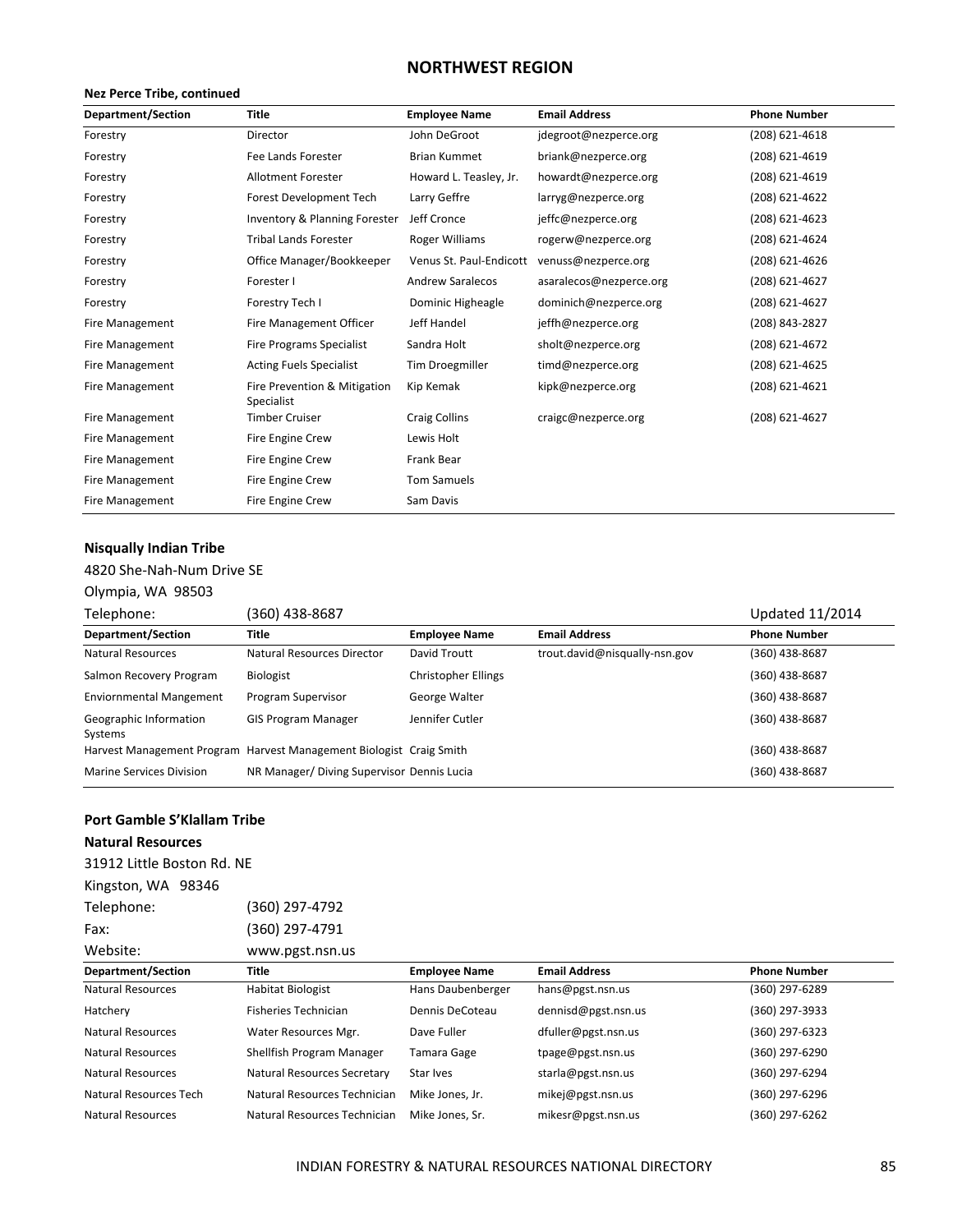#### **Port Gamble S'Klallam Tribe, continued**

| Department/Section       | Title                             | <b>Employee Name</b> | <b>Email Address</b> | <b>Phone Number</b> |
|--------------------------|-----------------------------------|----------------------|----------------------|---------------------|
| <b>Natural Resources</b> | <b>Fisheries Manager/Director</b> | Paul McCollum        |                      | (360) 297-6237      |
| Hatchery                 | <b>Geoduck Monitor</b>            | Ted Seachord         | N/A                  |                     |
| Hatchery                 | <b>Hatchery Manager</b>           | Tim Seachord         | timbear@pgst.nsn.us  | (360) 297-3933      |
| <b>Natural Resources</b> | Natural Resources Technician      | George Sparks        | georges@pgst.nsn.us  | (360) 297-6240      |
| <b>Natural Resources</b> | Data Entry Clerk                  | Leah Symes           | leahs@pgst.nsn.us    | (360) 297-6240      |

#### **Quileute Nation**

| P. O. Box 279            |                           |                      |                                                               |                        |
|--------------------------|---------------------------|----------------------|---------------------------------------------------------------|------------------------|
| LaPush, WA 98350         |                           |                      |                                                               |                        |
| Telephone:               | (360) 374-6163            |                      |                                                               | <b>Updated 07/2020</b> |
| Fax:                     | (360) 374-6311            |                      | https://quileutenation.org/natural-resources/staff-directory/ |                        |
| Department/Section       | Title                     | <b>Employee Name</b> | <b>Email Address</b>                                          | <b>Phone Number</b>    |
|                          |                           |                      |                                                               |                        |
| <b>Natural Resources</b> | Deputy Director           | Frank Gever          | frank.gever@quuileutenation.org                               | (360) 374-2027         |
| <b>Natural Resources</b> | <b>Assistant Director</b> | Nellie Ratliff       | nellie.ratliff@quileutenation.org                             | (360) 374-2245         |

# **Quinault Indian Nation / BIA Taholah Agency**

# **Department of Natural Resources**

P.O. Box 189

Taholah, WA 98587‐0189 Telephone: (360) 276‐8215 Updated 2/2015

Fax: (360) 276‐4682

# **Department/Section Title Employee Name Email Address Phone Number**  Administration Natural Resources Director Dave Bingaman dbingaman@quinault.org (360) 276-8215, ext. 374 Administration **Assistant to the Director** Pauline K. Capoeman pcapoerman@quinault.org (360) 276-8215, ext. 278 Administration Advisor Gary Morishima morikog@aol.com (206) 236-1406 Administration Communications Manager Larry Workman lworkman@quinault.org (360) 276‐8215, ext. 287 Administration Administrative Assistant Dora C. Underwood dunderwood@quinault.org (360) 276-8215, ext. 372 Administration Administrative Assistant Mandy Hudson‐Howard mhoward@quinault.org (360) 276‐8215, ext. 227 Administration Administrative Assistant Virginia Molenaar vmolenarr@quinault.org (360) 276‐8215, ext. 282 Administration QDNR Clerk Alice Rojas arojas@quinault.org (360) 276-8215, ext. 523 Administration Receptionist Kerri Underwood munderwood@quinault.org (360) 276‐8215, ext. 279 QIN Forestry Planning Forester Cynthia Harbison charbison@quinault.org (360) 276‐8215, ext. 512 QIN Forestry Administration Forester Eric North enorth@quinault.org (360) 276‐8215. ext. 513 QIN Forestry **Multicum** Administrative Specialist Alena L. Lopez alopez@quinault.org (360) 276-8215, ext. 468 QIN Forestry Field Crew Foreman Antonio Salazaar (360) 276‐8215, ext. 365 QIN Forestry **Many Assistant Fire Manager** John Preston jpreston@quinault.org (360) 276-8215, ext. 387 QIN Forestry Cedar Salvage Technician Phillip Martin, Jr. pmartin@quinault.org (360) 276‐8215, ext. 519 QIN Forestry Cedar Salvage Technician Kurtis Cheney kcheney@quinault.org (360) 276-8215, ext. 295 Trust Forestry Clerk Suzanne Spigler sspigler@quinault.org (360) 276‐8215, ext. 506 Trust Forestry **Clerk** Clerk Mary Ann Ralston mralston@quinault.org (360) 276‐8215, ext. 502 QIN Forestry Field Crew Foreman Tim Bumgarner tbumgarner@quinault.org (360) 276‐8215, ext. 365 QIN Forestry Fire Dispatch Florine Shale‐Bergstrom fbergstrom@quinault.org (360) 276‐8215, ext. 284 QIN Forestry Fire Management Officer Jerry Orr jorr@quinault.org (360) 276‐8215, ext. 289 QIN Forestry **Forest Manager** Nancy Eldridge neldridge@quinault.org (360) 276-8215, ext. 344 Special Projects Forester Mark Ferry mark.ferry@quinault.org (360) 276‐8215 Trust Forestry **Cedar Salvage Administration** Charley Capoeman ccapoeman@quinault.org (360) 276-8215, ext. 534

86 INDIAN FORESTRY & NATURAL RESOURCES NATIONAL DIRECTORY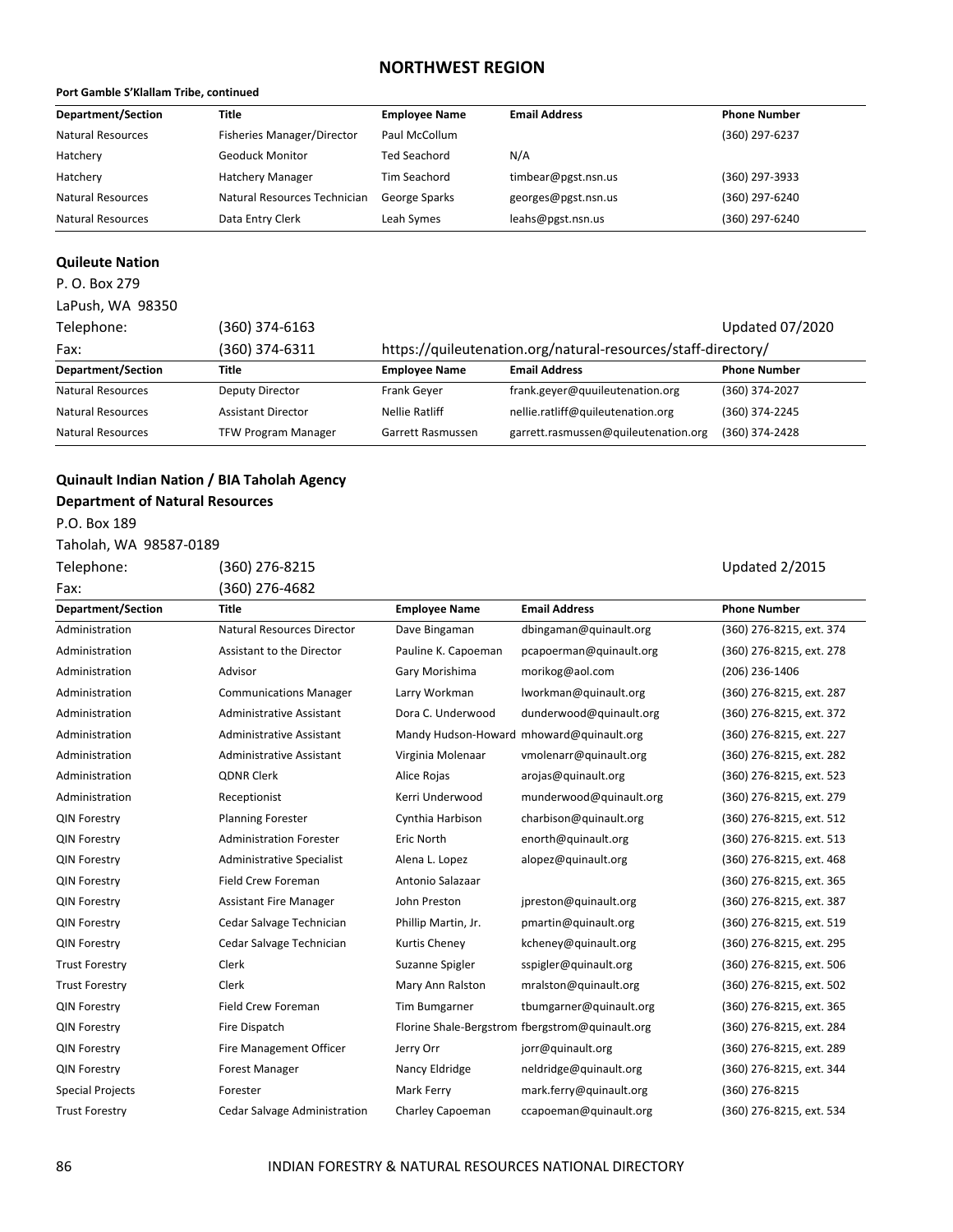#### **Quinault Indian Nation / BIA Taholah Agency, continued**

| <b>Department/Section</b> | Title                                                | <b>Employee Name</b>  | <b>Email Address</b>     | <b>Phone Number</b>      |
|---------------------------|------------------------------------------------------|-----------------------|--------------------------|--------------------------|
| <b>QIN Forestry</b>       | <b>Inventory Forester</b>                            | Larry Wiechelman      | lwiechelman@quinault.org | (360) 276-8215, ext. 247 |
| <b>QIN Forestry</b>       | Inventory Technician                                 | Ron Hongell           | rhongell@quinault.org    | (360) 276-8215, ext. 213 |
| <b>QIN Forestry</b>       | Inventory Technician II                              | Matt Hartstrom        | mharstrom@quinault.org   | (360) 276-8215, ext. 233 |
| <b>QIN Forestry</b>       | Inventory Technician IV                              | Pat McCrory           | pmccrory@quinault.org    | (360) 276-8215, ext. 518 |
| <b>QIN Forestry</b>       | Pre-Sale Forester                                    | Justin Madanifard     | jmadanifard@quinault.org | (360) 276-8215, ext. 563 |
| <b>QIN Forestry</b>       | <b>Assistant Fire Chief</b>                          | Chet Jensen           | cjensen@quinault.org     | (360) 276-8211           |
| <b>Trust Forestry</b>     | Pre-Sale Forester                                    | Jeff Winiecki         | jwiniecki@quinault.org   | (360) 276-8215, ext. 668 |
| <b>QIN Forestry</b>       | Harvest Manager                                      | Greg Weist            | gweist@quinault.org      | (360) 276-8215, ext. 522 |
| Realty                    | <b>Realty Specialist</b>                             | DeAnn Miller-Bonifer  | dbonifer@quinault.org    | (360) 276-8215, ext. 509 |
| Realty                    | <b>Realty Specialist</b>                             | Vermillion Peterson   | vpeterson@quinault.org   | (360) 276-8215, ext. 535 |
| Realty                    | Realty Technician                                    | Kelli Dineen          | kdineed@quinault.org     | (360) 276-8215, ext. 545 |
| Realty                    | Realty Assistant/Tech                                | Thea Bumgarner        | tbumgarner@quinault.org  | (360) 276-8215, ext. 537 |
| <b>QIN Forestry</b>       | Regen Technician                                     | Cheryl Bumgarner      | cbumgarner@quinault.org  | (360) 276-8215, ext. 285 |
| <b>QIN Forestry</b>       | <b>Regeneration Forester</b>                         | Jimmy Hargrove        | jhargrove@quinault.org   | (360) 276-8215, ext. 621 |
| QDNR                      | Resource Enforcement Captain                         | Douglas Washburn      | dwashburn@quinault.org   | (360) 276-8215, ext. 540 |
| QDNR                      | <b>Resource Protection Officer</b>                   | Peter Law             | plaw@quinault.org        | (360) 276-8215, ext. 335 |
| <b>Trust Forestry</b>     | Forest Roads Manager                                 | Gary LaLonde          | glalonde@quinault.org    | (360) 276-8215, ext. 514 |
| <b>QIN Forestry</b>       | Forest Manager                                       | James Plampin         | jplampin@quinault.org    | (360) 276-8215, ext. 290 |
| <b>QIN Forestry</b>       | Special Project Forester                             | Mike Stamon           | mstamon@quinault.org     | (360) 276-8215, ext. 527 |
| <b>QIN Forestry</b>       | Stand Improvement Forester                           | John Mitchell         | jmitchell@quinault.org   | (360) 276-8215, ext. 505 |
| <b>QIN Forestry</b>       | <b>Regeneration Forester 2</b>                       | James Hargrove        | jhargrove@quinault.org   | (360) 276-8215, ext. 621 |
| <b>QIN Forestry</b>       | Tree Improvement Technician                          | Mitch Bumgarner       | mbumgarner@quinault.org  | (360) 276-8215, ext. 516 |
| Land Division             | Land Acquisition Manager                             | Vacant                | jbeck@quinault.org       | (360) 276-8215, ext. 291 |
| <b>Trust Forestry</b>     | Pre-Sale Forester                                    | <b>Colton Miller</b>  | cmiller@quinault.org     | (360) 276-8215, ext. 244 |
| <b>Trust Forestry</b>     | Pre-Sale Forester                                    | Coleman Carle         | ccarle@quinault.org      | (360) 276-8215, ext. 294 |
| BIA                       | Superintendent                                       | Gregory K. Masten     | gmasten@quinault.org     | (360) 276-8215, ext. 531 |
| <b>Trust Forestry</b>     | Admin Forester                                       | Jeff Winiecki         | jwiniecki@quinault.org   | (360) 276-8215, ext. 668 |
| <b>Trust Forestry</b>     | Pre-Sale Forester                                    | Tommy James           | tjames@quinault.org      | (360) 276-8215, ext. 501 |
| QDNR                      | GIS Program Manager                                  | <b>Tony Hartrich</b>  | ahartrich@quinault.org   | (360) 276-8215, ext. 479 |
| QDNR                      | GIS Tech                                             | John Foster           | jfoster@quinault.org     | (360) 276-8215, ext. 288 |
| EР                        | <b>Hydraulics Officer</b>                            | Jessica Halsley       | jhelsley@quinault.org    | (360) 276-8215, ext. 375 |
| EР                        | Wildlife Biologist                                   | Kristen Phillips      | kphillips@quinault.org   | (360) 276-8215, ext. 637 |
| EР                        | Wildlife Biologist                                   | Daniel Ravenal        | dravenal@quinault.org    | (360) 276-8215, ext. 546 |
| EР                        | <b>Invasive Species Specialist</b>                   | Caroline Martorano    | cmartorano@quinault.org  | (360) 276-8215, ext. 588 |
| EР                        | <b>Forest Practices Technician</b>                   | Lillian Johnstone     | ljohnstone@quinault.org  | (360) 276-8215, ext. 373 |
| EР                        | Timber Fish & Wildlife Supervisor Justine James, Jr. |                       | jjames@quinault.org      | (360) 276-8215, ext. 520 |
| EР                        | Air Quality                                          | Carolyn Kelley        | ckelley@quinault.org     | (360) 276-8215, ext. 484 |
| EР                        | <b>Water Quality</b>                                 | Tom Gibbons           | tgibbons@quinault.org    | (360) 276-8215, ext. 371 |
| EР                        | <b>Water Quality Tech</b>                            | Karl Braden           | kbraden@quinault.org     | (360) 276-8215, ext. 262 |
| <b>Fisheries</b>          | <b>Science Section Manager</b>                       | Dr. Larry Gilbertson  | lgilbertson@quinault.org | (360) 276-8215, ext. 261 |
| <b>Fisheries</b>          | Biometrician                                         | <b>Rick Coshow</b>    | rcoshow@qwest.net        | (206) 236-1406, ext. 363 |
| Fisheries                 | <b>Marine Resource Scientist</b>                     | Joe Schumacker        | jschumacker@quinault.org | (360) 276-8215, ext. 327 |
| Fisheries                 | Salmon Scientist                                     | <b>Bill Armstrong</b> | barmstrong@quinault.org  | (360) 276-8215, ext. 240 |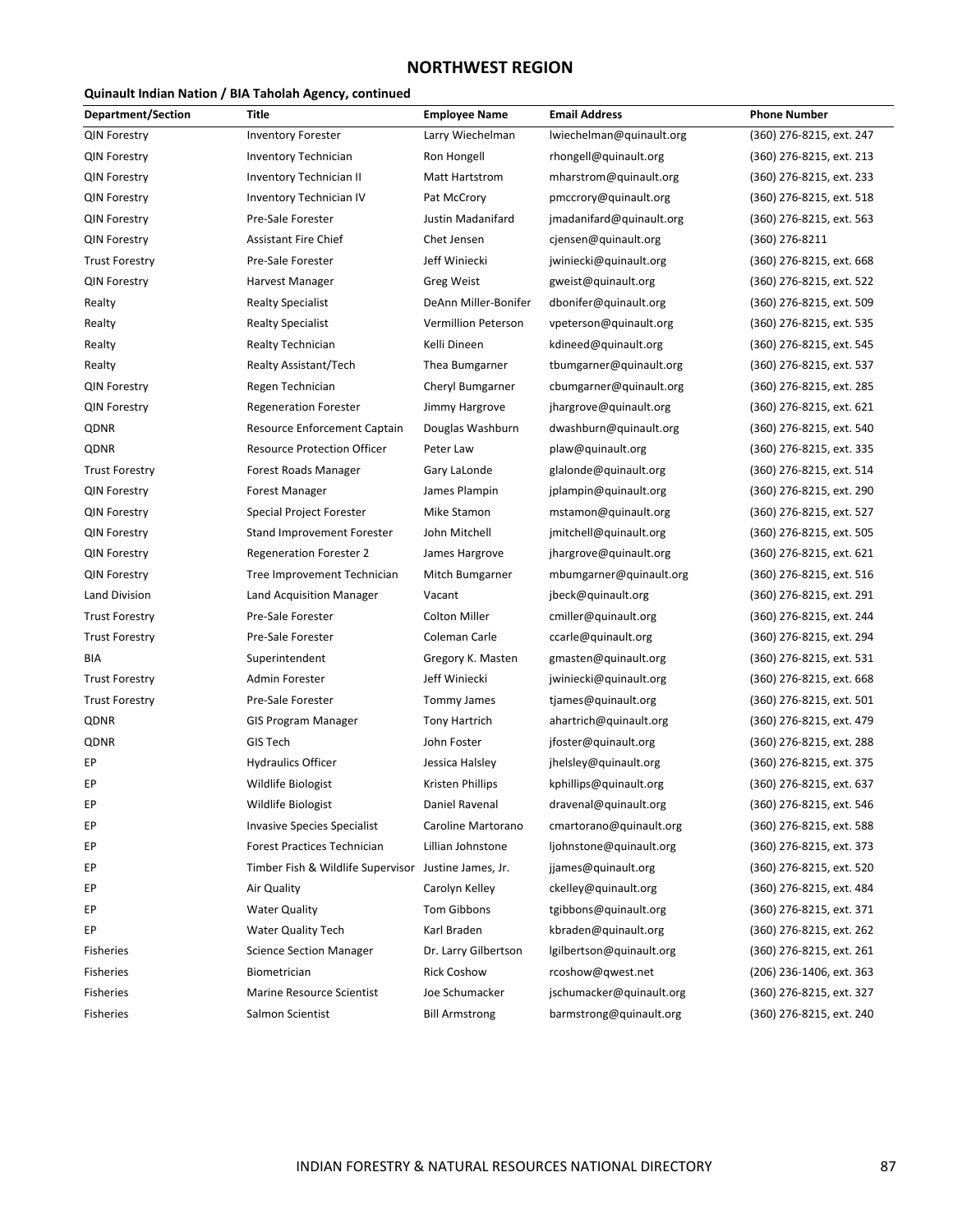#### **Quinault Indian Nation / BIA Taholah Agency, continued**

| Department/Section | Title                                     | <b>Employee Name</b>    | <b>Email Address</b>    | <b>Phone Number</b>      |
|--------------------|-------------------------------------------|-------------------------|-------------------------|--------------------------|
| <b>Fisheries</b>   | <b>Fisheries Administrator</b>            | <b>Bennett Hestmark</b> | bhestmark@quinault.org  | (360) 276-8215, ext. 253 |
| <b>Fisheries</b>   | Fish Tech 5                               | Laryy Parker            | lparker@quinault.org    | (360) 962-3331           |
| <b>Fisheries</b>   | Fish Tech 4                               | <b>Bruce Wagner</b>     | bwagner@quinault.org    | (360) 276-8215, ext. 254 |
| <b>Fisheries</b>   | Fish Tech 2                               | Kim Bumgarner           | kbumgarner@guinault.org | (360) 276-8215, ext. 203 |
| <b>Fisheries</b>   | Fish Tech 4                               | Shari Curtright         | scurtright@quinault.org | (360) 276-8215, ext. 246 |
| <b>Fisheries</b>   | Hatchery Manager Salmon River             | Willie Johnstone        | wiohnstone@guinault.org | (360) 288-2447           |
| <b>Fisheries</b>   | <b>Hatchery Manager Penned</b><br>Rearing | Marty Figg              | mafigg@quinault.org     | (360) 288-2676           |
| <b>Fisheries</b>   | <b>Technical Support Manager</b>          | <b>Tyler Jurasin</b>    | tjurasin@quinault.org   | (360) 276-8215, ext. 472 |
| <b>Fisheries</b>   | Harvest Biologist                         | Jim Jorgenson           | jjorgenson@quinault.org | (360) 276-8215, ext. 552 |

#### **Samish Indian Nation Natural Resources Department**

| P.O. Box 217             |                               |                      |                              |                          |
|--------------------------|-------------------------------|----------------------|------------------------------|--------------------------|
| Anacortes, WA 98221      |                               |                      |                              |                          |
| Telephone:               | (360) 293-6404                |                      |                              | <b>Updated 11/2014</b>   |
| Fax:                     | (360) 299-0790                |                      |                              |                          |
| Website:                 | www.samishtribe.nsn.us        |                      |                              |                          |
| Department/Section       | Title                         | <b>Employee Name</b> | <b>Email Address</b>         | <b>Phone Number</b>      |
| <b>Natural Resources</b> | <b>Director</b>               | Christine Woodward   | cwoodward@samishtribe.nsn.us | (360) 293-6404, ext. 108 |
| Natural Resources        | Field Supervisor              | Todd Woodard         | twoodard@samishtribe.nsn.us  | (360) 293-6404, ext. 119 |
| <b>Natural Resources</b> | Field Technician/GIS Analyst  | Sam Barr             | sbarr@samishtribe.nsn.us     | (360) 293-6404, ext. 114 |
| Natural Resources        | Field Technician              | Erin Licata          | elicata@samishtribe.nsn.us   | (360) 293-6404, ext. 111 |
| Natural Resources        | <b>Restoration Specialist</b> | Jodi Bluhm           | jbluhm@samishtribe.nsn.us    | (360) 293-6404. ext. 128 |

#### **Sauk Suiattle Indian Tribe**

#### **Environmental Department**

| 5318 Chief Brown Lane |                                 |                      |                            |                     |
|-----------------------|---------------------------------|----------------------|----------------------------|---------------------|
| Darrington, WA 98241  |                                 |                      |                            |                     |
| Telephone:            | (360) 436-1124/6967             |                      |                            |                     |
| Fax:                  | (360) 436-0242                  |                      |                            |                     |
| Department/Section    | Title                           | <b>Employee Name</b> | <b>Email Address</b>       | <b>Phone Number</b> |
| Administration        | <b>Environmental Director</b>   | Doug McMurrie        | epa1@sauk-suiattle.com     | (360) 436-1124      |
| Water & Air Quality   | <b>Environmental Specialist</b> | Dana Graupman        | dgraup@sauk-suiattle.com   | (360) 436-1124      |
| <b>GIS Program</b>    | GIS/Environmental Specialist    | Todd Zackey          | zackey@sauk-suiattle.com   | (360) 436-1124      |
| Air Program           | Environmental Technician        | James Roberts        | jroberts@sauk-suiattle.com | (360) 436-1124      |
| <b>Water Quality</b>  | <b>Environmental Technician</b> | David Bigby          | david bigby@yahoo.com      | (360) 436-1124      |

#### **Shoalwater Bay Tribe**

| P. O. Box 130           |                |                        |
|-------------------------|----------------|------------------------|
| Tokeland, WA 98214-0130 |                |                        |
| Telephone:              | (360) 267-6766 | <b>Updated 11/2014</b> |
| Fax:                    | (360) 267-6778 |                        |

#### **Shoalwater Bay Tribe**

| Department/Section | Title                        | <b>Employee Name</b> | <b>Email Address</b>            | <b>Phone Number</b>       |
|--------------------|------------------------------|----------------------|---------------------------------|---------------------------|
| Enviornmental      | <b>Operations Manager</b>    | Steve Spencer        | sspencer@shoalwaterbay-nsn.gov  | (360) 267-6766, ext. 2421 |
| Enviornmental      | Natural Resources Specialist | Larissa Pfleeger     | lpfleeger shoalwaterbay-nsn.gov | (360) 267-6766, ext. 2422 |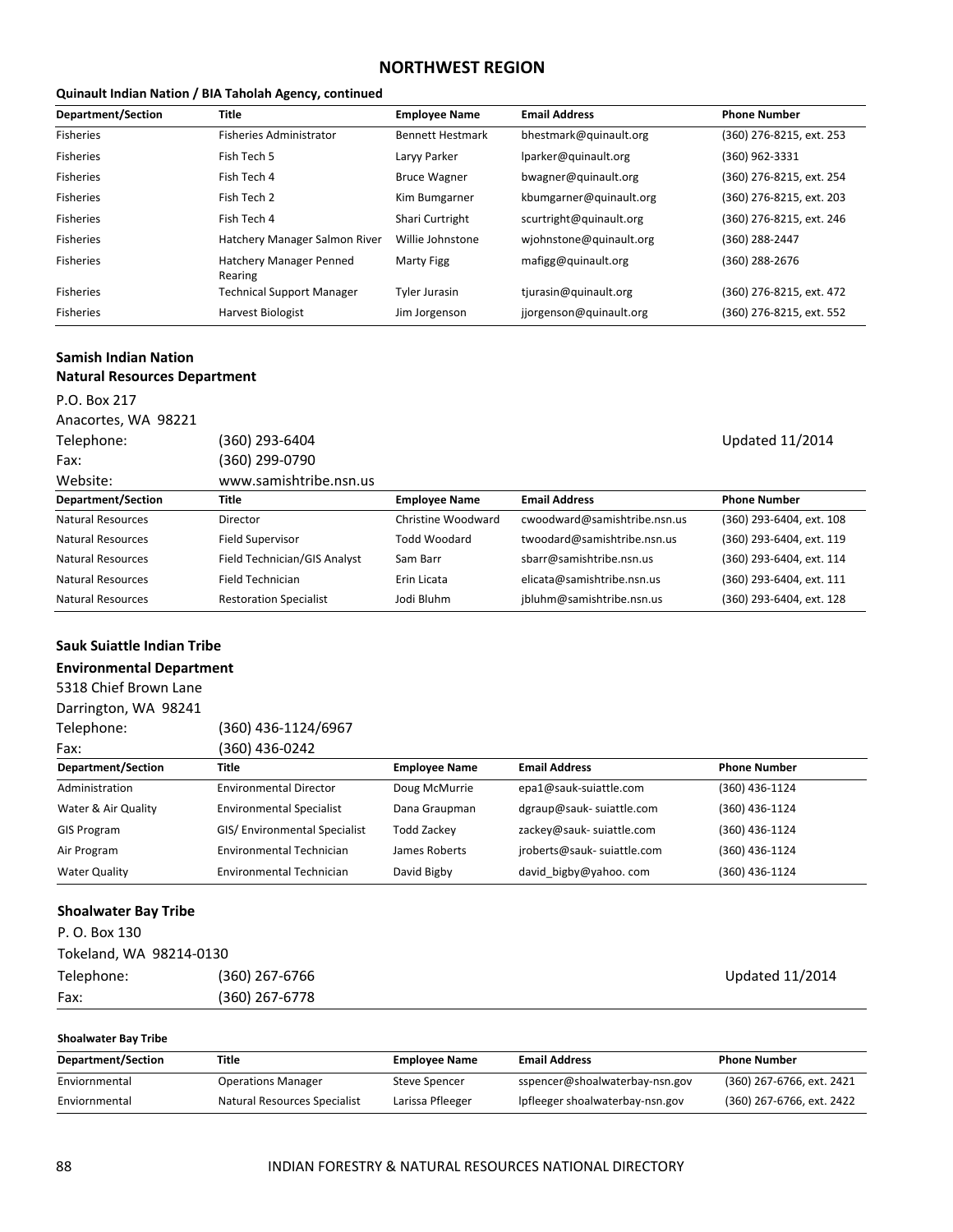|                                                    |                                                           | <b>NORTHWEST REGION</b> |                                             |                        |
|----------------------------------------------------|-----------------------------------------------------------|-------------------------|---------------------------------------------|------------------------|
| <b>Shoshone-Bannock Tribes</b>                     |                                                           |                         |                                             |                        |
| P. O. Box 306                                      |                                                           |                         |                                             |                        |
| Fort Hall, ID 83203                                |                                                           |                         |                                             |                        |
| Telephone:                                         | (208) 238-3700                                            |                         |                                             |                        |
| Fax:                                               | (208) 478-3986                                            |                         |                                             |                        |
| <b>Department/Section</b>                          | Title                                                     | <b>Employee Name</b>    | <b>Email Address</b>                        | <b>Phone Number</b>    |
| Environmental                                      | Program Manager                                           | <b>Yvette Tuell</b>     |                                             | (208) 239-4552         |
| Fish & Wildlife                                    | Director                                                  | Chad Colter             |                                             | (208) 239-4553         |
| Fish & Game                                        | Director                                                  | <b>Brett Haskett</b>    |                                             | (208) 478-3868         |
| <b>Skokomish Tribal Nation</b>                     |                                                           |                         |                                             |                        |
| 80 N. Tribal Center Road                           |                                                           |                         |                                             |                        |
| Shelton, WA 98584-9748                             |                                                           |                         |                                             |                        |
| Telephone:                                         | (360) 426-4232                                            |                         | http://www.skokomish.org/natural-resources/ | Updated 7/2020         |
| Fax:                                               | (360) 877-5148                                            |                         |                                             |                        |
| <b>Department/Section</b>                          | Title                                                     | <b>Employee Name</b>    | <b>Email Address</b>                        | <b>Phone Number</b>    |
| <b>Natural Resources</b>                           | Director                                                  | Joseph Pavel            | jpavel@skomish.org                          | (360) 877-5213         |
| <b>Natural Resources</b>                           | <b>Deputy Director</b>                                    | Jonathan Wolf           | jwolf@skomish.org                           | (360) 877-5213         |
| Telephone:<br>Fax:                                 | $(509)$ 458-6500<br>(509) 258-7320                        |                         |                                             | <b>Updated 08/2020</b> |
| Website:                                           | https://spokanetribe.com/resources/dnr-telephone-numbers/ |                         |                                             |                        |
| <b>Department/Section</b>                          | Title                                                     | <b>Employee Name</b>    | <b>Email Address</b>                        | <b>Phone Number</b>    |
| <b>Dept. of Natural Resource</b>                   | P.O. Box 480, Wellpinit, WA 99040                         |                         | <b>Natural Resources Fax</b>                | (509) 626-4400         |
| Dept. of Natural Resource                          | Director                                                  | <b>B.J. Kieffer</b>     | bjk@spokanetribe.com                        | (509) 626-4426         |
| <b>Environmental Protection</b>                    | <b>Enforcement Officer</b>                                | Bill Matt Sr.           |                                             | (509) 626-4407         |
| Dept. of Natural Resource                          | Air Quality                                               | Lucas Bair              |                                             | (509) 626-4403         |
| Dept. of Natural Resource                          | <b>BPA Coordination Program</b>                           | Warren Seyler           |                                             | (509) 626-4422         |
| Water & Fish                                       |                                                           | <b>Brian Crossley</b>   |                                             | (509) 626-4409         |
| Water & Fish                                       |                                                           | Casey Flanagan          |                                             | (509) 626-4408         |
| Water & Fish                                       | Water Resources Technician                                | <b>Andy Moss</b>        |                                             | (509) 626-4410         |
| Water & Fish                                       | Water Resources Technician                                | Nicklas Eldred          |                                             | (509) 626-4406         |
| <b>Tribal Fisheries</b><br><b>Tribal Fisheries</b> |                                                           | <b>Brent Nichols</b>    |                                             | (509) 244-7031 ext-200 |
|                                                    |                                                           | Alex Blake              |                                             | (509) 244-7031 ext-205 |
| <b>Tribal Fisheries</b>                            |                                                           | <b>Reuben Smit</b>      |                                             | (509) 244-7031 ext-208 |
| <b>Tribal Fisheries</b>                            |                                                           | Conor Giorgi            |                                             | (509) 244-7031 ext-202 |
| <b>Tribal Fisheries</b>                            |                                                           | Donny Carter            |                                             | (509) 626-4417         |
| TFW/Forest & Fish                                  |                                                           | Chad McCrea             |                                             | (509) 626-4420         |
| TFW/Forest & Fish                                  |                                                           | Derek Abrahamson        |                                             | (509) 626-4405         |

TFW/Forest & Fish Bob Shadix Bob Shadix Bob Shadix Bob Shadia (509) 626-4421 Range Manager Reggie Peone (509) 626‐4419 Range **Technician** Technician Sam Parr (509) 626-4419 Range Technician Technician Darren Flett Communication Darren Flett (509) 626-4419 GIS GIS GIS GIS Superfund Coordinator Vacant (509) 626‐4425 Wildlife Jacob Turner (509) 626‐4413 Wildlife Tucker Freeman Tucker Freeman (509) 626-4416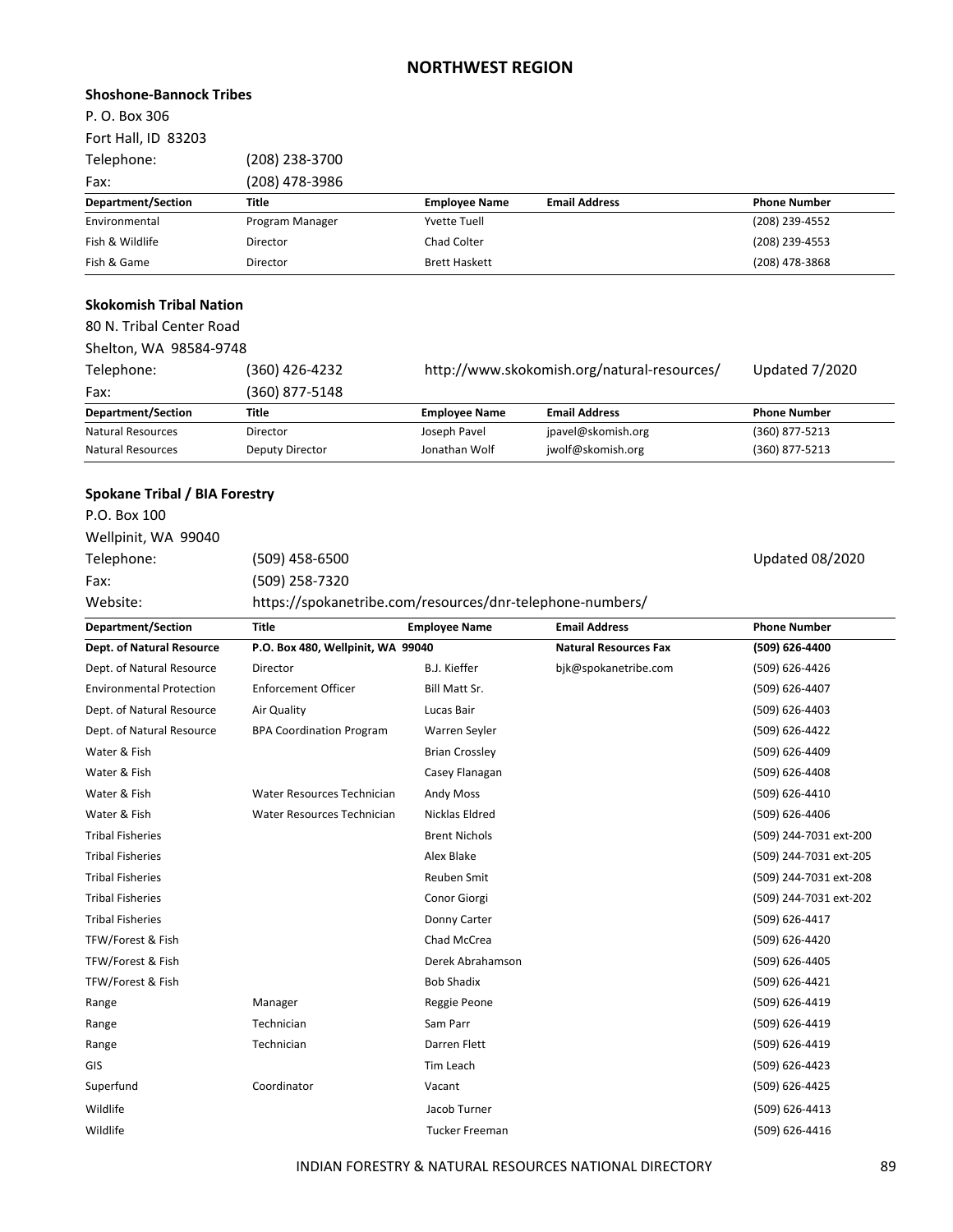#### **Spokane Tribal / BIA Forestry, continued**

| <b>Department/Section</b>   | <b>Title</b>                      | <b>Employee Name</b>     | <b>Email Address</b>       | <b>Phone Number</b> |
|-----------------------------|-----------------------------------|--------------------------|----------------------------|---------------------|
| Wildlife                    |                                   | Savannah Walker          |                            | (509) 626-4415      |
| Fish Hatchery               | Program Manager                   | <b>Tim Peone</b>         |                            | (509) 258-7297      |
| <b>Preservation Program</b> |                                   | John Matt                |                            | (509) 258-4060      |
| Preservation Program        |                                   | Leona Stanger            |                            | (509) 258-4060      |
| <b>Tribal Lab</b>           | Manager                           | Darren Lantzer           |                            | (509) 928-3577      |
| <b>Park Maintenance</b>     | Supervisor                        | Jim Brigman              |                            | (509) 258-9042      |
| Park Maintenance            | Realty                            | Robin Arnoux             |                            | (509) 258-4561      |
| Park Maintenance            | Realty                            | Nicole RunningCrane      |                            | (509) 258-4561      |
| Log Cabin Forestry Adminl   | Forest Manager                    | Randy Abrahamson         | randyabe@spokanetribe.com  | (509) 626-4448      |
| Log Cabin Forestry Adminl   | Administrative Forester           | Josie Kieffer            |                            | (509) 626-4475      |
| Log Cabin Forestry Adminl   | <b>Office Manager</b>             | Adrina Wynecoop          | adrinaw@spokanetribe.com   | (509) 626-4438      |
| <b>Tribal Enterprises</b>   | <b>Timber Sales Officer</b>       | Neal Abrahamson          | tso@spokoenterprises.com   | (509) 458-6590      |
| <b>Forestry Presales</b>    | <b>Supervisory Forester</b>       | <b>Ted Hensold</b>       | thensold@spokanetribe.com  | (509) 626-4449      |
| <b>Forestry Presales</b>    |                                   | Zeb Abrahamson           |                            | (509) 626-4451      |
| <b>Forestry Presales</b>    |                                   | <b>Andrew Presnar</b>    |                            | (509) 626-4447      |
| <b>Forestry Presales</b>    |                                   | Raymond Lynn             |                            | (509) 626-4450      |
| <b>Timber Sales/Scalers</b> | Technician                        | Irv Flett                |                            | (509) 626-4452      |
| Forest Development          | Technician                        | John Seyler              |                            | (509) 626-4446      |
| Forest Development          |                                   | <b>Clifford Phillips</b> |                            | (509) 626-4444      |
| <b>Forest Development</b>   | Officer                           | George Teters            |                            | (509) 626-4445      |
| Forest Development          |                                   | TJ Hitch                 |                            | (509) 626-4435      |
| <b>Fire Management</b>      | P.O. Box 389, Wellpinit, WA 99040 |                          | <b>Fire Management Fax</b> |                     |
| <b>Fire Management</b>      | Asst. Fire Management Officer     | Roger Brandom            | rogerb@spokanetribe.com    | (509) 626-4439      |
| Fire Management             | <b>Fuels Monitor</b>              | <b>Gary Hughes</b>       | garyh@spokanetribe.com     | (509) 626-4465      |
| Fire Management             |                                   | <b>Grant Denison</b>     |                            | (509) 626-4462      |
| <b>Fire Management</b>      | Cache Manager                     | Arlene Raymond           |                            | (509) 626-4432      |
|                             | Dispatcher                        | Marla Raymond            |                            | (509) 626-4470      |
| <b>Fuels Management</b>     | Fire Management Officer           | Vernon Stearns, Jr.      | vernons@spokanetribe.com   | (509) 626-4434      |
| <b>Fuels Management</b>     | <b>Fuels Manager</b>              | Kevin Ritzer             | ritzerkl@spokanetribe.com  | (509) 626-4457      |
| <b>Fuels Management</b>     | <b>Equipment Operator</b>         | <b>Bill Williams</b>     |                            | (509) 626-4463      |
| <b>Fuels Management</b>     |                                   | <b>Steve Flett</b>       |                            | (509) 626-4433      |

# **Squaxin Island Tribe**

| West 81, Highway 108     |                       |                      |                          |                     |
|--------------------------|-----------------------|----------------------|--------------------------|---------------------|
| Shelton WA 98584-9200    |                       |                      |                          |                     |
| Telephone:               | (360) 426-9781        |                      |                          | 9/2014              |
| Fax:                     | (360) 426-6577        |                      |                          |                     |
| Department/Section       | Title                 | <b>Employee Name</b> | <b>Email Address</b>     | <b>Phone Number</b> |
| <b>Natural Resources</b> | <b>Forest Manager</b> | Andy Whitener        | awhitener@squaxin.nsn.us | (360) 426-9781      |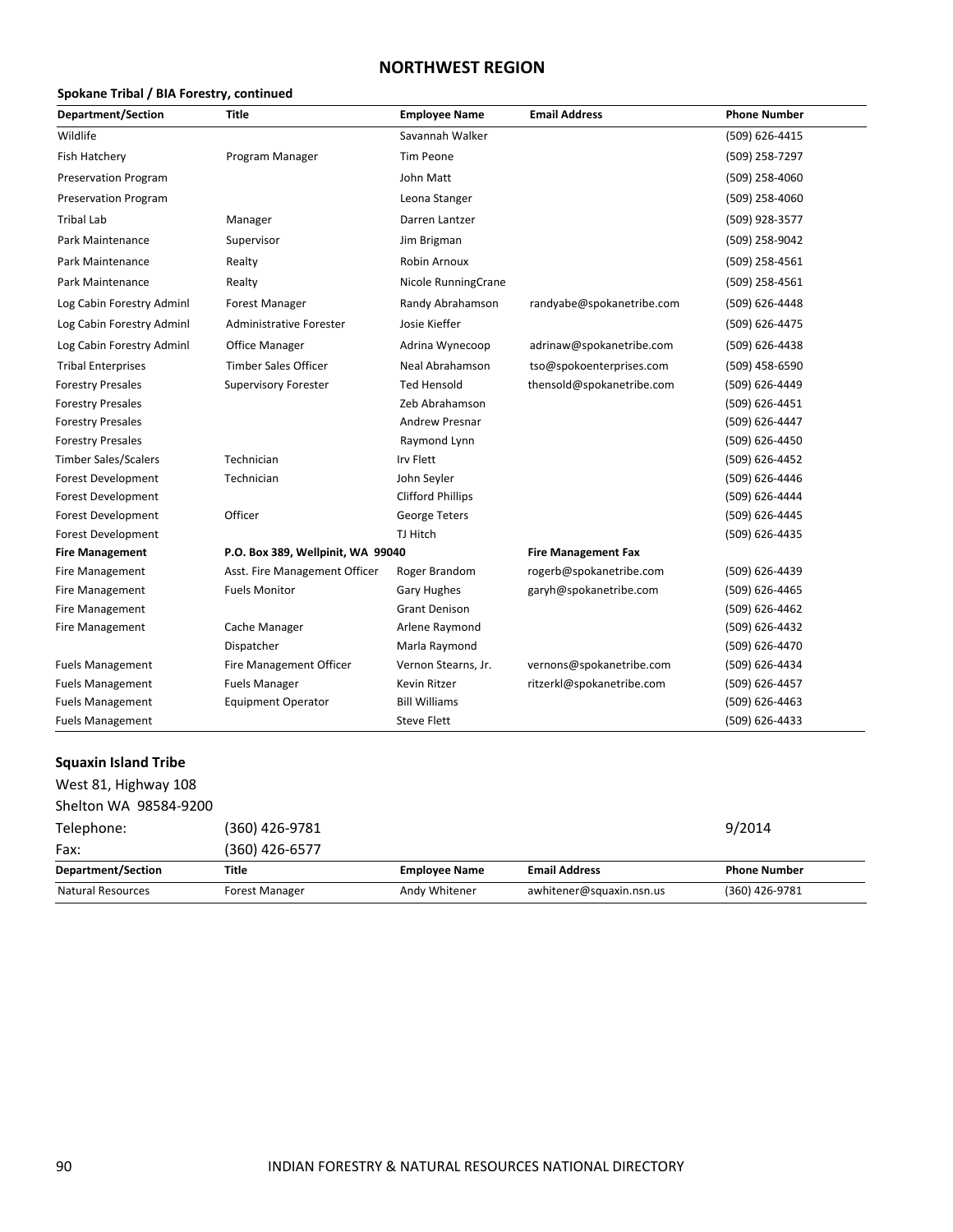#### **Suquamish Tribe Natural Resources Department**

| P.O. Box 498        |                      |  |
|---------------------|----------------------|--|
| Suguamish, WA 98392 |                      |  |
| Telephone:          | (360) 598-3311       |  |
| Fax:                | (360) 598-6295       |  |
| Website:            | www.suquamish.nsn.us |  |

| Department/Section       | Title                          | <b>Employee Name</b> | <b>Email Address</b>       | <b>Phone Number</b> |
|--------------------------|--------------------------------|----------------------|----------------------------|---------------------|
| <b>Natural Resources</b> | Director                       | Dee Williams         | dwilliams@suguamish.nsn.us | (360) 598-3311      |
| <b>Natural Resources</b> | <b>Forest Resource Manager</b> | David Mills          | dmills@suguamish.nsn.us    | (360) 598-3311      |
| <b>Natural Resources</b> | <b>Environmental Manager</b>   | Cherrie Crowell      | ccrowell@suquamish.nsn.us  | (360) 598-3311      |
| <b>Natural Resources</b> | <b>GIS Program Manager</b>     | <b>Tom Curley</b>    | tcurley@suguamish.nsn.us   | (360) 598-3311      |
| <b>Natural Resources</b> | Water Resource Program Mngr    | Art Schick           | aschick@suguamish.nsn.us   | (360) 598-3311      |
| <b>Natural Resources</b> | Water Resource Technician      | Ray Ives             | rives@suguamish.nsn.us     | (360) 598-3311      |
| <b>Natural Resources</b> | AQ Manager/Realty Specialist   | Cathy Hauston        | chauston@suguamish.nsn.us  | (360) 598-3311      |

#### **Swinomish Indian Tribal Community**

| 11404 Moorage Way   |                                  |                      |                           |                     |  |
|---------------------|----------------------------------|----------------------|---------------------------|---------------------|--|
| La Conner, WA 98257 |                                  |                      |                           |                     |  |
| Telephone:          | (360) 466-5318                   |                      |                           |                     |  |
| Fax:                | (360) 466-1615                   |                      |                           |                     |  |
| Department/Section  | Title                            | <b>Employee Name</b> | <b>Email Address</b>      | <b>Phone Number</b> |  |
| Tribe               | Senior Planner                   | Ed Knight            | eknight@swinomish.nsn.us  | (360) 466-7304      |  |
| Swinomish           | <b>Environmental Coordinator</b> | <b>Scott Andrews</b> | sandrews@swinomish.nsn.us | (360) 466-7299      |  |
|                     |                                  |                      |                           |                     |  |

#### **Tulalip Tribes**

#### **Forestry & Logging Enterprise**

| 6406 Marine Drive                       |                           |                      |                                  |                     |
|-----------------------------------------|---------------------------|----------------------|----------------------------------|---------------------|
| Tulalip, WA 98271                       |                           |                      |                                  |                     |
| Telephone:                              | (360) 716-4370            |                      |                                  |                     |
| Fax:                                    | (360) 651-4032            |                      |                                  | Updated 7/2021      |
| Website:                                | www.tulaliptribes-nsn.gov |                      |                                  |                     |
| Department/Section                      | <b>Title</b>              | <b>Employee Name</b> | <b>Email Address</b>             | <b>Phone Number</b> |
|                                         |                           |                      |                                  |                     |
| Forestry & Tulalip Forest<br>Enterprise | Fish & Wildlife Director  | Jason Gobin          | jasongobin@tulaliptribes-nsn.gov | (360) 716-4370      |
| Forestry                                | <b>Forest Manager</b>     | Nick Johnson         | njohnson@ tulaliptribes-nsn.gov  | (360) 716-4370      |
| Forestry                                | Forester                  | <b>Russell Moses</b> | rmoses@tulaliptribes-nsn.gov     | (360) 716-4371      |

# **Upper Skagit Indian Tribe**

| OPPCT SKUSIL INGIBIT TING           |                                                        |                      |                      |  |
|-------------------------------------|--------------------------------------------------------|----------------------|----------------------|--|
| <b>Natural Resources Department</b> |                                                        |                      |                      |  |
| 25944 Community Plaza Way           |                                                        |                      |                      |  |
| Sedro Wooley, WA 98284              |                                                        |                      |                      |  |
| Telephone:                          | (360) 854-7000                                         |                      |                      |  |
| Fax:                                | (360) 854-7004                                         |                      |                      |  |
| Department/Section                  | <b>Title</b>                                           | <b>Employee Name</b> | <b>Email Address</b> |  |
| <b>Natural Resources</b>            | Natural Resource Director                              | Doreen Maloney       | dmaloney@usit.org    |  |
| Natural Resources                   | Environmental Programs Services Lauren Rich<br>Manager |                      | Irich@usit.org       |  |

Natural Resources **Fisheries Program Manager** Scott Schuyler sschuyler@usit.org (360) 854-7000 Natural Resources Timber Land Services Manager Robert Schuyler rschuyler@usit.org (360) 854‐7000

**Phone Number** (360) 854‐7000

(360) 854-7000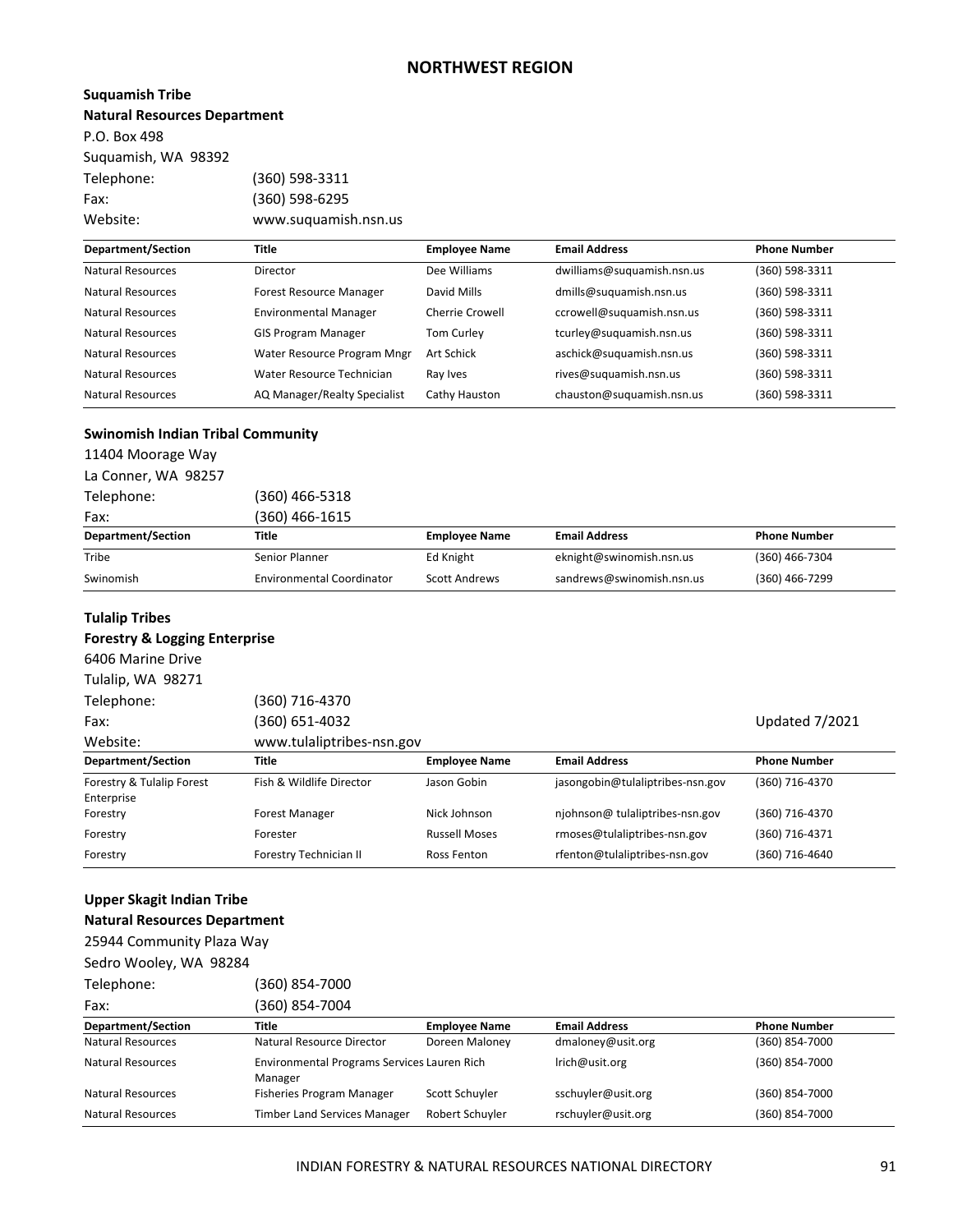| <b>Yakama Nation Tribal Forestry</b> |                              |                       |                          |                           |
|--------------------------------------|------------------------------|-----------------------|--------------------------|---------------------------|
| <b>Fort Road</b>                     |                              |                       |                          |                           |
| P.O. Box 151                         |                              |                       |                          |                           |
| Toppenish, WA 98948                  |                              |                       |                          |                           |
| Telephone:                           | (509) 865-5121, ext. 4613    |                       |                          | 07/2021                   |
| Fax:                                 | (509) 865-2002               |                       |                          |                           |
| Department/Section                   | <b>Title</b>                 | <b>Employee Name</b>  | <b>Email Address</b>     | <b>Phone Number</b>       |
| <b>Permanent Employees</b>           |                              |                       |                          |                           |
| <b>Tribal Headquarters</b>           | <b>DNR Superintendent</b>    | Phil Rigdon           | phil rigdon@yakama.com   | (509) 865-5121            |
| <b>Tribal Headquarters</b>           | <b>Tribal Forest Manager</b> | Tia Beavert           | tia beavert@yakama.com   | (509) 865-5121            |
| <b>Tribal Headquarters</b>           | Bookkeeper V                 | Dolly Badonie         | dolly badonie@yakama.com | (509) 865-5121, ext. 4614 |
| White Swan FD Bldg.                  | <b>Forest Technician II</b>  | Richard Canapo, Sr.   | N/A                      | (509) 874-2448            |
| <b>Tribal Headquarters</b>           | Fire Management Officer      | Don Jones             | don jones@yakama.com     | (509) 865-6653            |
| <b>Tribal Headquarters</b>           | <b>Fuels Manager</b>         | <b>Brent Demko</b>    | brent demko@yakama.com   | (509) 874-2448            |
| White Swan FD Bldg.                  | Resource Worker I            | <b>Eddie Dick</b>     |                          | (509) 874-2448            |
| White Swan FD Bldg.                  | Forest Tech. III             | JonJaq French         | jonjag french@yakama.com | (509) 874-2448            |
| <b>Tribal Headquarters</b>           | Forester I                   | Mike Hert             | mike hert@yakama.com     | (509) 874-2448            |
| <b>Tribal Headquarters</b>           | Forester I                   | John Riggin           | john riggin@yakama.com   | (509) 865-5121, ext. 4612 |
| White Swan FD Bldg.                  | Forester II                  | Ryan Spencer          | ryan spencer@yakama.com  | (509) 874-2448            |
| <b>Tribal Headquarters</b>           | Office Assistant V           | Trudi Lee             | trudi lee@yakama.com     | (509) 865-5121, ext. 4613 |
| White Swan FD Bldg.                  | Forest Tech. III             | <b>Richard Walsey</b> |                          |                           |

White Swan FD Bldg. **Forest Tech. III** Shawn Watlamet shawn\_watlamet@yakama.com (509) 874-2448 White Swan FD Bldg. Resource Worker I Charles Wyman (509) 874-2448 White Swan FD Bldg. Forest Tech. IV Eugene Yallup N/A MSA (509) 874-2448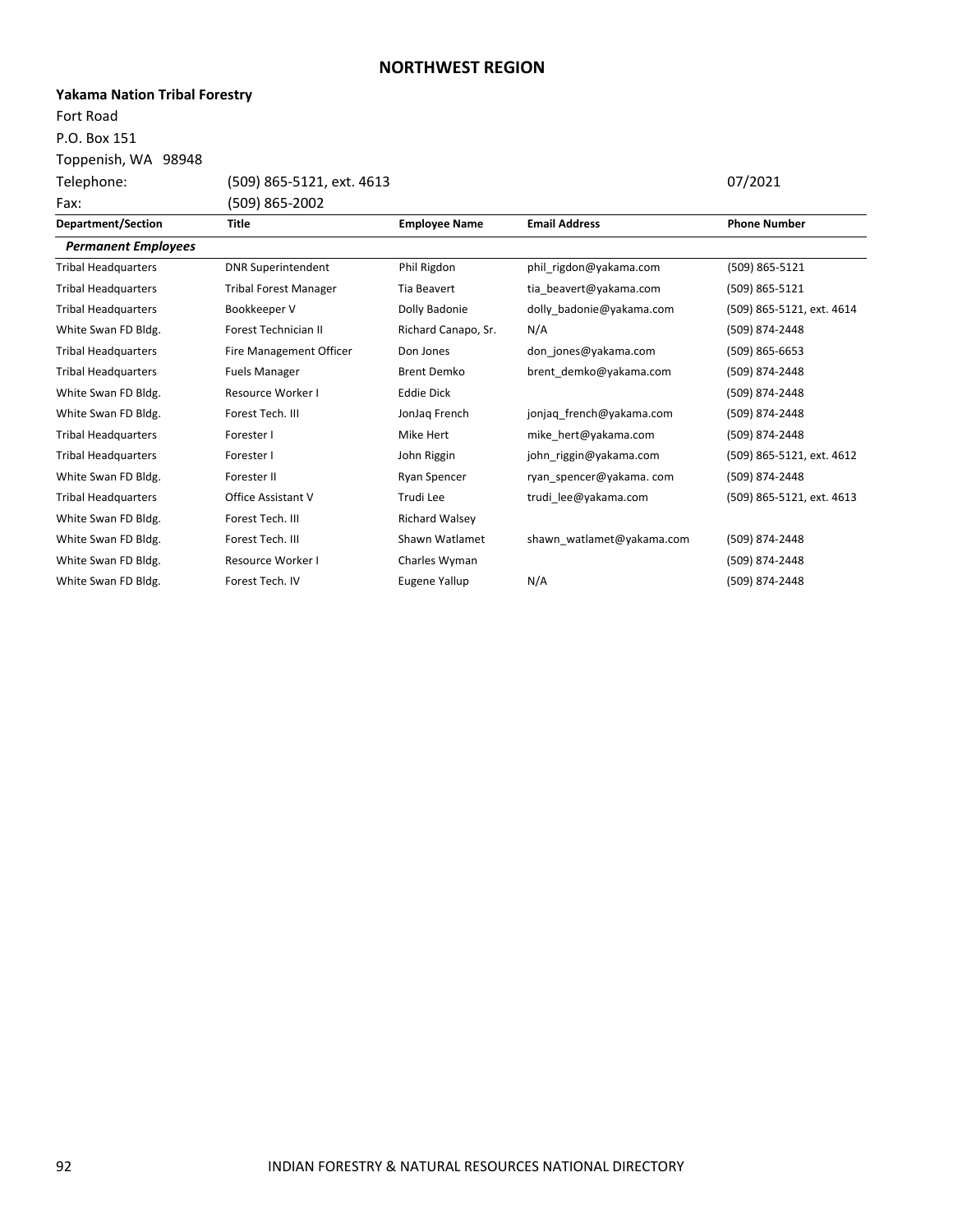#### **Yakama Nation Tribal Forestry, Continued**

| <b>Department/Section</b>     | Title                        | <b>Employee Name</b>        | <b>Email Address</b>   | <b>Phone Number</b>       |
|-------------------------------|------------------------------|-----------------------------|------------------------|---------------------------|
| <b>Furlough Employees</b>     |                              |                             |                        |                           |
| White Swan Forest D. Building | <b>Resource Worker I</b>     | <b>Ralph Andrews</b>        |                        | (509) 874-2448            |
| White Swan Forest D. Building | Resource Worker I            | Johnson Begay               |                        | (509) 874-2448            |
| White Swan Forest D. Building | Resource Worker I            | <b>Byron Dick</b>           |                        | (509) 874-2448            |
| White Swan Forest D. Building | <b>Resource Worker I</b>     | <b>William Dittertholer</b> |                        | (509) 874-2448            |
| White Swan Forest D. Building | Resource Worker I            |                             |                        |                           |
| White Swan Forest D. Building | Resource Worker I            | John Ike                    |                        | (509) 874-2448            |
| White Swan Forest D. Building | Resource Worker I            | Michael Jutila              |                        | (509) 874-2448            |
| White Swan Forest D. Building | Resource Worker II           | Myron Lewis                 |                        | (509) 874-2448            |
| White Swan Forest D. Building | Resource Worker I            |                             |                        |                           |
| White Swan Forest D. Building | Resource Worker I            | James G. Wabarsee           |                        | (509) 874-2448            |
| White Swan Forest D. Building | <b>Resource Worker I</b>     | <b>Prescott Speedis</b>     |                        | (509) 874-2448            |
| White Swan Forest D. Building | Resource Worker II           | Victor Tulee                |                        | (509) 874-2448            |
| <b>Seasonal Employees</b>     |                              |                             |                        |                           |
| White Swan Forest D. Building | Resource Worker I            | Kenneth Kora                |                        | (509) 874-2448            |
| White Swan Forest D. Building | Resource Worker I            |                             |                        |                           |
| White Swan Forest D. Building | Resource Worker I            | Joe Sampson, Jr.            |                        | (509) 874-2448            |
| White Swan Forest D. Building | Resource Worker I            | <b>Moses Winner</b>         |                        | (509) 874-2448            |
| White Swan Forest D. Building | Resource Worker I            |                             |                        |                           |
| White Swan Forest D. Building | Resource Worker I            |                             |                        |                           |
| <b>Fuels Employees</b>        |                              |                             |                        |                           |
| White Swan Forest D. Building | <b>Fuels Program Manager</b> | <b>Brent Demko</b>          | brent demko@yakama.com | (509) 865-5121, ext. 6024 |
| White Swan Forest D. Building | <b>Fuels Planner</b>         | Everett Isaac               |                        | (509) 865-5121, ext. 6025 |
| White Swan Forest D. Building | Administrative Assistant     | Sandy Strong                |                        | (509) 865-5121, ext. 6026 |
| White Swan Forest D. Building | Forest Tech. IV              | Joseph Mesplie              |                        | (509) 865-5121, ext. 6026 |
| White Swan Forest D. Building | Forest Tech. III             | Anthony Watlamet, Jr.       |                        | (509) 865-5121, ext. 6026 |
| White Swan Forest D. Building | Forest Tech. II              | James Brown                 |                        | (509) 865-5121, ext. 6026 |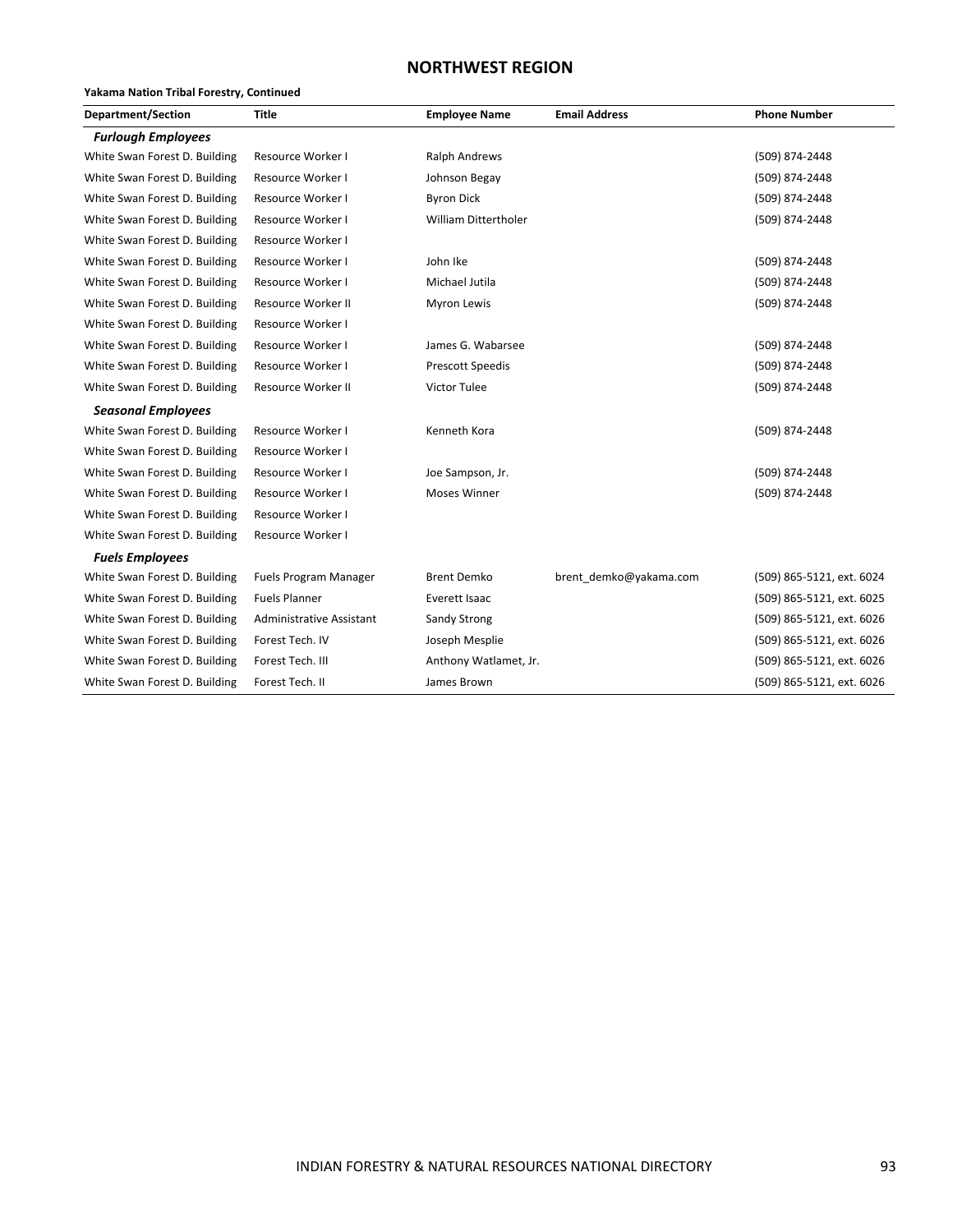# **Pacific Regional Office, BIA**

**Branch of Forestry** 

2800 Cottage Way

Sacramento, CA 95825

Telephone: (916) 978-6000

Fax: (916) 978‐6081

| Department/Section       | <b>Title</b>                                  | <b>Employee Name</b>  | <b>Email Address</b>            | <b>Phone Number</b>                   |
|--------------------------|-----------------------------------------------|-----------------------|---------------------------------|---------------------------------------|
| <b>Natural Resources</b> | Chief, Reg. Div. of Nat. Res.                 | Dale Morris           |                                 | (916) 978-6051                        |
| Forestry                 | <b>Regional Forester</b>                      | Vacant                |                                 | (916) 978-6061                        |
| Forestry                 | Asst. Regional Forester                       | Gerald Jones          |                                 | (916) 978-6076                        |
| Forestry                 | Regional Timber Sales Forester                | John Baskette         |                                 | (916) 978-6080                        |
| Forestry                 | Reg. Endangered Species<br>Coordinator        | Vacant                |                                 | (916) 978-6078                        |
| Forestry                 | <b>Environmental Compliance</b><br>Coord.     | Jay Hinshaw           | jhinsaw.biafire@earthlink.net   | (916) 978-6021                        |
| Fire                     | Regional FMO                                  | Ron Recker            | ron.recker@bia.gov              | (916) 978-6065                        |
| Fire                     | Assistant Regional FMO                        | Yvonne Jones          | yjones.biafire@earthlink.net    | (916) 978-6066                        |
| Fire                     | <b>Fire Operations Specialist</b>             | Jose Merjil           | jmerjil.biafire@earthlink.net   | (916) 978-6117                        |
| Fire                     | <b>Wildland Fire Prevention</b><br>Specialist | Jim Nanamkin          | jnanamkin.biafire@earthlink.net | (916) 978-6148<br>(916) 837-8406 cell |
| Fire                     | <b>Wildland Fire Prevention</b><br>Technician | Soledad Holguin       | sholguin.biafire@earthlink.net  | (916) 978-6020                        |
| Fire                     | Regional Fuels Management<br>Specialist       | Joshua Simmons        | joshua.simmons@bia.gov          | (916) 978-6177                        |
| Forestry & Fire          | GIS/Geographer                                | Vacant                |                                 | (916) 978-6073                        |
| Forestry & Fire          | GIS/Geographer                                | Vacant                |                                 | (916) 978-6074                        |
| Forestry & Fire          | Administrative Officer                        | Julie White           | anjulie.white@bia.gov           | (916) 978-6146                        |
| <b>Natural Resources</b> | Regional Water Rights Specialist              | Doug Garcia           |                                 | (916) 978-6052                        |
| <b>Natural Resources</b> | Range Management Specialist                   | <b>Travis Britton</b> |                                 | (916) 978-6167                        |
| <b>Natural Resources</b> | Regional Geohydrologist                       | <b>Chris Reeves</b>   |                                 | (916) 978-6040                        |
| <b>Natural Resources</b> | Civil Engineer                                | <b>Thomas Dang</b>    |                                 | (916) 978-6164                        |

#### **Central California Agency, BIA**

| 650 Capital Mall, Ste. 8-500 |                           |                        |                      |                     |  |
|------------------------------|---------------------------|------------------------|----------------------|---------------------|--|
| Sacramento, CA 95814         |                           |                        |                      |                     |  |
| Telephone:                   | (916) 930-3680            |                        |                      |                     |  |
| Fax:                         | (916) 930-3780            |                        |                      |                     |  |
| Department/Section           | Title                     | <b>Employee Name</b>   | <b>Email Address</b> | <b>Phone Number</b> |  |
| <b>Natural Resources</b>     | Natural Resources Officer | John Barrios           |                      | (916) 930-3762      |  |
| <b>Natural Resources</b>     | <b>Hydrological Tech</b>  | Chris Bujalski         |                      | (916) 930-3758      |  |
| <b>Natural Resources</b>     | E.O.S./Trust Manager      | <b>Eddie Dominguez</b> |                      | (916) 930-3752      |  |

# **Northern California Agency, BIA**

| <b>NOTURITY CALIFORNIA ARCHIVI, DIA</b> |                          |                      |                      |                         |
|-----------------------------------------|--------------------------|----------------------|----------------------|-------------------------|
| 364 Knollcrest Dr., Ste. 105            |                          |                      |                      |                         |
| Redding, CA 96002                       |                          |                      |                      |                         |
| Telephone:                              | (530) 246-5141           |                      |                      | Updated 1/2014          |
| Fax:                                    | (530) 246-5167           |                      |                      |                         |
| Department/Section                      | Title                    | <b>Employee Name</b> | <b>Email Address</b> | <b>Phone Number</b>     |
| <b>Natural Resources</b>                | Natural Resource Officer | Rebecca Wasson       |                      | (530) 246-5141, ext. 14 |
| <b>Natural Resources</b>                | Fire Management Officer  | Vacant               |                      | (530) 246-5141, ext. 21 |
|                                         |                          |                      |                      |                         |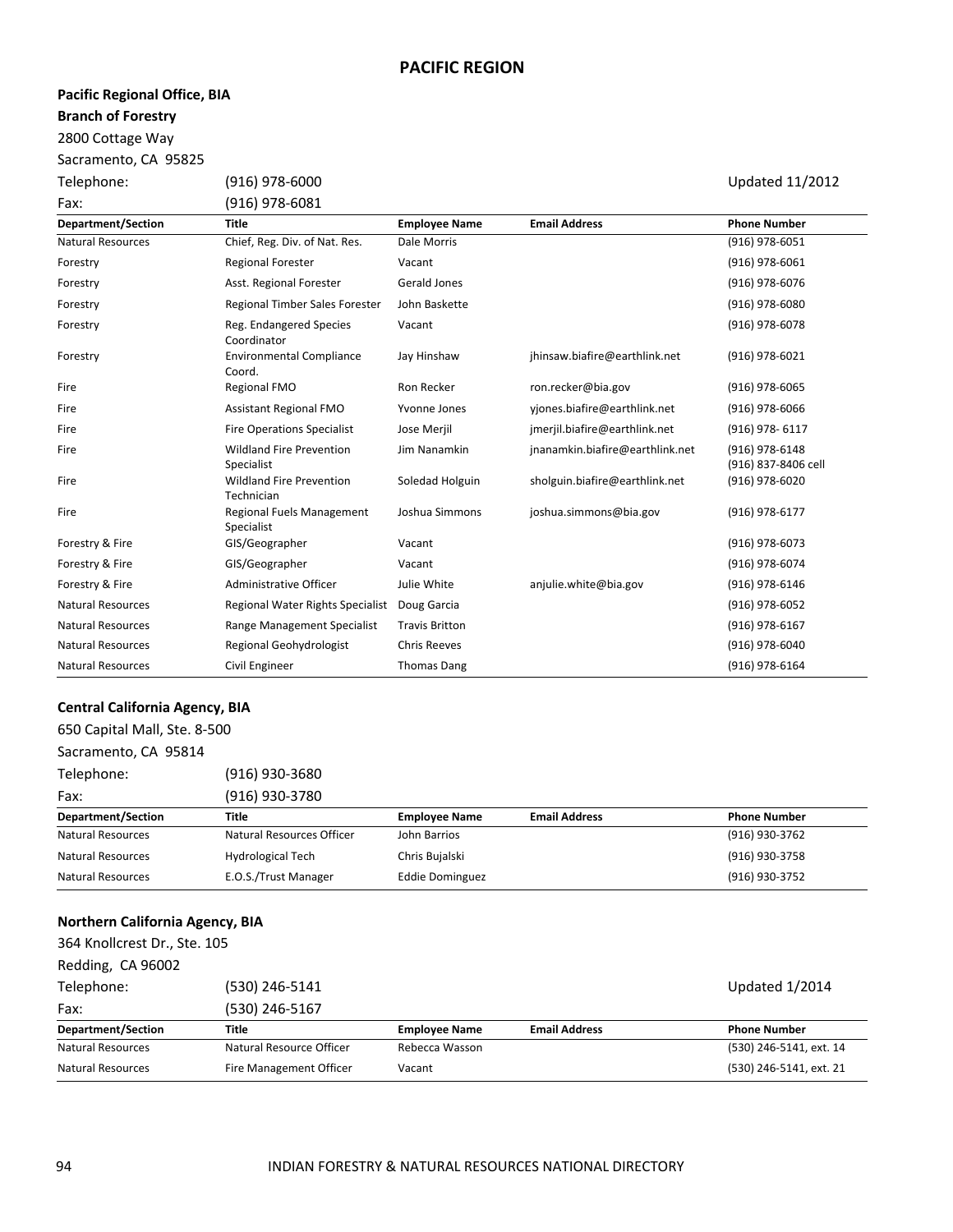#### **Palm Springs Field Office, BIA**

901 East Tahquitz Canyon Way, Suite C101 P. O. Box 2245 Palm Springs, CA 92263 Telephone: (760) 416-2133 Fax: (760) 416‐2687 **Department/Section** Title **Title Employee Name Email Address Phone Number** 

# **Southern California Agency, BIA**

| 1451 Research Park Drive, Suite 100 |                                               |                       |                                   |                          |
|-------------------------------------|-----------------------------------------------|-----------------------|-----------------------------------|--------------------------|
| Riverside, CA 92507                 |                                               |                       |                                   |                          |
| Telephone:                          | (951) 276-6624                                |                       |                                   | Updated 11/2012          |
| Fax:                                | (951) 276-6641                                |                       |                                   |                          |
| Department/Section                  | <b>Title</b>                                  | <b>Employee Name</b>  | <b>Email Address</b>              | <b>Phone Number</b>      |
| Natural Resources                   | Natural Resource Officer                      | Vacant                |                                   | (951) 276-6624, ext. 254 |
| <b>Natural Resources</b>            | <b>Environmental Protection</b><br>Specialist | <b>Gilbert Stuart</b> |                                   | (951) 276-6624, ext. 256 |
| <b>Natural Resources</b>            | Hydrologist                                   | Vacant                |                                   | (951) 276-6624, ext. 257 |
| <b>Natural Resources</b>            | <b>Office Automation Clerk</b>                | Vacant                |                                   | (951) 276-6624, ext. 262 |
| <b>Fire Management</b>              | Fire Management Officer                       | Ralph Satterberg      | rsatterberg.biafire@earthlink.net | (951) 276-6624, ext. 253 |
| <b>Fire Management</b>              | <b>Assistant FMO</b>                          | Vacant                |                                   | (951) 276-6624           |
| <b>Fire Management</b>              | <b>Environmental Compliance</b><br>Fire/Fuels | Maja Pepion           | maja.pepion@bia.gov               | (951) 276-6624, ext. 259 |
| Forestry/Fire                       | Prescribed Fire/Fuels<br>Management           | Vacant                |                                   | (951) 276-6624, ext. 260 |
| Forestry/Fire                       | Fire Prevention/Fuels Specialist              | Vacant                |                                   | (951) 276-6624, ext. 255 |
| Forestry/Fire                       | Forester                                      | Vacant                |                                   | (951) 276-6624           |

# **TRIBAL PROGRAMS**

| <b>Alturas Rancheria</b>  |                |                      |                           |                       |
|---------------------------|----------------|----------------------|---------------------------|-----------------------|
| <b>Emergency Services</b> |                |                      |                           |                       |
| P.O. Box 340              |                |                      |                           |                       |
| Alturas, CA 96101         |                |                      |                           |                       |
| Telephone:                | (530) 246-5141 |                      |                           | <b>Updated 7/2021</b> |
| Fax:                      | (530) 246-5167 |                      |                           |                       |
| Department/Section        | <b>Title</b>   | <b>Employee Name</b> | <b>Email Address</b>      | <b>Phone Number</b>   |
| <b>Emergency Services</b> | Director       | Shawn Normington     | chiefnormington@yahoo.com | (530) 640-0598        |

#### **Augustine Band of Cahuilla Mission Indians**

|                     | <b>Tribal Administrator</b> | Karen Kupcha         |                      | (760) 365-1373      |
|---------------------|-----------------------------|----------------------|----------------------|---------------------|
| Department/Section  | Title                       | <b>Employee Name</b> | <b>Email Address</b> | <b>Phone Number</b> |
| Fax:                | (760) 365-2664              |                      |                      |                     |
| Telephone:          | (760) 369-7171              |                      |                      |                     |
| Coachella, CA 92236 |                             |                      |                      |                     |
| P.O. Box 846        |                             |                      |                      |                     |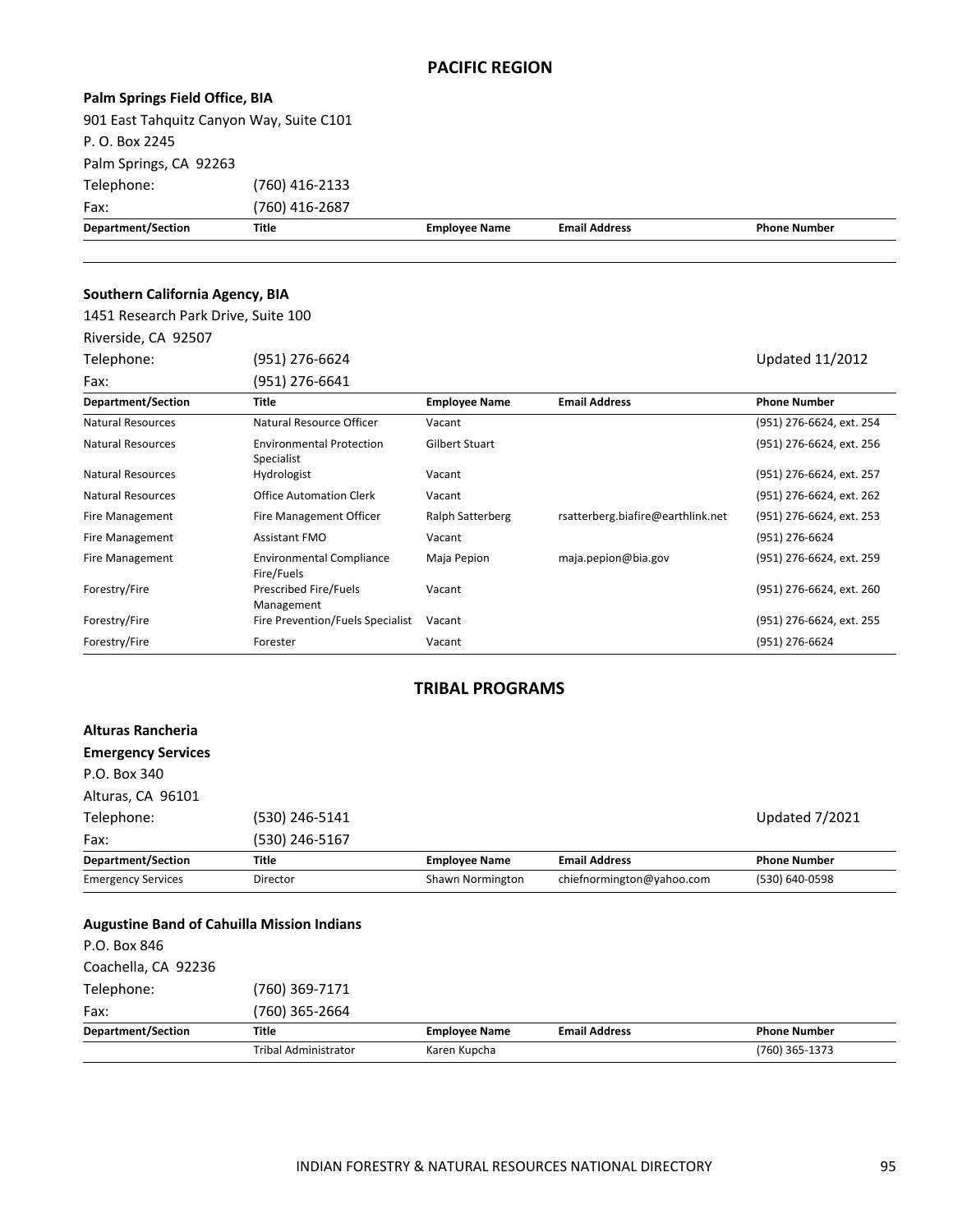# **Berry Creek Rancheria of Maidu Indians**

| <b>Phone Number</b><br>(530) 534-3859<br><b>Updated 7/2021</b><br><b>Phone Number</b><br>(707) 668-5101 |
|---------------------------------------------------------------------------------------------------------|
|                                                                                                         |
|                                                                                                         |
|                                                                                                         |
|                                                                                                         |
|                                                                                                         |
|                                                                                                         |
|                                                                                                         |
|                                                                                                         |
|                                                                                                         |
|                                                                                                         |
|                                                                                                         |
|                                                                                                         |
|                                                                                                         |
|                                                                                                         |
|                                                                                                         |
|                                                                                                         |
|                                                                                                         |
|                                                                                                         |
|                                                                                                         |
| <b>Phone Number</b>                                                                                     |
| (760) 932-7083                                                                                          |
|                                                                                                         |
|                                                                                                         |
|                                                                                                         |
| <b>Updated 7/2021</b>                                                                                   |
|                                                                                                         |
| <b>Phone Number</b>                                                                                     |
| (916) 491-0011                                                                                          |
| (916) 491-0011                                                                                          |
|                                                                                                         |
|                                                                                                         |
|                                                                                                         |
| <b>Updated 7/2021</b>                                                                                   |
|                                                                                                         |
| <b>Phone Number</b>                                                                                     |
| (707) 984-6197, ext. 111                                                                                |
|                                                                                                         |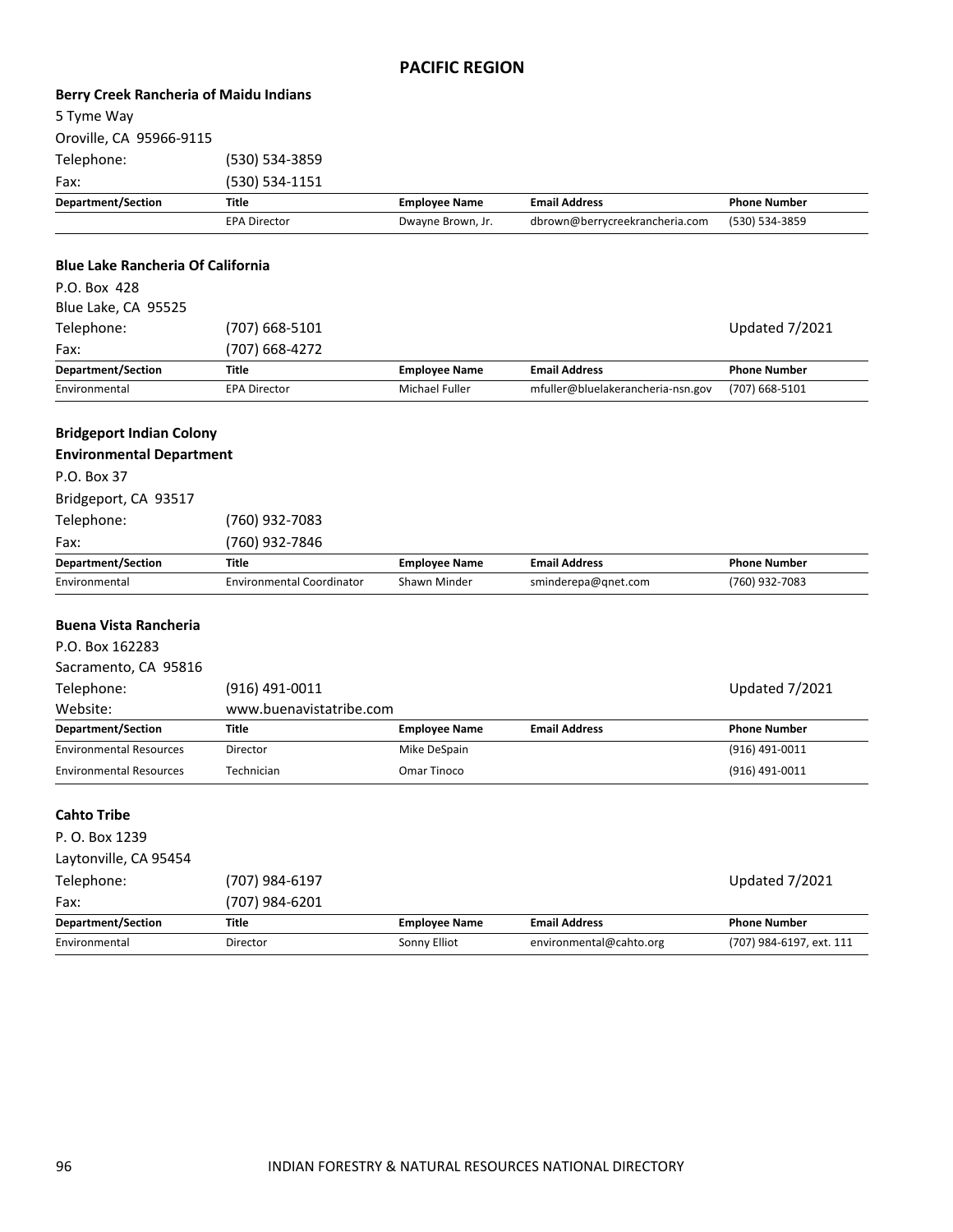| <b>Cahuilla Band of Indians</b>             |
|---------------------------------------------|
| <b>Cahuilla Reservation Fire Department</b> |

| Fire Management    | Fire Chief                    | Randy A. Sandoval    | firedepartment@cahuilla.net | (951) 763-5549      |
|--------------------|-------------------------------|----------------------|-----------------------------|---------------------|
| Department/Section | Title                         | <b>Employee Name</b> | <b>Email Address</b>        | <b>Phone Number</b> |
| Website:           | www.cahuillabandofindians.com |                      |                             |                     |
| Fax:               | (951) 763-2808                |                      |                             |                     |
| Telephone:         | (951) 763-5549                |                      |                             | Updated 7/2021      |
| Anza, CA 92539     |                               |                      |                             |                     |
| P. O. Box 391760   |                               |                      |                             |                     |
|                    |                               |                      |                             |                     |

#### **California Valley Miwok Tribe**

| Department/Section     | <b>Title</b>                               | <b>Employee Name</b> | <b>Email Address</b> | <b>Phone Number</b> |
|------------------------|--------------------------------------------|----------------------|----------------------|---------------------|
|                        |                                            |                      |                      |                     |
| Website:               |                                            |                      |                      |                     |
|                        | Email: office@cvmt.org or council@cvmt.org |                      |                      |                     |
| Fax:                   | (209) 931-4333                             |                      |                      |                     |
|                        |                                            |                      |                      |                     |
| Telephone:             | (209) 931-4567                             |                      |                      |                     |
| Stockton, CA 95212     |                                            |                      |                      |                     |
| 10601 N. Escondido Pl. |                                            |                      |                      |                     |
|                        |                                            |                      |                      |                     |

#### **Cold Springs Rancheria of Mono Indians**

#### **Environmental Department**

P.O. Box 209, 32535 Sycamore Road

#### Tollhouse, CA 93667

Telephone: (559) 855‐5043

| Fax:               | (559) 855-4445 |                      |                              |                     |
|--------------------|----------------|----------------------|------------------------------|---------------------|
| Department/Section | Title          | <b>Employee Name</b> | <b>Email Address</b>         | <b>Phone Number</b> |
| Environmental      | Director       | Lonnie Bill          | csrancherialonnie@netptc.net | (559) 855-4443      |
| Environmental      | Assistant      | Eric Smith           | csrancheriaeric@netptc.net   | (559) 855-4443      |

#### **Dry Creek Rancheria**

|                                 | Director                        |                      |                      |                     |
|---------------------------------|---------------------------------|----------------------|----------------------|---------------------|
| <b>Environmental Protection</b> | <b>Environmental Protection</b> | Thomas Keegan        |                      | (707) 473-2182      |
| Department/Section              | Title                           | <b>Employee Name</b> | <b>Email Address</b> | <b>Phone Number</b> |
| Fax:                            | (707) 473-2171                  |                      |                      |                     |
| Telephone:                      | (707) 473-2178                  |                      |                      |                     |
| Geyserville, CA 95441           |                                 |                      |                      |                     |
| P.O. Box 607                    |                                 |                      |                      |                     |
|                                 |                                 |                      |                      |                     |

# **Elk Valley Rancheria**

| Department/Section      | Title          | <b>Employee Name</b> | <b>Email Address</b> | <b>Phone Number</b> |
|-------------------------|----------------|----------------------|----------------------|---------------------|
| Fax:                    | (707) 464-1699 |                      |                      |                     |
| Telephone:              | (707) 464-4680 |                      |                      |                     |
| Crescent City, CA 95531 |                |                      |                      |                     |
| 2332Howland Hill Road   |                |                      |                      |                     |

**Ewiiaapaayp Band of Kumeyaay Indians of the Cuyapaipe Reservation**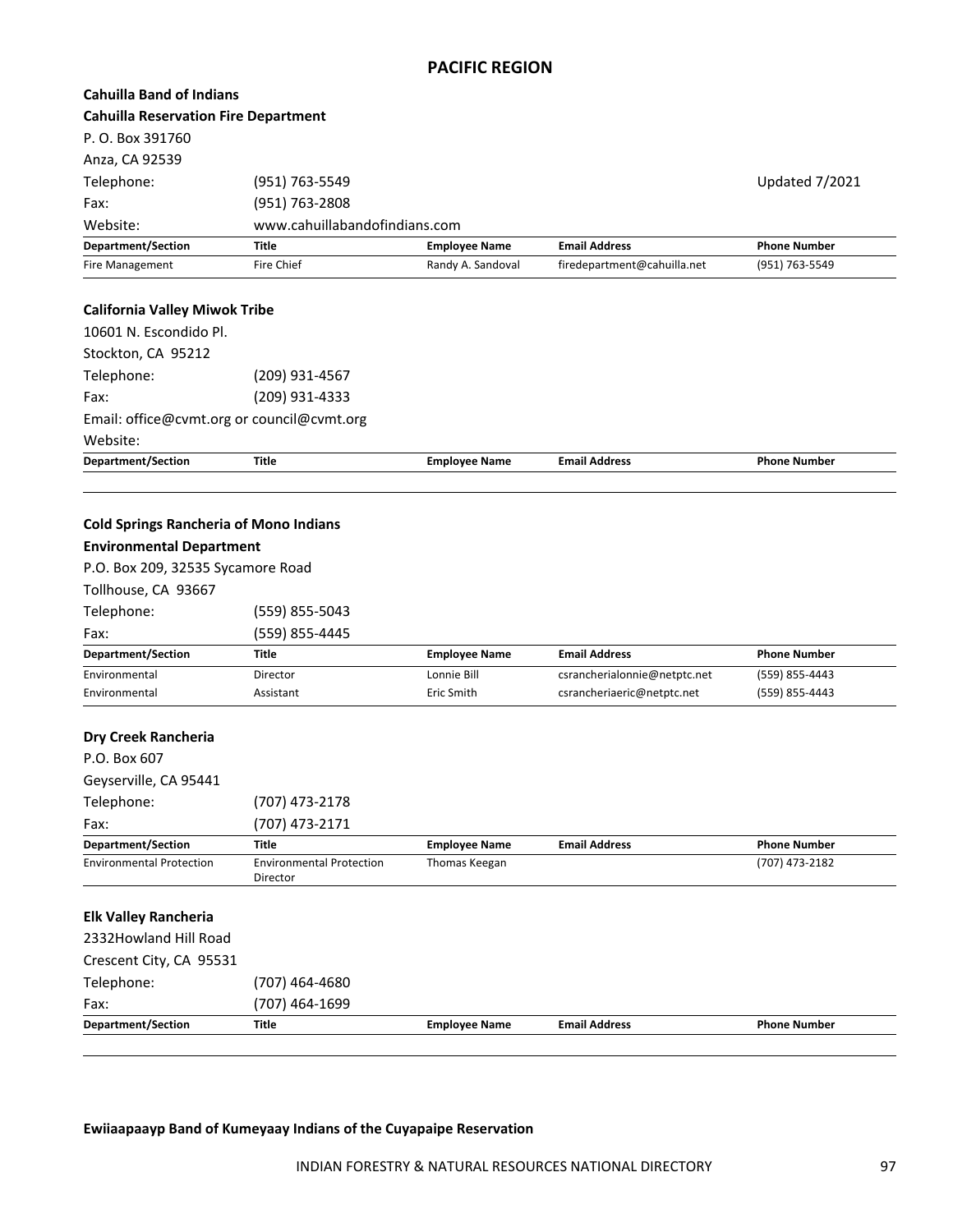| 4054 Willows Road                                                                          |                                  |                         |                                                     |                          |
|--------------------------------------------------------------------------------------------|----------------------------------|-------------------------|-----------------------------------------------------|--------------------------|
| Alpine, CA 91901                                                                           |                                  |                         |                                                     |                          |
| Telephone:                                                                                 | $(619)$ 445-6315                 |                         |                                                     |                          |
| Fax:                                                                                       | (619) 445-9126                   |                         |                                                     |                          |
| <b>Department/Section</b>                                                                  | <b>Title</b>                     | <b>Employee Name</b>    | <b>Email Address</b>                                | <b>Phone Number</b>      |
|                                                                                            |                                  |                         |                                                     |                          |
| <b>Fort Bidwell Indian Community</b>                                                       |                                  |                         |                                                     |                          |
| <b>Forestry Department</b>                                                                 |                                  |                         |                                                     |                          |
| P.O. Box 145                                                                               |                                  |                         |                                                     |                          |
| Fort Bidwell, CA 96112                                                                     |                                  |                         |                                                     |                          |
| Telephone:                                                                                 | (530) 279-2266                   |                         |                                                     | <b>Updated 10/2012</b>   |
| Fax:                                                                                       | (530) 279-2253                   |                         |                                                     |                          |
| <b>Department/Section</b>                                                                  | <b>Title</b>                     | <b>Employee Name</b>    | <b>Email Address</b>                                | <b>Phone Number</b>      |
| Forestry                                                                                   | Forest Manager                   | Duane DeGarmo           |                                                     | (530) 279-2266           |
| <b>Grindstone Indian Rancheria</b>                                                         |                                  |                         |                                                     |                          |
| P. O. Box 63                                                                               |                                  |                         |                                                     |                          |
| Elk Creek, CA 95939                                                                        |                                  |                         |                                                     |                          |
| Telephone:                                                                                 | (530) 968-5365                   |                         |                                                     |                          |
| Fax:                                                                                       | (530) 968-5366                   |                         |                                                     |                          |
| <b>Department/Section</b>                                                                  | Title                            | <b>Employee Name</b>    | <b>Email Address</b>                                | <b>Phone Number</b>      |
| <b>Greenville Rancheria</b><br>P. O. Box 279<br>Greenville, CA 95947<br>Telephone:<br>Fax: | (530) 284-7990<br>(530) 284-6612 |                         |                                                     | <b>Updated 7/2021</b>    |
| Web:                                                                                       | www.greenvillerancheria.com      |                         |                                                     |                          |
| <b>Department/Section</b>                                                                  | <b>Title</b>                     | <b>Employee Name</b>    | <b>Email Address</b>                                | <b>Phone Number</b>      |
| EPA                                                                                        | <b>Environmental Director</b>    | Michael DeSpain         | mdespain.epa@greenvillerancheria.com (530) 284-1693 |                          |
| Hoopa Valley Tribe, Tribal Forestry<br>P.O. Box 368<br>Hoopa, CA 95546                     |                                  |                         |                                                     |                          |
| Telephone:                                                                                 | (530) 625-4284                   |                         | http://www.hoopaforestry.com/contact.html           |                          |
| Fax:                                                                                       | (530) 625-4230                   |                         |                                                     | <b>Updated 07/2020</b>   |
| <b>Department/Section</b>                                                                  | Title                            | <b>Employee Name</b>    | <b>Email Address</b>                                | <b>Phone Number</b>      |
| Administration                                                                             | <b>Forest Manager</b>            | Jeff Lindsey            | jlindsey@hoopa-nsn.gov                              | (530) 625-4284, ext. 101 |
| Administration                                                                             | <b>Budget Analyst</b>            | Pateisha Ferris         | pateishaferris@yahoo.com                            | (530) 625-4284, ext.102  |
| Administration                                                                             | Fleet Services/Admin. Assist.    | Angie Anzora            | angieanzora@hotmail.com                             | (530) 625-4284, ext. 103 |
| Administration                                                                             | Receptionist                     | Pam Mattz               |                                                     | (530) 625-4284, ext. 100 |
| Planning                                                                                   | <b>Planning Forester</b>         | <b>Quintin Matilton</b> | quentin.matilton@hootpa-nsn.gov                     | (530) 625-4284, ext. 126 |
| Planning                                                                                   | Forester                         | James Ladwig            |                                                     | (530) 625-4284, ext. 120 |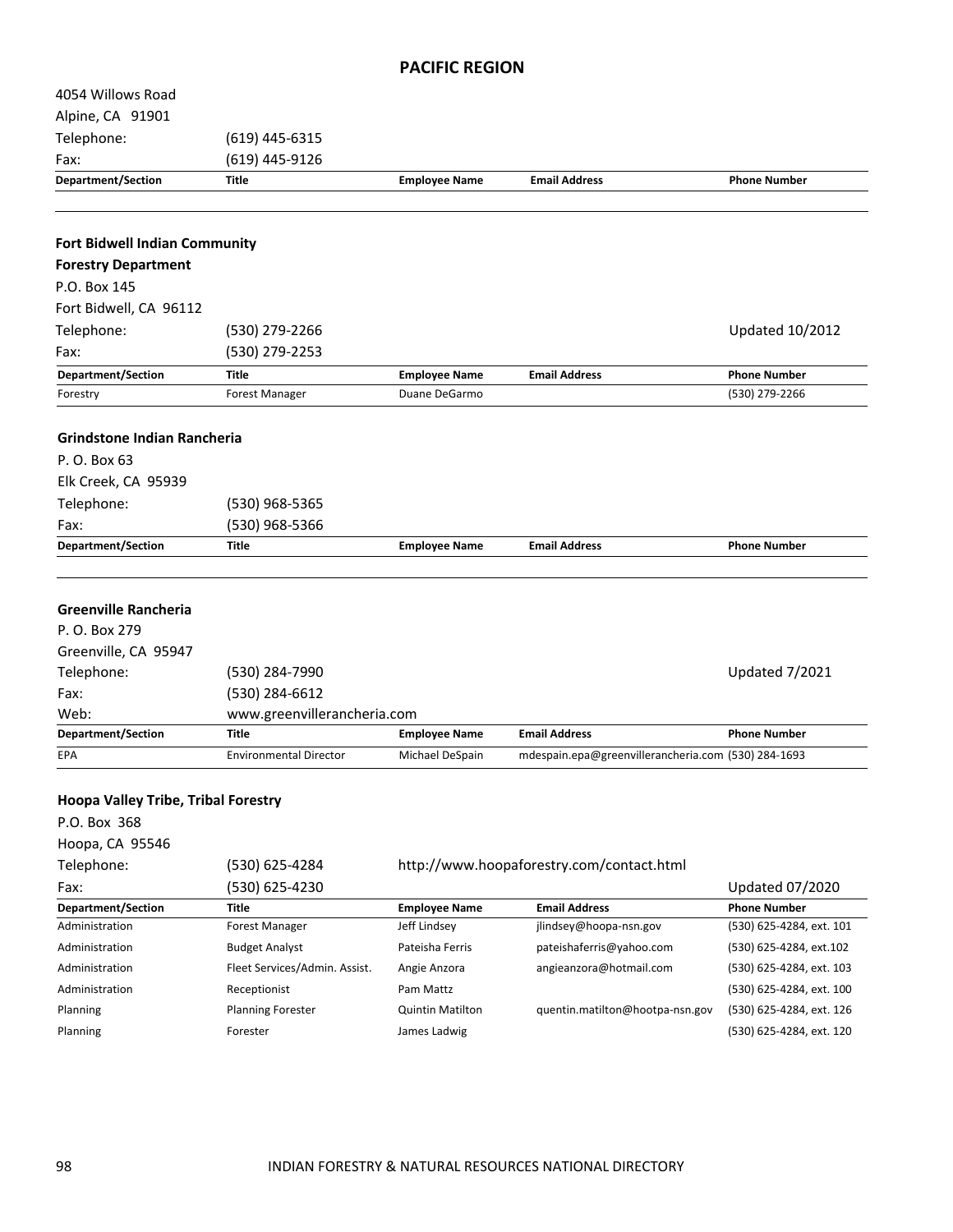#### **Hoopa Valley Tribe, Tribal Forestry, continued**

| Department/Section     | <b>Title</b>               | <b>Employee Name</b>   | <b>Email Address</b>          | <b>Phone Number</b>      |
|------------------------|----------------------------|------------------------|-------------------------------|--------------------------|
| Planning               | GIS/UAS Specialist         | Jim Campbell           | jcampbell@hoopa-nsn.gov       | (530) 625-4284, ext. 123 |
| Silviculture           | <b>Botanist</b>            | Kimberly Davis         |                               | (530) 625-4284, ext. 110 |
| Silviculture           | Silviculturalist           | <b>Charles Goddard</b> | charles.goddard@hoopa-nsn.gov | (530) 625-4284, ext. 121 |
| <b>Timber Sales</b>    | Timber Management Officer  | Roy Ammon              | Rammon 99@yahoo.com           | (530) 625-4284, ext. 106 |
| <b>Timber Sales</b>    | Forestry Supervisory Tech. | <b>Bob Mattocks</b>    |                               | (530) 625-4284, ext. 111 |
| <b>Timber Sales</b>    | Sales Administrator/Roads  | Kevin Colegrove        |                               | (530) 625-4284, ext. 113 |
| <b>Timber Sales</b>    | Forestry Tech.             | Caw-Tep Silvia         |                               | (530) 625-4284, ext. 109 |
| Hazardous Fuels        | <b>Fuels Specialist</b>    | Kevin Lane             | lanebear33@hotmail.com        | (530) 625-4284, ext. 113 |
| <b>Hazardous Fuels</b> | Lead Fuels Tech            | Jeffery Marshall       |                               | (530) 625-4284, ext. 112 |
| Hazardous Fuels        | Project Crew Supervisor    | Robert McCovey         |                               | (530) 625-4284, ext. 127 |
| Wildlife               | <b>Biologist</b>           | Mark Higley            | mark@hoopa-nsn.gov            | (530) 625-4284, ext. 117 |
| Wildlife               | Supervisory Wildlife Tech. | Aaron Pole             |                               | (530) 625-4284, ext. 118 |
| Wildlife               | Associate Biologist        | Dawn McCovey           |                               | (530) 625-4284, ext. 116 |

#### **Hoopa Valley Tribe, Wildland Fire Department**

| P.O. Box 369         |                                   |                      |                         |                          |
|----------------------|-----------------------------------|----------------------|-------------------------|--------------------------|
| Hoopa, CA 95546      |                                   |                      |                         |                          |
| Telephone:           | (530) 625-4366                    |                      |                         |                          |
| Fax:                 | (916) 625-4416                    |                      |                         | Updated 07/2020          |
| Email:               | hoopa@firedept.net                |                      |                         |                          |
| Department/Section   | Title                             | <b>Employee Name</b> | <b>Email Address</b>    | <b>Phone Number</b>      |
| <b>Wildland Fire</b> | Chief of Fire and OES             | Rod Mendez           | rmendez@hoopa-nsn.gov   | (530) 625-4366           |
| <b>Wildland Fire</b> | Division Chief of Fire            | Raldon Brown         | rbrown@hoopa-nsn.gov    | (530) 625-4366           |
| <b>Wildland Fire</b> | Battalion Chief of Fire & Fuels   | Derrick Branham      | dbrnham@hoopa-nsn.gov   | (530) 625-4366           |
| <b>Wildland Fire</b> | <b>Fire Captain</b>               | Aaron Williams       | awilliams@hoopa-nsn.gov | (530) 625-4366           |
| <b>Wildland Fire</b> | Fire Captain                      | John Martinez        | jmartinez@hoopa-nsn.gov | (530) 625-4366           |
| <b>Wildland Fire</b> | Fire Captain                      | Fermin Sanchez       | fsanchez@hoopa-nsn.gov  | (530) 625-4366           |
| <b>Wildland Fire</b> | <b>Fire Captain</b>               | Mike Lee             | mlee@hoopa-nsn.gov      | (530) 625-4366           |
| <b>Wildland Fire</b> | <b>OES Coordiantor</b>            | Amos Pole            | apole@hoopa-nsn.gov     | (530) 625-4366           |
| <b>Wildland Fire</b> | Administrative Officer            | Shannon Ammon        | sammon@hoopa-nsn.gov    | (530) 625-4366, ext. 500 |
| <b>Wildland Fire</b> | Administrative Assistant          | Leslie Hunt          | lhunt@hoopa-nsn.gov     | (530) 625-4366           |
| <b>Wildland Fire</b> | <b>Public Information Officer</b> | Manuel J. Mattz      | mmattz@hoopa-nsn.gov    | (530) 625-4366           |

#### **Ione Band of Miwok Indians**

| Tribal                             | Chairperson    | Yvonne Miller        |                      | (209) 245-5800      |  |  |
|------------------------------------|----------------|----------------------|----------------------|---------------------|--|--|
| Department/Section                 | Title          | <b>Employee Name</b> | <b>Email Address</b> | <b>Phone Number</b> |  |  |
| Fax:                               | (209) 274-6636 |                      |                      |                     |  |  |
| Telephone:                         | (209) 274-6753 |                      |                      | Updated 8/2021      |  |  |
| lone, CA 95640                     |                |                      |                      |                     |  |  |
| P.O. Box 1190, 14 West Main Street |                |                      |                      |                     |  |  |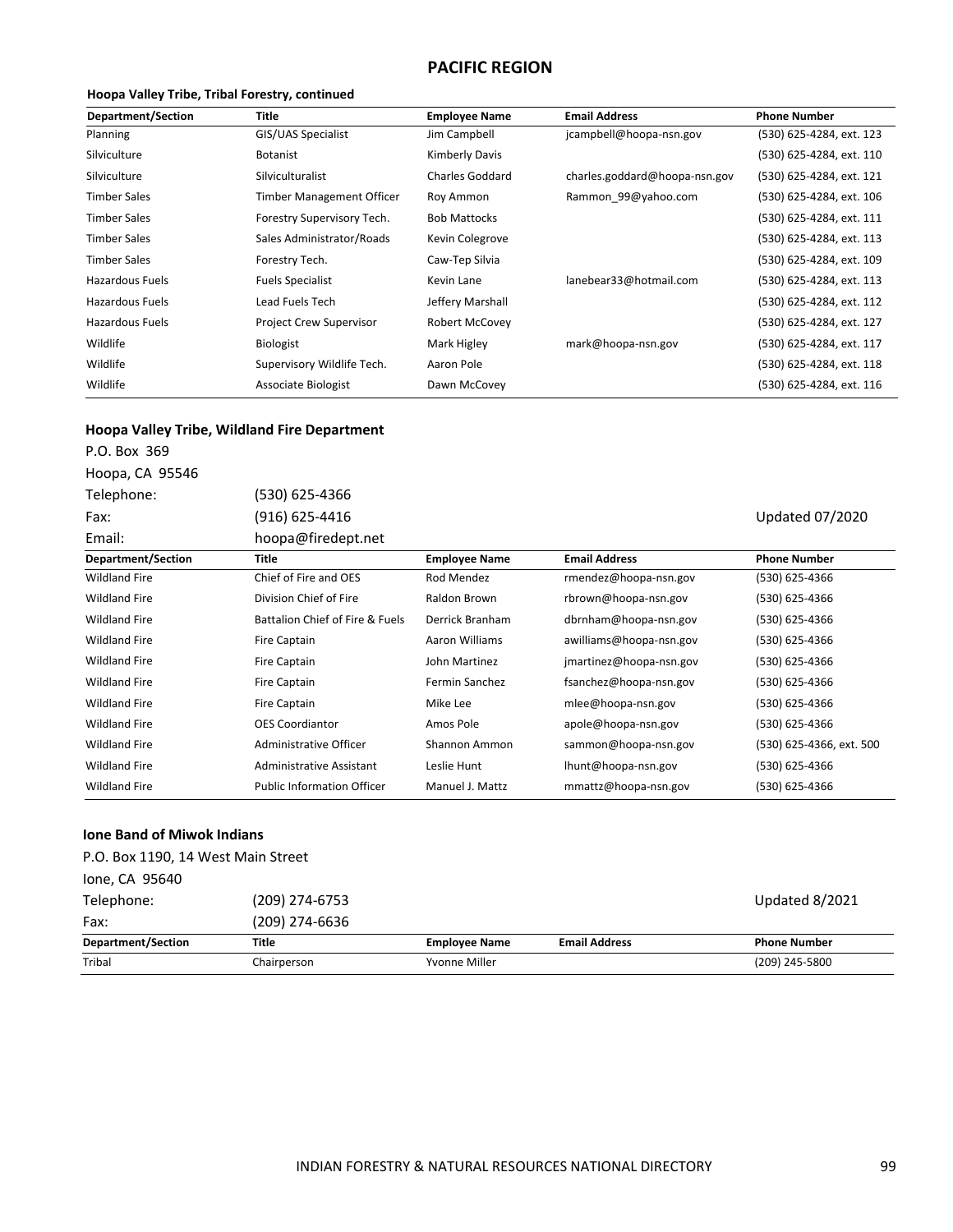#### **Jackson Rancheria Band of Miwuk Indians**

| Tribal                    | Chairman       | Adam Dalton          |                      | (209) 223-1935      |
|---------------------------|----------------|----------------------|----------------------|---------------------|
| Department/Section        | Title          | <b>Employee Name</b> | <b>Email Address</b> | <b>Phone Number</b> |
| Fax:                      | (209) 223-5366 |                      |                      |                     |
| Telephone:                | (209) 223-1935 |                      |                      | Updated 8/2021      |
| Jackson, CA 95642         |                |                      |                      |                     |
| P.O. Box 1090             |                |                      |                      |                     |
| 12222 New York Ranch Road |                |                      |                      |                     |

# **Karuk Tribe**

| Department of Natural Resources |                                            |                      |                      |                           |
|---------------------------------|--------------------------------------------|----------------------|----------------------|---------------------------|
| P.O. Box 282                    |                                            |                      |                      |                           |
| Orleans, CA 95556               |                                            |                      |                      |                           |
| Telephone:                      | (530) 627-3446                             |                      |                      | Updated 2/2021            |
| Fax:                            | (530) 627-3448                             |                      |                      |                           |
| Department/Section              | Title                                      | <b>Employee Name</b> | <b>Email Address</b> | <b>Phone Number</b>       |
| Forestry & Fire                 | Director of Natural Resources & Bill Tripp |                      | btripp@karuk.us      | (530) 627-3446, ext. 3020 |
|                                 | <b>Environmental Policy</b>                |                      |                      |                           |

#### **Kashia Band of Pomo Indians of the Stewarts Point Rancheria**

| 3535 Industrial Drive, Suite B-2 |                                                          |                      |                                                  |                          |
|----------------------------------|----------------------------------------------------------|----------------------|--------------------------------------------------|--------------------------|
| Santa Rosa, CA 95403             |                                                          |                      |                                                  |                          |
| Telephone:                       | (707) 591-0580                                           |                      |                                                  | Updated 8/2021           |
| Website:                         | https://www.stewartspoint.org/wp2/tribal-administration/ |                      |                                                  |                          |
| Department/Section               | Title                                                    | <b>Employee Name</b> | <b>Email Address</b>                             | <b>Phone Number</b>      |
| Tribal                           | Administrator                                            | Vaughn Pena          | vaughn@stewartspointrancheria.com (707) 591-0580 |                          |
| EPA                              | <b>Director</b>                                          | Nina Hapner          | nina@stewartspointrancheria.com                  | (707) 591-0580, ext. 113 |

#### **Manchester Pt. Arena Band of Pomo Indians**

| 24 Mamie Laiwa Dr.  |                |                      |                      |                     |
|---------------------|----------------|----------------------|----------------------|---------------------|
| P.O. Box 623        |                |                      |                      |                     |
| Pt. Arena, CA 95468 |                |                      |                      |                     |
| Telephone:          | (707) 882-2788 |                      |                      |                     |
| Fax:                | (707) 882-3417 |                      |                      | Updated 8/2021      |
| Department/Section  | <b>Title</b>   | <b>Employee Name</b> | <b>Email Address</b> | <b>Phone Number</b> |
| Tribal              | Chairman       | Jaime Cobarubba      |                      | (707) 882-2788      |

#### **Manzanita Band of the Kumeyany Nation**

| Tribal              | Chairwoman     | Angela Elliott Santos |                      | (619) 766-4930      |
|---------------------|----------------|-----------------------|----------------------|---------------------|
| Department/Section  | Title          | <b>Employee Name</b>  | <b>Email Address</b> | <b>Phone Number</b> |
| Fax:                | (619) 766-4957 |                       |                      |                     |
| Telephone:          | (619) 766-4930 |                       |                      | Updated 8/2021      |
| Boulevard, CA 91905 |                |                       |                      |                     |
| P.O. Box 1302       |                |                       |                      |                     |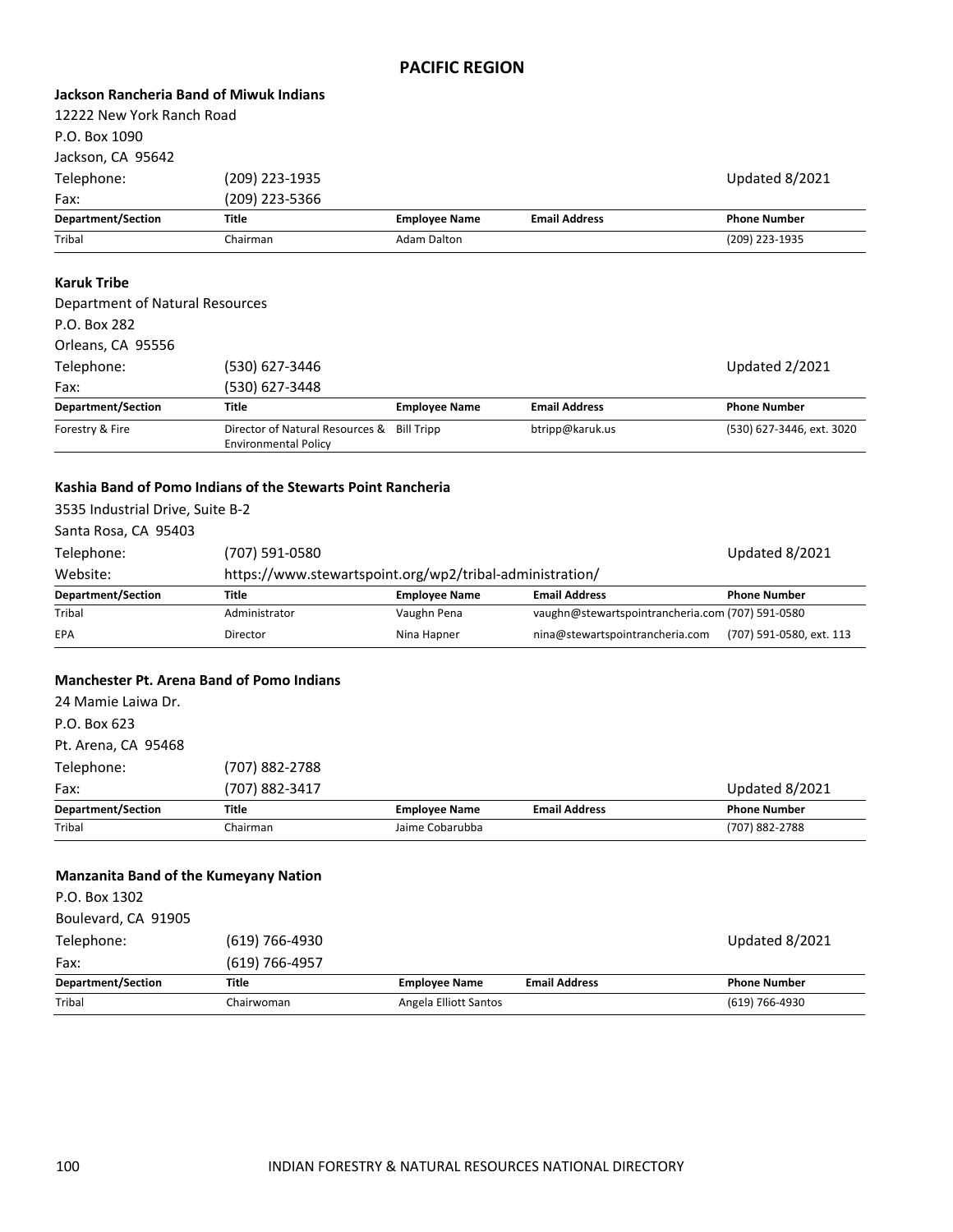#### **Mechoopda Indian Tribe of Chico Rancheria**

| 125 Mission Ranch Blyd                       |                               |                      |                               |                     |
|----------------------------------------------|-------------------------------|----------------------|-------------------------------|---------------------|
| Chico, CA 95926-2175                         |                               |                      |                               |                     |
| Telephone:                                   | (530) 899-8922                |                      |                               |                     |
| Fax:                                         | (530) 899-8517                |                      |                               | Updated 8/2021      |
| Website:                                     | www.mechoopda-nsn.gov         |                      |                               |                     |
| <b>Department/Section</b>                    | Title                         | <b>Employee Name</b> | <b>Email Address</b>          | <b>Phone Number</b> |
|                                              |                               |                      |                               |                     |
|                                              | <b>Environmental Director</b> | Colin Klinesteker    | cklinesteker@mechoopda.nsn.us | (530) 899-8922      |
|                                              | Enviormental Tech 2           | Michael Garcia       | mgarcia@mechoopda.nsn.us      | (530) 899-8922      |
| Enviormental<br>Enviormental<br>Enviormental | <b>Enviormental Tech 1</b>    | Kyle McHenry         | kmchenry@mechoopda.nsn.us     |                     |
| Tribe                                        | Chairperson                   | Dennis Ramirez       | dramirez@yahoo.com            | (530) 899-8922      |

# **Mesa Grande Band of Mission Indians**

| Tribal                 | Chairperson    | Virgil Oyos          |                      | (760) 782-3818      |
|------------------------|----------------|----------------------|----------------------|---------------------|
| Department/Section     | Title          | <b>Employee Name</b> | <b>Email Address</b> | <b>Phone Number</b> |
| Fax:                   | (760) 782-9029 |                      |                      |                     |
| Telephone:             | (760) 782-3818 |                      |                      | Updated 8/2021      |
| Santa Ysabel, CA 92070 |                |                      |                      |                     |
| P.O. Box 270           |                |                      |                      |                     |

#### **Middletown Rancheria of Pomo Indians**

| Environmental               | Director       | Mike Shaver          | mshaver@middletownrancheria.com | (707) 987-8543         |
|-----------------------------|----------------|----------------------|---------------------------------|------------------------|
| Department/Section          | Title          | <b>Employee Name</b> | <b>Email Address</b>            | <b>Phone Number</b>    |
| Fax:                        | (707) 987-9091 |                      |                                 |                        |
| Telephone:                  | (707) 987-3670 |                      |                                 | <b>Updated 11/2018</b> |
| Middletown, CA 95461        |                |                      |                                 |                        |
| P.O. Box 1035               |                |                      |                                 |                        |
| <b>Environmental Center</b> |                |                      |                                 |                        |

#### **North Fork Rancheria of Mono Indians**

| P.O. Box 929         |                |                      |                                                                              |                           |
|----------------------|----------------|----------------------|------------------------------------------------------------------------------|---------------------------|
| North Fork, CA 93643 |                |                      |                                                                              |                           |
| Telephone:           | (559) 877-2461 |                      |                                                                              | Updated 8/2021            |
| Fax:                 | (559) 877-2467 |                      |                                                                              |                           |
| Website:             |                |                      | https://www.northforkrancheria-nsn.gov/departments/environmental-protection/ |                           |
| Department/Section   | Title          | <b>Employee Name</b> | <b>Email Address</b>                                                         | <b>Phone Number</b>       |
| Environmental        | Director       | Christina McDonald   |                                                                              | (559) 877-2461, ext. 2133 |

#### **Pauma Band of Mission Indians**

| P. O. Box 369          |                |                      |                      |                        |
|------------------------|----------------|----------------------|----------------------|------------------------|
| Pauma Valley, CA 92061 |                |                      |                      |                        |
| Telephone:             | (760) 742-1289 |                      |                      | <b>Updated 08/2021</b> |
| Fax:                   | (760) 742-3422 |                      |                      |                        |
| Department/Section     | Title          | <b>Employee Name</b> | <b>Email Address</b> | <b>Phone Number</b>    |
| Tribal                 | Chairman       | Temet A. Aguilar     |                      | (760) 742-1289         |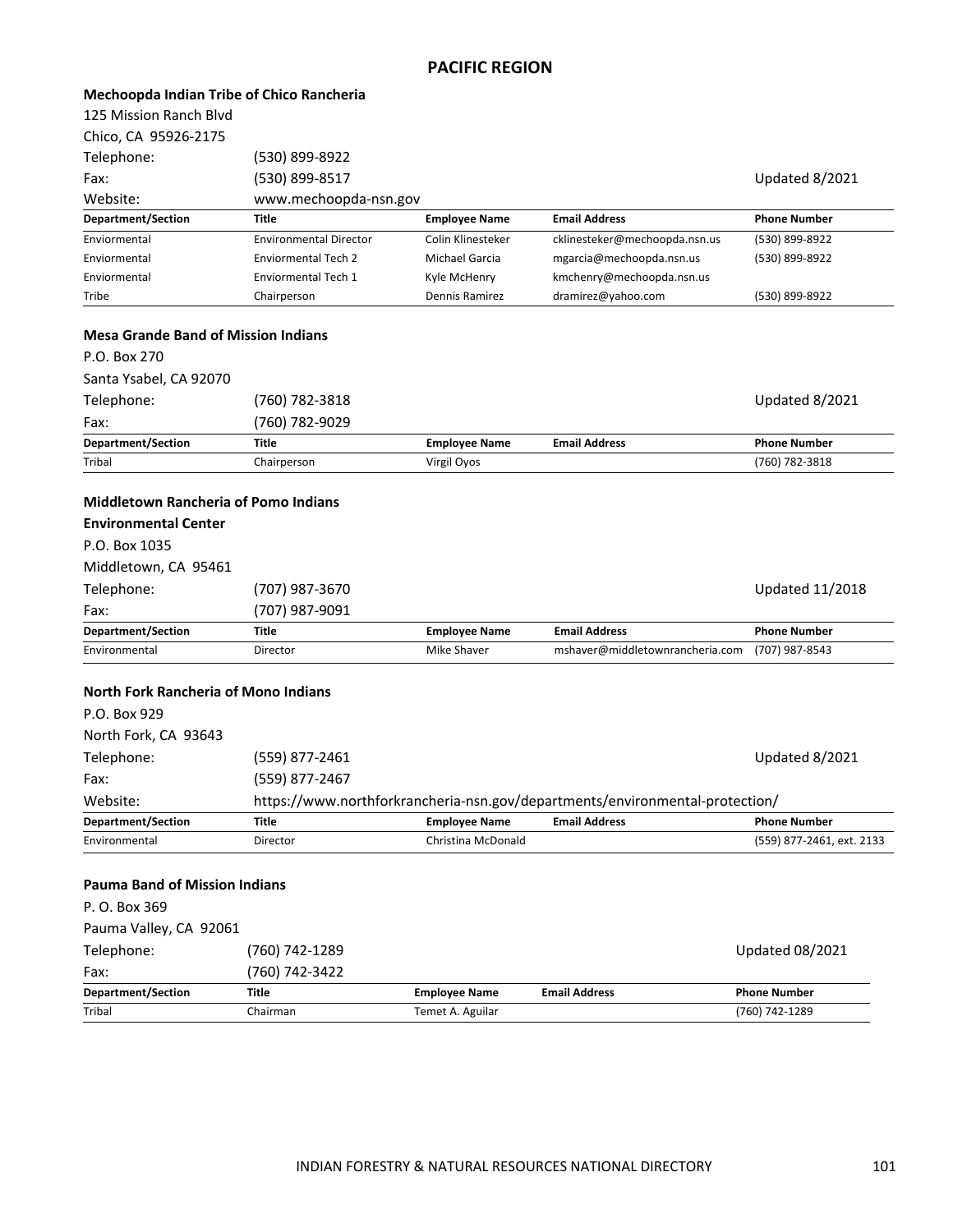| <b>Pit River Tribe</b>                                                                                                                        |                                            |
|-----------------------------------------------------------------------------------------------------------------------------------------------|--------------------------------------------|
| 37014 Main St.                                                                                                                                |                                            |
| Burney, CA 96013                                                                                                                              |                                            |
| Telephone:<br>(530) 335-5421                                                                                                                  | Updated 8/2021                             |
| (530) 335-3140<br>Fax:                                                                                                                        |                                            |
| <b>Department/Section</b><br>Title<br><b>Employee Name</b><br><b>Email Address</b>                                                            | <b>Phone Number</b>                        |
| Chairman<br><b>Mickey Gemill</b><br>Tribal                                                                                                    | (530) 335-5421                             |
|                                                                                                                                               |                                            |
| <b>Potter Valley Tribe</b>                                                                                                                    |                                            |
| 2251 S. State Street                                                                                                                          |                                            |
| Ukiah, CA 95482                                                                                                                               |                                            |
| Telephone:<br>$(707)$ 462-1213                                                                                                                |                                            |
| (707) 462-1240<br>Fax:                                                                                                                        | Updated 8/2021                             |
| Website:<br>www.pottervalleytribe.com                                                                                                         |                                            |
| <b>Department/Section</b><br><b>Title</b><br><b>Email Address</b><br><b>Employee Name</b>                                                     | <b>Phone Number</b>                        |
| Director<br>pvtepadirector@comcast.net<br>Environmental<br>Gregg Young                                                                        | (707) 462-1213                             |
|                                                                                                                                               |                                            |
| <b>Quartz Valley Indian Reservation</b>                                                                                                       |                                            |
| 13601 Quartz Valley Road                                                                                                                      |                                            |
| Fort Jones, CA 96032                                                                                                                          |                                            |
| Telephone:<br>(530) 468-5907                                                                                                                  | Updated 8/2021                             |
| (530) 468-5908<br>Fax:                                                                                                                        |                                            |
| Website:<br>http://www.qvir.com/environmental.html                                                                                            |                                            |
| <b>Department/Section</b><br>Title<br><b>Employee Name</b><br><b>Email Address</b>                                                            | <b>Phone Number</b>                        |
| Environmental<br>Director<br>Crystal Robinson<br>crystalqvir@yahoo.com                                                                        | (530) 468-5907, ext. 318                   |
| Marla Bennett<br>Environmental<br>Program Manager                                                                                             | (530) 468-5907, ext. 317                   |
| <b>Robinson Rancheria of Pomo Indians</b>                                                                                                     |                                            |
| <b>Environmental Center</b>                                                                                                                   |                                            |
| P. O. Box 1580                                                                                                                                |                                            |
|                                                                                                                                               |                                            |
| Nice, CA 95464                                                                                                                                |                                            |
| Telephone:<br>(707) 275-0205                                                                                                                  | Updated 8/2021                             |
| (707) 275-0470<br>Fax:                                                                                                                        |                                            |
| Website:<br>www.robinsonrancheria.org/environmental                                                                                           |                                            |
| <b>Department/Section</b><br>Title<br><b>Employee Name</b><br><b>Email Address</b><br><b>Environmental Center</b><br>Mike Schaver<br>Director | <b>Phone Number</b><br>(707) 275-0205      |
|                                                                                                                                               |                                            |
| <b>Round Valley Indian Tribes</b>                                                                                                             |                                            |
| <b>Natural Resource Department</b>                                                                                                            |                                            |
| P.O. Box 277                                                                                                                                  |                                            |
|                                                                                                                                               |                                            |
| Covelo, CA 95428                                                                                                                              |                                            |
| Telephone:<br>(707) 983-8341                                                                                                                  | <b>Updated 08/2021</b>                     |
|                                                                                                                                               |                                            |
| (707) 983-8342<br>Fax:                                                                                                                        |                                            |
| Website:<br>https://www.rvit.org/programs_directory                                                                                           |                                            |
| <b>Title</b><br><b>Email Address</b><br><b>Department/Section</b><br><b>Employee Name</b>                                                     | <b>Phone Number</b>                        |
| <b>Natural Resources</b><br>Toni Bettega<br>tbettega@rvit.org<br>Manager<br>Prevention Tech I<br>Joseph Parker<br>Fire                        | (707) 983-8341, ext. 101<br>(707) 983-8341 |
| jparkerfpt@rvit.org<br><b>Technician Supervisor</b><br>Aaron Wilson<br>awilson@rvit.org<br>Forestry                                           | (707) 983-8341                             |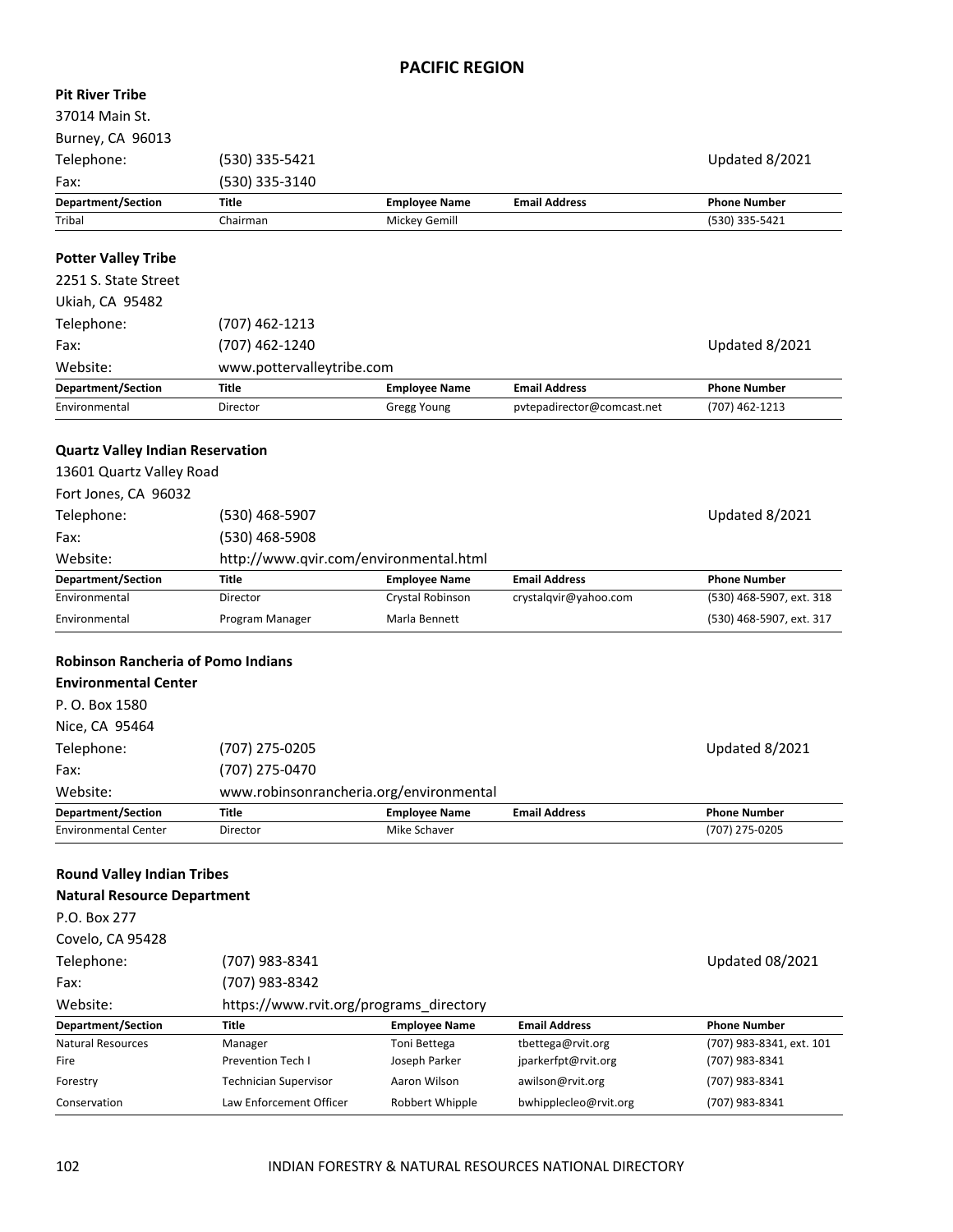### **PACIFIC REGION**

| Santa Rosa Band of Cahuilla Mission Indians |                |                                                                  |                               |                     |
|---------------------------------------------|----------------|------------------------------------------------------------------|-------------------------------|---------------------|
| 432 S. Palm Avenue                          |                |                                                                  |                               |                     |
| P.O. Box 609                                |                |                                                                  |                               |                     |
| Hemet, CA 92546                             |                |                                                                  |                               |                     |
| Telephone:                                  | (951) 658-5311 |                                                                  |                               | Updated 8/2021      |
| Fax:                                        | (951) 658-6733 |                                                                  |                               |                     |
| Website:                                    |                | https://santarosacahuilla-nsn.gov/tribal-government/environ.html |                               |                     |
| Department/Section                          | <b>Title</b>   | <b>Employee Name</b>                                             | <b>Email Address</b>          | <b>Phone Number</b> |
| Environmental                               | Director       |                                                                  | epadirector@santarosa-nsn.gov | (951) 659-2700      |
|                                             |                |                                                                  |                               |                     |

### **Sherwood Valley Rancheria of Pomo Indians**

| 190 Sherwood Hill Drive |                 |                      |                                                                     |                     |
|-------------------------|-----------------|----------------------|---------------------------------------------------------------------|---------------------|
| Willits, CA 95490       |                 |                      |                                                                     |                     |
| Telephone:              | (707) 459-9690  |                      |                                                                     | Updated 8/2021      |
| Fax:                    | (707) 459-6936  |                      |                                                                     |                     |
| Website:                |                 |                      | https://www.sherwoodvalleybandofpomo.com/environmental-program.html |                     |
| Department/Section      | Title           | <b>Employee Name</b> | <b>Email Address</b>                                                | <b>Phone Number</b> |
| Environmental           | <b>Director</b> | Eric Wright          |                                                                     | (707) 459-3631      |
|                         |                 |                      |                                                                     |                     |

#### **Smith River Rancheria**

| 250 North Indian Road |                |                      |                      |                     |
|-----------------------|----------------|----------------------|----------------------|---------------------|
| Smith River, CA 95567 |                |                      |                      |                     |
| Telephone:            | (707) 487-9255 |                      |                      | Updated 8/2021      |
| Fax:                  | (707) 487-0930 |                      |                      |                     |
| Department/Section    | Title          | <b>Employee Name</b> | <b>Email Address</b> | <b>Phone Number</b> |
| Environmental         | Director       | <b>Brad Cass</b>     | bcass@tolowa.com     | (707) 487-9255      |

### **Susanville Indian Rancheria**

### **Natural Resources Department**

Telephone: (760) 872-3614

| 745 Joaquin St.          |                                                         |                      |                      |                        |
|--------------------------|---------------------------------------------------------|----------------------|----------------------|------------------------|
| Susanville, CA 96130     |                                                         |                      |                      |                        |
| Telephone:               | (530) 316-1856                                          |                      |                      | Updated 8/2021         |
| Website:                 | http://www.sir-nsn.gov/natural-resources/               |                      |                      |                        |
| Department/Section       | <b>Title</b>                                            | <b>Employee Name</b> | <b>Email Address</b> | <b>Phone Number</b>    |
| Natural Resources        | Director                                                | Vacant               |                      | (530) 316-1856         |
| Natural Resources        | Tribal Historic Preservation<br>Officer / NAGPRA Coord. | Melany Johnson       | mjohnson@sir-nsn.gov | (530) 251-5633         |
| <b>Natural Resources</b> | Environmental Coordinator                               | Arnold Trippel       | atrippel@sir-nsn.gov | (530) 322-9420         |
| Timbisha Shoshone Tribe  |                                                         |                      |                      |                        |
| 621 W Line St., Ste. 109 |                                                         |                      |                      |                        |
| Bishop, CA 93514         |                                                         |                      |                      | <b>Updated 12/2021</b> |

| Fax:                      | (760) 690-4486   |                      |                      |                     |
|---------------------------|------------------|----------------------|----------------------|---------------------|
| Website:                  | www.timbisha.org |                      |                      |                     |
|                           |                  |                      |                      |                     |
| <b>Department/Section</b> | <b>Title</b>     | <b>Employee Name</b> | <b>Email Address</b> | <b>Phone Number</b> |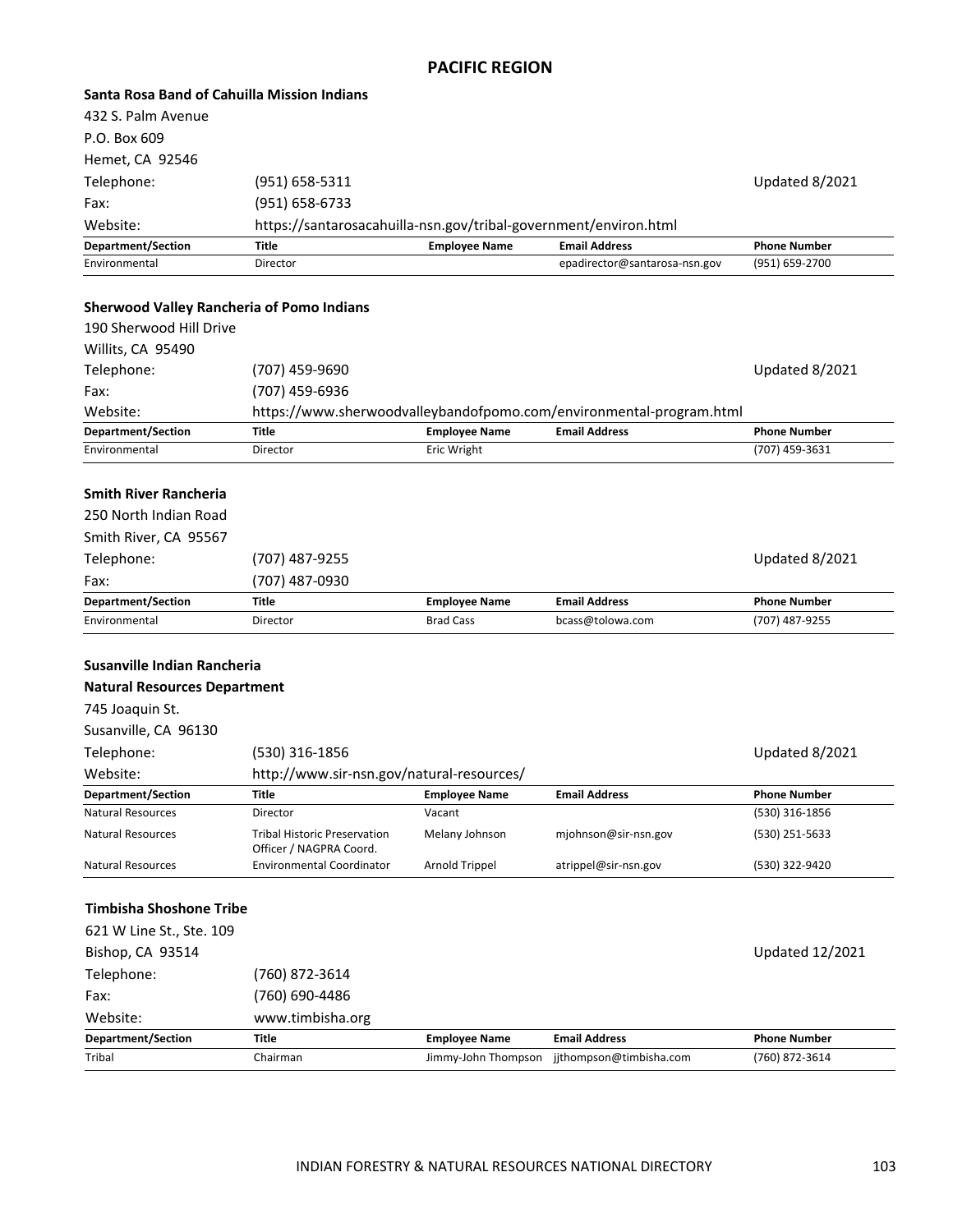## **PACIFIC REGION**

|                                                                                                  |                                | PACIFIC REGIUN         |                                                      |                          |
|--------------------------------------------------------------------------------------------------|--------------------------------|------------------------|------------------------------------------------------|--------------------------|
| <b>Torres-Martinez Desert Cahuilla Indians</b>                                                   |                                |                        |                                                      |                          |
| P.O. Box 1160                                                                                    |                                |                        |                                                      |                          |
| Thermal, CA 92274-8144                                                                           |                                |                        |                                                      |                          |
| Telephone:                                                                                       | (760) 397-0300                 |                        |                                                      | Updated 8/2021           |
| Fax:                                                                                             | (760) 397-8146                 |                        |                                                      |                          |
| Website:                                                                                         | www.torresmartinez.org         |                        |                                                      |                          |
| <b>Department/Section</b>                                                                        | <b>Title</b>                   | <b>Employee Name</b>   | <b>Email Address</b>                                 | <b>Phone Number</b>      |
| Tribal                                                                                           | Chairman                       | <b>Thomas Tortez</b>   |                                                      | (760) 397-0300           |
| <b>Trinidad Rancheria</b>                                                                        |                                |                        |                                                      |                          |
| P.O. Box 630                                                                                     |                                |                        |                                                      |                          |
| Trinidad, CA 95570                                                                               |                                |                        |                                                      |                          |
| Telephone:                                                                                       | (707) 825-2731                 |                        |                                                      | Updated 8/2021           |
| Website:                                                                                         |                                |                        |                                                      |                          |
| <b>Department/Section</b>                                                                        | <b>Title</b>                   | <b>Employee Name</b>   | <b>Email Address</b>                                 | <b>Phone Number</b>      |
| Environmental                                                                                    | Director                       | Jonas Savage           | jsavage@trinidadrancheria.com                        | (707) 825-2731           |
| Environmental                                                                                    | Technician                     | <b>Thomas Saunders</b> | tsaunders@trinidadrancheria.com                      | (707) 825-2734           |
| <b>Tule River Tribe</b>                                                                          |                                |                        |                                                      |                          |
| P.O. Box 589                                                                                     |                                |                        |                                                      |                          |
| Porterville, CA 93258                                                                            |                                |                        |                                                      |                          |
| Telephone:                                                                                       | (559) 781-4271                 |                        |                                                      | Updated 8/2021           |
| Fax:                                                                                             | (559) 783-8932                 |                        |                                                      |                          |
| <b>Department/Section</b>                                                                        | <b>Title</b>                   | <b>Employee Name</b>   | <b>Email Address</b>                                 | <b>Phone Number</b>      |
| Forestry                                                                                         | <b>Forest Manager</b>          | <b>Brian Rueger</b>    | brueger@ocsnet.net                                   | (559) 783-9984           |
| Fire                                                                                             | Fire Chief                     | <b>Richard Brown</b>   | tiafirebrown@yahoo.com                               | (559) 784-1590           |
| Forestry                                                                                         | <b>Forest Crew Supervisor</b>  | <b>Robert Gonzales</b> | camuyunzu@yahoo.com                                  | (559) 783-9984           |
| <b>Natural Resources</b>                                                                         | Director                       |                        | charles.lwenya@tulerivertribe-nsn.gov (559) 791-2126 |                          |
|                                                                                                  |                                | Charles Lwenya         |                                                      |                          |
| <b>Environmental Protection</b>                                                                  | Director                       | Kerri Vera             | tuleriverenv@yahoo.com                               | (559) 783-8892, ext. 101 |
|                                                                                                  |                                |                        |                                                      |                          |
|                                                                                                  |                                |                        |                                                      |                          |
|                                                                                                  |                                |                        |                                                      |                          |
| P.O. Box 699                                                                                     |                                |                        |                                                      |                          |
|                                                                                                  | (209) 928-3475                 |                        |                                                      | Updated 8/2021           |
| Tuolumne Me-Wuk Tribal Council<br>Tuolumne, CA 95379<br>Telephone:<br>Fax:<br>Department/Section | (209) 928-1677<br><b>Title</b> | <b>Employee Name</b>   | <b>Email Address</b>                                 | <b>Phone Number</b>      |

### **Yacha Dehe Wintun Nation**

| (530) 796-2500 |                      |                                | Updated 8/2021      |
|----------------|----------------------|--------------------------------|---------------------|
| (530) 796-2500 |                      |                                |                     |
| Title          | <b>Employee Name</b> | <b>Email Address</b>           | <b>Phone Number</b> |
| Fire Chief     | Rebecca Ramirez      | rramirez@rumsey-wintun-nsn.gov | (530) 796-2500      |
|                |                      |                                |                     |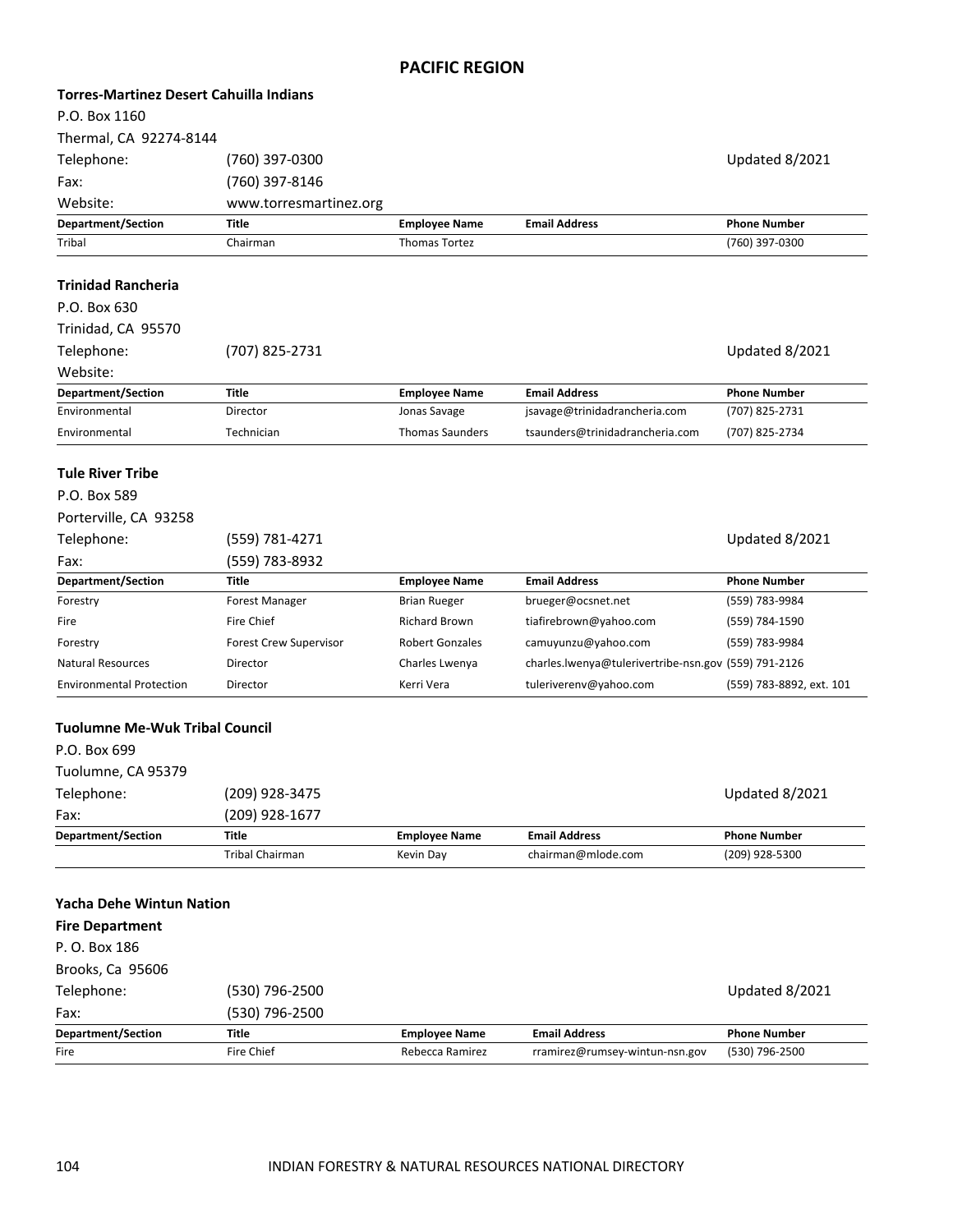### **PACIFIC REGION**

| <b>Yurok Tribe</b>                 |                           |                    |                              |                           |
|------------------------------------|---------------------------|--------------------|------------------------------|---------------------------|
| Forestry                           |                           |                    |                              |                           |
| <b>Natural Resource Department</b> |                           |                    |                              |                           |
| 15900 Highway 101 North            |                           |                    |                              | Updated 4/2021            |
| P. O. Box 1027                     |                           |                    |                              |                           |
| Klamath, CA 95548                  |                           |                    |                              |                           |
| Telephone:                         | (707) 482-1350            |                    |                              |                           |
| Fax:                               | (707) 482-1377            |                    |                              |                           |
| Department/Section                 | Title                     | Employee Name      | <b>Email Address</b>         | <b>Phone Number</b>       |
| Forestry                           | Director                  | Dawn Blake         | dblake@yuroktribe.nsn.us     | (707) 951-7328            |
| Forestry                           | <b>Assistant Director</b> | Ron Reed           | rreed@yuroktribe.nsn.us      | (707) 482-1350, ext. 1622 |
| Forestry                           | Planner                   | Daniel Jones       | djones@yuroktribe.nsn.us     | (707) 482-1350, ext. 1033 |
| Forestry                           | Lead Tech                 | Talbert Alvarado   | talvarado@yuroktribe.nsn.us  | (707) 482-2841            |
| Forestry                           | Tech III                  | Vance Peyron       | vpeyron@yuroktribe.nsn.us    | (530) 625-1900            |
| Forestry/Wildland Fire             | <b>Planning Forester</b>  | Robert Blanchard   | bblanchard@yuroktribe.nsn.us | (707) 482-1350, ext. 1623 |
|                                    |                           |                    |                              |                           |
| Forestry/Wildland Fire             | <b>Engine Boss</b>        | Clyde Trimble, Sr. | ctrimble@yuroktribe.nsn.us   | (707) 482-1350, ext. 1601 |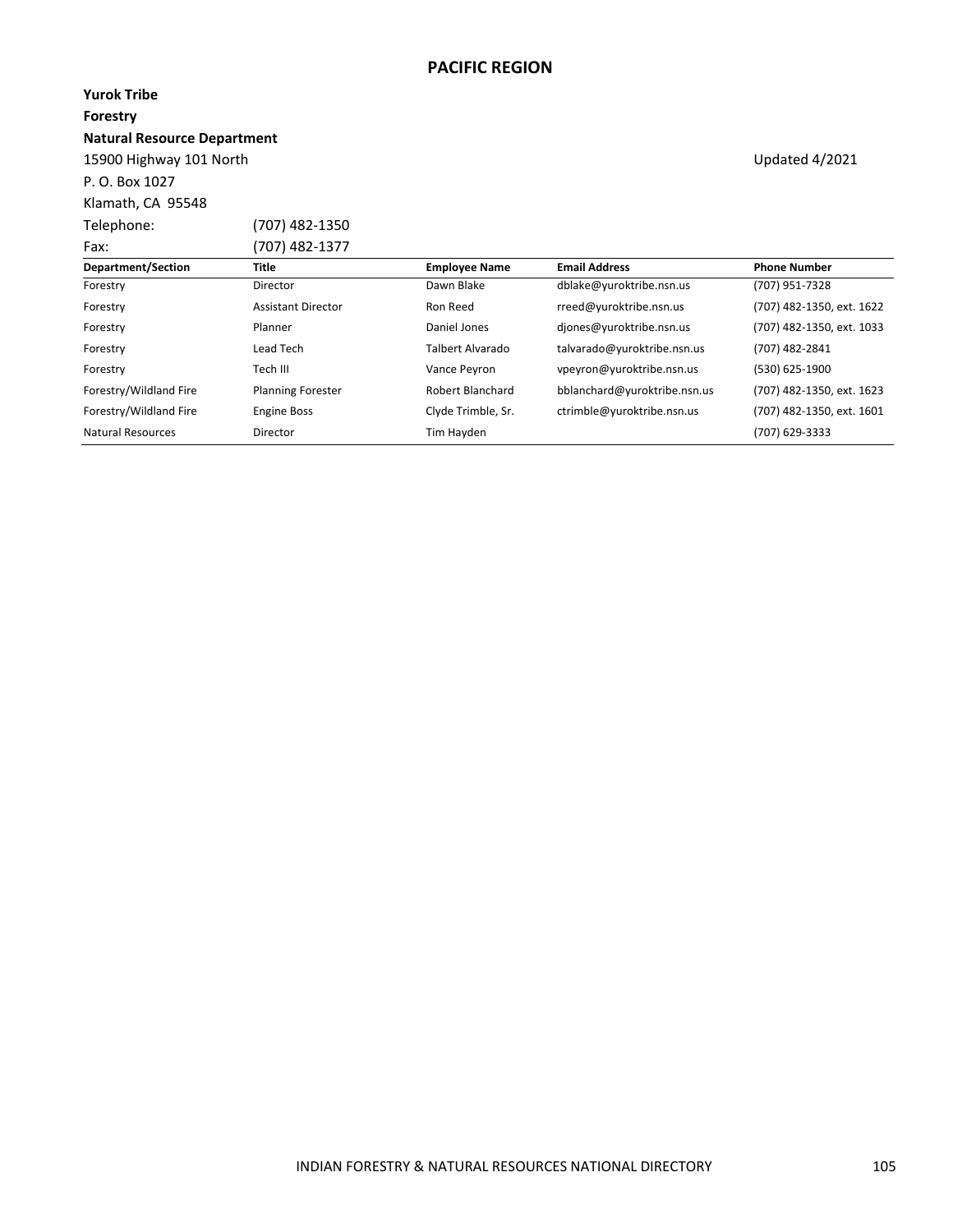## **Rocky Mountain Regional Office, BIA**

### **Branch of Forestry/Fire**

2021 4<sup>th</sup> Ave. North

Billings, MT 59101

| Telephone:                | (406) 247-7949                                    |                      |                          | Updated 8/2021           |
|---------------------------|---------------------------------------------------|----------------------|--------------------------|--------------------------|
| Fax:                      | (406) 247-7921                                    |                      |                          |                          |
| <b>Department/Section</b> | <b>Title</b>                                      | <b>Employee Name</b> | <b>Email Address</b>     | <b>Phone Number</b>      |
| Forestry/Fire             | Management & Program Analyst Amanda Boatright     |                      | amanda.boatright@bia.gov | (406) 247-7949, ext 5099 |
| Forestry/Fire             | <b>Projects Forester</b>                          | Caleb Cain           | caleb.cain@bia.gov       | (406) 247-7949, ext 5091 |
| Forestry/Fire             | Fire Helicopter Crew Sup. - Crow Colton Herrera   |                      | colton.herrera@bia.gov   | (406) 638-1811           |
| Forestry/Fire             | Natural Resource Specialist (GIS)                 | Kevin Nelstead       | kevin.nelstead@bia.gov   | (406) 247-7949, ext 5109 |
| Forestry/Fire             | Forest Development Forester                       | Dan Rasmussen        | daniel.rasmussen@bia.gov | (406) 247-7949, ext 5094 |
| Forestry/Fire             | Asst. Helicopter Crew Sup. - Wind George Violante |                      | george.violante@bia.gov  | (307) 332-3524           |
| Forestry/Fire             | <b>Acting Rangeland Management</b><br>Specialist  | Jarvis Gust          | jarvis.gust@bia.gov      | (406) 247-7946           |

| <b>Branch of Forestry</b> |                       |                       |                      |                     |
|---------------------------|-----------------------|-----------------------|----------------------|---------------------|
| P.O. Box 880              |                       |                       |                      |                     |
| Browning, MT 59417        |                       |                       |                      |                     |
| Telephone:                | (406) 338-7498        |                       |                      |                     |
| Fax:                      | (406) 338-3383        |                       |                      |                     |
| Department/Section        | <b>Title</b>          | <b>Employee Name</b>  | <b>Email Address</b> | <b>Phone Number</b> |
| Forestry                  | <b>Forest Manager</b> | <b>Chet Gladstone</b> |                      | (406) 338-7498      |
| Forestry                  | Forester              | Ken Bird              |                      | (406) 338-7498      |

### **Crow Agency, BIA**

**Blackfeet Agency, BIA**

| <b>Branch of Forestry &amp; Fire/Aviation</b> |                |                      |                          |                     |
|-----------------------------------------------|----------------|----------------------|--------------------------|---------------------|
| P.O. Box 69                                   | Updated 8/2021 |                      |                          |                     |
| Crow Agency, MT 59022                         |                |                      |                          |                     |
| Forestry Telephone:                           | (406) 638-2391 |                      | Fire/Aviation Telephone: | (406) 638-2247      |
| ForestryFax:                                  | (406) 638-2361 |                      | Fire/Aviation Fax:       | (406) 638-2866      |
| Department/Section                            | Title          | <b>Employee Name</b> | <b>Email Address</b>     | <b>Phone Number</b> |
| Forestry                                      | Forester       | Dale Kerkvliet       | dale.kerkvliet@bia.gov   | (406) 638-2391      |

#### **Ft. Belknap Agency, BIA**

| <b>Branch of Forestry</b> |                       |                      |                      |                     |
|---------------------------|-----------------------|----------------------|----------------------|---------------------|
| 656 Agency Main Street    |                       |                      |                      |                     |
| Harlem, MT 59526-9455     |                       |                      |                      |                     |
| Telephone:                | (406) 353-2901        |                      |                      | Updated 10/2012     |
| Fax:                      | (406) 353-2606        |                      |                      |                     |
| Department/Section        | Title                 | <b>Employee Name</b> | <b>Email Address</b> | <b>Phone Number</b> |
| Forestry                  | <b>Forest Manager</b> | Monica Blackman      |                      | (406) 353-2901      |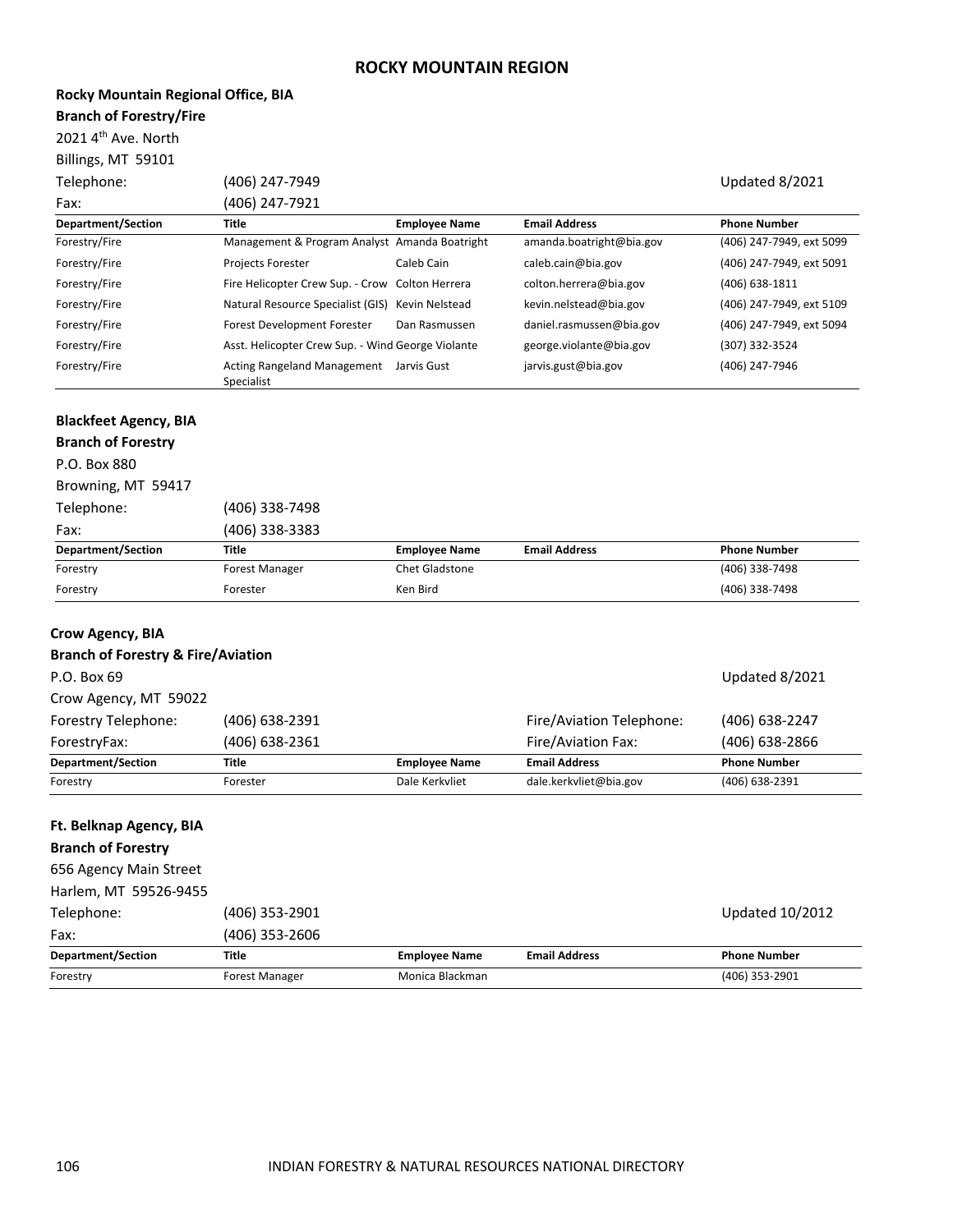| Ft. Peck Agency, BIA |                          |                      |                      |                     |
|----------------------|--------------------------|----------------------|----------------------|---------------------|
| <b>Fire Control</b>  |                          |                      |                      |                     |
| P.O. Box 637         |                          |                      |                      |                     |
| Poplar, MT 59255     |                          |                      |                      |                     |
| Telephone:           | (406) 768-3666           |                      |                      |                     |
| Fax:                 | (406) 768-5103           |                      |                      |                     |
| Department/Section   | <b>Title</b>             | <b>Employee Name</b> | <b>Email Address</b> | <b>Phone Number</b> |
|                      | Deputy Regional Director | Gabe Morgan          |                      | (406) 768-3666      |

### **Northern Cheyenne Agency, BIA**

### **Branch of Forestry / Branch of Fire and Aviation**

P.O. Box 40

Lame Deer, MT 59043

| Telephone:         | (406) 477-8261 Forestry         |                           | Telephone:                  | (406) 477-8264 Fire      |
|--------------------|---------------------------------|---------------------------|-----------------------------|--------------------------|
| Fax:               | (406) 477-8265 Forestry         |                           | Fax:                        | (406) 477-6198 Fire      |
| Department/Section | <b>Title</b>                    | <b>Employee Name</b>      | <b>Email Address</b>        | <b>Phone Number</b>      |
|                    |                                 |                           |                             |                          |
| Forestry           | Presale Forester                | Sonia Messer              | Sonia.Messer@bia.gov        | (406) 477-8261, ext. 228 |
| Forestry           | Presale Forester                | A. Terry Spang            | Terry. Spang@bia.gov        | (406) 477-8261, ext. 228 |
| Forestry           | Lead Technician                 | <b>Richard Bearguiver</b> |                             | (406) 477-8261, ext. 228 |
| Fire and Aviation  | AFMO                            | Leland Black              | Leland.Black@bia.gov        | (406) 477-8267, ext. 223 |
| Fire and Aviation  | <b>Fuels Specialist</b>         | Mike Bearcomesout         | Mike.Bearcomesout@bia.gov   | (406) 477-8267, ext. 232 |
| Fire and Aviation  | <b>Operations Specialist</b>    | Lee Old Bear              | Lee.Oldbear@bia.gov         | (406) 477-8267, ext. 230 |
| Fire and Aviation  | <b>Prevention Specialist</b>    | <b>Albert Sioux</b>       | Albert. Sioux@bia.gov       | (406) 477-8267, ext. 233 |
| Fire and Aviation  | Assistant Dispatcher            | Vanessa Braided Hair      | Vanessa.BraidedHair@bia.gov | (406) 477-8264, ext. 224 |
| Fire               | <b>Fuels Management Officer</b> | Jason Lodgepole           |                             | (406) 395-4476           |

| Rocky Boy Field Office, BIA |                                 |                        |                      |                     |
|-----------------------------|---------------------------------|------------------------|----------------------|---------------------|
| RR1, Box 542                |                                 |                        |                      |                     |
| Box Elder, MT 59521         |                                 |                        |                      |                     |
| Telephone:                  | (406) 395-4476                  |                        |                      |                     |
| Fax:                        | (406) 395-4382                  |                        |                      |                     |
| <b>Department/Section</b>   | Title                           | <b>Employee Name</b>   | <b>Email Address</b> | <b>Phone Number</b> |
| Fire                        | <b>FCO</b>                      | <b>Emery Nault</b>     |                      | (406) 395-4476      |
| Forestry                    | <b>Forest Development</b>       | Ronald Swan            |                      | (406) 395-4476      |
| Fire                        | Clerk/Dispatcher                | Dawn Gamble            |                      | (406) 395-4476      |
| Fire                        | <b>NRO</b>                      | <b>Robert Belcourt</b> |                      | (406) 395-4476      |
| Fire                        | <b>BIA Field Representative</b> | Jim Montes             |                      | (406) 395-4476      |
| Fire                        | <b>Prevention Technician</b>    | <b>Theron Oats</b>     |                      | (406) 395-4476      |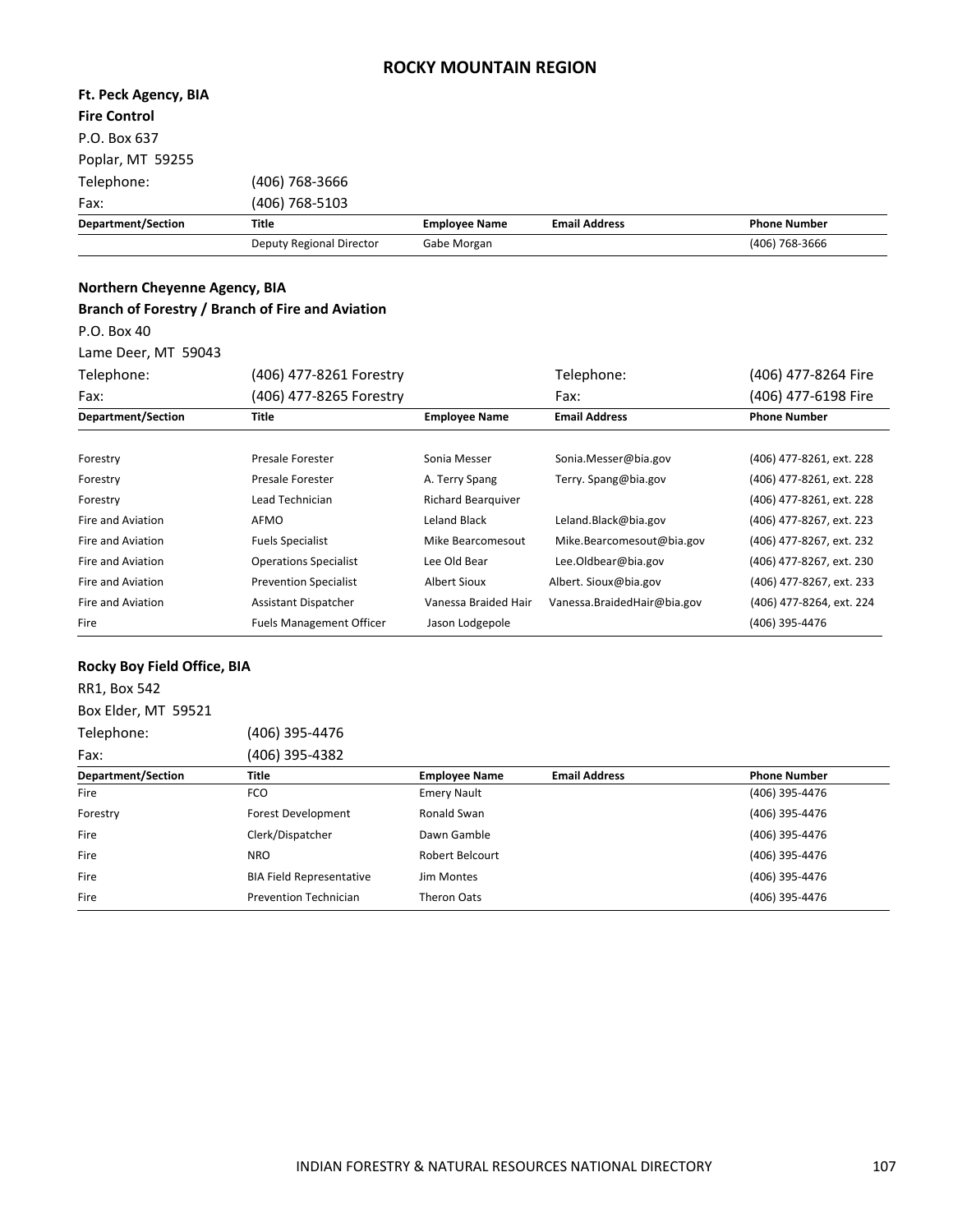# **Wind River Agency, BIA**

## **Branch of Forestry & Fire**

## P.O. Box 158

Fort Washakie, WY 82514

Telephone: (307) 332-3719

Fax: (307) 332‐7317/5017

| Department/Section | Title                 | <b>Employee Name</b> | <b>Email Address</b> | <b>Phone Number</b> |
|--------------------|-----------------------|----------------------|----------------------|---------------------|
| Forestry           | <b>Forest Manager</b> | Eric Rhodenbaugh     |                      | (307) 332-3719      |
| Forestry           | FMO                   | Robert Jones         |                      | (307) 332-4408      |
| Forestry           | Presale Forester      | <b>Anthony Crill</b> |                      | (307) 332-4408      |

### **TRIBAL PROGRAMS**

#### **Assiniboine & Sioux Tribes**

| <b>Fort Peck Reservation</b> |                                              |                      |                      |                     |
|------------------------------|----------------------------------------------|----------------------|----------------------|---------------------|
| P.O. Box 1027                |                                              |                      |                      |                     |
| Poplar, MT 59255             |                                              |                      |                      |                     |
| Telephone:                   | (406) 768-5155                               |                      |                      | Updated 8/2021      |
| Fax:                         | (406) 768-5146                               |                      |                      |                     |
| Website:                     | http://www.fortpecktribes.org/directory.html |                      |                      |                     |
| Department/Section           | <b>Title</b>                                 | <b>Employee Name</b> | <b>Email Address</b> | <b>Phone Number</b> |
| <b>Natural Resources</b>     | Director                                     | Myrna Walking Eagle  | 2horses@nemontel.net | (406) 768-5155      |

### **Blackfeet Nation**

| <b>Forestry Department</b> |                               |                          |                               |                     |  |
|----------------------------|-------------------------------|--------------------------|-------------------------------|---------------------|--|
| P.O. Box 850               |                               |                          |                               |                     |  |
| Browning, MT 59417         |                               |                          |                               |                     |  |
| Telephone:                 | (406) 338-5525, ext. 309      |                          |                               |                     |  |
| Fax:                       | (406) 338-2545                |                          |                               |                     |  |
| Department/Section         | Title                         | <b>Employee Name</b>     | <b>Email Address</b>          | <b>Phone Number</b> |  |
| <b>Tribal Forestry</b>     | Director                      | <b>Robert Mad Plume</b>  | rmadplume@blackfeetnation.com | (406) 338-3322      |  |
| <b>Tribal Forestry</b>     | Forest Development Field Tech | Melvin Running Wolf, Jr. |                               | (406) 338-3322      |  |

#### **Chippewa Cree Tribe**

#### **Natural Resources Department**

**RR 1, Box 542** 

#### **Box Elder, MT 59521**

| Telephone: | (406) 395-4207/4308 |
|------------|---------------------|
|------------|---------------------|

| Fax: | (406) 395-4382 |  |  |
|------|----------------|--|--|
|------|----------------|--|--|

| Department/Section       | Title                                | <b>Employee Name</b> | <b>Email Address</b>          | <b>Phone Number</b> |
|--------------------------|--------------------------------------|----------------------|-------------------------------|---------------------|
| Natural Resources        | <b>Forest Manager</b>                | William Lodgepole    | william lodgepole@hotmail.com | (406) 395-4207/4308 |
| <b>Natural Resources</b> | <b>Forest Development Supervisor</b> | Ronald Swan          |                               | (406) 395-4282      |
| <b>Natural Resources</b> | <b>Minerals Manager</b>              | Algie Piapot         |                               | (406) 395-4282      |
| <b>Natural Resources</b> | Hot Shot Superintendent              | <b>Wilbur Nagel</b>  |                               | (406) 395-4282      |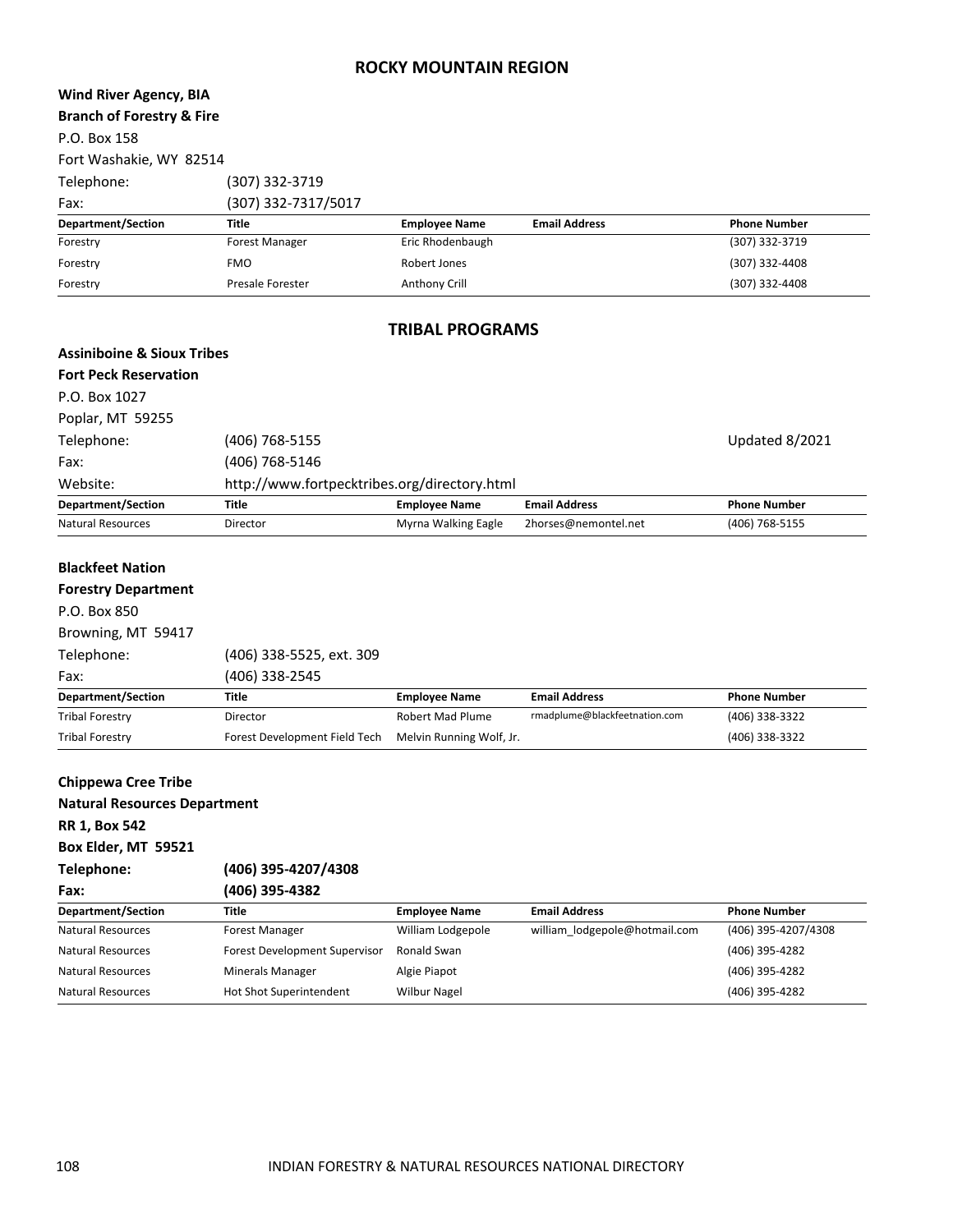| <b>Crow Nation</b>                     |                                                                  |                      |                             |                     |
|----------------------------------------|------------------------------------------------------------------|----------------------|-----------------------------|---------------------|
| <b>Division of Forestry &amp; Fire</b> |                                                                  |                      |                             |                     |
| P. O. Box 159                          |                                                                  |                      |                             |                     |
| Crow Agency, MT 59022                  |                                                                  |                      |                             |                     |
| Telephone:                             | (406) 638-3795                                                   |                      |                             |                     |
| Fax:                                   | (406) 638-3859                                                   |                      |                             |                     |
| Department/Section                     | <b>Title</b>                                                     | <b>Employee Name</b> | <b>Email Address</b>        | <b>Phone Number</b> |
| <b>Natural Resources</b>               | Director of Forestry                                             | Calvin Herrera       |                             | (406) 638-3795      |
| <b>Natural Resources</b>               | Secretary                                                        | Rhonda Horn          |                             | (406) 638-3795      |
| <b>Natural Resources</b>               | Crew Superintendent                                              | Earl Old Chief       |                             | (406) 638-3795      |
| <b>Natural Resources</b>               | Fire Prevention Technician                                       | David Falls Down     |                             | (406) 638-3795      |
|                                        |                                                                  |                      |                             |                     |
| <b>Eastern Shoshone Tribe</b>          |                                                                  |                      |                             |                     |
| P.O. Box 538                           |                                                                  |                      |                             |                     |
| Ft. Washakie, WY 82514                 |                                                                  |                      |                             |                     |
| Telephone:                             | (307) 332-3532                                                   |                      |                             | Updated 8/2021      |
| Fax:                                   | (307) 332-3055                                                   |                      |                             |                     |
| <b>Department/Section</b>              | <b>Title</b>                                                     | <b>Employee Name</b> | <b>Email Address</b>        | <b>Phone Number</b> |
| Tribal                                 | Chairman                                                         | John St. Clair       |                             | (307) 332-4932      |
| <b>Environmental Department</b>        | Fort Belknap Indian Community (Gros Ventre & Assiniboine Tribes) |                      |                             |                     |
| RR 1, Box 66                           |                                                                  |                      |                             |                     |
| Harlem, MT 59526                       |                                                                  |                      |                             |                     |
| Telephone:                             | (406) 353-2205 (Switchboard)                                     |                      |                             | Updated 8/2021      |
| Fax:                                   | (406) 353-4358                                                   |                      |                             |                     |
| Website:                               | https://ftbelknap.org/departments                                |                      |                             |                     |
| <b>Department/Section</b>              | <b>Title</b>                                                     | <b>Employee Name</b> | <b>Email Address</b>        | <b>Phone Number</b> |
| EPA                                    | <b>Environmental Manager</b>                                     | Ina Nez Perce        | inezperce@ftbelknap-nsn.gov | (406) 353-8429      |
| EPA                                    | <b>GIS Environmental Technician</b>                              | Cody Sahmbo          | cshambo@fortbelknap-nsn.gov | (406) 353-8412      |

## **Fort Belknap Indian Community (Gros Ventre & Assiniboine Tribes)**

|                        | Fort Belknap Indian Community (Gros Ventre & Assiniboine Tribes) |                        |                             |                     |
|------------------------|------------------------------------------------------------------|------------------------|-----------------------------|---------------------|
| <b>Fire Management</b> |                                                                  |                        |                             |                     |
| RR 1, Box 66           |                                                                  |                        |                             |                     |
| Harlem, MT 59526       |                                                                  |                        |                             |                     |
| Telephone:             | (406) 353-2901                                                   |                        |                             | Updated 8/2021      |
| Fax:                   | (406) 353-2606                                                   |                        |                             |                     |
| Website:               | https://ftbelknap.org/departments                                |                        |                             |                     |
| Department/Section     | Title                                                            | <b>Employee Name</b>   | <b>Email Address</b>        | <b>Phone Number</b> |
| Fire Management        | <b>FMO</b>                                                       | Joseph "Lee" Blackcrow | Lee.blackcrow@ftbelknap.org | (406) 353-4874      |

EPA Water Quality Coordinator Mitchell Healy mitchell.healy@fortbelknap‐nsn.gov (406) 353‐8433 EPA Environmental Specialist Jeremy Walker jeremy.walker@ftbelknap.org (406) 353‐8433

#### **Northern Cheyenne**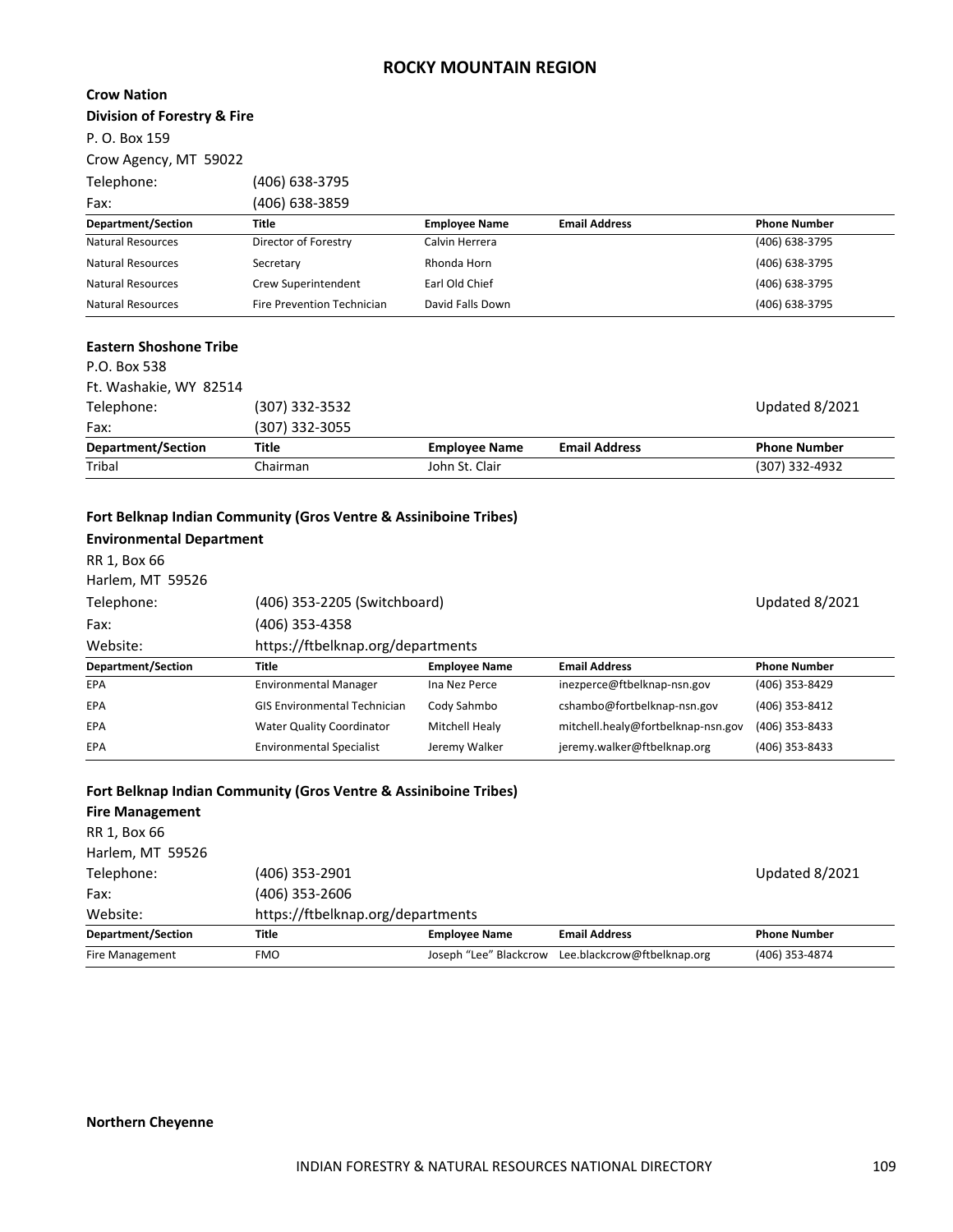| <b>Tribal Forestry Program</b> |                 |                      |                                |                     |
|--------------------------------|-----------------|----------------------|--------------------------------|---------------------|
| P.O. Box 126                   |                 |                      |                                |                     |
| Lame Deer, MT 59043            |                 |                      |                                |                     |
| Telephone:                     | (406) 477-6244  |                      |                                |                     |
| Fax:                           | (406) 477-6100  |                      |                                |                     |
| Department/Section             | <b>Title</b>    | <b>Employee Name</b> | <b>Email Address</b>           | <b>Phone Number</b> |
| <b>Tribal Forestry</b>         | <b>Director</b> | <b>Terry Spang</b>   | terry.spang@cheyennenation.com | (406) 477-6244      |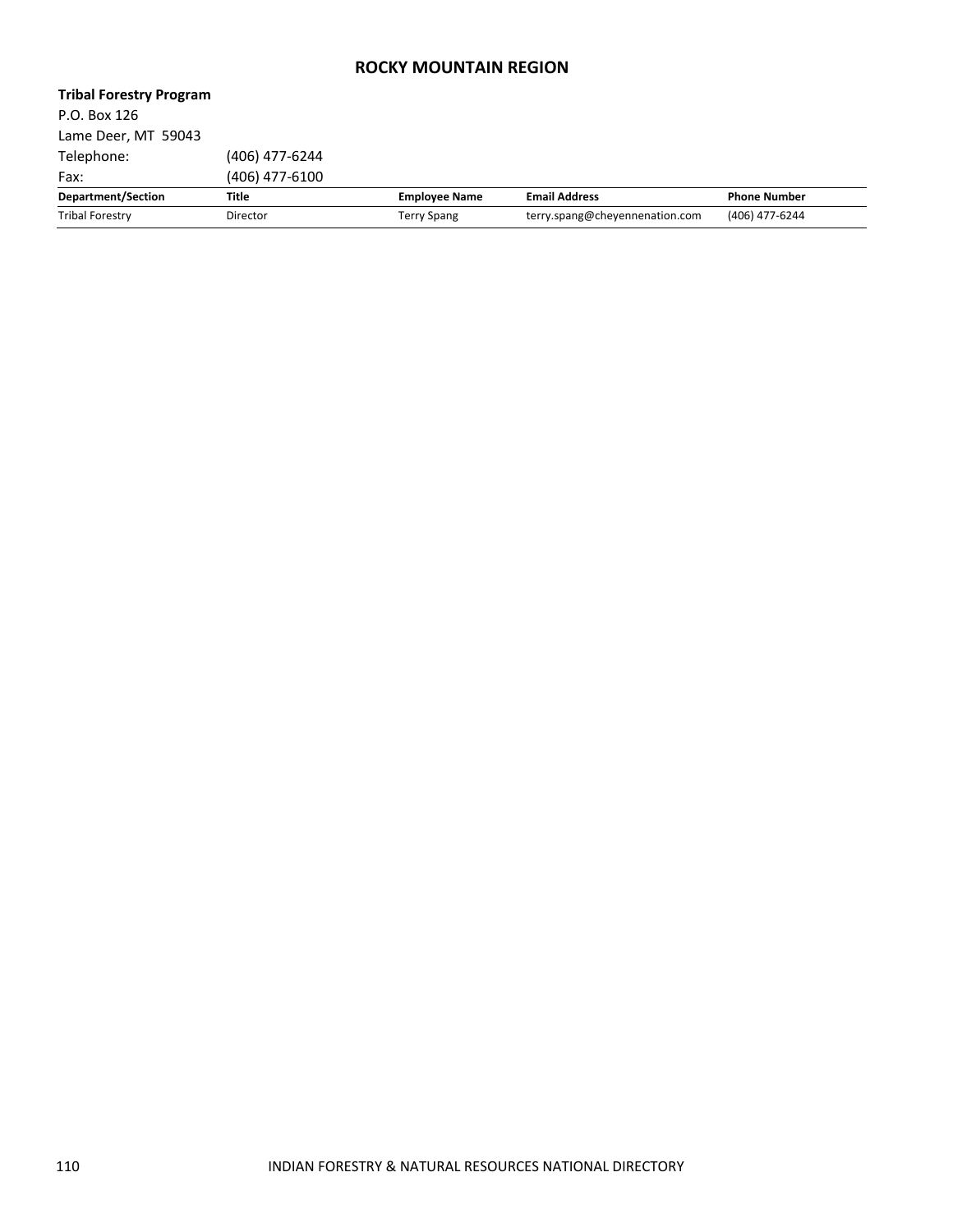This page intentionally left blank.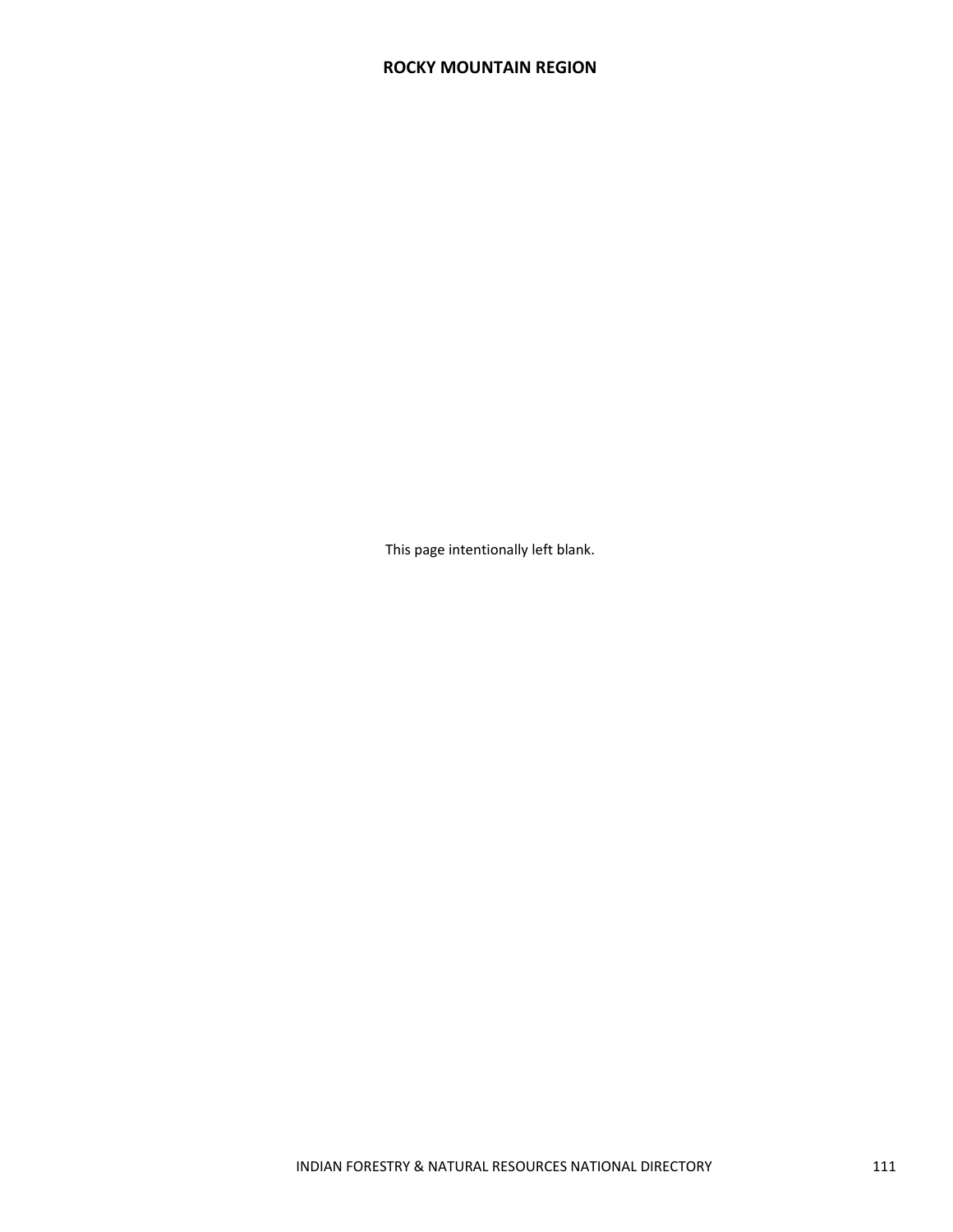### **SOUTHERN PLAINS REGION**

### **Southern Plains Regional Office, BIA**

| P.O. Box 368 |  |
|--------------|--|
|              |  |

Anadarko, OK 73005

| Telephone:               | (405) 247-6673                    |                      |                          | Updated 2/2016      |
|--------------------------|-----------------------------------|----------------------|--------------------------|---------------------|
| Fax:                     | (405) 247-9707                    |                      |                          |                     |
| Department/Section       | <b>Title</b>                      | <b>Employee Name</b> | <b>Email Address</b>     | <b>Phone Number</b> |
| Natural Resources        | Forester                          | Mark Sahmaunt        | mark.Sahmaunt@bia.gov    | (405) 933-0532      |
| Natural Resources        | <b>Fuels Specialist NEPA, GIS</b> | Nathan Lillie        | nathan.lillie@bia.gov    | (405) 247-1609      |
| Natural Resources        | Natural Resources Officer         | Robert Morgan        | robert.morgan@bia.gov    | (405) 247-1590      |
| <b>Natural Resources</b> | <b>Enviromental Scientist</b>     | Dave Anderson        | david.anderson@bia.gov   | (405) 247-1532      |
| Natural Resources        | Fire Control Officer              | <b>Craig Martin</b>  | craig.martin@bia.gov     | (405) 247-1663      |
| Natural Resources        | Archaeologist                     | John Worthington     | john.worthington@bia.gov | (405) 247-1565      |
| Natural Resources        | Fire Control Officer              | Jack Reed            | jack.reed@bia.gov        | (580) 623-5101      |
| <b>Natural Resources</b> | <b>Physical Scientist</b>         | Crystal Keys         | crystal.keys@bia.gov     | (405) 247-1549      |
| <b>Natural Resources</b> | Program Analyst                   | Teresa Chemah        | teresa.chemah@bia.gov    | (405) 247-1588      |

#### **Anadarko Agency, BIA**

| P.O. Box 309                                             |                                                              |                                     |                          |                     |
|----------------------------------------------------------|--------------------------------------------------------------|-------------------------------------|--------------------------|---------------------|
| Anadarko, OK 73005                                       |                                                              |                                     |                          |                     |
| Telephone:                                               | (405) 247-6677                                               |                                     |                          | Updated 2/2016      |
| Fax:                                                     | (405) 247-9232                                               |                                     |                          |                     |
| Department/Section                                       | <b>Title</b>                                                 | <b>Employee Name</b>                | <b>Email Address</b>     | <b>Phone Number</b> |
| Soil & Moisture Conservation                             | Soil Conservationist                                         | <b>Bob Beckwith</b>                 | bobby.beckwith@bia.gov   | (405) 247-9282      |
| Soil & Moisture Conservation                             | Soil Conservationist                                         | <b>Adrian Stands</b>                | adrian.stands@bia.gov    | (405) 247-9282      |
| Soil & Moisture Conservation                             | Soil conservationist                                         | Hunter Hegwood                      | hunter.hegwood@bia.gov   | (405) 247-9282      |
| Concho Agency, BIA                                       |                                                              |                                     |                          |                     |
| P.O. Box 68                                              |                                                              |                                     | Fire Management Office   |                     |
| 1635 East Highway 66                                     |                                                              |                                     | P. O. Box 172            |                     |
| El Reno, OK 73036-0068                                   |                                                              |                                     | Weatherford, OK 73096    |                     |
| Telephone:                                               | (405) 262-7481                                               |                                     |                          | Updated 2/2016      |
| Fax:                                                     | (405) 262-3140                                               |                                     |                          |                     |
| Department/Section                                       | <b>Title</b>                                                 | <b>Employee Name</b>                | <b>Email Address</b>     | <b>Phone Number</b> |
| Natural Resources                                        | Natural Resources Supervisor                                 | <b>Tyler Burleson</b>               | Gregory.burleson@bia.gov | (405) 422-7019      |
| <b>Weatherford Soil &amp; Moisture Conservation Unit</b> |                                                              | P.O. Box 172, Weatherford, OK 73096 |                          |                     |
| <b>Natural Resources</b>                                 | Soil Conservationist                                         | Robert Codopony                     | robert.codopony@bia.gov  | (580) 772-7373      |
| <b>Watonga Soil &amp; Moisture Conservation Unit</b>     |                                                              | P.O. Box 716, Watonga OK 73772      |                          |                     |
| <b>Natural Resources</b>                                 | Soil Conservationist                                         | Shane Glory                         | shane.glory@bia.gov      | (580) 623-5091      |
|                                                          | Fire Management Office, P. O. Box 172, Weatherford, OK 73096 |                                     |                          |                     |
| <b>Natural Resources</b>                                 | Fire Prevention Technician                                   | Jake Wisehart                       | jacob.wisehart@bia.gov   | (580) 772-2635      |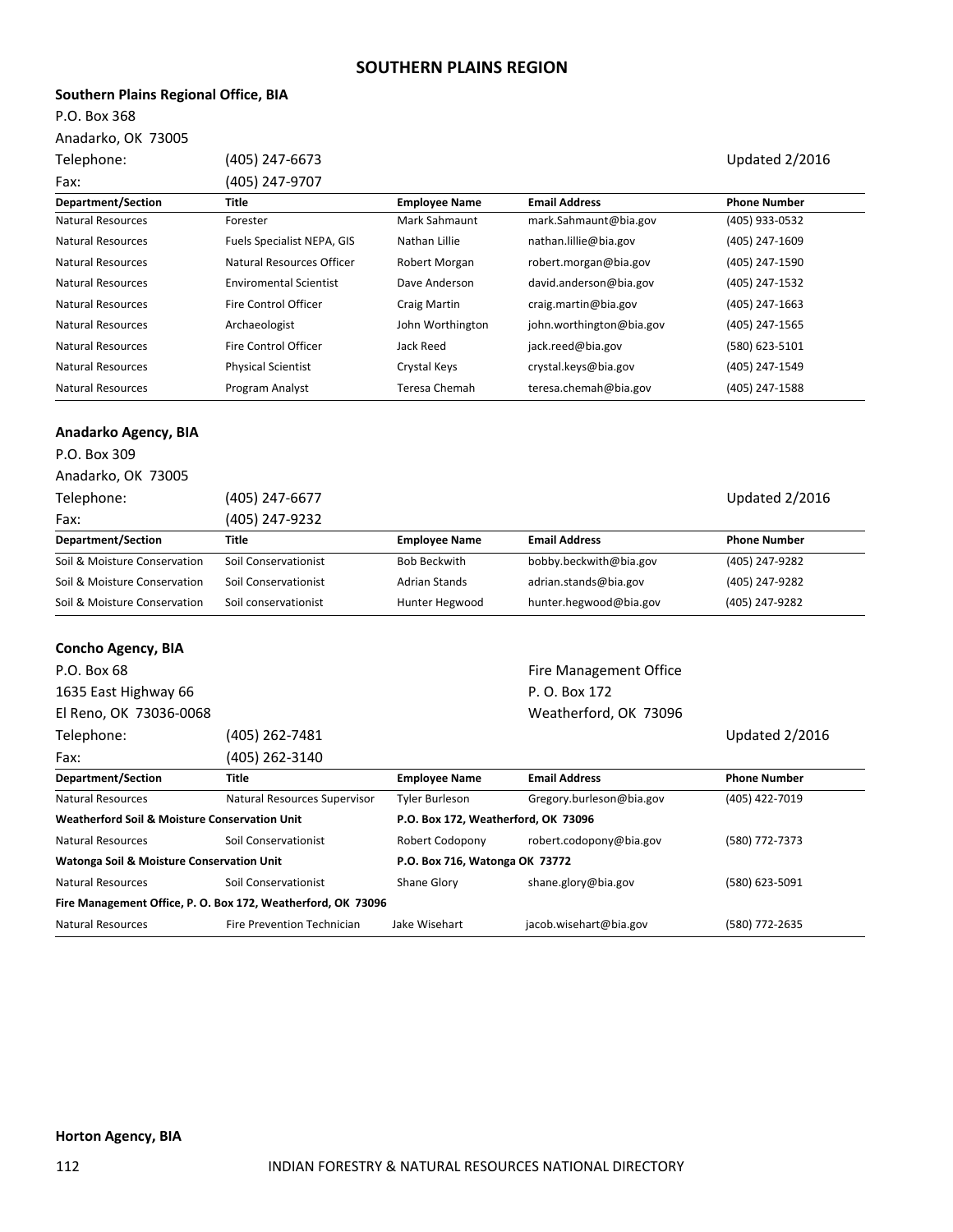### **SOUTHERN PLAINS REGION**

| 908 First Avenue East          |                                   |                       |                          |                     |
|--------------------------------|-----------------------------------|-----------------------|--------------------------|---------------------|
| P. O. Box 31                   |                                   |                       |                          |                     |
| Horton, KS 66439               |                                   |                       |                          |                     |
| Telephone:                     | (785) 486-2161                    |                       |                          | Updated 2/2016      |
| Fax:                           | (785) 486-2515                    |                       |                          |                     |
| <b>Department/Section</b>      | <b>Title</b>                      | <b>Employee Name</b>  | <b>Email Address</b>     | <b>Phone Number</b> |
| <b>Natural Resources</b>       | Soil Conservationist              | <b>Wally Leander</b>  | waldo.leander@bia.gov    | (785) 486-2161      |
| <b>Natural Resources</b>       | <b>Engine Boss</b>                | Adam Rogers           | adam.rodgers@bia.gov     | (785) 486-2164      |
| <b>Natural Resources</b>       | <b>Fire Prevention Technician</b> | <b>Rick Jones</b>     | rick.jones@bia.gov       | (785) 486-9317      |
| Kickapoo Field Office, BIA     |                                   |                       |                          |                     |
| 824 W. Independence, Suite 114 |                                   |                       |                          |                     |
| Shawnee, OK 73801              |                                   |                       |                          |                     |
| Telephone:                     | (405) 273-0317                    |                       |                          | Updated 2/2016      |
| Fax:                           | (405) 273-0072                    |                       |                          |                     |
| <b>Department/Section</b>      | Title                             | <b>Employee Name</b>  | <b>Email Address</b>     | <b>Phone Number</b> |
| <b>Natural Resources</b>       | Soil Conservationist              | <b>Brian Eddelmon</b> | brian.eddelmon@bia.gov   | (405) 273-0317      |
| <b>Natural Resources</b>       | <b>Fuels Specialist</b>           | Josh Williams         | joshua.williams@bia.gov  | (405) 273-0317      |
| Natural Resources              | Fire Prevention Technician        | Larry Clark           | larry.clark@bia.gov      | (405) 273-0317      |
| Pawnee Agency, BIA             |                                   |                       |                          |                     |
| P.O. Box 440                   |                                   |                       |                          |                     |
| Pawnee, OK 74058               |                                   |                       |                          |                     |
| Telephone:                     | (918) 762-2585                    |                       |                          |                     |
| Fax:                           | (918) 762-3201                    |                       |                          |                     |
| <b>Department/Section</b>      | <b>Title</b>                      | <b>Employee Name</b>  | <b>Email Address</b>     | <b>Phone Number</b> |
| Land Operations                | Soil Conservationist              | Christopher Clay      | christopher.clay@bia.gov | (918) 762-2585      |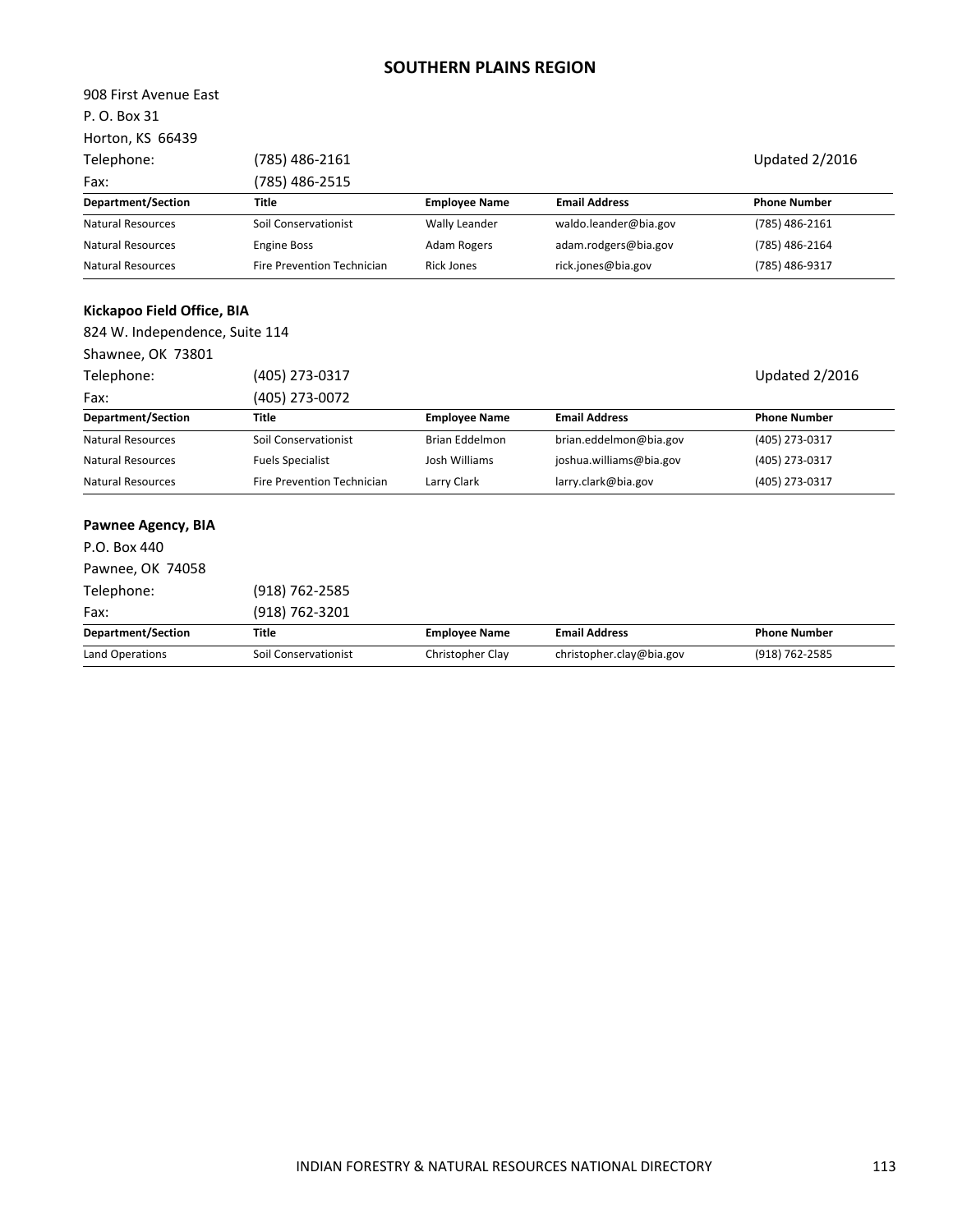## **SOUTHERN PLAINS REGION TRIBAL PROGRAMS**

### **Alabama‐Coushatta Tribe of Texas**

| Rte. 3, Box 640                                |                                         |                         |                              |                     |
|------------------------------------------------|-----------------------------------------|-------------------------|------------------------------|---------------------|
| Livingston, TX 77351-9512                      |                                         |                         |                              |                     |
| Telephone:                                     | (936) 563-1350                          |                         |                              |                     |
| Fax:                                           | (936) 563-1354                          |                         |                              | Updated 8/2021      |
| Website:                                       | www.alabama-coushatta.com               |                         |                              |                     |
| <b>Department/Section</b>                      | <b>Title</b>                            | <b>Employee Name</b>    | <b>Email Address</b>         | <b>Phone Number</b> |
| Forestry Office                                | Forestry Technician                     | Dedera Don Sylestine    | forestry@actribe.org         | (936) 563-1352      |
| <b>Caddo Tribe of Oklahoma</b>                 |                                         |                         |                              |                     |
| P.O. Box 487                                   |                                         |                         |                              |                     |
| Binger, OK 73009                               |                                         |                         |                              |                     |
| Telephone:                                     | (405) 656-2344                          |                         |                              | Updated 8/2021      |
| Fax:                                           | (405) 656-2892                          |                         |                              |                     |
| Website:                                       | https://mycaddonation.com/environmental |                         |                              |                     |
| Department/Section                             | Title                                   | <b>Employee Name</b>    | <b>Email Address</b>         | <b>Phone Number</b> |
| Environmental                                  | Director                                | Polly Edwards           | pedwards@caddonation.org     | (405) 656-2388      |
| Environmental                                  | <b>Emergency Management</b>             | <b>Scott Anderson</b>   |                              | (405) 345-9877      |
| <b>Cheyenne and Arapaho Tribes of Oklahoma</b> |                                         |                         |                              |                     |
| <b>Fire Management</b>                         |                                         |                         |                              |                     |
| P.O. Box 96                                    |                                         |                         |                              |                     |
| Concho, OK 73022                               |                                         |                         |                              |                     |
| Telephone:                                     | (405) 422-7677                          |                         |                              | Updated 8/2021      |
| Fax:                                           | (405) 422-3876                          |                         |                              |                     |
| <b>Department/Section</b>                      | Title                                   | <b>Employee Name</b>    | <b>Email Address</b>         | <b>Phone Number</b> |
| Tribal                                         | Governor                                | Reggie Wassana          |                              | (405) 262-0345      |
| <b>Comanche Tribe of Oklahoma</b>              |                                         |                         |                              |                     |
| HC-32 Box 1720                                 |                                         |                         |                              |                     |
|                                                |                                         |                         |                              |                     |
| Lawton, OK 73502                               |                                         |                         |                              |                     |
| Telephone:                                     | (580) 492-4988                          |                         |                              | Updated 8/2021      |
| Fax:                                           | (405) 492-4981                          |                         |                              |                     |
| <b>Department/Section</b>                      | Title                                   | <b>Employee Name</b>    | <b>Email Address</b>         | <b>Phone Number</b> |
| <b>Wildland Fire</b>                           | Coordinator                             | <b>Richard Chibitty</b> |                              | (580) 492-2168      |
| Enviromental                                   | Program Manager                         | <b>Brian Stillwell</b>  | brians@comanchenation.com    | (580) 492-3532      |
| <b>Kickapoo Tribe in Kansas</b>                |                                         |                         |                              |                     |
| <b>Environmental Department</b>                |                                         |                         |                              |                     |
| 1107 Goldfinch Road                            |                                         |                         |                              |                     |
| Horton, KS 66439                               |                                         |                         |                              |                     |
| Telephone:                                     | (785) 486-2601                          |                         |                              | Updated 8/2021      |
| Fax:                                           | (785) 486-2445                          |                         |                              |                     |
| Website:                                       | http://ktik-nsn.gov                     |                         |                              |                     |
| Department/Section                             | <b>Title</b>                            | <b>Employee Name</b>    | <b>Email Address</b>         | <b>Phone Number</b> |
| Environmental                                  | Director                                | Nestoria Wright         | Nestoria.wright@ktik-nsn.gov | (785) 486-2601      |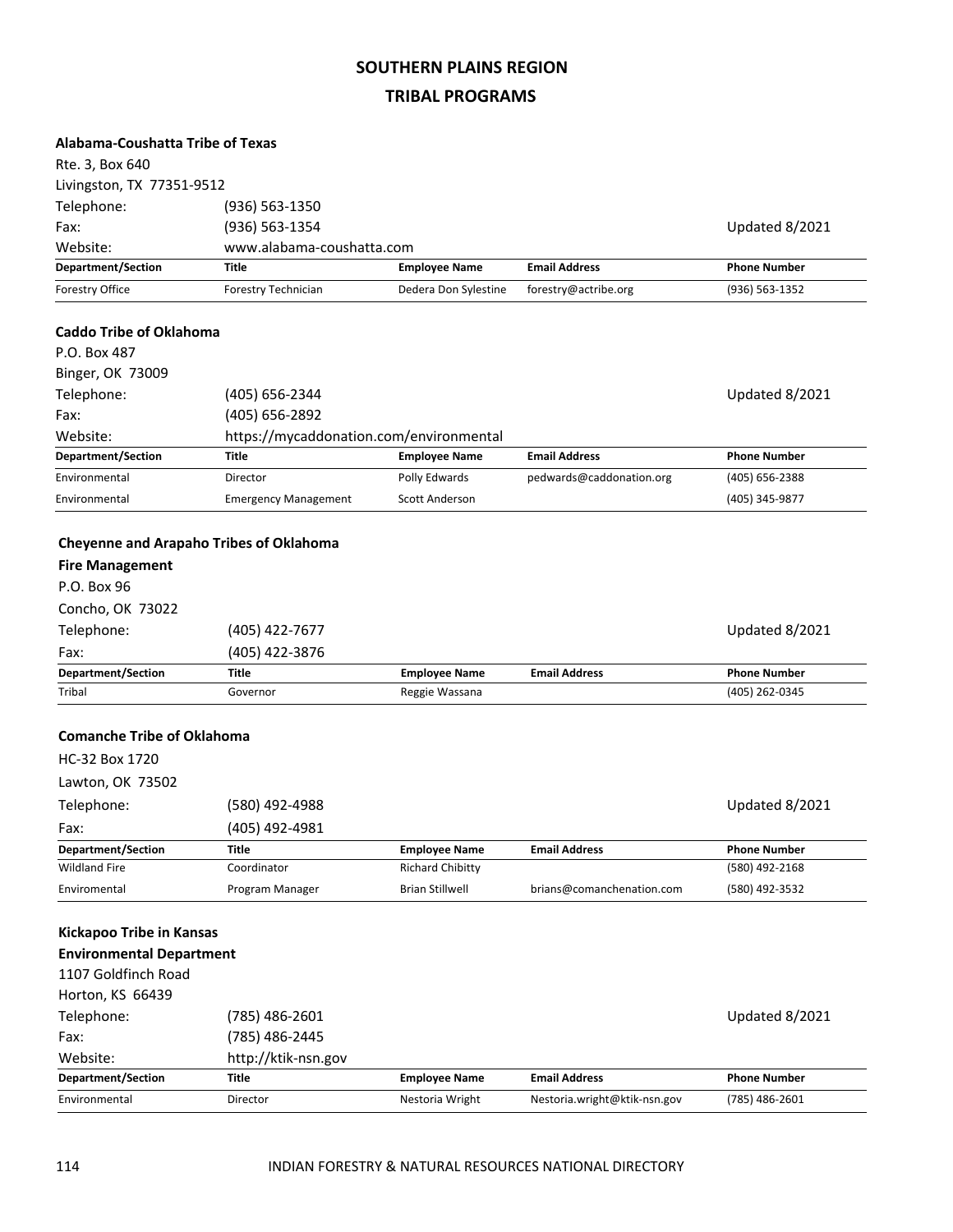### **SOUTHERN PLAINS REGION**

## **Kiowa Tribe of Oklahoma** P.O. Box 369 Carnegie, OK 73015 Telephone: (580) 654‐2300 Updated 8/2021 Fax: (580) 654‐2188 **Department/Section Title Employee Name Email Address Phone Number**  Tribal Chairman Chairman Matt Komalty Chairman Matt Komalty (580) 654-1729 **Otoe‐Missouria Tribe of Indians Environmental Department** 8151 Hwy 177 Red Rock, OK 74651 Telephone: (580) 723‐4466 Updated 8/2021 Fax: (580) 723‐4273 Website: www.omtribe.org **Department/Section Title Employee Name Email Address Phone Number**  Environmental Coordinator Angela Oyebi‐Heim aheim@omtribe.org (580) 723‐4466, ext. 121 Environmental Water Quality Technician Teresa Swoyer tswoyer@omtribe.org (580) 723‐4466, ext. 220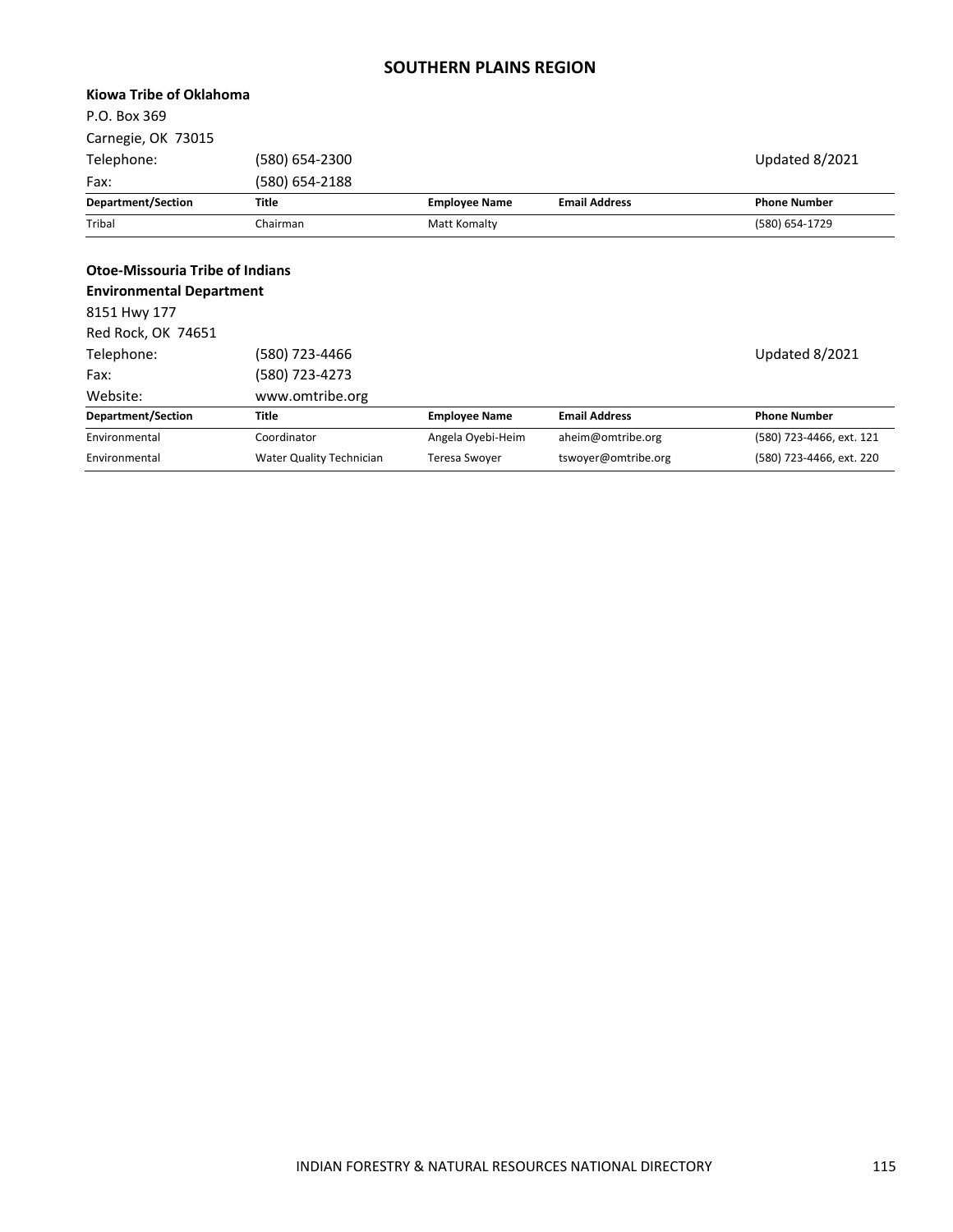### **SOUTHERN PLAINS REGION**

This page intentionally left blank.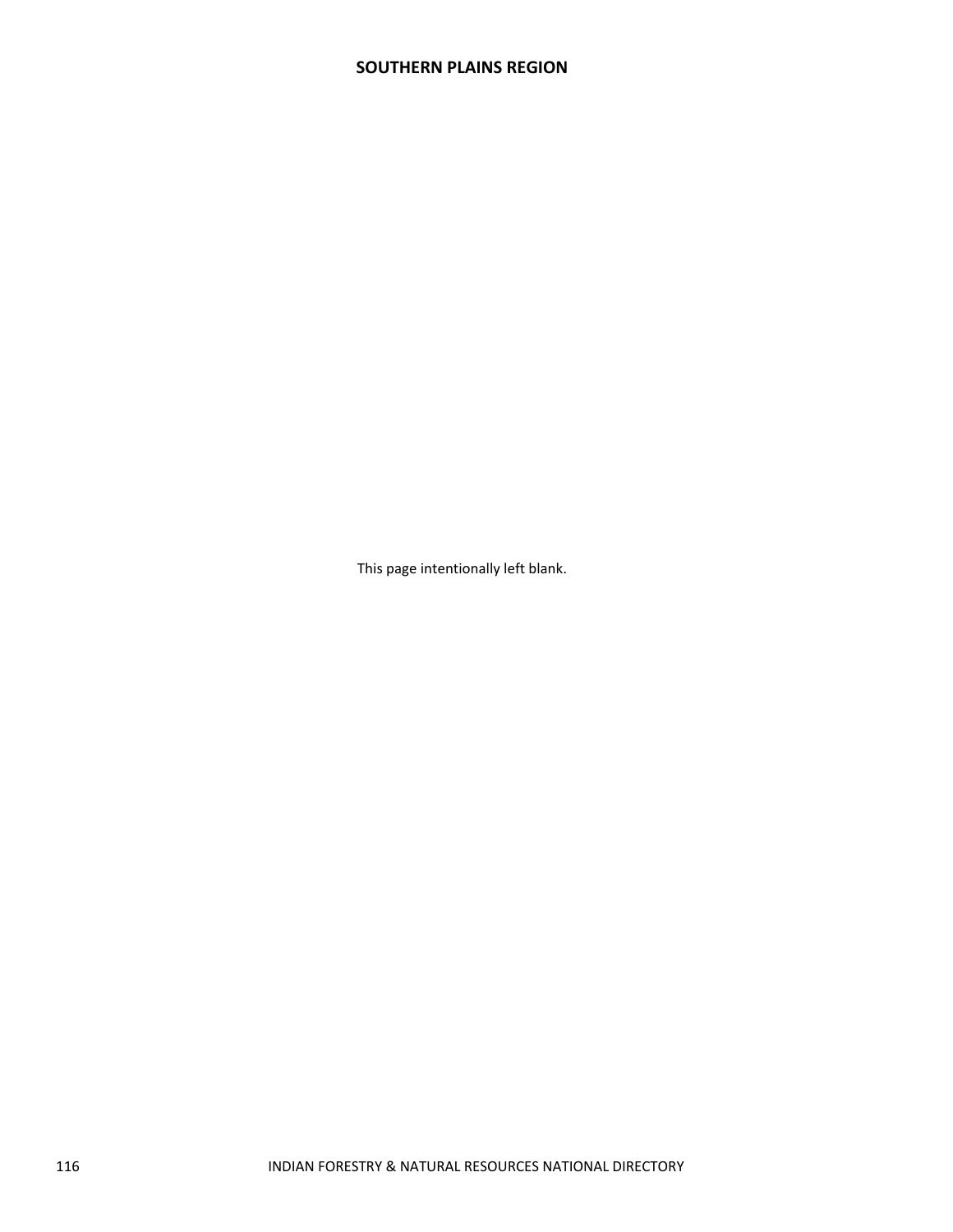### **Southwest Region, BIA**

### **Division of Forestry and Wildland Fire Management**

1001 Indian School Rd., NW, Ste. 360

Albuquerque, NM 87104

| Telephone: | (505) 563-3365 |
|------------|----------------|
|            |                |

Fax: (505) 563‐3052

| <b>Department/Section</b> | <b>Title</b>                                  | <b>Employee Name</b>   | <b>Email Address</b>      | <b>Phone Number</b> |  |  |
|---------------------------|-----------------------------------------------|------------------------|---------------------------|---------------------|--|--|
| Forestry                  | <b>Supervisory Forester</b>                   | Andy Quam              | andy.quam@bia.gov         | (505) 563-3373      |  |  |
| Forestry                  | Secretary                                     | Virginia Casker        | virginia.casker@bia.gov   | (505) 563-3365      |  |  |
| Forestry                  | <b>Check Scaler</b>                           | Myron Ami              | myron.ami@bia.gov         | (505)563-3364       |  |  |
| Forestry                  | <b>Woodland Forester</b>                      | Wayne Waguiu           | wayne.waquiu@bia.gov      | (505) 563-3373      |  |  |
| Forestry                  | Technician                                    | Myron Ami              | myron.ami@bia.gov         | (505) 563-3364      |  |  |
| Forestry                  | <b>Timber Sales Forester</b>                  | Orvie Danzuka          | orvie.danzuka@bia.gov     | (505) 563-3365      |  |  |
| Forestry                  | <b>Inventory Forester</b>                     | Chuck Holbert          | chuck.holbert@bia.gov     | (505) 563-3373      |  |  |
| Forestry                  | <b>Inventory Forester</b>                     | <b>Taurus Diaz</b>     | taurus.diaz@bia.gov       | (505) 563-3368      |  |  |
| <b>Fuels Management</b>   | <b>Bi-Regional Fire Ecologist</b>             | Hal. Luedtke           | hal.luedtke@bia.gov       | (505) 563-3373      |  |  |
| <b>Fuels Management</b>   | Natural Resources Specialist                  | Enos Herkshan          | enos.herkshan@bia.gov     | (505) 563-3405      |  |  |
| <b>Fuels Management</b>   | <b>Natural Resources Specialist</b>           | Fred VonBonin          | fred.vonbonin@bia.gov     | (505) 563-3381      |  |  |
| <b>Fuels Management</b>   | <b>Biological Technician</b>                  | Justin Chavez          | justin.chavez@bia.gov     | (505) 563-3374      |  |  |
| <b>Fuels Management</b>   | Engineering Equipment Operator Dominic Lente  |                        | dominic.lente@bia.gov     | (505) 563-3367      |  |  |
| <b>Fuels Management</b>   | Engineering Equipment Operator Melvin Eriacho |                        | melvin.eriacho@bia.gov    | (505) 563-3367      |  |  |
| <b>Fuels Management</b>   | Enviornmental Prot. Spec.                     | Michelle Dela Cruz     | michelle.delacruz@bia.gov | (505) 563-3406      |  |  |
| <b>Fuels Management</b>   | Archaeologist                                 | Harding Polk II        | harding.polk@bia.gov      | (505) 563-3416      |  |  |
| Fire Management           | Fire Management Officer                       | Cal Pino               | cal.pino@bia.gov          | (505) 563-3385      |  |  |
| <b>Fire Management</b>    | Assistant Fire Mgmt. Officer                  | John Cervantes         | john.cervantes@big.gov    | (505) 563-3370      |  |  |
| Fire Management           | <b>Budget Analyst</b>                         | Lorraine Dewahe        | lorraine.dewahe@bia.gov   | (505) 563-3362      |  |  |
| Fire Management           | Albuquerque Zone Dispatch                     | <b>Bryant Tsadiasi</b> | bryant.tsadiasi@bia.gov   | (505) 346-2660      |  |  |
| <b>Fire Management</b>    | Durango Zone Dispatcher                       | Cassandra Begay        | chegav@fs.fed.us          | (970) 385-1328      |  |  |

### **Jicarilla Agency, BIA Branch of Forestry**

P.O. Box 167 Dulce, NM 87528

## Telephone: (575) 759-3961 Updated 9/2014

Updated 8/2015

| Fax:                     | (575) 759-3848                      |                          |                           |                     |  |  |
|--------------------------|-------------------------------------|--------------------------|---------------------------|---------------------|--|--|
| Department/Section       | Title                               | <b>Employee Name</b>     | <b>Email Address</b>      | <b>Phone Number</b> |  |  |
| Administration           | <b>Forest Manager</b>               | Roger Jensen             | roger.jensen@bia.gov      | (575) 759-3960      |  |  |
| Development              | Forest Development Officer          | Stephen D. Thomas        | Steve.Thomas@bia.gov      | (575) 759-3966      |  |  |
| <b>Timber Management</b> | Timber Management Officer           | <b>Richard Wells</b>     | richard.wells@bia.gov     | (575) 759-3968      |  |  |
| <b>Timber Management</b> | <b>Inventory and Plans Forester</b> | <b>Buddie Carroll</b>    | buddie.carroll@bia.gov    | (575) 759-3969      |  |  |
| <b>Timber Management</b> | Forestry Technician                 | <b>Hershal Notsinneh</b> | hershal.notsinneh@bia.gov | (575) 759-3961      |  |  |
| <b>Timber Management</b> | Forestry Technician                 | Michael Toya             | mike.toya@bia.gov         | (575) 759-3961      |  |  |
| <b>Timber Management</b> | Forestry Technician                 | Adam Baltazar            | adam.baltzar@bia.gov      | (575) 759-3961      |  |  |
| <b>Timber Management</b> | Forestry Technician                 | Kenneth White            | kenneth.white@bia.gov     | (575) 759-3961      |  |  |
| Development              | Forestry Technician                 | Terrance Julian Sr.      |                           | (575) 759-3961      |  |  |
| Development              | Forestry Technician                 | Michael D. Julian        |                           | (575) 759-3961      |  |  |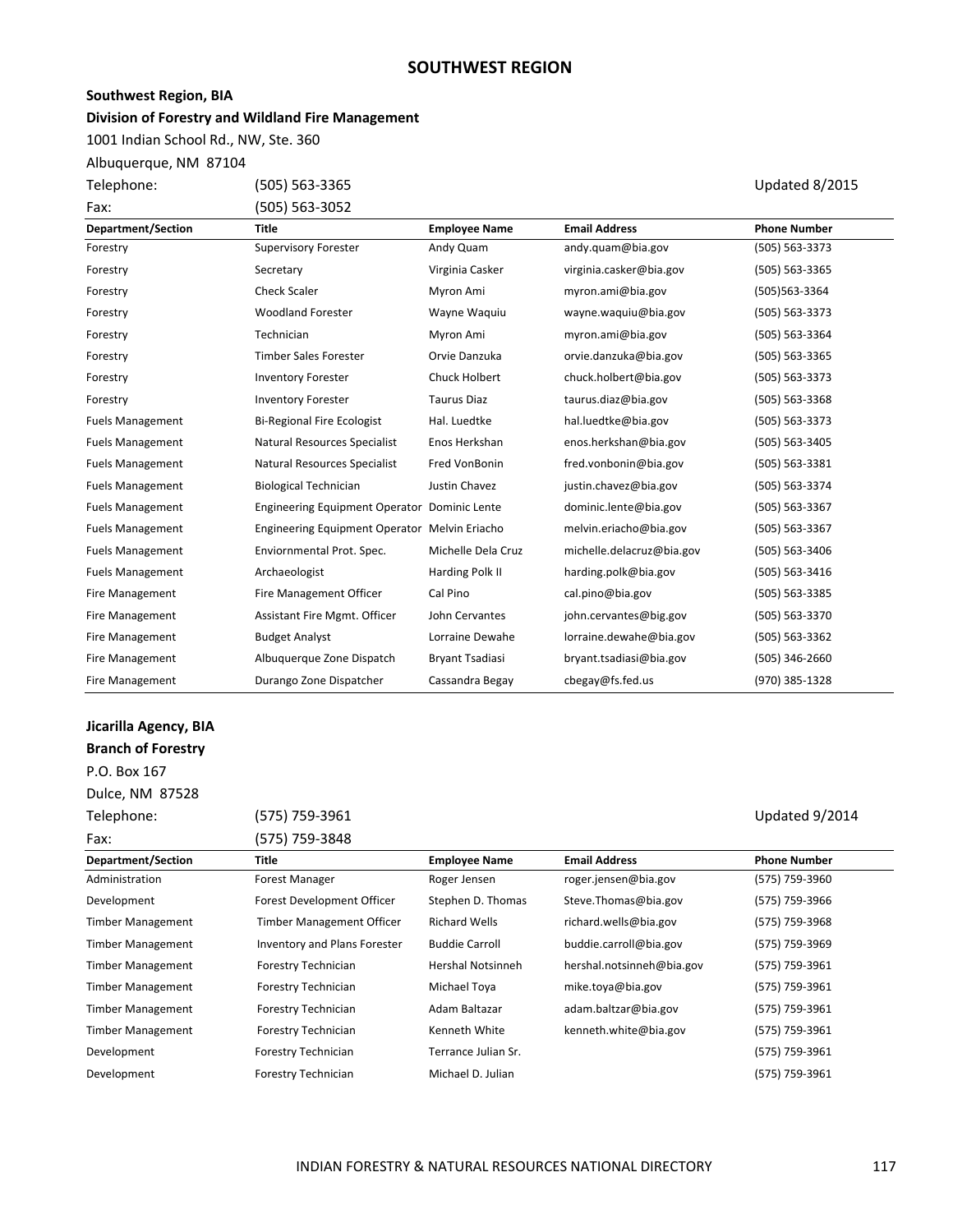#### **Jicarilla Agency, BIA, continued**

| Department/Section       | <b>Title</b>            | <b>Employee Name</b>      | <b>Email Address</b>    | <b>Phone Number</b> |
|--------------------------|-------------------------|---------------------------|-------------------------|---------------------|
| Development              | Forestry Technician     | <b>Harrington Atencio</b> |                         | (575) 759-3961      |
| Fire Management          | Fire Control Officer    | Gene S. Manwell           | gene.Manwell@bia.gov    | (575) 759-3963      |
| <b>Timber Management</b> | Forestry Technician     | Vacant                    |                         | (575) 759-3923      |
| Fire Management          | Forestry Technician     | <b>Walter Gomez</b>       | walter.gomez@bia.gov    | (575) 759-3963      |
| Fire Management          | Forestry Technician     | Harold Tecube             | harold.tecube@bia.gov   | (575) 759-3963      |
| <b>Fuels Management</b>  | <b>Fuels Technician</b> | Andy Mora                 | andy.mora@bia.gov       | (575) 759-3964      |
| Forestry                 | Forestry Technician     | Raymond Cordova           | raymond.cordova@bia.gov | (575) 759-3964      |

#### **Laguna Agency, BIA**

| P.O. Box 1448      |                                                  |                      |                                                   |                           |
|--------------------|--------------------------------------------------|----------------------|---------------------------------------------------|---------------------------|
| Laguna, NM 87026   |                                                  |                      |                                                   |                           |
| Telephone:         | (505) 552-6001                                   |                      |                                                   | Updated 9/2014            |
| Fax:               | (505) 552-7497                                   |                      |                                                   |                           |
| Department/Section | <b>Title</b>                                     | <b>Employee Name</b> | <b>Email Address</b>                              | <b>Phone Number</b>       |
| Forestry           | Fire Management Officer                          | Vacant               |                                                   | (505) 563-3371            |
| Forestry           | Supervisory Technician                           | Demetrius A. Pino    | Demetrius.Pino@bia.gov                            | (505) 552-6001, ext. 249  |
| Forestry           | Office Auto. Assistant Dispatcher Lourdes M. Kie |                      | Lourdes.Kie@bia.gov                               | (505) 552-6001, ext. 228  |
| Forestry           | Season/Forestry Tech                             | Julian Casquito      |                                                   | (505) 552-6001            |
| Forestry           | <b>Fuels Technician</b>                          |                      | Anthony J. Thompson, Jr. Anthony.thompson@bia.gov | (505) 552-6001, ext. -249 |

### **Mescalero Agency, BIA Branch of Forestry**

| P.O. Box 189, 210 Chatto Drive |  |
|--------------------------------|--|
|                                |  |

#### Mescalero, NM 88340

| Telephone:             | (575) 464-4419/4410         |                      |                         | <b>Updated 7/2020</b> |
|------------------------|-----------------------------|----------------------|-------------------------|-----------------------|
| Fax:                   | (575) 464-4899              |                      |                         |                       |
| Department/Section     | Title                       | <b>Employee Name</b> | <b>Email Address</b>    | <b>Phone Number</b>   |
| Forestry               | <b>Supervisory Forester</b> | John C. Andrews      | john.andrews@bia.gov    | (575) 464-4291        |
| Fire Management        | Fire Management Officer     | Chris Little         | Chris.Little@bia.gov    | (575) 464-4419        |
| Fire Management        | Rx Fire/Fuels Management    | Wilmer LaPaz         |                         | (575) 464-4419        |
| <b>Fire Management</b> | Fire Fuels Planner          | Leland Pellman       | leland.pellman@bia.gov  | (575) 464-4419        |
| <b>Timber Sales</b>    | <b>Supervisory Forester</b> | William P. Hornsby   | William.Hornsby@bia.gov | (575) 464-4419        |
| <b>Timber Sales</b>    | Forester                    | <b>Greg Campbell</b> |                         | (575) 464-4419        |
| <b>Timber Sales</b>    | Forester                    | Clay Garrison        |                         | (575) 464-4419        |
| <b>Timber Sales</b>    | Forester                    | Mark Paul            | Mark.Paul@bia.gov       | (575) 464-4419        |
| <b>Timber Sales</b>    | Forester                    | Clay Garrison        | claygarrison@bia.gov    | (505) 464-4410        |
| <b>Timber Sales</b>    | Forestry Technician         | Rockrick H. Chimal   | roderick.chimal@bia.gov | (575) 464-4419        |
| <b>Timber Sales</b>    | Forestry Technician         | Gerald Magoosh       |                         | (575) 464-4410        |
| <b>Timber Sales</b>    | Forestry Technician         | <b>Charles Scott</b> |                         | (575) 464-4419        |
| <b>Timber Sales</b>    | Forestry Technician         | David Saiza          |                         | (575) 464-4419        |
| <b>Timber Sales</b>    | Forestry Tech/Scaler        | Rylee Chino Montoya  | rc4jbam@yahoo.com       | (575) 464-4410        |

Forestry Secretary Jennifer Dolan Jennifer.Dolan@bia.gov (575) 464‐4419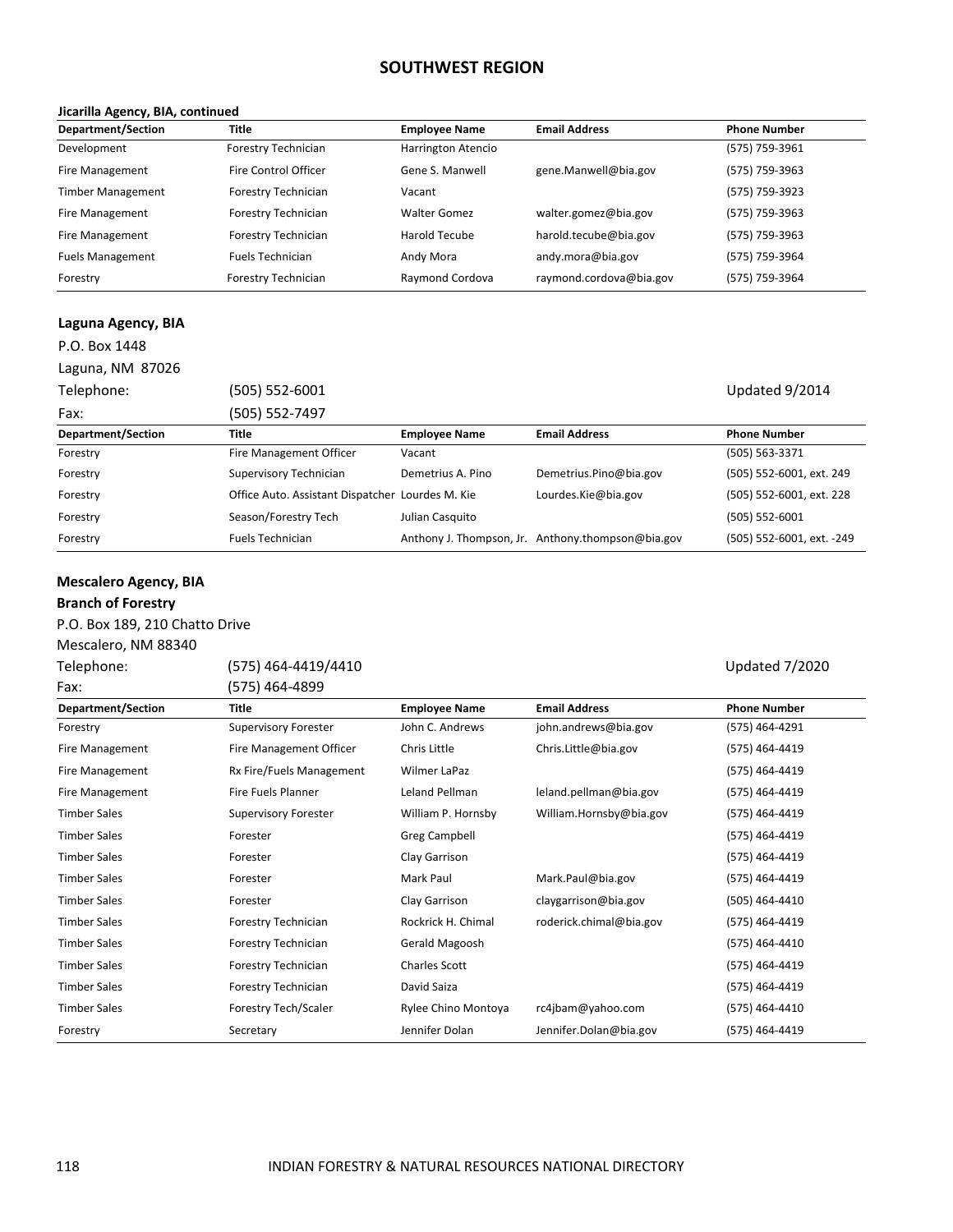### **Northern Pueblos Agency, BIA Branch of Natural Resources**

P.O. Box 4269

Espanola, NM 87533

Telephone: (505) 753-1452 Updated 1/2014

Fax: (505) 753‐1404 Taos Fax: (505) 758‐9279

| Department/Section        | <b>Title</b>                   | <b>Employee Name</b> | <b>Email Address</b>   | <b>Phone Number</b> |  |
|---------------------------|--------------------------------|----------------------|------------------------|---------------------|--|
| Administration            | Natural Resource Manager       | Norman Jojola        | Norman.Jojola@bia.gov  | (505) 753-1451      |  |
| Administration            | <b>Supervisory Forester</b>    | Danny Gomez          |                        | (505) 753-1454      |  |
| Administration            | <b>Budget Technician</b>       | Vacant               | No email               | (505) 753-1456      |  |
| <b>Clerical Support</b>   | <b>Office Automation Clerk</b> | Noel Sanchez         |                        | (505) 753-1452      |  |
| <b>Forest Development</b> | Forester                       | Vacant               | No email               | (505) 753-1452      |  |
| <b>Forest Development</b> | Forestry Technician            | Vacant               | No email               | (505) 753-1452      |  |
| <b>Timber Management</b>  | Forester                       | Vacant               | No email               | (505) 753-1452      |  |
| <b>Timber Management</b>  | Forestry Technician            | F. Dale Martinez     | No email               | (505) 753-1452      |  |
| Fire Management           | <b>FMO</b>                     | Darrell Abeyta       | Darrell.Abeyta@bia.gov | (505) 753-1452      |  |
| Fire Management           | AFMO                           | Harry Wheeler        | Harry. Wheeler@bia.gov | (505) 753-1452      |  |
| <b>Fire Management</b>    | Forestry Technician            | Vacant               | No email               | (505) 753-1452      |  |
| <b>Fire Management</b>    | Forestry Technician            | Paul Folwell         | No email               | (505) 455-1387      |  |
| <b>Fire Management</b>    | Forestry Technician            | David Winters        | No email               | (505) 927-2264      |  |
| <b>Fire Management</b>    | Forestry Technician            | Jonald Lowe          | No email               | (505) 758-1452      |  |
| Fuels                     | Forestry Dispatcher - Taos     | Vacant               | No email               | (505) 758-6208      |  |
| Fuels                     | Forestry Dispatcher - Santa Fe | Vacant               | No email               | (505) 438-7800      |  |
| Fuels                     | <b>Fuels Forester</b>          | Randall S. Baker     | Randall.Baker@bia.gov  | (505) 753-1453      |  |
| Fuels                     | <b>Fuels Technician</b>        | Donald Aquino        | Donald.Aquino@bia.gov  | (505) 753-1455      |  |

### **Ramah Navajo Agency, BIA**

| <b>Natural Resources</b> |                | Mike Henio           | HCR61 box 13, Ramah, NM 87321 |                     |
|--------------------------|----------------|----------------------|-------------------------------|---------------------|
| Department/Section       | Title          | <b>Employee Name</b> | <b>Email Address</b>          | <b>Phone Number</b> |
| Fax:                     | (505) 775-3387 |                      |                               |                     |
| Telephone:               | (505) 775-3235 |                      |                               |                     |
| Ramah, NM 87321          |                |                      |                               |                     |
| HC 61, Box 14            |                |                      |                               |                     |
|                          |                |                      |                               |                     |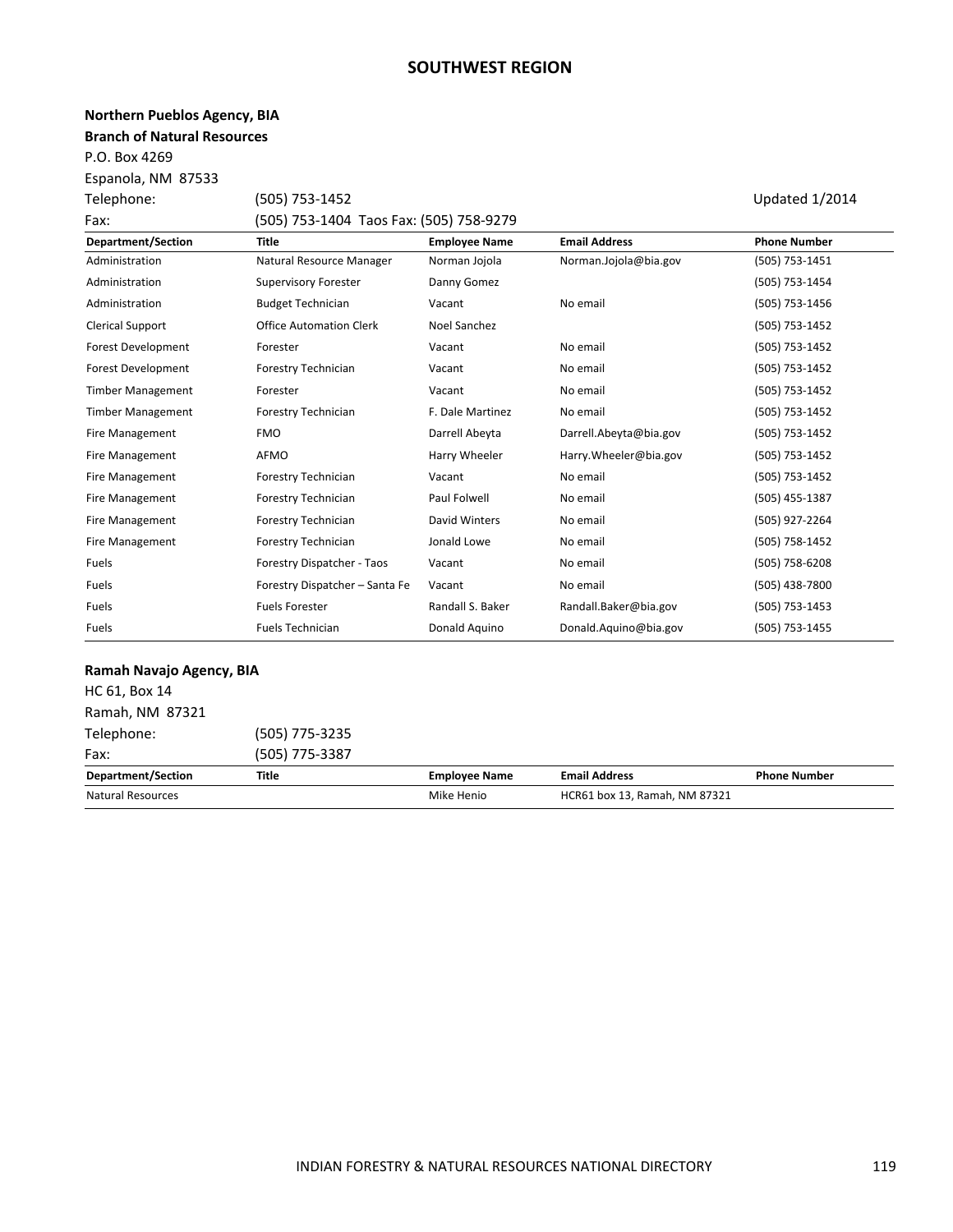### **Southern Pueblos Agency, BIA**

**Branch of Forestry** 

PO Box 26567

Albuquerque, NM 87125

Telephone: (505) 563‐3652 or 3655 Updated 1/2014

| Fax:                        | (505) 563-3074                     |                      |                      |                     |
|-----------------------------|------------------------------------|----------------------|----------------------|---------------------|
| Department/Section          | Title                              | <b>Employee Name</b> | <b>Email Address</b> | <b>Phone Number</b> |
| Forestry                    | <b>Supervisory Forester</b>        | Vacant               |                      | (505) 563-3650      |
| Forestry                    | <b>Office Automation Assistant</b> | Vacant               |                      | (505) 563-3652      |
| Forestry/Timber Sales       | <b>Acting Supervisory Forester</b> | Mark Hammond         |                      | (505) 563-3654      |
| Forestry/Forest Development | Forester                           | Vacant               |                      | (505) 563-3656      |
| <b>Fire Management</b>      | <b>Assistant FMO</b>               | Troy Cachini         |                      | (505) 563-3653      |
| <b>Fire Management</b>      | Fire Clerk                         | Dedra Kinsey         |                      | (505) 563-3655      |
| <b>Fire Management</b>      | Cache Manager                      | Heath Weekooty       |                      | (505) 563-3661      |
| <b>Fire Management</b>      | <b>Wildland Fuels Specialist</b>   | Reese Kerbow         |                      | (505) 563-3658      |
| <b>Fire Management</b>      | <b>Fuels Technician</b>            | Mark Moore           |                      | (505) 563-3660      |
| <b>Fire Management</b>      | <b>Fuels Technician</b>            | Enos Herkshan, III   |                      | (505) 563-3658      |
| <b>Fire Management</b>      | <b>Engine Operator</b>             | Rufus Sago           |                      | (505) 563-3661      |
| Fire Management             | <b>Engine Operator</b>             | Vernon Calabaza      |                      | (505) 563-3657      |
| Fire Management             | <b>Prevention Technician</b>       | Jose Tenorio         |                      | (505) 563-3659      |

**Branch of Forestry**  575 County Road 517 PO Box 315 Ignacio, CO 81137‐0315 Telephone: (970) 563‐4571 Updated 7/2013

Fax: (970) 563‐9515

| Department/Section     | <b>Title</b>                   | <b>Employee Name</b>   | <b>Email Address</b>      | <b>Phone Number</b> |
|------------------------|--------------------------------|------------------------|---------------------------|---------------------|
| Forestry               | <b>Forest Manager</b>          | Ken Van Zee            | kenneth.vanzee@bia.gov    | (970) 563-4571      |
| Forestry               | Superintendent                 | John Waconda           | john.waconda@bia.gov      | (970) 563-4511      |
| Forestry               | Timber Sales Forester          | Jim Friedley           | jim.friedley@bia.gov      | (970) 563-4571      |
| Forestry               | Forest Development Forester    | Jeff Nelson            | jeffrey.nelson@bia.gov    | (970) 563-4571      |
| Forestry               | Greenhouse Manager             | <b>Stewart Herrera</b> | stewart.herrera@bia.gov   | (970) 563-4571      |
| Fire Management        | Fire Management Officer        | <b>Rich Gustafson</b>  | richard.gustafson@bia.gov | (970) 563-4571      |
| Fire Management        | Engine Crew                    | Adam Howell            | adam.howell@bia.gov       | (970) 563-4571      |
| <b>Fire Management</b> | Engine Foreman                 | Shane Wilde            | daniel.wilde@bia.gov      | (970) 563-4571      |
| <b>Fire Management</b> | <b>Fuels Specialist</b>        | Jesse Ramirez          |                           | (970) 563-4571      |
| Fire Management        | <b>Fuels Technician</b>        | Matt Flying            |                           | (970) 563-4571      |
| <b>Fire Management</b> | <b>Engine Crew</b>             | Kenneth Wehn           |                           | (970) 563-4571      |
| <b>Fire Management</b> | Supervisory Technician         | Howard Richards, Jr.   | howard.richards@bia.gov   | (970) 563-4571      |
| <b>Fire Management</b> | Engine Foreman/Lead Techichian | Kenneth Wehn           | kenneth.wehn@bia.gov      | (970) 563-4571      |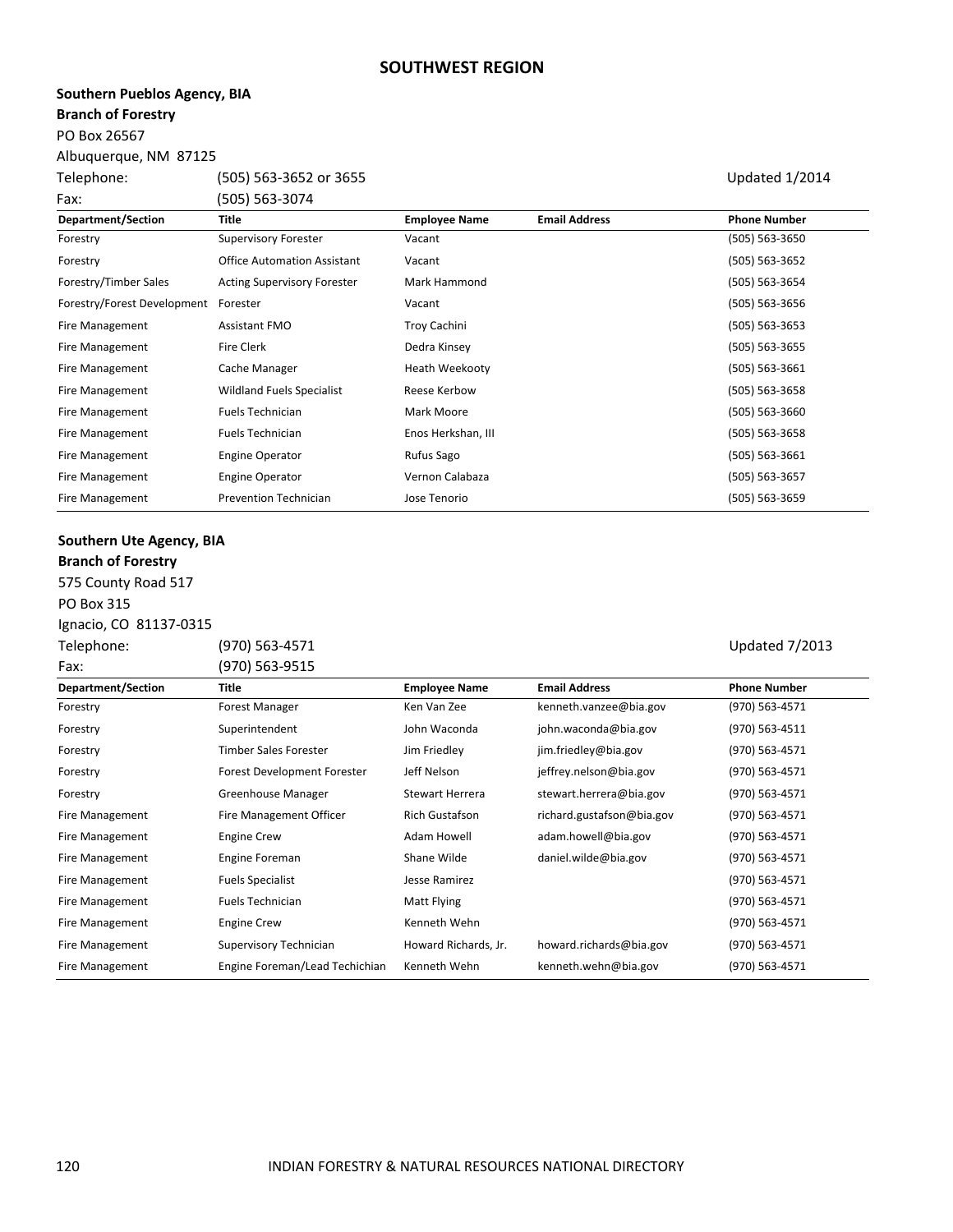### **Ute Mountain Ute Agency, BIA**

P.O. Box KK

Towaoc, CO 81334

Telephone: (970) 565-4789<br>  $(970)$  565-4789 Updated 9/2014

| Fax:                       | (970) 565-8838                |                      |                            |                     |  |  |
|----------------------------|-------------------------------|----------------------|----------------------------|---------------------|--|--|
| <b>Department Section</b>  | Title                         | <b>Employee Name</b> | <b>Email Address</b>       | <b>Phone Number</b> |  |  |
| Administration             | Superintendent                | Priscilla Bancroft   | priscilla.bancroft@bia.gov | (970) 565-8473      |  |  |
| Fire Management            | Fire Management Officer       | Joe Morris           | joe.morris@bia.gov         | (970) 565-4789      |  |  |
| Fire Management            | Asst. Fire Management Officer | Jason Petruska       | jason.petruska@bia.gov     | (970) 565-4789      |  |  |
| Fire Management            | Office Clerk                  | Stella John          | stella.john@bia.gov        | (970) 565-4789      |  |  |
| Fire Management            | Forestry Tech.                | Rawley Holiday       | rawley.holiday@bia.gov     | (970) 565-4789      |  |  |
| Fire Management            | Forestry Tech.                | Darrell Yazzie       | darrell.yazzie2@bia.gov    | (970) 565-4789      |  |  |
| Fire Management            | Forestry Tech.                | Casey Rosenburg      | casey.rosenburg@bia.gov    | (970) 565-4789      |  |  |
| Forestry/Natural Resources | Natural Resources Manager     | Lyman Clayton        | lyman.clayton@bia.gov      | (970) 565-4789      |  |  |
| Fire Management Fax        |                               |                      |                            | (970) 565-8838      |  |  |

## **Zuni Agency, BIA**

#### **Branch of Forestry**

| P. O. Box 369             |                                         |                        |                             |                     |  |
|---------------------------|-----------------------------------------|------------------------|-----------------------------|---------------------|--|
| Zuni, NM 87327-0369       |                                         |                        |                             |                     |  |
| Telephone:                | (505) 782-3355                          |                        |                             |                     |  |
| Fax:                      | (505) 782-3017                          |                        |                             |                     |  |
| <b>Department Section</b> | Title                                   | <b>Employee Name</b>   | <b>Email Address</b>        | <b>Phone Number</b> |  |
| Forestry                  | Forest Manager                          | Mark Hammond           | Mark.Hammond@bia.gov        | (505) 782-3354      |  |
| <b>Clerical Support</b>   | Secretary (OA)                          | Sharon N. Samchez      | Sharon.Sanchez@bia.gov      | (505) 782-3355      |  |
| Fire Management           | Fire Program Manager                    | Jim Sullivan           |                             | (505) 782-3362      |  |
| Fire Management           | <b>Assistant FMO</b>                    | Vacant                 |                             | (505) 782-3357      |  |
| <b>Fire Management</b>    | <b>Hotshot Superintendent</b>           | Troy J. Cachini        | Troy.Cachini@bia.gov        | (505) 782-3366      |  |
| <b>Fire Management</b>    | Hotshot Asst. Supt.                     | Myron Sheche           |                             | (505) 782-3367      |  |
| <b>Fire Management</b>    | <b>Wildland Fire Specialist</b>         | Vacant                 |                             | (505) 782-3361      |  |
| Fire Management           | Forestry Technician                     | Frederick R. Toshewana | Frederick.Toshewana@bia.gov | (505) 782-3381      |  |
| Fire Management           | <b>Forestry Technician (Prevention)</b> | Darryl Wallace         | Darryl. Wallace@bia.gov     | (505) 782-3379      |  |
| Fire Management           | Forestry Technician (Fuels)             | Paley Coonsis, Sr.     | Paley.Coonsis@bia.gov       | (505) 782-3362      |  |
| <b>Fire Management</b>    | Dispatcher                              | Shannon R. Hattie      | Shannon.Hattie@bia.gov      | (505) 782-3375      |  |

### **TRIBAL PROGRAMS**

| <b>Pueblo of Acoma</b>     |                        |                          |                                                                                                  |                     |
|----------------------------|------------------------|--------------------------|--------------------------------------------------------------------------------------------------|---------------------|
| <b>Natural Resources</b>   |                        |                          |                                                                                                  |                     |
| P.O. Box 489               |                        |                          |                                                                                                  |                     |
| Acoma, NM 87034            |                        |                          |                                                                                                  |                     |
| Telephone:                 | (505) 552-5117         |                          |                                                                                                  | Updated 8/2021      |
| Website:                   |                        |                          | www.puebloofacoma.org/departments/department-of-operations/acoma-department-of-natural-resources |                     |
| Department/Section         | <b>Title</b>           | <b>Employee Name</b>     | <b>Email Address</b>                                                                             | <b>Phone Number</b> |
| Administrative             | Director               | <b>Franklin Martinez</b> | fmartinez@poamail.com                                                                            | (505) 552-5117      |
| <b>Forestry Management</b> | <b>Tribal Forester</b> | Shirley Pigosa           | spigosapoamail.org                                                                               | (505) 552-5117      |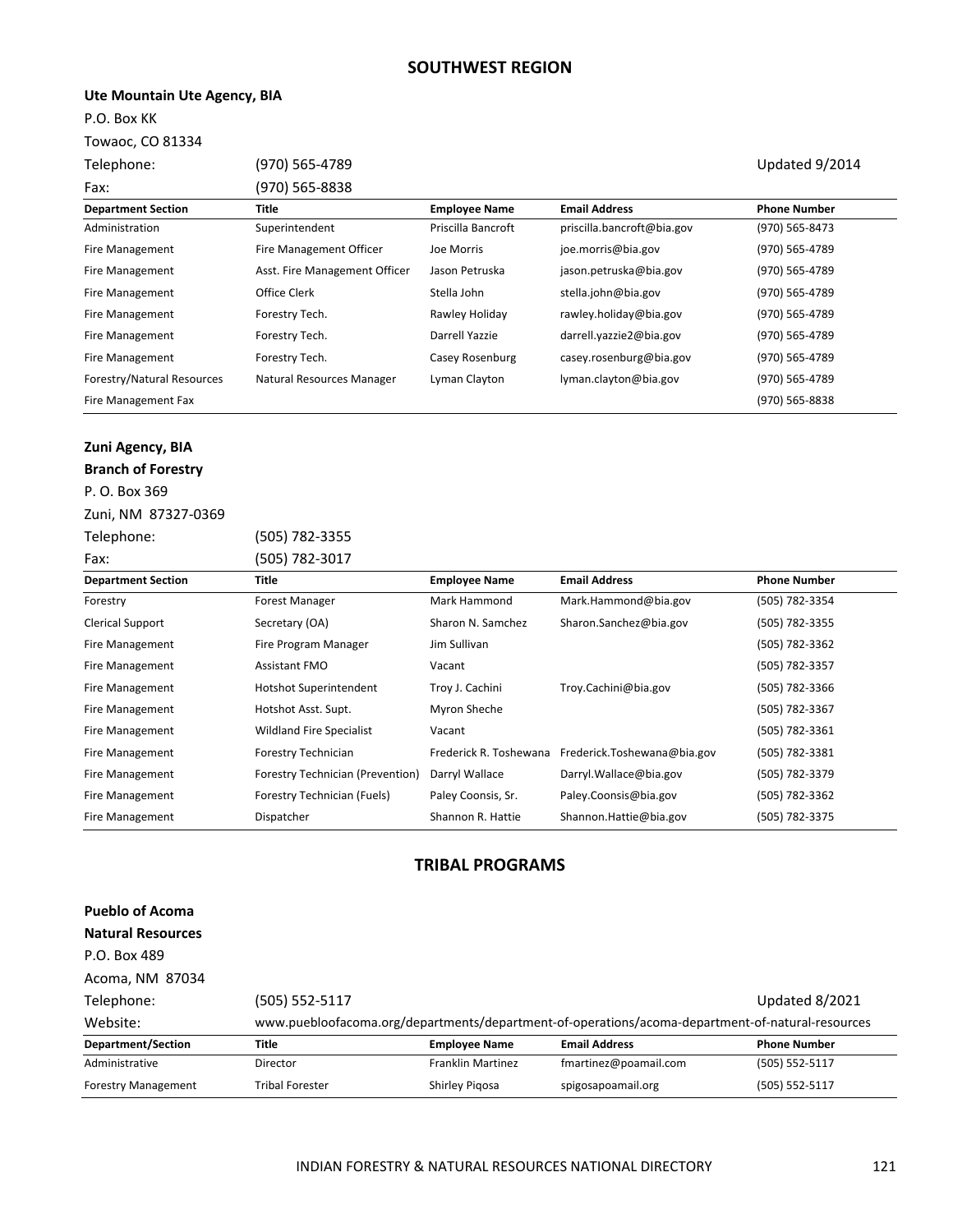| <b>Pueblo of Cochiti</b>               |                                                           |                      |                                                          |                       |
|----------------------------------------|-----------------------------------------------------------|----------------------|----------------------------------------------------------|-----------------------|
| P.O. Box 70                            |                                                           |                      |                                                          |                       |
| Cochiti, NM 87072                      |                                                           |                      |                                                          |                       |
| Telephone:                             | (505) 465-2244                                            |                      |                                                          |                       |
| Fax:                                   | (505) 465-1135                                            |                      |                                                          |                       |
| Department/Section                     | <b>Title</b>                                              | <b>Employee Name</b> | <b>Email Address</b>                                     | <b>Phone Number</b>   |
| <b>Environmental Office</b>            | Director                                                  | Jacob Pecos          | not available                                            | (505) 465-0617        |
| <b>Environmental Fax</b>               |                                                           |                      |                                                          | (505) 465-1997        |
| <b>Pueblo of Isleta</b>                |                                                           |                      |                                                          |                       |
| P.O. Box 1270                          |                                                           |                      |                                                          |                       |
| Isleta, NM 87022                       |                                                           |                      |                                                          |                       |
| Telephone:                             | (505) 724-9240                                            |                      |                                                          |                       |
| Website:                               | https://www.isletapueblo.com/                             |                      |                                                          |                       |
| <b>Department/Section</b>              | <b>Title</b>                                              | <b>Employee Name</b> | <b>Email Address</b>                                     | <b>Phone Number</b>   |
| <b>Tribal Council</b>                  | Governor                                                  | Vernon B. Abeita     |                                                          | (505) 869-9760        |
|                                        |                                                           |                      |                                                          |                       |
| <b>Pueblo of Jemez</b>                 |                                                           |                      |                                                          |                       |
| <b>Department of Natural Resources</b> |                                                           |                      |                                                          |                       |
| P.O. Box 100                           |                                                           |                      |                                                          |                       |
| Jemez Pueblo, NM 87024                 |                                                           |                      |                                                          |                       |
| Telephone:                             | (505) 834-7696                                            |                      |                                                          | Updated 8/2021        |
| Website:                               | https://www.jemezpueblo.org/government/natural-resources/ |                      |                                                          |                       |
| <b>Department/Section</b>              | <b>Title</b>                                              | <b>Employee Name</b> | <b>Email Address</b>                                     | <b>Phone Number</b>   |
| <b>Natural Resources</b>               | <b>Interim Director</b>                                   | Clarice Madalena     |                                                          | (505) 834-7696        |
| <b>Natural Resources</b>               | <b>GIS Specialist</b>                                     | Mark Magdalena       |                                                          | (505) 834-7696 / 3210 |
| <b>Natural Resources</b>               | Agriculture Manager                                       | John D. Romero       | jromero@jemezpueblo-drp.org                              | (505) 834-7696 / 3208 |
| <b>Natural Resources</b>               | Air/Water Program Manager                                 | <b>Tammy Belone</b>  | tammy.k.belone@jemezpueblo-drp.org (505) 834-7696 / 3207 |                       |
| <b>Natural Resources</b>               | <b>Tribal Forestry Manager</b>                            | John L. Galvan       | john.l.galvan@jemezpueblo-drp.org                        | (505) 834-7696        |
| <b>Natural Resources</b>               | Office Manager                                            | Alberta Vigil        | alberta.v.vigil@jemezpueblo-drp.org                      | (505) 834-7696 / 3201 |
| <b>Natural Resources</b>               | <b>Forestry Supervisor</b>                                | Aaron Cajero, Jr.    |                                                          | (505) 834-7696        |
| <b>Natural Resources</b>               | <b>Cultural Resources Specialist</b>                      | <b>Byron Andrew</b>  |                                                          | (505) 834-7696        |

| Jicarilla Apache Nation |  |
|-------------------------|--|

P. O. Box 507

Natural Resources Natural Resources Technician Daryl Lucero

| Dulce, NM 87528       |                |                      |                      |                     |
|-----------------------|----------------|----------------------|----------------------|---------------------|
| Telephone:            | (575) 759-3242 |                      |                      | Updated 8/2021      |
| Fax:                  | (575) 759-4471 |                      |                      |                     |
| Department/Section    | Title          | <b>Employee Name</b> | <b>Email Address</b> | <b>Phone Number</b> |
| <b>Tribal Council</b> | President      | Levi Pesata          |                      | (575) 759-3242      |

drp.org

(505) 834‐7696 / 3202

Natural Resources AG/Field Technician Ira A. Sando (505) 834‐7696

Natural Resources Wildlife Program Manager Jonathan Romero jonathan.c.romero@jemezpueblo‐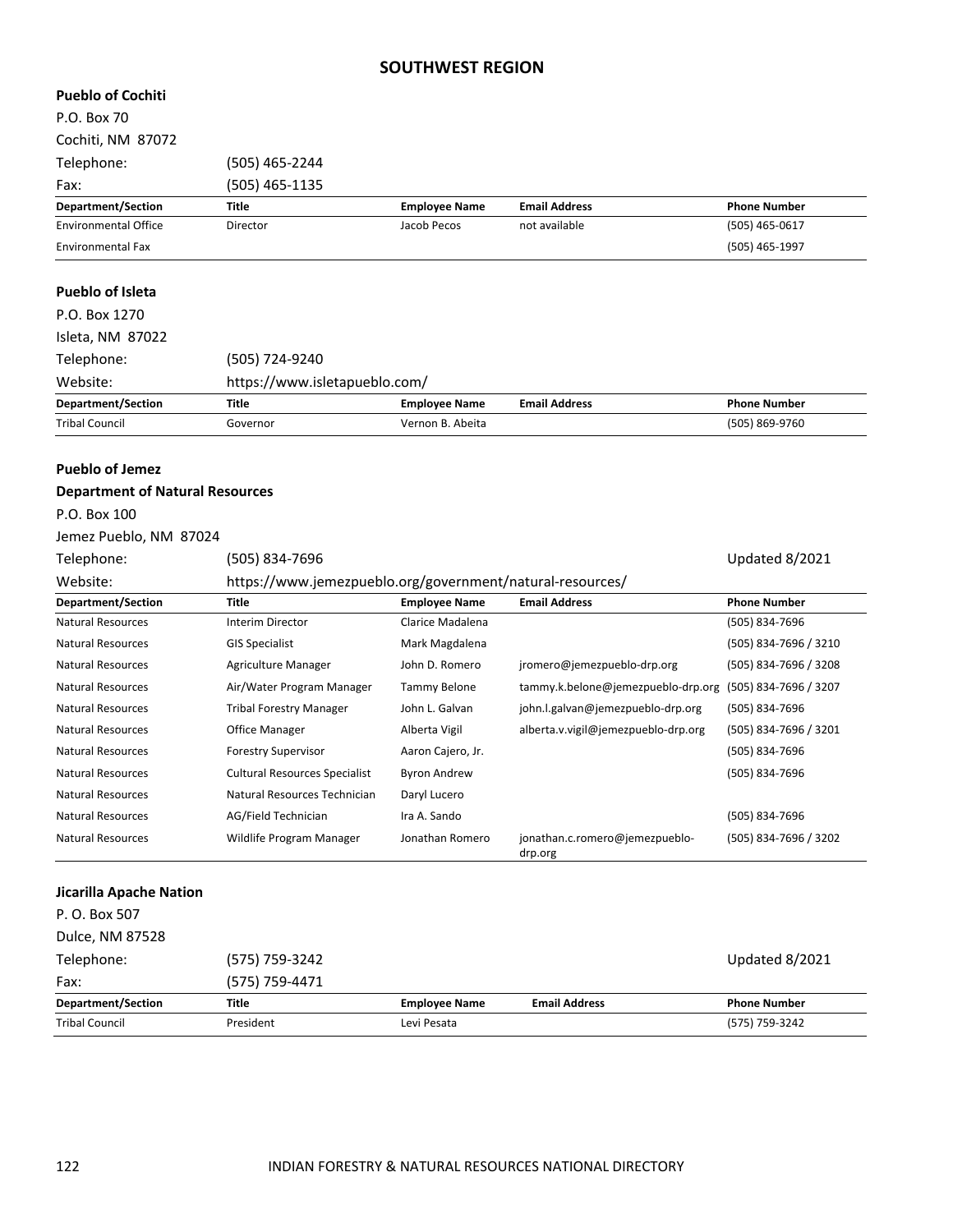| <b>Pueblo of Laguna</b>          |                           |                      |                                                                                                    |                     |
|----------------------------------|---------------------------|----------------------|----------------------------------------------------------------------------------------------------|---------------------|
| <b>Natural Resources Program</b> |                           |                      |                                                                                                    |                     |
| P. O. Box 194                    |                           |                      |                                                                                                    |                     |
| Laguna, NM 87026                 |                           |                      |                                                                                                    |                     |
| Telephone:                       | (505) 552-7512            |                      |                                                                                                    |                     |
| Fax:                             |                           |                      | www.lagunapueblo-nsn.gov/departments/environmental-and-natural-resources/natural-resources-program |                     |
| <b>Department/Section</b>        | Title                     | <b>Employee Name</b> | <b>Email Address</b>                                                                               | <b>Phone Number</b> |
| <b>Natural Resources</b>         | Natural Resources Manager | Raymond Lucero, Jr.  | info.nr@pol-nsn.gov                                                                                | (505) 552-7512      |

### **Mescalero Apache Tribe Division of Resource Management & Protection**

P.O. Box 250

Mescalero, NM 88340

Office Telephone: (575) 464‐4711 Fax: (575) 464‐4637

Website: www.mescaleroapache.org

| Department/Section                                              | <b>Title</b>                        | <b>Employee Name</b>   | <b>Email Address</b>          | <b>Phone Number</b>      |
|-----------------------------------------------------------------|-------------------------------------|------------------------|-------------------------------|--------------------------|
| <b>DRMP</b>                                                     | Program Manager                     | <b>Thora Padilla</b>   | thora@mesclaeroapache.org     | (575) 464-4711, ext. 230 |
| Administration                                                  | Office Manager                      | Zandra Smith           | zandra@mescaleroapache.org    | (575) 464-4711, ext. 222 |
| Administration                                                  | <b>Executive Assistant</b>          | Aspen Padilla          | aspen@mescaleroapache.org     | (575) 464-4711           |
| Administration                                                  | <b>Office Assistant</b>             | Valentina Morgan       | valentina@mescaleroapache.org | (575) 464-4711, ext. 221 |
| <b>Information Systems</b>                                      | <b>GIS Technician</b>               | Kerianna Balatche      | kerianna@mescaleroapache.org  | (575) 464-4711           |
| <b>Information Systems</b>                                      | <b>GIS Specialist</b>               | Earl Bell              | earl@mescaleroapache.org      | (575) 464-4711           |
| <b>Water Resources</b>                                          | <b>Water Resources Specialist</b>   | <b>Beth Skaggs</b>     | beth@mescaleroapache.org      | (575) 464-4711           |
| <b>Water Resources</b>                                          | <b>Water Resources Specialist</b>   | Dan Abercrombie        | dan@mescalerodrmp.net         | $(575)$ 464-4711         |
| Air Quality                                                     | Air Quality Specialist              | <b>Ronald Morin</b>    | ron@mescaleroapache.org       | (575) 464-4711           |
| Tribal Historic Preservation Ofc. THP Officer                   |                                     | Holly Houghton         | holly@mescaleropache.org      | (575) 464-4711           |
| Tribal Historic Preservation Ofc. Cultural Resources Technician |                                     | Deidre Davis           |                               | (575) 464-4711           |
| <b>Cultural Resources</b>                                       | Archeologist                        | Cody Browning          | cody@mescaleroapache.org      | (575) 464-4711           |
| Forest/Watershed Management Silviculturist                      |                                     | Sharon Paul            | sharon@mescaleroapache.org    | (575) 464-4711           |
| Forest Stand Improvement                                        | <b>Contract Thinning Specialist</b> | Clyde Davis Jr.        | clyde@mescaleroapache.org     | (575) 464-4711, ext. 240 |
| <b>Timber Marketing</b>                                         | Crew Boss                           | Leon Botella, Jr.      |                               |                          |
| Thinning/Burning Crew                                           | <b>Field Supervisor</b>             | Lyman Shendo           |                               | (575) 464-4711           |
| Thinning/Burning Crew                                           | <b>Crew Boss</b>                    | Mike Bigmouth          |                               | (575) 464-4711           |
| Forest/Watershed Management Field Supervisor                    |                                     | Mark Hicks             | mark@mescaleroapache.org      | (575) 464-4711           |
| Cable/Yarding Crew                                              | Yarding Engineer                    | Matt Pena              |                               | (575) 464-4711           |
| Cable/Yarding Crew                                              | <b>Crew Boss</b>                    | <b>Omar Gonzalez</b>   |                               | (575) 464-4711           |
| Reforestation                                                   | Reforestation Technician            | <b>Edward Bigmouth</b> |                               | (575) 464-4711           |
| Reforestation                                                   | <b>Reforestation Supervisor</b>     | Robin Chimal           |                               | (575) 464-4711           |
| Operations                                                      | Chief                               | Raymond Kirgan         |                               | (575) 464-4711           |
| Operations                                                      | Inventory/Supply Manager            | <b>Mike Torres</b>     |                               | (575) 464-4711           |
| Operations                                                      | Chainsaw Mechanic                   | <b>Melvin Rice</b>     |                               | (575) 464-4711           |
| Operations                                                      | Automotive Mechanic                 | Albert Platta, Jr.     |                               | (575) 464-4711           |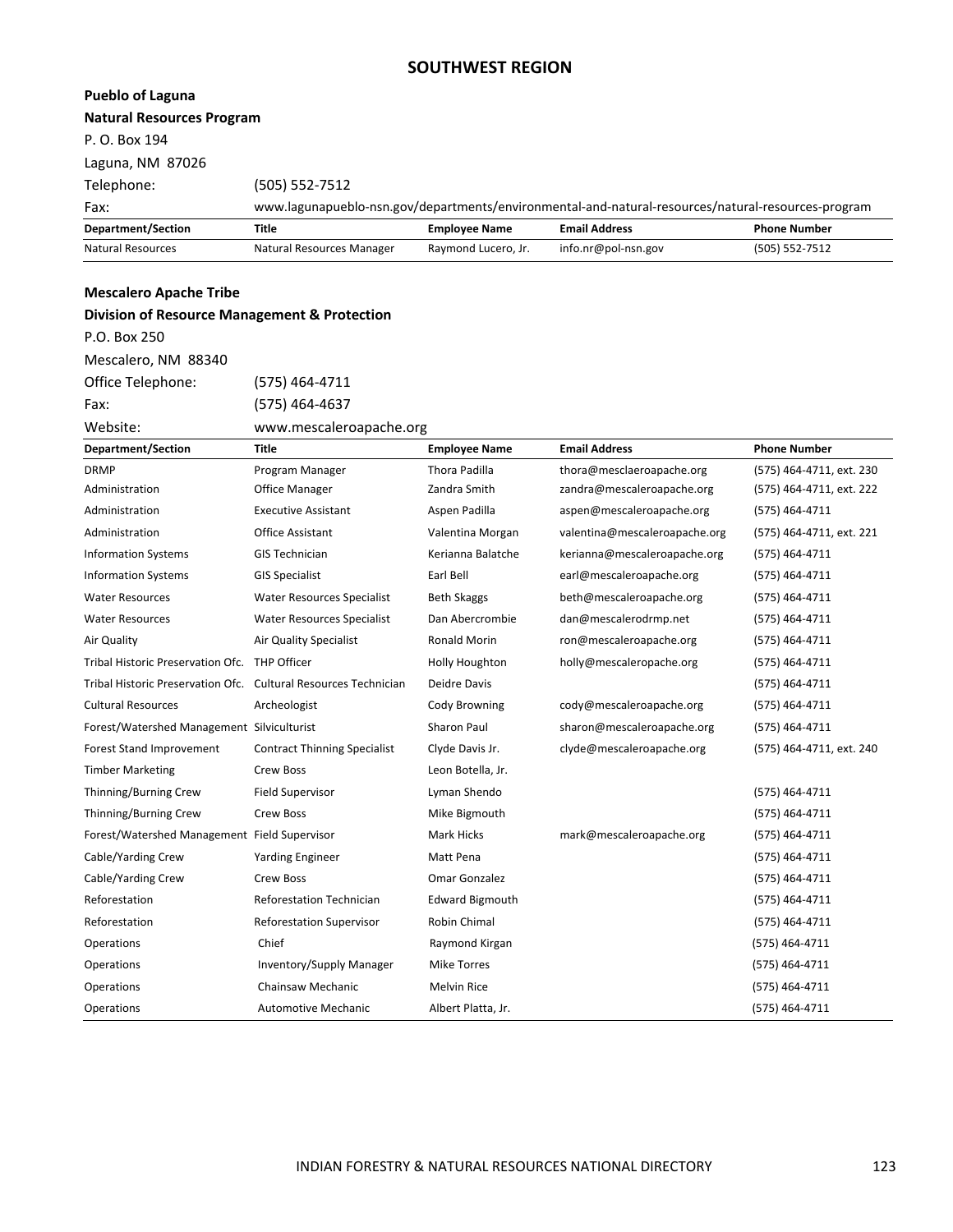#### **Pueblo of Nambe**

| Route 1, Box 117-BB                                         |                                                     |                      |                            |                     |
|-------------------------------------------------------------|-----------------------------------------------------|----------------------|----------------------------|---------------------|
| Santa Fe, NM 87506                                          |                                                     |                      |                            |                     |
| Telephone:                                                  | (505) 455-2036                                      |                      |                            | Updated 8/2021      |
| Fax:                                                        | (505) 455-2038                                      |                      |                            |                     |
| Department/Section                                          | Title                                               | <b>Employee Name</b> | <b>Email Address</b>       | <b>Phone Number</b> |
| <b>Tribal Council</b>                                       | Governor                                            | Phillip A. Perez     |                            | (505) 455-2036      |
| <b>Picuris Pueblo</b>                                       |                                                     |                      |                            |                     |
| P. O. Box 127                                               |                                                     |                      |                            |                     |
| Penasco, NM 87553                                           |                                                     |                      |                            |                     |
| Telephone:                                                  | (505) 587-2519                                      |                      |                            | Updated 8/2021      |
| Fax:                                                        | (505) 587-1071                                      |                      |                            |                     |
| Department/Section                                          | <b>Title</b>                                        | <b>Employee Name</b> | <b>Email Address</b>       | <b>Phone Number</b> |
| <b>Tribal Council</b>                                       | Governor                                            | Craig Quanchello     |                            | (505) 587-2519      |
|                                                             |                                                     |                      |                            |                     |
| Ramah Navajo Chapter<br>Route 2, Box 13                     |                                                     |                      |                            |                     |
| Ramah, NM 87321                                             |                                                     |                      |                            |                     |
| Telephone:                                                  |                                                     |                      |                            |                     |
| Fax:                                                        | (505) 775-3383/3384<br>(505) 775-3387               |                      |                            |                     |
| Website:                                                    | https://ramahnavajo.org/category/natural-resources/ |                      |                            |                     |
| Department/Section                                          | <b>Title</b>                                        | <b>Employee Name</b> | <b>Email Address</b>       | <b>Phone Number</b> |
| Nat. Res. Mgmt, Ag., & Forestry                             | Director                                            | Michael Henlo        | mhenlo@ramahnavajo.net     | (505) 775-7123      |
| Nat. Res. Mgmt, Ag., & Forestry Forester                    |                                                     | Ed Wallhagen         | ewallhagen@ramahnavajo.net | (505) 775-7127      |
| Nat. Res. Mgmt, Ag., & Forestry Forestry Supervisor         |                                                     | Marvin Kelsey        |                            | (505) 775-7120      |
| Nat. Res. Mgmt, Ag., & Forestry Range Management Specialist |                                                     | Wayne Franklin       | wfranklin@ramahnavajo.net  | (505) 775-7125      |
| Nat. Res. Mgmt, Ag., & Forestry Range Technician            |                                                     | Jake Garcia, Sr.     |                            | (505) 775-7120      |
| Nat. Res. Mgmt, Ag., & Forestry                             | Range Technician                                    | Larry Pino           |                            | (505) 775-7120      |
| Nat. Res. Mgmt, Ag., & Forestry                             | Office Manager                                      | Juliana Cojo         | jcojo@ramahnavajo.net      | (505) 775-7120      |
| San Ildefonso Pueblo                                        |                                                     |                      |                            |                     |
| Route 5, Box 315-A                                          |                                                     |                      |                            |                     |
| Santa Fe, NM 87501                                          |                                                     |                      |                            |                     |
| Telephone:                                                  | (505) 455-4138                                      |                      |                            | Updated 8/2021      |
| Fax:                                                        | (505) 455-4163                                      |                      |                            |                     |
| Website:                                                    |                                                     |                      |                            |                     |
|                                                             | https://www.sanipueblo.org/realty.aspx              |                      |                            |                     |

natural Resources **Martinez** Director Stephen Martinez stmartinez@sanipueblo.org (505) 455-4138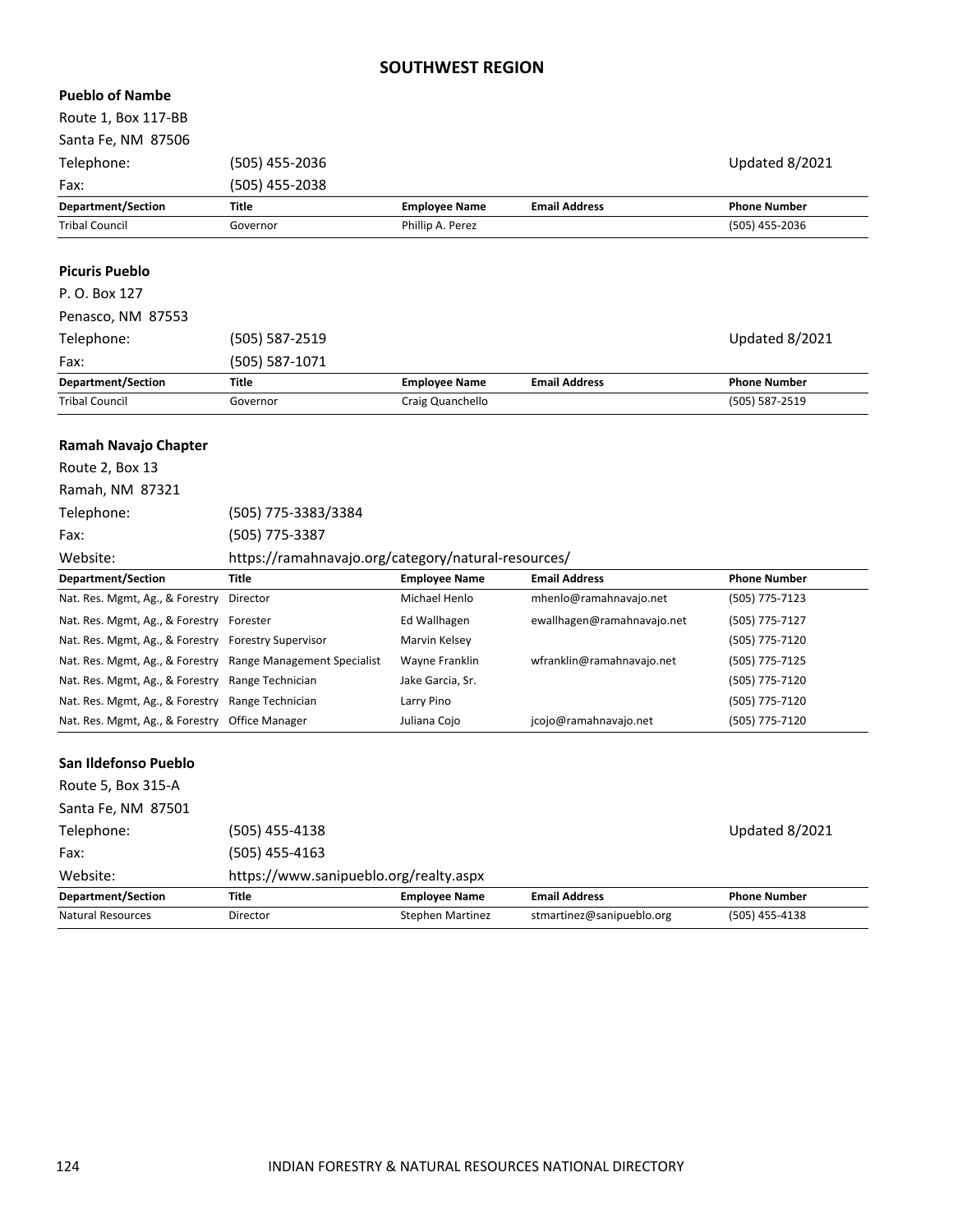| <b>Pueblo of Sandia</b>               |                                                    |                      |                                                     |                        |
|---------------------------------------|----------------------------------------------------|----------------------|-----------------------------------------------------|------------------------|
| <b>Environment Department</b>         |                                                    |                      |                                                     |                        |
| Box 6008                              |                                                    |                      |                                                     |                        |
| Bernalillo, NM 87004                  |                                                    |                      |                                                     |                        |
| Telephone:                            | (505) 867-4533                                     |                      |                                                     | Updated 8/2021         |
| Fax:                                  | (505) 771-5086                                     |                      |                                                     |                        |
| Website:                              | https://sandiapueblo.nsn.us/environment/           |                      |                                                     |                        |
| Department/Section                    | Title                                              | <b>Employee Name</b> | <b>Email Address</b>                                | <b>Phone Number</b>    |
| Environment                           | Director                                           | Greg Kaufman         |                                                     | (505) 867-4533         |
| <b>Pueblo of Santa Ana</b>            |                                                    |                      |                                                     |                        |
| <b>Department of Natural Resource</b> |                                                    |                      |                                                     |                        |
| 2 Dove Road                           |                                                    |                      |                                                     |                        |
| Santa Ana Pueblo, NM 87004            |                                                    |                      |                                                     |                        |
| Telephone:                            | (505) 771-6446                                     |                      |                                                     | <b>Updated 12/2021</b> |
| Fax:                                  | (505) 771-6448                                     |                      |                                                     |                        |
|                                       | https://santaana-nsn.gov/dnr/                      |                      |                                                     |                        |
| <b>Department Section</b>             | <b>Title</b>                                       | <b>Employee Name</b> | <b>Email Address</b>                                | <b>Phone Number</b>    |
| <b>Natural Resources</b>              | Director                                           | Alan Hatch           | alan.hatch@santaana-nsn.gov                         | (505) 771-6771         |
| <b>Natural Resources</b>              | Restoration Division Mgr.                          | Nathan Schroeder     | nathan.schroeder@santaana-nsn.gov                   | (505) 771-6719         |
| <b>Natural Resources</b>              | Range & Wildlife Division Mgr.                     | Glenn Harper         | glenn.harper@santaana-nsn.gov                       | (505) 771-6758         |
| <b>Natural Resources</b>              | Water Resources Division Mgr.                      | Andrew Sweetman      | andrew.sweetman@santaana-<br>nsn.gov                | (505) 771-6754         |
| <b>Natural Resources</b>              | GIS/IT Division Mgr.                               |                      | Raul Campos-Marquetti rc.marquetti@santaana-nsn.gov | (505) 771-6748         |
| <b>Natural Resources</b>              | Con. Enforcement Division Mgr.                     | Tim Frybarger        | tim.frybarger@santaana-nsn.gov                      | (505) 771-6725         |
| <b>Natural Resources</b>              | Environmental Division Mgr.                        | <b>Maxine Paul</b>   | maxine.paul@santaana-nsn.gov                        | (505) 771-6461         |
| Santa Clara Pueblo                    |                                                    |                      |                                                     |                        |
| P.O. Box 580                          |                                                    |                      |                                                     |                        |
| Espanola, NM 87532                    |                                                    |                      |                                                     |                        |
| Telephone:                            | (505) 753-7326                                     |                      |                                                     | Updated 8/2021         |
| Fax:                                  | (505) 753-8988                                     |                      |                                                     |                        |
| <b>Department Section</b>             | Title                                              | <b>Employee Name</b> | <b>Email Address</b>                                | <b>Phone Number</b>    |
| <b>Tribal Administration</b>          | Governor                                           | J. Michael Chavarria | governor@santaclarapueblo.org                       | (505) 753-7330         |
|                                       |                                                    |                      |                                                     |                        |
| <b>Southern Ute Indian Tribe</b>      |                                                    |                      |                                                     |                        |
| <b>Division of Forestry</b>           |                                                    |                      |                                                     |                        |
| PO Box 737                            |                                                    |                      |                                                     |                        |
| Ignacio, CO 81137                     |                                                    |                      |                                                     |                        |
| Telephone:                            | (970) 563-4870                                     |                      |                                                     | Updated 8/2021         |
| Fax:                                  | (970) 563-9515                                     |                      |                                                     |                        |
| Website:                              | https://www.southernute-nsn.gov/natural-resources/ |                      |                                                     |                        |
| <b>Department Section</b>             | <b>Title</b>                                       | <b>Employee Name</b> | <b>Email Address</b>                                | <b>Phone Number</b>    |
| Forestry                              | Division Head                                      | <b>Brian Gideon</b>  | bgideon@southern-ute.nsn.us                         | (970) 563-4780         |
| Forestry                              | Forester                                           | Noah Barstatis       | nbarstat@southern-ute.nsn.us                        | (970) 563-4780         |
| <b>Natural Resources</b>              | Director                                           | Lena Atencio         | latencio@southern-ute.nsn.us                        | (970) 563-0125         |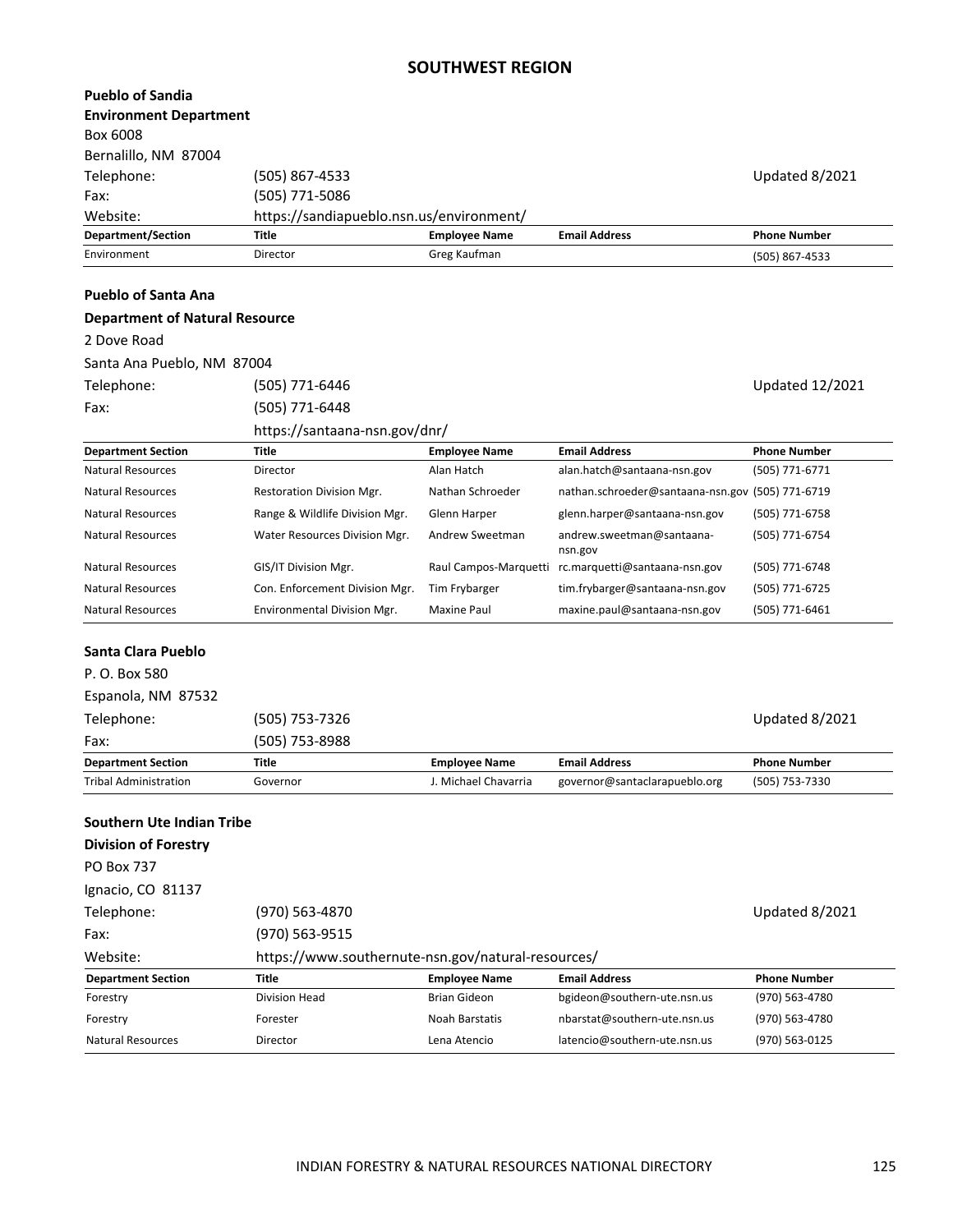| <b>Taos Pueblo</b>                          |                          |                      |                                                                 |                          |
|---------------------------------------------|--------------------------|----------------------|-----------------------------------------------------------------|--------------------------|
| PO Box 1846                                 |                          |                      |                                                                 |                          |
| Taos, NM 87571                              |                          |                      |                                                                 |                          |
| Telephone:                                  | (505) 758-8626           |                      |                                                                 |                          |
| Fax:                                        | (505) 758-8831           |                      |                                                                 |                          |
| <b>Department Section</b>                   | <b>Title</b>             | <b>Employee Name</b> | <b>Email Address</b>                                            | <b>Phone Number</b>      |
|                                             |                          |                      |                                                                 |                          |
|                                             |                          |                      |                                                                 |                          |
| <b>Tesuque Pueblo</b>                       |                          |                      |                                                                 |                          |
| Route 42, Box 360-T                         |                          |                      |                                                                 |                          |
| Santa Fe, NM 87506                          |                          |                      |                                                                 |                          |
| Telephone:                                  | (505) 983-2667           |                      |                                                                 | Updated                  |
| Fax:                                        | (505) 982-2331           |                      |                                                                 |                          |
| <b>Department Section</b>                   | <b>Title</b>             | <b>Employee Name</b> | <b>Email Address</b>                                            | <b>Phone Number</b>      |
| <b>Environment and Natural</b><br>Resources | Director                 | Vacant               |                                                                 | (505) 955-2667           |
| <b>Ute Mountain Ute Tribe</b>               |                          |                      |                                                                 |                          |
| P.O. Box JJ                                 |                          |                      |                                                                 |                          |
| Towaoc, CO 81334                            |                          |                      |                                                                 |                          |
| Telephone:                                  | (970) 565-3751           |                      |                                                                 | Updated 8/2021           |
| Fax:                                        | (970) 565-2651           |                      |                                                                 |                          |
| Website:                                    |                          |                      | https://www.utemountainutetribe.com/enviromental%20program.html |                          |
| Department/Section                          | <b>Title</b>             | <b>Employee Name</b> | <b>Email Address</b>                                            | <b>Phone Number</b>      |
| Environmental                               | Director                 | <b>Scott Clow</b>    | sclow@utemountain.org                                           | (970) 565-3751, ext. 432 |
| <b>Pueblo of Zia</b>                        |                          |                      |                                                                 |                          |
| 135 Capital Square Drive                    |                          |                      |                                                                 |                          |
| Zia Pueblo, NM 87053-6013                   |                          |                      |                                                                 |                          |
| Telephone:                                  | (505) 867-3304           |                      |                                                                 | Updated 8/2021           |
| Fax:                                        | (505) 867-3308           |                      |                                                                 |                          |
| <b>Department/Section</b>                   | Title                    | <b>Employee Name</b> | <b>Email Address</b>                                            | <b>Phone Number</b>      |
| <b>Tribal Council</b>                       | Governor                 | Jerome Lucero        | governor@ziapueblo.org                                          | (505) 867-3304           |
| <b>Pueblo of Zuni</b>                       |                          |                      |                                                                 |                          |
| P.O. Box 339                                |                          |                      |                                                                 |                          |
| Zuni, NM 87327                              |                          |                      |                                                                 |                          |
| Telephone:                                  | (505) 782-5851           |                      |                                                                 | Updated 8/2021           |
| Fax:                                        | (505) 782-2726           |                      |                                                                 |                          |
| Department/Section                          | Title                    | <b>Employee Name</b> | <b>Email Address</b>                                            | <b>Phone Number</b>      |
| <b>Natural Resources</b>                    | <b>Division Director</b> | Mark Harrington      |                                                                 | (505) 782-5851           |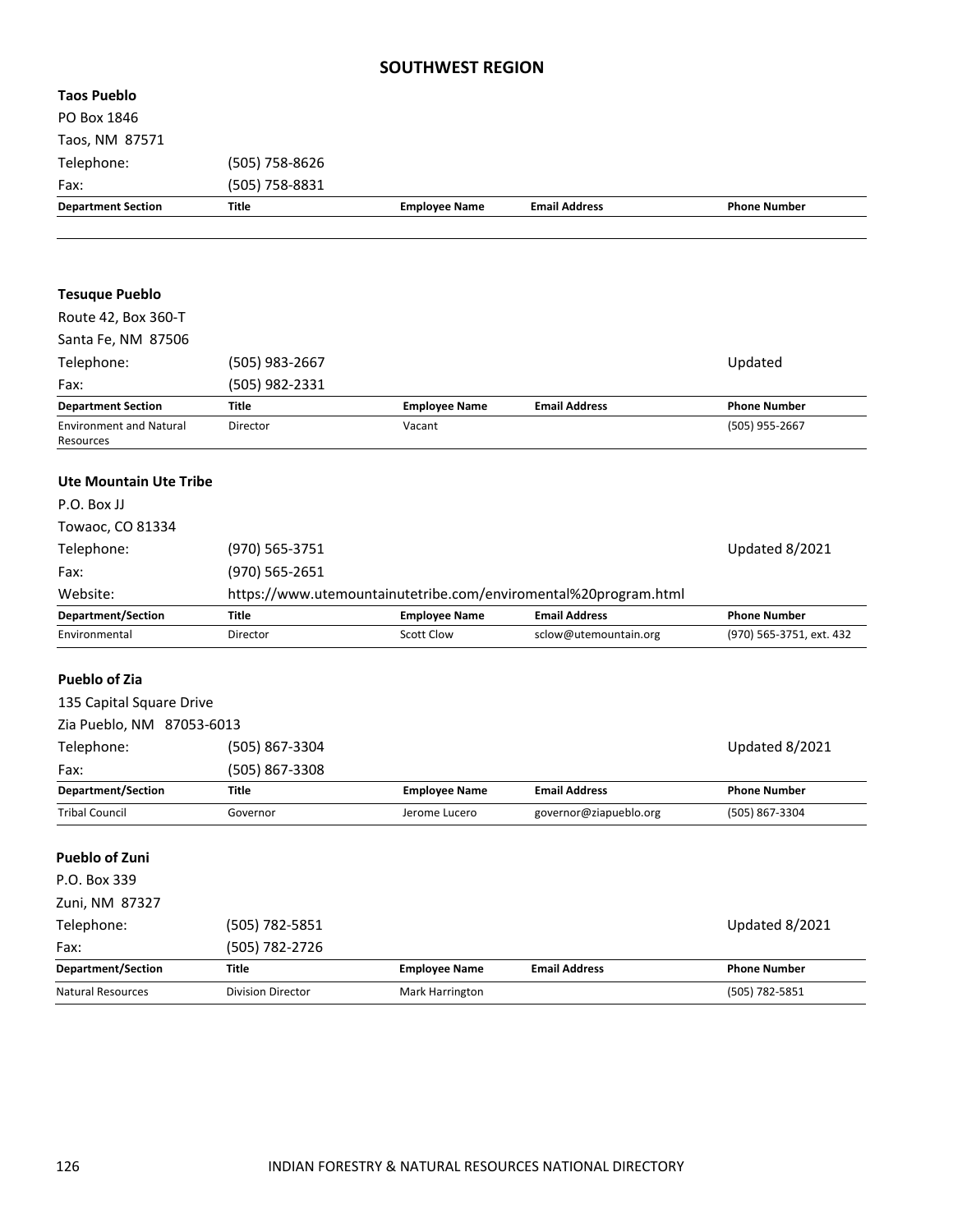This page intentionally left blank.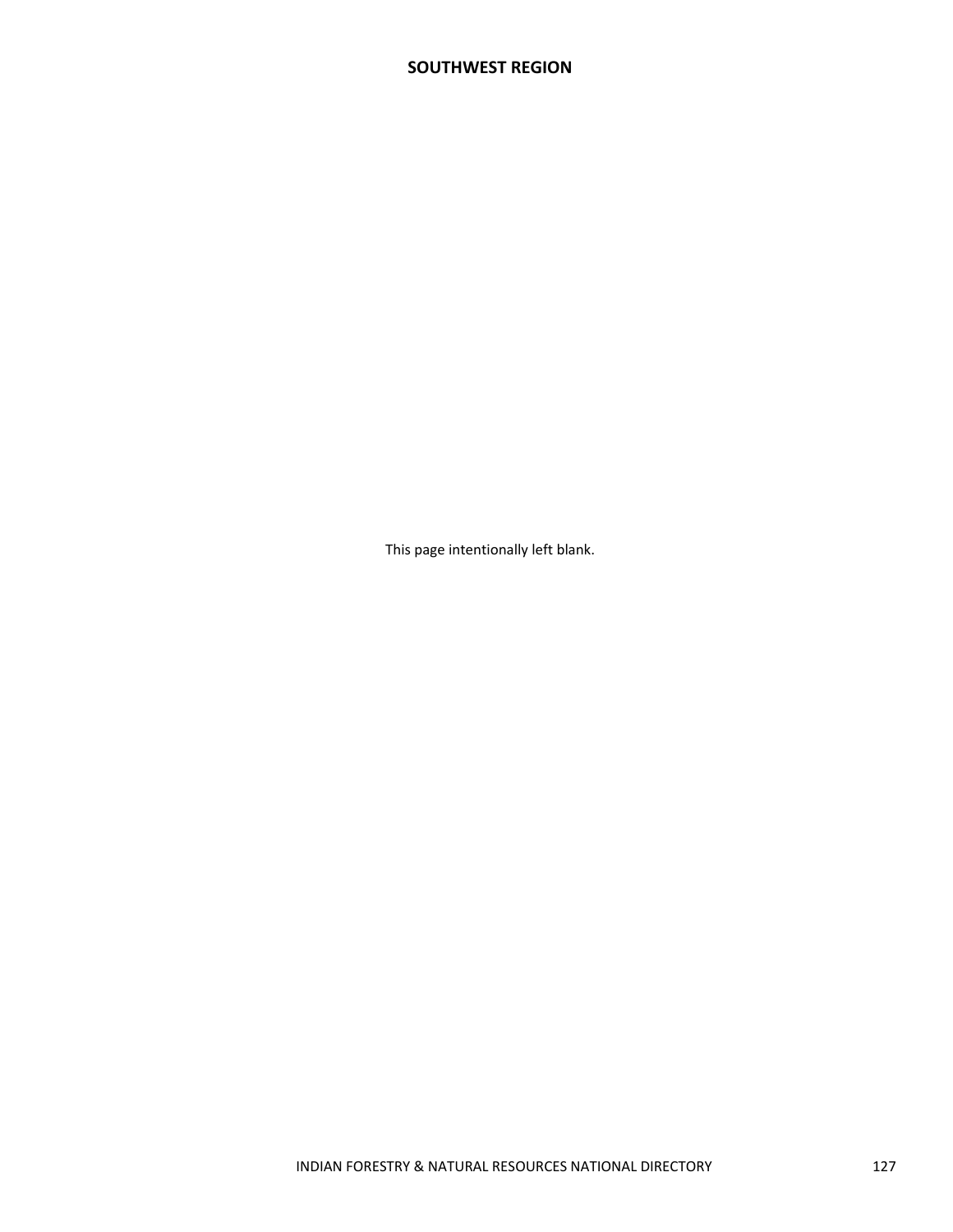### **Western Regional Office, BIA**

#### **Division of Forestry**

| 400 N 5 <sup>th</sup> St., Two Arizona Center, 12 <sup>th</sup> Floor |
|-----------------------------------------------------------------------|
|                                                                       |

Phoenix, AZ 85004

| Telephone: | (602) 379-6798 |                |
|------------|----------------|----------------|
| Fax:       | (602) 379-6826 | Updated 9/2014 |

Website: www.phxao.az.bia.gov

| website.                  | www.plixdu.dz.bid.gov                                                                                    |                        |                              |                     |
|---------------------------|----------------------------------------------------------------------------------------------------------|------------------------|------------------------------|---------------------|
| Department/Section        | <b>Title</b>                                                                                             | <b>Employee Name</b>   | <b>Email Address</b>         | <b>Phone Number</b> |
| Forestry                  | Regional Forester                                                                                        | John Philbin           | john.philbin@bia.gov         | (602) 379-6798      |
| Forestry                  | <b>Assistant FMO</b>                                                                                     | Jonathan Lee           | jonathan.lee@bia.gov         | (602) 379-6798      |
| Forestry                  | Prescribed Fire Use/Fuels<br>Specialist                                                                  | Keith Burnette         | keith.burnette@bia.gov       | (602) 379-6798      |
| Forestry                  | <b>Assistant Prescribed Fire Fuels</b><br>Manager                                                        | Carlos Nosie, Jr.      | carlos.nosie@bia.gov         | (602) 379-6798      |
| Forestry                  | GIS/Natural Resources Specialist                                                                         | Thomas (Chris) English | thomas.english@bia.gov       | (602) 379-6798      |
| Forestry                  | <b>NEPA Coordinator</b>                                                                                  | <b>Richard Powskey</b> | richard.powskey@bia.gov      | (602) 379-6798      |
| Forestry                  | <b>Fiscal Assistant (Office</b><br>Automation)                                                           | Carletta Coochwytewa   | carletta.coochywtewa@bia.gov | (602) 379-6798      |
| Forestry                  | Secretary                                                                                                | Phyllis Larzelere      | phyllis.larzelere@bia.gov    | (602) 379-6798      |
| Forestry                  | <b>Office Automation Clerk</b>                                                                           | Renalda Blackwater     | renalda.blackwater@bia.gov   | (602) 379-6798      |
| Forestry                  | Forester (Timber Sales)                                                                                  | Leon Metts             | leon.metts@bia.gov           | (602) 379-6798      |
| Forestry                  | Forester                                                                                                 | Alicia DiValentino     | alicia.divalentino@bia.gov   | (602) 379-6798      |
| Forestry                  | Forestry Intern                                                                                          | Vacant                 |                              | (602) 379-6798      |
| Forestry                  | Ecologist                                                                                                | Richard Johnson        | richard.johnson@bia.gov      | (602) 379-6798      |
| Forestry                  | Logistics Dispatcher                                                                                     | Marlene Charley        | mcharley@fs.fed.us           | (480) 457-1551      |
|                           | Eastern Great Basin Coordination Center, 5500 W. Amelia Earhart Dr., Suite 270, Salt Lake City, UT 84116 |                        |                              |                     |
| Telephone: (801) 531-5320 | Fax: (801) 531-5321                                                                                      |                        |                              |                     |
| Forestry                  | Logistics Coordinator                                                                                    | <b>Rupert Steele</b>   | rsteele01@fs.fed.us          | (801) 554-1440      |
|                           | Western Great Basin Coordination Center, 1340 Financial Blvd., Reno, NV 89520                            |                        |                              |                     |
| Telephone: (775) 861-6455 | Fax: (775) 861-6459                                                                                      |                        |                              |                     |
| Forestry                  | Logistics Coordinator                                                                                    | Vacant                 |                              | (775) 223-9868      |
|                           | Arizona Department of Environmental Quality, 1110 W. Washington, Cube #3520C, Phoenix, AZ 85007          |                        |                              |                     |
| Telephone: (602) 771-2277 | Fax: (602) 771-2366                                                                                      |                        |                              |                     |
| Forestry                  | <b>Environmental Specialist</b>                                                                          | Vacant                 |                              |                     |

## **Colorado River Agency, BIA**

### **Branch of Natural Resources**

12124 1st Avenue Parker, AZ 85344

| Parker, AZ 85344          |                                     |                         |                          |                     |
|---------------------------|-------------------------------------|-------------------------|--------------------------|---------------------|
| Telephone:                | (928) 669-7111                      |                         |                          | Updated 9/2014      |
| Fax:                      | (928) 669-7187                      |                         |                          |                     |
| <b>Department/Section</b> | <b>Title</b>                        | <b>Employee Name</b>    | <b>Email Address</b>     | <b>Phone Number</b> |
| Colorado River Agency     | Superintendent                      | Janice Stuadte          | janice.stuadte@bia.gov   | (928) 669-7111      |
| Natural Resources         | <b>Supervisory General Engineer</b> | Clarence Begay          | clarence.begay@bia.gov   | (928) 669-7129      |
| <b>Natural Resources</b>  | Fire Management Officer             | <b>Ron Morrison</b>     | ronald.morrison@bia.gov  | (928) 669-7111      |
| Natural Resource          | Agricultural Engineer               | Gary Colvin             | gary.colvin@bia.gov      | (928) 669-7120      |
| Natural Resources         | Program Assistant                   | Jennifer Golding        | jennifer.golding@bia.gov | (928) 669-7120      |
| <b>CRIT Wildland Fire</b> | Crew Leader Supervisor              | <b>Timothy Mariscal</b> | timothy.mariscal@bia.gov | (928) 669-7161      |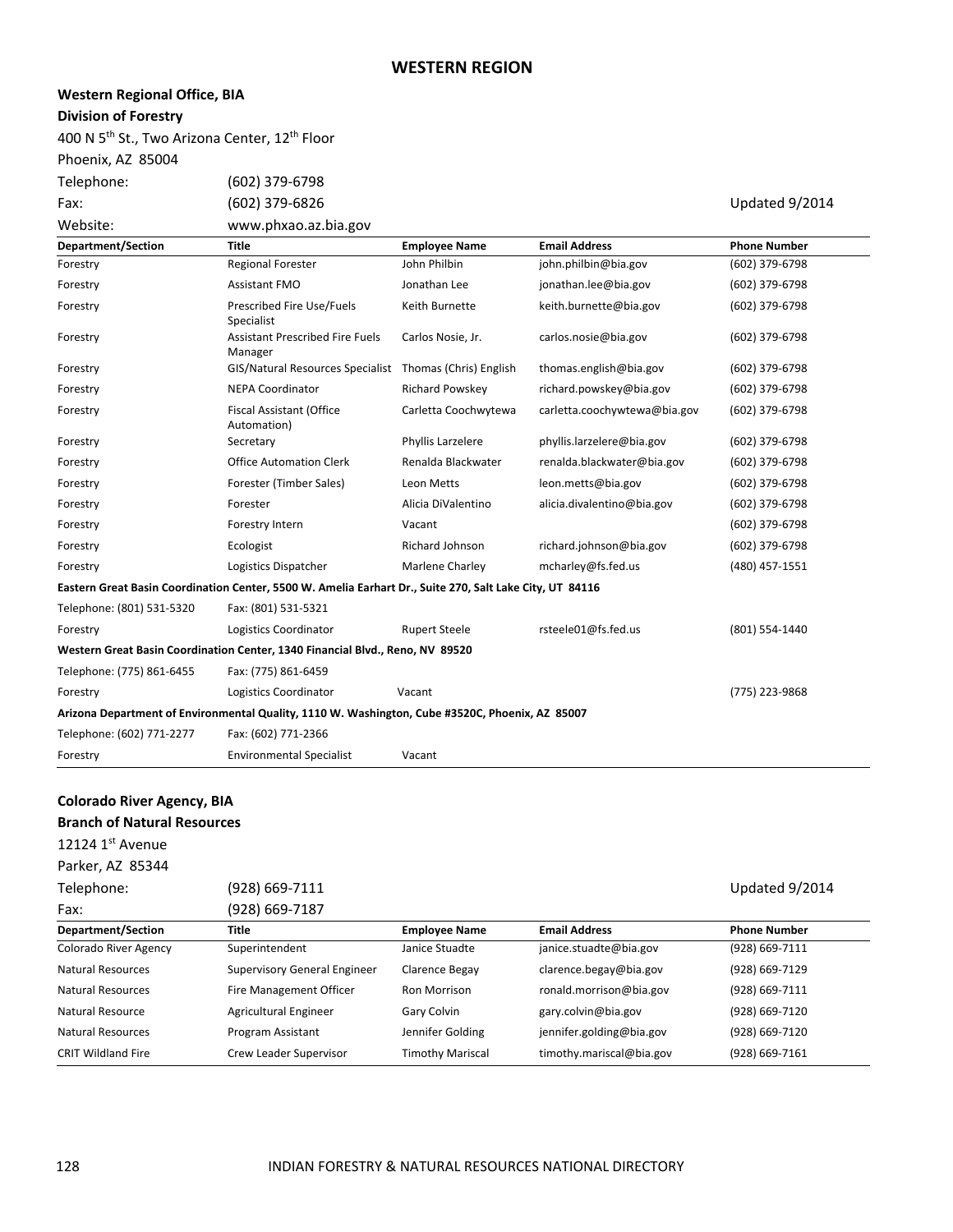### **Eastern Nevada Field Office, BIA**

|  |  | <b>Land Operations</b> |
|--|--|------------------------|
|--|--|------------------------|

| <b>Fire Management</b>    | <b>FMO</b>     | <b>Spencer Gregory</b> | sgregory@blm.gov     | (775) 753-0308      |
|---------------------------|----------------|------------------------|----------------------|---------------------|
| <b>Department/Section</b> | Title          | <b>Employee Name</b>   | <b>Email Address</b> | <b>Phone Number</b> |
| Fax:                      | (775) 753-0315 |                        |                      |                     |
| Telephone:                | (775) 753-0375 |                        |                      |                     |
| Elko, NV 89801            |                |                        |                      |                     |
| 1555 Shoshone Circle      |                |                        |                      |                     |
|                           |                |                        |                      |                     |

### **Fort Apache Agency, BIA**

**Branch of Forestry** 

P.O. Box 560

Whiteriver, AZ 85941

Phone: (928) 338‐5300 Updated 9/2014

Fax: (928) 338‐ 5385

| Department/Section       | <b>Title</b>                      | <b>Employee Name</b>  | <b>Email Address</b>       | <b>Phone Number</b> |
|--------------------------|-----------------------------------|-----------------------|----------------------------|---------------------|
| <b>Forest Management</b> | <b>Forest Manager</b>             | Robert Lacapa         | Robert.lacapa@bia.gov      | (928) 338-5306      |
| <b>Forest Management</b> | Secretary                         | Maria Cheney          | Maria.Cheney@bia.gov       | (928) 338-5302      |
| Growth & Management      | <b>Supervisory Forester</b>       | <b>Ron Miller</b>     | Ron.Miller@bia.gov         | (928) 338-5312      |
| Growth & Management      | <b>Inventory Forester</b>         | Randy Fuller          | Lloyd.Fuller@bia.gov       | (928) 338-5304      |
| Growth & Management      | Forester                          | Robert Nix            | Robert.Nix@bia.gov         | (928) 338-5415      |
| Growth & Management      | <b>Supervisory Forester</b>       | Dino Manuel           | Dino.Manuel@bia.gov        | (928) 338-5416      |
| Growth & Management      | Chainsaw Mechanic                 | Richardson Antonio    | Richardson.Antonio@bia.gov | (928) 338-5420      |
| Growth & Management      | Lead Forestry Technician          | <b>Treva Massey</b>   | Treva.Massey@bia.gov       | (928) 338-5415      |
| Growth & Management      | Lead Forestry Technician          | Danny Edwards         | Danny.Edwards@bia.gov      | (928) 338-5417      |
| Presales                 | <b>Supervisory Forester</b>       | Jere McLemore         | Jere.McLemore@bia.gov      | (928) 338-5309      |
| Presales                 | Joe Ringelberg                    | Joe Ringelberg        | Joe.Ringelberg@bia.gov     | (928) 338-5393      |
| Presales                 | Lead Forestry Technician          | Lucky Holden          | Lucky.Holden@bia.gov       | (928) 338-5393      |
| Presales                 | <b>BIA Roads Engineer</b>         | Jim Dobry             | Jim.Dobry@bia.gov          | (928) 338-5390      |
| Presales                 | Lead Forestry Technician          | <b>Wilbur Hinton</b>  | Wilbur.Hinton@bia.gov      | (928) 338-5314      |
| Presales                 | Lead Forestry Technician          | Frank Lee             | Frank.Lee@bia.gov          | (928) 338-5397      |
| Presales                 | Forestry Technician               | Gorman Yazzie         | Gorman. Yazzie@bia.gov     | (928) 338-5370      |
| <b>Timber Sales</b>      | <b>Supervisory Forester</b>       | Orlando Carroll       | Orlando.Carroll@bia.gov    | (928) 338-5305      |
| <b>Timber Sales</b>      | <b>Timber Sales Officer</b>       | Manuel Cruz           | Manuel.Cruz@bia.gov        | (928) 338-5377      |
| <b>Timber Sales</b>      | <b>Timber Sales Officer</b>       | Jay Harr              | Jay.Harr@bia.gov           | (928) 338-5394      |
| <b>Timber Sales</b>      | <b>Timber Scaler</b>              | Sam Hinton            | Sam.Hinton@bia.gov         | (928) 338-5329      |
| <b>Timber Sales</b>      | <b>Timber Scaler</b>              | Nathan Clendon        | Nathan.Clendon@bia.gov     | (928) 338-5316      |
| <b>Timber Sales</b>      | <b>Timber Sales Officer</b>       | Olivia Cassadore      | Olivia.Cassadore@bia.gov   | (928) 338-5386      |
| Fire Engine Shop         | Forestry Technician               | Amos Tate             | Amos.Tate@bia.gov          | (928) 338-5446      |
| Fire Management          | Fire Management Officer           | Vacant                |                            |                     |
| <b>Fire Management</b>   | <b>AFMO Operations</b>            | John Cervantes        | John.Cervantes@bia.gov     | (928) 338-5429      |
| <b>Fire Management</b>   | <b>Forestry Secretary</b>         | Emma Riley            | Emma.Riley@bia.gov         | (928) 338-5429      |
| <b>Fire Management</b>   | <b>Forestry Secretary</b>         | Nora Massey           | Nora.Massey@bia.gov        | (928) 338-5423      |
| <b>Fire Management</b>   | <b>Forestry Secretary</b>         | Genevieve Burnette    | Genevieve.Burnette@bia.gov | (928) 338-5424      |
| <b>Fire Management</b>   | Lead Forestry Technician          | Gilbert Cosen         | Gilbert.Cosen@bia.gov      | (928) 338-5419      |
| <b>Air Operations</b>    | <b>Helitac Operations Manager</b> | Marwin Dazen          | Marwin.Dazen@bia.gov       | (928) 338-5407      |
| Fire Training & Planning | <b>Training Specialists</b>       | Varnell Gatewood, Jr. |                            | (928) 338-5407      |
| Fort Apache HotShots     | HotShot Superintendent            | <b>Trenton Prins</b>  | Trenton.Prins@bia.gov      | (928) 338-5448      |
| Fort Apache HotShots     | Assistant Superintendent          | <b>Brian Quintero</b> | Brian.Quintero@bia.gov     | (928) 338-5449      |
|                          |                                   |                       |                            |                     |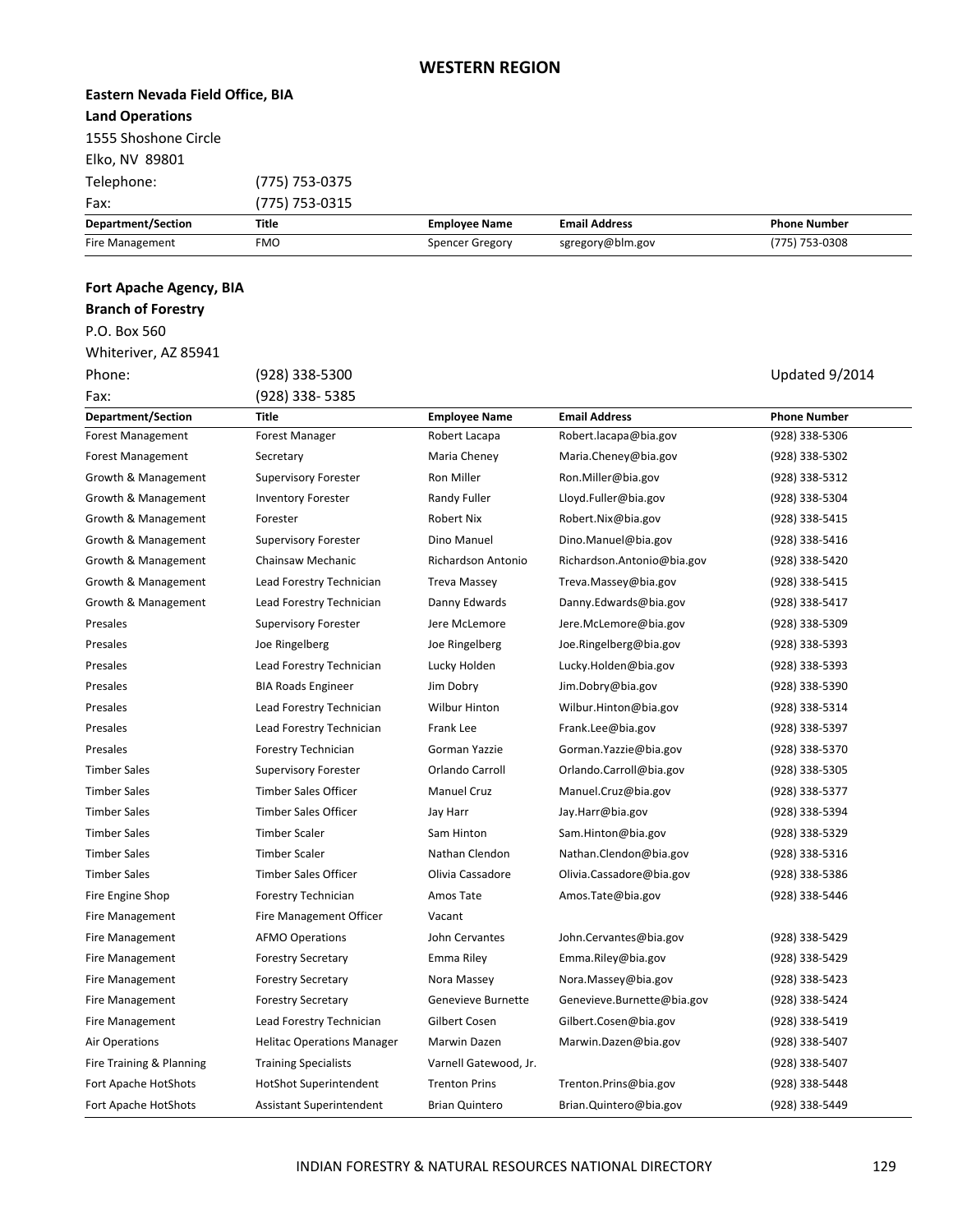| Fort Apache Agency, BIA, continued |                                   |                         |                           |                     |  |  |
|------------------------------------|-----------------------------------|-------------------------|---------------------------|---------------------|--|--|
| <b>Department/Section</b>          | Title                             | <b>Employee Name</b>    | <b>Email Address</b>      | <b>Phone Number</b> |  |  |
| <b>Fuels Management</b>            | Air Operations                    | Sabino Archuleta        | Sabino.Archuleta@bia.gov  | (928) 338-5442      |  |  |
| <b>Fuels Management</b>            | Lead Fuels Technician             | Ralph Thomas            | Ralph.Thomas@bia.gov      | (928) 338-5426      |  |  |
| <b>Fuels Management</b>            | Lead Fuels Technician             | <b>Harrison Francis</b> | Harrison.Francis@bia.gov  | (928) 338-5496      |  |  |
| <b>Fire Prevention</b>             | <b>Fire Prevention Officer</b>    | Candy Lupe              | Candy.Lupe@bia.gov        | (928) 338-5425      |  |  |
| <b>Fire Prevention</b>             | <b>Fire Prevention Technician</b> | Marco Minjarez          | Marco.Minjarez@bia.gov    | (928) 338-5425      |  |  |
| Radio Shop                         | Communications Technician         | Thelma Dawahongva       | Thelma.Dawahongva@bia.gov | (928) 338-5430      |  |  |
| Radio Shop                         | <b>Communications Technician</b>  | Mary Lou Nosie          |                           | (928) 338-5430      |  |  |
| <b>Forestry Warehouse</b>          | Warehouse Manager                 | Timo Quintero           | Timo.Quintero@bia.gov     | (928) 338-5434      |  |  |

#### **Fort Yuma Agency, BIA**

| Lower Colorado River Wildland Fire Management |                              |                      |                                                      |                     |  |
|-----------------------------------------------|------------------------------|----------------------|------------------------------------------------------|---------------------|--|
| P.O. Box 11000                                |                              |                      |                                                      |                     |  |
| Yuma, AZ 85366                                |                              |                      |                                                      |                     |  |
| Telephone:                                    | (928) 782-1202               |                      |                                                      | Updated 9/2014      |  |
| Fax:                                          | (928) 782-1266               |                      |                                                      |                     |  |
| Department/Section                            | <b>Title</b>                 | <b>Employee Name</b> | <b>Email Address</b>                                 | <b>Phone Number</b> |  |
| Fire Management                               | Fire Management Officer      | <b>Ron Morrison</b>  | ronald.morrison@bia.gov                              | (928) 782-1202      |  |
| Fire Management                               | Range Clerk                  | Michael F. Miguel    | michaelmiguel/phoenix/bia/doi@bia.gov (928) 782-1202 |                     |  |
| <b>WLFM</b>                                   | Supervising Range Technician | Gloria Derma         | Gloria Derma@blm.gov                                 | (928) 782-1202      |  |
| WLFM                                          | Supervisor                   | Luis Lopez           |                                                      | (928) 782-1202      |  |

### **Hopi Agency, BIA**

#### **Fire Management**

### P. O. Box 158

| Keams Canyon, AZ 86034 |  |
|------------------------|--|
|                        |  |

| Telephone:             | (928) 734-1620            |                      |                      |                     |  |  |
|------------------------|---------------------------|----------------------|----------------------|---------------------|--|--|
| Fax:                   | (928) 734-1625            |                      |                      |                     |  |  |
| Department/Section     | Title                     | <b>Employee Name</b> | <b>Email Address</b> | <b>Phone Number</b> |  |  |
| Fire Management        | Fire Management Officer   | Sam Yazzie           | sam.yazzie@bia.gov   | (928) 734-1622      |  |  |
| <b>Fire Management</b> | Wildland Range Technician | Dean Gashwazra       |                      | (928) 734-1620      |  |  |
| Fire Management        | Wildland Range Aid        | Rvan Pawesiema       |                      | (928) 734-1620      |  |  |

#### **Papago Agency, BIA**

**Fire Management** 

P. O. Box 3083

| Sells, AZ 85634        |                  |  |  |
|------------------------|------------------|--|--|
| Telenhone <sup>.</sup> | $(520)$ 383-4770 |  |  |

| Telephone:         | (JZU) 383-4770                  |                      |                            |                     |  |
|--------------------|---------------------------------|----------------------|----------------------------|---------------------|--|
| Fax:               | (520) 383-4748                  |                      |                            |                     |  |
| Department/Section | Title                           | <b>Employee Name</b> | <b>Email Address</b>       | <b>Phone Number</b> |  |
| Fire Management    | Fire Management Officer         | Guy Acuna            | guy.acuna@tonation-nsn.gov | (520) 349-3565      |  |
| Fire Management    | Administrative Asst./Fire Clerk | Tina Juan            | tina.juan@tonation-nsn.gov | (520) 383-4770      |  |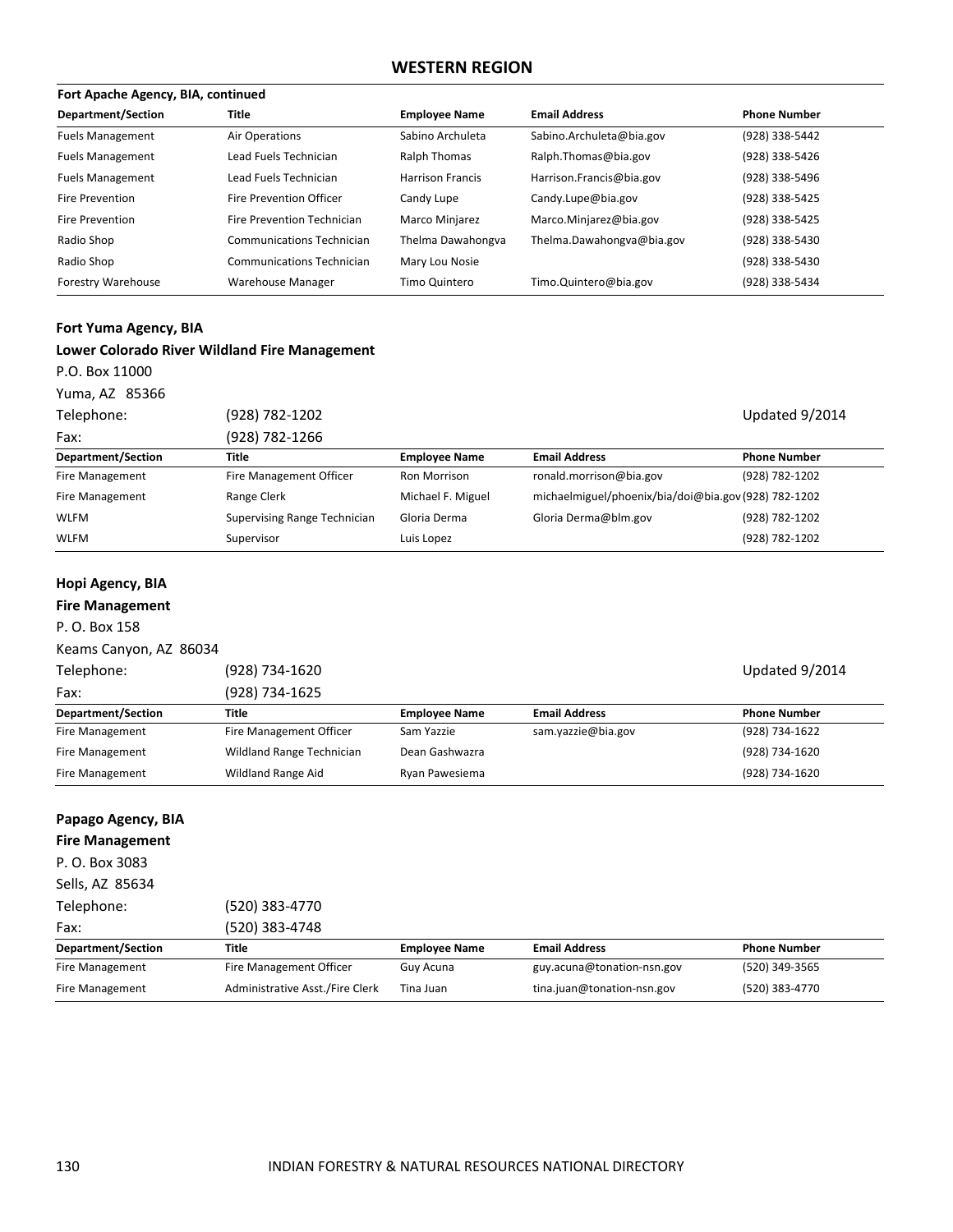#### **Pima Agency, BIA**

| P. O Box 8             |                             |                      |                       |                          |
|------------------------|-----------------------------|----------------------|-----------------------|--------------------------|
| Sacaton, AZ<br>85247   |                             |                      |                       |                          |
| Telephone:             | (520) 562-3326              |                      |                       | Updated 9/2014           |
| Fax:                   | (520) 562-3543              |                      |                       |                          |
| Department/Section     | Title                       | <b>Employee Name</b> | <b>Email Address</b>  | <b>Phone Number</b>      |
| Fire Management        | Fire Management Officer     | Alan Sinclair        | alan.sinclair@bia.gov | (520) 562-3974           |
| <b>Fire Management</b> | Wildland Fire Op Specialist | Kathleen Livingston  | mail372937@pop.net    | (520) 562-3974           |
| Fire Management        | Lead Fire Dispatcher        | Vacant               |                       | (520) 562-3974, ext. 222 |
| Fire Management        | Led Engine Supervisor       | Vacant               |                       | (520) 562-3974, ext. 222 |
| <b>Fire Management</b> | <b>Fire Clerk</b>           | Gloria Notah         |                       | (520) 562-3974, ext. 229 |
| Fire Management        | Range Tech. (ENGB)          | Marci Jimson         |                       | (520) 562-3974           |
| <b>Fire Management</b> | Range Technician            | Joseph Ugalde        |                       | (520) 562-3974           |
| <b>Fire Management</b> | Wildland Range Technician   | Hollie Stone         |                       | (520) 562-3974           |

### **Salt River Field Office, BIA**

| 10000 E. McDowell Road |                         |                      |                       |                     |
|------------------------|-------------------------|----------------------|-----------------------|---------------------|
| Scottsdale, AZ 85256   |                         |                      |                       |                     |
| Telephone:             | (480) 421-0807          |                      |                       | Updated 9/2014      |
| Fax:                   | (480) 421-0808          |                      |                       |                     |
| Department/Section     | Title                   | <b>Employee Name</b> | <b>Email Address</b>  | <b>Phone Number</b> |
| Fire Management        | Fire Management Officer | Alan Sinclair        | alan.sinclair@bia.gov | (520) 562-3974      |

### **San Carlos Agency, BIA**

#### **Branch of Forestry**

Natural Resource Bldg., Tonto Street/Airport Road

P.O. Box 209

San Carlos, AZ 85550

| Telephone:                 | (928) 475-2321/2329             |                      |                                |                          |  |
|----------------------------|---------------------------------|----------------------|--------------------------------|--------------------------|--|
| Fax:                       | (928) 475-2783                  |                      |                                |                          |  |
| Department/Section         | Title                           | <b>Employee Name</b> | <b>Email Address</b>           | <b>Phone Number</b>      |  |
| San Carlos Agency          | Superintendent                  | Brenda Astor         | brenda.astor@bia.gov           | (928) 475-2321           |  |
| San Carlos Agency          | Natural Resource Officer        | <b>Clark Richins</b> | clark.richins@bia.gov          | (928) 475-2322           |  |
| San Carlos Agency          | Natural Resource Specialist     | Robert Hetzler       | robert.hetzler@bia.gov         | (928) 475-2329           |  |
| <b>BIA Fire Management</b> | Fire Management Officer         | Duane Chapman        | duane.chapman@bia.gov          | (928) 475-2868           |  |
| <b>BIA Fire Management</b> | <b>Operations Specialist</b>    | Nathan Barrett       | nbarrett@forestry.scat-nsn.gov | (928) 475-2326, ext. 361 |  |
| <b>BIA Fire Management</b> | Civilian Pay Clerk              | Berlinda Gilbert     | berlinda.gilbert@bia.gov       | (928) 475-2321           |  |
| <b>BIA Fire Management</b> | Supervisory Forestry Technician | Lemuel Juan          | lemuel.juan@bia.gov            | (928) 475-2329           |  |
| <b>BIA Fire Management</b> | Forestry Technician             | Darrell Boni         | darrell.boni@bia.gov           | (928) 475-2655           |  |
| <b>BIA Fire Management</b> | Forestry Technician             | Jimi Phillips        | jimi.phillips@bia.gov          | (928) 475-2655           |  |
| <b>BIA Fire Management</b> | Forestry Technician             | Chris Belknap        | chris.belknap@bia.gov          | (928) 475-2655           |  |
| <b>BIA Fire Management</b> | Forestry Technician             | Randy Hopkins        | randy.hopkins@bia.gov          | (928) 475-2655           |  |
| <b>BIA Fire Management</b> | Forestry Technician             | Sonny Hinton         | sonny.hinton@bia.gov           | (928) 475-2655           |  |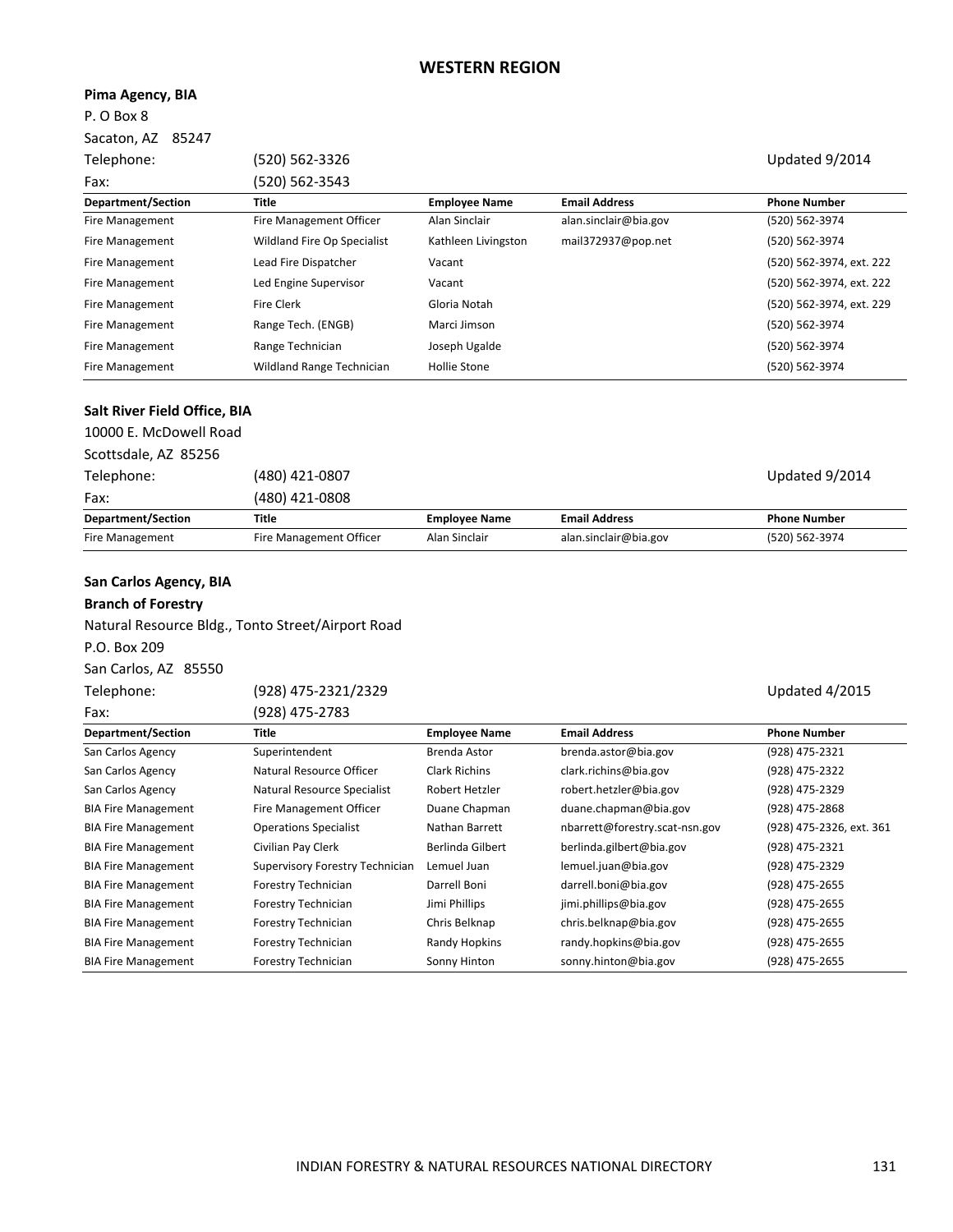### **Southern Paiute Field Station, BIA**

| P. O. Box 720                     |                                |                        |                         |                          |
|-----------------------------------|--------------------------------|------------------------|-------------------------|--------------------------|
| St. George, UT 84771              |                                |                        |                         |                          |
| Telephone:                        | (435) 674-9720                 |                        |                         |                          |
| Fax:                              | (435) 674-9714                 |                        |                         |                          |
| Department/Section                | <b>Title</b>                   | <b>Employee Name</b>   | <b>Email Address</b>    | <b>Phone Number</b>      |
| <b>Fire Management</b>            | <b>FMO</b>                     | Jeramie Ybright        | Jeramie.Ybright@bia.gov | (435) 674-9720           |
| <b>Natural Resources</b>          | Natural Resource Specialist    | Paul Schlafly          | Paul.Schlafly@bia.gov   | (435) 674-9720           |
| <b>Truxton Canyon Agency, BIA</b> |                                |                        |                         |                          |
| <b>Branch of Forestry</b>         |                                |                        |                         |                          |
| P.O. Box 37                       |                                |                        |                         |                          |
| Valentine, AZ 86437-0037          |                                |                        |                         |                          |
| Telephone:                        | (928) 769-2279                 |                        |                         | Updated 9/2014           |
| Fax:                              | (928) 769-2326                 |                        |                         |                          |
| <b>Department/Section</b>         | <b>Title</b>                   | <b>Employee Name</b>   | <b>Email Address</b>    | <b>Phone Number</b>      |
| <b>Fire Management</b>            | Fire Management Officer        | Jeramie Ybright        | Jeramie.ybright@bia.gov | (435) 674-9720           |
| Fire Management                   | Wildland Fire Program Manager  | <b>Richard Powskey</b> |                         | (928) 769-2279, ext. 202 |
| <b>Fire Management</b>            | Fire Prevention Technician     | Druscilla Clarke       |                         | (928) 769-2279, ext. 212 |
| <b>Fire Management</b>            | Lead Forestry Technician       | Tanya Steel            |                         | (928) 769-2279, ext. 228 |
| Fire Management                   | Forestry Technician            | <b>Winkie Crook</b>    |                         | (928) 769-2279, ext. 227 |
| Fire Management                   | Forestry Technician            | Lawrence Koyayesva     |                         | (928) 769-2279, ext. 203 |
| Fire Management                   | Forestry Technician            | Maynard Mahone         |                         | (928) 769-2279, ext. 227 |
| Fire Management                   | Forestry Technician            | Vacant                 |                         | (928) 769-2279, ext. 220 |
| Fire Management                   | Forestry Aid                   | Angelina Walema        |                         | (928) 769-2279, ext. 207 |
| <b>Fire Management</b>            | <b>Supervisory Forester</b>    | Richard Powskey        |                         | (928) 769-2279, ext. 202 |
| Fire Management                   | Fire Dispatch Workstation      | Melvin Hunter, Sr.     |                         | (928) 769-2279, ext. 201 |
| Fire Management                   | Fire Mgmt. Fuels Specialist    | Vacant                 |                         | (928) 769-2279, ext. 203 |
| Fire Management                   | Assistant Dispatch Center Mgr. | Melvin Hunter          |                         | (928) 769-2279, ext. 205 |

## **Uintah & Ouray Agency, BIA**

**Branch of Forestry, ext. 6** 7307 East 900 South P.O. Box 130 Fort Duchesne, UT 84026

| Telephone: | (435) 722-4350/4351 |
|------------|---------------------|
| Fax:       | (435) 722-9018      |

| Department/Section               | <b>Title</b>                    | <b>Employee Name</b>   | <b>Email Address</b>         | <b>Phone Number</b> |
|----------------------------------|---------------------------------|------------------------|------------------------------|---------------------|
| <b>Timber Management</b>         | <b>Forest Manager</b>           | Chris Seckakuku        | Christopher.secakuku@bia.gov | (435) 722-4356      |
| <b>Timber Management</b>         | <b>Forestry Secretary</b>       | Vacant                 |                              | (435) 722-4361      |
| <b>Timber Management</b>         | Supervisory Forester            | Doug Bryce             |                              | (435) 722-4361      |
| <b>Timber Management</b>         | Forestry Technician             | <b>Stanley Larson</b>  |                              | (435) 722-4358      |
| <b>Timber Management</b>         | Forestry Technician             | Gregory Littlewhiteman |                              | (435) 722-4357      |
| <b>Fuels Management</b>          | <b>Fuels Manager</b>            | <b>Blaine Tarbell</b>  |                              | (435) 722-4354      |
| <b>Fuels Management (Tribal)</b> | <b>Heavy Equipment Operator</b> | Alonzo John            |                              | (435) 722-4361      |
| Fire Management                  | Fire Management Officer         | Kirby Arrive           | kirby.arrive@bia.gov         | (435) 722-4353      |
| Fire Management                  | Asst. Fire Management Officer   | Christopher Secakuku   |                              | (435) 722-4356      |
| Fire Management                  | Clerk                           | <b>Chastity Beck</b>   |                              | (435) 722-4351      |
| Fire Management                  | Clerk/Dispatcher                | Kate Cesspooch         |                              | (435) 722-4365      |
| Fire Management                  | Supervisory Forestry Tech       | Vacant                 |                              | (435) 722-4351      |
| Fire Management                  | Forestry Technician             | Daryl Powaukee         |                              | (435) 722-4359      |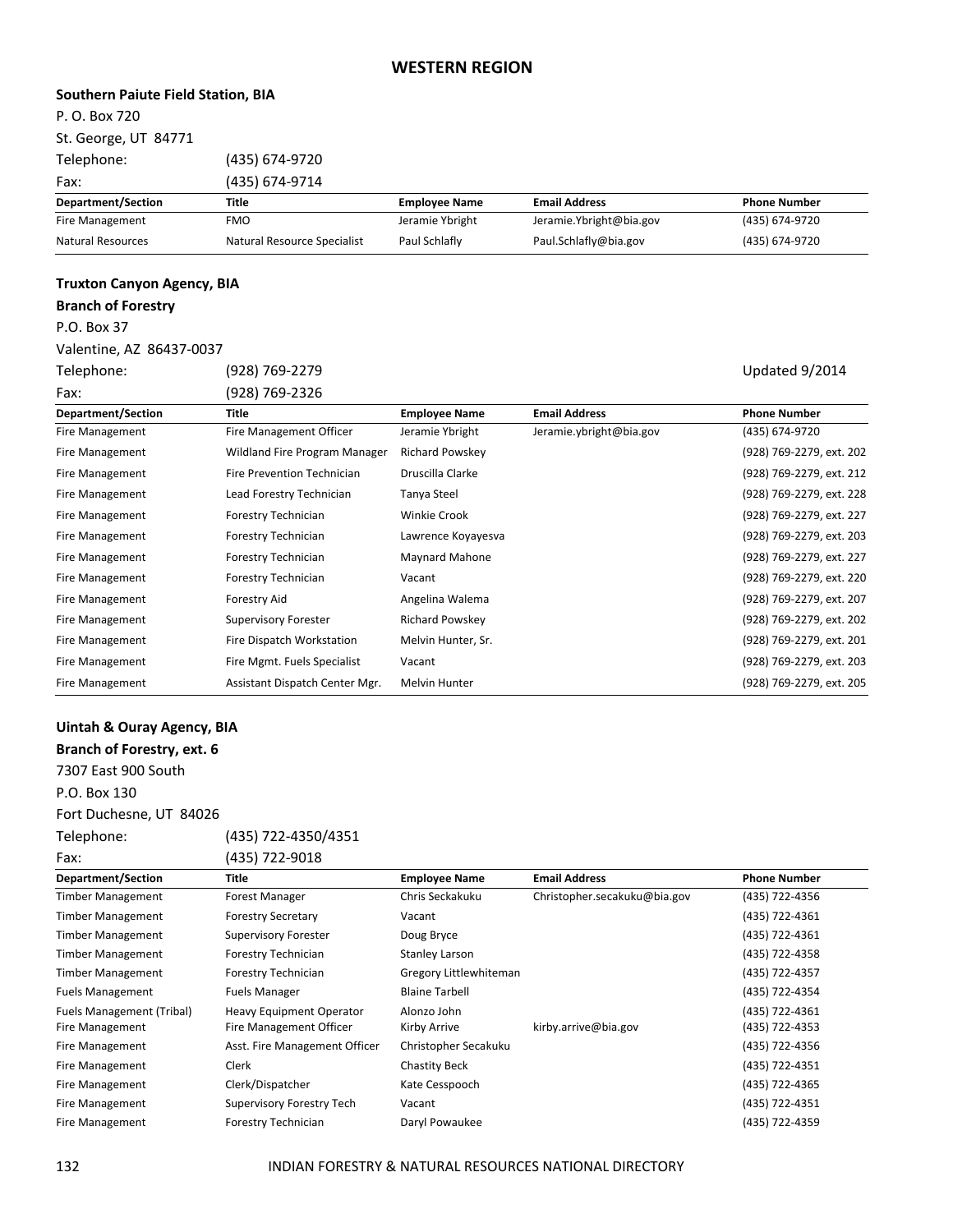#### **Uintah & Ouray Agency, BIA continued**

| Department/Section | Title                             | <b>Employee Name</b>  | <b>Email Address</b> | <b>Phone Number</b> |
|--------------------|-----------------------------------|-----------------------|----------------------|---------------------|
| Fire Management    | Forestry Technician               | Cal Schildt           |                      | (435) 722-4359      |
| Fire Management    | Forestry Technician               | Waylon Poowegup       |                      | (435) 722-4359      |
| Fire Management    | Forestry Technician               | <b>Matthew Yazzie</b> |                      | (435) 722-4359      |
| Fire Management    | Forestry Technician               | Bob Ridley            |                      | (435) 722-4359      |
| <b>BAER</b>        | <b>BAER Implementation Leader</b> | Dale Hanberg          |                      | (435) 722-4352      |

### **Western Nevada Agency, BIA Branch of Fire Management**

| Department/Section              | Title          | <b>Employee Name</b> | <b>Email Address</b> | <b>Phone Number</b> |
|---------------------------------|----------------|----------------------|----------------------|---------------------|
| Fax:                            | (775) 882-1348 |                      |                      |                     |
| Telephone:                      | (775) 882-3501 |                      |                      | Updated 5/2020      |
| Carson City, NV 89701           |                |                      |                      |                     |
| 311 E Washington St.            |                |                      |                      |                     |
| <b>Pranch of the Management</b> |                |                      |                      |                     |

### **TRIBAL PROGRAMS**

| <b>Chemehuevi Indian Tribe</b>             |                        |                                      |                      |                     |  |  |  |
|--------------------------------------------|------------------------|--------------------------------------|----------------------|---------------------|--|--|--|
| <b>Environmental/Agricultural Programs</b> |                        |                                      |                      |                     |  |  |  |
| P.O. Box 1976                              |                        |                                      |                      |                     |  |  |  |
| Havasu Lake, CA 92363                      |                        |                                      |                      |                     |  |  |  |
| Telephone:                                 | Updated 8/2021         |                                      |                      |                     |  |  |  |
| Fax:                                       | (760) 858-1189         |                                      |                      |                     |  |  |  |
| Website:                                   |                        | https://chemehuevi.org/environmental |                      |                     |  |  |  |
| Department/Section                         | <b>Title</b>           | <b>Employee Name</b>                 | <b>Email Address</b> | <b>Phone Number</b> |  |  |  |
| Environmental                              | <b>Acting Director</b> | Lex Koscielak                        | dir.epa@cit-nsn.gov  | (760) 858-1140      |  |  |  |
|                                            |                        |                                      |                      |                     |  |  |  |

### **Fort Mojave Indian Tribe**

| (760) 629-4591 |
|----------------|
| (760) 629-2468 |
|                |

| Department/Section        | Title    | <b>Employee Name</b> | <b>Email Address</b> | <b>Phone Number</b> |
|---------------------------|----------|----------------------|----------------------|---------------------|
| <b>Physical Resources</b> | Director | John Algots          | jalgots@ftmojave.com | (928) 346-1606      |
| Physical Resources Fax    |          |                      |                      | (928) 346-1610      |

### **Hopi Tribe Department of Natural Resources**

| P.O. Box 123             |                       |                      |                      |                     |  |
|--------------------------|-----------------------|----------------------|----------------------|---------------------|--|
| Kykotsmovi, AZ 86039     |                       |                      |                      |                     |  |
| Telephone:               | (928) 734-3000        |                      |                      |                     |  |
| Fax:                     | (928) 734-3609        |                      |                      |                     |  |
|                          |                       |                      |                      |                     |  |
| Department/Section       | <b>Title</b>          | <b>Employee Name</b> | <b>Email Address</b> | <b>Phone Number</b> |  |
| <b>Natural Resources</b> | Manager               | Arnold Taylor, Sr.   | ataylor@hopi.nsn.us  | (928) 734-3601      |  |
| <b>Natural Resources</b> | <b>Office Manager</b> | Denise Mahkewa       | dmahkewa@hopi.nsn.us | (928) 734-3602      |  |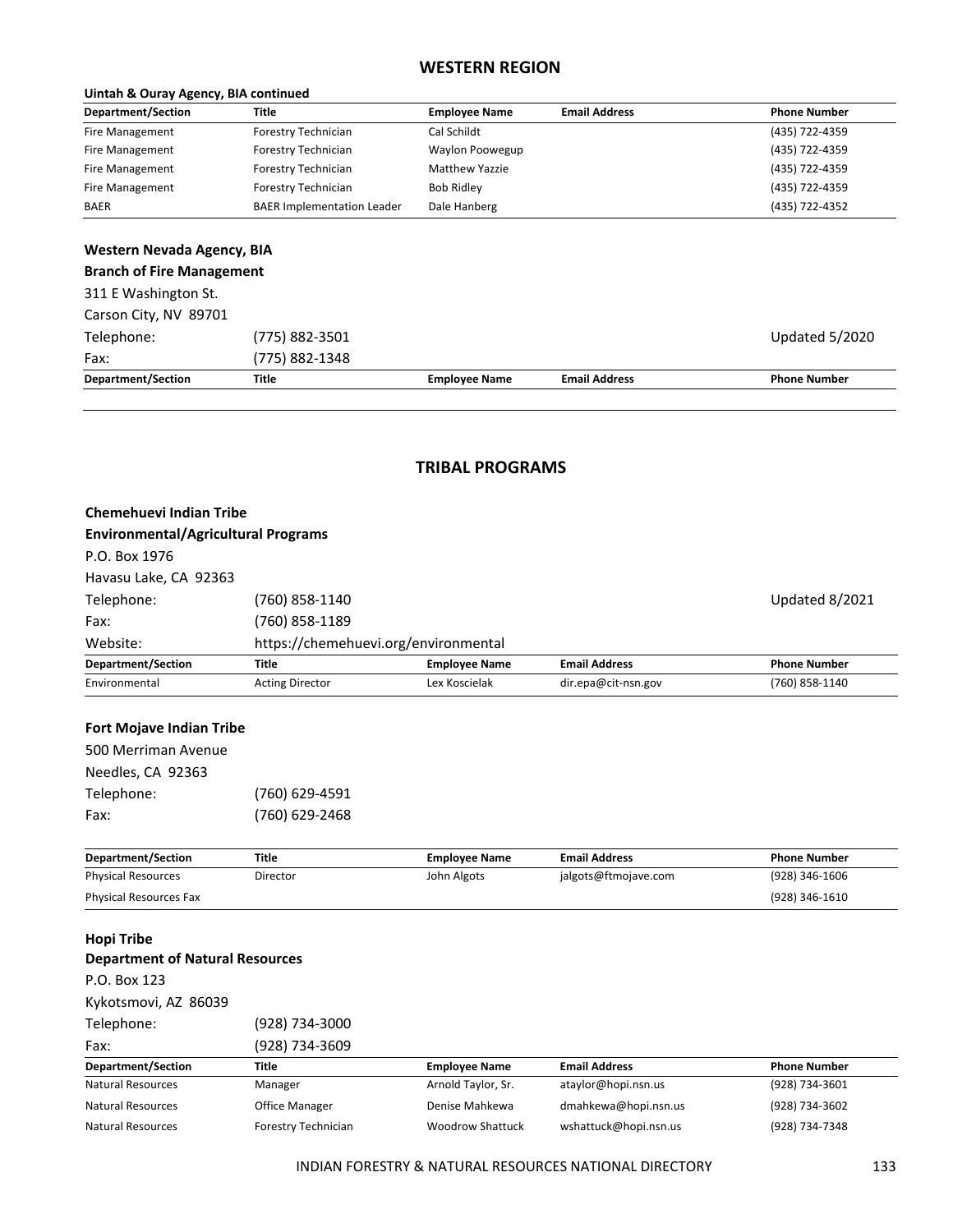|                          |                          | UVLJILINI INLUIVIV   |                                                   |                     |
|--------------------------|--------------------------|----------------------|---------------------------------------------------|---------------------|
| <b>Natural Resources</b> | Geodetic Technician      | Carl Seweyestewa     | c.seweyestewa@hopi.nsn.us                         | (928) 734-3654      |
| <b>Natural Resources</b> | Forestry Technician      | Randy Lomayaktewa    | rlomayaktewa@hopi.nsn.us                          | (928) 734-7348      |
| <b>Natural Resources</b> | Silviculturist           |                      | Bruce Koyiyumptewa, Sr. bkoyiyumptewa@hopi.nsn.us | (928) 734-3000      |
|                          |                          |                      |                                                   |                     |
| Hualapai Tribe           |                          |                      |                                                   |                     |
| <b>Tribal Forestry</b>   |                          |                      |                                                   |                     |
| P.O. Box 299             |                          |                      |                                                   |                     |
| Peach Springs, AZ 86434  |                          |                      |                                                   |                     |
| Telephone:               | (928) 769-2267           |                      |                                                   | Updated 7/2021      |
| Fax:                     | (928) 769-2532           |                      |                                                   |                     |
| Department/Section       | <b>Title</b>             | <b>Employee Name</b> | <b>Email Address</b>                              | <b>Phone Number</b> |
| Forestry                 | Manager                  | Melvin Hunter, Jr    | mhunter@hualapai-nsn.gov                          | (928) 769-2312      |
| Forestry                 | <b>Assistant Manager</b> | Anthony Case         | acase@hualapai-nsn.gov                            | (928) 769-2312      |
| Pascua Yaqui Tribe       |                          |                      |                                                   |                     |
| <b>Land Department</b>   |                          |                      |                                                   |                     |
| 7474 S. Camino De Ceste  |                          |                      |                                                   |                     |
| Tucson, AZ 85757         |                          |                      |                                                   |                     |
| Telephone:               | (520) 879-6350           |                      |                                                   |                     |
| Fax:                     | (520) 879-6308           |                      |                                                   |                     |
| Website:                 | www.pascuayaqui-nsn.gov  |                      |                                                   |                     |

| Department/Section | Title                    | <b>Employee Name</b> | <b>Email Address</b>                                 | <b>Phone Number</b> |
|--------------------|--------------------------|----------------------|------------------------------------------------------|---------------------|
| Land               | Director                 | Kelly Gomez          | Kelly.Gomez@pascuayaqui-nsn.gov                      | (520) 879-6319      |
| Land               | <b>GIS Analyst</b>       | Tony Fortes          | Tony.Fortes@pascuayaqui-nsn.gov                      | (520) 879-6318      |
| Land               | Administrative Assistant | Marta Valenzuela     | Marta. Valenzuela@pascuayaqui-nsn.gov (520) 879-6350 |                     |

#### **San Carlos Apache Tribe**

### **Natural Resources Department**

Natural Resource Bldg., Tonto Street/Airport Road

P.O. Box 0

San Carlos, AZ 85550

Telephone: (928) 475-2326/2329 Updated 7/2021

| Fax:               | (928) 475-5798              |                      |                                 |                          |
|--------------------|-----------------------------|----------------------|---------------------------------|--------------------------|
| Department/Section | Title                       | <b>Employee Name</b> | <b>Email Address</b>            | <b>Phone Number</b>      |
| Forestry           | <b>Forest Manager</b>       | Vacant               |                                 | (928) 475-2329           |
| Forestry           | <b>Supervisory Forester</b> | Victoria Wesley      | vwesley@forestry.scat-nsn.gov   | (928) 475-2326           |
| Forestry           | <b>Botanist</b>             | Seth Pilsk           | spilsk@forestry.scat-nsn.gov    | (928) 475-2326           |
| Forestry           | Forester                    | Beedona Cracium      | bcracium@forestry.scat-nsn.gov  | (928) 475-2326           |
| Forestry           | Forester                    | Paul Francis         | pfrancis@forestry.scat-nsn.gov  | (928) 475-2326           |
| Forestry           | <b>Inventory Forester</b>   | Irene Martinez       | imartinez@forestry.scat-nsn.gov | (928) 475-2326, ext. 314 |

#### **San Carlos Apache Tribe, continued**

| Department/Section | <b>Title</b>              | <b>Employee Name</b> | <b>Email Address</b>          | <b>Phone Number</b> |
|--------------------|---------------------------|----------------------|-------------------------------|---------------------|
| Forestry           | Cartographic Technician   | Stevenson Talgo      | stalgo@forestry.scat-nsn.gov  | (928) 475-2326      |
| Forestry           | Supv. Forestry Technician | Ted Aday             | taday@forestry.scat-nsn.gov   | (928) 475-2326      |
| Forestry           | Supv. Forestry Technician | Sonya Allen          | sallen@forestry.scat-nsn.gov  | (928) 475-2326      |
| Forestry           | Supv. Forestry Technician | Marvin Victor, Jr.   | mvictor@forestry.scat-nsn.gov | (928) 475-2326      |
| Forestry           | Supv. Forestry Technician | Otto Rustin, Jr.     | orustin@forestry.scat-nsn.gov | (928) 475-2326      |
| Forestry           | Forestry Technician       | Reynold Belknap      |                               | (928) 475-2326      |
| Forestry           | Forestry Technician       | Samson Belvado       |                               | (928) 475-2326      |
| Forestry           | Forestry Technician       | Gary Brown           |                               | (928) 475-2326      |

134 INDIAN FORESTRY & NATURAL RESOURCES NATIONAL DIRECTORY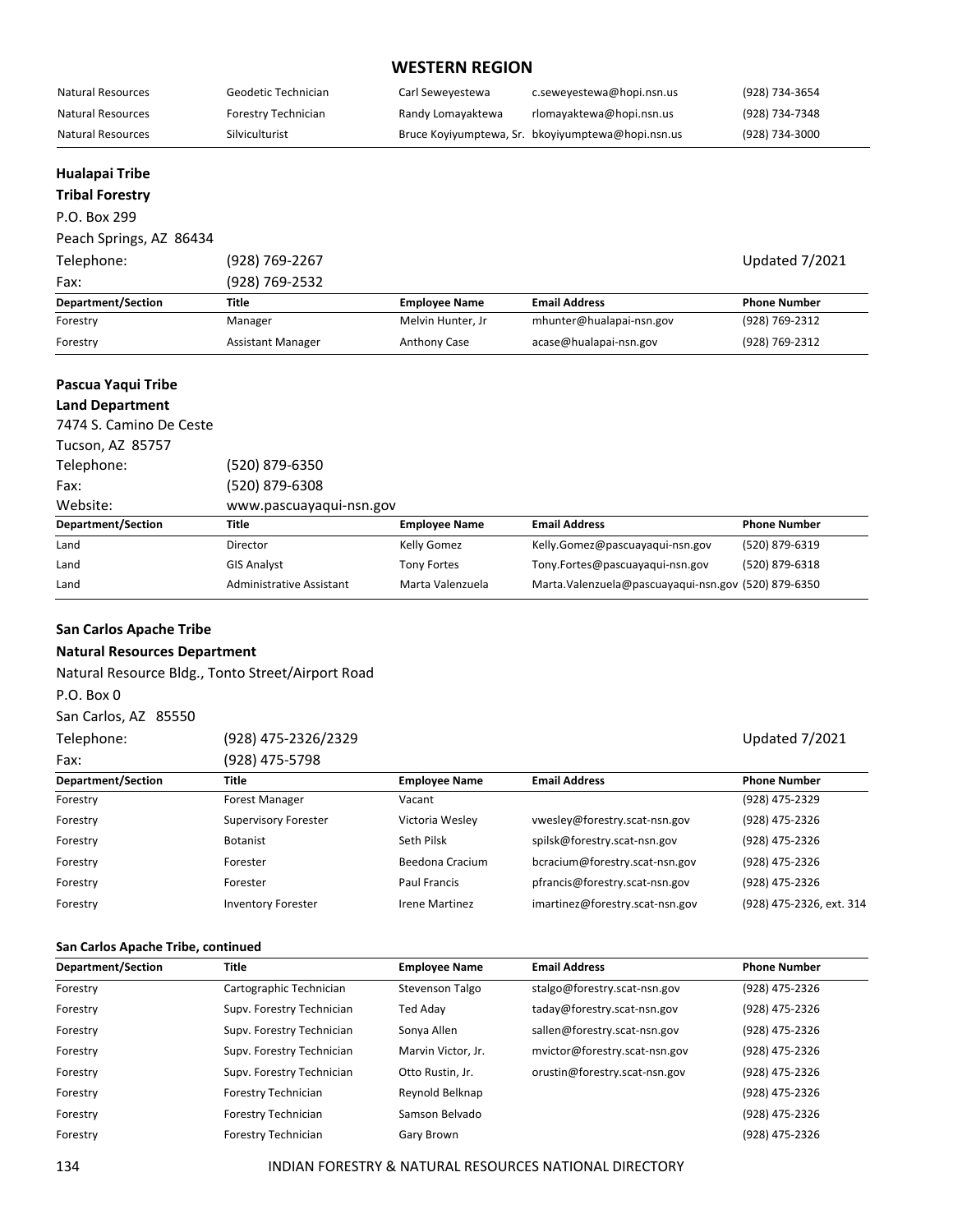| Forestry               | Forestry Technician                     | Paul Casoose             |                                   | (928) 475-2326           |
|------------------------|-----------------------------------------|--------------------------|-----------------------------------|--------------------------|
| Forestry               | Forestry Technician                     | <b>Paul Curtis</b>       |                                   | (928) 475-2326           |
| Forestry               | Forestry Technician                     | Carlton Goseyun, Sr.     |                                   | (928) 475-2326           |
| Forestry               | Forestry Technician                     | Kasey King               |                                   | (928) 475-2326           |
| Forestry               | Forestry Technician                     | Nicole Lister            |                                   | (928) 475-2326           |
| Forestry               | Forestry Technician                     | Nathan Perry             |                                   | (928) 475-2326           |
| Forestry               | Forestry Technician                     | <b>Shelly Swift</b>      | sswift@forestry.scat-nsn.gov      | (928) 475-2326           |
| Forestry               | Forestry Technician                     | Zachary Taylor           |                                   | (928) 475-2326           |
| Forestry               | Forestry Technician                     | Rodney Wesley            |                                   | (928) 475-2326           |
| Forestry               | Administrative Assistant                | Adrianne Blackwater      | ablackwater@forestry.scat-nsn.gov | (928) 475-2326           |
| Forestry               | Receptionist                            | Sarah Phillips           | sphillips@forestry.scat-nsn.gov   | (928) 475-2326           |
| Geronimo Hotshot       | <b>Hotshot Supervisor</b>               | Julius Hostetler         | jhostetler @forestry.scat-nsn.gov | (928) 475-2326, ext. 326 |
| Geronimo Hotshot       | Hotshot Asst. Supervior                 | Samuel Meade, Jr.        | smeadejr@forestry.scat-nsn.gov    | (928) 475-2326, ext. 325 |
| Geronimo Hotshot       | Squad Leader                            | Mario Dia                |                                   | (928) 475-2326, ext. 398 |
| Geronimo Hotshot       | Squad Leader                            | Erwin Goseyun            |                                   | (928) 475-2326, ext. 396 |
| Geronimo Hotshot       | Squad Leader                            | Steven Hooke             |                                   | (928) 475-2326, ext. 393 |
| Geronimo Hotshot       | Senior Fire Fighter                     | <b>Michael Gutierrez</b> |                                   | (928) 475-2326, ext. 398 |
| Geronimo Hotshot       | Senior Fire Fighter                     | Scottie Pina, III        |                                   | (928) 475-2326, ext. 398 |
| <b>Fire Management</b> | <b>Training Specialist</b>              | Jeffrey Phillips         | jphillips@forestry.scat-nsn.gov   | (928) 475-2326, ext. 349 |
| <b>Fire Management</b> | Program Manager                         | Dan. Pitterle            | dpitterle@forestry.scat-nsn.gov   | (928) 475-2329           |
| <b>Fire Management</b> | Secretary                               | Valda Hensley            | vhensley@forestry.scat-nsn.gov    | (928) 475-2326           |
| <b>Fire Management</b> | Secretary                               | Maria Rustin             | mrustin@forestry.scat-nsn.gov     | (928) 475-2326           |
| <b>Fire Management</b> | Heavy Engineer Equip. Operator          | <b>Thomas Patten</b>     | firedozer@forestry.scat-nsn.gov   | (928) 475-2326           |
| Fire Management        | <b>Assistant Auto Mechanic</b>          | <b>Alfred Walters</b>    | awalters@forestry.scat-nsn.gov    | (928) 475-2326           |
| <b>Fire Management</b> | <b>Fire Prevention Specialist</b>       | Wilfred Steele, Jr.      | wsteele@forestry.scat-nsn.gov     | (928) 475-2326           |
| <b>Fire Management</b> | Fire Prevention Technician              | Norbert Pechuli          | npechuli@forestry.scat-nsn.gov    | (928) 475-2326           |
| <b>Fire Management</b> | Driver/Custodian                        | Ramsey Cosen, Sr.        |                                   | (928) 475-2326           |
| <b>Fire Management</b> | <b>SWFF Clerk</b>                       | Donna Benally            | dbenally@forestry.scat-nsn.gov    | (928) 475-2326           |
| Fire Use               | Fire Use Technician                     | Dennis Logan, Sr.        | dlogan@forestry.scat-nsn.gov      | (928) 475-2326, ext. 335 |
| Fire Use               | Fire Use Technician                     | Christine Thompson       | cthompson@forestry.scat-nsn.gov   | (928) 475-2326           |
| Fire Use               | Fire Use Specialist                     | Robert Johnson           | rjohnson@forestry.scat-nsn.gov    | (928) 475-2326, ext. 322 |
| Soil & Moisture        | <b>Supervisory Soil Conservationist</b> | Paul J. Buck             | pjbuck@forestry.scat-nsn.gov      | (928) 475-2326           |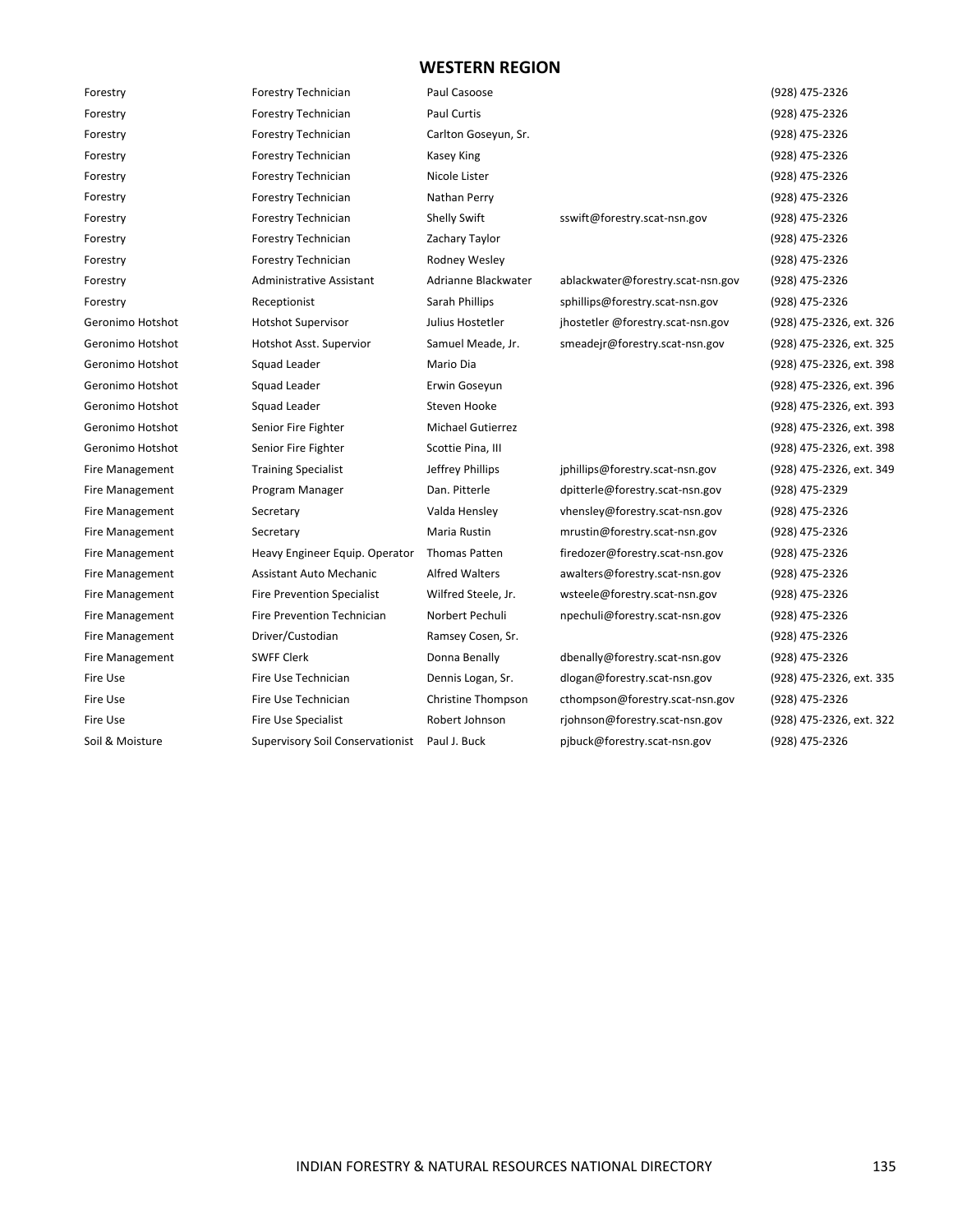### **Shoshone Paiute ‐ Duck Valley Reservation Natural Resource Department**

P.O. Box 219

Owyhee, NV 89832

| Telephone: | (775) 757-3161 |
|------------|----------------|
| Fax:       | (775) 757-2219 |

| <b>Title</b>                | <b>Employee Name</b>   | <b>Email Address</b>           | <b>Phone Number</b>      |
|-----------------------------|------------------------|--------------------------------|--------------------------|
| Director                    | <b>Sherry Crutcher</b> | Crutcher.sherry@duckvalley.org | (208) 759-3100, ext. 217 |
| Secretary                   | Kristen Pete           | Pete.kristen@duckvalley.org    | (208) 759-3100, ext. 240 |
| Fire Mgmt Officer           | <b>Brent Hunter</b>    | hunter.brent@shopai.org        | (775) 757-2473           |
| <b>Assistant FMO</b>        | Melby Jack             | rezflame383@yahoo.com          | (775) 757-2473           |
| <b>Engine Boss</b>          | Bryan Pete             |                                | (775) 757-2473           |
| <b>Engine Boss</b>          | Rodney Bacon           |                                | (775) 757-2473           |
| <b>Volunteer Fire Chief</b> | Nathan Bacon           |                                | (208) 759-3100           |
| Fire Management Fax         |                        |                                | (775) 757-3430           |
| Director (acting)           | Jake Sellman           | jake rabbit77@yahoo.com        | (208) 759-3246           |
|                             |                        |                                |                          |

### **South Fork Band Council**

#### **Environmental Department**

| 21 Lee B-13            |                      |                      |                          |                     |
|------------------------|----------------------|----------------------|--------------------------|---------------------|
| Spring Creek, NV 89815 |                      |                      |                          |                     |
| Telephone:             | (775) 744-2026       |                      |                          |                     |
| Fax:                   | (775) 744-2416       |                      |                          |                     |
| Website:               | southforkbandepa.com |                      |                          |                     |
| Department/Section     | Title                | <b>Employee Name</b> | <b>Email Address</b>     | <b>Phone Number</b> |
| Environmental          | Specialist           | Jacob Tybo           | j tybo@hotmail.com       | (775) 744-2026      |
| Environmental          | Coordinator          | Emiliano McLane      | sfbepa@hotmail.com       | (775) 744-2387      |
| Environmental          | Chairperson          | Cheryl Mose-Temoke   | sfdadmin@frontiernet.net | (775) 744-4273      |
|                        |                      |                      |                          |                     |

#### **Ute Indian Tribe**

| Department/Section     | Title          | <b>Employee Name</b> | <b>Email Address</b> | <b>Phone Number</b> |
|------------------------|----------------|----------------------|----------------------|---------------------|
| Fax:                   | (435) 722-5072 |                      |                      |                     |
| Telephone:             | (435) 722-5141 |                      |                      |                     |
| Ft. Duchesne, UT 84026 |                |                      |                      |                     |
| P.O. Box 190           |                |                      |                      |                     |
|                        |                |                      |                      |                     |

#### **Washoe Tribe of Nevada and California**

| 919 Highway 395 South |                                                              |                      |                            |                     |  |
|-----------------------|--------------------------------------------------------------|----------------------|----------------------------|---------------------|--|
| Garnerville, NV 89410 |                                                              |                      |                            |                     |  |
| Telephone:            | (775) 265-4191                                               |                      |                            |                     |  |
| Fax:                  | (775) 265-6240                                               |                      |                            |                     |  |
| Website:              | www.washoetribe.us/                                          |                      |                            |                     |  |
| Department/Section    | <b>Title</b>                                                 | <b>Employee Name</b> | <b>Email Address</b>       | <b>Phone Number</b> |  |
|                       | <b>Environmental Director</b>                                | Marie Barry          | marie.barry@washoetribe.us | (775) 265-8682      |  |
|                       | Environmental Specialist II/NPS<br><b>Project Supervisor</b> | Darrel Cruz          | darrel.cruz@washoetribe.us | (775) 265-8692      |  |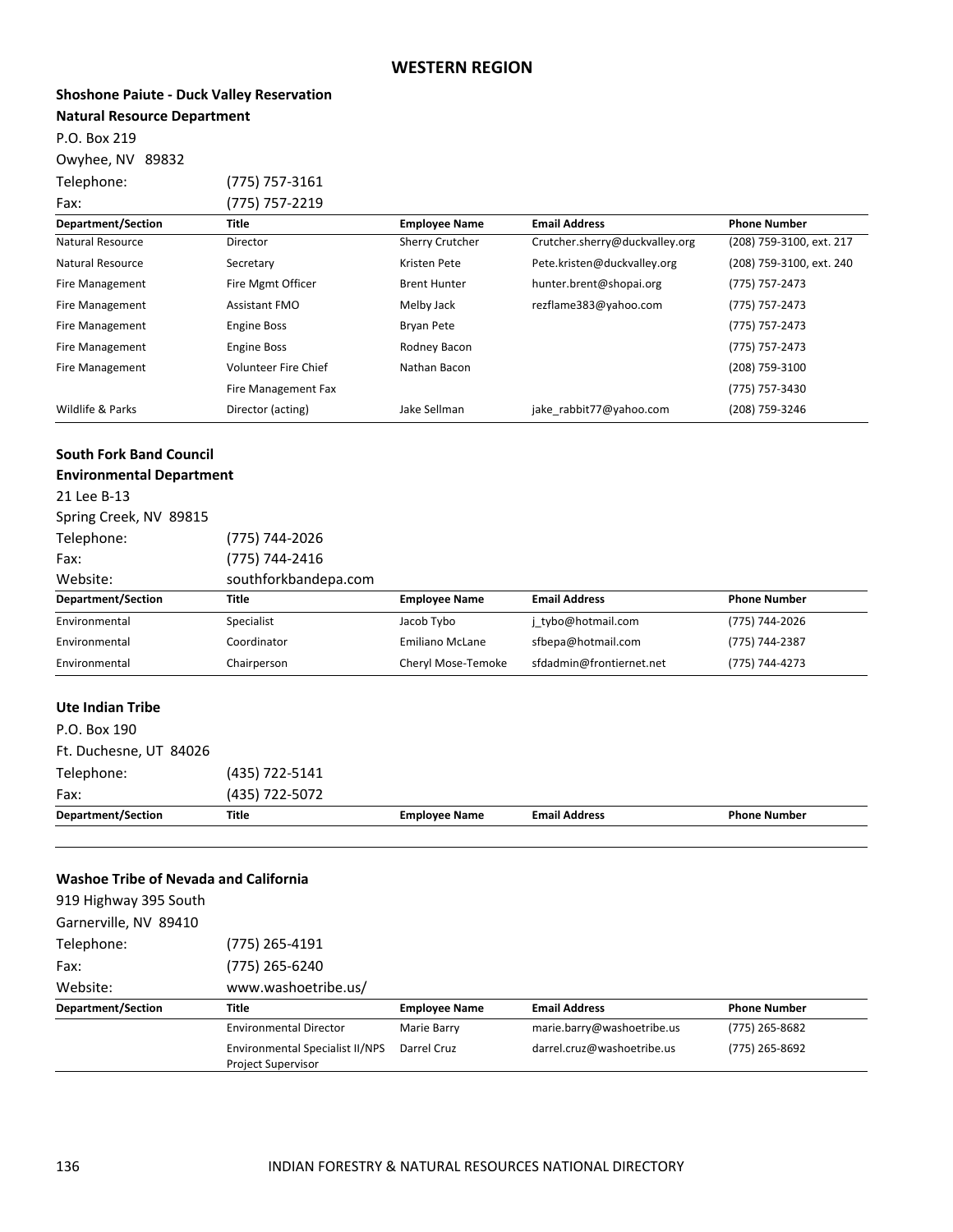### **White Mountain Apache Tribe Tribal Forestry Department**

| <b>THORIT OF COLLY DEPARTMENT</b> |                                  |                           |                                |                     |
|-----------------------------------|----------------------------------|---------------------------|--------------------------------|---------------------|
| P.O. Box 700                      |                                  |                           |                                | Updated 8/2020      |
| Whiteriver, AZ 85941              |                                  |                           |                                |                     |
| Telephone:                        | (928) 338-1665                   |                           | Field Office Telephone:        | (928) 338-5838      |
| Fax:                              | (928) 338-1907                   |                           | Field Office Fax:              | (928) 338-6110      |
| Website:                          | www.wmat.nsn.us                  |                           |                                |                     |
| Department/Section                | <b>Title</b>                     | <b>Employee Name</b>      | <b>Email Address</b>           | <b>Phone Number</b> |
| Administration                    | <b>Assistant Forest Manager</b>  | Logan Lawson              | llawson@wmatforestry.com       | (928) 338-1665      |
| Administration                    | <b>Contracts Manager</b>         | <b>Reginald Armstrong</b> | rarmstrong@wmatforestry.com    | (928) 338-5838      |
| Administration                    | <b>Administrative Assistant</b>  | Verla Quintero            | verlaquintero@wmatforestry.com | (928) 338-1665      |
| <b>Woodland Management</b>        | <b>Forest Ranger Supervisor</b>  | Marty Gatewood            |                                | (928) 338-1665      |
| GIS                               | <b>GIS Manager</b>               | Rachel Endfield           |                                | (928) 338-5838      |
| <b>Field Operations</b>           | <b>Field Operations Manager</b>  | Daniel Kessay             | dkessay@wmatforestry.com       | (928) 338-5838      |
| <b>Field Operations</b>           | Supervisory Forestry Tech        | Stewart Kindelay          | skindelay@wmatforestry.com     | (928) 338-5838      |
| <b>Field Operations</b>           | <b>Supervisory Forestry Tech</b> | Tia Tessay                | ttessay@wmatforestry.com       | (928) 338-5838      |
| <b>Field Operations</b>           | Supervisory Forestry Tech        | <b>Mack Nosie</b>         | mnosie@wmatforestry.com        | (928) 338-5838      |
| <b>Fire Management</b>            | 638 Fuels Manager                | <b>Christoper Beatty</b>  | apache_style07@hotmail.com     | (928) 594-1057      |
| <b>SWFF</b>                       | <b>SWFF Coordinator</b>          | Victoria Burnette         |                                | (928) 338-6122      |
|                                   |                                  |                           |                                |                     |
| <b>Yavapai Apache Nation</b>      |                                  |                           |                                |                     |
| Land & Water Department           |                                  |                           |                                |                     |
| 2400 W. Datsi St.                 |                                  |                           |                                |                     |
| Camp Verde, AZ 86322              |                                  |                           |                                |                     |

| $\frac{1}{2}$ |                |
|---------------|----------------|
| Telephone:    | (928) 649-6955 |
| Fax:          | (928) 567-0435 |

| Department/Section | Title                    | <b>Employee Name</b>    | <b>Email Address</b>    | <b>Phone Number</b> |
|--------------------|--------------------------|-------------------------|-------------------------|---------------------|
| Land & Water       | Administrative Assistant | Yolanda Trujillo        | ytrujillo@yan-tribe.org | (928) 649-6954      |
| Land & Water       | Manager                  | <b>Billy Garner</b>     | bgarner@yan-tribe.org   | (928) 649-6952      |
| Land & Water       | Secretary                | <b>Charity Gonzales</b> | cgonzales@yan-tribe.org | (928) 649-6955      |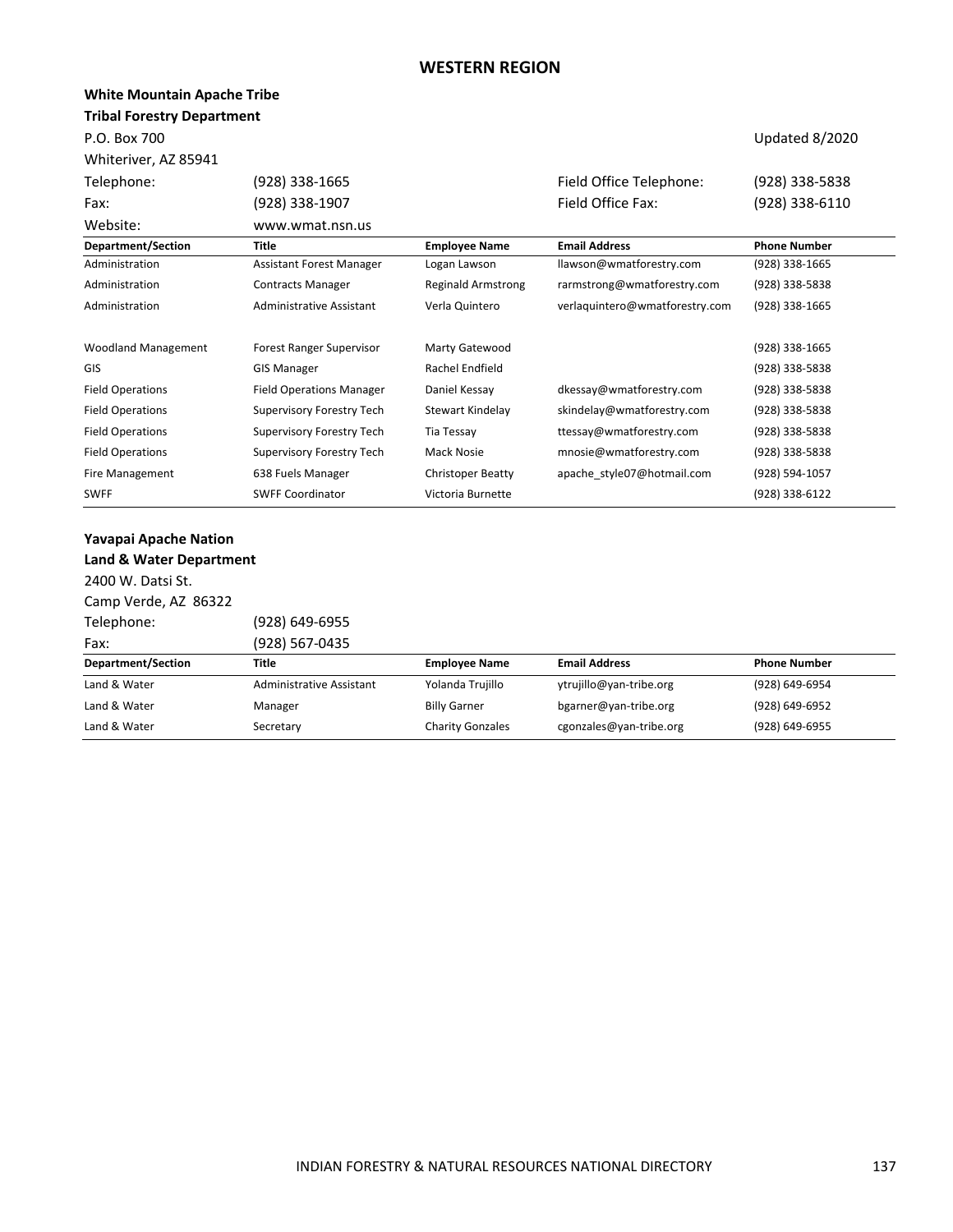# **Indian Forestry & Natural Resources National Directory**

On the next page is the form can submit to add or make changes to your information in the Directory. There is also a form that can be downloaded from our website https://www.itcnet.org/resources/directory.html. Please notify us if you would like the data from a specific page emailed.

Return the form(s) to us by:

**1. Email to** intertribaltimbercouncil@gmail.com

# **2. Mail to** PO Box 11790, Portland, OR 97214

And thank you for helping to make the Directory a vital reference for all those who work in Indian country forestry and natural resources.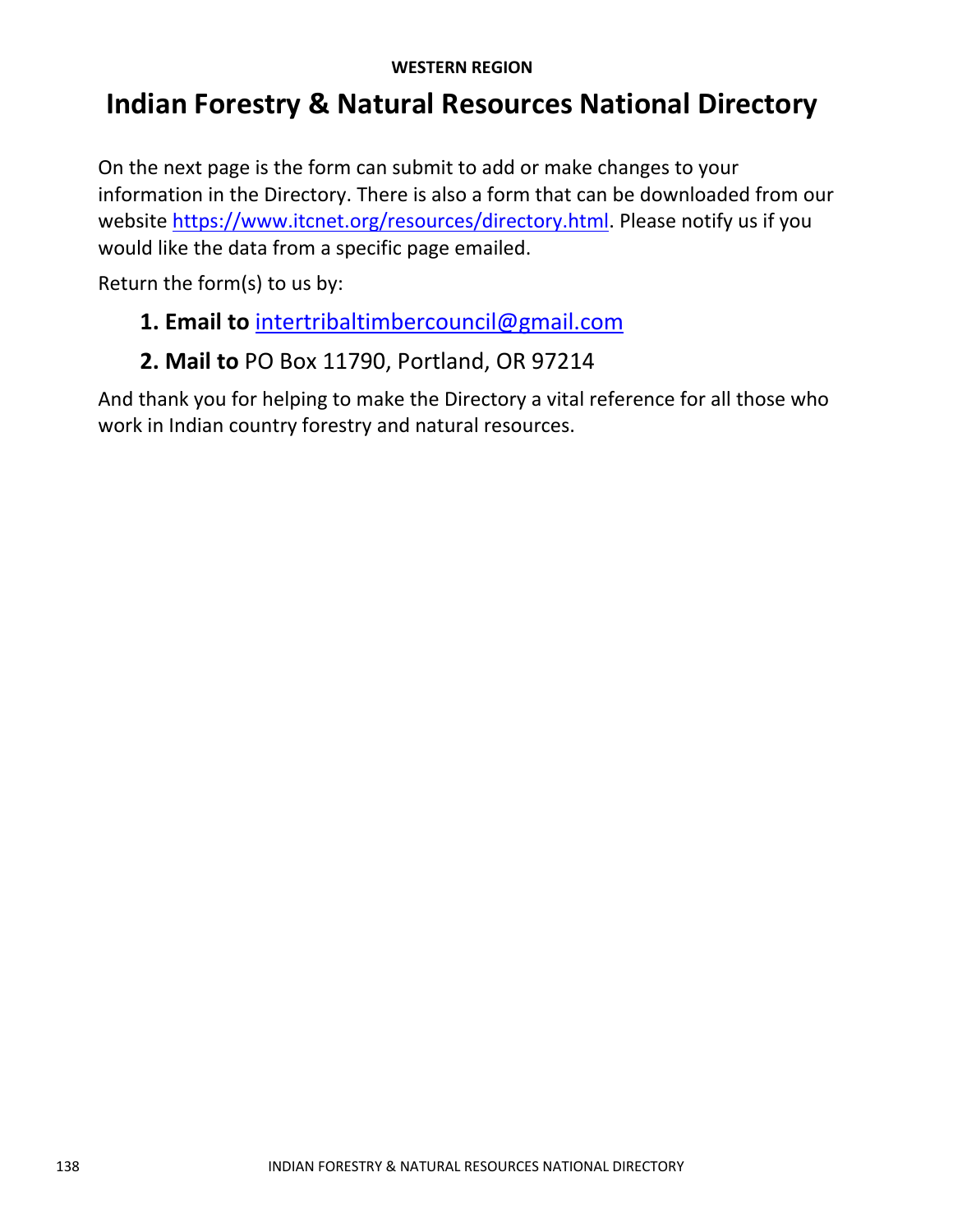# **Indian Forestry & Natural Resources National Directory**

| <b>Organization Name:</b> |              |                      |      | <b>Department (optional):</b>     |  |                      |                     |  |
|---------------------------|--------------|----------------------|------|-----------------------------------|--|----------------------|---------------------|--|
| <b>Mailing address:</b>   |              |                      |      | <b>Street address (optional):</b> |  |                      |                     |  |
| City:                     |              | State:               | Zip: |                                   |  |                      |                     |  |
| <b>Telephone:</b>         |              |                      | Fax: |                                   |  | <b>Website:</b>      |                     |  |
| <b>Department/Section</b> | <b>Title</b> | <b>Employee Name</b> |      |                                   |  | <b>Email Address</b> | <b>Phone Number</b> |  |
|                           |              |                      |      |                                   |  |                      |                     |  |
|                           |              |                      |      |                                   |  |                      |                     |  |
|                           |              |                      |      |                                   |  |                      |                     |  |
|                           |              |                      |      |                                   |  |                      |                     |  |
|                           |              |                      |      |                                   |  |                      |                     |  |
|                           |              |                      |      |                                   |  |                      |                     |  |
|                           |              |                      |      |                                   |  |                      |                     |  |
|                           |              |                      |      |                                   |  |                      |                     |  |
|                           |              |                      |      |                                   |  |                      |                     |  |
|                           |              |                      |      |                                   |  |                      |                     |  |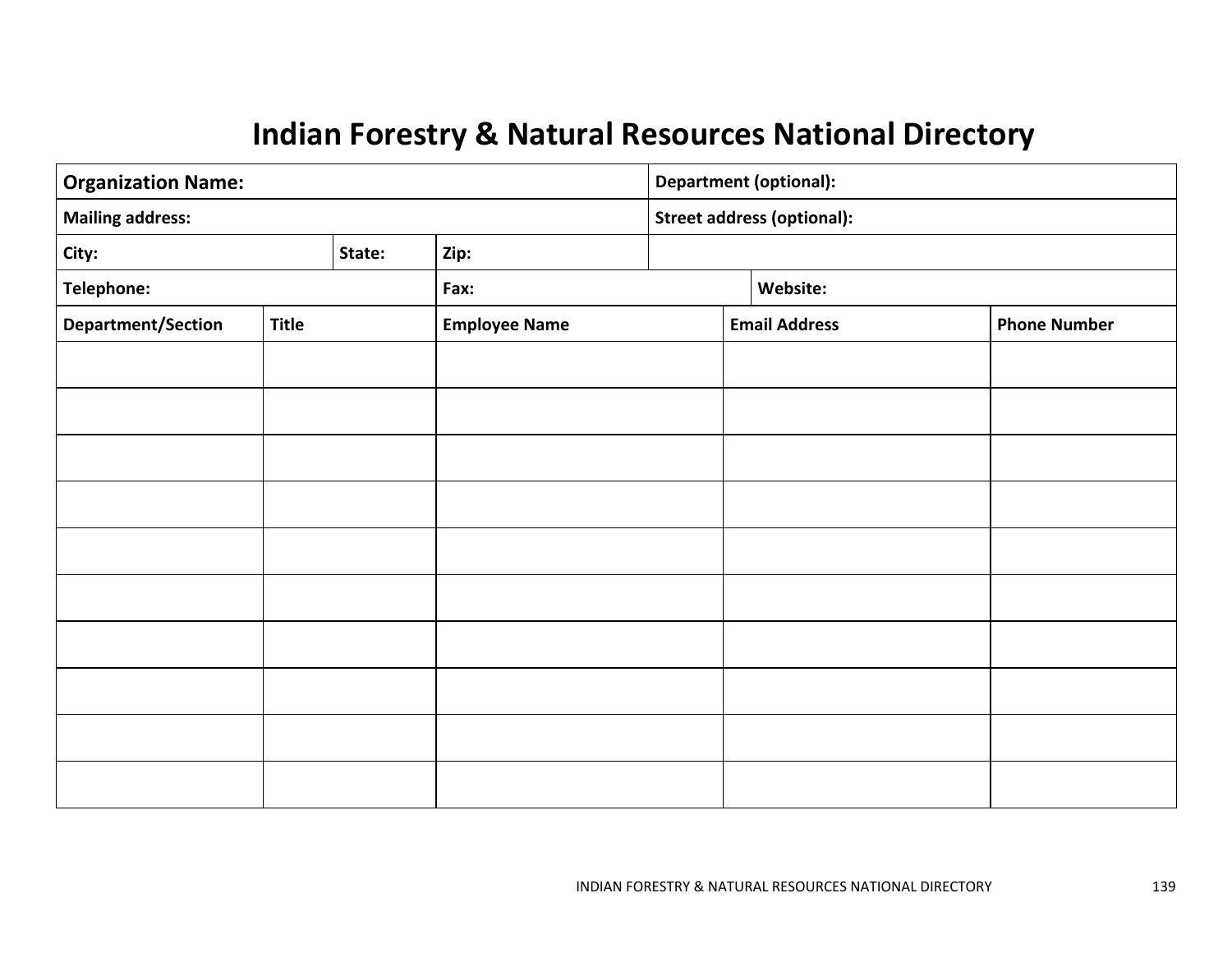## **INDEX**

#### **A**

**Acoma Pueblo**, 121 **Afognak Native Corporation**, 13 **Ahtna, Inc.**, 10 **Alabama‐Coushatta Tribe of Texas**, 114 **Alaska Regional Office, BIA**, 10 **Alatna Tribal Council**, 13 **Aleut Corporation, The**, 11 **Aleutian/Pribilof Islands Association**, 14 **Allakaket Village Council**, 14 **Alturas Rancheria**, 95 **Anadarko Agency, BIA**, 112 **Arctic Slope Regional Corporation**, 11 **Aroostook Band of Micmac Indians**, 35 **Asa'carsamiut Tribal Council**, 14 **Assiniboine & Sioux Tribes**, 108 **Association of Village Council Presidents**, 14 **Augustine Band of Cahuilla Mission Indians**, 95

#### **B**

**Bad River Band of Lake Superior Tribe of Chippewa Indians**, 50 **Bay Mills Indian Community of Michigan**, 50 **Bering Straits Native Corporation**, 11 **Berry Creek Rancheria of Maidu Indians**, 96 **Blackfeet Agency, BIA**, 106 **Blackfeet Nation**, 108 **Blue Lake Rancheria Of California**, 96 **Bois Forte Reservation**, 50 **Bridgeport Indian Colony**, 96 **Bristol Bay Native Association**, 15 **Bristol Bay Native Corporation**, 11 **Buena Vista Rancheria**, 96 **Burns‐Paiute Tribe**, 75

#### **C**

**Caddo Tribe of Oklahoma**, 114 **Cahto Indian Tribe**, 96 **Cahuilla Band of Indians**, 97 **California Valley Miwok Tribe**, 97 **Calista Corporation**, 11 **Catawba Indian Nation**, 35 **Central California Agency, BIA**, 94 **Chalkyitsik Village Council**, 15 **Cheesh‐na Tribal Council**, 15 **Chehalis Tribe Business Committee**, 75 **Chemehuevi Indian Tribe**, 133 **Cherokee Agency, BIA**, 34 **Cherokee Nation Forestry**, 31 **Cheyenne and Arapaho Tribes of Oklahoma**, 114 **Cheyenne River Agency, BIA**, 40 **Cheyenne River Sioux Tribe**, 44

**Chickaloon Native Village**, 15 **Chickasaw Agency, BIA**, 30 **Chickasaw Nation, The**, 31 **Chilkoot Indian Association**, 15 Chinle Agency, BIA, 63 **Chippewa Cree Tribe**, 108 **Chitina Traditional Indian Village Council**, 16 **Choctaw Field Office, BIA**, 34 **Choctaw Nation Forestry**, 31 **Chugach Alaska Corporation**, 12 **Chugachmiut**, 16 **Clark's Point Village Council**, 16 **Cochiti Pueblo**, 122 **Coeur d'Alene Agency, BIA**, 67 **Coeur d'Alene Tribe**, 76 **Cold Springs Rancheria of Mono Indians**, 97 **Colorado River Agency, BIA**, 128 **Colville Agency, BIA**, 68 **Comanche Tribe of Oklahoma**, 114 **Concho Agency, BIA**, 112 **Confederated Salish & Kootenai Tribes**, 76 **Confederated Tribes of Coos, Lower Umpqua & Siuslaw Indians**, 78 **Confederated Tribes of Siletz Indians**, 78 **Confederated Tribes of the Grand Ronde Community of Oregon**, 79 **Confederated Tribes of the Umatilla Indian Reservation**, 79 Confederated Tribes of Warm Springs, 80 **Cook Inlet Region, Incorporated (CIRI)**, 12 **Coquille Indian Tribe**, 81 **Coushatta Tribe**, 35 **Cow Creek Band of Umpqua Tribe of Indians**, 81 **Craig Community Association**, 16 **Crow Agency, BIA**, 106 **Crow Creek Agency, BIA**, 40 **Crow Nation**, 109 **Curyung Tribal Council**, 16

## **D**

**Deering I.R.A. Council**, 17 **Doyon, Ltd**., 12 **Dry Creek Rancheria**, 97

# **E**

Eastern Navajo Agency, BIA, 63 **Eastern Nevada Field Office, BIA**, 129 **Eastern Oklahoma Regional Office, BIA**, 30 **Eastern Regional Office, BIA**, 34 **Eastern Shawnee Tribe of Oklahoma**, 32 **Eastern Shoshone Tribe**, 109 **Eklutna, Inc.**, 17 **Elk Valley Rancheria**, 97 **Emmonak Tribal Council**, 17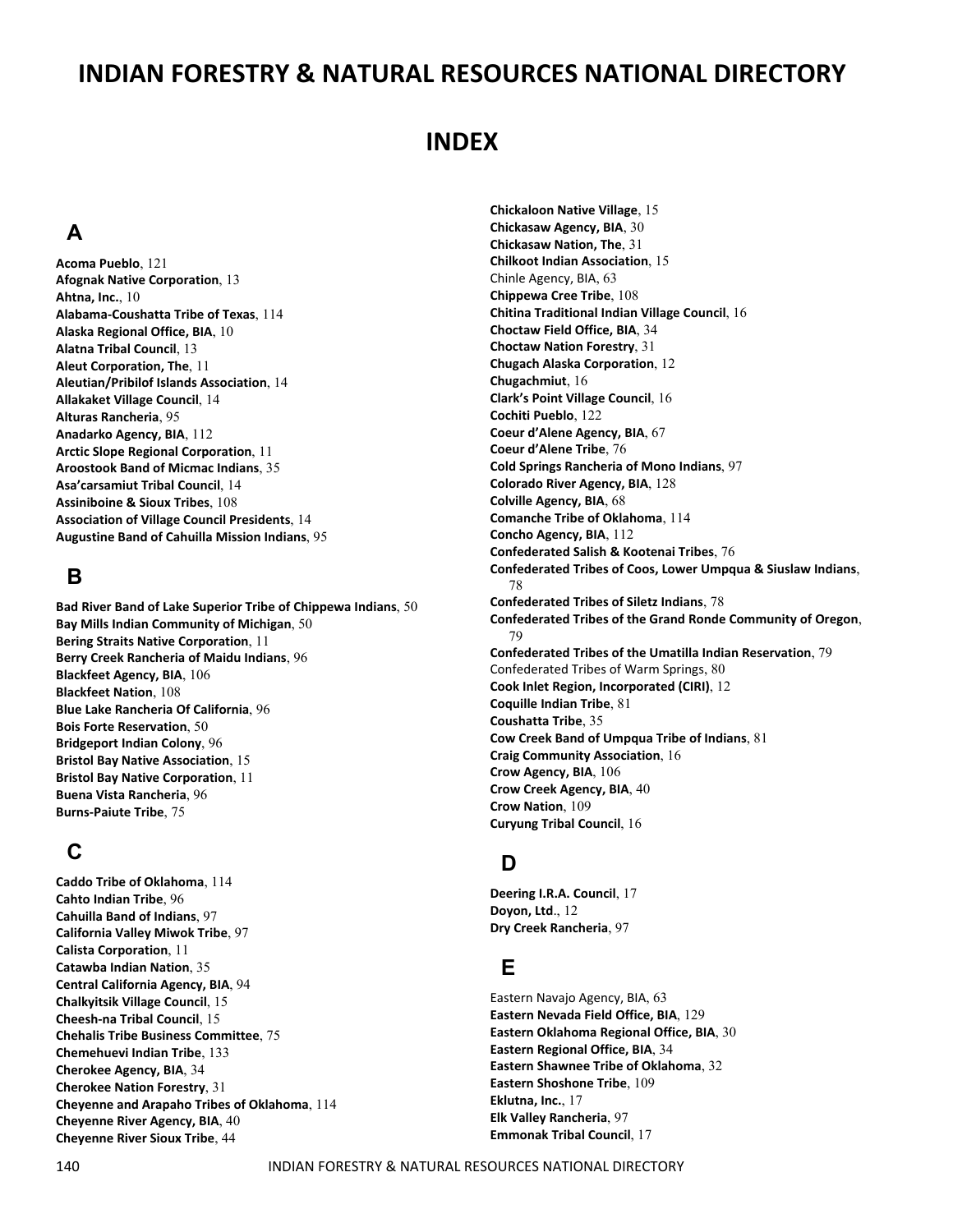## **INDEX**

**Ewiiaapaayp Band of Kumeyaay Indians of the Cuyapaipe Reservation**, 98 **Eyak Corporation, The**, 18

## **F**

**Fairbanks Field Office, BIA**, 10 **Flandreau Santee Sioux Tribe**, 44 **Flathead Agency, BIA**, 71 **Fond du Lac Resource Management**, 51 **Forest County Potawatomi Community**, 51 **Fort Apache Agency, BIA**, 129 **Fort Bidwell Indian Community**, 98 Fort Defiance Agency, BIA, 63 **Fort Hall Agency, BIA**, 71 **Fort Mojave Indian Tribe**, 133 **Fort Totten Agency, BIA**, 41 **Fort Yuma Agency, BIA**, 130 **Ft. Belknap Agency, BIA**, 106 **Ft. Belknap Indian Community (Gros Ventre & Assiniboine Tribes)**, 109 **Ft. Berthold Agency, BIA**, 41 **Ft. Peck Agency, BIA**, 107

## **G**

**Gana‐A'Yoo, Ltd.**, 18 **Georgetown Tribal Council**, 18 **Grand Portage Reservation Tribal Council**, 52 **Grand Traverse Band of Ottawa and Chippewa Indians, Fire & Rescue**, 52 **Grand Traverse Band of Ottawa and Chippewa Indians, Natural Resources**, 52 **Great Lakes Agency, BIA**, 48 **Great Plains Regional Office, BIA**, 40 **Greenville Rancheria**, 98 **Grindstone Indian Rancheria**, 98 **Gwichyaa Zhee Gwich'in Tribal Government**, 18

#### **H**

**Haida Corporation**, 18 **Hannahville Indian Community**, 52 **Ho‐Chunk Nation**, 53 **Hoh Indian Tribe**, 82 **Holy Cross Village Council**, 18 **Hoopa Valley Tribe, Tribal Forestry**, 98 **Hoopa Valley Tribe, Wildland Fire Department**, 99 **Hopi Agency, BIA**, 130 **Hopi Tribe**, 133 **Horton Agency, BIA**, 113 **Houlton Band of Maliseet Indians**, 35 **Hualapai Tribe**, 134 **Hughes Village Council**, 19

#### **I**

**Intertribal Timber Council**, 5 **Inupiat Community of the Arctic Slope**, 19 **Ione Band of Miwok Indians**, 99 **Isleta Pueblo**, 122

#### **J**

**Jackson Rancheria Band of Miwuk Indians**, 100 **Jamestown S'Klallam Tribe**, 82 **Jemez Pueblo**, 122 **Jena Band of Choctaw Indians**, 35 **Jicarilla Agency, BIA**, 117 **Jicarilla Apache Nation**, 122

## **K**

**Kake Tribal Corporation**, 19 **Kaktovik Village**, 19 **Kalispel Business Council**, 82 **Kaltag Tribal Council**, 20 **Karuk Tribe**, 100 **Kashia Band of Pomo Indians of the Stewarts Point Rancheria**, 100 **Kavilco Incorporated**, 20 **Kawerak, Inc.**, 20 **Keweenaw Bay Indian Community**, 53 **Kickapoo Field Office, BIA**, 113 **Kickapoo Tribe in Kansas**, 114 **Kiowa Tribe of Oklahoma**, 115 **Klawock Cooperative Association**, 21 **Klawock Heenya Corporation**, 20 **Klukwan Inc.**, 21 **Knik Tribe**, 21 **Kongiganak Traditional Council**, 21 **Koniag, Incorporated**, 12 **Kootenai Tribe of Idaho**, 82 **Koyukuk Tribal Council**, 21 **Kuskokwim Corporation, The**, 22

#### **L**

**Lac Courte Oreilles**, 54 **Lac Courte Oreilles, Field Office, BIA**, 49 **Lac du Flambeau Band of Lake Superior Chippewa Indians of Wisconsin**, 54 **Lac Vieux Desert Band of Lake Superior Chippewa Indians of Michigan**, 54 **Laguna Agency, BIA**, 118 **Laguna Pueblo**, 123 **Leech Lake Reservation**, 54 **Little River Band of Ottawa Indians**, 55 **Louden Tribal Council (Galana Village)**, 22 **Lower Brule Agency, BIA**, 41 **Lower Brule Sioux Tribe**, 44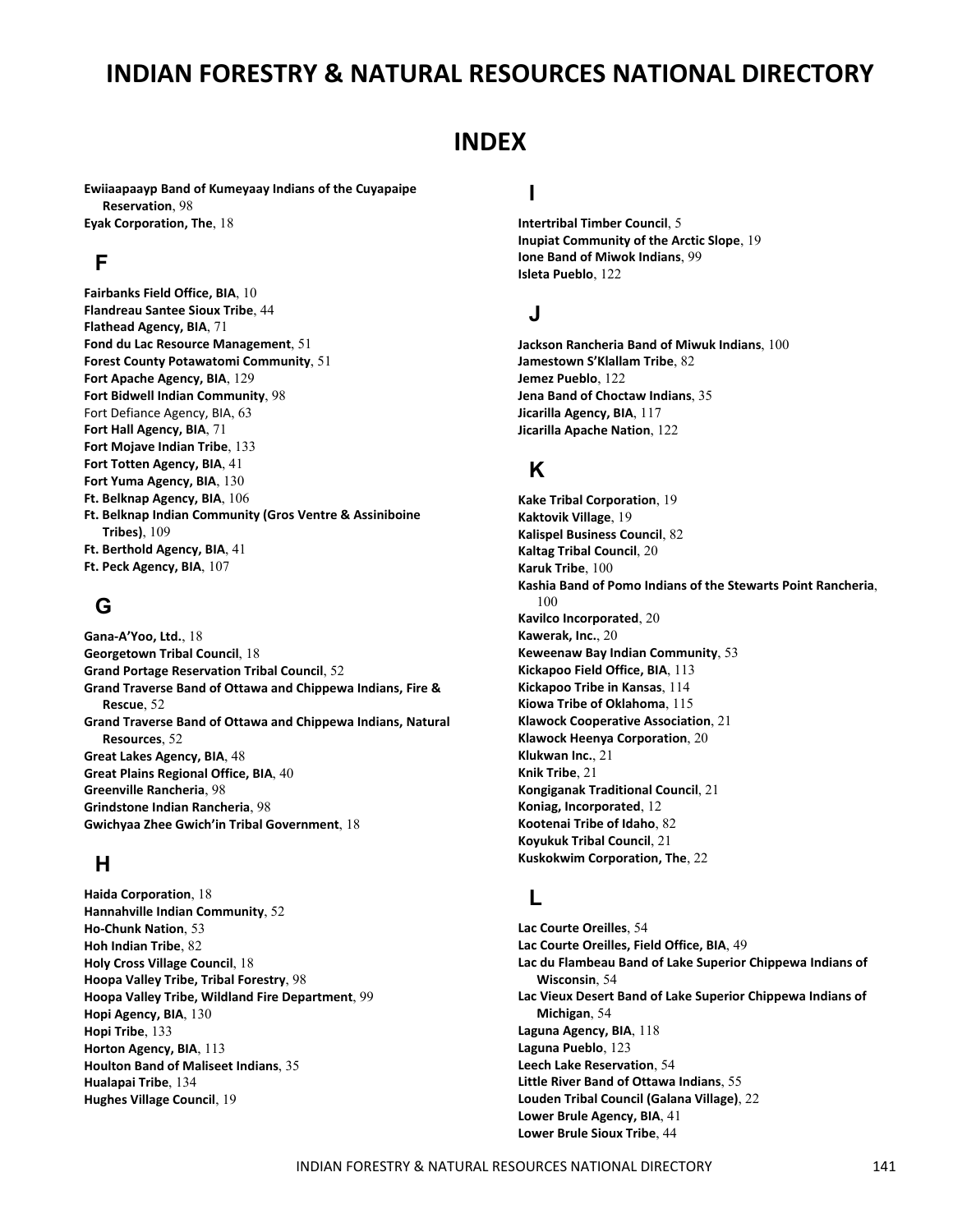## **INDEX**

**Lower Elwha Klallam Tribal Council**, 83 **Lower Sioux Indian Community**, 55 **Lummi Indian Nation**, 83

#### **M**

**Makah Forestry Enterprise**, 83 **Makah Natural Resources Department**, 83 **Manchester Pt. Arena Band of Pomo Indians**, 100 **Maniilaq Association**, 22 **Manzanita Band of the Kumeyany Nation**, 100 **Mashantucket Pequot Tribe**, 36 **McGrath, Tokatna, Nikolai, Telida (MTNT), Ltd.**, 22 **Mechoopda Indian Tribe of Chico Rancheria**, 101 **Mendas Cha‐ag Native Corporation**, 22 **Menominee Tribe**, 55 **Mesa Grande Band of Mission Indians**, 101 **Mescalero Agency, BIA**, 118 **Mescalero Apache Tribe**, 123 **Metlakatla Agency, BIA**, 71 **Metlakatla Indian Community**, 84 **Miami Agency, BIA**, 30 **Miccosukee Tribe of Indians of Florida**, 36 **Michigan Agency, BIA**, 49 **Middletown Rancheria of Pomo Indians**, 101 **Midwest Regional Office, BIA**, 48 **Midwest Regional Office, BIA – Grand Rapids**, 48 **Mille Lacs Band of Ojibwe, The**, 56 **Minnesota Agency, BIA**, 49 **Mississippi Band of Choctaw Indians**, 36 **Mohegan Tribe of Indians of Connecticut**, 36 **Muckleshoot Indian Tribe**, 84 **Muscogee (Creek) Nation of Oklahoma**, 32

#### **N**

**Nambe Pueblo**, 124 **NANA Regional Corporation**, 13 **Narragansett Indian Tribe**, 36 **Native Village of Atka**, 23 **Native Village of Brevig Mission**, 23 **Native Village of Diomede**, 23 **Native Village of Eklutna**, 23 **Native Village of Gakona**, 23 **Native Village of Koyuk**, 23 **Native Village of St. Michael**, 24 **Natives of Larsen Bay**, 24 Navajo Nation, 65 **Navajo Regional Office, BIA**, 63 **Nenana Native Association**, 24 **Nerklikmute Native Corporation**, 25 **New York Department of Environmental Conservation**, 34 **Nez Perce Tribe**, 84 **Nisqually Indian Tribe**, 85 **Nondalton Tribal Council**, 25 **North Fork Rancheria of Mono Indians**, 101

**Northern California Agency, BIA**, 94 **Northern Cheyenne**, 110 **Northern Cheyenne Agency, BIA**, 107 **Northern Idaho Agency, BIA**, 71 **Northern Pueblos Agency, BIA**, 119 **Northway Traditional Council**, 25 **Northwest Regional Office, BIA**, 67 **Nulato Tribal Council**, 25

## **O**

**Oglala Sioux Tribe Natural Resources Regulatory Agency**, 44 **Okmulgee Agency, BIA**, 30 **Olympic Peninsula Agency, BIA**, 71 **Omaha Tribe of Nebraska**, 45 **Oneida Indian Nation**, 37 **Oneida Tribe of Indians of Wisconsin**, 57 **Osage Agency, BIA**, 31 **Osage Tribe**, 32 **Otoe‐Missouria Tribe of Indians**, 115

## **P**

**Pacific Regional Office, BIA**, 94 **Palm Springs Field Office, BIA**, 95 **Papago Agency, BIA**, 130 **Pascua Yaqui Tribe**, 134 **Passamaquoddy Tribe**, 37 **Pauma Band of Mission Indians**, 101 **Pawnee Agency, BIA**, 113 **Penobscot Nation**, 37 **Picuris Pueblo**, 124 **Pima Agency, BIA**, 131 **Pine Ridge Agency, BIA**, 41 **Pit River Tribe**, 102 **Poarch Band of Creek Indians**, 37 **Pokagon Band of Potawatomi**, 58 **Ponca Tribe of Nebraska**, 45 **Port Gamble S'Klallam Tribe**, 85 **Portage Creek Village Council**, 25 **Potter Valley Tribe**, 102 **Prairie Island Indian Community**, 58 **Pueblo of Acoma**, 121 **Pueblo of Cochiti**, 122 **Pueblo of Isleta**, 122 **Pueblo of Jemez**, 122 **Pueblo of Laguna**, 123 **Pueblo of Nambe**, 124 **Pueblo of Picuris**, 124 **Pueblo of San Ildefonso**, 124 **Pueblo of Sandia**, 125 **Pueblo of Santa Ana**, 125 **Pueblo of Santa Clara**, 125 **Pueblo of Taos**, 126 **Pueblo of Tesuque**, 126 **Pueblo of Zia**, 126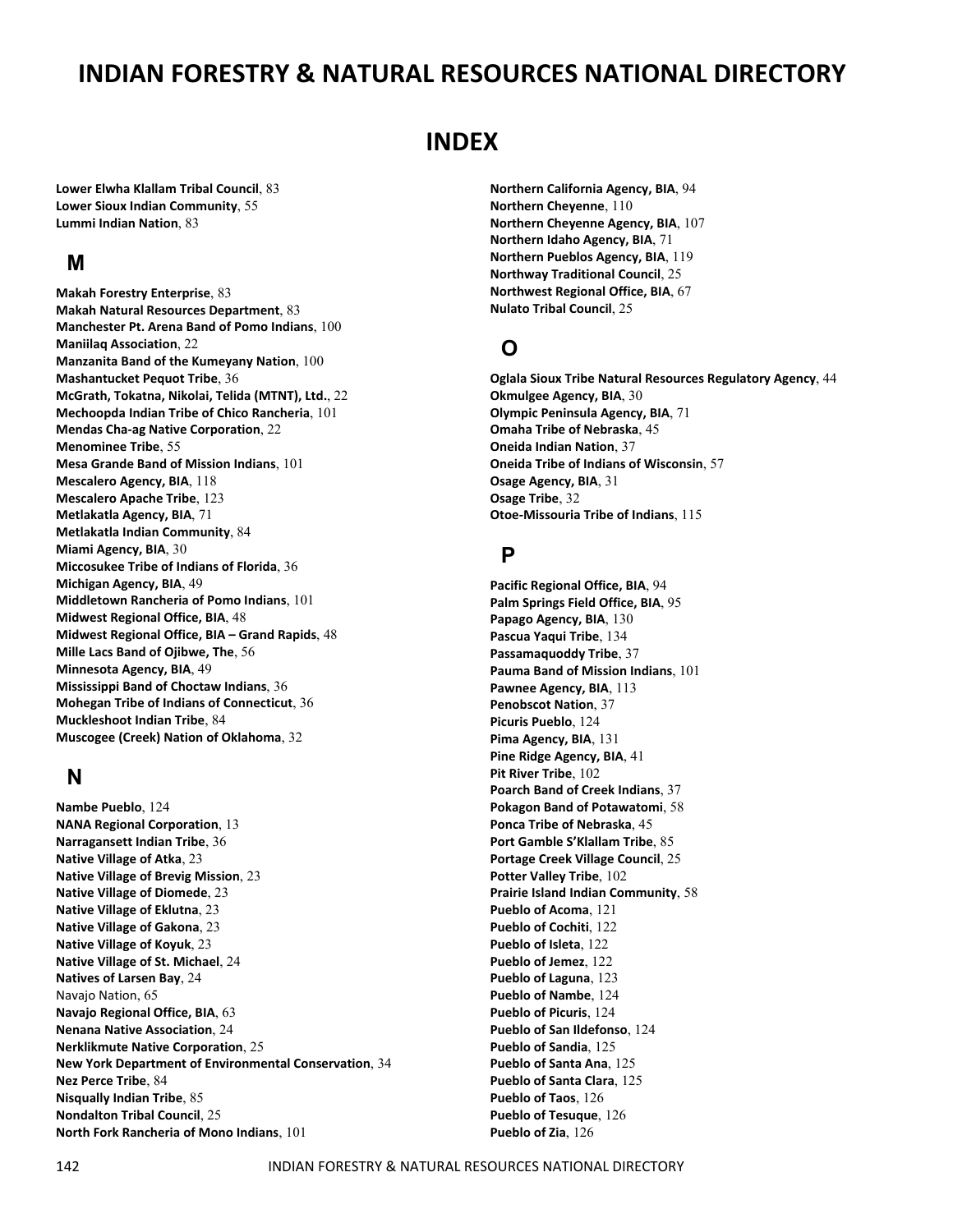## **INDEX**

**Pueblo of Zuni**, 126 **Puget Sound Agency, BIA**, 72

#### **Q**

**Quapaw Tribe of Oklahoma**, 32 **Quartz Valley Indian Reservation**, 102 **Quileute Nation**, 86 **Quinault Indian Nation / BIA Taholah Agency**, 86

#### **R**

**Ramah Navajo Agency, BIA**, 119 **Ramah Navajo Chapter**, 124 **Red Cliff Band of Lake Superior Chippewa**, 58 **Red Lake Band of Chippewa Indians**, 59 **Robinson Rancheria of Pomo Indians**, 102 **Rocky Boy's Field Office, BIA**, 107 **Rocky Mountain Regional Office, BIA**, 106 **Rosebud Agency, BIA**, 42 **Rosebud Sioux Tribe**, 45 **Round Valley Indian Tribes**, 102

## **S**

**Sac and Fox Tribe Tribe of the Mississippi**, 59 **Saginaw Chippewa Tribe**, 59 **Salt River Field Office, BIA**, 131 **Samish Indian Nation**, 88 **San Carlos Agency, BIA**, 131 **San Carlos Apache Tribe**, 134 **San Ildefonso Pueblo**, 124 **Sandia Pueblo**, 125 **Santa Ana Pueblo**, 125 **Santa Clara Pueblo**, 125 **Santa Rosa Band of Cahuilla Mission Indians**, 103 **Sauk Suiattle Indian Tribe**, 88 **Sealaska Corporation**, 13 **Sealaska Timber Corporation**, 26 **Seldovia Village Tribe**, 26 **Seminole Tribe of Florida**, 38 **Seneca Nation of Indians**, 38 **Seneca‐Cayuga Tribe**, 32 **Seth‐De‐Ya‐Ah Corporation**, 26 **Shaan‐Seet, Inc.**, 27 **Shakopee Mdewakanton Sioux Community**, 60 **Sherwood Valley Rancheria of Pomo Indians**, 103 Shiprock Agency, BIA, 64 **Shoalwater Bay Tribe**, 88 **Shoshone Paiute ‐ Duck Valley Reservation**, 136 **Shoshone‐Bannock Tribes**, 89 **Siletz Agency, BIA**, 72 **Sisseton Agency, BIA**, 42 **Sisseton‐Wahpeton Oyate**, 45 **Skagway Traditional Council**, 27 **Skokomish Tribal Nation**, 89

**Smith River Rancheria**, 103 **Society of American Foresters**, 6 **Sokaogon Chippewa Community, Mole Lake Band of Lake Superior Chippewa Indians**, 60 **South Fork Band Council**, 136 **Southern California Agency, BIA**, 95 **Southern Paiute Field Station, BIA**, 132 **Southern Plains Regional Office, BIA**, 112 **Southern Pueblos Agency, BIA**, 120 **Southern Ute Agency, BIA**, 120 **Southern Ute Indian Tribe**, 125 **Southwest Region, BIA**, 117 **Spirit Lake Sioux Tribes**, 46 **Spokane Agency, BIA**, 72 **Spokane Tribal/BIA Forestry**, 89 **Squaxin Island Tribe**, 90 **St. Croix Chippewa Indians of Wisconsin**, 60 **St. Regis Mohawk Tribe**, 38 **Standing Rock Agency, BIA**, 42 **Stevens Village Tribal Council**, 27 **Stockbridge‐Munsee Community**, 61 **Stockbridge‐Munsee Community, BIA**, 50 **Suquamish Tribe**, 91 **Susanville Indian Rancheria**, 103 **Sustainable Forestry Initiative, Inc.**, 6 **Swinomish Indian Tribal Community**, 91

# **T**

**Taholah Agency, BIA**, 72 **Tanacross Village Council**, 27 **Tanana Chiefs Conference**, 27 **Taos Pueblo**, 126 **Tesuque Pueblo**, 126 **Tetlin IRA Council**, 28 **Thlopthlocco Tribal Town**, 33 **Three Affiliated Tribes**, 46 **Timbisha Shoshone Tribe**, 103 **Tlingit‐Haida Central Council**, 28 **Toghotthele Corporation (Nenana)**, 28 **Tonawanda Band of Seneca**, 38 **Torres‐Martinez Desert Cahuilla Indians**, 104 **Trinidad Rancheria**, 104 **Truxton Canyon Agency, BIA**, 132 **Tulalip Tribes**, 91 **Tule River Tribe**, 104 **Tuolumne Me‐Wuk Tribal Council**, 104 **Turtle Mountain Agency, BIA**, 43 **Turtle Mountain Band of Chippewa**, 46 **Tuscarora Nation**, 39 **Twin Hills Village Council**, 28

## **U**

**Uintah & Ouray Agency, BIA**, 132 **Umatilla Agency, BIA**, 72